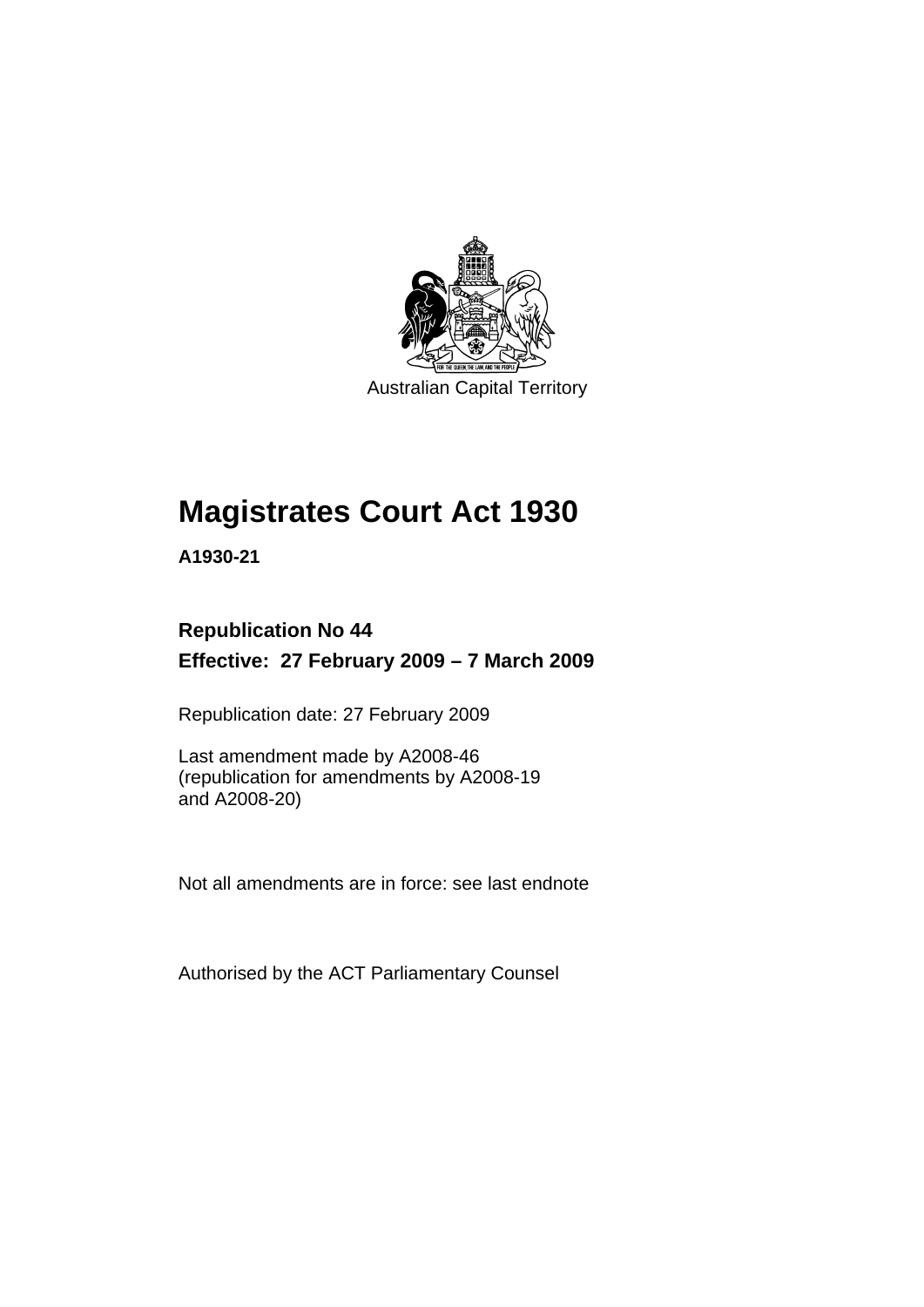#### **About this republication**

#### **The republished law**

This is a republication of the *Magistrates Court Act 1930* (including any amendment made under the *Legislation Act 2001*, part 11.3 (Editorial changes)) as in force on 27 February 2009*.*  It also includes any amendment, repeal or expiry affecting the republished law to 27 February 2009.

The legislation history and amendment history of the republished law are set out in endnotes 3 and 4.

#### **Kinds of republications**

The Parliamentary Counsel's Office prepares 2 kinds of republications of ACT laws (see the ACT legislation register at www.legislation.act.gov.au):

- authorised republications to which the *Legislation Act 2001* applies
- unauthorised republications.

The status of this republication appears on the bottom of each page.

#### **Editorial changes**

The *Legislation Act 2001*, part 11.3 authorises the Parliamentary Counsel to make editorial amendments and other changes of a formal nature when preparing a law for republication. Editorial changes do not change the effect of the law, but have effect as if they had been made by an Act commencing on the republication date (see *Legislation Act 2001*, s 115 and s 117). The changes are made if the Parliamentary Counsel considers they are desirable to bring the law into line, or more closely into line, with current legislative drafting practice.

This republication does not include amendments made under part 11.3 (see endnote 1).

#### **Uncommenced provisions and amendments**

If a provision of the republished law has not commenced or is affected by an uncommenced amendment, the symbol  $\mathbf{U}$  appears immediately before the provision heading. The text of the uncommenced provision  $\overline{or}$  amendment appears only in the last endnote.

#### **Modifications**

If a provision of the republished law is affected by a current modification, the symbol  $\mathbf{M}$ appears immediately before the provision heading. The text of the modifying provision appears in the endnotes. For the legal status of modifications, see *Legislation Act 2001*, section 95.

#### **Penalties**

The value of a penalty unit for an offence against this republished law at the republication date is—

- (a) if the person charged is an individual—\$100; or
- (b) if the person charged is a corporation—\$500.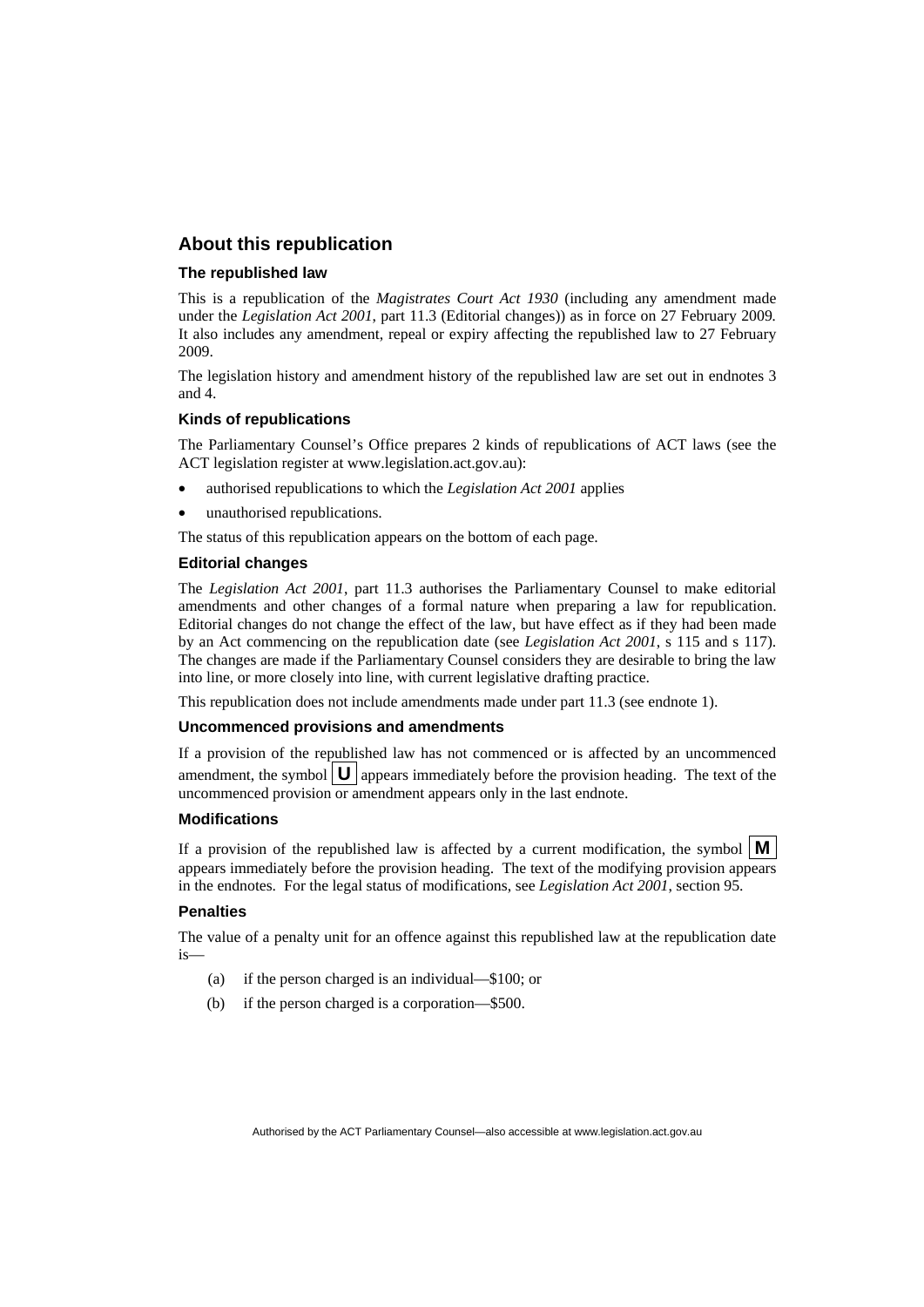

# **[Magistrates Court Act 1930](#page-16-0)**

### **Contents**

|                  |                                          | Page |
|------------------|------------------------------------------|------|
| <b>Chapter 1</b> | <b>Preliminary</b>                       |      |
| 1                | Name of Act                              | 2    |
| 2                | Dictionary                               | 2    |
| 3                | <b>Notes</b>                             | 2    |
| <b>Chapter 2</b> | <b>Magistrates Court and magistrates</b> |      |
| <b>Part 2.1</b>  | The court                                |      |
| 4                | Constitution of court                    | 3    |
| 5                | Arrangement of court business            | 3    |

| R44      |  |
|----------|--|
| 27/02/09 |  |

Magistrates Court Act 1930 Effective: 27/02/09-07/03/09 contents 1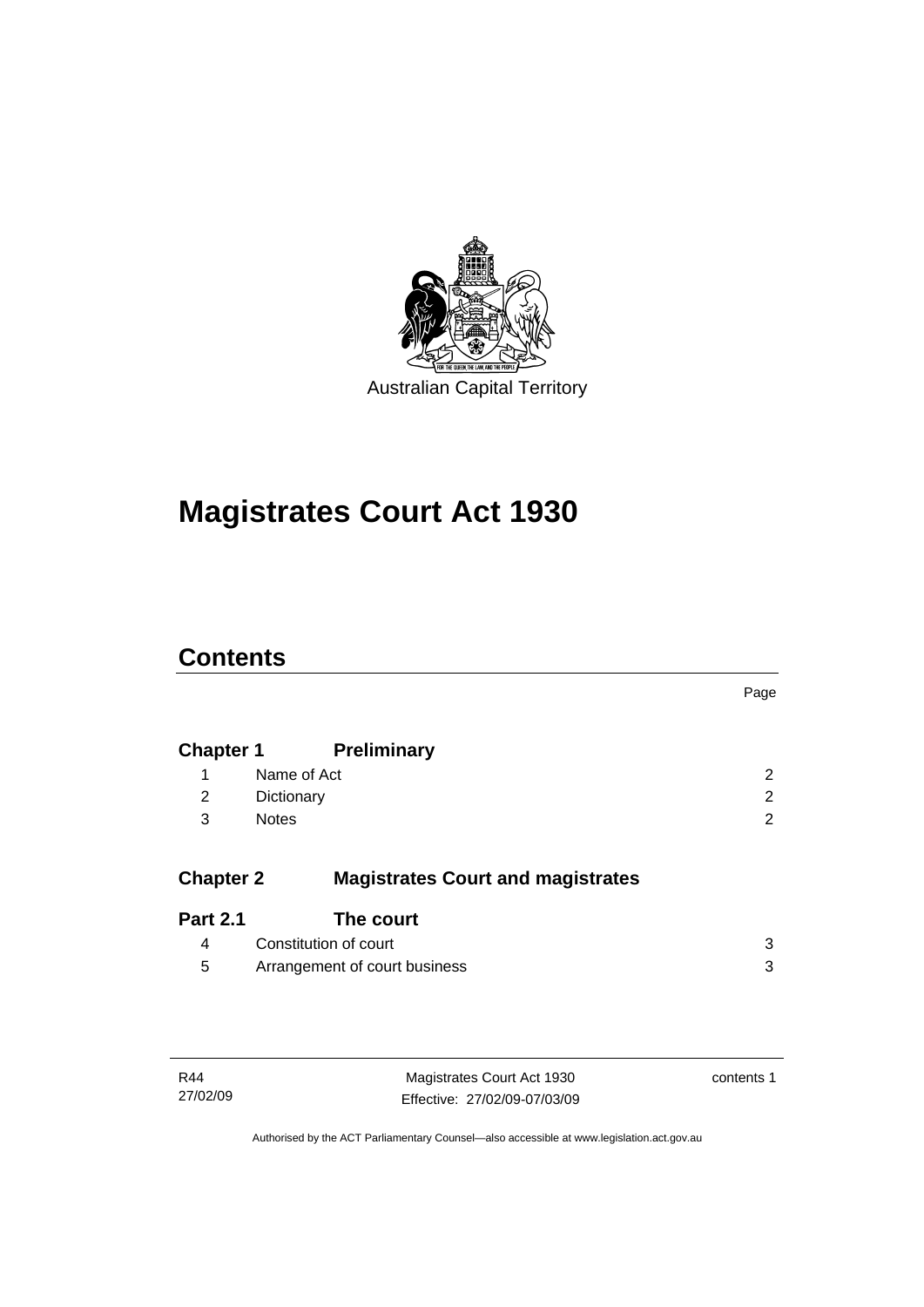| I<br>. .<br>٧ |
|---------------|
|---------------|

| <b>Part 2.2</b> | Appointment and jurisdiction of magistrates |
|-----------------|---------------------------------------------|
| Division 2.2.1  | Magistrates other than special magistrates  |

| Division 2.2.1  | Magistrates other than special magistrates                  |                |  |
|-----------------|-------------------------------------------------------------|----------------|--|
| 6               | Meaning of magistrate in div 2.2.1                          | 5              |  |
| 7               | Appointment of Chief Magistrate and other magistrates       | 5              |  |
| 7A              | Eligibility for appointment as magistrate                   | 5              |  |
| 7В              | Seniority of magistrates                                    |                |  |
| 7C              | Conditions of appointment of magistrates                    | 6              |  |
| 7D              | Term of appointment of magistrates                          | 6              |  |
| 7E              | <b>Acting Chief Magistrate</b>                              | 6              |  |
| 7F              | Retirement                                                  | $\overline{7}$ |  |
| 7G              | Magistrates not to do other work                            | $\overline{7}$ |  |
| 7H              | Rights of public servants                                   |                |  |
| Division 2.2.2  | <b>Special magistrates</b>                                  |                |  |
| 8               | Appointment of special magistrates                          | 8              |  |
| 8A              | Term of appointment of special magistrates                  | 8              |  |
| 8B              | Conditions of appointment of special magistrates            | 8              |  |
| Division 2.2.3  | <b>Registrar and other court officers</b>                   |                |  |
| 9               | Appointment of registrar etc                                | 9              |  |
| <b>9A</b>       | Staff assisting registrar                                   | 9              |  |
| 9Β              | Functions of registrar and deputy registrars                | 9              |  |
| Division 2.2.4  | <b>Jurisdiction of magistrates</b>                          |                |  |
| 10P             | Oath etc of office                                          | 10             |  |
| 11              | Acts done beyond ACT                                        | 10             |  |
| 12              | Acts by magistrate out of court etc                         | 10             |  |
| 13              | Making of enforcement order after case decided              | 11             |  |
| 15              | Process not invalid only because of death of magistrate etc | 11             |  |
| 16              | Order instead of mandamus order                             | 11<br>11       |  |
| 17              | Magistrates may exercise functions of justices of peace     |                |  |
| <b>Part 2.3</b> | Protection of magistrates in execution of their<br>office   |                |  |
| <b>17A</b>      | Magistrate sued for act not within jurisdiction             | 12             |  |
| contents 2      | Magistrates Court Act 1930                                  | R44            |  |
|                 | Fffective: 27/02/09-07/03/09                                | 27/02/09       |  |

Effective: 27/02/09-07/03/09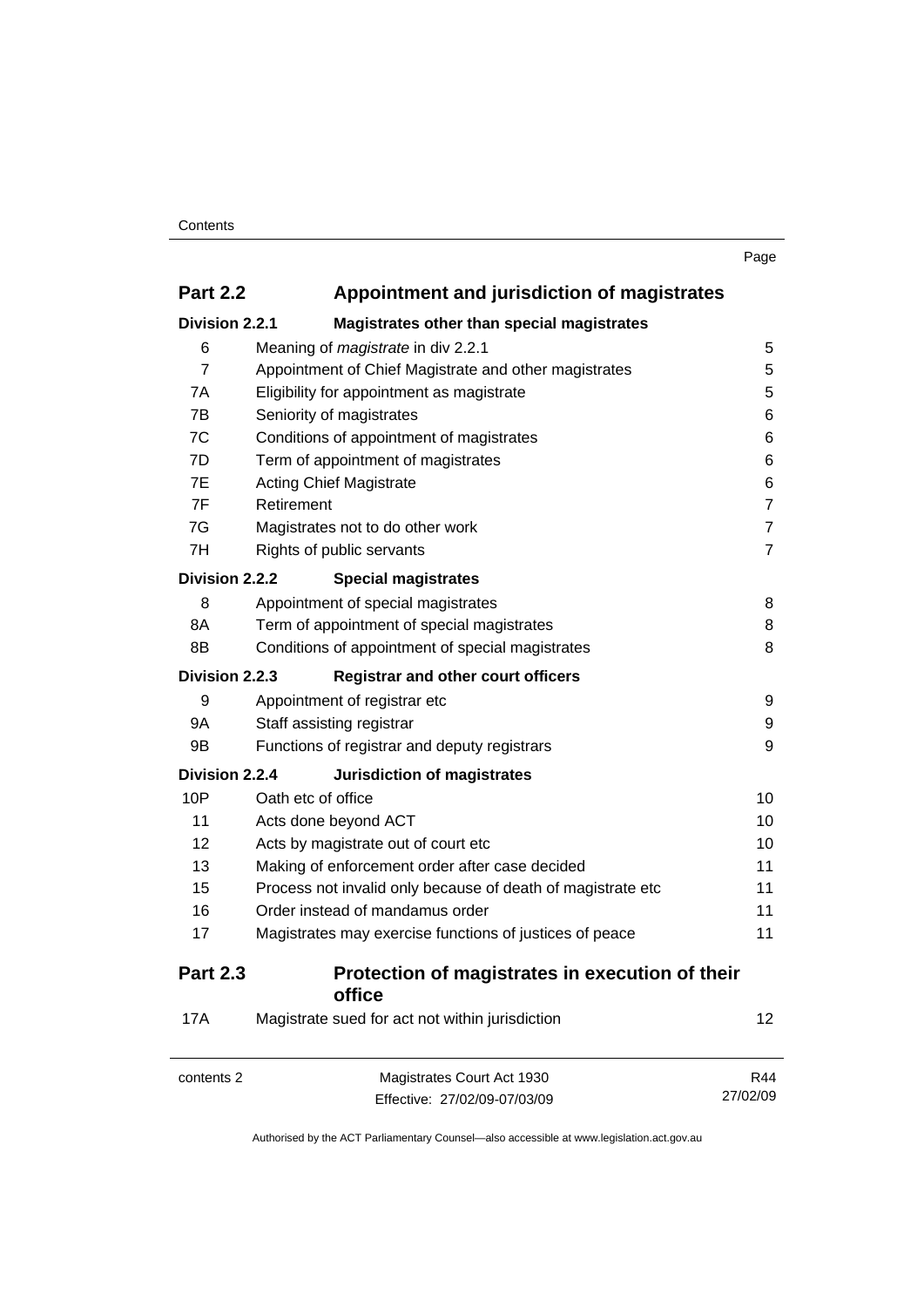| Contents |
|----------|
|----------|

|     |                                                                                                                                         | Page |
|-----|-----------------------------------------------------------------------------------------------------------------------------------------|------|
| 17B | No action against magistrate after order nisi to quash conviction has<br>been granted                                                   | 13   |
| 17C | Committal or enforcement order by magistrate on order of court                                                                          | 13   |
| 17D | No action for acts done under Supreme Court order                                                                                       | 13   |
| 17E | No action if proceeding confirmed on appeal                                                                                             | 13   |
| 17F | Actions in cases prohibited                                                                                                             | 14   |
| 17G | Payment into court                                                                                                                      | 14   |
| 17H | No action against magistrate for judicial acts in Magistrates Court                                                                     | 14   |
| 17I | Magistrate sued for acts within magistrate's jurisdiction only liable in<br>case of malice and absence of reasonable and probable cause | 15   |
| 17J | Verdict for defendant                                                                                                                   | 15   |
| 17K | Damages                                                                                                                                 | 15   |

### **Chapter 3 Criminal proceedings**

27/02/09

| <b>Part 3.1</b> | <b>Preliminary</b>                                                                |            |
|-----------------|-----------------------------------------------------------------------------------|------------|
| 18A             | Definitions for ch 3                                                              | 16         |
| <b>Part 3.2</b> | <b>Criminal jurisdiction</b>                                                      |            |
| 19              | Jurisdiction of court                                                             | 17         |
| 21              | Jurisdiction of court if defendant absent from ACT<br>17                          |            |
| 22              | Proceeding of court if it considers offence should be dealt with on<br>indictment |            |
| <b>Part 3.3</b> | <b>Beginning criminal proceedings</b>                                             |            |
| Division 3.3.1  | <b>Beginning criminal proceedings-general</b>                                     |            |
| 25              | Informations                                                                      | 18         |
| Division 3.3.2  | <b>Informations</b>                                                               |            |
| 26              | Laying of informations                                                            | 18         |
| 27              | Description of people and property and of offences                                | 18         |
| 28              | Power of court to amend information                                               |            |
| 29              | Court may adjourn hearing if amendment made                                       |            |
| 30              | Form of information                                                               | 19         |
| R44             | Magistrates Court Act 1930                                                        | contents 3 |

| Authorised by the ACT Parliamentary Counsel—also accessible at www.legislation.act.gov.au |  |
|-------------------------------------------------------------------------------------------|--|

Effective: 27/02/09-07/03/09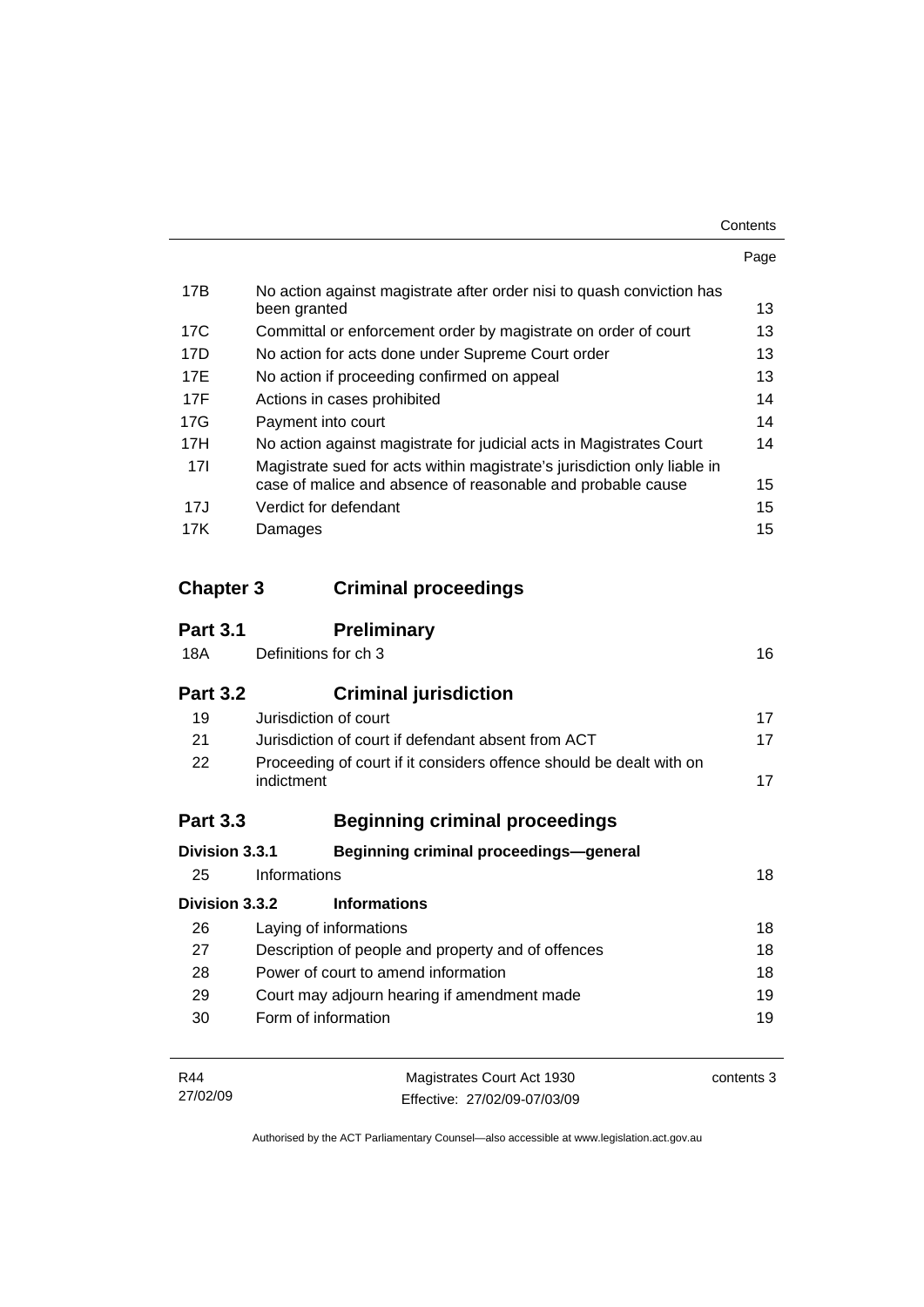#### **Contents**

|                          |                                               |                                                                  | Page     |
|--------------------------|-----------------------------------------------|------------------------------------------------------------------|----------|
| Division 3.3.3           |                                               | <b>Summonses</b>                                                 |          |
| 37                       |                                               | When magistrate may issue summons                                | 19       |
| 38                       | Form of summons                               |                                                                  |          |
| Service of summons<br>41 |                                               | 20                                                               |          |
| Division 3.3.3A          |                                               | <b>Court attendance notices</b>                                  |          |
| Division 3.3.4           |                                               | Warrants                                                         |          |
| 42                       |                                               | Issue of warrant and summons                                     | 21       |
| 43                       |                                               | Procedure on filing indictment                                   | 21       |
| 44                       |                                               | Direction of warrant                                             | 22       |
| 45                       |                                               | Any police officer may execute warrant                           | 23       |
| 47                       |                                               | Form of arrest warrant                                           | 23       |
| 48                       |                                               | Warrant to be in force till executed                             | 23       |
| 49                       | Sunday warrants                               |                                                                  | 23       |
| <b>Part 3.4</b>          |                                               | <b>Hearing of criminal proceedings</b>                           |          |
| Division 3.4.1           |                                               | Hearing of criminal proceedings-general                          |          |
| 53                       |                                               | Conduct of case generally                                        | 24       |
| 54                       |                                               | If both parties present in court to hear case                    | 24       |
| Division 3.4.2           |                                               | <b>Warrants for witnesses</b>                                    |          |
| 63                       |                                               | Warrant to bring witness to court                                | 25       |
| 64                       | Warrant in the first instance                 |                                                                  | 25       |
| Division 3.4.3           |                                               | Remand                                                           |          |
| 70                       |                                               | Remand of defendant                                              | 25       |
| 72                       | Bringing remanded defendant before court      |                                                                  | 26       |
| 72A                      | Bail application hearings-audiovisual links   |                                                                  | 26       |
| 72B                      |                                               | Defendant's appearance in non-bail proceedings—audiovisual links | 27       |
| Division 3.4.4           |                                               | <b>Committal and recognisance</b>                                |          |
| 73A                      |                                               | Extended application of div 3.4.4                                | 28       |
| 74                       | Remand of defendant before decision           |                                                                  | 28       |
| 75                       | Remand of witness or defendant after decision |                                                                  | 28       |
| 76                       |                                               | Witnesses may be discharged on recognisance                      | 28       |
| 77                       | Recognisances                                 |                                                                  | 29       |
| contents 4               |                                               | Magistrates Court Act 1930                                       | R44      |
|                          |                                               | Effective: 27/02/09-07/03/09                                     | 27/02/09 |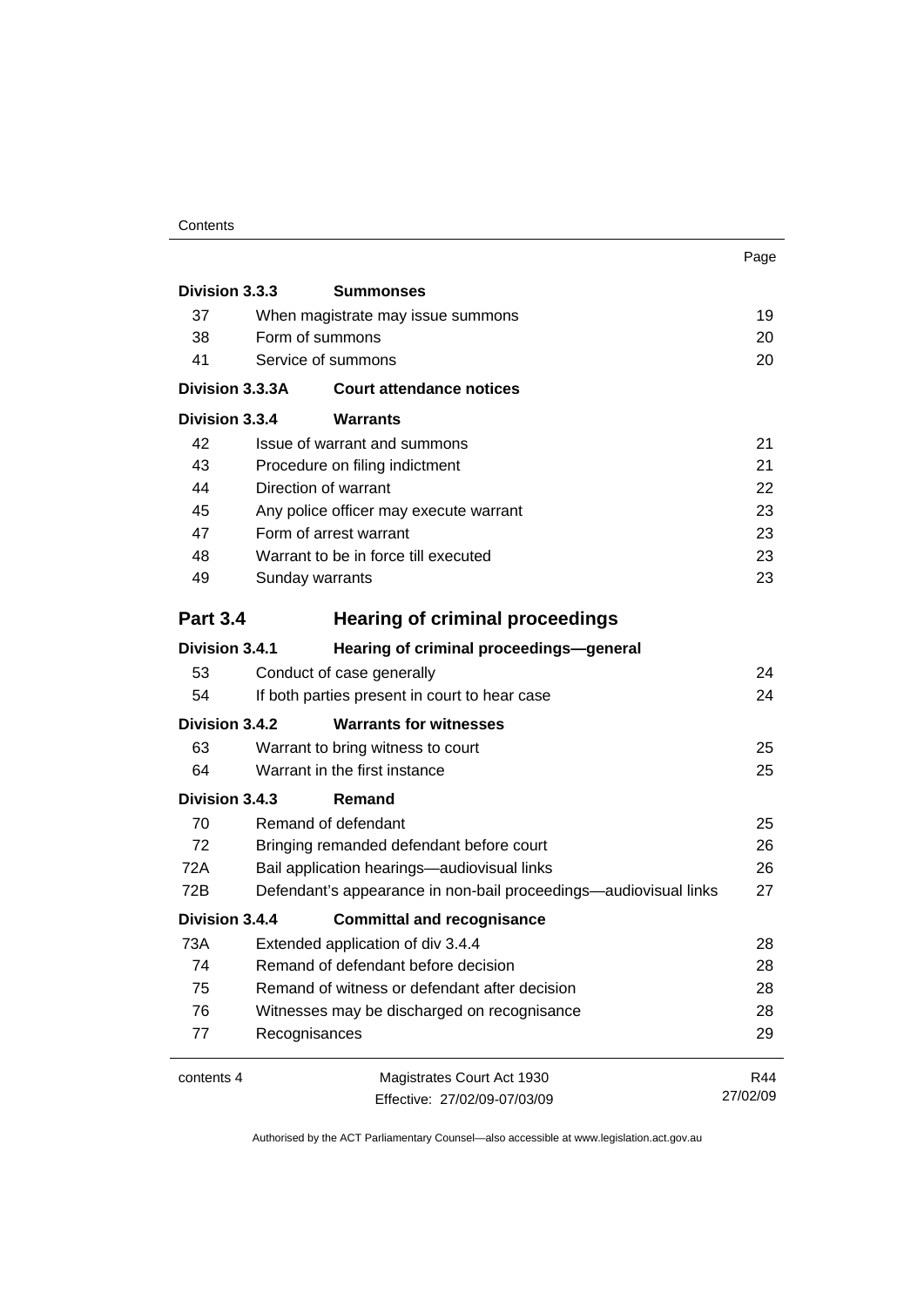|                 |                                                                             | Page       |
|-----------------|-----------------------------------------------------------------------------|------------|
| 78              | Issue of warrant for non-appearance                                         | 29         |
| 79              | Recognisances taken out of court                                            |            |
| 80              | Forfeited recognisances-how enforced                                        |            |
| Division 3.4.5  | <b>Adjournment of criminal proceedings</b>                                  |            |
| 83              | Magistrate may adjourn court generally                                      | 30         |
| 84              | Particular cases may be adjourned                                           | 30         |
| 85              | Proceeding if either party not present at adjourned hearing                 | 30         |
| 86              | Proceeding if both parties present at adjourned hearing                     | 31         |
| 87              | Witness to attend adjourned etc hearing                                     | 31         |
| 88              | Postponement of hearing                                                     | 31         |
| <b>Part 3.5</b> | <b>Proceedings for indictable offences</b>                                  |            |
| Division 3.5.1  | Preliminary                                                                 |            |
| 88A             | Meaning of jury in pt 3.5                                                   | 32         |
| Division 3.5.2  | Indictable offences-beginning of proceedings                                |            |
| 89              | Disobedience of summons                                                     | 32         |
| 89A             | Accused person may be excused from attendance before court                  | 33         |
| 90              | Procedure if informant proposes to tender written statements to court       | 34         |
| 90AA            | Written statements may be admitted in evidence                              | 36         |
| 90AB            | Preliminary examination if written statements not tendered                  | 38         |
| 90ABA           | Attendance not required under s 90AA or s 90AB if order made under<br>s 89A | 38         |
| 90A             | Plea of guilty in committal proceeding                                      | 39         |
| 91              | Court may discharge accused                                                 | 42         |
| 92              | Proceeding if evidence sufficient to put accused on trial                   | 42         |
| 92A             | Committal for sentence for indictable offence tried summarily               | 43         |
| 92B             | Depositions as evidence                                                     | 44         |
| 93              | Admissions and confessions                                                  | 44         |
| Division 3.5.3  | Indictable offences--proceedings after hearing of<br>evidence               |            |
| 94              | Discharge or committal for trial                                            | 44         |
| 95              | Depositions of dead or absent people                                        | 45         |
| 96              | Evidence for defence                                                        | 46         |
| R44             | Magistrates Court Act 1930                                                  | contents 5 |
| 27/02/09        | Effective: 27/02/09-07/03/09                                                |            |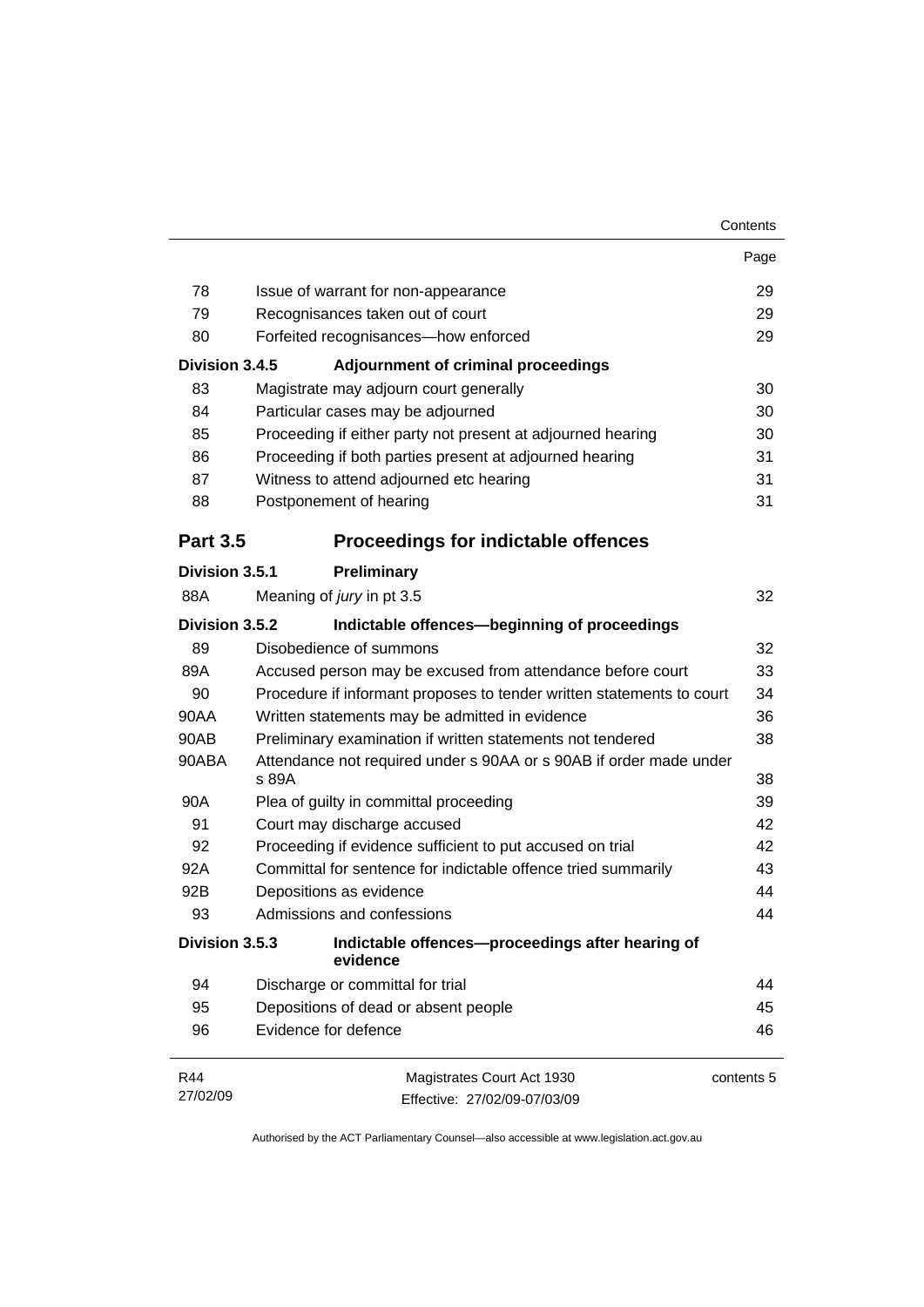|                 |                                                           | Page |
|-----------------|-----------------------------------------------------------|------|
| Division 3.5.4  | Indictable offences-costs                                 |      |
| 97              | Discontinued proceeding                                   | 46   |
| Division 3.5.5  | Indictable offences-witness recognisances                 |      |
| 103             | Recognisance of witnesses etc                             | 46   |
| 104             | Signature of magistrate-notice to witnesses               | 47   |
| 105             | Court may remand noncompliant witness                     | 47   |
| Division 3.5.6  | Indictable offences-other provisions                      |      |
| 105A            | Meaning of certified copy of depositions in div 3.5.6     | 47   |
| 106             | Giving depositions etc to director of public prosecutions | 48   |
| 107             | Giving documents to proper officer of court               | 48   |
| 108             | Accused person may obtain copies of depositions etc       | 49   |
| <b>Part 3.6</b> | <b>Proceedings for offences punishable</b>                |      |
|                 | summarily                                                 |      |
| 108A            | Indictable offences dealt with summarily                  | 50   |
| 109             | Dismissal or adjournment in absence of informant          | 50   |
| 110             | Hearing in absence of defendant                           | 51   |
| 111             | Adjournment if defendant does not appear                  | 52   |
| 113             | Proceeding at hearing on defendant's confession           | 52   |
| 114             | If defendant does not admit the case                      | 52   |
| 115             | Conduct of summary proceeding                             | 53   |
| <b>Part ? 7</b> | Service and pleading by nost for certain                  |      |

#### **Part 3.7 Service and pleading by post for certain offences**

| 116A  | Definitions for pt 3.7                           | 54 |
|-------|--------------------------------------------------|----|
| 116AA | Meaning of <i>prescribed</i> offence for pt 3.7  | 54 |
| 116B  | Service of summons for prescribed offence        | 55 |
| 116BA | Giving of notice by registrar                    | 56 |
| 116C  | Proof of service                                 | 56 |
| 116D  | Pleas to prescribed offence                      | 57 |
| 116E  | Procedure if plea of guilty entered              | 57 |
| 116F  | Procedure if notice of intention to defend given | 58 |
| 116FA | Procedure if defendant pleads not guilty         | 58 |
|       |                                                  |    |

| contents 6 | Magistrates Court Act 1930   | R44      |
|------------|------------------------------|----------|
|            | Effective: 27/02/09-07/03/09 | 27/02/09 |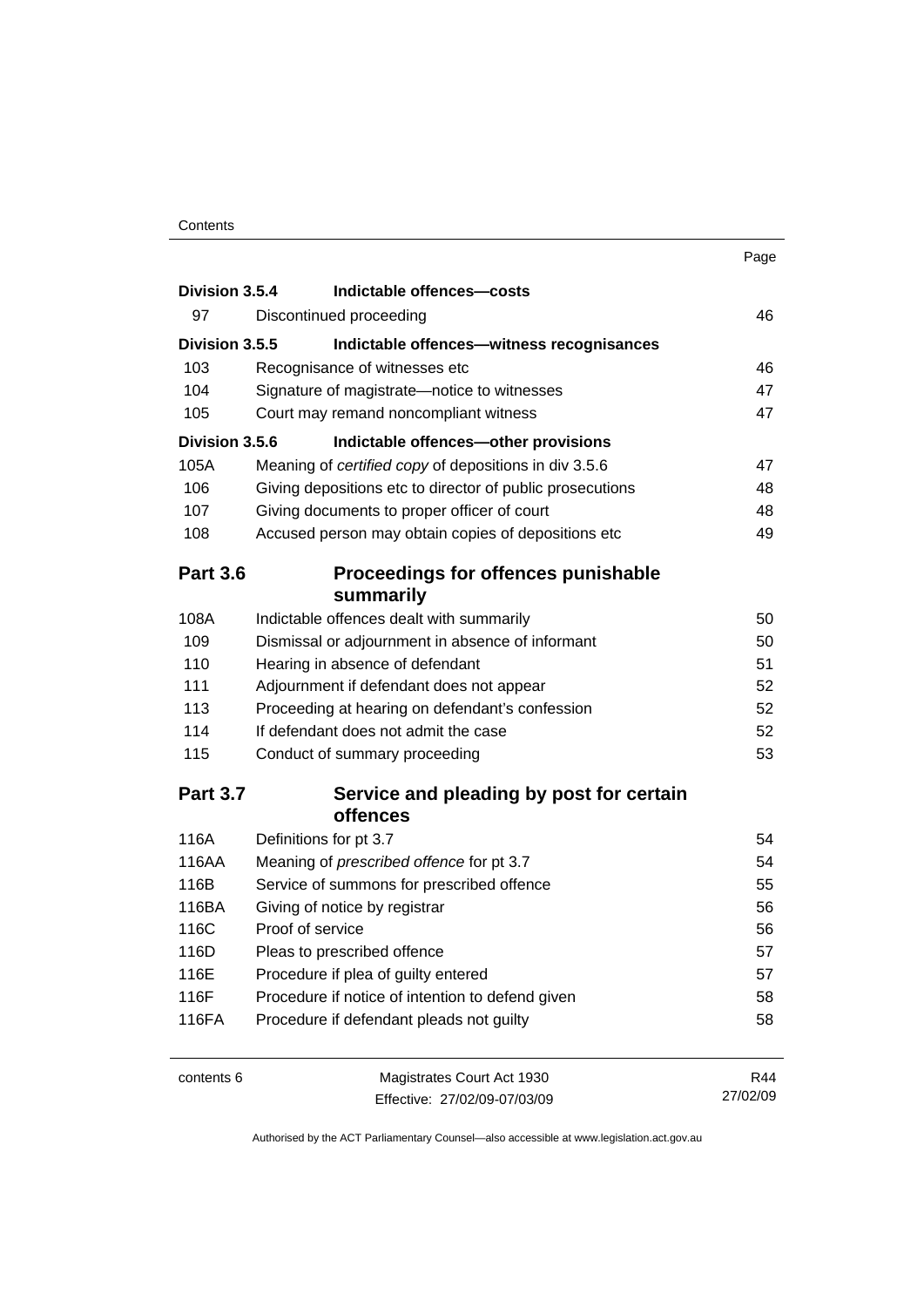|                 |                                                                   | Contents |  |
|-----------------|-------------------------------------------------------------------|----------|--|
|                 |                                                                   | Page     |  |
| 116G            | Procedure if defendant does not plead                             | 58       |  |
| 116H            | Restricted penalties under pt 3.7<br>59                           |          |  |
| <b>116l</b>     | Consequences of conviction in absence of defendant                | 60       |  |
| <b>Part 3.8</b> | Infringement notices for certain offences                         |          |  |
| Division 3.8.1  | Preliminary                                                       |          |  |
| 117             | Definitions for pt 3.8                                            | 61       |  |
| 118             | Purpose and effect of pt 3.8                                      | 63       |  |
| 119             | Regulations about infringement notice offences                    | 63       |  |
| Division 3.8.2  | Infringement and reminder notices                                 |          |  |
| 120             | Service of infringement notices                                   | 64       |  |
| 121             | Contents of infringement notices                                  | 65       |  |
| 122             | Additional information in infringement notices                    | 66       |  |
| 123             | Time for payment of infringement notice penalty                   | 67       |  |
| 124             | Extension of time to pay penalty                                  | 68       |  |
| 125             | Effect of payment of infringement notice penalty                  | 68       |  |
| 126             | Application for withdrawal of infringement notice                 |          |  |
| 127             | Withdrawal of infringement notice                                 | 69       |  |
| 128             | Guidelines about withdrawal of infringement notices               | 70       |  |
| 129             | Reminder notices                                                  | 71       |  |
| 130             | Contents of reminder notices                                      | 71       |  |
| 131             | Additional information in reminder notices                        | 72       |  |
| Division 3.8.3  | Additional provisions for vehicle-related offences                |          |  |
| 131A            | Meaning of infringement notice                                    | 74       |  |
| 131B            | Service of infringement notice on responsible person for vehicles | 74       |  |
| 131C            | Liability for vehicle-related offences                            | 76       |  |
| 131D            | Illegal user declarations                                         | 77       |  |
| 131E            | Known offender declarations                                       | 78       |  |
| 131F            | Sold vehicle declarations                                         | 80       |  |
| 131G            | Unknown offender declarations                                     | 81       |  |
| Division 3.8.4  | Disputing liability for infringement notices                      |          |  |
| 132             | Disputing liability for infringement notice offence               | 82       |  |

| R44      | Magistrates Court Act 1930   | contents 7 |
|----------|------------------------------|------------|
| 27/02/09 | Effective: 27/02/09-07/03/09 |            |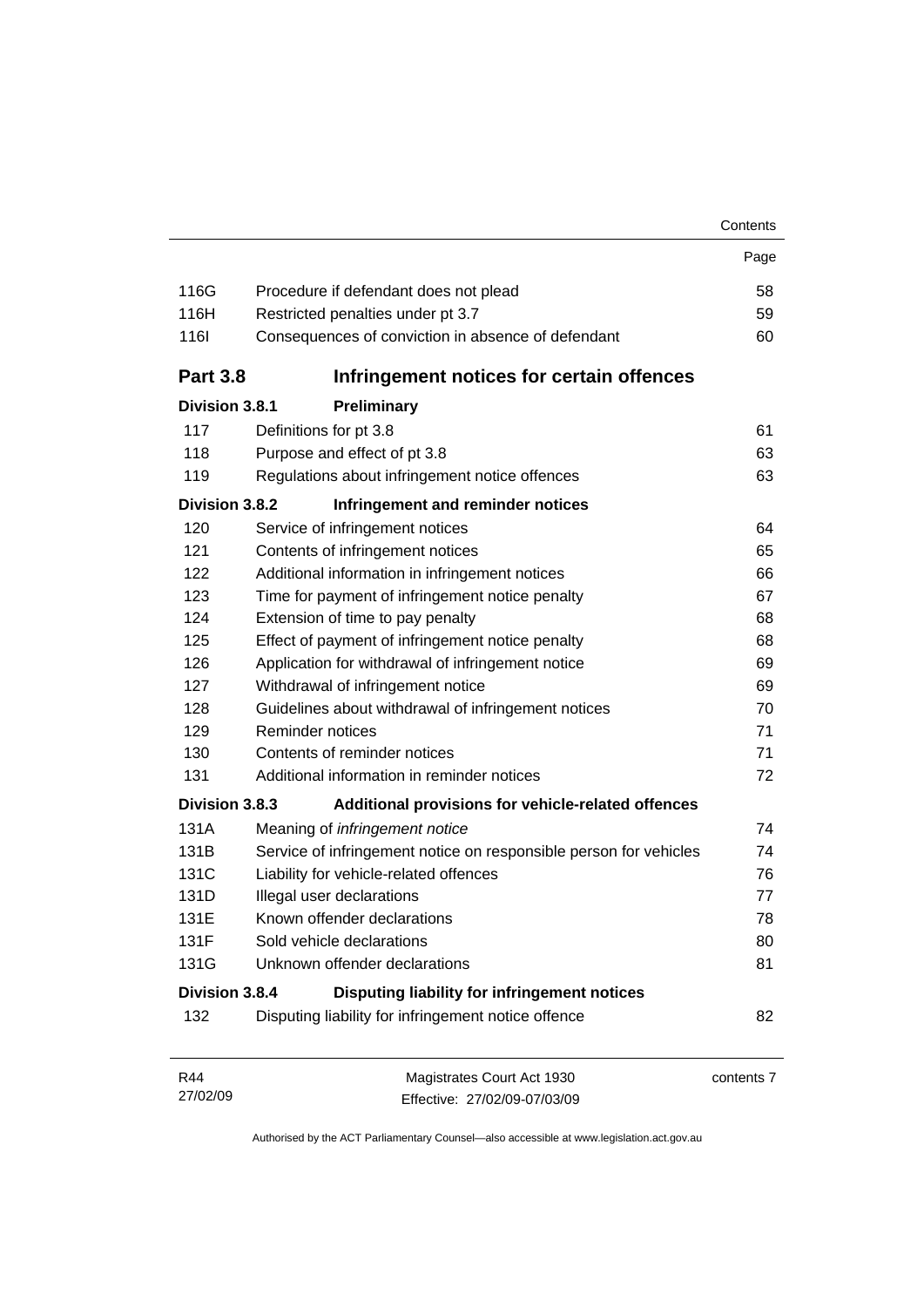|                 |                                                                 | Page     |
|-----------------|-----------------------------------------------------------------|----------|
| 133             | Extension of time to dispute liability                          | 83       |
| 134             | Procedure if liability disputed                                 | 83       |
| Division 3.8.5  | Infringement notices-other provisions                           |          |
| 134A            | Authorised people for infringement notice offences              | 85       |
| 135             | Delegation of administering authority's functions               |          |
| 136             | Evidentiary certificates                                        | 86       |
| <b>Part 3.9</b> | <b>Enforcement of criminal decisions</b>                        |          |
| Division 3.9.1  | Enforcement of criminal decisions-general                       |          |
| 141             | Minute of decision and notice to defendant                      | 88       |
| 142             | Formal convictions and orders                                   | 89       |
| 143             | Consequences if information dismissed                           | 89       |
| 144             | Copies of informations and other documents                      | 89       |
| Division 3.9.2  | <b>Enforcement of fines</b>                                     |          |
| 146             | Definitions for div 3.9.2                                       | 90       |
| 147             | Payment of fine                                                 | 91       |
| 147A            | Notice of address etc                                           |          |
| 147B            | Access to particulars of address                                |          |
| 147C            | Doubtful service                                                | 93       |
| 148             | Court may allow time to pay                                     | 93       |
| 149             | Penalty notice                                                  | 94       |
| 150             | Default                                                         | 95       |
| 151             | Default notice                                                  | 95       |
| 152             | Special arrangements                                            | 96       |
| 153             | Notice for suspension of driver licence etc                     | 97       |
| 154             | Access to personal information                                  | 98       |
| 154D            | Fine defaulters-imprisonment                                    | 98       |
| 154E            | Young fine defaulters                                           | 99       |
| 154F            | Young fine defaulters—no capacity to pay                        | 100      |
| 157             | Outstanding fine discharged by payment                          | 101      |
| 158             | Outstanding fine satisfied by imprisonment                      | 101      |
| 158A            | Outstanding fine satisfied by imprisonment-young fine defaulter | 101      |
| 160             | Conviction or order quashed or set aside                        | 102      |
| contents 8      | Magistrates Court Act 1930                                      | R44      |
|                 | Effective: 27/02/09-07/03/09                                    | 27/02/09 |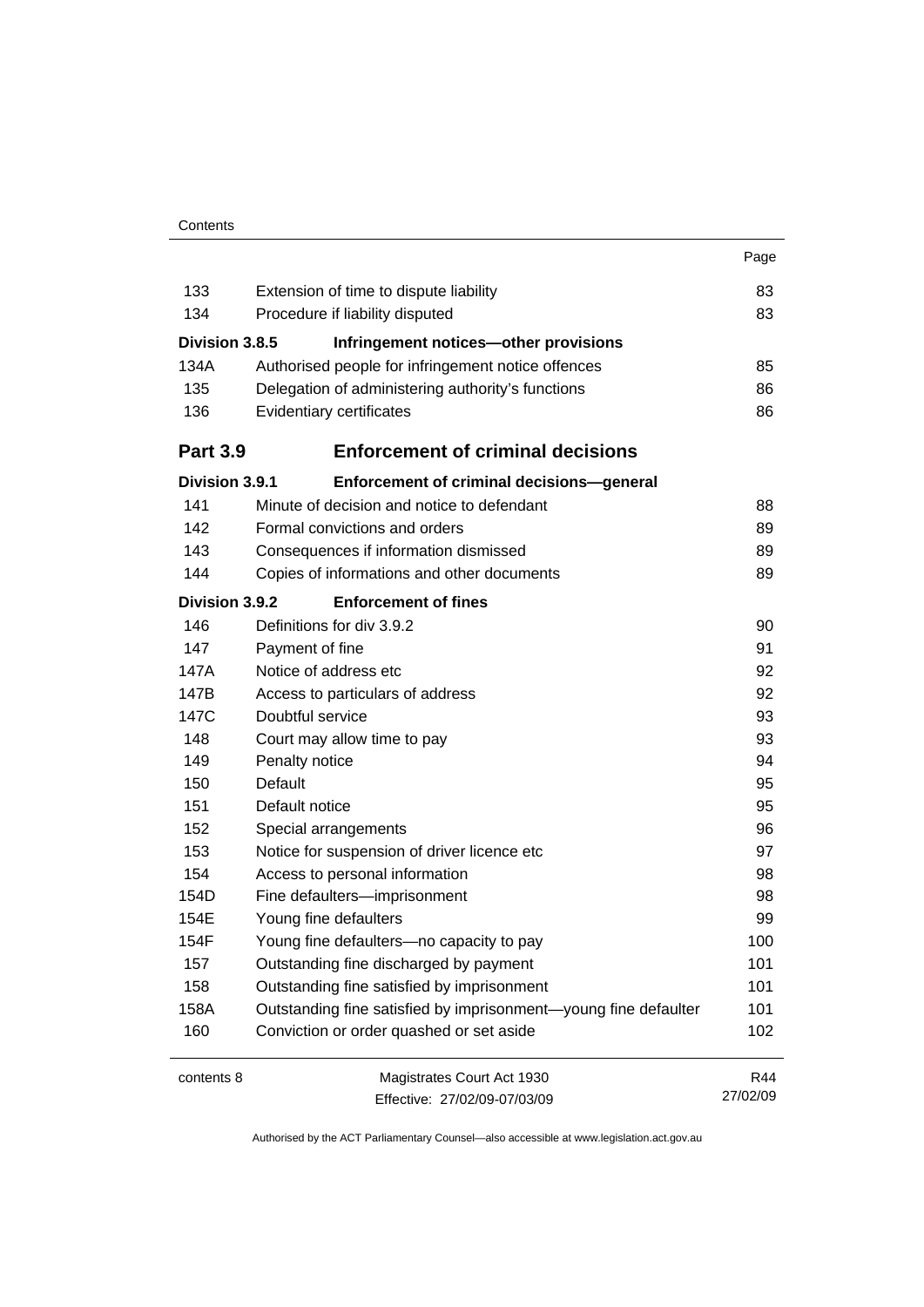|                  |                  |                                                                     | Contents |
|------------------|------------------|---------------------------------------------------------------------|----------|
|                  |                  |                                                                     | Page     |
| 161              |                  | Other enforcement provisions not affected                           | 102      |
| Division 3.9.3   |                  | Reciprocal enforcement of fines against bodies<br>corporate         |          |
| 166A             |                  | Definitions for div 3.9.3                                           | 102      |
| 166B             |                  | Declarations relating to reciprocating courts                       | 103      |
| 166C             |                  | Enforcement of fine                                                 | 103      |
| 166D             |                  | Effect of enforcement by reciprocating court                        | 105      |
| 166E             |                  | Registrar to notify payment of territory fine                       | 105      |
| Division 3.9.4   |                  | Enforcement of criminal decisions-other provisions                  |          |
| 184              |                  | Enforcement of costs against informant                              | 106      |
| 191              |                  | Accounts to be kept of amounts received                             | 106      |
| 193              |                  | Forfeited goods may be sold                                         | 106      |
| 194              |                  | Enforcement order not void for form only                            | 106      |
| 195              |                  | Convictions etc to be given to Supreme Court registrar              | 107      |
| <b>Part 3.10</b> |                  | <b>Criminal appeals</b>                                             |          |
| Division 3.10.1  |                  | <b>Criminal appeals-jurisdiction of Supreme Court</b>               |          |
| 207              |                  | Jurisdiction of Supreme Court                                       | 108      |
| Division 3.10.2  |                  | <b>Appeals in criminal matters</b>                                  |          |
| 208              |                  | Appeals to which div 3.10.2 applies                                 | 108      |
| 209              |                  | Institution of appeal                                               | 110      |
| 210              |                  | Substituted service of notice of appeal                             | 110      |
| 214              |                  | Appeals in cases other than civil cases                             | 111      |
| 216              |                  | Stay of execution pending appeal in certain cases                   | 112      |
| 218              |                  | Orders by Supreme Court on appeals                                  | 112      |
| 219              |                  | Barring right of appeal under div 3.10.2 if order to review granted | 113      |
|                  | Division 3.10.2A | Reference appeals in criminal matters                               |          |
| 219A             |                  | What is a reference appeal?                                         | 113      |
| 219AB            |                  | Reference appeal following acquittal on indictment                  | 113      |
| 219AC            |                  | Who may be heard at reference appeal                                | 114      |
| 219AD            |                  | Reference appeal decision does not affect trial verdict             | 114      |

| R44      | Magistrates Court Act 1930   | contents 9 |
|----------|------------------------------|------------|
| 27/02/09 | Effective: 27/02/09-07/03/09 |            |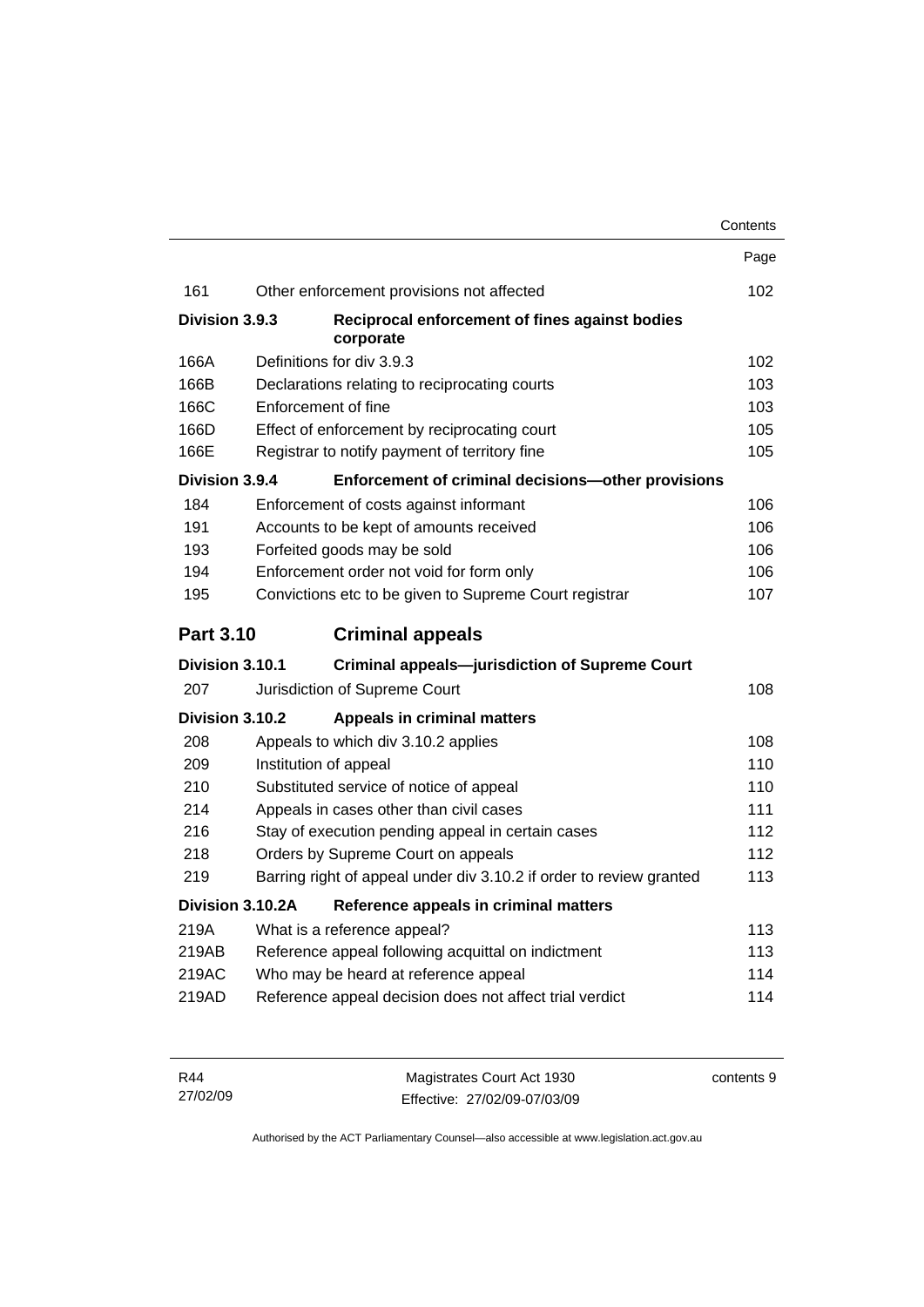| . .<br>٧<br>۰.<br>w |
|---------------------|
|---------------------|

| Division 3.10.3  | Orders to review in criminal matters                |          |
|------------------|-----------------------------------------------------|----------|
| 219B             | Appeals by way of orders to review                  | 114      |
| 219C             | Grant of order nisi to review                       | 116      |
| 219D             | Grounds for review                                  | 117      |
| 219E             | <b>Report by Magistrate</b>                         | 117      |
| 219F             | Powers of Supreme Court                             | 117      |
| Division 3.10.4  | <b>Criminal appeals-other provisions</b>            |          |
| 222              | Control of Supreme Court over summary convictions   | 119      |
| 223              | Amendment of documents                              | 120      |
| 224              | In cases of certiorari order                        | 120      |
| 225              | Notice dispensed with                               | 121      |
| 226              | Power of court to admit to bail                     | 121      |
| 227              | Respecting the amendment of convictions etc         | 121      |
| 228              | No summons or information                           | 122      |
| 229              | Distribution of penalty                             | 122      |
| <b>Part 3.11</b> | <b>Costs in criminal matters</b>                    |          |
| 244              | Award of costs in criminal matters                  | 123      |
| <b>Part 3.12</b> | <b>Securities in criminal matters</b>               |          |
| 249              | Securities taken under Act                          | 124      |
| 250              | Recovery of amount due under security               | 124      |
| 252              | Sums paid by surety may be recovered from principal | 124      |
| 253              | Payment enforced by security                        | 125      |
| 254              | Enforcement of recognisance                         | 125      |
| <b>Chapter 4</b> | <b>Civil proceedings</b>                            |          |
| <b>Part 4.1</b>  | <b>Preliminary</b>                                  |          |
| 256              | Application of ch 4                                 | 127      |
| <b>Part 4.2</b>  | <b>Civil jurisdiction</b>                           |          |
| 257              | Personal actions at law-amount or value             | 128      |
| contents 10      | Magistrates Court Act 1930                          | R44      |
|                  | Effective: 27/02/09-07/03/09                        | 27/02/09 |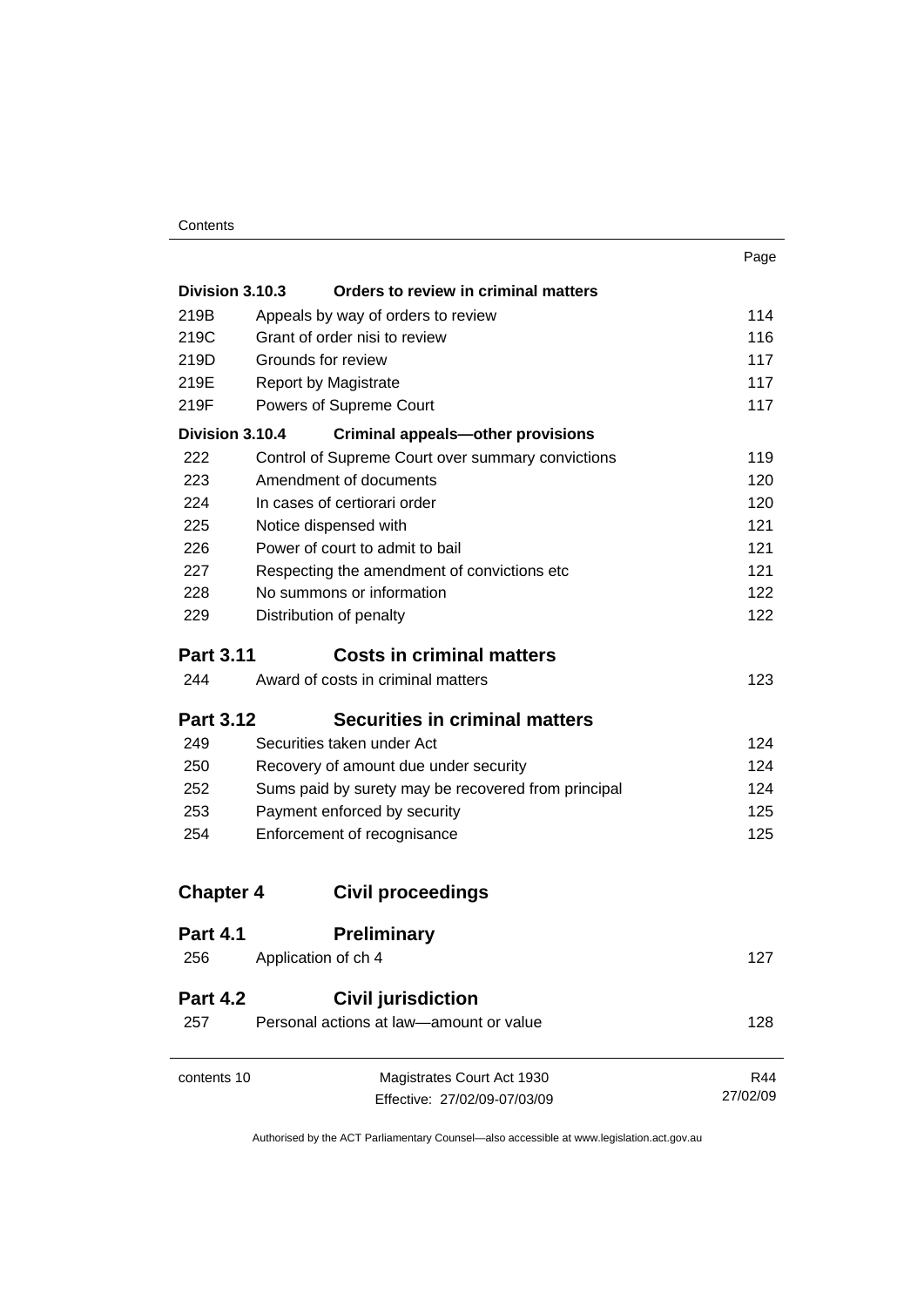|                   |                                                                                             | Contents    |
|-------------------|---------------------------------------------------------------------------------------------|-------------|
|                   |                                                                                             | Page        |
| 258               | Power of court to grant relief                                                              | 129         |
| 259               | Rules of equity to prevail                                                                  |             |
| 260               | Nuisance                                                                                    | 130         |
| 261               | Disputed debts                                                                              | 130         |
| 262               | Cause of action arising, or defendant resident, outside ACT                                 | 130         |
| 263               | Requests under conventions relating to legal proceedings in civil and<br>commercial matters |             |
| 264               | Proceedings affecting title to land                                                         | 131         |
| 265               | Disputes under Residential Tenancies Act                                                    | 131         |
| 266               | Complaints under Utilities Act, pt 12                                                       | 131         |
| 266A              | Civil disputes under ACT Civil and Administrative Tribunal Act                              | 132         |
| <b>Part 4.3</b>   | <b>Case stated for Supreme Court</b>                                                        |             |
| 267               | Case stated                                                                                 | 133         |
| <b>Part 4.4</b>   | <b>Transfer of proceedings from or to Supreme</b><br>Court                                  |             |
| 268               | Transfer of action from Supreme Court                                                       | 134         |
| 269               | Procedure on transfer of action from Supreme Court                                          | 134         |
| 270               | Removal of proceedings into Supreme Court                                                   | 135         |
| 271               | Stay of proceedings                                                                         | 135         |
| <b>Part 4.5</b>   | Civil appeals                                                                               |             |
| 272               | Meaning of appeal-pt 4.5                                                                    | 136         |
| 273               | Jurisdiction                                                                                | 136         |
| 274               | Cases in which appeal may be brought                                                        | 136         |
| 276               | Evidence on appeal                                                                          | 137         |
| <b>Chapter 4A</b> | <b>The Childrens Court</b>                                                                  |             |
| Part 4A.1         | <b>The Childrens Court</b>                                                                  |             |
| 287               | <b>Childrens Court</b>                                                                      | 138         |
| 288               | Jurisdiction of Childrens Court                                                             | 138         |
| 289               | Proceedings where children jointly charged with adults                                      | 139         |
| R44               | Magistrates Court Act 1930                                                                  | contents 11 |
| 27/02/09          | Effective: 27/02/09-07/03/09                                                                |             |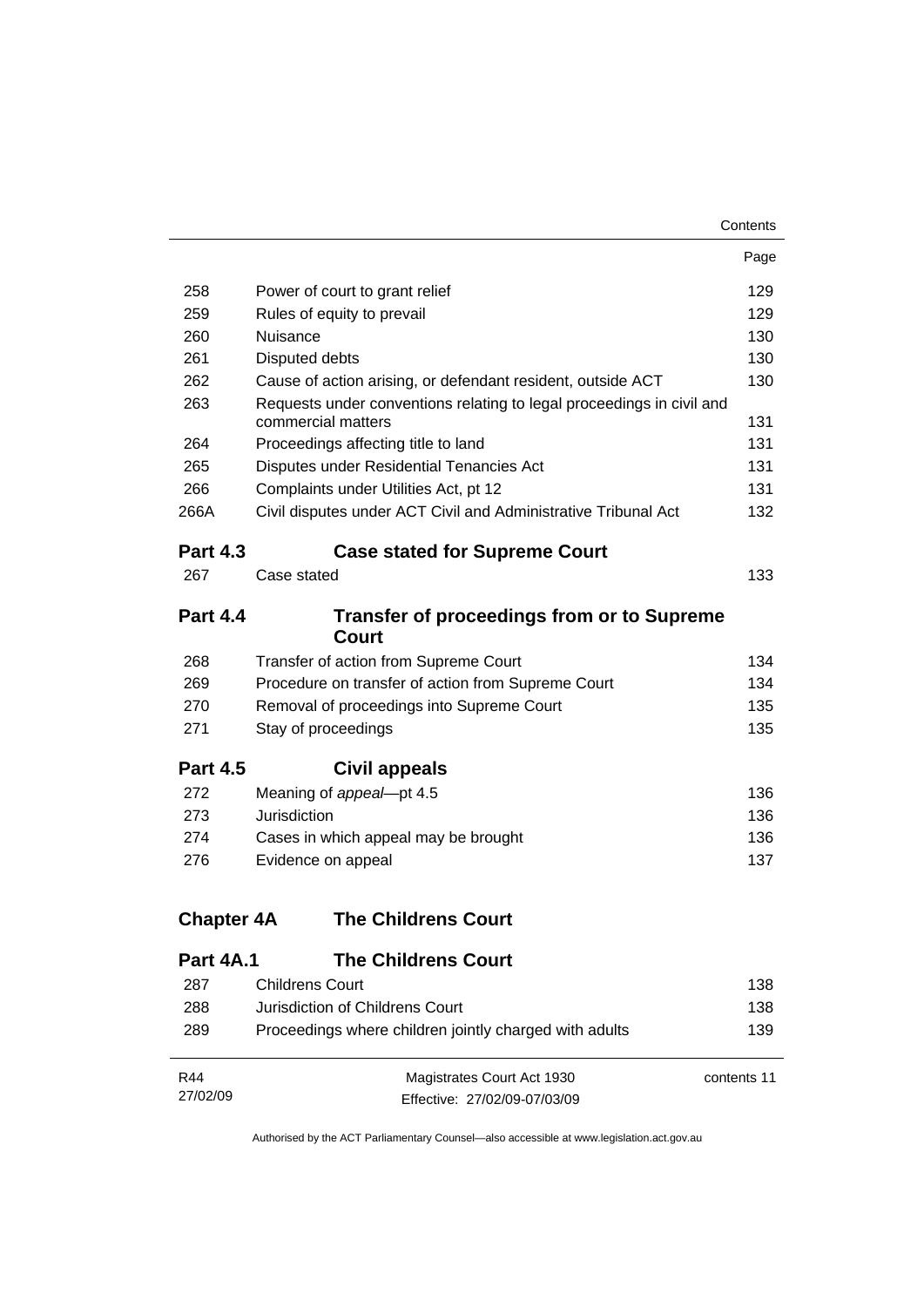| Contents |
|----------|
|          |

|                  |                                                                                 | Page     |
|------------------|---------------------------------------------------------------------------------|----------|
| 290              | Chief Magistrate to arrange business of Childrens Court                         | 139      |
| 291              | Childrens Court Magistrate to hear all matters                                  | 140      |
| <b>Part 4A.2</b> | <b>Childrens Court Magistrate</b>                                               |          |
| 291A             | <b>Childrens Court Magistrate</b>                                               | 141      |
| 291B             | <b>Acting Childrens Court Magistrate</b>                                        |          |
| 291C             | Assignment of other magistrates for Childrens Court matters                     |          |
| 291D             | Completion of part-heard matters                                                |          |
| <b>Part 4A.3</b> | <b>Criminal proceedings</b>                                                     |          |
| 291E             | Procedures for hearing indictable offences                                      | 144      |
| 291F             | Childrens Court may adjourn hearings to allow access to legal advice            | 144      |
| 291G             | Childrens Court may send cases to Supreme Court for sentencing                  | 145      |
| <b>Chapter 5</b> | <b>Miscellaneous</b>                                                            |          |
| <b>Part 5.1</b>  | <b>Offences</b>                                                                 |          |
| 292              | Failure to comply with order in nuisance action                                 | 146      |
| 298              | Prejudice to employee                                                           | 146      |
| <b>Part 5.2</b>  | <b>Other</b>                                                                    |          |
| 307              | Contempt of court                                                               | 147      |
| 308              | Magistrates Court's seal                                                        | 147      |
| 309              | Directions about procedure etc                                                  | 148      |
| 310              | Hearings generally to be in public                                              | 149      |
| 311              | Appearance by audiovisual or audio links etc                                    | 150      |
| 312              | Failure to give evidence-committal                                              | 150      |
| 314              | Registrar to give directions for preparation of transcript                      | 152      |
| 315              | Applications for transcripts                                                    | 152      |
| 316              | Record of proceedings                                                           | 154      |
| 317              | Record of proceedings and transcript                                            | 155      |
| 318              | Person about to leave ACT may be ordered to be examined or<br>produce documents | 157      |
| 319              | Witnesses' rights and liabilities                                               | 158      |
| contents 12      | Magistrates Court Act 1930                                                      | R44      |
|                  | Effective: 27/02/09-07/03/09                                                    | 27/02/09 |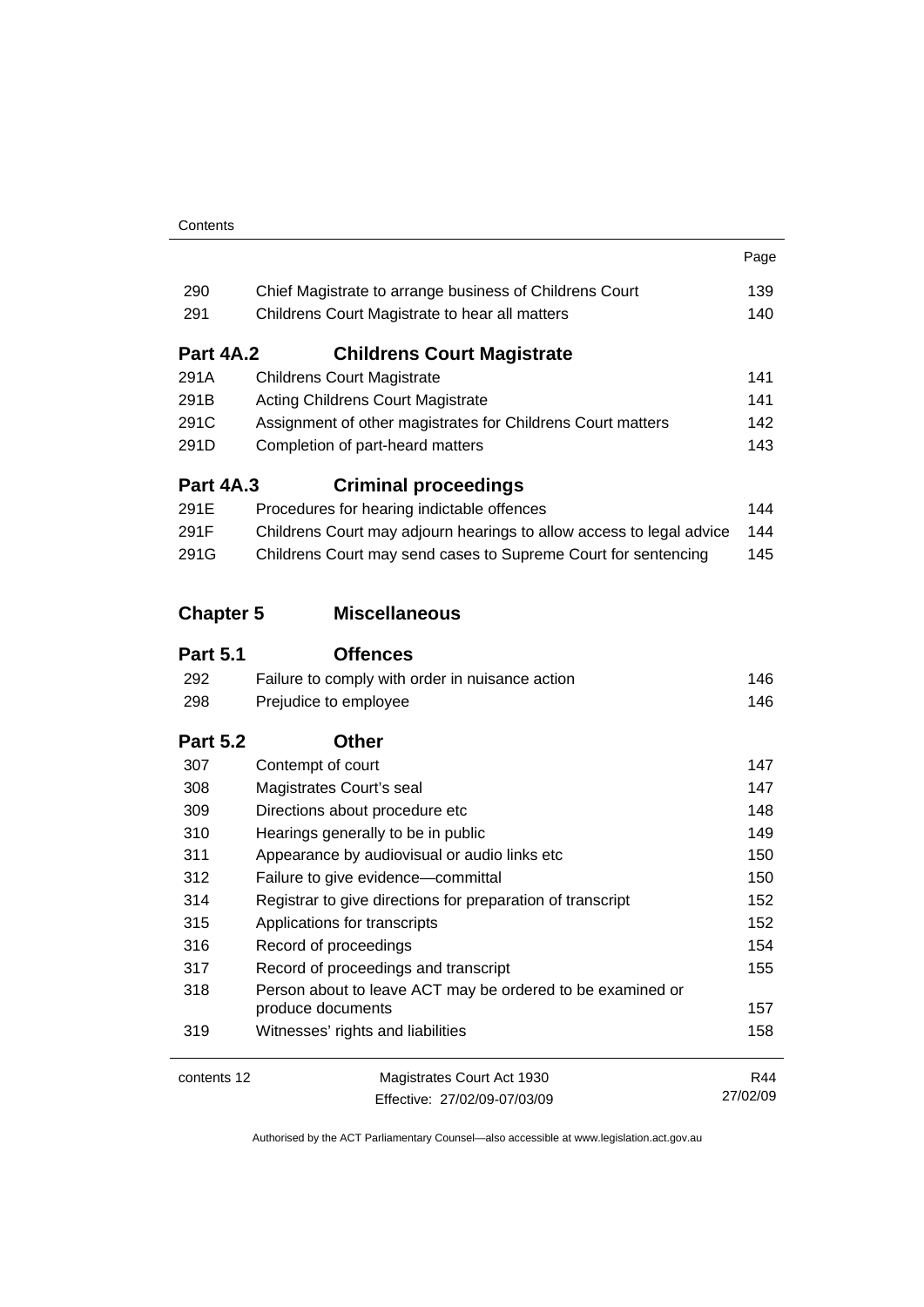|                                                                                          |                                                                                            | Contents                                          |  |  |
|------------------------------------------------------------------------------------------|--------------------------------------------------------------------------------------------|---------------------------------------------------|--|--|
|                                                                                          |                                                                                            | Page                                              |  |  |
| 320                                                                                      | Depositions to be given to registrar                                                       | 158                                               |  |  |
| 321                                                                                      | Regulation-making power                                                                    | 158                                               |  |  |
| <b>Chapter 10</b>                                                                        | 2008                                                                                       | <b>Transitional-Children and Young People Act</b> |  |  |
| 400                                                                                      | <b>Childrens Court Magistrate</b>                                                          | 159                                               |  |  |
| 401                                                                                      | Existing proceedings in Childrens Court                                                    | 159                                               |  |  |
| 402                                                                                      | Completion of part-heard matters if magistrate no longer Childrens<br>Court magistrate etc | 160                                               |  |  |
| 403                                                                                      | <b>Transitional regulations</b>                                                            | 160                                               |  |  |
| 404                                                                                      | Expiry-ch 10                                                                               | 161                                               |  |  |
| <b>Chapter 11</b><br><b>Transitional-Crimes Legislation Amendment</b><br><b>Act 2008</b> |                                                                                            |                                                   |  |  |
| <b>Chapter 12</b>                                                                        | <b>Legislation Amendment Act 2008</b>                                                      | <b>Transitional-Sexual and Violent Offences</b>   |  |  |
| <b>Schedule 1</b>                                                                        | Oath and affirmation of office                                                             | 162                                               |  |  |
| <b>Dictionary</b><br>163                                                                 |                                                                                            |                                                   |  |  |
| <b>Endnotes</b>                                                                          |                                                                                            |                                                   |  |  |
| 1                                                                                        | About the endnotes                                                                         | 168                                               |  |  |
| $\overline{2}$                                                                           | Abbreviation key                                                                           | 168                                               |  |  |
| 3                                                                                        | Legislation history                                                                        | 169                                               |  |  |
| 4                                                                                        | Amendment history<br>188                                                                   |                                                   |  |  |
| 5                                                                                        | Earlier republications<br>247                                                              |                                                   |  |  |
| 6                                                                                        | Uncommenced amendments<br>254                                                              |                                                   |  |  |

contents 13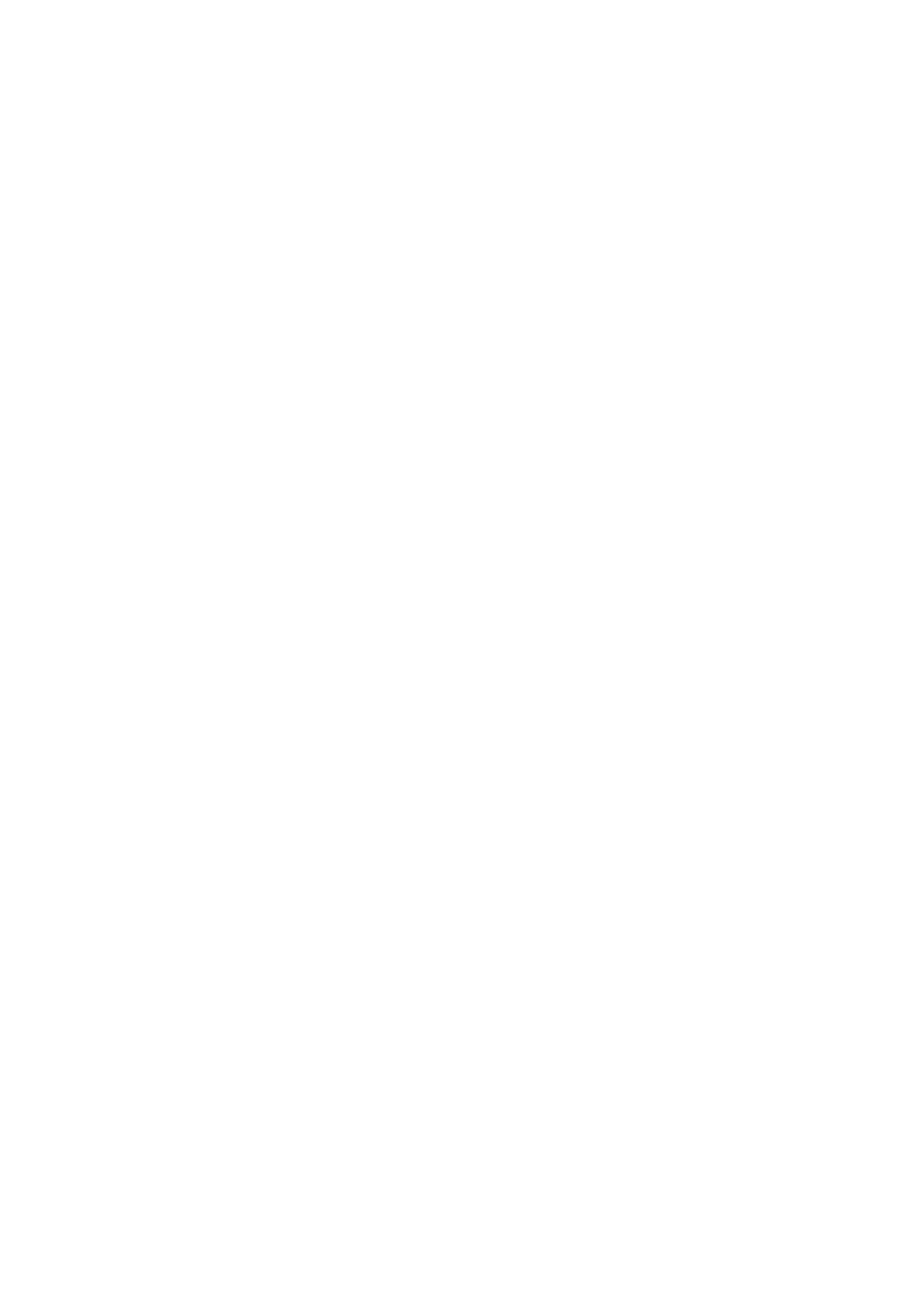<span id="page-16-0"></span>

# **Magistrates Court Act 1930**

An Act to establish a Magistrates Court, to provide for the appointment of magistrates, and for other purposes

R44 27/02/09

l

Magistrates Court Act 1930 Effective: 27/02/09-07/03/09 page 1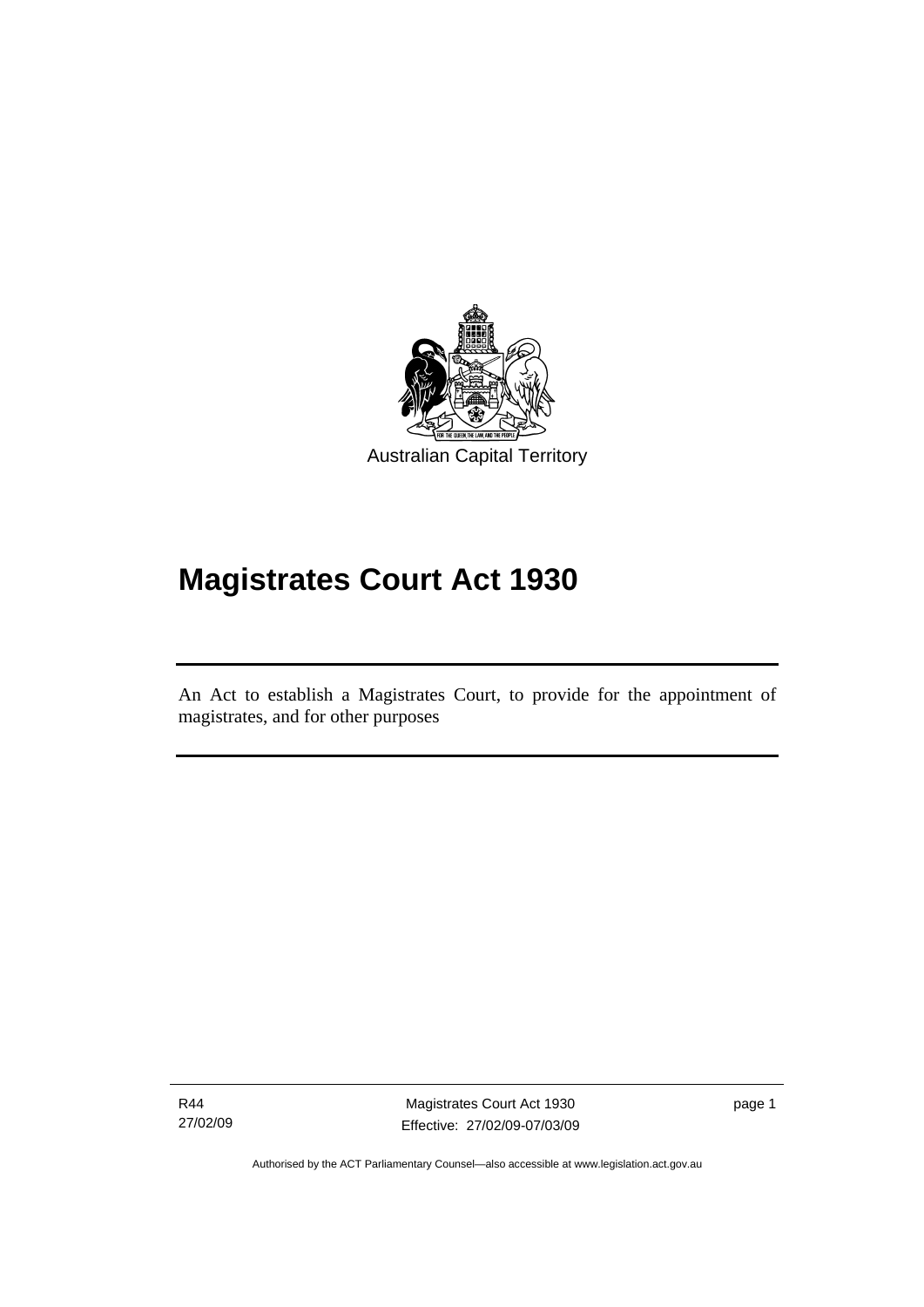<span id="page-17-0"></span>Section 1

# **Chapter 1** Preliminary

#### **1 Name of Act**

This Act is the *Magistrates Court Act 1930*.

#### **2 Dictionary**

The dictionary at the end of this Act is part of this Act.

*Note 1* The dictionary at the end of this Act defines certain terms used in this Act, and includes references (*signpost definitions*) to other terms defined elsewhere.

> For example, the signpost definition '*vehicle*, for part 3.8 (Infringement notices for certain offences)—see the *Road Transport (Vehicle Registration) Act 1999*, dictionary.' means that the term 'vehicle' is defined in that dictionary and the definition applies to part 3.8.

*Note 2* A definition in the dictionary (including a signpost definition) applies to the entire Act unless the definition, or another provision of the Act, provides otherwise or the contrary intention otherwise appears (see Legislation Act, s 155 and s 156 (1)).

#### **3 Notes**

A note included in this Act is explanatory and is not part of this Act.

*Note* See the Legislation Act, s 127 (1), (4) and (5) for the legal status of notes.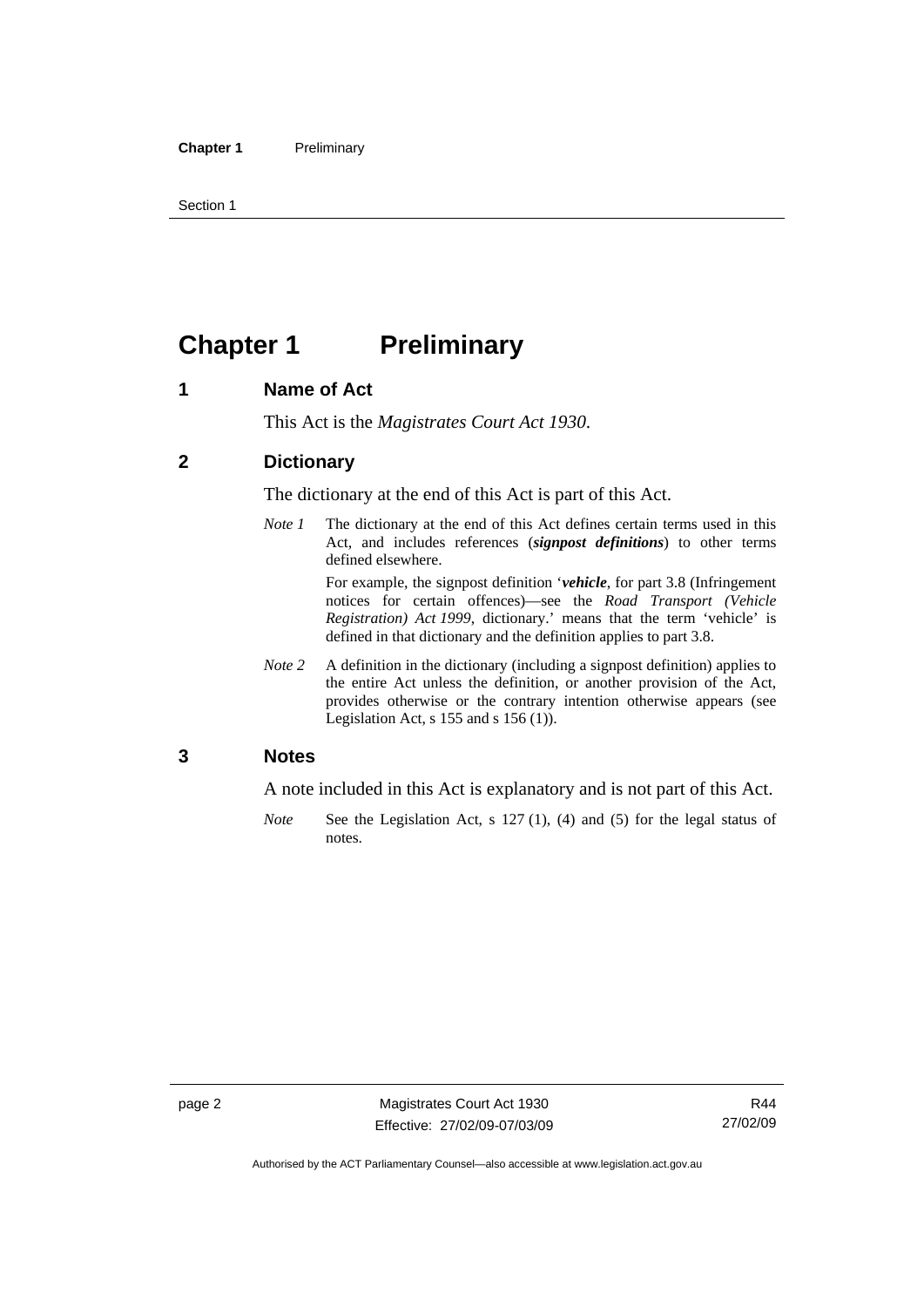# <span id="page-18-0"></span>**Chapter 2 Magistrates Court and magistrates**

### **Part 2.1 The court**

#### **4 Constitution of court**

- (1) The Magistrates Court is continued in existence.
- (2) The jurisdiction of the court may be exercised by a magistrate (other than a special magistrate) or by 1 or more special magistrates.
- (3) If 2 or more special magistrates are divided in opinion on a case, the case must be—
	- (a) if there is a majority—decided according to the decision of the majority; or
	- (b) if the court is equally divided in opinion—adjourned for hearing and decision by a magistrate (other than a special magistrate).
- (4) The rules may provide for the jurisdiction of the court otherwise exercisable by a magistrate to be exercised by the registrar, in the cases and subject to the conditions prescribed under the rules.
- (5) For the purposes of the exercise of jurisdiction given to the registrar under the rules, this Act has effect, subject to this section, as if the court consisted of the magistrates and the registrar.
- (6) In this section:

*registrar* includes deputy registrar.

#### **5 Arrangement of court business**

 (1) The Chief Magistrate is responsible for ensuring the orderly and prompt discharge of the Magistrates Court's business.

page 3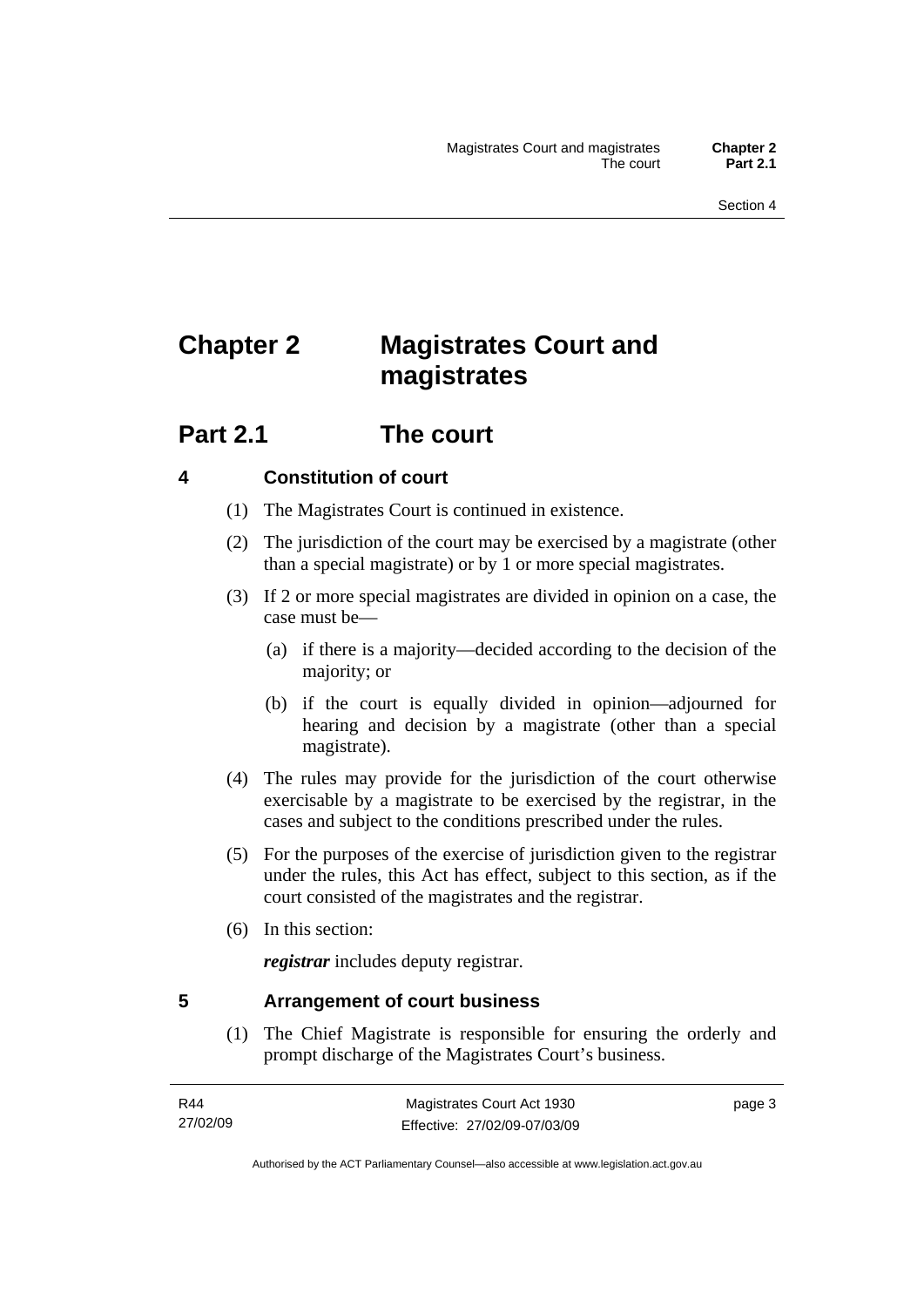| <b>Chapter 2</b> | Magistrates Court and magistrates |
|------------------|-----------------------------------|
| <b>Part 2.1</b>  | The court                         |

Section 5

- (2) The Chief Magistrate may, subject to consultation with the magistrates that is appropriate and practicable, make arrangements about a magistrate who is to constitute the court in particular matters or classes of matters.
- (3) In this section:

*magistrate* includes special magistrate.

page 4 Magistrates Court Act 1930 Effective: 27/02/09-07/03/09

R44 27/02/09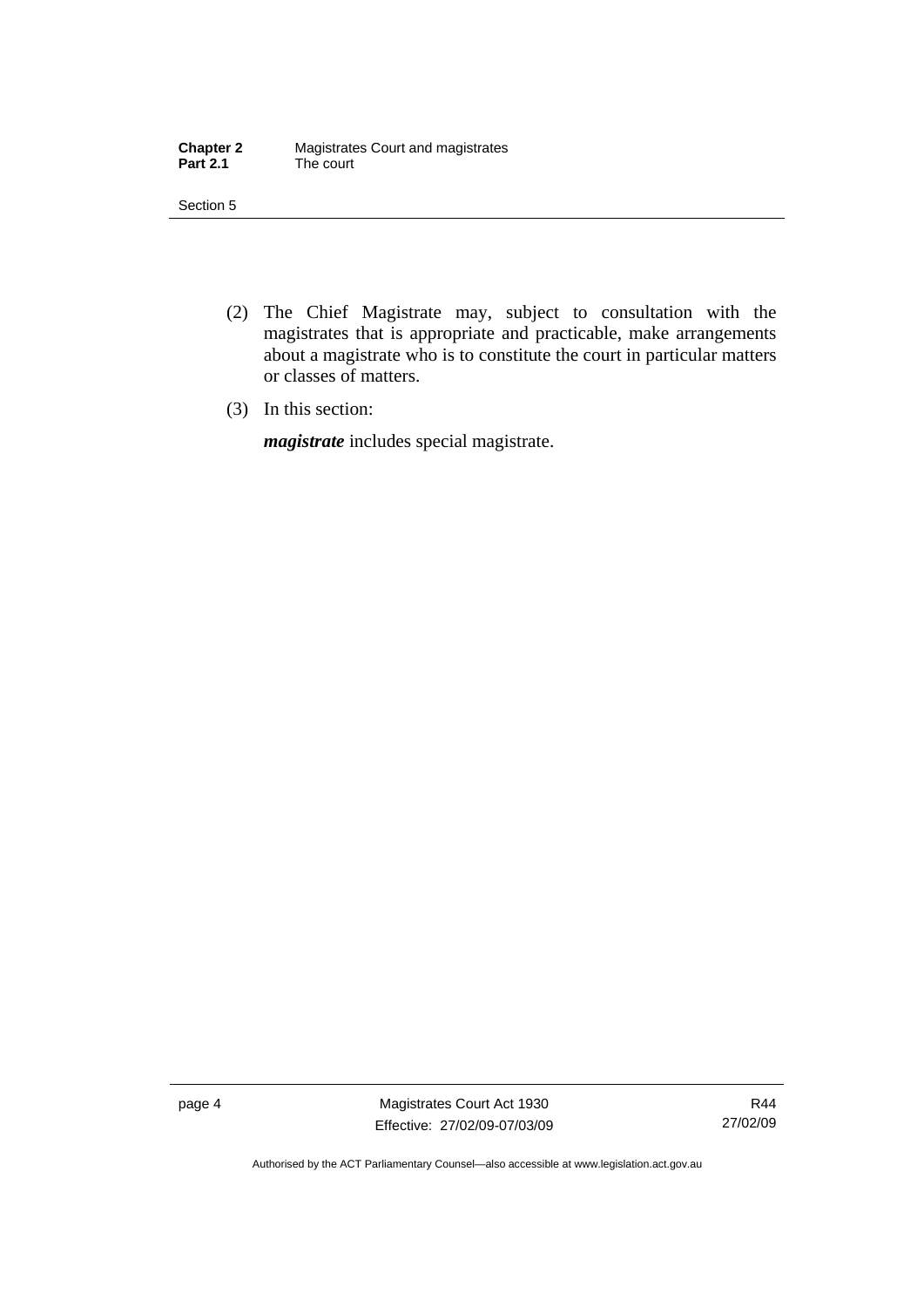## <span id="page-20-0"></span>**Part 2.2 Appointment and jurisdiction of magistrates**

### **Division 2.2.1 Magistrates other than special magistrates**

#### **6 Meaning of** *magistrate* **in div 2.2.1**

In this division:

*magistrate* means—

- (a) the Chief Magistrate; or
- (b) a person who is appointed under section 7 as a magistrate.

#### **7 Appointment of Chief Magistrate and other magistrates**

- (1) There is to be a Chief Magistrate and other magistrates.
- (2) The Chief Magistrate and other magistrates are appointed by the Executive.
	- *Note* For the making of appointments (including acting appointments), see the Legislation Act, pt 19.3.
- (3) If a magistrate is appointed as the Chief Magistrate, the person stops holding the position of magistrate.

#### **7A Eligibility for appointment as magistrate**

A person is not eligible for appointment as a magistrate unless the person is a lawyer and has been a lawyer for at least 5 years.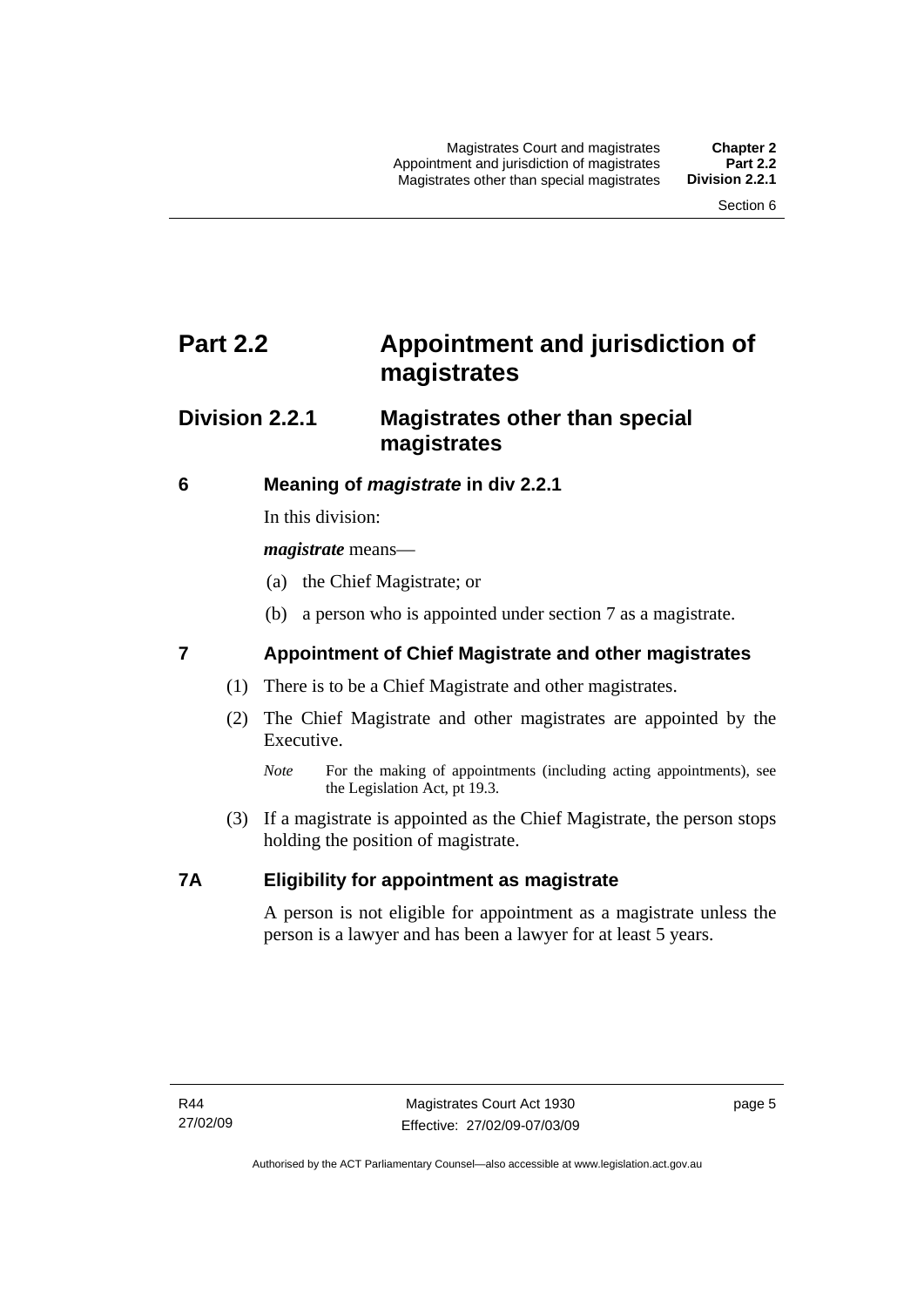#### <span id="page-21-0"></span>**7B Seniority of magistrates**

Magistrates other than the Chief Magistrate have seniority according to—

- (a) the dates their appointments took effect; or
- (b) if the appointments of 2 or more of them took effect on the same date—the precedence given to them by the instruments of their appointment.

#### **7C Conditions of appointment of magistrates**

A magistrate holds the position on the conditions (if any) about matters not provided for under this Act or another territory law that are decided by the Executive.

#### **7D Term of appointment of magistrates**

- (1) A magistrate is appointed for the term ending when the magistrate turns 65 years old.
	- *Note 1* The *Judicial Commissions Act 1994*, s 4 provides that a magistrate may only be removed from office in accordance with that Act.
	- *Note 2* A magistrate's appointment also ends if the magistrate resigns (see Legislation Act, s 210).
- (2) A person who is at least 65 years old must not be appointed as a magistrate.

#### **7E Acting Chief Magistrate**

- (1) The Executive may appoint a magistrate to act as Chief Magistrate.
	- *Note* See the Legislation Act, s 209, div 19.3.2 and div 19.3.2A about acting appointments.
- (2) If no appointment is made under subsection (1), the senior magistrate who is in the ACT and is able and willing to act must act as Chief Magistrate.

Authorised by the ACT Parliamentary Counsel—also accessible at www.legislation.act.gov.au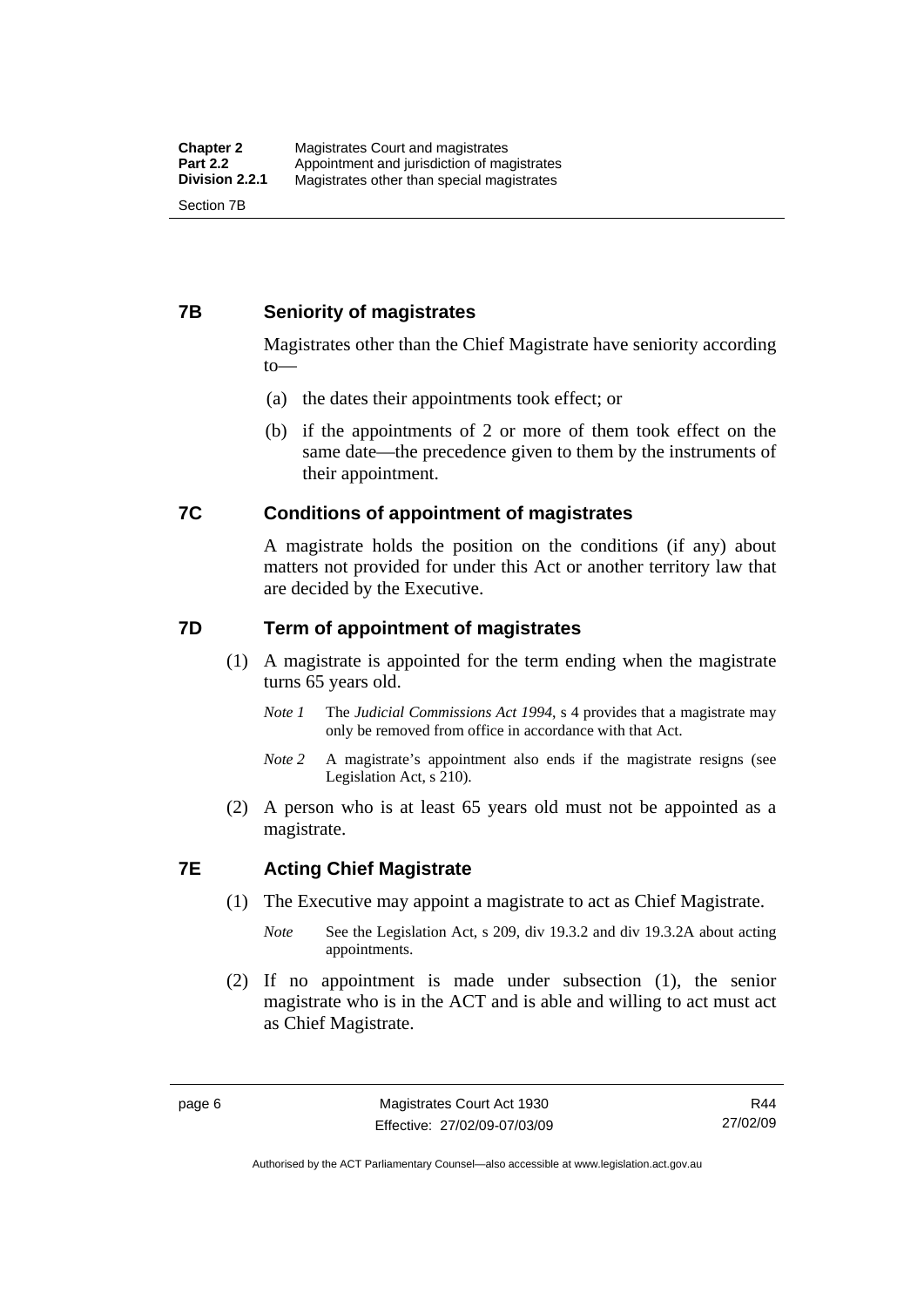### <span id="page-22-0"></span>**7F Retirement**

- (1) This section applies if a magistrate is—
	- (a) an eligible employee for the *Superannuation Act 1976* (Cwlth); or
	- (b) a member of the superannuation scheme for the *Superannuation Act 1990* (Cwlth).
- (2) The Executive may retire the magistrate on the ground of invalidity with the magistrate's consent.

#### **7G Magistrates not to do other work**

- (1) A magistrate must not practise as a lawyer.
- (2) A magistrate must not, without the Attorney-General's written consent—
	- (a) engage in remunerative employment otherwise than in connection with duties as a magistrate; or
	- (b) accept appointment to another position under a law of the Territory, the Commonwealth, a State or another Territory.
- (3) The Attorney-General must consult with the Chief Magistrate before giving consent.

#### **7H Rights of public servants**

- (1) A magistrate who was a public servant or APS employee immediately before his or her appointment keeps his or her existing and accruing rights.
- (2) In this section:

*APS employee*—see the *Public Service Act 1999* (Cwlth), section 7.

page 7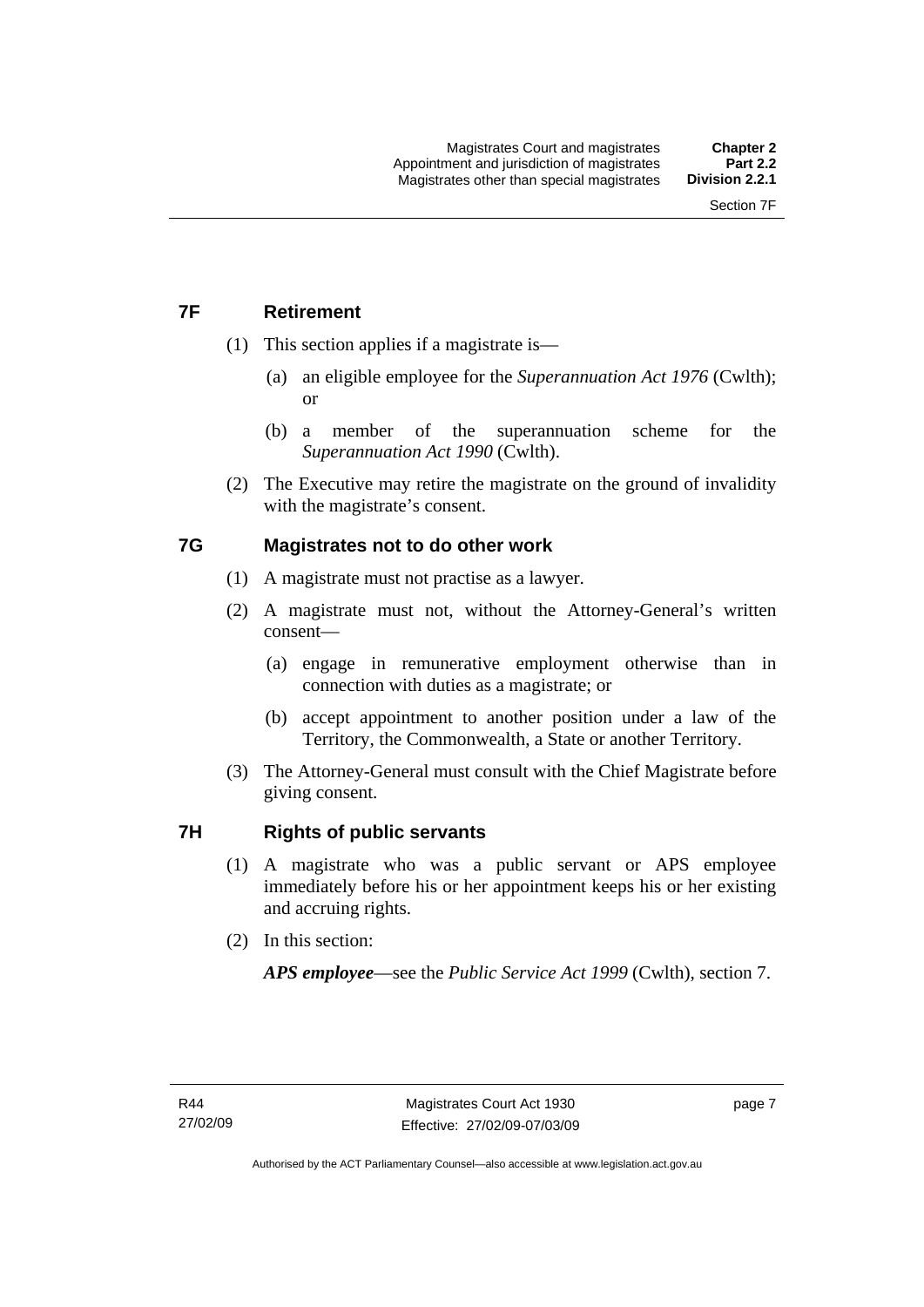### <span id="page-23-0"></span>**Division 2.2.2 Special magistrates**

#### **8 Appointment of special magistrates**

The Executive may appoint special magistrates.

*Note* For the making of appointments (including acting appointments), see the Legislation Act, pt 19.3.

#### **8A Term of appointment of special magistrates**

- (1) A special magistrate is appointed—
	- (a) for the term mentioned in the instrument of appointment; or
	- (b) if a term is not mentioned—for the term ending when the special magistrate turns 70 years old.
	- *Note 1* The *Judicial Commissions Act 1994*, s 4 provides that a magistrate may only be removed from office in accordance with that Act.
	- *Note 2* A special magistrate's appointment also ends if the special magistrate resigns (see Legislation Act, s 210).
- (2) A person who is at least 70 years old must not be appointed as a special magistrate.
- (3) A person must not be appointed as a special magistrate for a term that extends beyond the person's 70th birthday.

#### **8B Conditions of appointment of special magistrates**

A special magistrate holds the position on the conditions (if any) about matters not provided for under this Act or another territory law that are decided by the Executive.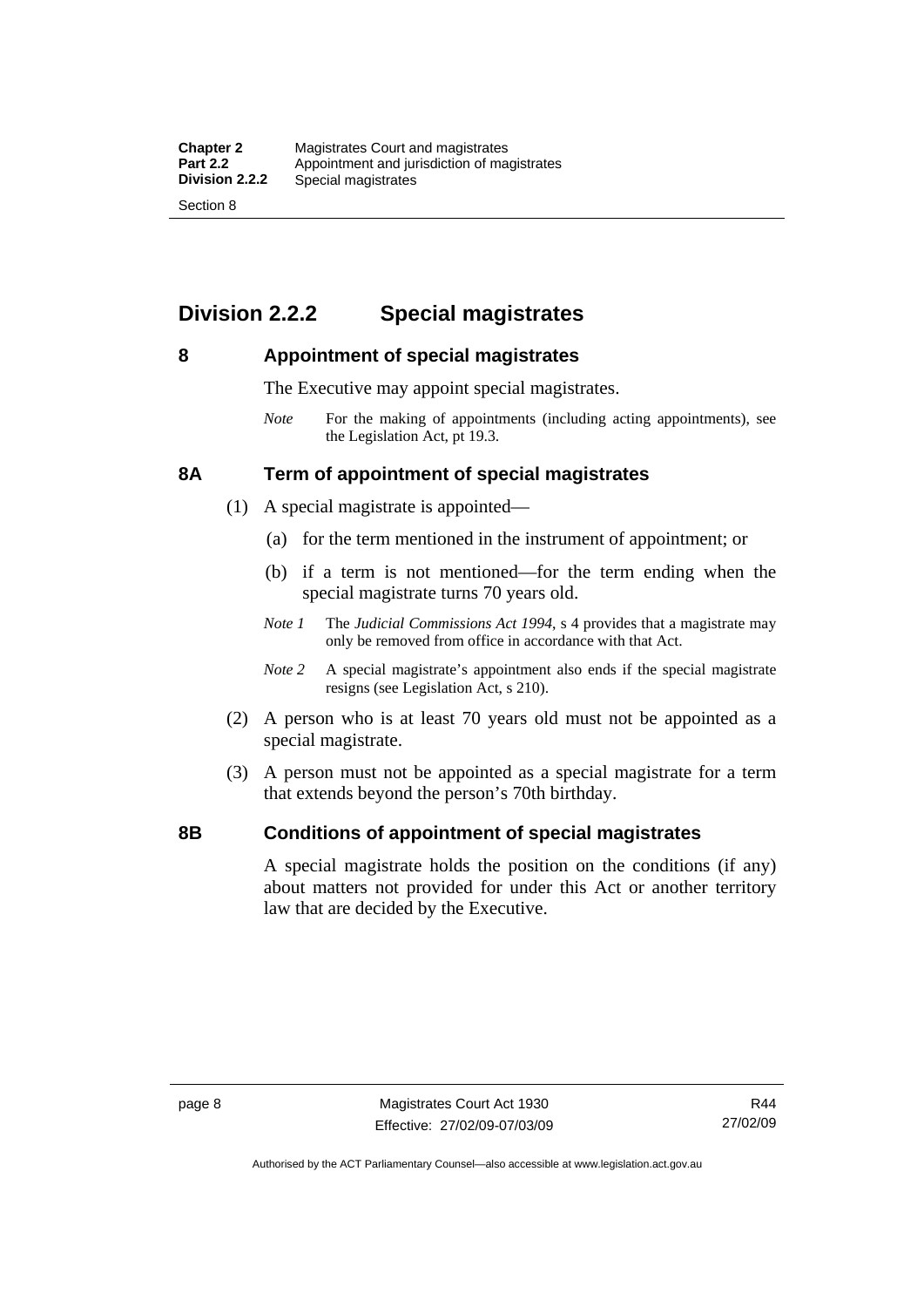### <span id="page-24-0"></span>**Division 2.2.3 Registrar and other court officers**

#### **9 Appointment of registrar etc**

- (1) The Minister may appoint a registrar of the Magistrates Court.
	- *Note 1* For the making of appointments (including acting appointments), see the Legislation Act, pt 19.3.
	- *Note 2* In particular, an appointment may be made by naming a person or nominating the occupant of a position (see Legislation Act, s 207).
- (2) The registrar may appoint the deputy registrars of the court, bailiffs and other officers that are required.
- (3) In subsection (2):

*registrar* does not include a deputy registrar.

#### **9A Staff assisting registrar**

The staff assisting the registrar are to be employed under the *Public Sector Management Act 1994*.

#### **9B Functions of registrar and deputy registrars**

- (1) The registrar has power to administer oaths and may exercise the other functions given to the registrar under this Act, another territory law or an order of the court.
- (2) Subject to this Act and to any directions of the registrar, a deputy registrar may exercise the functions of the registrar under this Act or another territory law.
	- *Note* A reference to an Act includes a reference to the statutory instruments made or in force under the Act, including regulations and rules (see Legislation Act, s 104).
- (3) The exercise of a function by a deputy registrar does not affect the power of the registrar to exercise the function.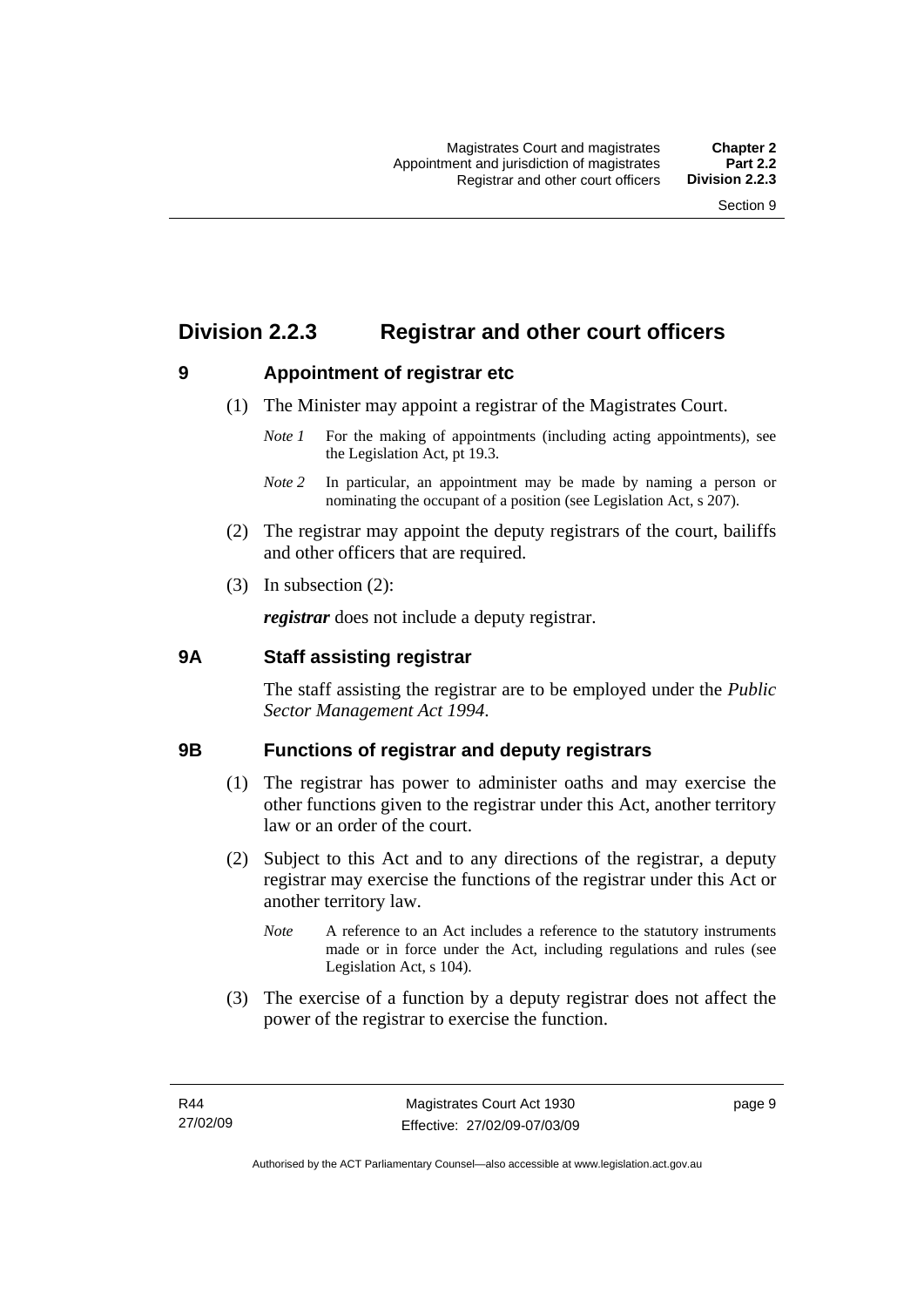<span id="page-25-0"></span>**Division 2.2.4 Jurisdiction of magistrates** 

#### **10P Oath etc of office**

- (1) A person appointed as the Chief Magistrate, a magistrate or special magistrate must not exercise the functions given to a magistrate under any territory law unless the person has sworn an oath or made an affirmation in accordance with the form in schedule 1.
- (2) The oath must be sworn or affirmation made before the Chief **Justice**.

#### **11 Acts done beyond ACT**

- (1) An act done by a magistrate, because of his or her office, outside the ACT for the purpose of authenticating the signature of a person to an instrument intended to take effect in the ACT is, unless the act is required by law to be done in the ACT, effective for any territory law.
- (2) An oath or affirmation administered by a magistrate, because of his or her office, outside the ACT in any case in which an oath or affirmation may be administered by a magistrate is, unless the oath or affirmation is required by law to be administered in the ACT, effective for any territory law.

#### **12 Acts by magistrate out of court etc**

- (1) Any magistrate out of court or the registrar may do all or any of the following:
	- (a) receive an information;
	- (b) issue a summons or warrant on an information;
	- (c) issue a summons or warrant to compel the attendance of a witness;
	- (d) do anything else that is necessary and preliminary to a hearing.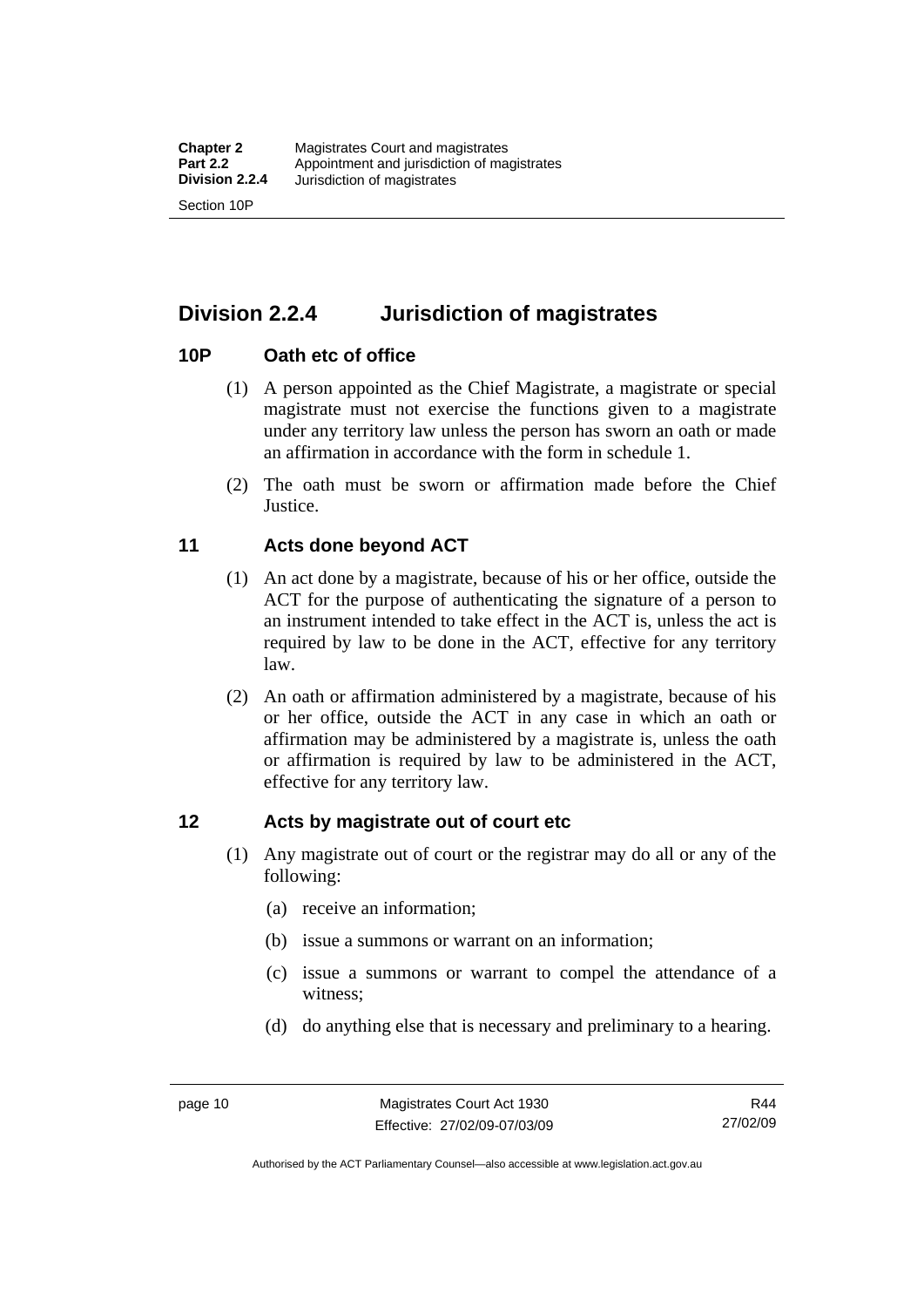<span id="page-26-0"></span> (2) Without limiting subsection (1), if a law in force in the ACT provides that an information or complaint may be laid or made before, or a summons or warrant issued by, a court or justice of the peace, the information or complaint may be laid or made, and the summons or warrant may be issued, by a magistrate or the registrar.

#### **13 Making of enforcement order after case decided**

After a case has been heard and decided, any magistrate or the registrar may make an enforcement order for the purposes of the case.

#### **15 Process not invalid only because of death of magistrate etc**

A summons or warrant issued, or order made, by a magistrate or registrar is not invalid only because of the magistrate or registrar dying or otherwise ceasing to hold the position.

#### **16 Order instead of mandamus order**

- (1) If a magistrate or registrar refuses to do any act relating to the duties of his or her office as a magistrate or registrar, the party requiring the act to be done may apply to the Supreme Court for an order calling on the magistrate or registrar and also the party to be affected by the act to show cause why the act should not be done, and if good cause is not shown against it, the Supreme Court may make the order absolute, with or without payment of costs.
- (2) A magistrate or registrar on being served with an order absolute must obey the order, and do the act required by it to be done.

#### **17 Magistrates may exercise functions of justices of peace**

If under any law in force in the ACT, anything is required or permitted to be done before, to or by a justice of the peace, it may be done before, to or by a magistrate.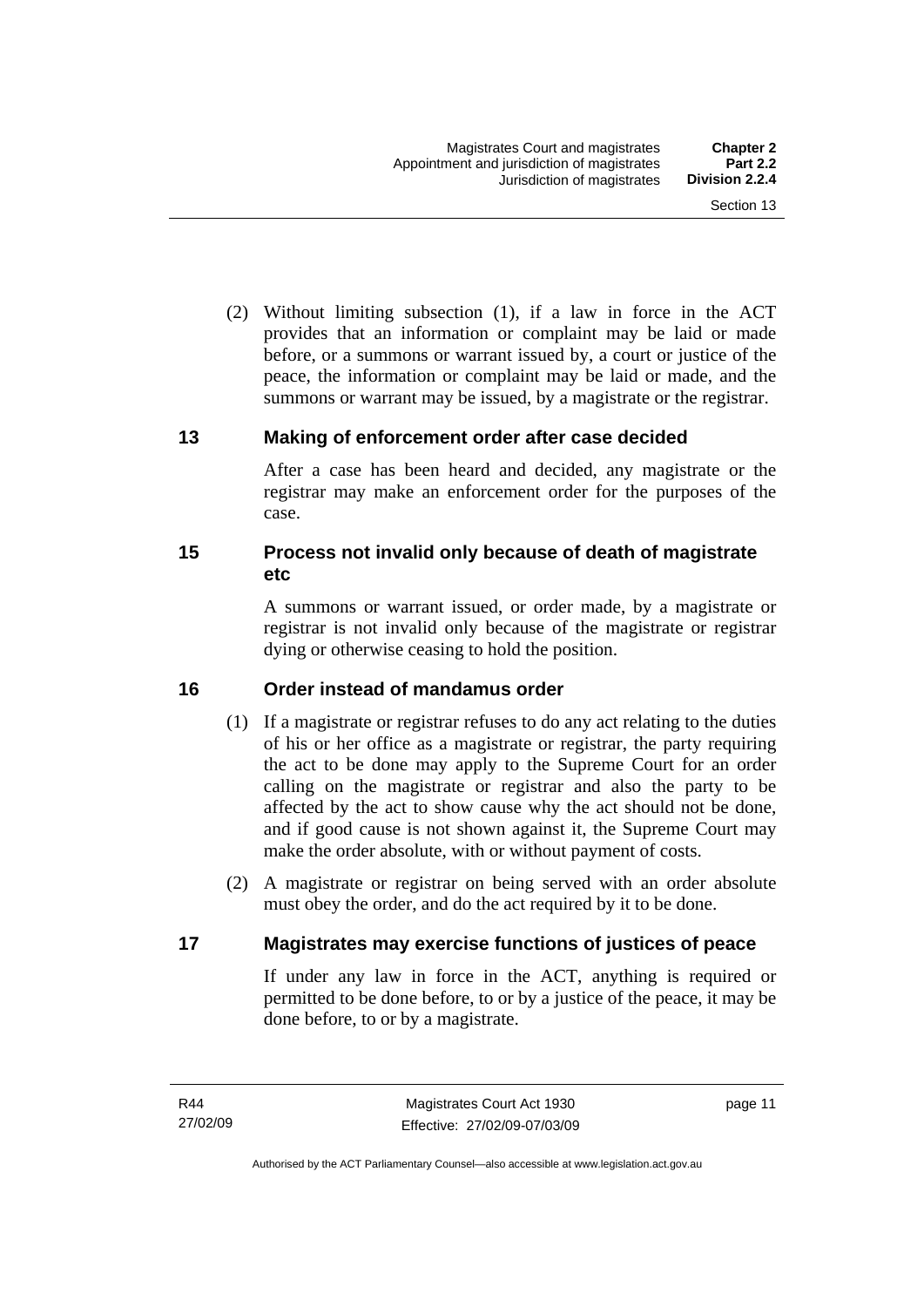<span id="page-27-0"></span>Section 17A

## **Part 2.3 Protection of magistrates in execution of their office**

#### **17A Magistrate sued for act not within jurisdiction**

- (1) Any person injured by an act done by a magistrate in a matter in which by law the magistrate has no jurisdiction or in which the magistrate has exceeded his or her jurisdiction, or by an act done under any conviction or order made or warrant or writ issued by a magistrate in any such matter, may maintain in the Supreme Court an action against the magistrate without alleging in his or her statement of claim that the act complained of was done maliciously and without reasonable and probable cause.
- (2) No such action is maintainable for anything done under any such conviction or order until after the conviction or order has been quashed or set aside on appeal.
- (3) No such action is maintainable for anything done under any such warrant that was issued by the magistrate to procure the appearance of the person charged, and that has been followed by a conviction or order in the same matter, until after the conviction or order has been so quashed or set aside.
- (4) If the lastmentioned warrant has not been followed by a conviction or order, or if it is a warrant on an information of an alleged indictable offence, and if a summons was issued previously to the warrant being issued, and the summons was served on the person charged either personally or by leaving it for the person with someone at the person's last-known or usual home or business address, and the person did not appear according to the exigency of the summons, in that case no action is maintainable against the magistrate for anything done under the warrant.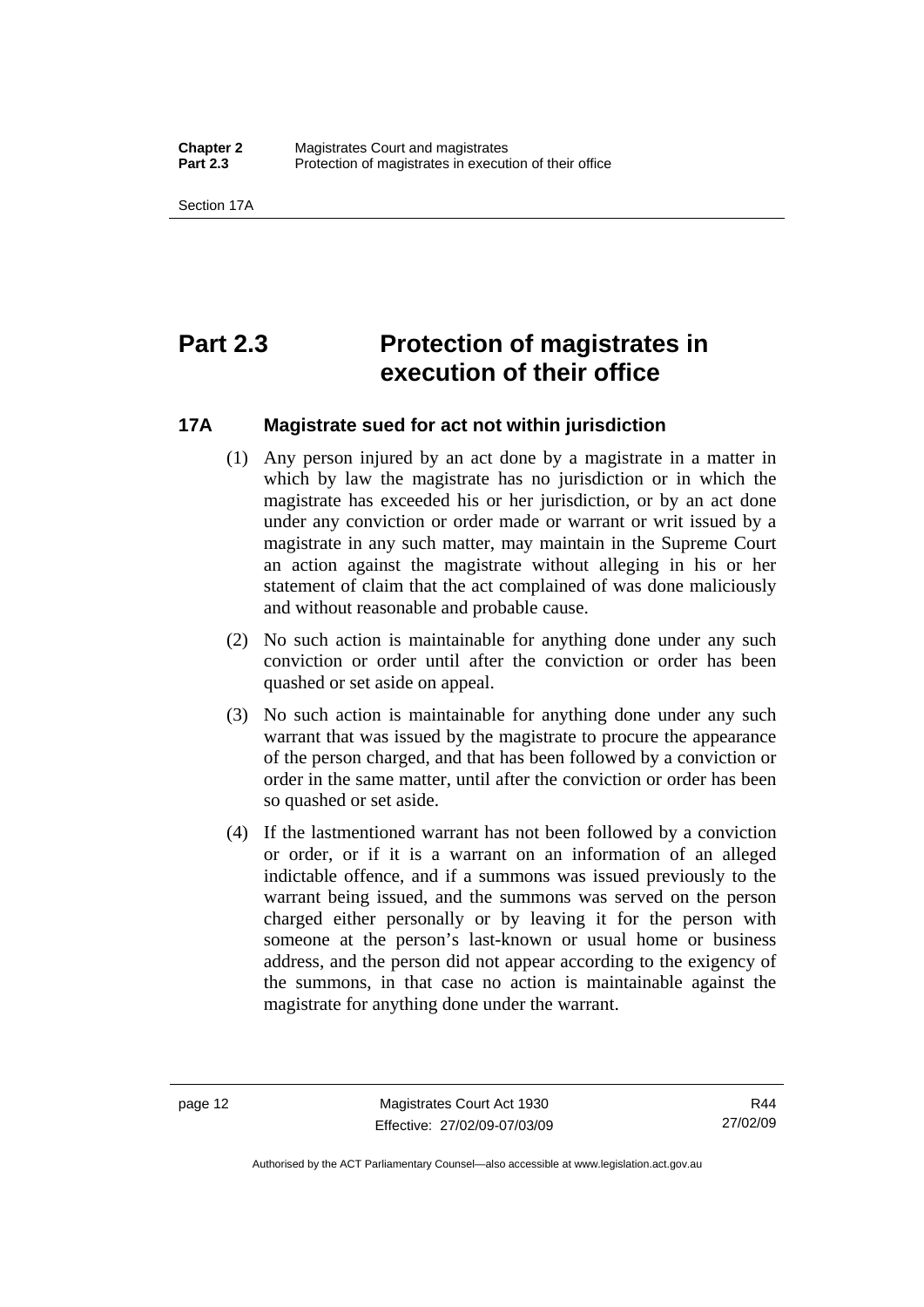### <span id="page-28-0"></span> **U 17B No action against magistrate after order nisi to quash conviction has been granted**

If an order to show cause why a conviction or order should not be quashed has been granted, an action is not maintainable against the magistrate constituting the court by which the conviction or order in question was made in relation to any proceeding taken under, or matter arising out of, the conviction or order.

#### **17C Committal or enforcement order by magistrate on order of court**

If a conviction or order is made by the court and a committal order or enforcement order is made for the conviction or order by a magistrate bona fide and without collusion, an action in relation to any defect in the conviction or order or any want of jurisdiction in the court making the conviction or order is maintainable only against the magistrate constituting the court that made the conviction or order.

#### **17D No action for acts done under Supreme Court order**

An action is not maintainable against a magistrate for doing an act if the magistrate does the act in accordance with a Supreme Court order.

#### **17E No action if proceeding confirmed on appeal**

If a committal order or enforcement order is made by a magistrate on a conviction or order that, either before or after the making of the committal order or enforcement order, is confirmed on appeal, an action is not maintainable against the magistrate who made the committal order or enforcement order for anything done under it because of any defect in the conviction or order.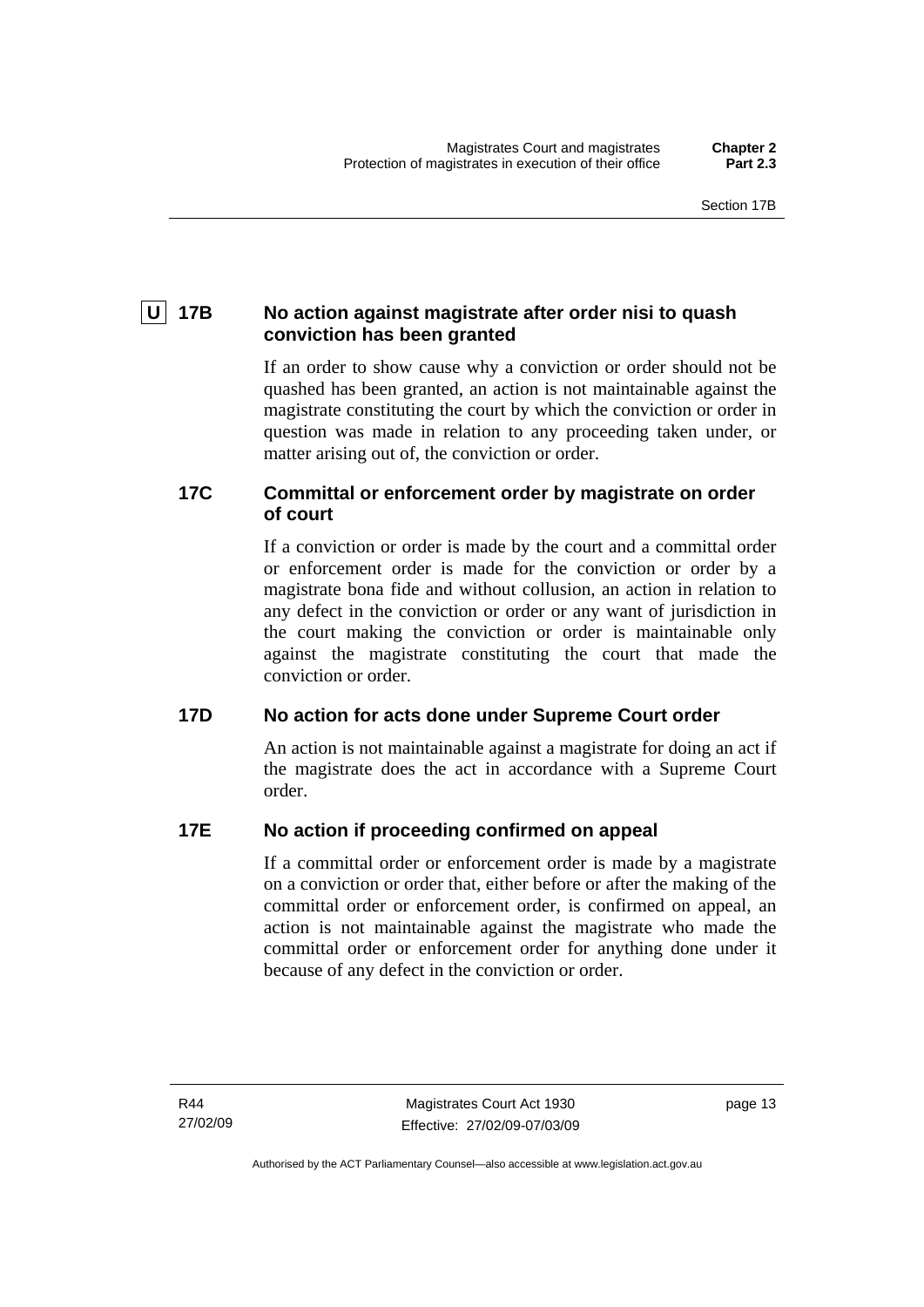<span id="page-29-0"></span>Section 17F

#### **17F Actions in cases prohibited**

If any action, which by this Act is declared to be not maintainable, is brought against a magistrate, the Supreme Court, on application of the defendant, and on affidavit of the facts, may set aside or stay the proceeding with or without costs.

#### **17G Payment into court**

- (1) After an action under this part has been started but before the case has been heard, a defendant may pay into court the amount the defendant considers appropriate.
- (2) Judgment must be given for the defendant if the Supreme Court at the trial considers that the plaintiff is not entitled to damages beyond the amount paid into court, and the amount paid into court, or the part of it that is enough to meet the defendant's costs, must be paid out of court to the defendant, and the rest (if any) must be paid to the plaintiff.
- (3) If the plaintiff accepts the amount paid into court in satisfaction of the plaintiff's damages in the action, the plaintiff may apply to the Supreme Court for an order for the payment of the amount out of court to the plaintiff, with or without costs.
- (4) If the Supreme Court makes the order, the action is decided and the order is a bar to any other action for the same cause.

#### **17H No action against magistrate for judicial acts in Magistrates Court**

An action must not be brought in the Magistrates Court against a magistrate in relation to anything done by the magistrate in the execution of the magistrate's office.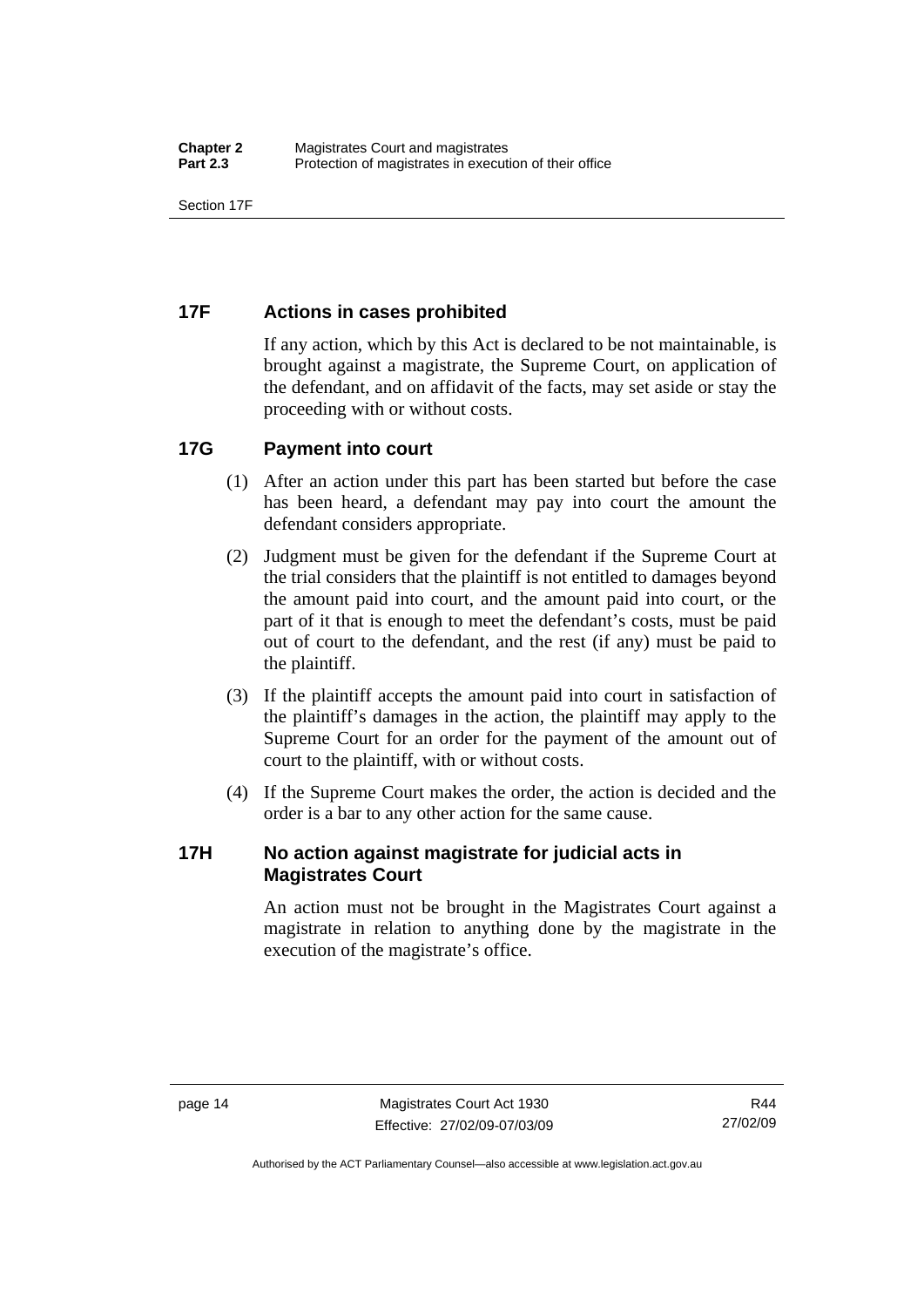#### <span id="page-30-0"></span>**17I Magistrate sued for acts within magistrate's jurisdiction only liable in case of malice and absence of reasonable and probable cause**

In an action against a magistrate for any act done by the magistrate in the execution of the magistrate's duty as a magistrate in relation to any matter within the magistrate's jurisdiction as a magistrate, it must be expressly alleged in the statement of claim that the act was done maliciously and without reasonable and probable cause, and if the allegations are denied, and at the trial of the action the plaintiff fails to prove them, judgment must be given for the defendant.

#### **17J Verdict for defendant**

If the plaintiff in an action against a magistrate does not prove the cause of action at the trial, judgment must be given for the defendant.

#### **17K Damages**

 $If$ —

- (a) the plaintiff in an action against a magistrate is entitled to recover, and seeks to recover a penalty or other amount paid or raised as a result of a conviction, judgment or order or to recover damages for imprisonment; and
- (b) it is proved that the plaintiff was guilty of the offence or liable to pay the amount or, for imprisonment, did not undergo any greater punishment than could have been imposed for the offence of which the plaintiff was convicted;

the plaintiff is not entitled to recover the penalty or other amount paid or raised or, for imprisonment, damages greater than 1 cent, or any costs in the action.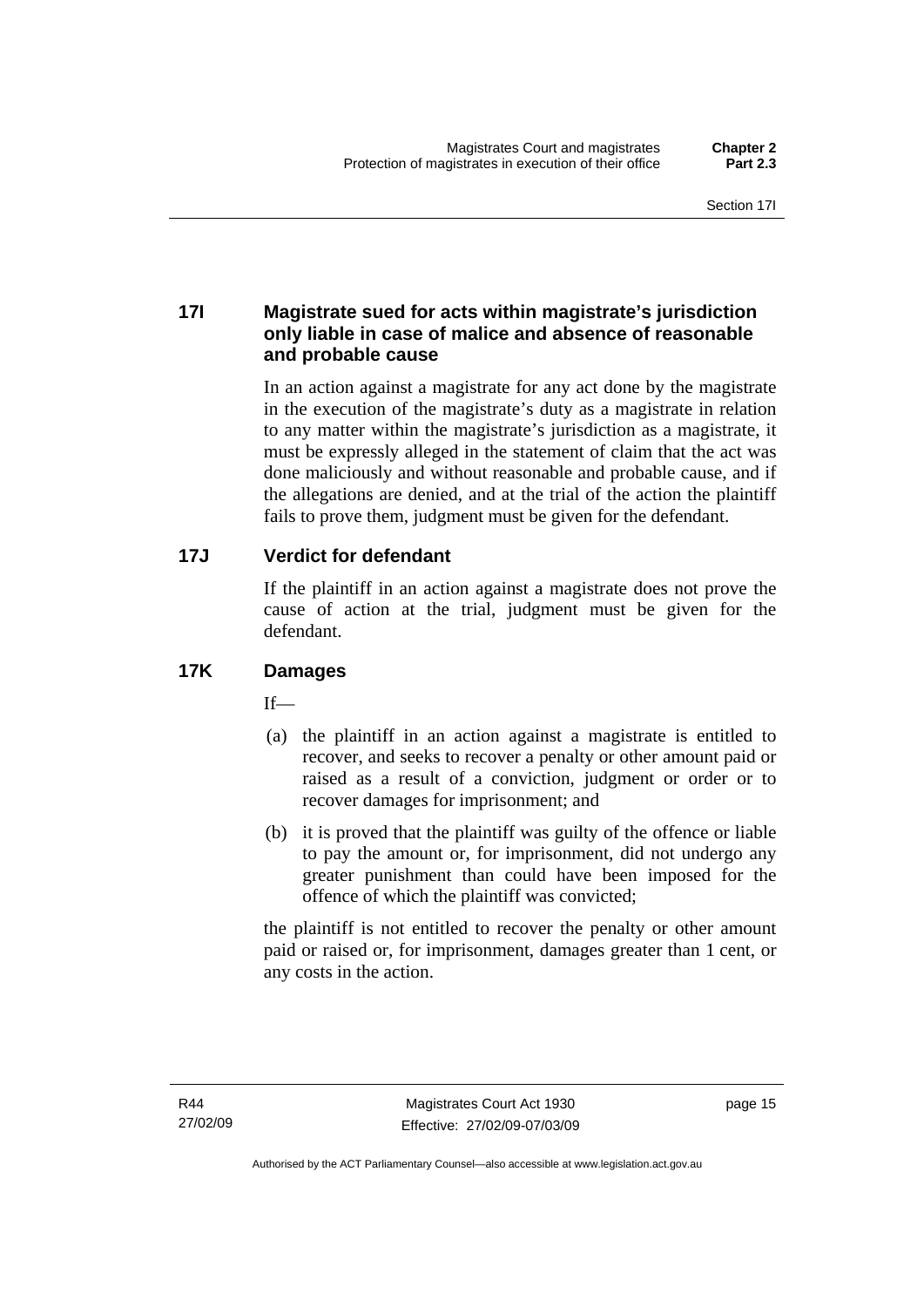<span id="page-31-0"></span>**Chapter 3 Criminal proceedings**<br> **Part 3.1 Preliminary Preliminary** 

Section 18A

# **Chapter 3 Criminal proceedings**

# **Part 3.1 Preliminary**

#### **18A Definitions for ch 3**

In this chapter:

*Crimes Act* means the *Crimes Act 1900*.

*decision* includes a committal for trial, admission to bail, and a conviction, order or other decision.

*defendant* means a person against whom an information is laid.

page 16 Magistrates Court Act 1930 Effective: 27/02/09-07/03/09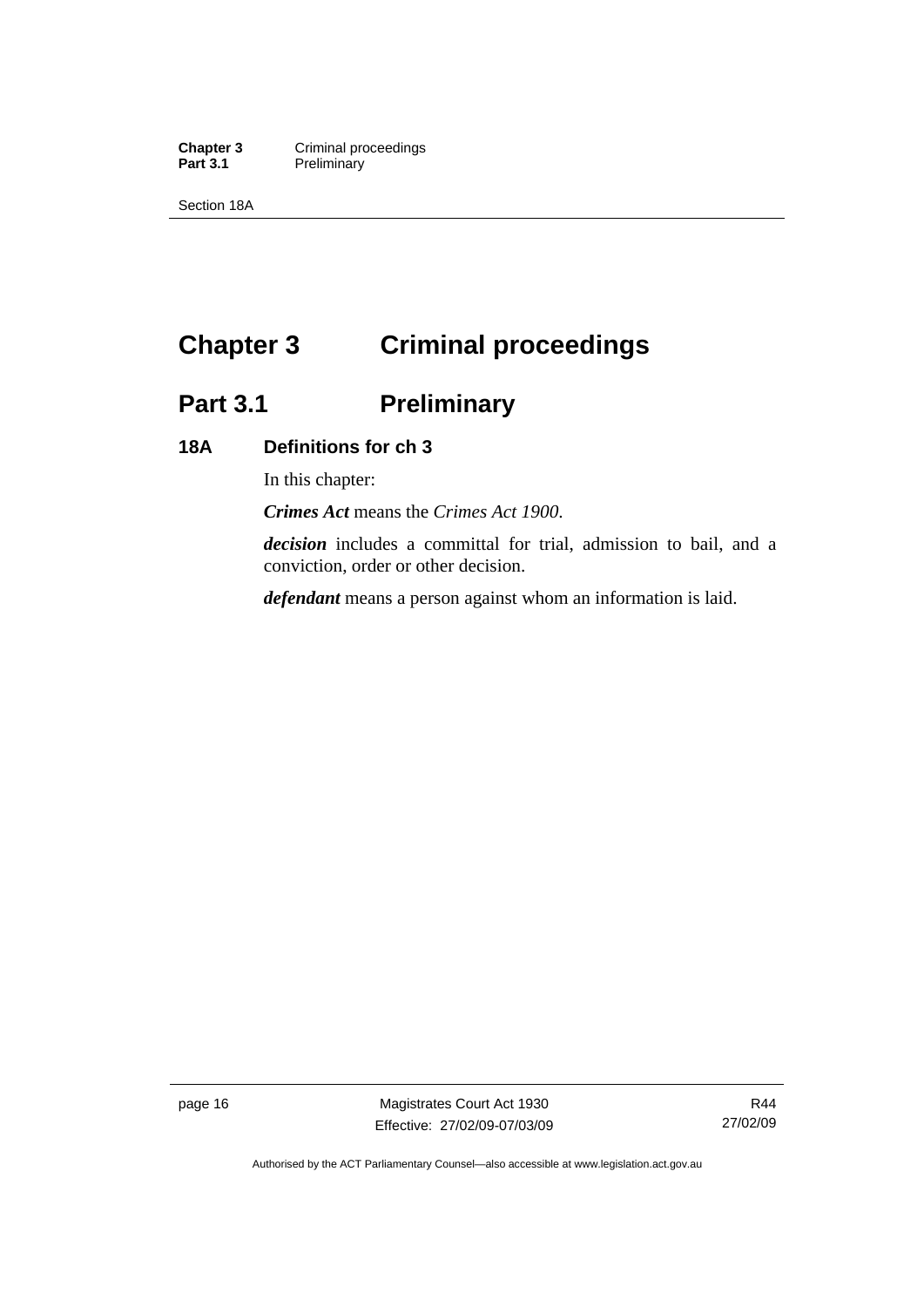### <span id="page-32-0"></span>**Part 3.2 Criminal jurisdiction**

#### **19 Jurisdiction of court**

If, by any law in force in the ACT, any offence is punishable on summary conviction or any person is made liable to a penalty or punishment or to pay an amount for any offence, act or omission, and no other provision is made for the trial of the person committing the offence, the matter may be heard and decided by the court in a summary way under the provisions of this Act.

#### **21 Jurisdiction of court if defendant absent from ACT**

The court has jurisdiction even though the defendant is not in the ACT.

#### **22 Proceeding of court if it considers offence should be dealt with on indictment**

If, for an information in relation to an offence that is punishable either summarily or on indictment it appears to the court, on the close of the case for the prosecution, that the offence ought to be dealt with on indictment, the court must abstain from adjudication on the information and must deal with the case for the purpose of committal for trial only.

R44 27/02/09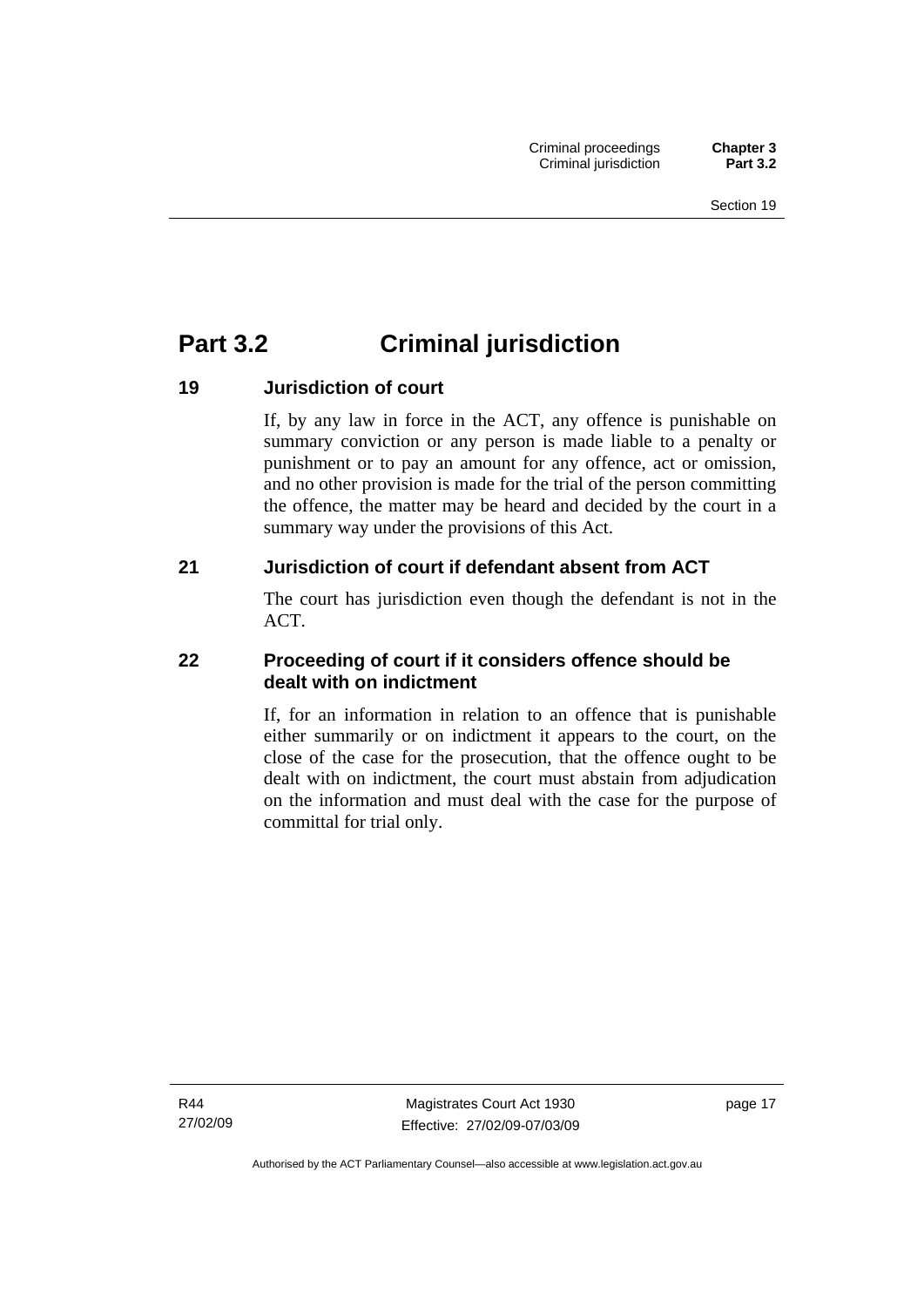<span id="page-33-0"></span>Section 25

### **Part 3.3 Beginning criminal proceedings**

### **Division 3.3.1 Beginning criminal proceedings general**

#### **25 Informations**

A proceeding may be started in the court by information laid by the informant or by a lawyer or anyone else representing the informant.

### **Division 3.3.2 Informations**

#### **26 Laying of informations**

An information may be laid before a magistrate in any case where a person has committed or is suspected of having committed, in the ACT, an indictable offence or an offence that may be dealt with summarily as provided in section 19.

#### **27 Description of people and property and of offences**

- (1) Such description of people or things as would be sufficient in an indictment is sufficient in informations.
- (2) The description of any offence in the words of the Act, ordinance, law, order, by-law, regulation, or other instrument creating the offence, or in similar words, is sufficient in law.

#### **28 Power of court to amend information**

 (1) If at the hearing of any information or summons any objection is taken to an alleged defect in it in substance or form or if objection is taken to any variance between the information or summons and the evidence adduced at the hearing of it, the court may make any amendment in the information or summons that appears to it to be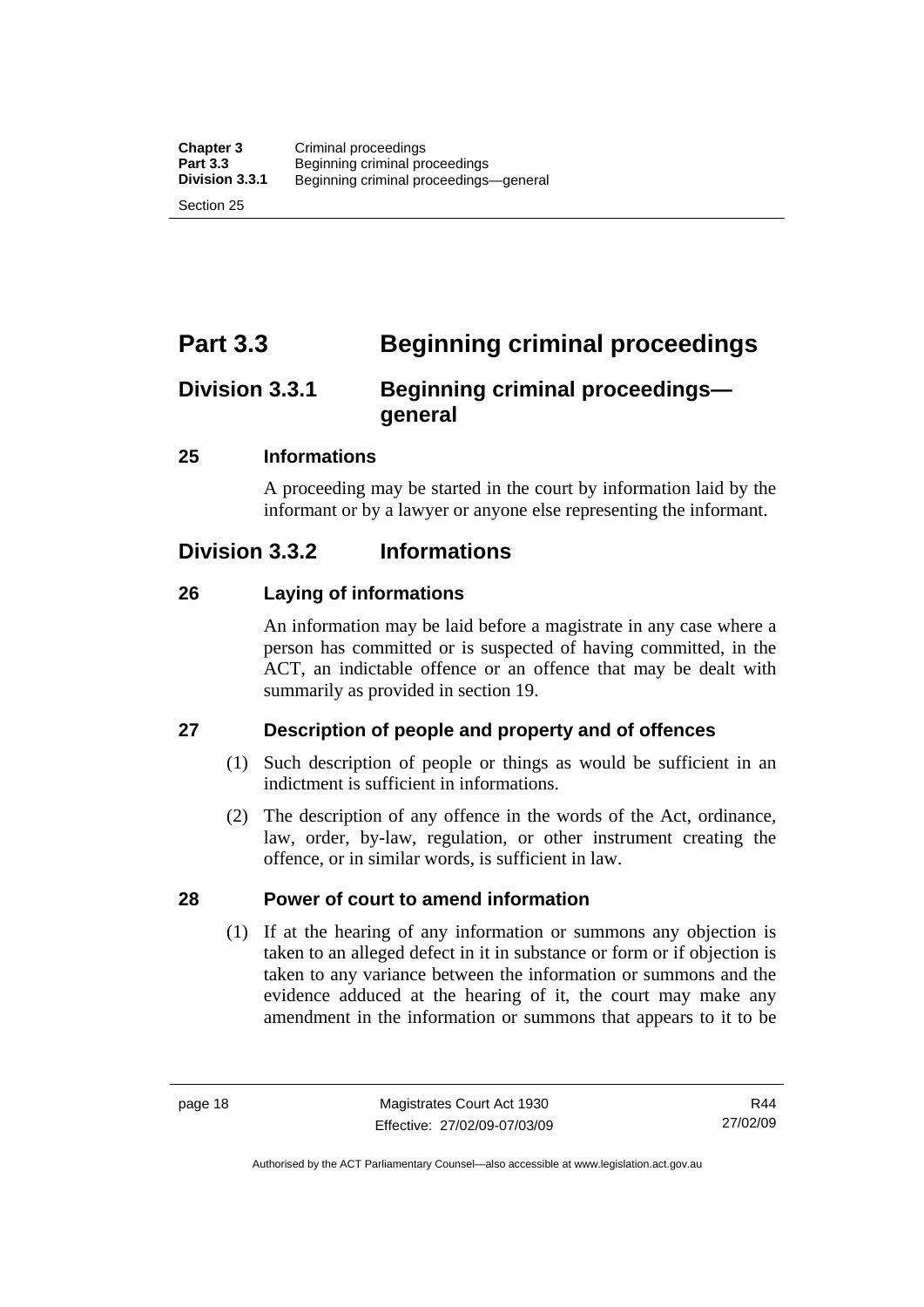<span id="page-34-0"></span>desirable or to be necessary to enable the real question in dispute to be decided.

 (2) The court must not make an amendment under subsection (1) if it considers that the amendment cannot be made without injustice to the defendant.

#### **29 Court may adjourn hearing if amendment made**

If in any case where an amendment in an information or summons has been made under section 28 the court considers that the defendant has been misled by the form in which the information or summons has been made out, it may adjourn the hearing of the case for the period it considers appropriate and may make any order about the costs of the adjournment it considers appropriate.

#### **30 Form of information**

- (1) If a warrant is intended to be issued in the first instance against the person charged, the information must be in writing and on oath.
- (2) The oath may be made by the informant or someone else.
- (3) If a summons instead of a warrant is intended to be issued in the first instance against the person charged, the information may be made orally and without oath.
- (4) Subsection (3) applies whether or not the law under which the information is laid requires it to be in writing.

### **Division 3.3.3 Summonses**

#### **37 When magistrate may issue summons**

If an information is laid before a magistrate, the magistrate may issue a summons.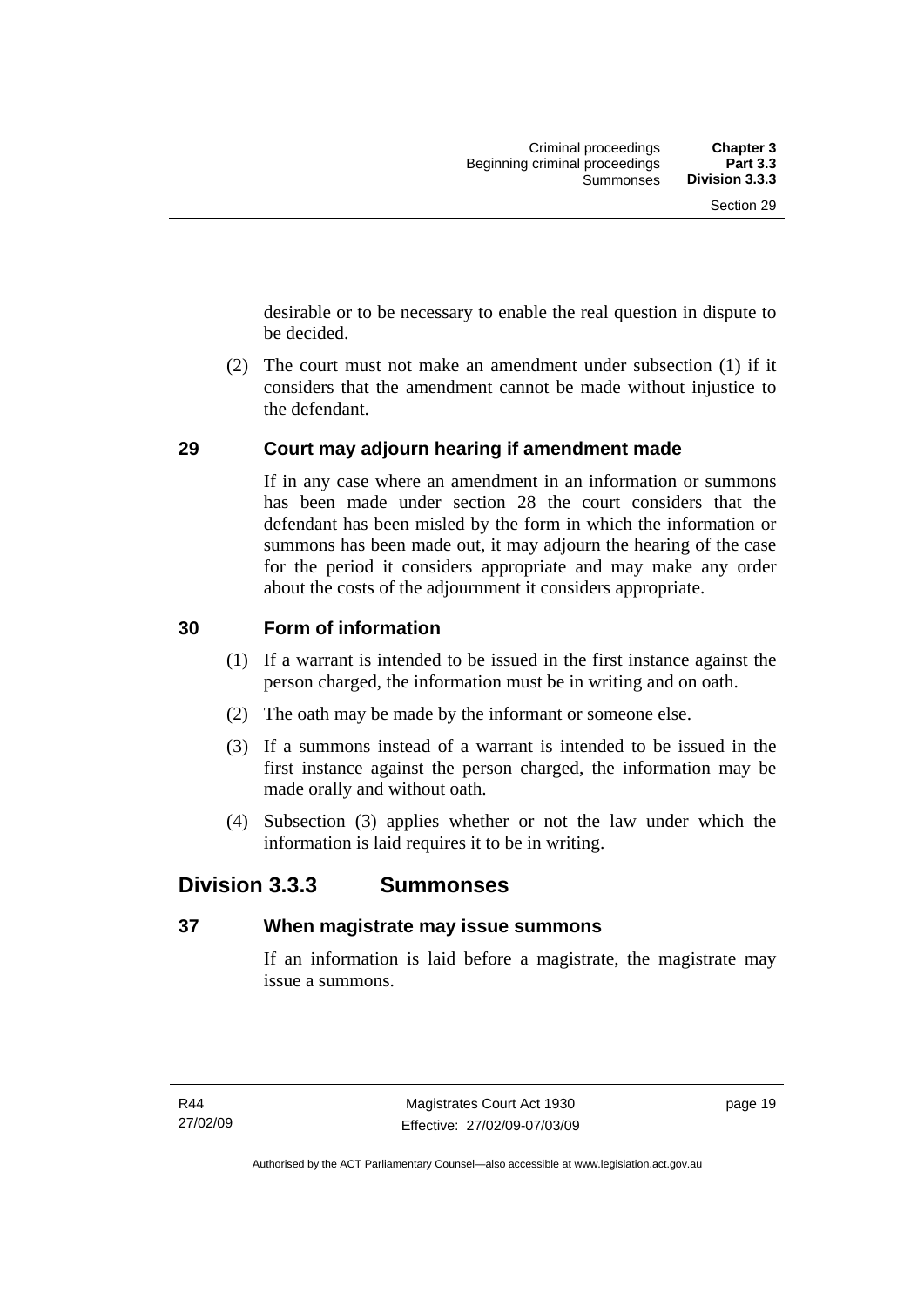#### <span id="page-35-0"></span>**38 Form of summons**

A summons issued in the case of an information must be directed to the defendant, and must state shortly the matter of the information and require the defendant to appear at a certain time and place before the court, to answer to the information and to be further dealt with according to law.

#### **41 Service of summons**

- (1) A summons issued in relation to an information may be served on the person to whom it is directed by—
	- (a) giving a copy of the summons to the person; or
	- (b) by leaving a copy of the summons at the last-known or usual home or business address of the person with someone who appears to be at least 16 years old and to live or be employed at the address.
- (2) Service of a summons under subsection (1) must be effected at least 72 hours before the time appointed in the summons for the hearing of the information.
- (3) If it appears to the court or a magistrate or the registrar, by statement on oath or by affidavit, that from any cause service in accordance with subsections (1) and (2) cannot be effected, the court or magistrate or the registrar may extend the time for hearing.
- (4) Service of a summons in accordance with this section may be proved by the oath of the person who served it or by affidavit or otherwise.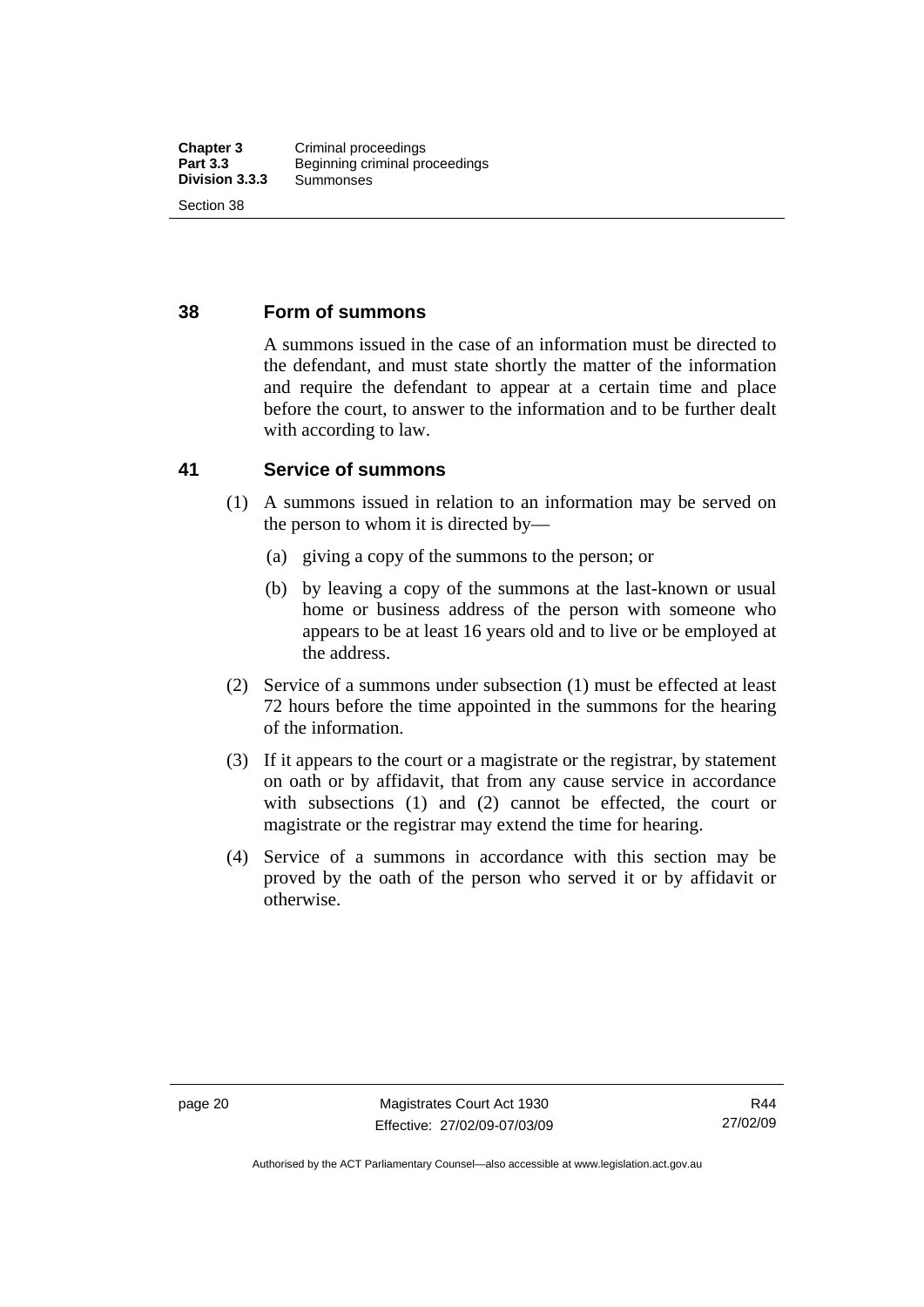# **U Division 3.3.3A Court attendance notices**

# **Division 3.3.4 Warrants**

# **42 Issue of warrant and summons**

- (1) This section applies if—
	- (a) an information is laid before a magistrate under division 3.3.2 against a person for an offence; and
	- (b) the information is substantiated by the oath of the informant or a witness; and
	- (c) the person is not in custody.
- (2) The magistrate may issue a warrant for the person's arrest, and for bringing the person before the court to answer to the information and to be further dealt with according to law.
- (3) However, the magistrate may issue a summons instead of the warrant if the magistrate considers it appropriate.
- (4) The issue of the summons does not prevent a magistrate from issuing a warrant at any time before or after the time mentioned in the summons for the person's appearance.
- (5) However, subsection (4) does not authorise the issue of a warrant to bring the person before the court to answer to the information if a summons has been served on the person for the offence in accordance with section 116B (Service of summons for prescribed offence).

# **43 Procedure on filing indictment**

 (1) If an indictment in relation to an offence committed in the ACT has been filed in the Supreme Court by the Attorney-General, Attorney-General of the Commonwealth or other officer, authority or person duly appointed in that behalf against any person then at large, whether on bail or not, the registrar of the Supreme Court must at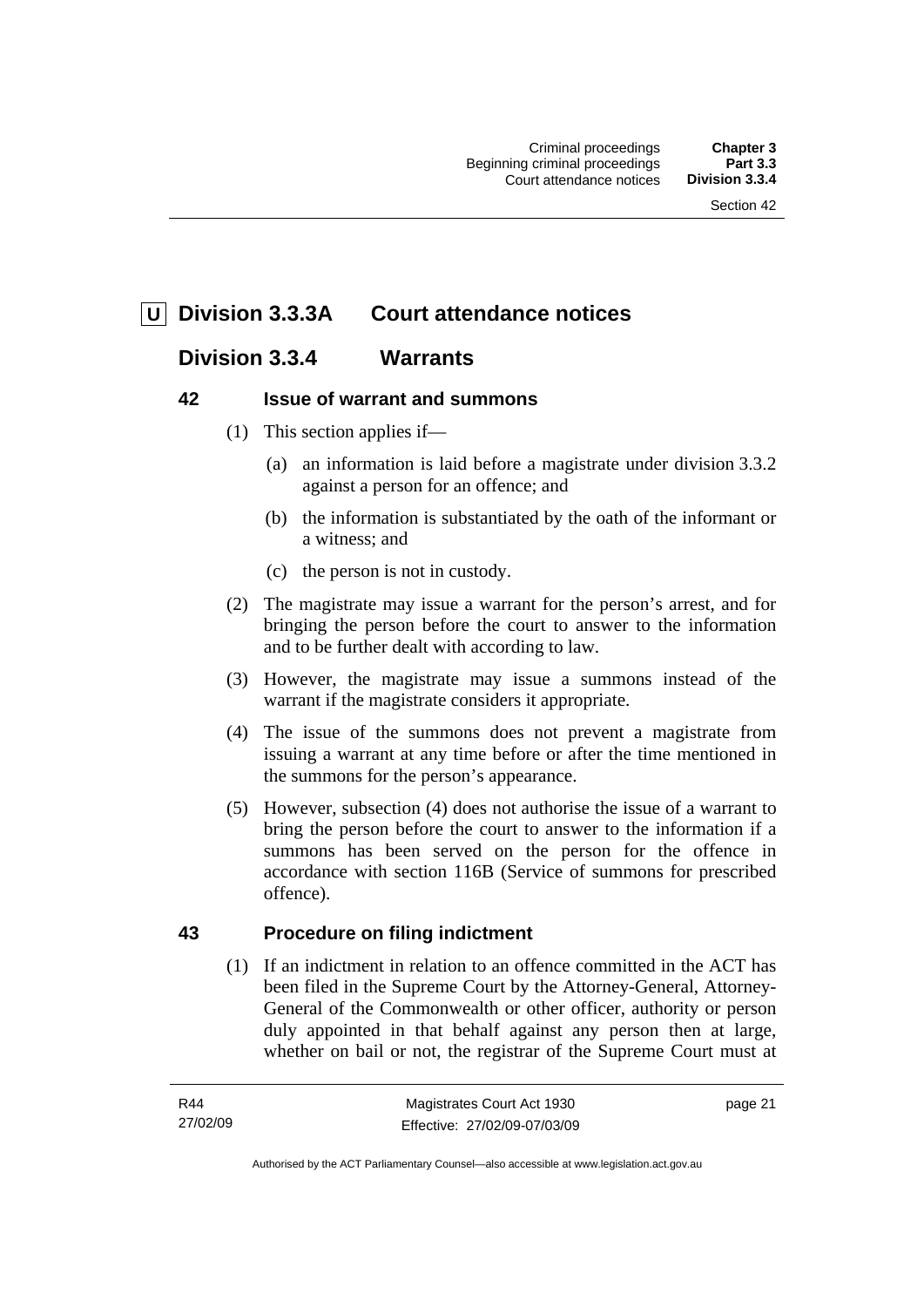any time after the end of the then sittings of the court if the person so indicted has not already appeared and pleaded to the indictment, on application by or on behalf of the prosecutor, grant to the prosecutor or person applying on the prosecutor's behalf a certificate that the indictment has been filed.

- (2) On production of the certificate to a magistrate, the magistrate must—
	- (a) if the person indicted is, at the time of both the application for and the production of the certificate, detained at a correctional centre (including a NSW correctional centre) for any other offence—on proof on oath that the person is the person charged in the indictment, issue a warrant directing the person in charge of the correctional centre to detain the person until, by a habeas corpus order or another order, the person is removed from custody for the purpose of being tried on the indictment, or until the person is otherwise removed or discharged out of custody by due course of law; and
	- (b) in any other case—issue a warrant to apprehend the person so indicted and to cause the person to be brought before the court to be dealt with according to law and the court when any person apprehended under any such warrant is brought before it must on proof on oath that the person is the person charged and named in the indictment, and without further inquiry commit the person for trial or admit the person to bail in accordance with the *Bail Act 1992*.

# **44 Direction of warrant**

A warrant to apprehend a defendant that the defendant may answer to an information may be directed either to any police officer by name or generally to all police officers within the ACT, without naming them, or to both.

Authorised by the ACT Parliamentary Counsel—also accessible at www.legislation.act.gov.au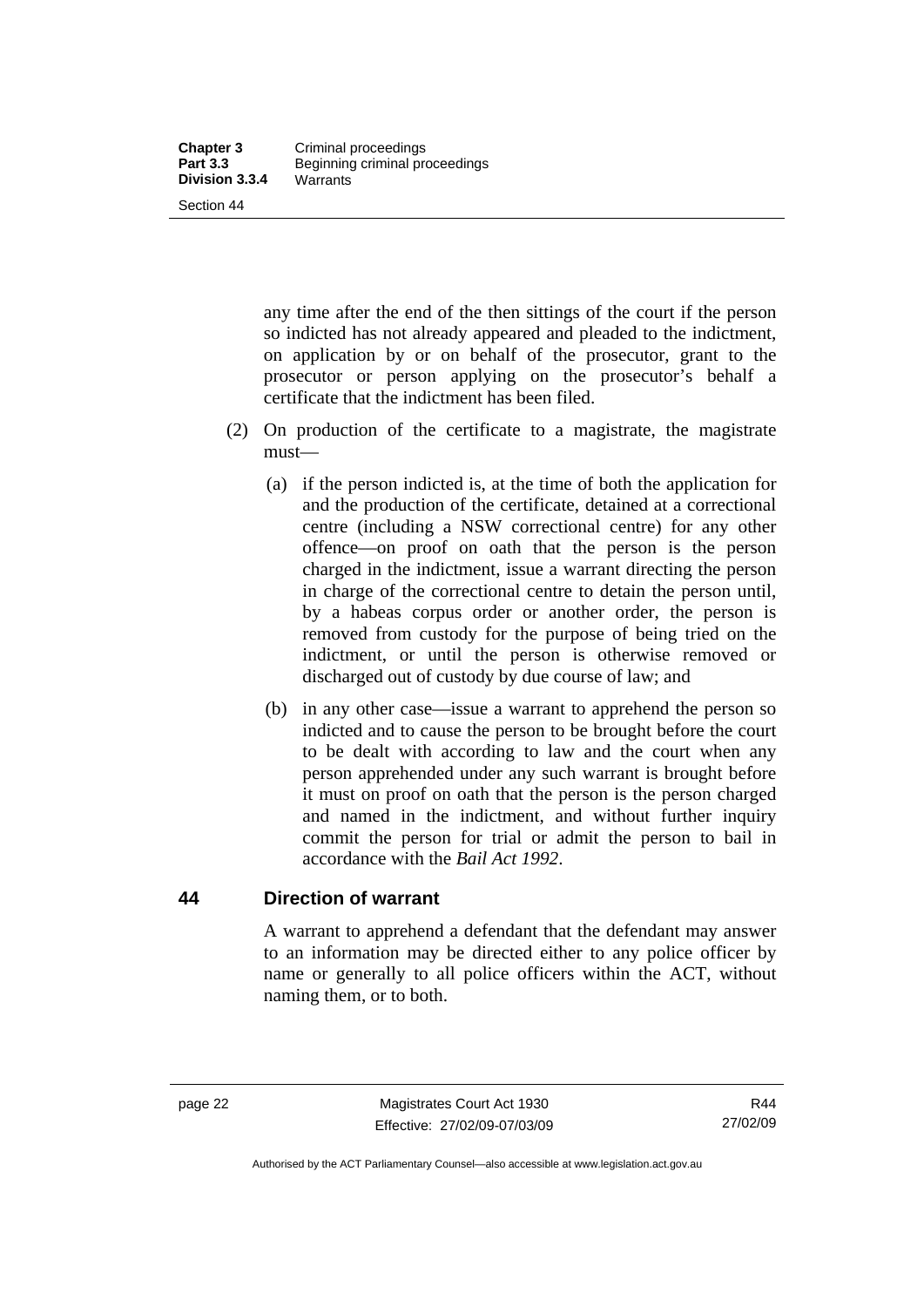# **45 Any police officer may execute warrant**

If a warrant is directed to all police officers, any police officer may execute the warrant as if it were directed specially to the police officer by name.

# **47 Form of arrest warrant**

A warrant issued on an information must—

- (a) briefly state the offence or matter of the information; and
- (b) name or otherwise describe the person against whom it is issued; and
- (c) order the police officers to whom it is directed to—
	- (i) arrest the person; and
	- (ii) bring the person before the court to answer the information and to be further dealt with according to law.

# **48 Warrant to be in force till executed**

A warrant need not be returnable at any particular time, but may remain in force until executed.

#### **49 Sunday warrants**

A magistrate may issue a warrant on an information of an indictable offence, or a search warrant, on a Sunday as on any other day.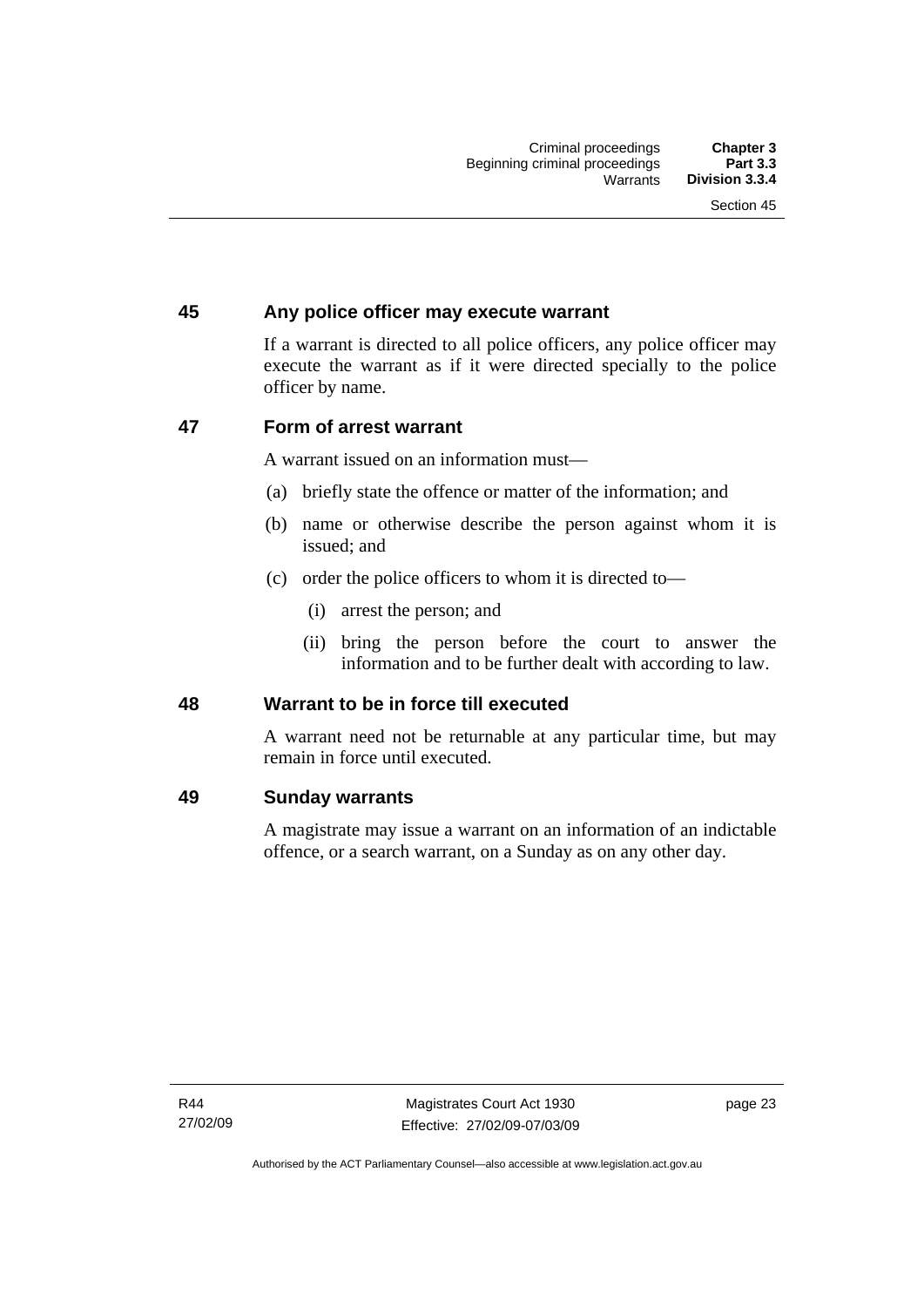# **Part 3.4 Hearing of criminal proceedings**

# **Division 3.4.1 Hearing of criminal proceedings general**

# **53 Conduct of case generally**

- (1) The informant may—
	- (a) conduct his or her case personally or by a lawyer; and
	- (b) examine and cross-examine the witnesses giving evidence for or against the informant; and
	- (c) if the defendant gives any evidence or examines any witness about anything other than general character—call and examine witnesses in reply.
- (2) The defendant may—
	- (a) fully answer and defend personally or by a lawyer; and
	- (b) give evidence; and
	- (c) examine and cross-examine the witnesses giving evidence for or against the defendant.

# **54 If both parties present in court to hear case**

The court must hear and decide an information if both parties to the information appear personally or by lawyers or anyone else appearing for them.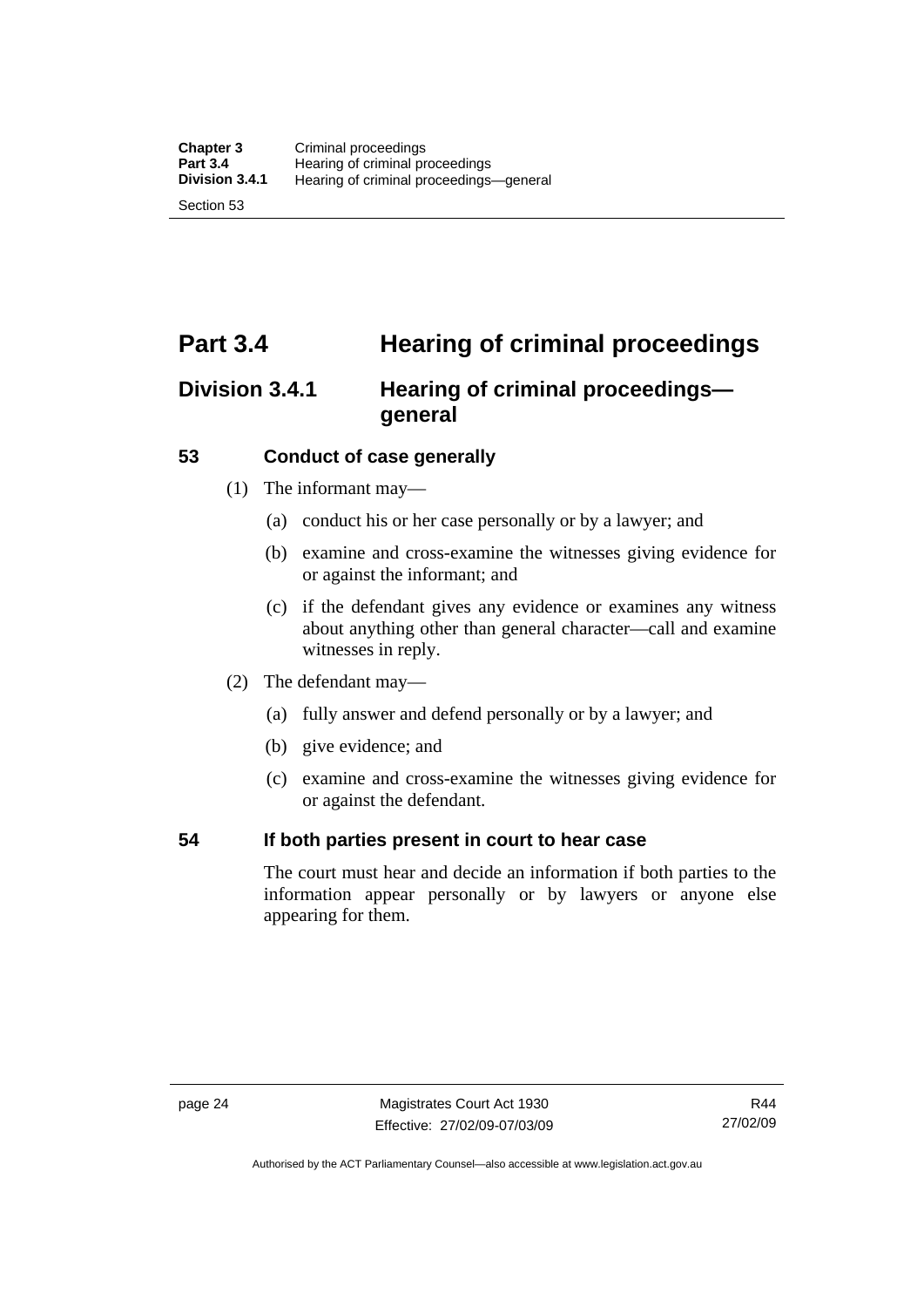# **Division 3.4.2 Warrants for witnesses**

# **63 Warrant to bring witness to court**

If a witness—

- (a) has been informed of the time and place for the hearing; and
- (b) has been requested, has given an undertaking, or has been served with a subpoena, to appear at the hearing to give evidence; and
- (c) the witness does not appear in accordance with the request, undertaking or subpoena and does not provide to the court a reasonable explanation for his or her non-appearance;

the court may issue a warrant requiring the witness to be brought before the court at the time and place specified in the warrant to give evidence.

# **64 Warrant in the first instance**

If a magistrate is satisfied by evidence on oath that it is probable that a person whose evidence is desired will not attend to give evidence without being compelled to do so, then, instead of issuing a subpoena, the magistrate may issue a warrant in the first instance.

# **Division 3.4.3 Remand**

# **70 Remand of defendant**

- (1) This section applies if the court considers it is necessary or desirable to adjourn the hearing of a proceeding for an indictable offence—
	- (a) because of the absence of witnesses; or
	- (b) for any other reasonable cause.
- (2) The court may—
	- (a) adjourn the hearing; and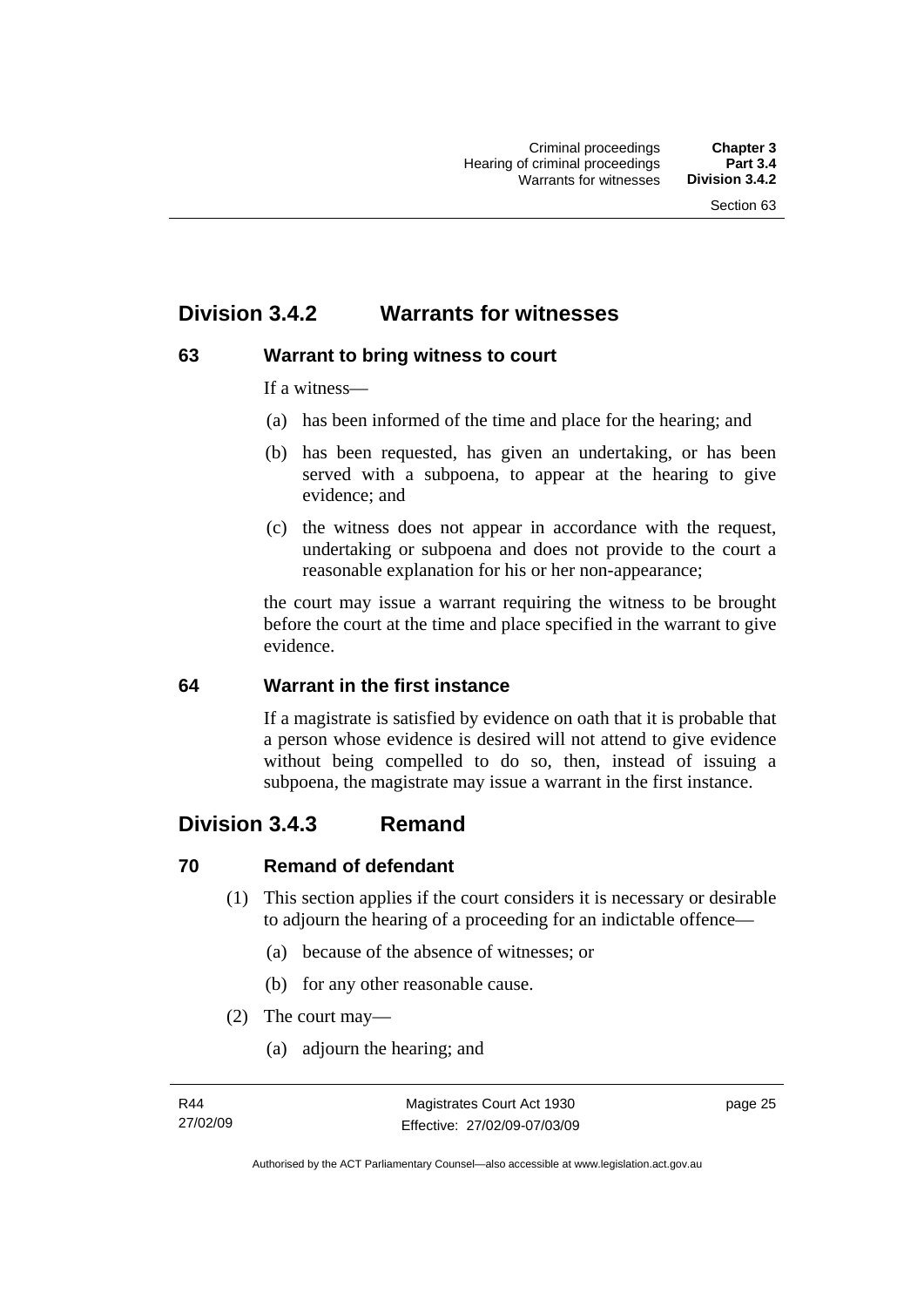- (b) order the remand of the defendant into custody for a stated period; and
- (c) order the chief executive to arrange for the defendant to be brought before the court at a stated time and place for the hearing.
- *Note* The court must issue a warrant for the remand of the defendant in the chief executive's custody (see *Crimes (Sentence Administration) Act 2005*, s 17).
- (3) If the period of remand is not longer than 3 days, the order may be made orally.
	- *Note* The *Crimes (Sentence Administration) Act 2005*, pt 3.2 provides for the chief executive to have custody of the defendant during the remand.
- (4) Any single period of remand under this section must be no longer than—
	- (a) 28 days; or
	- (b) if the defendant chooses to be remanded for a longer period without review—a longer period that the court considers reasonable.

# **72 Bringing remanded defendant before court**

The court may order that a defendant remanded under section 70 be brought before the court at any time during the period for which the defendant was remanded.

*Note* The *Crimes (Sentence Administration) Act 2005*, pt 3.2 and pt 3.3 provide for the chief executive to have custody of the defendant during the remand and to bring the defendant before the court as ordered by the court.

# **72A Bail application hearings—audiovisual links**

(1) This section applies if—

Authorised by the ACT Parliamentary Counsel—also accessible at www.legislation.act.gov.au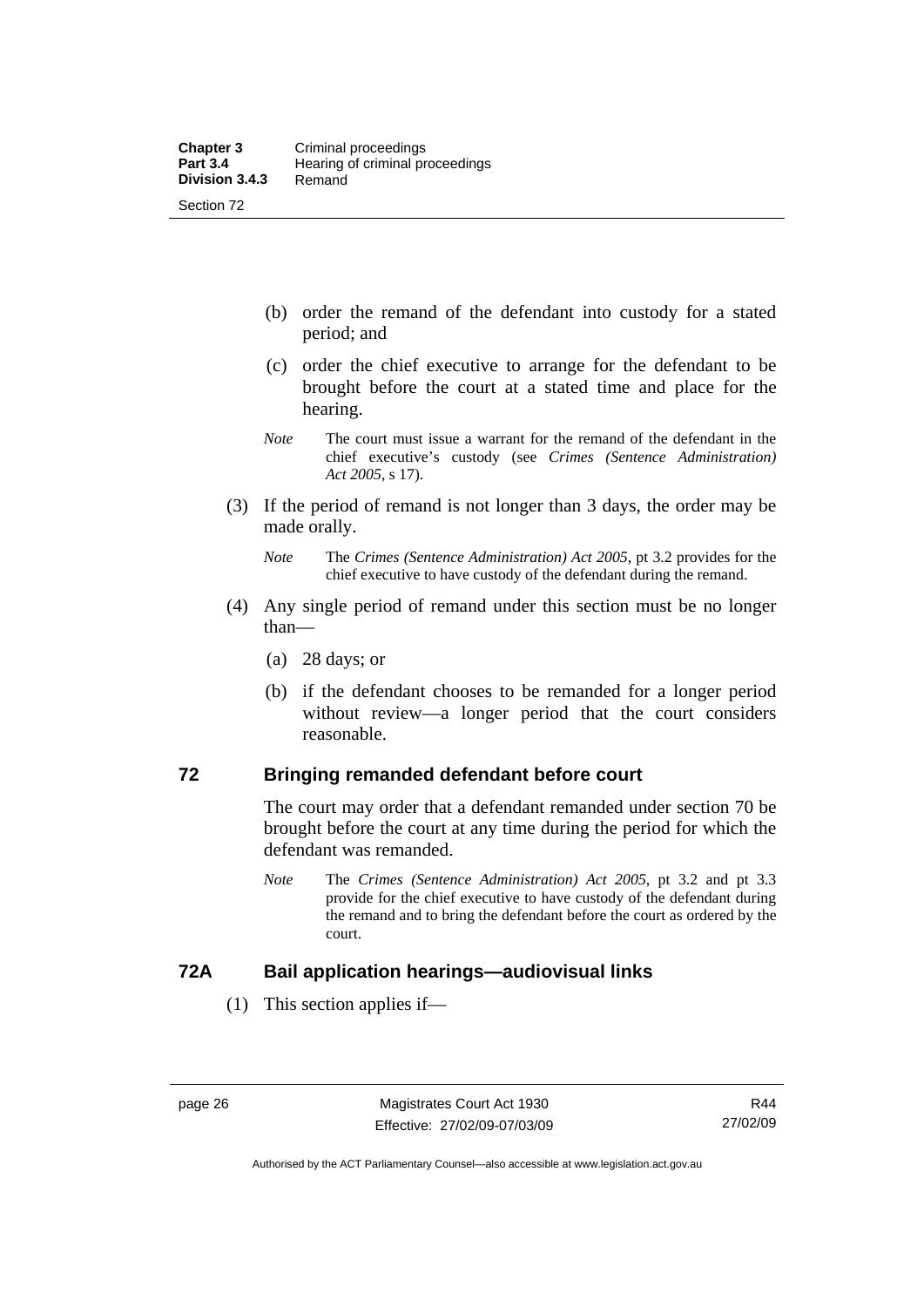- (a) a person in custody is entitled to appear, or is required to appear or be brought, before the court for the hearing of an application for bail; and
- (b) the hearing could be conducted using an audiovisual link between the court and the place of custody.
- (2) Unless the court directs otherwise, the hearing must be conducted using the audiovisual link.
- (3) The court may amend or revoke a direction under subsection (2)—
	- (a) at any time; and
	- (b) on its own initiative or on application by a party to the bail proceeding.
- (4) In this section:

*audiovisual link*—see the *Evidence (Miscellaneous Provisions) Act 1991*, dictionary.

# **72B Defendant's appearance in non-bail proceedings audiovisual links**

- (1) This section applies if the court gives a direction under the *Evidence (Miscellaneous Provisions) Act 1991*, section 20 (Territory courts may take evidence and submissions from outside ACT) or section 32 (1) (Use of link in proceedings) in relation to any part of a proceeding in relation to a defendant remanded under—
	- (a) section 70 (Remand of defendant); or
	- (b) section 72 (Bringing remanded defendant before court).
- (2) The chief executive must make arrangements to ensure that the evidence can be taken, or the submission made, in accordance with the court's direction.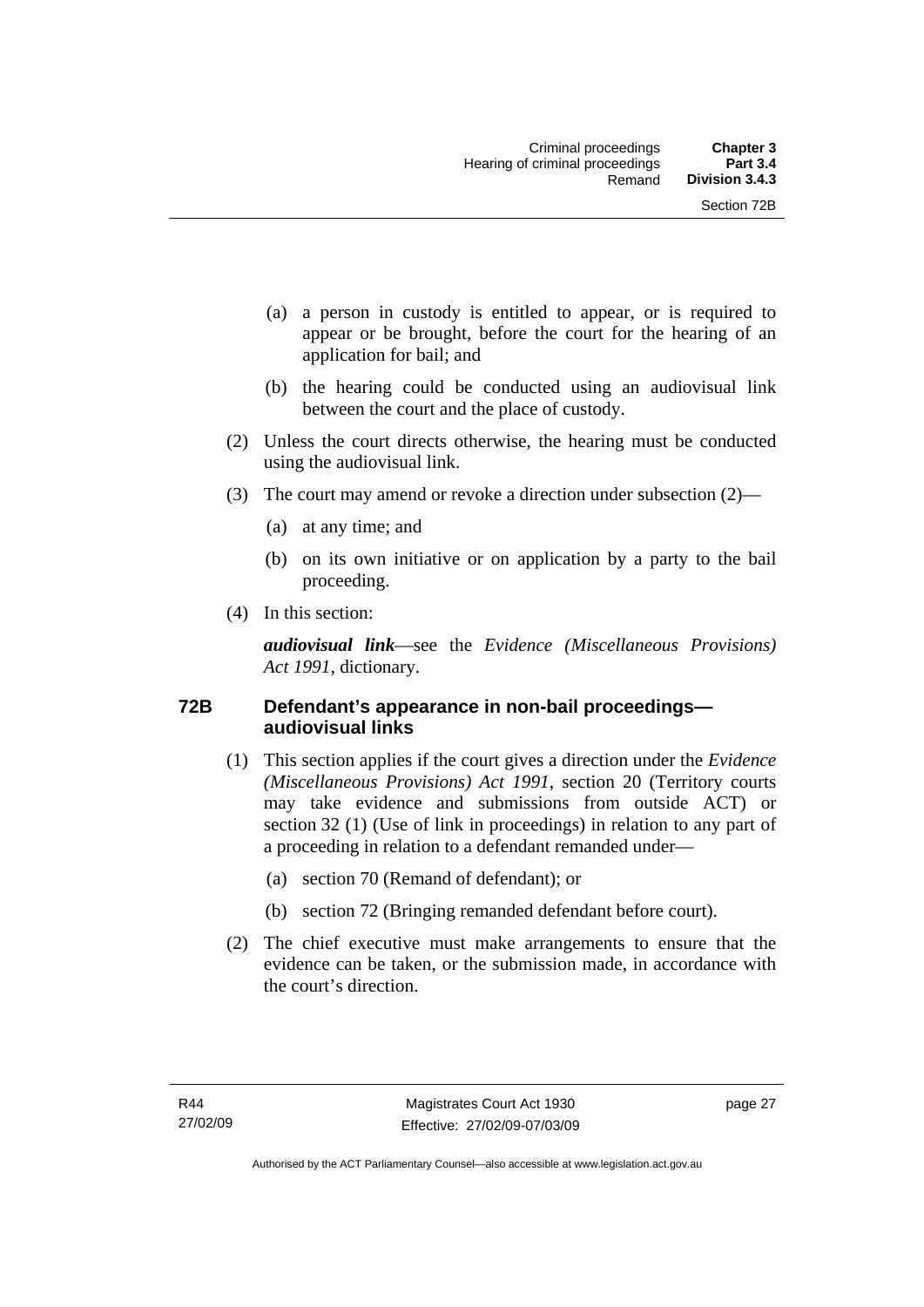# **Division 3.4.4 Committal and recognisance**

# **73A Extended application of div 3.4.4**

- (1) This division applies in relation to a person for whom a warrant prescribed under the rules has been issued under the rules as if all necessary changes, and any changes prescribed under the rules, were made.
- (2) This section does not limit any other application of this division.

# **74 Remand of defendant before decision**

The court may, at any time before the court gives its decision in a case, order that the defendant be remanded in custody.

- *Note 1* The court must issue a warrant for the remand of the defendant in the chief executive's custody (see *Crimes (Sentence Administration) Act 2005*, s 17).
- *Note 2* The *Crimes (Sentence Administration) Act 2005*, pt 3.2 provides for the chief executive to have custody of the defendant during the remand.

# **75 Remand of witness or defendant after decision**

- (1) If the court commits a witness or a person sought to be made a witness, it must order that the witness or person be remanded in custody.
- (2) If the court commits a defendant, it must order that the defendant be remanded in custody.

# **76 Witnesses may be discharged on recognisance**

A witness, other than a witness committed under section 312 (Failure to give evidence—committal), or person sought to be made a witness may be discharged on recognisance.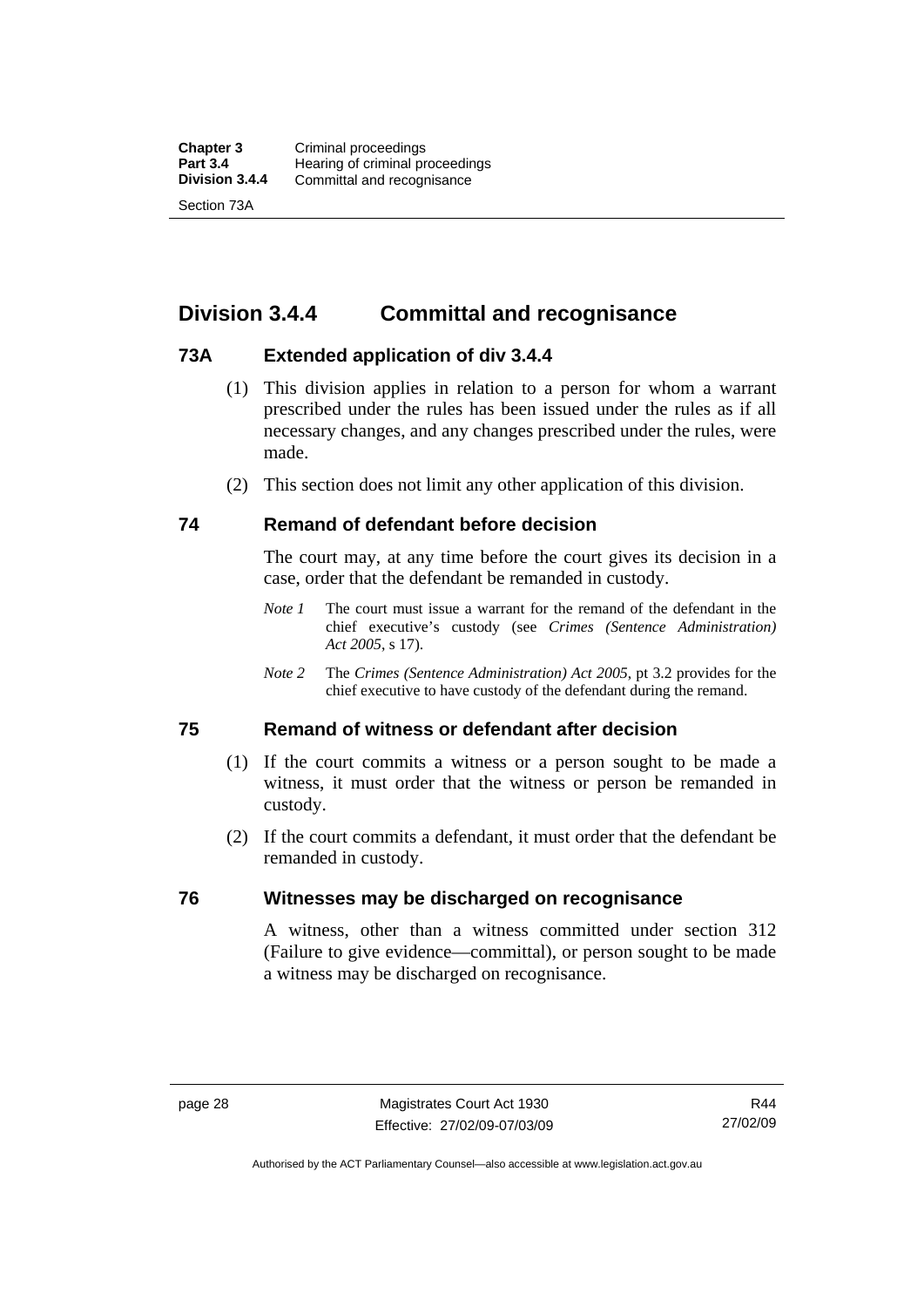# **77 Recognisances**

If the court is authorised to discharge the witness, or person sought to be made a witness, on recognisance, it may order his or her discharge on his or her entering into a recognisance, with or without a surety or sureties at its discretion, conditioned for his or her appearance at the time and place to which the hearing is adjourned, or that is named in the recognisance.

#### **78 Issue of warrant for non-appearance**

If the witness, or person sought to be made a witness, does not appear at the time and place mentioned in the recognisance, the court may adjourn the hearing, and may issue a warrant for his or her apprehension in accordance with division 3.3.4 (Warrants).

# **79 Recognisances taken out of court**

- (1) A recognisance under this Act need not be entered into before the court, but may be entered into by the parties before—
	- (a) a magistrate; or
	- (b) the registrar; or
	- (c) a police officer in charge of a police station; or
	- (d) if a party is at a correctional centre—the person in charge of the centre.
- (2) The provisions of this Act in relation to recognisances taken before the court apply in relation to the recognisance as if it had been entered into before the court.

# **80 Forfeited recognisances—how enforced**

If the conditions, or any of them, in a recognisance entered by a witness or a person sought to be made a witness are not complied with, any magistrate may certify on the back of the recognisance in what respect the conditions have not been observed, and give it to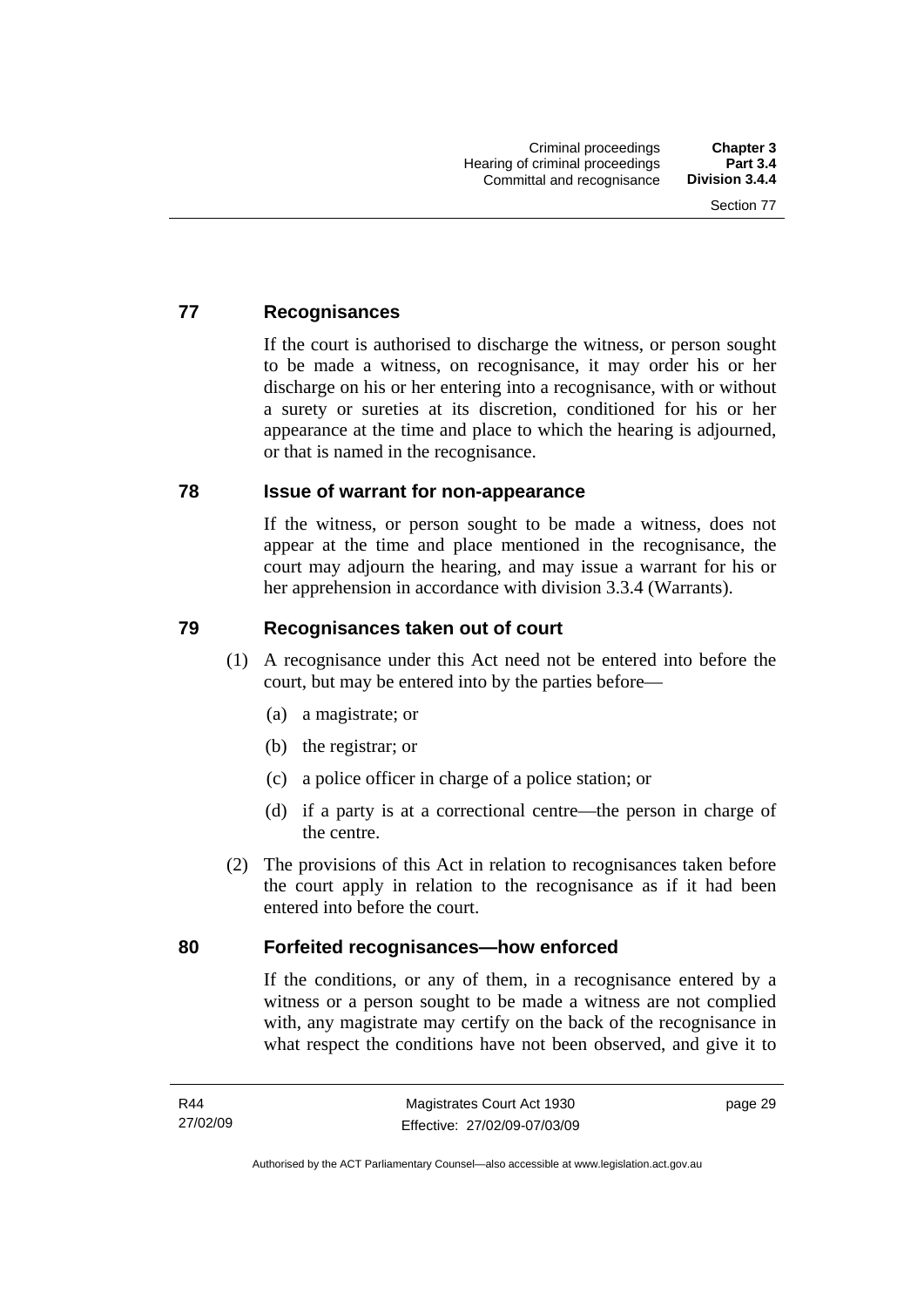the proper officer, to be proceeded on in a similar way as other recognisances, and that certificate is taken to be deemed sufficient prima facie evidence of the recognisance having been forfeited.

# **Division 3.4.5 Adjournment of criminal proceedings**

# **83 Magistrate may adjourn court generally**

If all the cases have not been heard and decided at any sitting of the court, the magistrate may adjourn the cases remaining unheard or undecided, either to the next day appointed for the holding of the court or to the other time the magistrate considers appropriate.

# **84 Particular cases may be adjourned**

- (1) Before or during the hearing or further hearing of an information, the magistrate may adjourn the hearing or further hearing.
- (2) The magistrate may, by order, release the defendant (whether or not on bail) or remand the defendant in custody.
	- *Note 1* If the court remands the defendant in custody it must issue a warrant for the defendant's remand in the chief executive's custody (see *Crimes (Sentence Administration) Act 2005*, s 17).
	- *Note 2* The *Crimes (Sentence Administration) Act 2005*, part 3.2 provides for the chief executive to have custody of the defendant during the remand.

# **85 Proceeding if either party not present at adjourned hearing**

- (1) This section applies if either or both of the parties do not appear personally or by lawyers or anyone else appearing for them at the time and place to which the hearing or further hearing is adjourned.
- (2) The court may—
	- (a) go ahead with the hearing or further hearing as if the party or parties were present; or

Authorised by the ACT Parliamentary Counsel—also accessible at www.legislation.act.gov.au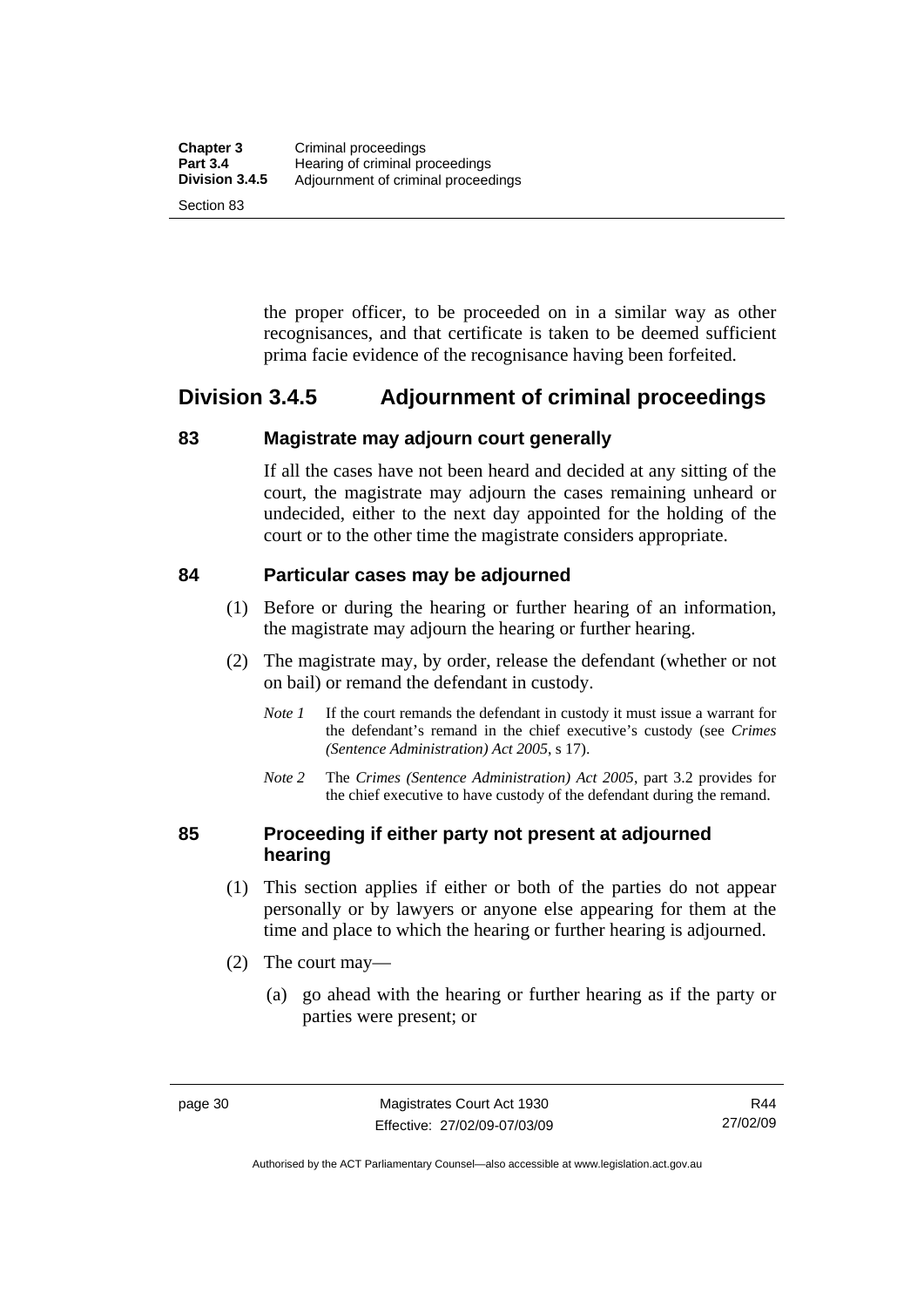(b) if the informant does not appear—dismiss the information, with or without costs as the court considers just.

# **86 Proceeding if both parties present at adjourned hearing**

- (1) This section applies if the parties appear personally or by lawyers or anyone else appearing for them at the time and place to which the hearing or further hearing is adjourned.
- (2) The court may go ahead with the hearing or further hearing.

# **87 Witness to attend adjourned etc hearing**

- (1) This section applies to a person who is required by summons to attend a hearing to give evidence or produce a document if the hearing is adjourned or postponed.
- (2) The person must attend at the time and place to which the hearing is adjourned or postponed without the issue or service of a further summons.
- (3) However, the person is entitled to additional expenses for attending.

# **88 Postponement of hearing**

If, on the return of any summons or at any adjournment of the hearing or at the time to which the hearing is postponed, a magistrate is not present, the registrar may, and after the lapse of an hour, at the request of the informant, must, postpone the hearing until the next day when a court will be held at the place mentioned in the summons or to which the case has been so adjourned.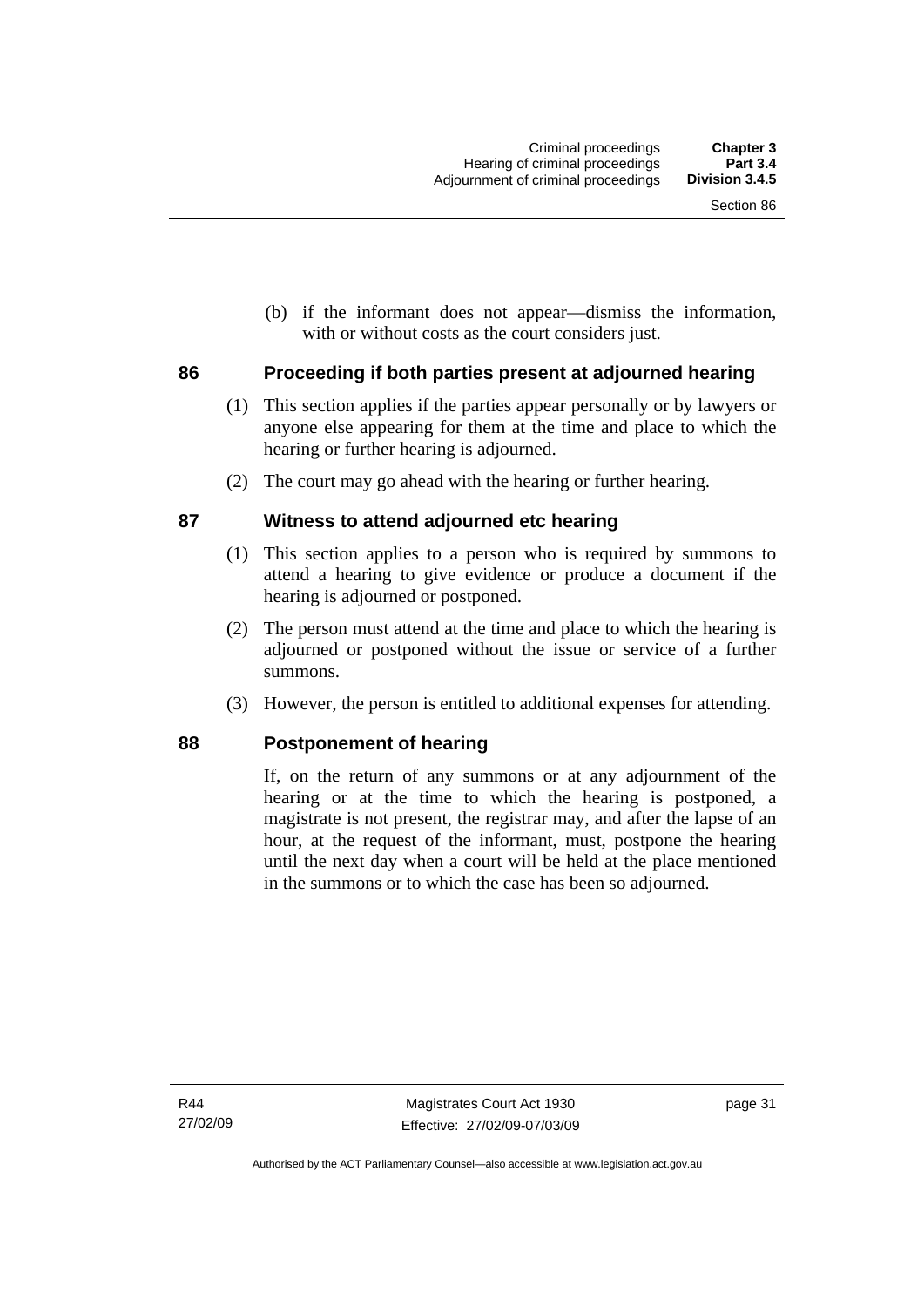# **Part 3.5** Proceedings for indictable **offences**

# **Division 3.5.1 Preliminary**

# **88A Meaning of** *jury* **in pt 3.5**

In this part:

*jury* means a reasonable jury properly instructed.

# **Division 3.5.2 Indictable offences—beginning of proceedings**

# **89 Disobedience of summons**

- (1) This section applies if—
	- (a) a person is alleged by an information to have committed an indictable offence; and
	- (b) a summons is issued against the person; and
	- (c) the person does not appear before the court at the time and place mentioned in the summons; and
	- (d) the court is satisfied, on oath, that the summons was properly served on the person a reasonable time before the time mentioned in the summons for the appearance; and
	- (e) the information is substantiated by the oath of the informant or a witness.
- (2) The court may issue a warrant for the person's arrest and for bringing the person before the court to answer to the information and to be further dealt with according to law.

Authorised by the ACT Parliamentary Counsel—also accessible at www.legislation.act.gov.au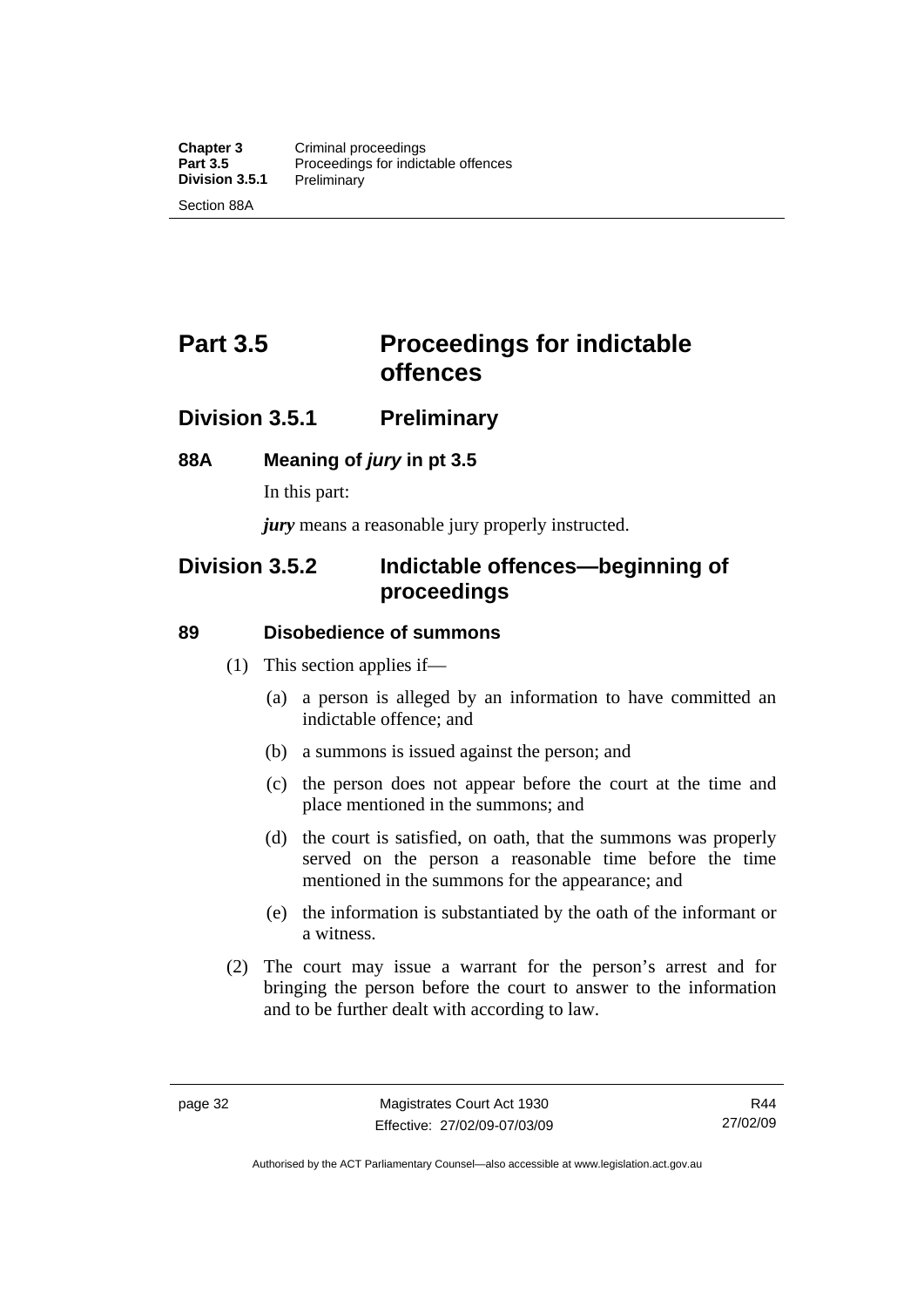(3) This section does not apply if an order has been made under section 89A (1) excusing the person from attending before the court.

# **U 89A Accused person may be excused from attendance before court**

- $(1)$  If—
	- (a) an information for an indictable offence has been laid; and
	- (b) a summons has been issued against the person named in the information;

the court may, on an application made by or on behalf of the person, by order excuse the person from attendance before the court to answer the information or for any other purpose in connection with the proceeding begun by the information.

- (2) An order under subsection (1) may be made—
	- (a) at any time after the issue of the summons and before the completion of the taking of evidence for the prosecution; and
	- (b) whether or not any evidence has been taken in the proceeding; and
	- (c) whether or not the applicant for the order is before the court or has attended before the court in relation to the proceeding.
- (3) The court must not make an order under subsection (1) unless the court has been informed, by or on behalf of the applicant, that the applicant is represented by a lawyer for the purposes of the proceeding.
- (4) The court may, at any time during a proceeding begun by an information for an indictable offence, direct the informant to give to a person in relation to whom an order has been made under subsection (1) written notice requiring the person to attend before the court, for the purposes of the proceeding, at the time and place specified by the court.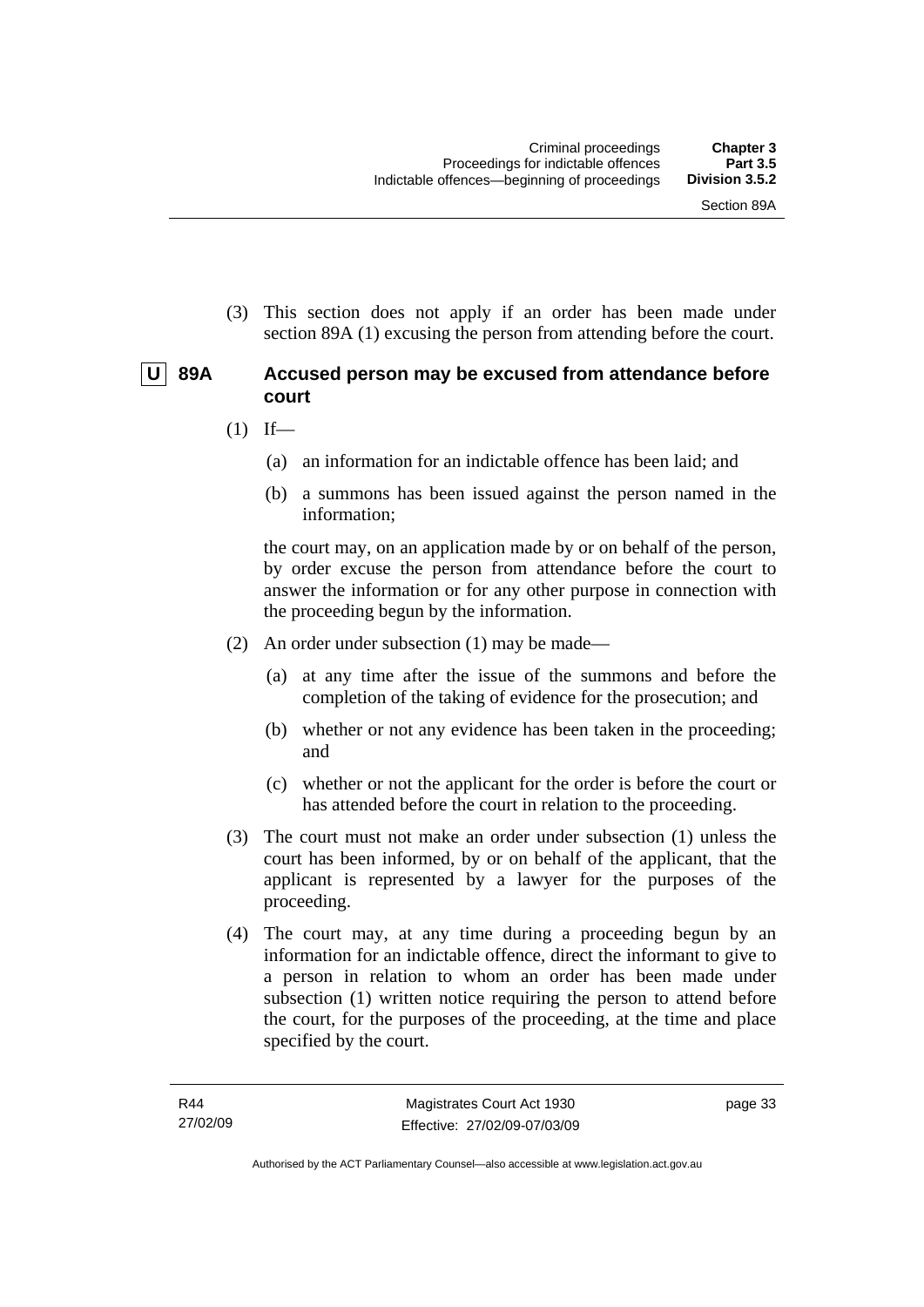#### $(5)$  If—

- (a) a person has been excused, under subsection (1), from attendance before the court; and
- (b) after all the evidence for the prosecution has been taken, the court is of the opinion, having regard to all the evidence before it, that the evidence is capable of satisfying a jury beyond reasonable doubt that the person has committed an indictable offence;

the court must direct the informant to give to the person a written notice requiring the person to attend, at the time and place specified by the court, to be dealt with in accordance with section 92.

- (6) A notice under subsection (4) or (5) may be given to a person by—
	- (a) giving a copy of the notice to the person; or
	- (b) leaving a copy of the notice at the last-known or usual home or business address of the person with someone who appears to be at least 16 years old and to live or be employed at the address.
- (7) The giving of a notice under subsection (4) or (5) may be proved in the same way as the service of a summons.
- (8) If an accused person does not attend before the court in accordance with a notice under subsection (4) or (5), the court may issue a warrant for the arrest of the person and for bringing the person before the court at the time and place specified in the warrant.

# **U** 90 Procedure if informant proposes to tender written **statements to court**

 (1) If a person is alleged to have committed an indictable offence, the informant, not later than 14 days, or any shorter period the court may approve, before the date fixed for the taking of the preliminary examination, may give to the person a written notice—

Authorised by the ACT Parliamentary Counsel—also accessible at www.legislation.act.gov.au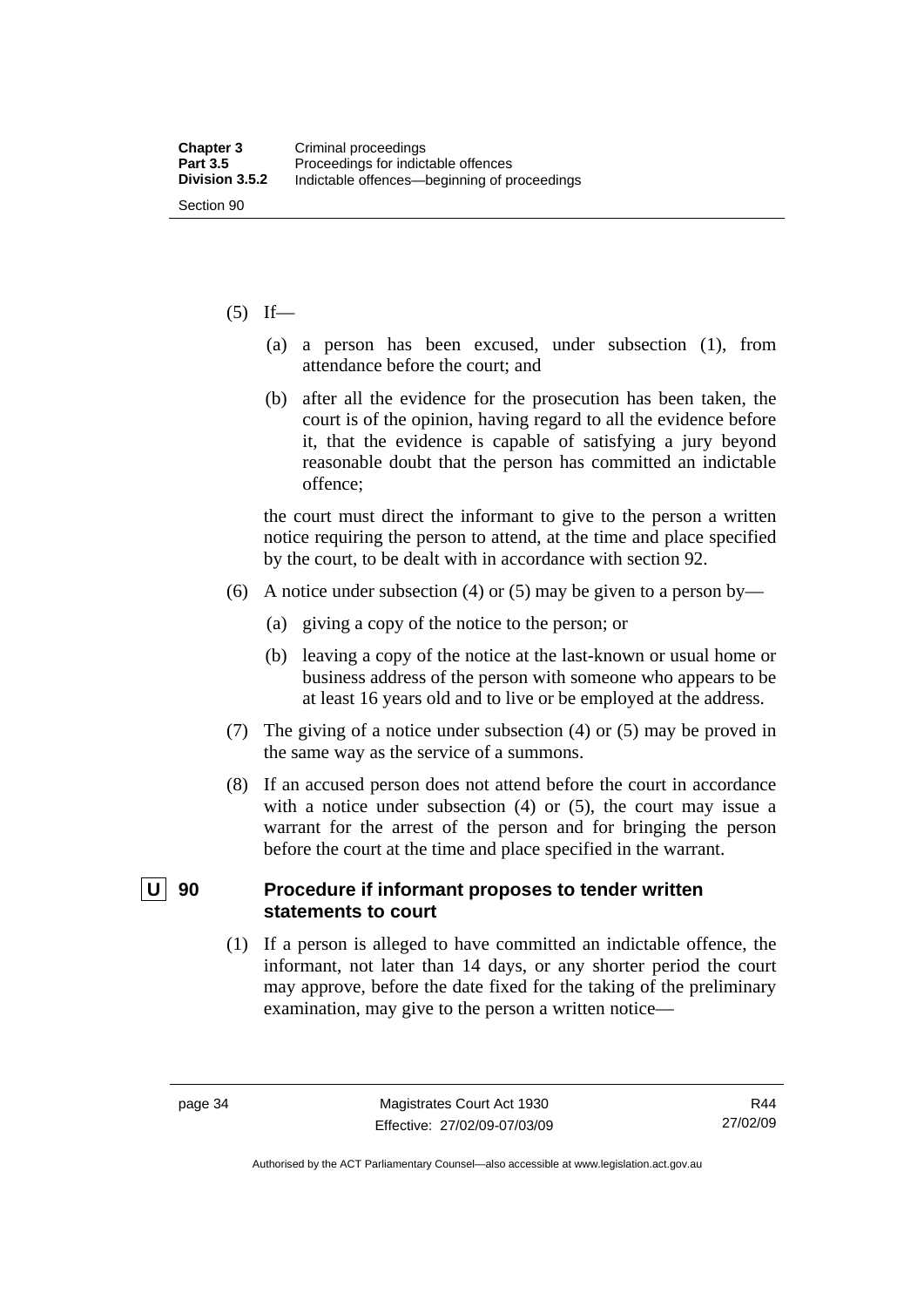- (a) informing the person of the time and place of the preliminary examination; and
- (b) stating that the court will be asked to admit written statements as evidence without requiring the attendance of the people who made the statements; and
- (c) setting out the terms of this section and section 90AA.
- (2) A notice under subsection (1) is not duly given unless it is accompanied by—
	- (a) a copy of the information; and
	- (b) a list of people who have made written statements that the informant proposes to tender to the court at the preliminary examination; and
	- (c) a copy of each of the statements; and
	- (d) a list of the documents and things (if any) mentioned in the statements that the informant proposes to tender to the court at the preliminary examination; and
	- (e) if a thing, other than a document, cannot adequately be described in that list—a photograph of the thing; and
	- (f) a copy of each document mentioned in the list.
- (3) A notice and accompanying documents may be given to an accused person in any way in which a summons issued in relation to an information may be served under any provision of this Act.
- (4) The giving of a notice under subsection (3) may be proved in the same way as the service of a summons.
- (5) If a notice has been given to an accused person under this section, the informant, not later than 7 days, or any shorter period the court may approve, before the date set down for the preliminary examination, must file with the registrar a copy of the notice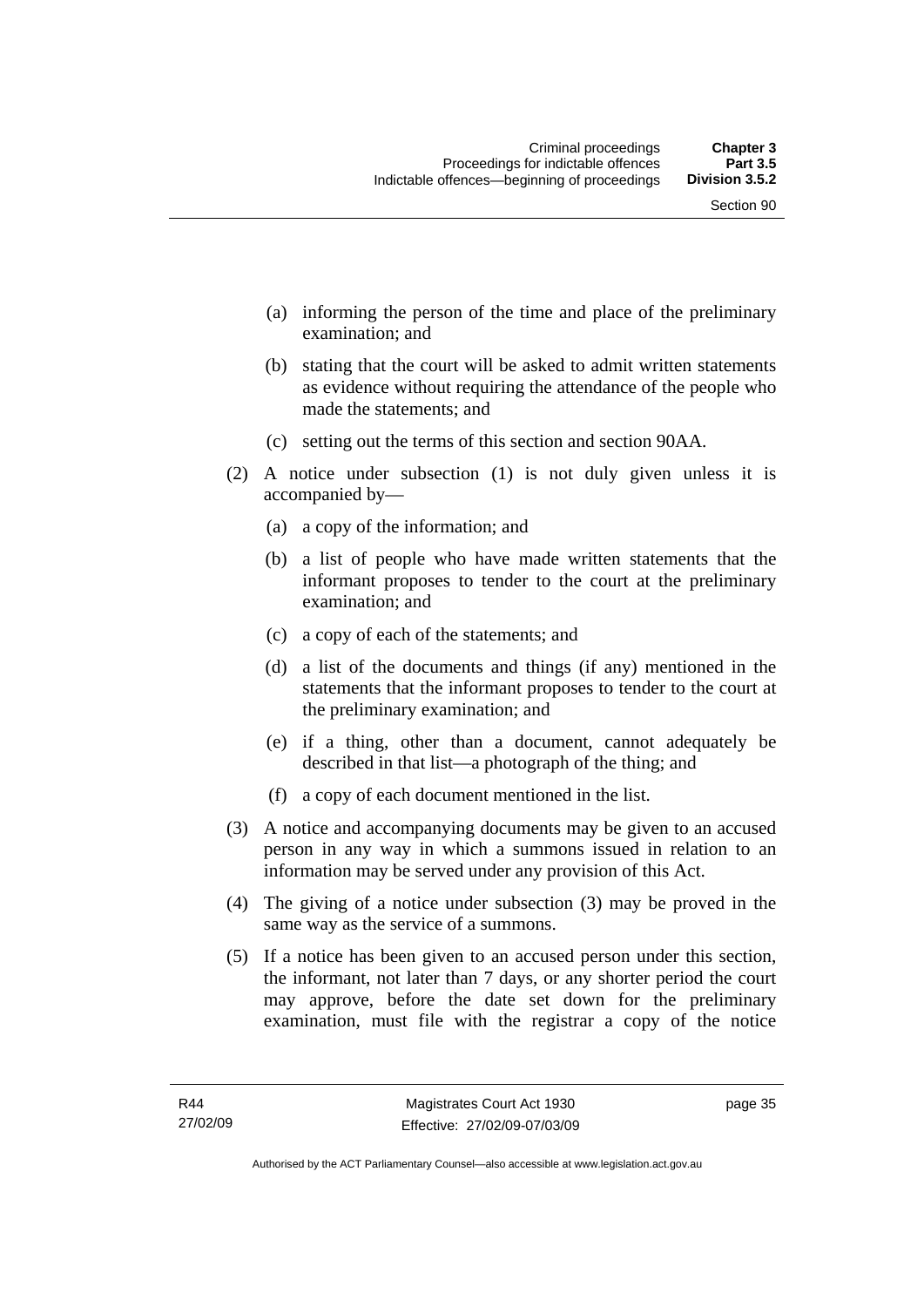Section 90AA

together with a copy of each document and photograph accompanying the notice.

- (6) If copies are filed with the registrar under subsection (5), the registrar must give them before the preliminary examination to the magistrate constituting the court for the preliminary examination.
- (7) The informant, if so requested by the accused person or a lawyer representing the accused person must, before the taking of the preliminary examination, permit the accused person or the accused person's lawyer to inspect the documents and things mentioned in the list (if any) given to the accused person under subsection (2) (d).

# **U 90AA Written statements may be admitted in evidence**

- (1) If the informant has given notice to the accused person in accordance with section 90, the court at the preliminary examination may admit a written statement (a copy of which accompanied the notice) as evidence of the matters in the statement.
- (2) The statement is the deposition of the person who made it if admitted into evidence.
- (3) A written statement must not be admitted in evidence by the court unless—
	- (a) it is made in the form of a statutory declaration; and
	- (b) it contains a statement that the person who made it—
		- (i) is at least 18 years old; or
		- (ii) is at least 14 years old but younger than 18 years old; and
	- (c) it contains a statement that, before the person signed it, the person who made it read the statement or had it read to the person.

Authorised by the ACT Parliamentary Counsel—also accessible at www.legislation.act.gov.au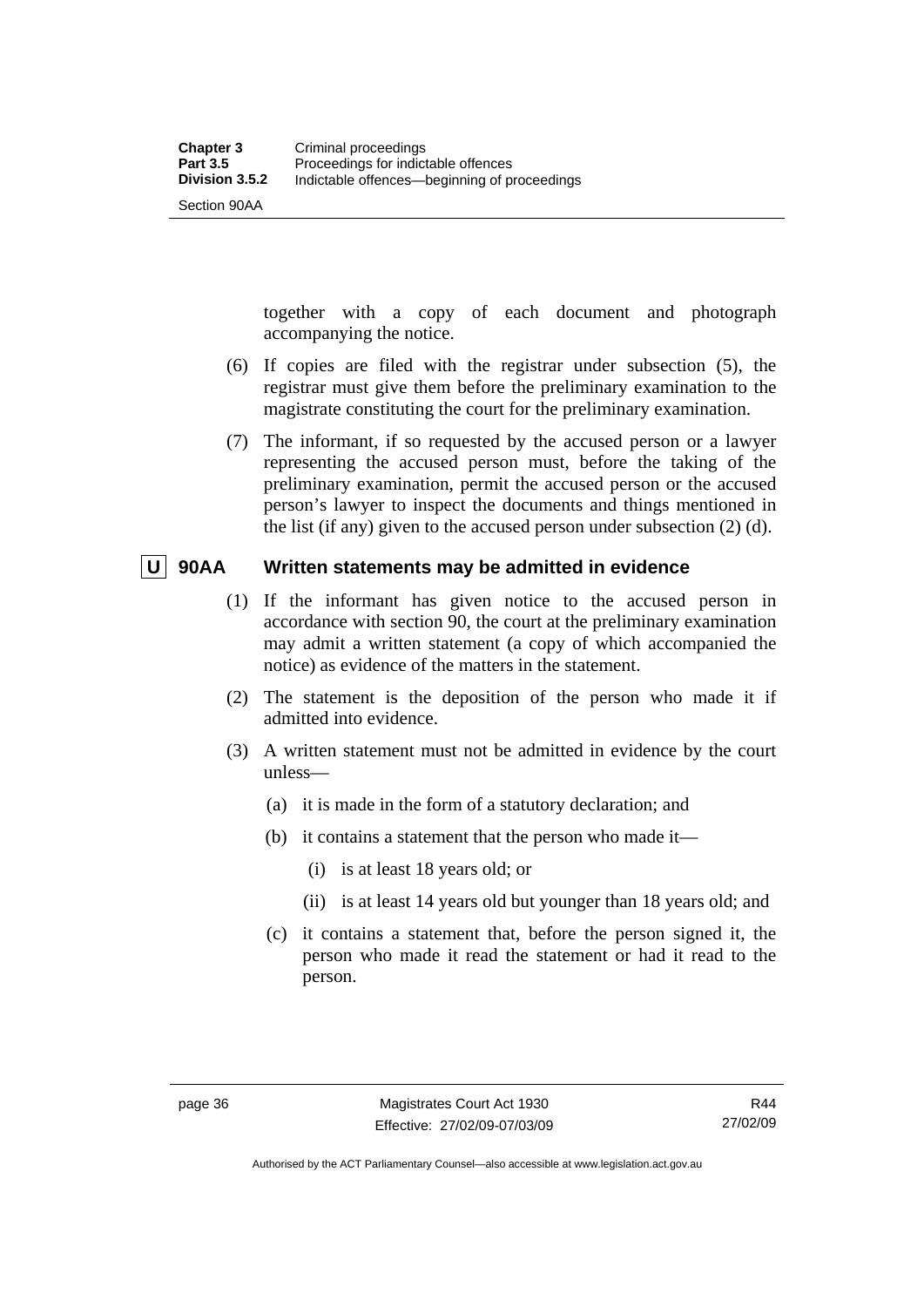- (4) If a person has made a written statement that, apart from this subsection, would be admissible under subsection (1), that statement is not admissible if the accused person, not later than 5 days before the date set down for the preliminary examination, gives written notice to the informant that the person requires the attendance at the preliminary examination of the person who made the statement.
- (5) If the accused person gives written notice to the informant under subsection (4), the person must file a copy of the notice with the registrar.
- (6) If an accused person has given notice under subsection (4), the person may, at any time before the preliminary examination, notify the informant in writing that the person withdraws that notice and this section applies as if the notice under subsection (4) had not been given.
- (7) Despite the failure by an accused person to give notice under subsection (4), the person may object at the preliminary examination to a written statement being tendered in evidence and the court may, if it considers appropriate, uphold the objection and require the person who made the statement to attend and give evidence to the court.
- (8) If, under this section, the court admits a written statement, the court may, on its own initiative, require the person who made the statement to attend before the court to give evidence.
- (9) If it appears to the court that any part of a written statement tendered in evidence under this section is inadmissible according to the rules of evidence, the court may, if the statement is otherwise admissible under this section, admit that statement, but, if it does so, must identify the part that is inadmissible and must, with reference to that part, write on the statement the words 'ruled inadmissible' or words to that effect.
- (10) If the court admits a written statement under this section, the informant, or a lawyer representing the informant, may call the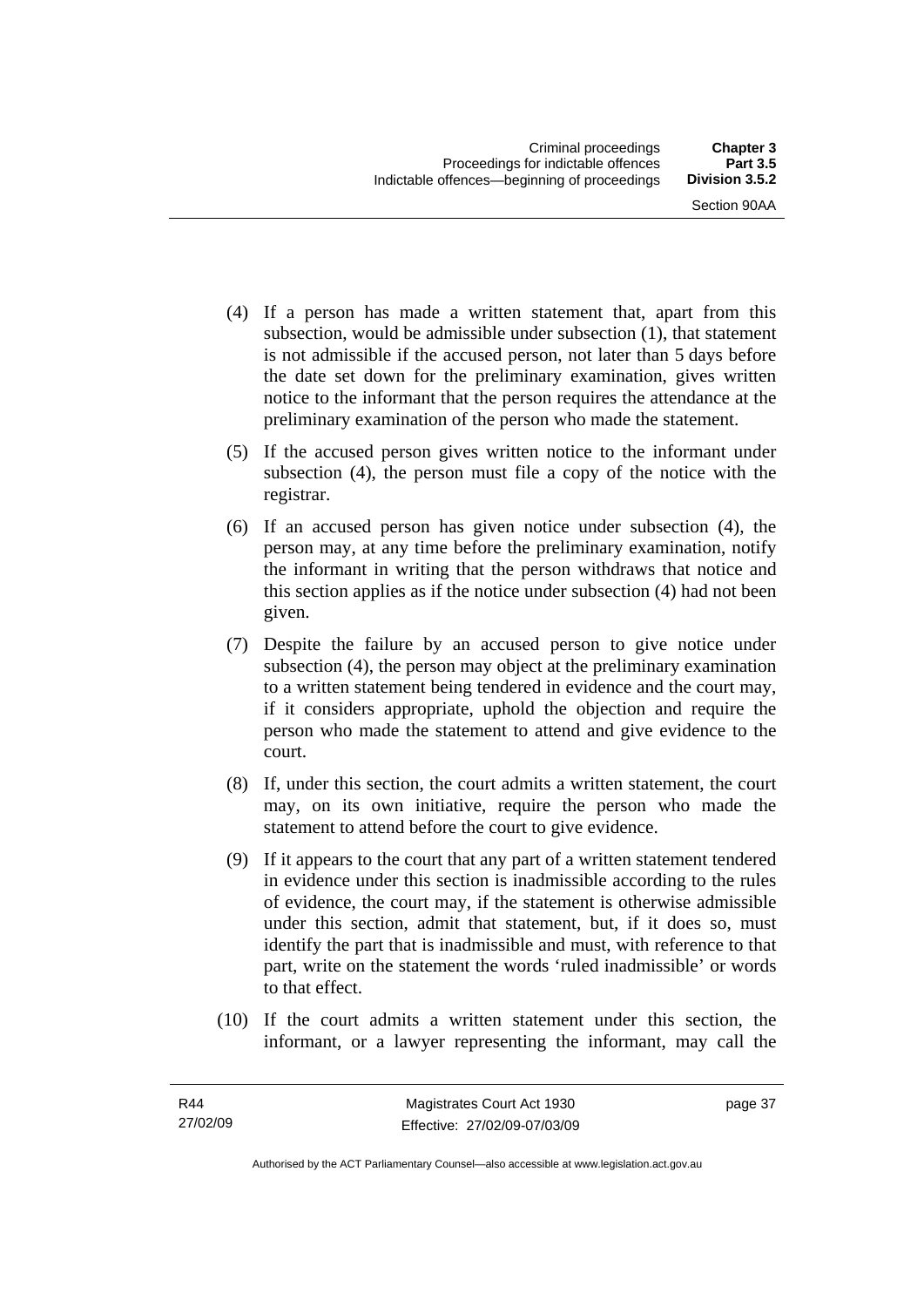Section 90AB

person who made the statement to give oral evidence and the person and any other witnesses, other than witnesses called by the accused person, who attend before the court—

- (a) must be examined in the presence or hearing of the accused person and, if the accused person wishes, in the presence or hearing of a lawyer representing the accused person; and
- (b) may be cross-examined by the accused person or his or her lawyer.

# **U** 90AB Preliminary examination if written statements not **tendered**

- (1) This section applies if—
	- (a) a person is alleged to have committed an indictable offence; and
	- (b) a notice has not been given to the person in accordance with section 90.
- (2) The court must take the preliminary examination or statement on oath of anyone (a *sworn person*) who knows the facts and circumstances of the case.
- (3) The examination or statement must be taken in the presence or hearing of—
	- (a) the person; and
	- (b) if the person asks—a lawyer representing the person.
- (4) The person or the person's lawyer may cross-examine a sworn person.

# **U 90ABA Attendance not required under s 90AA or s 90AB if order made under s 89A**

An accused person is not required to be present during the preliminary examination under section 90AA (10) or section 90AB

R44 27/02/09

Authorised by the ACT Parliamentary Counsel—also accessible at www.legislation.act.gov.au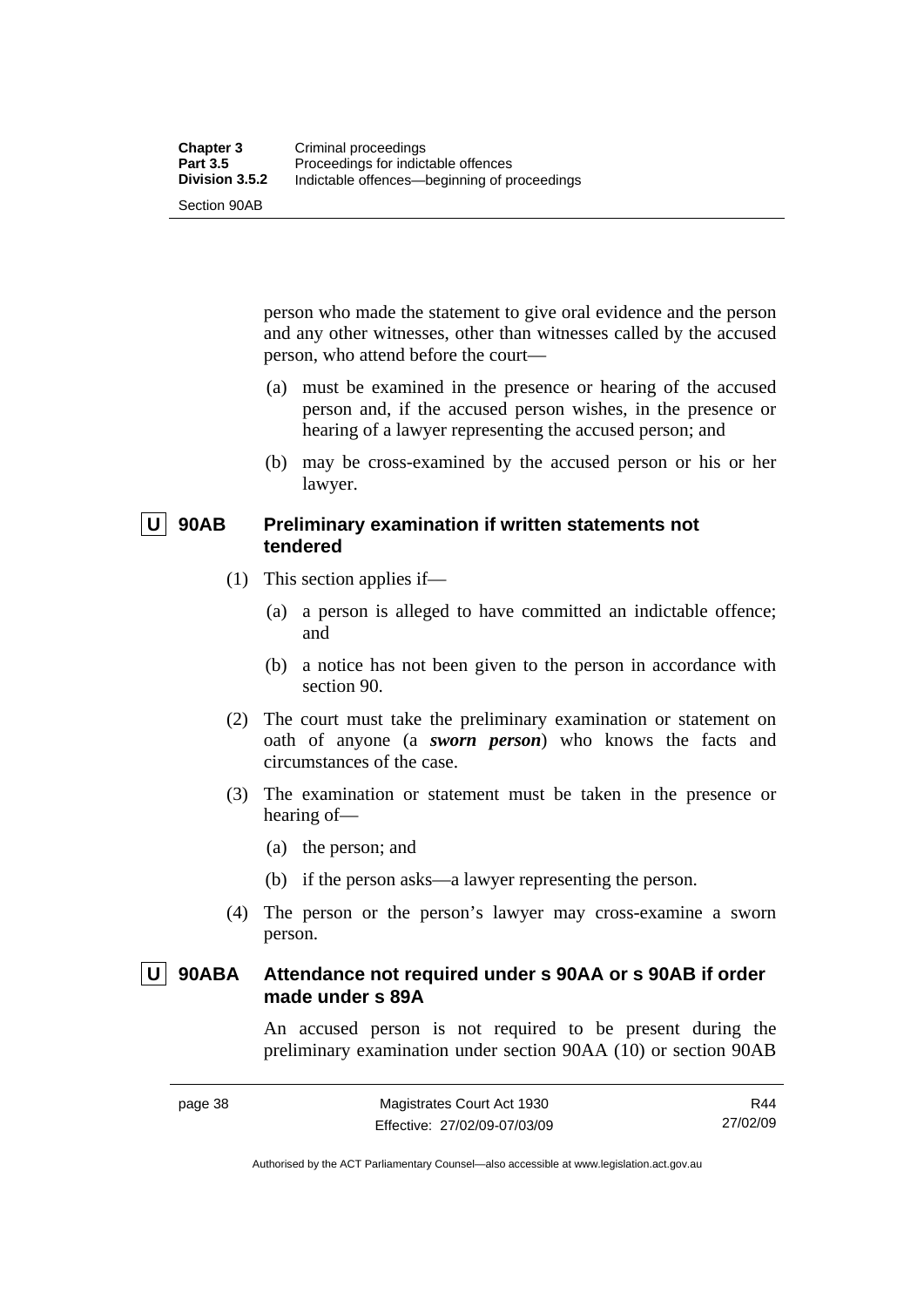if the person is excused from attendance during the examination under section 89A.

# **U 90A Plea of guilty in committal proceeding**

- (1) This section does not apply in relation to a person charged with an indictable offence punishable by imprisonment for life.
- (2) Subsections (3), (4), (5) and (6) do not apply in relation to a person charged with an offence in relation to which the Crimes Act, section 375 applies.
- (3) A person (the *accused person*) who is before the court charged with an indictable offence may at any stage of the proceeding plead guilty to the charge.
- (4) The court may accept or reject the plea but the rejection of the plea at any stage of the proceeding does not prevent the accused person from pleading guilty under this section at a later stage of the proceeding and the court may accept or reject the plea at that later stage.
- (5) If the court rejects the plea, the proceeding before the court must continue as if the plea had not been made.
- $(6)$  If—
	- (a) the court accepts the plea; and
	- (b) any of the following subparagraphs applies to the offence:
		- (i) the offence is under a law in force in the ACT punishable either on indictment or summary conviction;
		- (ii) the offence may be dealt with summarily without the accused person's consent;
		- (iii) the offence may be dealt with summarily if the accused person consents and the accused person consents to it being dealt with summarily;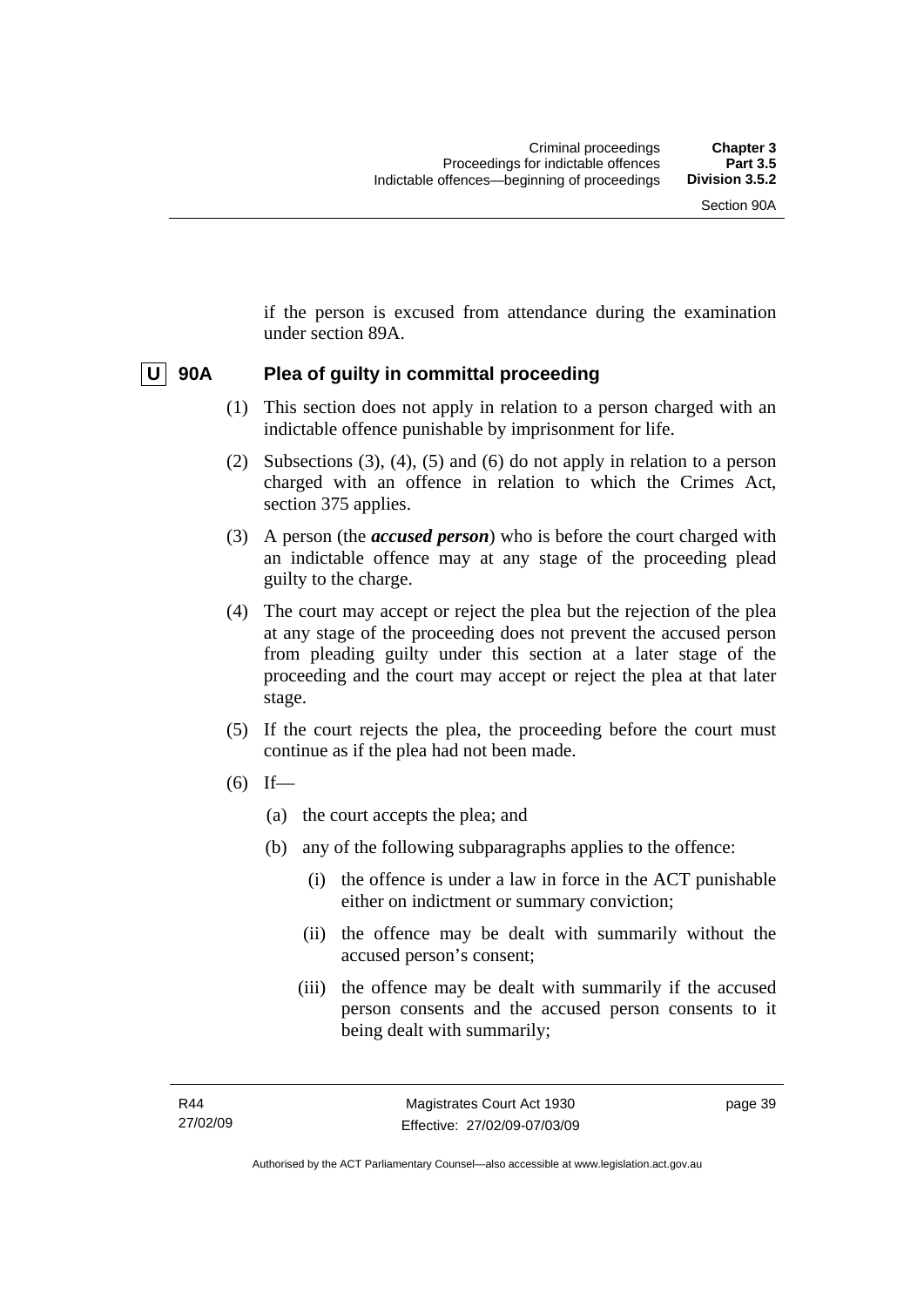- (iv) the offence may be dealt with summarily if the prosecutor requests and the prosecutor requests that it be dealt with summarily; and
- (c) it appears to the court that it is proper to deal with the case summarily;

the court may, without hearing further evidence, sentence or otherwise deal with the accused person and finally dispose of the charge and all incidental matters.

 $(7)$  If—

Section 90A

- (a) the court accepts the plea; and
- (b) any of the following subparagraphs applies to the offence:
	- (i) it does not appear to the court that it is proper to deal with the case summarily;
	- (ii) the offence is punishable only on indictment;
	- (iii) the offence may be dealt with summarily if the accused person consents, but the accused person does not consent to it being dealt with summarily;
	- (iv) the offence may be dealt with summarily if the prosecutor requests, but the prosecutor does not request that it be dealt with summarily;
	- (v) this subsection applies to the accused person under the Crimes Act, section 375;

the Magistrates Court must commit the accused person to the sittings of the Supreme Court that the Supreme Court directs and the Supreme Court must deal with the accused person in accordance with subsections (8) to (13).

 (8) A committal under subsection (7) is taken, for all purposes relating to the venue or change of venue of a proceeding consequent on the committal, to be a committal for trial.

R44 27/02/09

Authorised by the ACT Parliamentary Counsel—also accessible at www.legislation.act.gov.au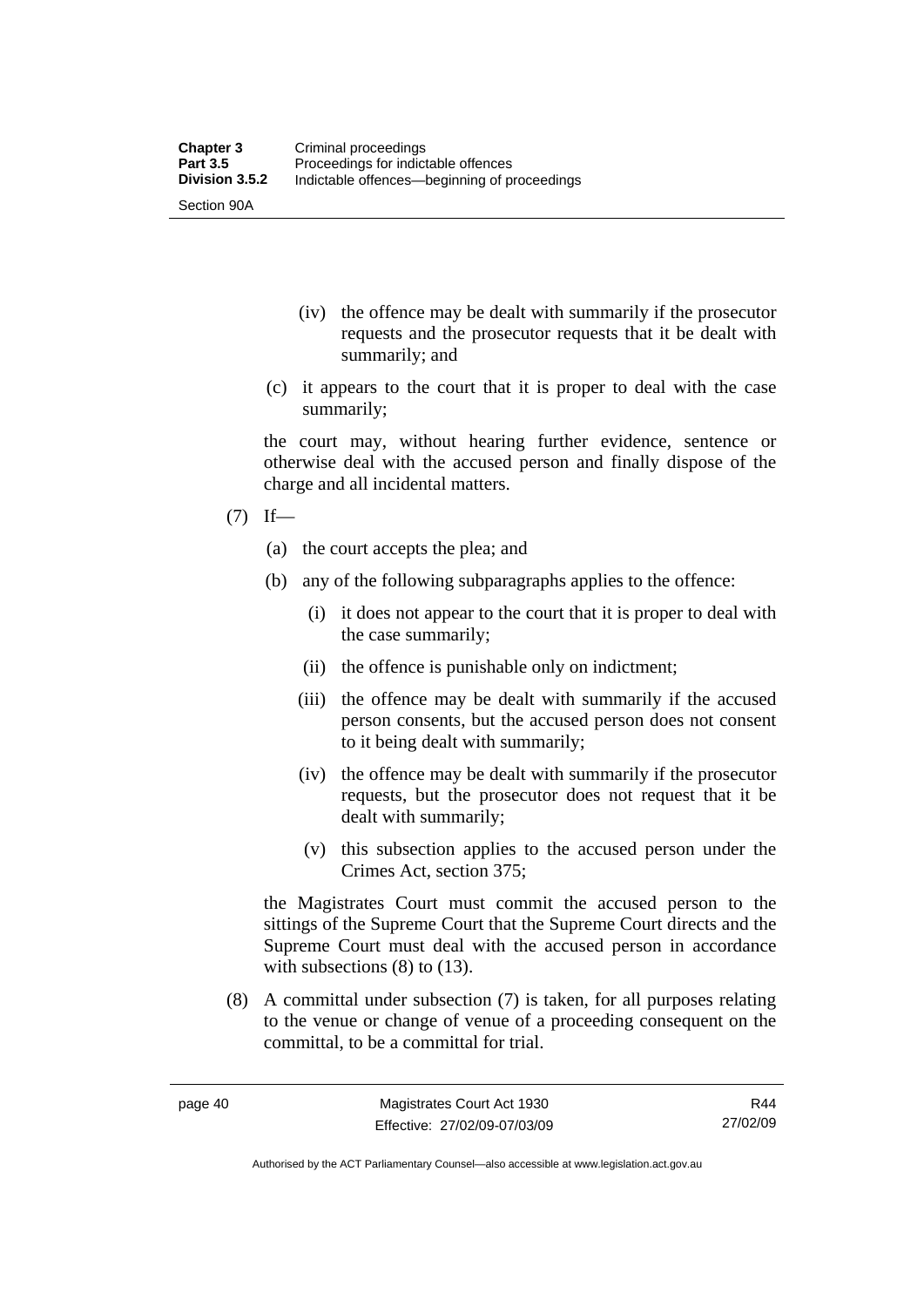- (9) The Supreme Court may order that the proceeding before the Magistrates Court where the accused person pleaded guilty be continued at a time and place stated in the order.
- (10) The Supreme Court must make an order under subsection (9) if—
	- (a) it appears to the Supreme Court from the information or evidence given to or before it that the facts in relation to which the accused person was charged before the Magistrates Court do not support the charge to which the accused person pleaded guilty; or
	- (b) the accused person or a lawyer representing the accused person or informant asks that the order be made.
- (11) Except if an order is made under subsection (9), the Supreme Court has the same powers of sentencing or otherwise dealing with the accused person and of finally disposing of the charge and of all incidental matters as it would have had if the accused person, on arraignment at any sittings of the court, had pleaded guilty to the offence charged on an indictment filed by the Attorney-General or the Attorney-General of the Commonwealth.
- (12) The procedure relating to committal for trial applies, as nearly as may be, to a committal under subsection (7) and bail may be granted as on a committal for trial, but a person must not be bound over to give evidence on a committal under that subsection unless the court otherwise orders.
- (13) If an order is made by the Supreme Court under subsection (9) that the proceeding before a court where an accused person pleaded guilty be continued at a time and place stated in the order—
	- (a) the proceeding must be continued in all respects as if the accused person had not pleaded guilty and as if the proceeding had been adjourned by the court to the time and place so stated; and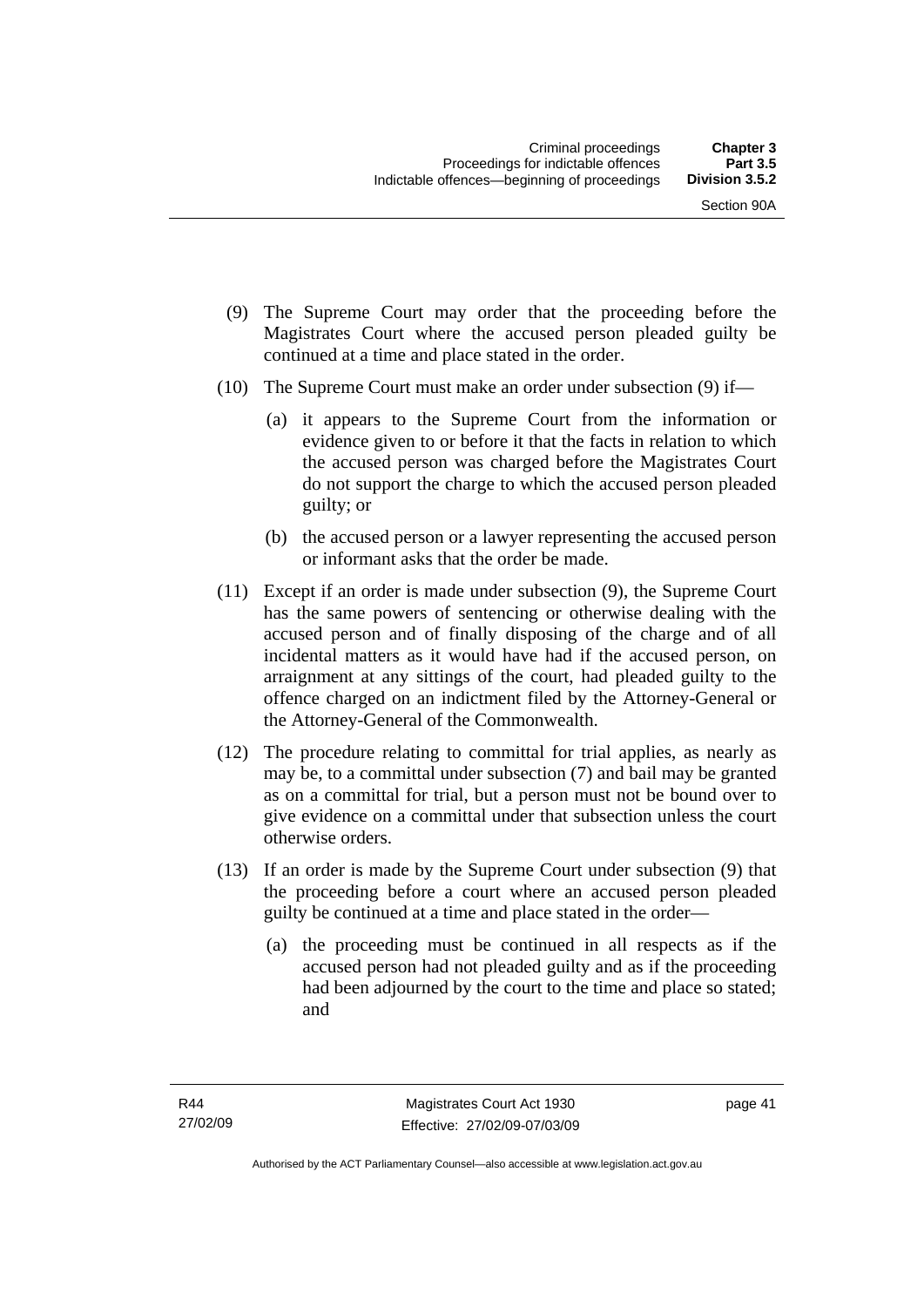(b) the Supreme Court may exercise any power that the Magistrates Court might have exercised under division 3.4.3 (Remand) if the order had been an order made by the Magistrates Court adjourning the proceeding to the stated time and place, and that division applies in relation to the accused person.

# **U 91 Court may discharge accused**

When all the evidence offered by the prosecution in relation to the indictable offence with which the accused person is charged has been taken, the court must—

- (a) if the court is of the opinion, having regard to all the evidence before it, that the evidence is capable of satisfying a jury beyond reasonable doubt that the person has committed an indictable offence—proceed in accordance with section 92; or
- (b) if the court is not of the opinion mentioned in paragraph (a) and the person is in custody in relation to the offence immediately order that the person be released from custody in relation to the offence.

# **U** 92 Proceeding if evidence sufficient to put accused on trial

 (1) If the court is of the opinion, having regard to the evidence for the prosecution, that the evidence is capable of satisfying a jury beyond reasonable doubt that the accused person has committed an indictable offence, the court must charge the accused person with the offence and must say to the accused person these words, or words to the like effect:

'Do you wish to say anything in answer to the charge? You are not obliged to say anything unless you desire to do so; but whatever you say may be given in evidence against you on your trial. You are clearly to understand that you have nothing to hope from any promise or favour, and nothing to fear from any threat that may have been held out to you to induce you to make any admission or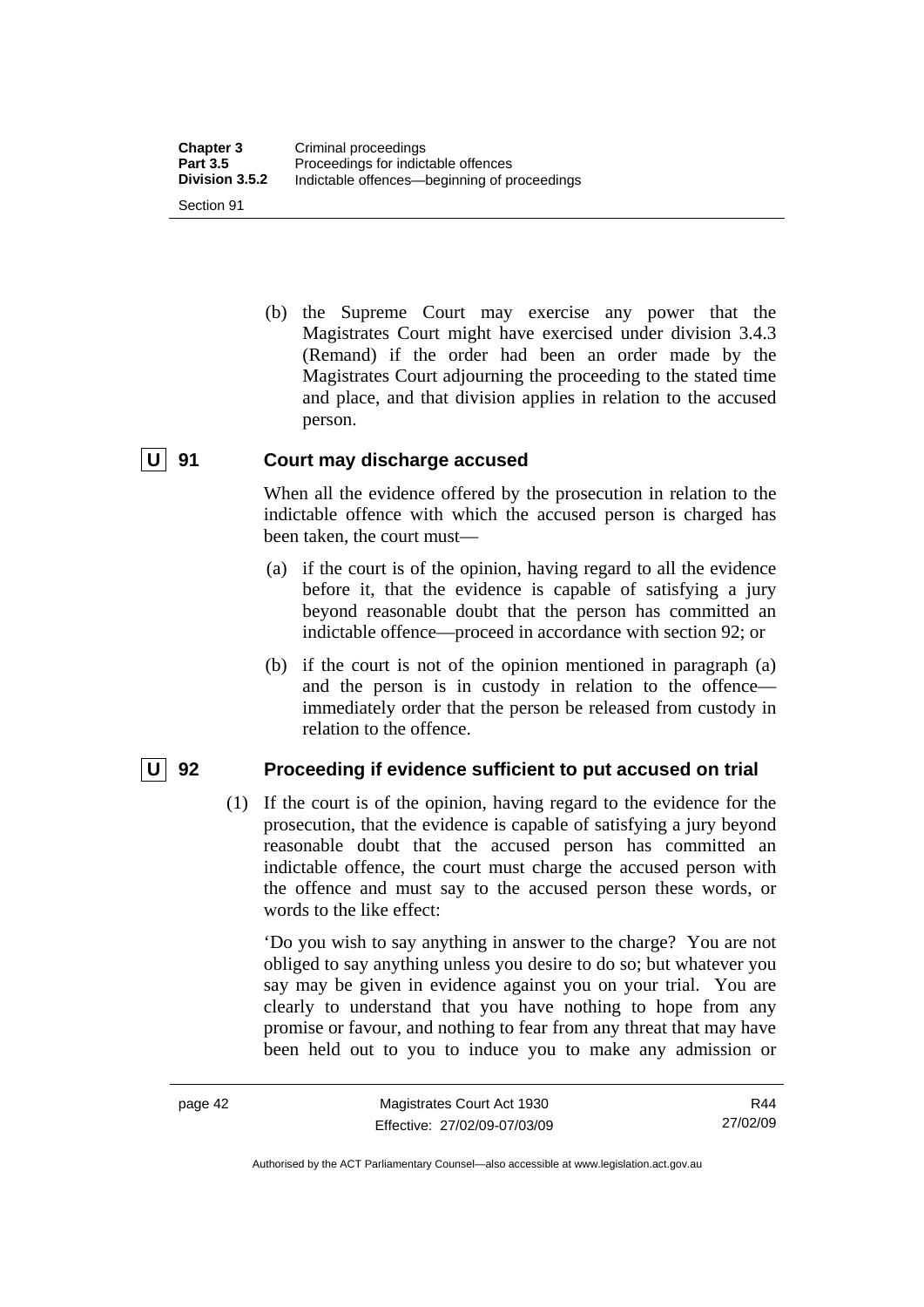confession of your guilt; but whatever you now say may be given in evidence against you on your trial, notwithstanding any such promise or threat.'.

- (2) Subsection (1) does not apply in relation to a person charged with an indictable offence if the court has decided to dispose of the case summarily under a law in force in the ACT.
- (3) If the court commits the accused person for trial before the Supreme Court, any statement made by the person in reply to the question mentioned in subsection (1) is, on the trial of the accused person, admissible as evidence.
- (4) Whether or not the accused person makes a statement in reply to the question mentioned in subsection (1), the magistrate must ask the person if the person wishes to give evidence himself or herself or to call any witnesses on his or her behalf and, if the accused person or any other person then gives evidence, the prosecutor is at liberty to cross-examine the witness and to adduce evidence in reply.

# **92A Committal for sentence for indictable offence tried summarily**

- (1) On the summary conviction of a person charged with an indictable offence, the court may, if it appears to it that because of the character and antecedents of the person it is desirable that sentence be passed on the person by the Supreme Court, commit the person for sentence to the sittings of the Supreme Court that the court directs.
- (2) If the court commits a person for sentence under subsection (1), the court must deal with the person in the same way as a person who is committed for trial under section 94 (b).
- (3) The Supreme Court has the same powers of sentencing or otherwise dealing with a person committed for sentence under this section as it would have had if the person had been convicted in that court.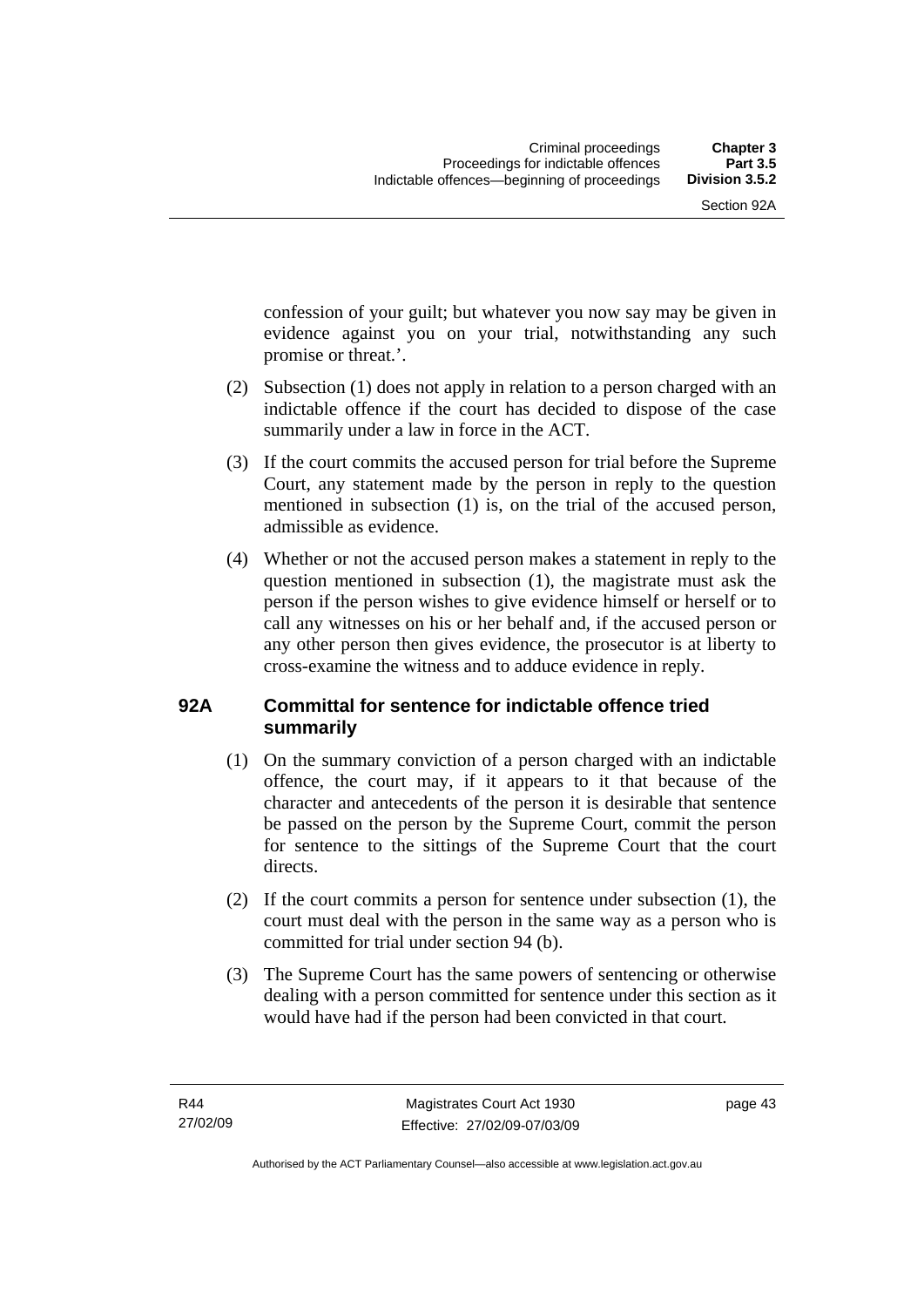# **92B Depositions as evidence**

 $If$ —

- (a) a person is charged with an indictable offence; and
- (b) the person has not admitted the truth of the charge; and
- (c) the court has decided to dispose of the case summarily under a law in force in the ACT;

the depositions of the witnesses who gave evidence for the prosecution at the preliminary hearing are taken to be evidence given on the hearing of the charge and the witnesses, or any of them, must, if so required by the prosecutor or the defendant, be called or recalled for examination or cross-examination.

# **93 Admissions and confessions**

This Act does not prevent the prosecutor in any case from giving in evidence any admission or confession or other statement of the defendant made at any time if it is admissible as evidence against the defendant.

# **Division 3.5.3 Indictable offences—proceedings after hearing of evidence**

# **U 94 Discharge or committal for trial**

When all the evidence for the prosecution and the defence have been taken in relation to the indictable offence with which the accused person is charged, the court must—

 (a) if the court is of the opinion, having regard to all the evidence before it, that a jury would not convict the person of an indictable offence and the person is in custody in relation to the offence—immediately order that the person be released from custody in relation to the offence; or

Authorised by the ACT Parliamentary Counsel—also accessible at www.legislation.act.gov.au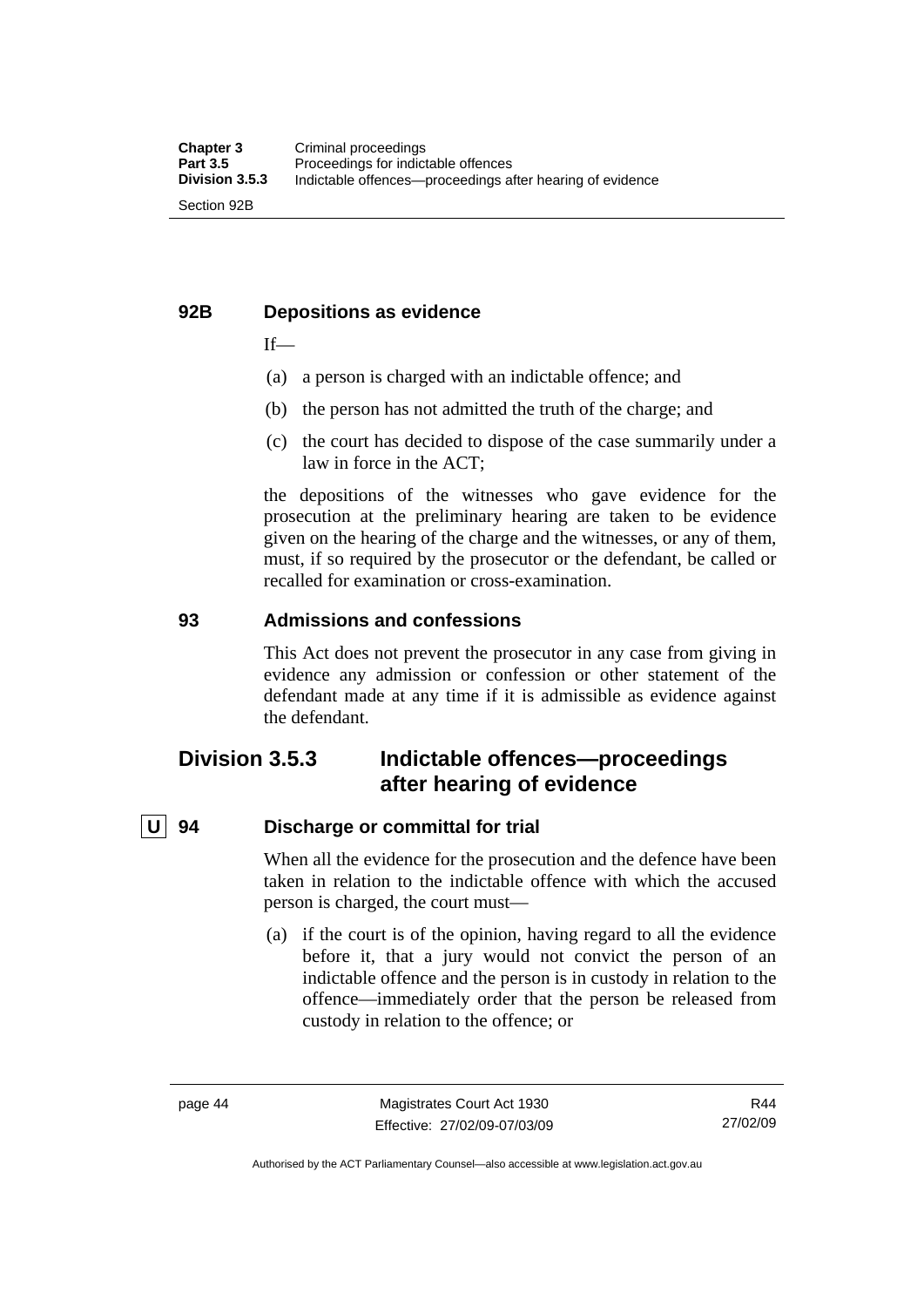- (b) in any other case—commit the defendant for trial for the offence.
- *Note 1* For the meaning of *commit* a person for trial, see the Legislation Act, dict, pt 1.
- *Note* 2 The court must issue a warrant for the remand of the defendant in the chief executive's custody (see *Crimes (Sentence Administration) Act 2005*, s 17).

# **95 Depositions of dead or absent people**

If, on the trial of a person who has previously been charged before the court with an indictable offence and committed for trial, it is proved—

- (a) that a witness whose depositions were taken at the hearing of the charge before the magistrate is dead or so ill as not to be able to travel or to give evidence, or is absent from Australia; and
- (b) that the depositions of the witness were taken in the presence of the accused person; and
- (c) that the accused person or a lawyer representing the accused person had a full opportunity of cross-examining the witness;

the depositions are admissible as evidence—

- (d) if taken in the way specified in section 316 (3)—be read as evidence at the trial of the accused person without further proof unless it is proved that the magistrate by whom the depositions purport to have been signed did not in fact sign them; or
- (e) if recorded by 1 of the ways specified in section 316 (2)—be read as evidence at the trial of the accused person if it is proved that the record is a correct record of the depositions and that the transcript is a correct transcript of that record.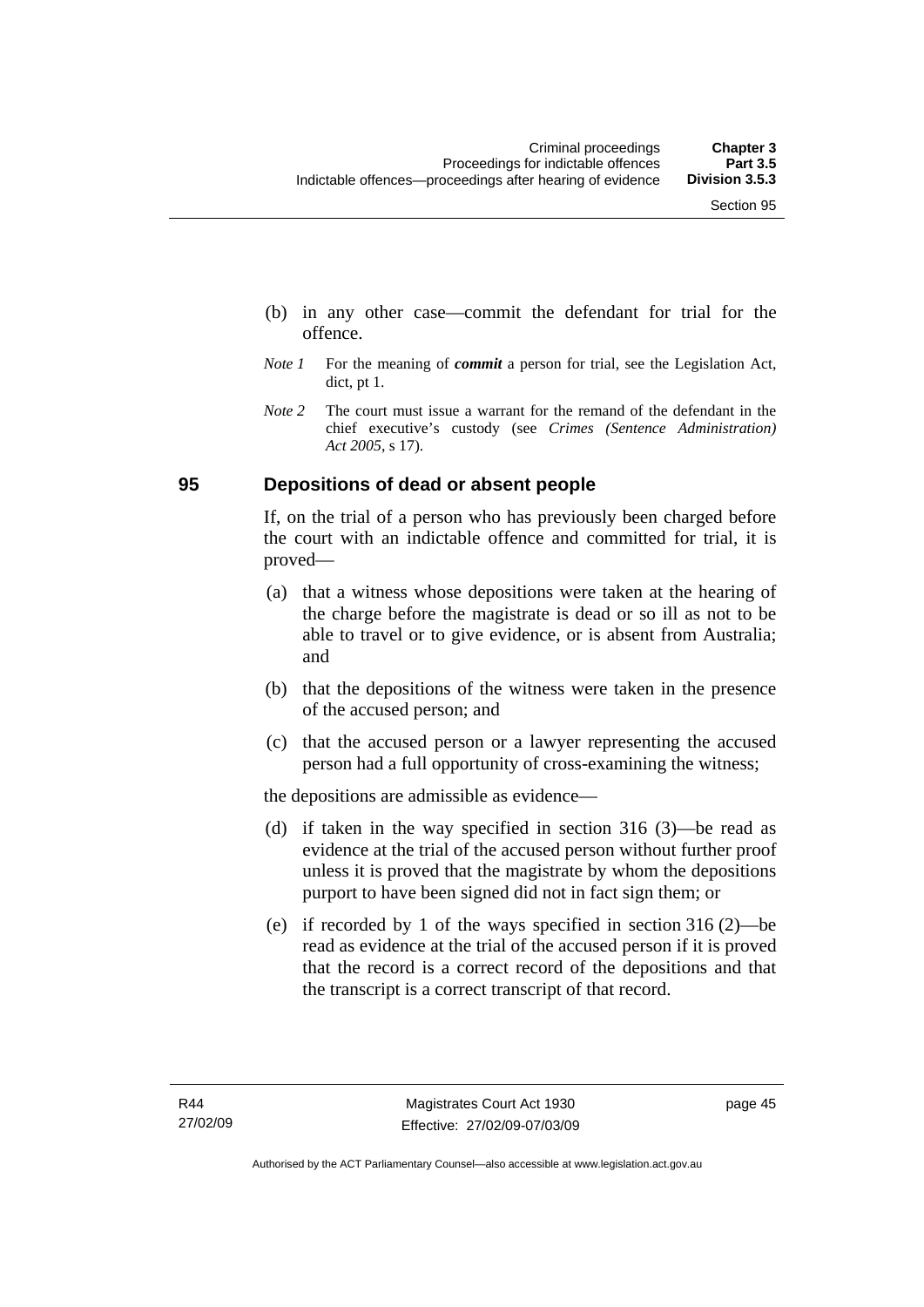# **96 Evidence for defence**

If a person is charged with an indictable offence as such, the court is bound to hear any evidence tendered on the person's behalf tending to show that the defendant is not guilty of the offence with which the defendant is charged.

# **Division 3.5.4 Indictable offences—costs**

# **U 97 Discontinued proceeding**

 $If$ <sub>—</sub>

- (a) in a proceeding under this part, the court is of the opinion that the evidence for the prosecution is not capable of satisfying a jury beyond reasonable doubt that the accused person has committed an indictable offence or is of the opinion, having regard to all the evidence before it, that a jury would not convict the defendant of an indictable offence; or
- (b) a proceeding under this part is discontinued for any other reason;

the court may order that the informant pay to the defendant the costs the court considers just.

# **Division 3.5.5 Indictable offences—witness recognisances**

# **103 Recognisance of witnesses etc**

 (1) The court may bind by recognisance every person whose written statement was admitted in evidence under section 90AA, or who was examined before it, to appear at the court at which the defendant is to be tried, and then and there to give evidence against the defendant.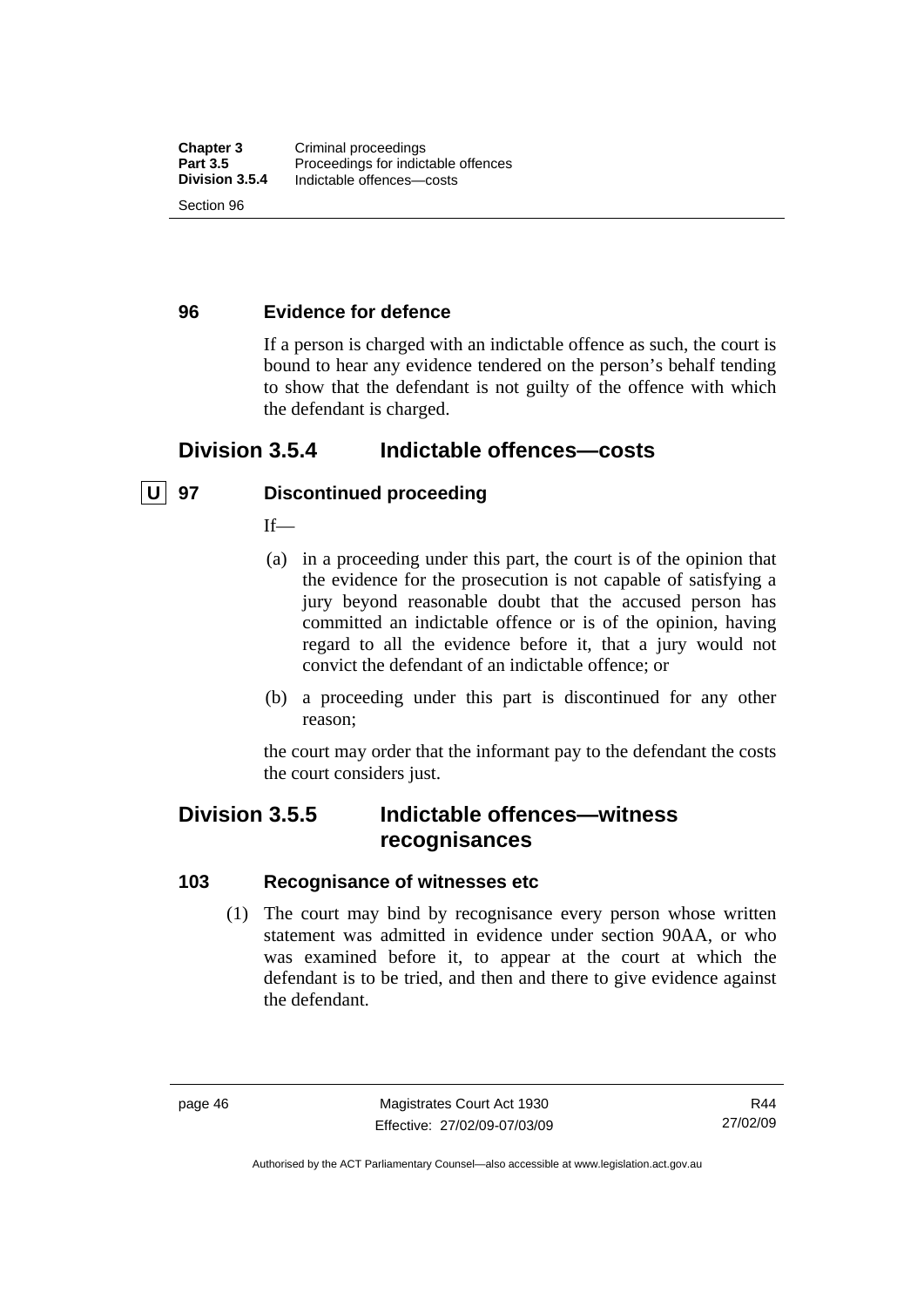(2) The recognisance must particularly specify the profession, trade, or calling of every person who enters into it, together with the person's full name and place of residence.

# **104 Signature of magistrate—notice to witnesses**

Every such recognisance must be duly acknowledged by every person who enters into it, and must be subscribed by the magistrate before whom it is acknowledged, and a notice of it signed by the magistrate must at the same time be given to every person bound by it.

# **105 Court may remand noncompliant witness**

 (1) If a witness fails to enter into a recognisance, the court may order the remand of the witness in custody until after the defendant's trial, unless the witness enters into the recognisance before a magistrate.

*Note* The *Crimes (Sentence Administration) Act 2005*, pt 3.2 provides for the chief executive to have custody of the defendant during the remand.

- (2) If the witness is remanded under this section, a magistrate may order the chief executive to release the witness from custody in accordance with the order if—
	- (a) the defendant is not committed for trial for the offence with which the defendant is charged; or
	- (b) the relevant officer declines to file an information against the defendant for the offence; or
	- (c) the witness enters into the recognisance before a magistrate.

# **Division 3.5.6 Indictable offences—other provisions**

# **105A Meaning of** *certified copy* **of depositions in div 3.5.6**

In this division:

*certified copy*, of depositions, means—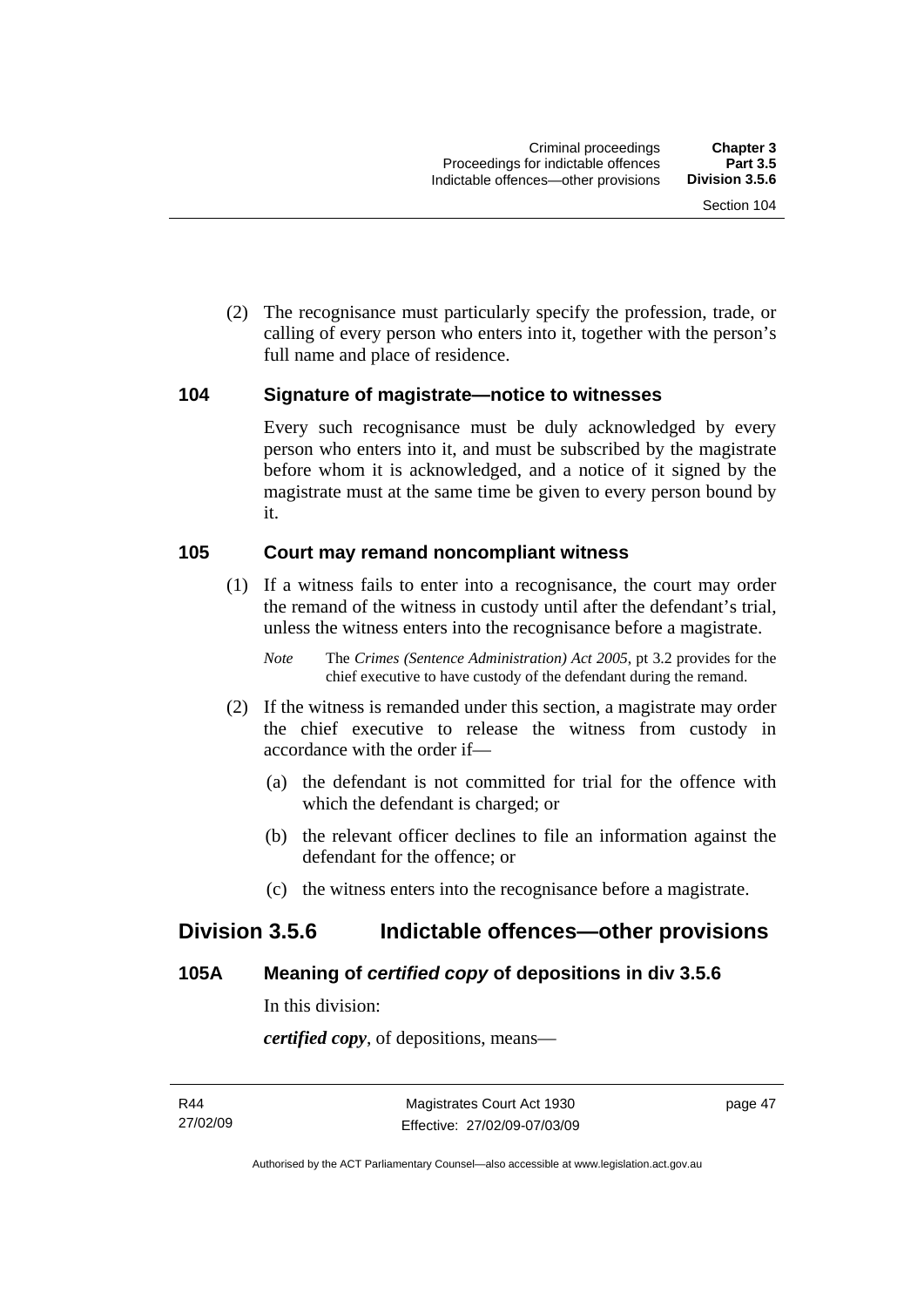- (a) if a record of the deposition was made in accordance with section 316 (2)—a transcript of the record certified in accordance with section 314 (2); or
- (b) if the depositions were taken down in writing and signed in accordance with section 316 (3)—the depositions as taken down and signed.

# **106 Giving depositions etc to director of public prosecutions**

- (1) If a defendant is committed for trial or for sentence, the court must as soon as possible after the conclusion of the case before it, give to the director of public prosecutions or a person authorised by the director of public prosecutions all informations, examinations, depositions, statements, bail undertakings and other documents sworn taken or acknowledged in the case.
- (2) In this section:

*depositions* means a certified copy of depositions.

*statement* includes a certified copy of the statement (if any) made by a defendant in reply to the question mentioned in section 92 (1).

# **107 Giving documents to proper officer of court**

- (1) After being given the documents and before the day of trial, the director of public prosecutions or a person authorised by the director of public prosecutions has and is subject to the same duties and liabilities in relation to the documents on a certiorari order directed to him or her as the court would have had and been subject to on a certiorari order to it if the documents had not been given.
- (2) The director of public prosecutions, a person authorised by the director of public prosecutions, the person representing the director of public prosecutions or the person representing the informant, must, at any time after the opening of the Supreme Court at the sitting at which the trial is to be had, give the documents or any of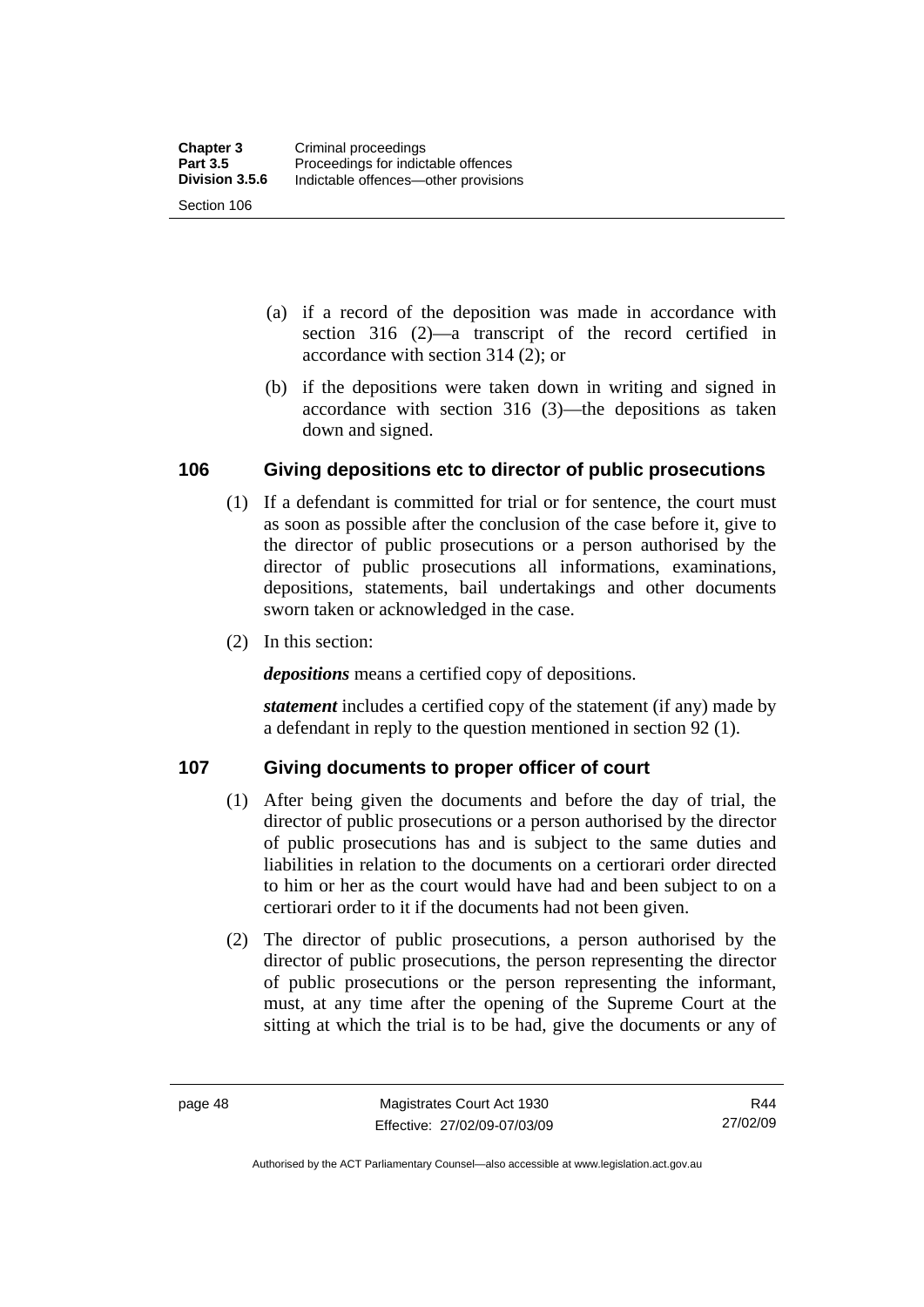them to the proper officer of the Supreme Court, if the presiding judge so directs.

#### **108 Accused person may obtain copies of depositions etc**

- (1) This section applies if—
	- (a) a person is charged with an indictable offence; and
	- (b) the Magistrates Court commits the person for trial before the Supreme Court.
- (2) At any time before the person's trial before the Supreme Court starts, the person may apply to the registrar—
	- (a) for certified copies of depositions in the case; and
	- (b) for the evidence given on the cross-examination or the examination of any witnesses in the case.
- (3) The registrar must give the person the certified copies of depositions and the evidence applied for under subsection (2).
- (4) If the person is in custody, the person having the custody of the person must give any application under subsection (2) to the registrar.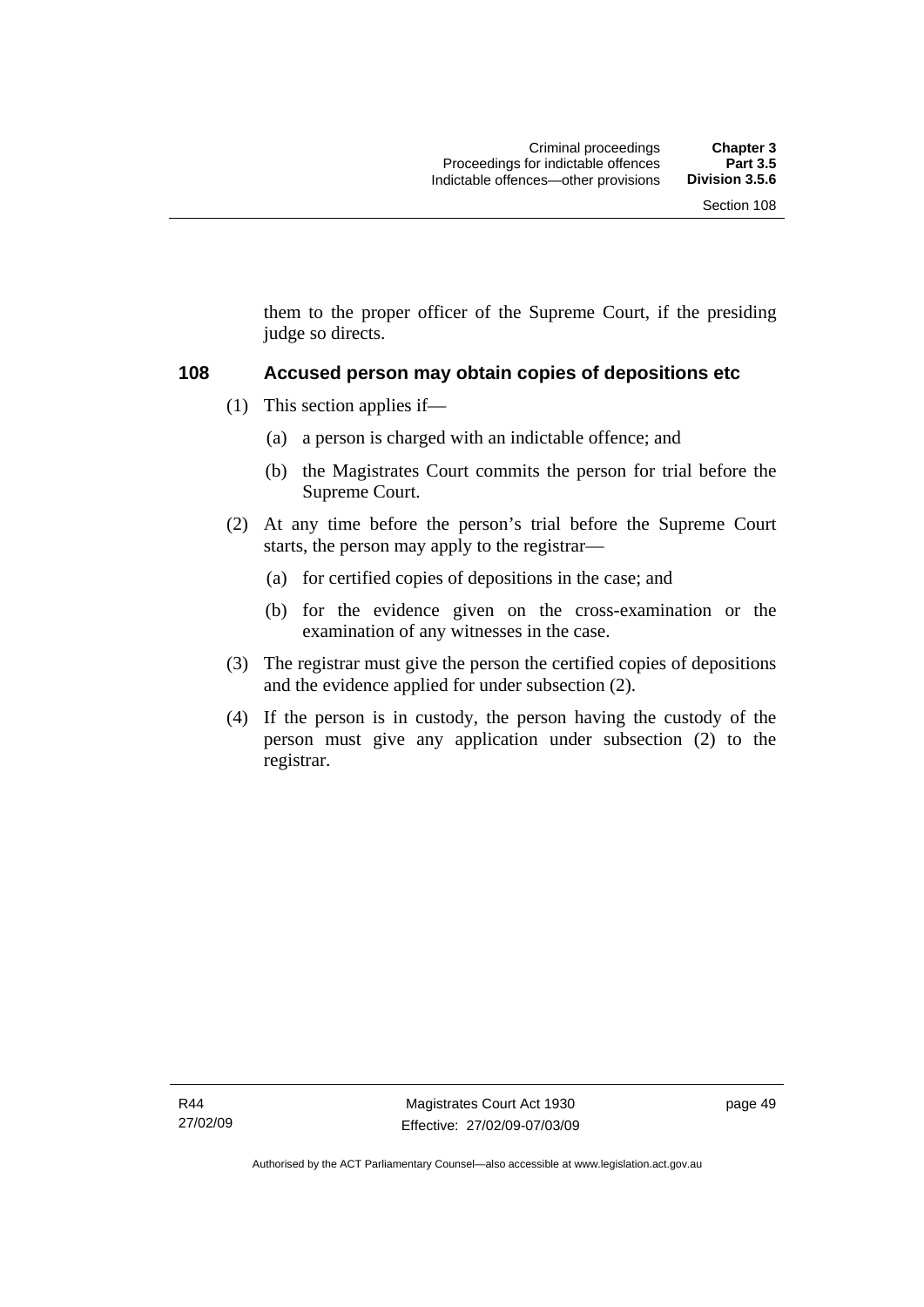Section 108A

# **Part 3.6 Proceedings for offences punishable summarily**

# **108A Indictable offences dealt with summarily**

 $If$ <sub>—</sub>

- (a) a person is charged with an indictable offence; and
- (b) the court has decided to dispose of the case summarily under a law in force in the ACT;

this part applies, so far as it is applicable, to the summary disposal of the case.

# **109 Dismissal or adjournment in absence of informant**

- $(1)$  If—
	- (a) the defendant appears (whether voluntarily, in accordance with a summons or under a warrant) at the time and place for the hearing of an information in relation to an offence punishable summarily; and
	- (b) the informant, having been notified of the time and place for the hearing, does not appear either personally or by a lawyer appearing for the informant;

the court must, subject to subsection (2), dismiss the information.

 (2) The court may, if it considers it is appropriate to do so, adjourn to another day the hearing of an information that would otherwise be dismissed under subsection (1).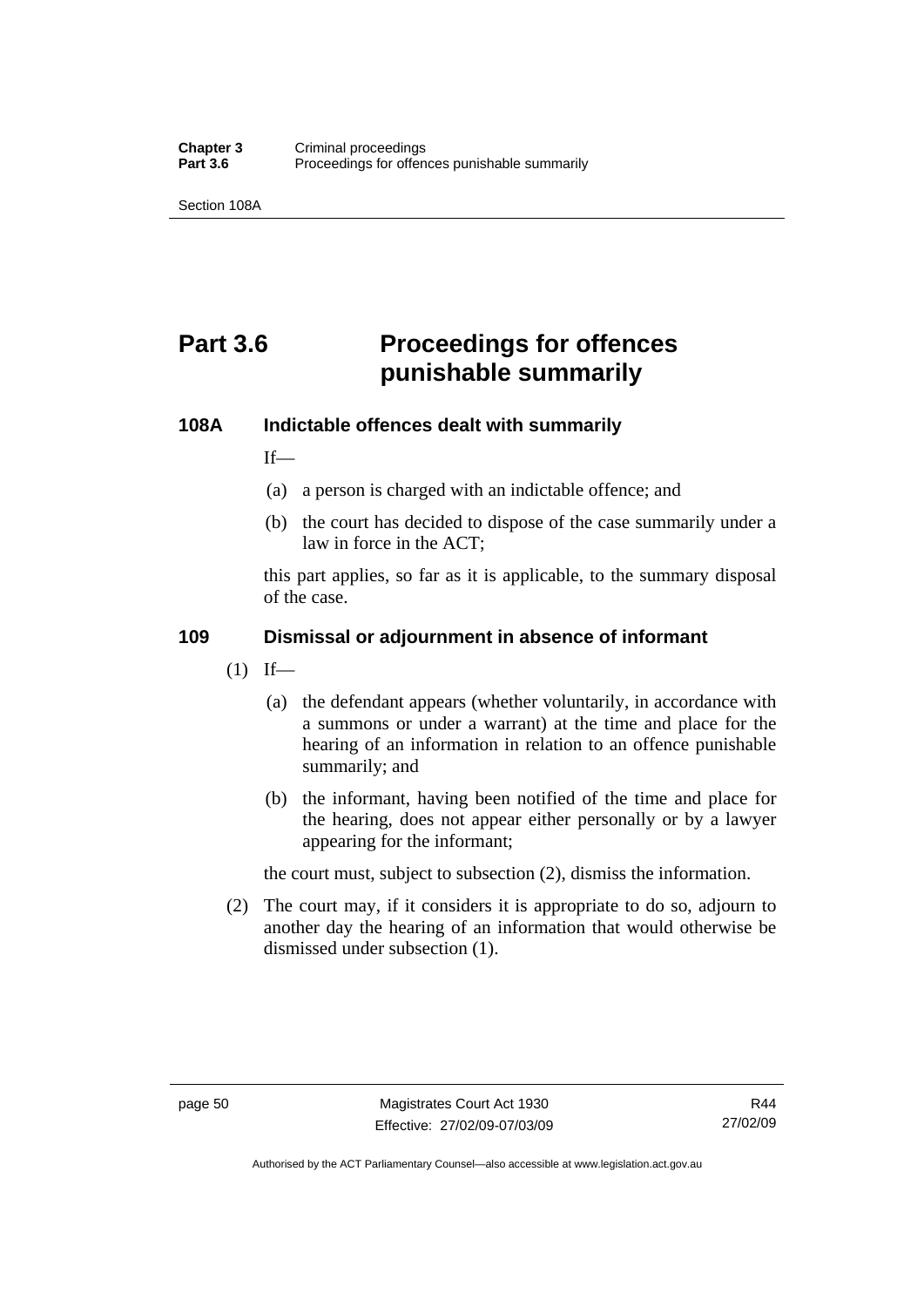# **U** 110 Hearing in absence of defendant

- (1) If a summons has been served in accordance with section 41 and the defendant does not appear when called, the court may either—
	- (a) proceed to hear and decide the case in the absence of the defendant; or
	- (b) on oath being made before it, substantiating the matter of the information to its satisfaction, issue a warrant for the arrest of the defendant and to bring the defendant before the court to answer to the information and be further dealt with according to law.
- (2) If the court proceeds under subsection  $(1)$   $(a)$ 
	- (a) the evidence of the informant or another person may be given orally; or
	- (b) a written statement made by the informant or another person may be admitted as evidence of the matters contained in it.
- (3) A written statement admitted in evidence constitutes the depositions of the person who made the statement.
- (4) A written statement must not be admitted in evidence unless it is sworn before—
	- (a) a lawyer; or
	- (b) a justice of the peace; or
	- (c) the registrar; or
	- (d) a person prescribed by regulation or rule.
- (5) If the court admits a written statement in evidence it may, on its own initiative, adjourn the hearing of the information and require the person who made the statement to attend before the court to give evidence.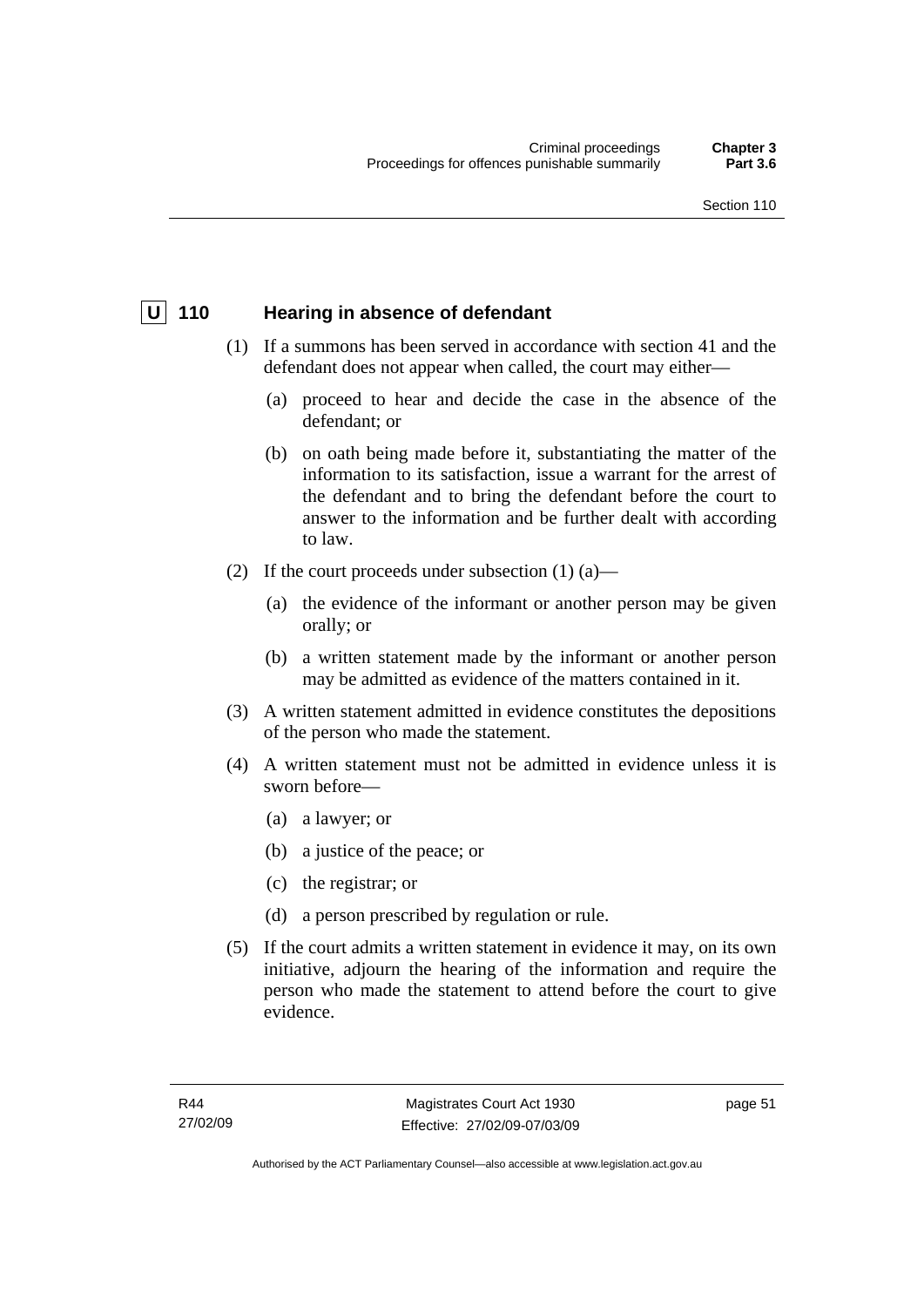Section 111

 (6) Although a part of a written statement tendered in evidence under this section is inadmissible according to the rules of evidence, the statement is nevertheless admissible under this section as evidence of the matters contained in the remainder of that statement, but, if the court admits such a statement, the court must identify the part that is inadmissible and must, with reference to that part, write on the statement 'ruled inadmissible' or words to that effect.

# **111 Adjournment if defendant does not appear**

- (1) This section applies if—
	- (a) the defendant does not appear before the court for the hearing of the information; and
	- (b) the court has issued a warrant for the defendant's arrest.
- (2) The court must adjourn the hearing until the defendant is arrested.
- (3) If the defendant is arrested under the warrant, the defendant must be detained in custody until the defendant can be brought before the court at a time and place fixed by the court.
- (4) The court must give the informant notice of the time and place fixed.

# **113 Proceeding at hearing on defendant's confession**

If the defendant is present at the hearing, the substance of the information must be stated to the defendant, and the defendant must be asked if the defendant has any cause to show why the defendant should not be convicted or why an order should not be made against the defendant, and if the defendant has no cause to show, the court may convict the defendant, or make an order against the defendant accordingly.

# **114 If defendant does not admit the case**

 (1) This section applies if the defendant does not admit the truth of the information.

Authorised by the ACT Parliamentary Counsel—also accessible at www.legislation.act.gov.au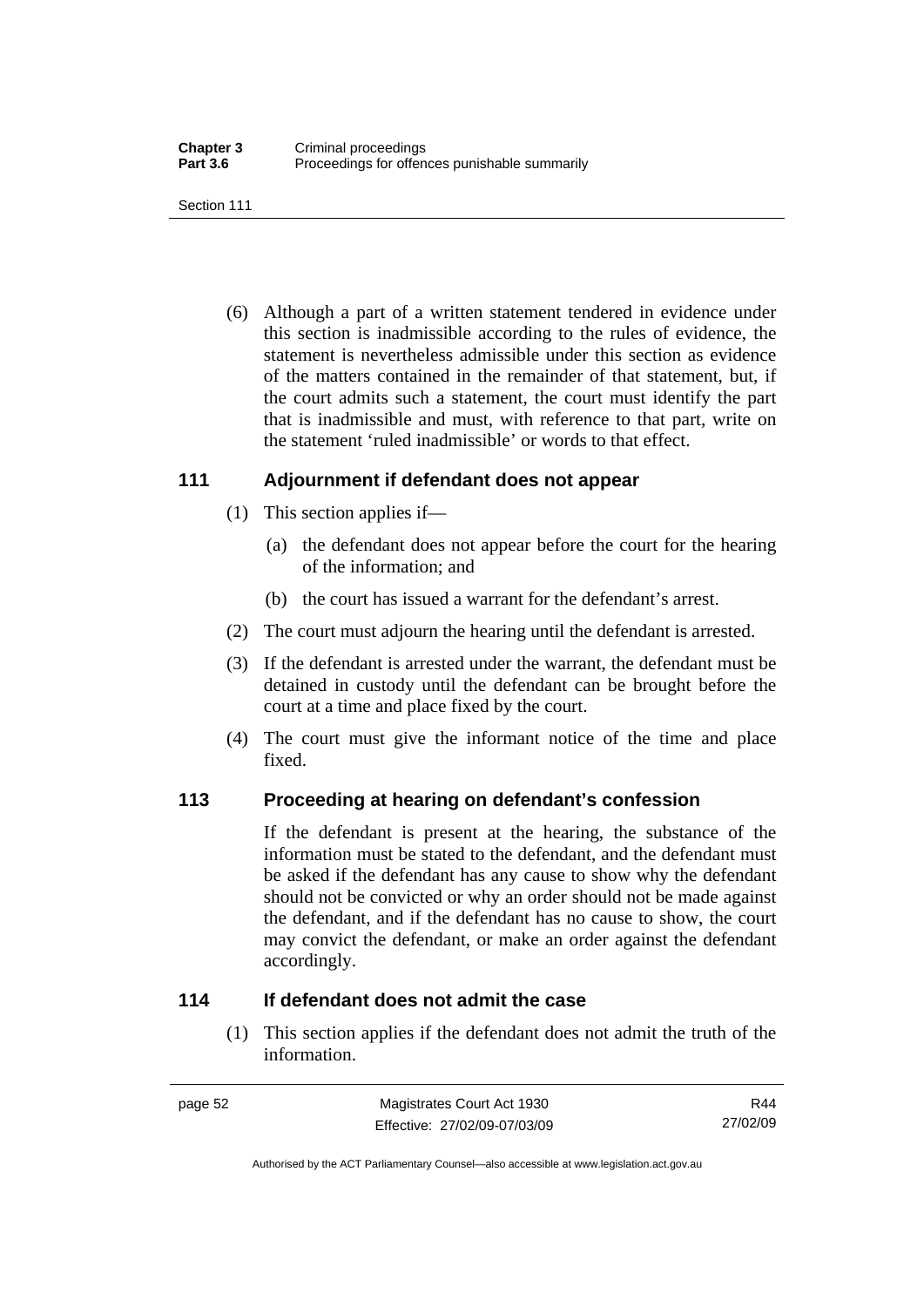- (2) The court must hear—
	- (a) the informant and the informant's witnesses (if any); and
	- (b) if the defendant wants to give evidence—the defendant; and
	- (c) the defendant's witnesses (if any); and
	- (d) if the defendant has given evidence other than about the defendant's general character—the informant's witnesses in reply (if any).
- (3) Having heard each party and the evidence, the court must decide the information and do 1 of the following as justice requires:
	- (a) convict the defendant;
	- (b) make an order on the defendant;
	- (c) dismiss the information.

# **115 Conduct of summary proceeding**

- (1) The defendant or a lawyer representing the defendant may address the court after all the evidence for the informant and the evidence (if any) for the defendant and for the informant in reply has been given.
- (2) The informant or a lawyer representing the informant may make a closing address.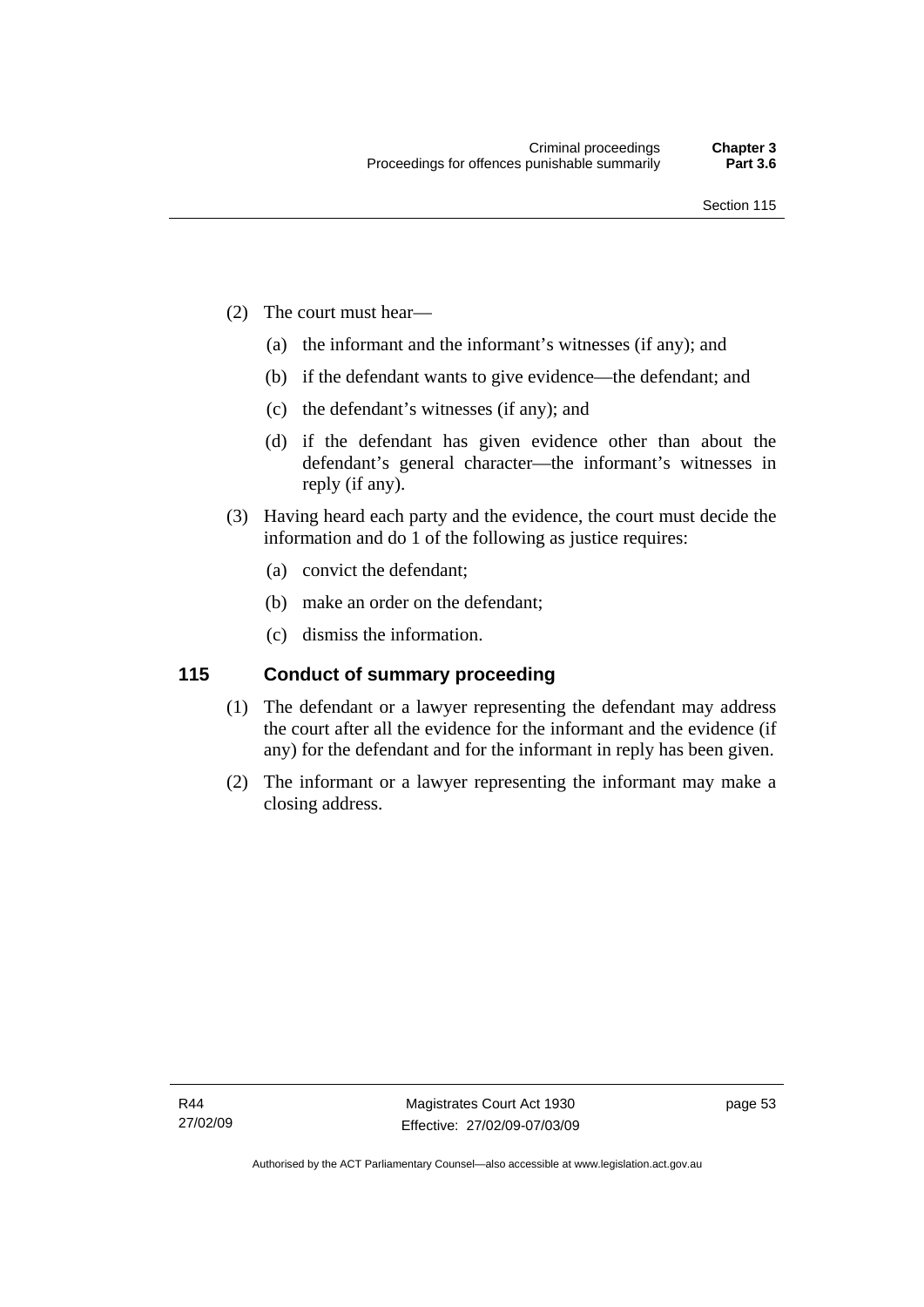Section 116A

# Part 3.7 Service and pleading by post for **certain offences**

# **116A Definitions for pt 3.7**

(1) In this part:

*defendant* means a person who has been properly served with a summons in accordance with section 116B.

*law in force in the ACT* includes a statute of the Australian National University about parking or traffic.

 (2) For this part (other than section 116B (2)), a *notice to defendant form*, *notice of intention to defend form* and *plea of guilty form* includes a copy of the form printed on the back of a copy of a summons.

# **116AA Meaning of** *prescribed offence* **for pt 3.7**

- (1) For this part, an offence against a law in force in the ACT is a *prescribed offence* in relation to a person if—
	- (a) for an offence against the road transport legislation—the maximum fine that can be imposed on the person for the offence is 30 penalty units; or
	- (b) for any other offence—the maximum fine that can be imposed on the person for the offence is 10 penalty units.
- (2) In subsection (1):

#### *road transport legislation* means the following:

- (a) the *Road Transport (Dimensions and Mass) Act 1990*;
- (b) the *Road Transport (Driver Licensing) Act 1990*;
- (c) the *Road Transport (General) Act 1999*;

Authorised by the ACT Parliamentary Counsel—also accessible at www.legislation.act.gov.au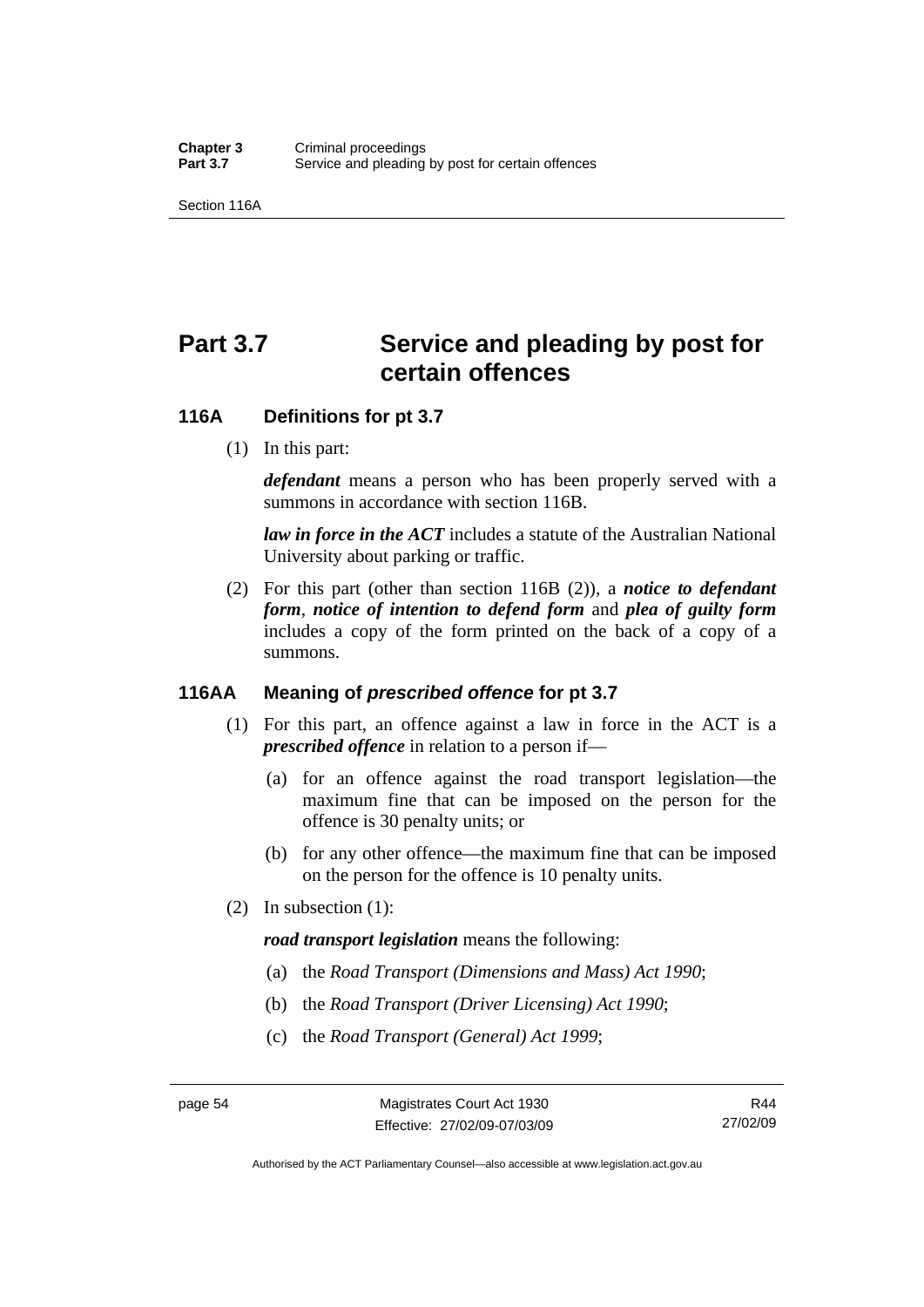- (d) the *Road Transport (Public Passenger Services) Act 2001*;
- (e) the *Road Transport (Safety and Traffic Management) Act 1999*;
- (f) the *Road Transport (Vehicle Registration) Act 1999*;
- (g) any other Act or any regulation prescribed by regulation.
- *Note 1* A reference to an Act includes a reference to the statutory instruments made or in force under the Act, including any regulation (see Legislation Act, s 104).
- *Note 2* A reference to an Act includes a reference to a provision of an Act, and a reference to a subordinate law includes a reference to a provision of a subordinate law (see Legislation Act, s 7 and s 8).

# **116B Service of summons for prescribed offence**

- (1) A summons for a person in relation to a prescribed offence may be served on the person—
	- (a) by giving 2 copies of the summons to the person; or
	- (b) by sending 2 copies of the summons by prepaid post, addressed to the person, at the person's last-known home or business address; or
	- (c) by leaving 2 copies of the summons at the person's last-known home or business address with someone who appears to be at least 16 years old and to live or be employed at the address.
- (2) One copy of a summons in relation to a prescribed offence served in accordance with this section must have the notice to defendant form printed on the back of it, and the other copy of that summons so served must have the notice of intention to defend form and the plea of guilty form printed on the back of it.
- (3) Service of a summons on a person in relation to a prescribed offence in a way mentioned in subsection (1) (a) or (c) must be made not less than 14 days before the day the person is required by the summons to appear before the court.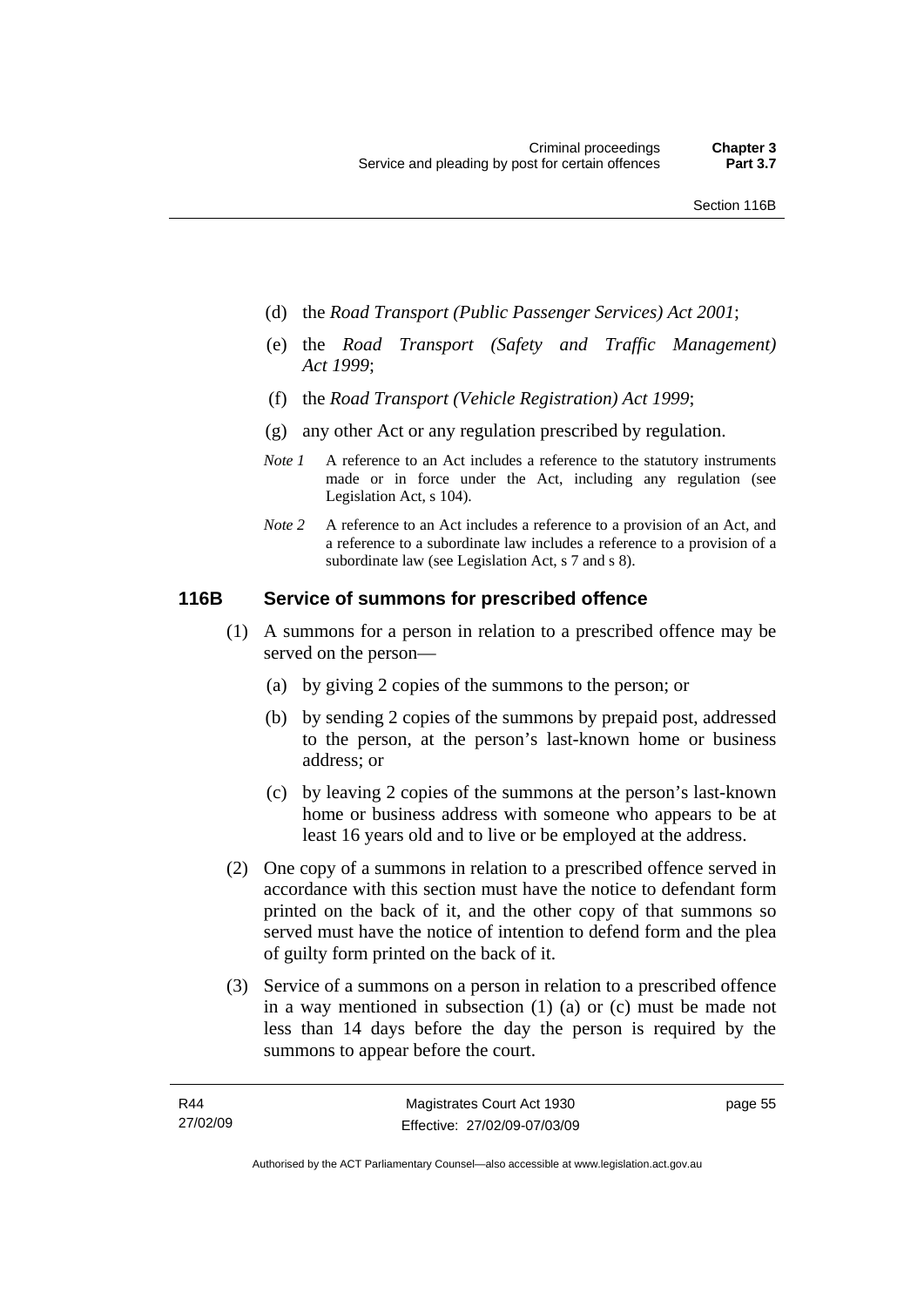Section 116BA

- (4) If a summons in relation to a prescribed offence is served in accordance with this section in the way mentioned in subsection (1) (b), the 2 copies of the summons must be sent by post not less than 21 days before the day when the person to whom it is directed is required by the summons to appear before the court.
	- *Note* If a form is approved under the *Court Procedures Act 2004* for this provision, the form must be used.

#### **116BA Giving of notice by registrar**

If the registrar is required to give notice to a person under this part, the notice may be given by sending the notice by prepaid post, addressed to the person, at the person's last-known home or business address.

# **116C Proof of service**

- (1) Service of a summons or notice for this part may be proved by the oath of the person who served it, by affidavit or otherwise.
- (2) For this part, if—
	- (a) a summons has been served in accordance with section 116B; and
	- (b) a copy of the summons is returned to the registrar with the notice of intention to defend form or the plea of guilty form completed;

the defendant is taken, unless the contrary is proved, to have completed and signed the form so completed and to have returned the form to the registrar.

- (3) The plea of guilty form must be signed in the presence of 1 of the following people:
	- (a) the registrar;
	- (b) a lawyer;

Authorised by the ACT Parliamentary Counsel—also accessible at www.legislation.act.gov.au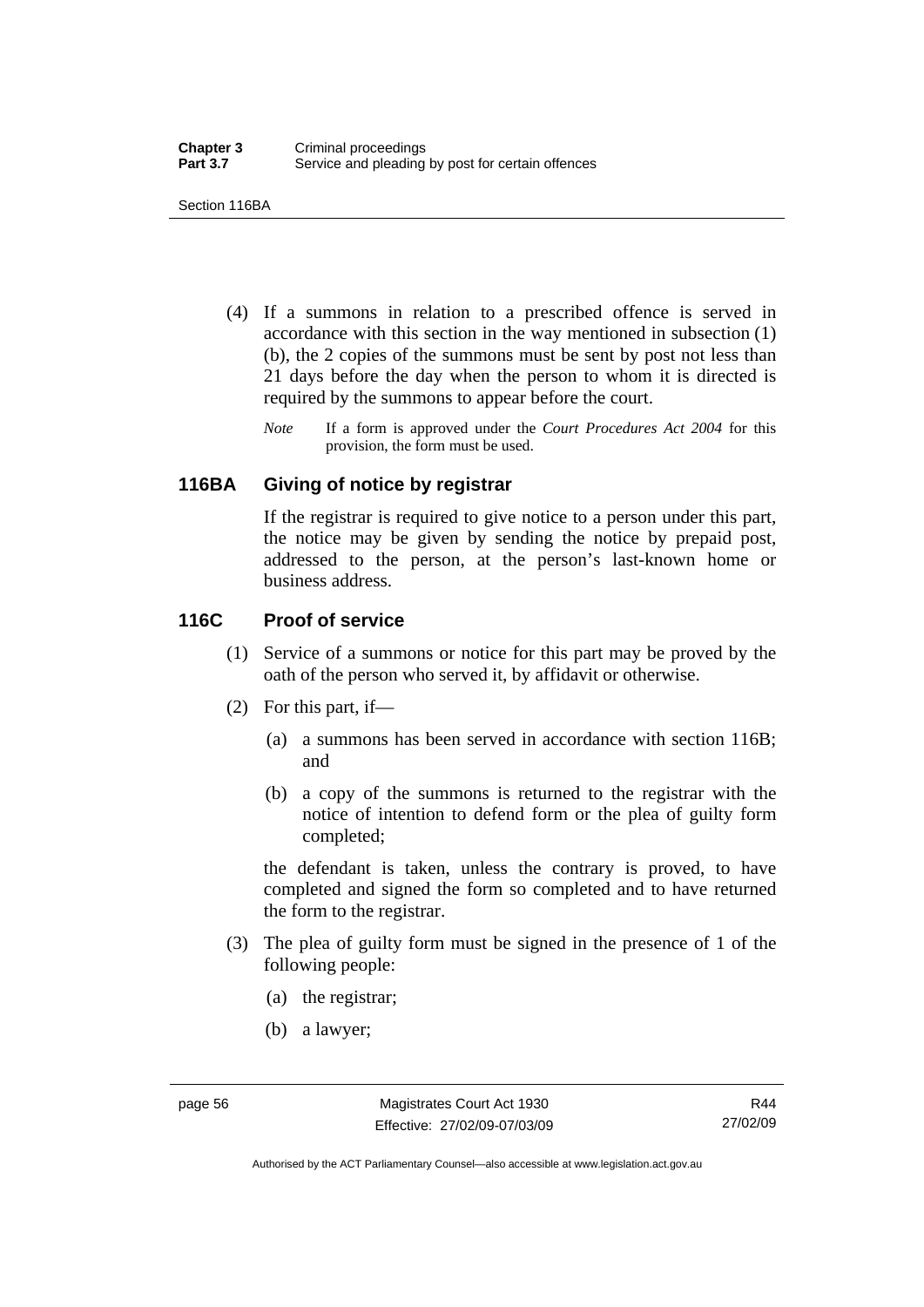- (c) a justice of the peace;
- (d) a person prescribed by regulation or rule.

#### **116D Pleas to prescribed offence**

A defendant may—

- (a) without prejudice to any other means of pleading guilty, enter a plea of guilty by completing the plea of guilty form and returning the form, whether by post or otherwise, to the registrar; or
- (b) give notice of his or her intention to defend by completing the notice of intention to defend form and returning the form, whether by post or otherwise, to the registrar.

#### **116E Procedure if plea of guilty entered**

- $(1)$  If—
	- (a) a defendant enters a plea of guilty in accordance with section 116D; and
	- (b) the defendant—
		- (i) does not appear at the hearing; or
		- (ii) appears but does not withdraw his or her plea of guilty; and
	- (c) the court accepts the plea of guilty;

the court must record a plea of guilty and decide the proceeding accordingly.

 (2) The court must, in deciding a proceeding under subsection (1), have regard to the matters (if any) drawn to the attention of the court in the plea of guilty and must give to the matters the weight that to the court considers proper.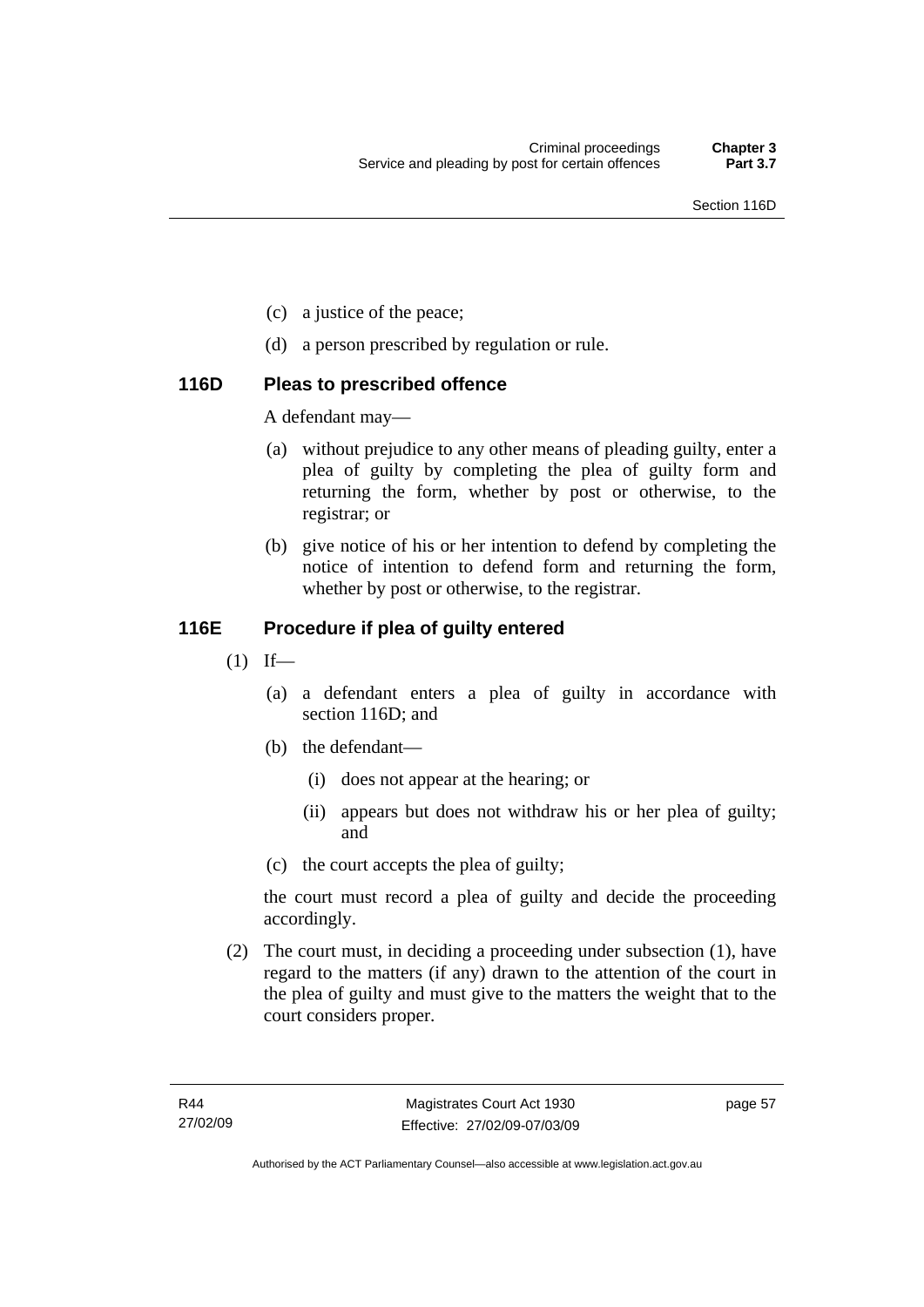Section 116F

- (3) If the court declines to accept a plea of guilty entered in accordance with section 116D—
	- (a) the court must adjourn the hearing and fix a time and place for the hearing of the proceeding; and
	- (b) if the defendant is not before the court—the registrar must give to the defendant notice of the time and place fixed.
- (4) If a defendant does not appear at the time and place fixed under subsection (3), the court may hear and decide the proceeding in the absence of the defendant.

#### **116F Procedure if notice of intention to defend given**

If a defendant returns the notice of intention to defend form to the registrar before the day when the defendant is required by the summons to appear before the court—

- (a) the court must fix a time and place for the hearing of the proceeding; and
- (b) the registrar must give to the defendant notice of the time and place fixed.

#### **116FA Procedure if defendant pleads not guilty**

If the defendant appears before the court at the time and place at which the defendant is required by the summons to appear and pleads not guilty, the court must adjourn the hearing, fix a time and place for the hearing of the proceeding and inform the defendant of the time and place fixed.

#### **116G Procedure if defendant does not plead**

If—

- (a) a summons has been served in accordance with section 116B; and
- (b) either—

Authorised by the ACT Parliamentary Counsel—also accessible at www.legislation.act.gov.au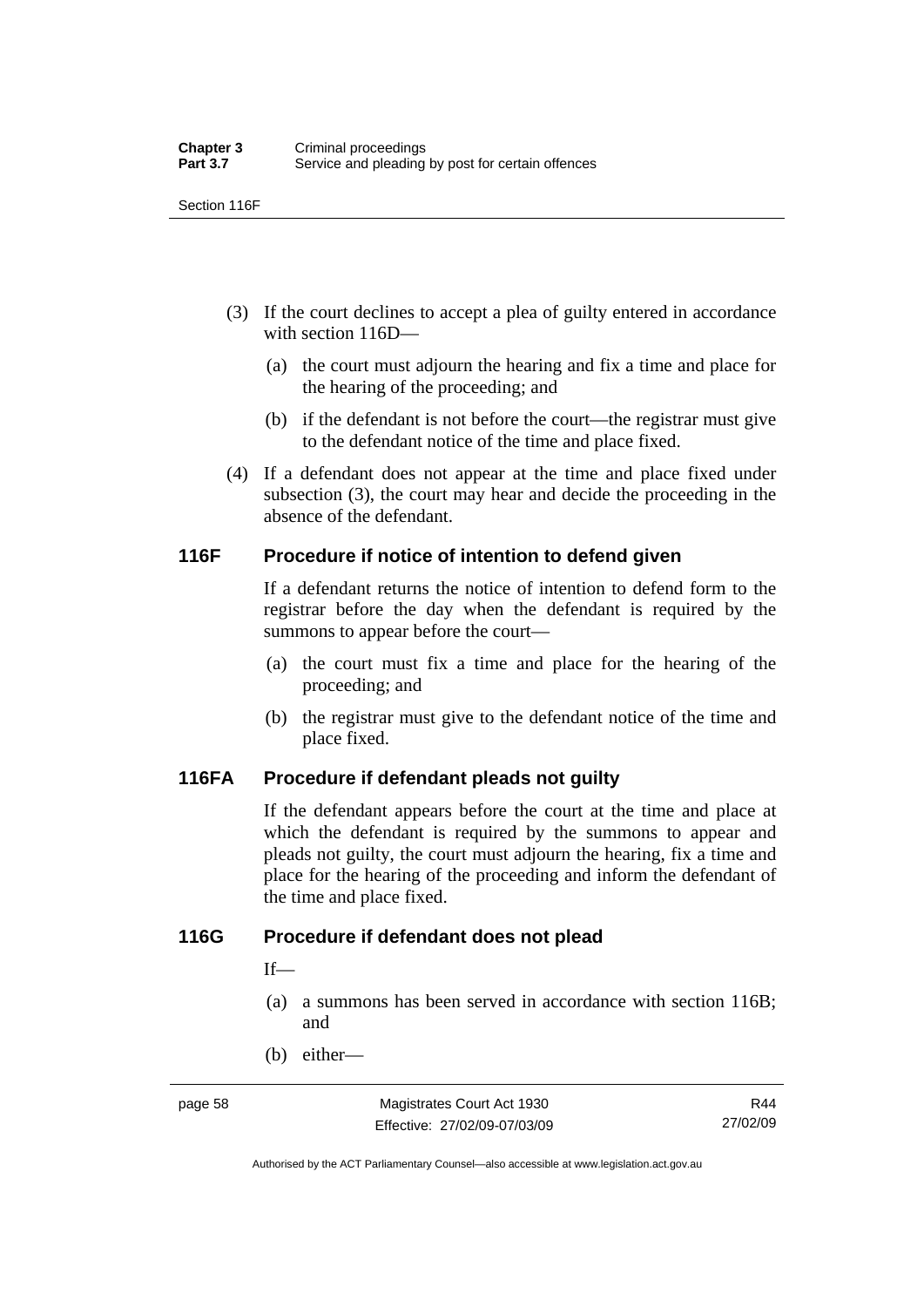- (i) the defendant does not enter a plea of guilty in accordance with section 116D or return the notice of intention to defend form to the registrar before the day when the defendant is required by the summons to appear before the court, and does not appear before the court at the time and place specified in the summons; or
- (ii) the defendant does not appear before the court at the time and place specified in the notice given to the defendant in accordance with section 116F or fixed by the court in accordance with section 116FA; and
- (c) the court is satisfied—
	- (i) that the matters alleged in the summons are reasonably sufficient to inform the defendant of the offence alleged against the defendant; and
	- (ii) that the matters alleged in the summons constitute the offence charged in the summons;

the court may convict the defendant of the offence charged in the summons.

#### **116H Restricted penalties under pt 3.7**

- (1) Subject to subsection (3), if—
	- (a) a defendant is convicted under this part of an offence against a law mentioned in a paragraph of section 116AA (1); and
	- (b) at the time that the defendant is sentenced, the defendant is not before the court or is not represented before the court by a lawyer;

the only penalty that the court may impose is a fine of an amount not exceeding the amount mentioned in that paragraph.

 $(2)$  If—

page 59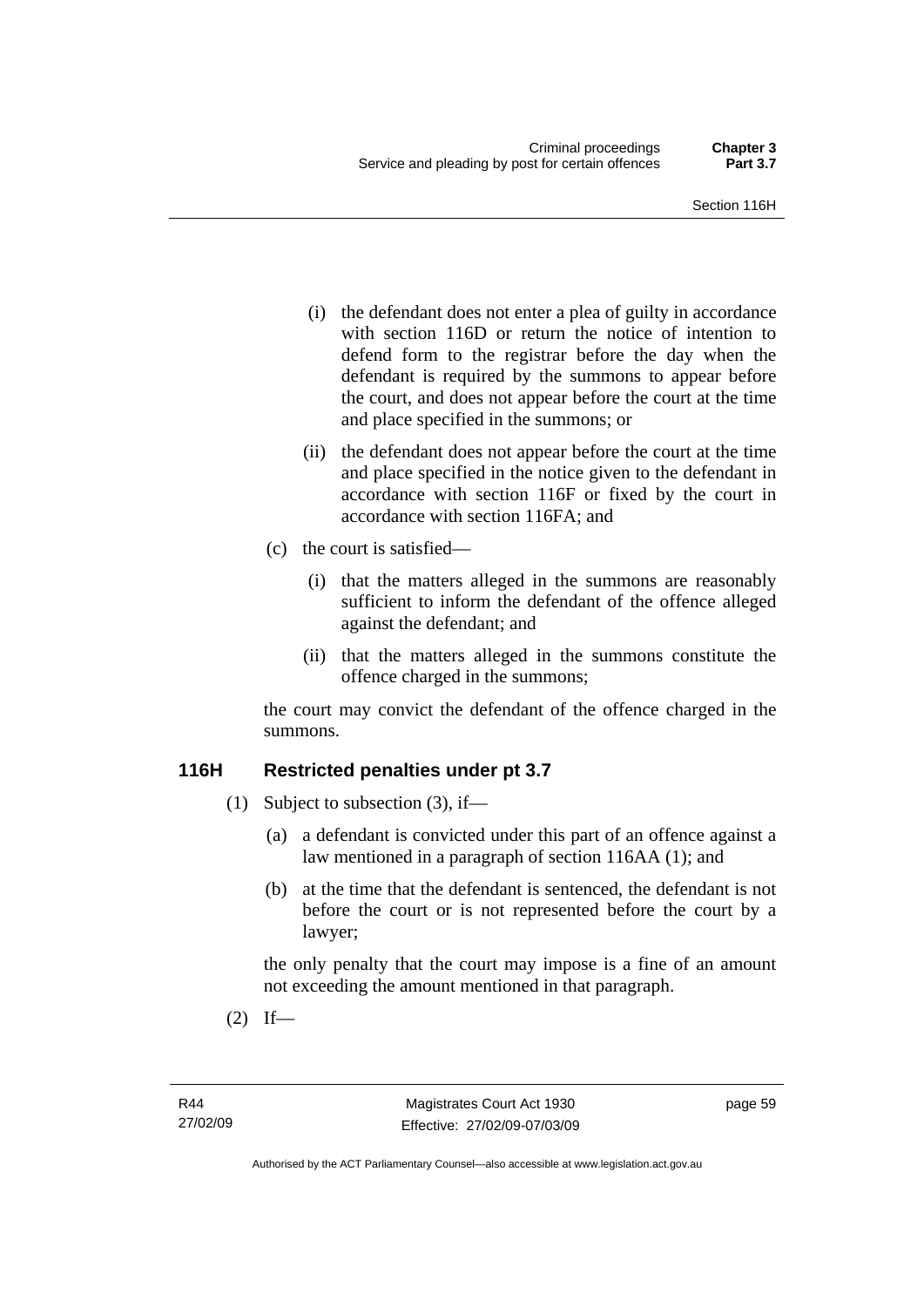Section 116I

- (a) the court convicts a defendant of an offence against a law mentioned in a paragraph of section 116AA (1); and
- (b) the law provides in effect that a penalty other than a fine may be imposed on the defendant; and
- (c) when the defendant is sentenced, the defendant is not before the court or is not represented before the court by a lawyer; and
- (d) the court considers that a penalty other than a fine may be appropriate;

the court must adjourn the hearing and fix a time and place for sentence.

- (3) The registrar must give the defendant notice of the time and place fixed.
- (4) If a defendant convicted of an offence against a law mentioned in a paragraph of section 116AA (1) does not appear at the time and place fixed under subsection (2), the court, in the absence of the defendant, may impose on the defendant any penalty that is applicable under that law.

#### **116I Consequences of conviction in absence of defendant**

If a defendant is, in his or her absence, convicted of an offence, the registrar must give to the defendant written notice of—

- (a) the conviction and order of the court; and
- (b) the penalty (if any) imposed by the court, and the way in which and the time by which the penalty is required to be discharged; and
- (c) unless the proceeding is decided in accordance with section 116E (1), the defendant's right to apply for the setting aside of the conviction or order in accordance with the rules.

Authorised by the ACT Parliamentary Counsel—also accessible at www.legislation.act.gov.au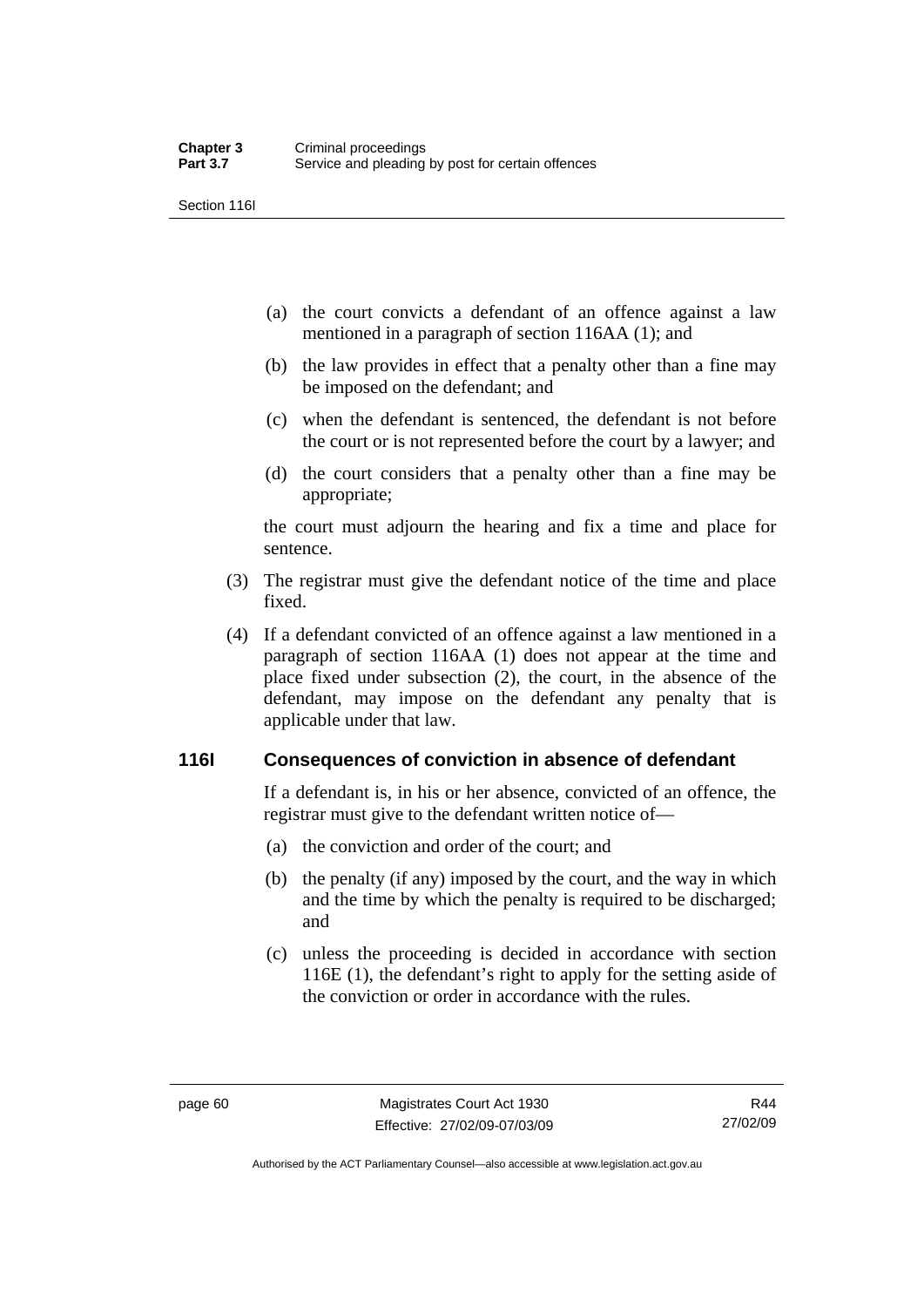# **Part 3.8 Infringement notices for certain offences**

# **Division 3.8.1 Preliminary**

#### **117 Definitions for pt 3.8**

In this part:

*administering authority*, for an infringement notice offence, means the entity that, under the regulations, is the administering authority for the offence.

*another jurisdiction* means a jurisdiction other than the ACT.

*authorised person*—see section 134A (3).

*date of service*, of an infringement notice or reminder notice that has been, or is to be, served on a person, means the date the notice is served on the person.

*driver*, of a vehicle, means the person who is driving the vehicle.

*home address*, of a person, means the address of the place where the person usually lives.

*illegal user declaration*—see section 131D.

*infringement notice* means a notice under section 120 (Service of infringement notices).

*infringement notice offence* means an offence declared under the regulations to be an offence to which this part applies.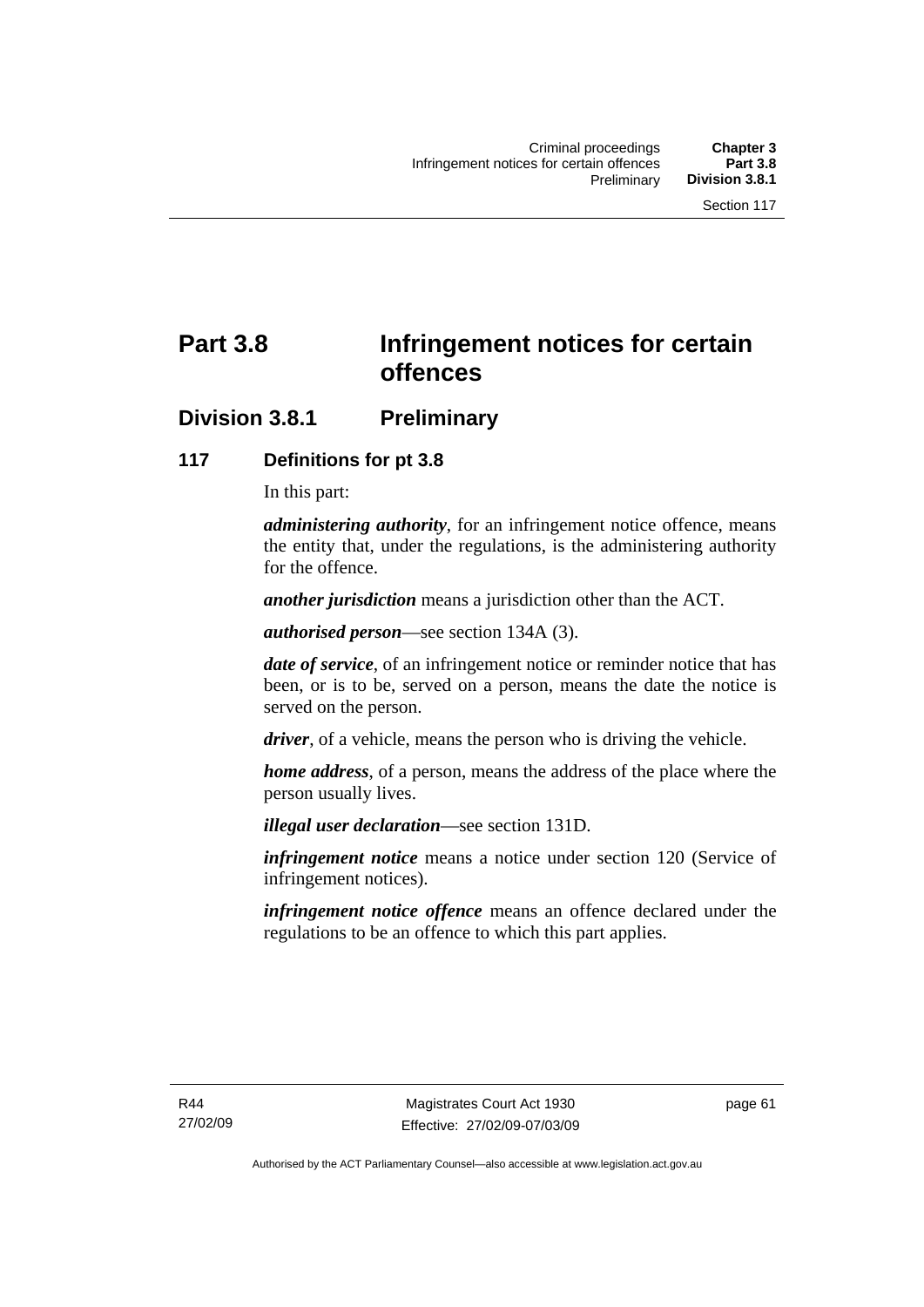Section 117

*infringement notice penalty*, for a person for an infringement notice offence, means—

- (a) the amount prescribed by regulation as the penalty payable by the person for the offence under an infringement notice for the offence; or
- (b) if a reminder notice has also been served on the person for the offence—the total of the amount mentioned in paragraph (a) and the amount prescribed by regulation as the amount payable by the person for the cost of serving the reminder notice.

*known offender declaration*—see section 131E.

*registered*, for a vehicle, means registered under the *Road Transport (Vehicle Registration) Act 1999*.

*reminder notice* means a notice under section 129 (Reminder notices).

*responsible person*, for a vehicle—see the *Road Transport (General) Act 1999*, section 10 and section 11.

*sold vehicle declaration*—see section 131F.

*unknown offender declaration*—see section 131G.

*vehicle*—see the *Road Transport (Vehicle Registration) Act 1999*, dictionary.

*vehicle-related offence* means an infringement notice offence that—

- (a) involves a vehicle; and
- (b) is declared by regulation to be an offence to which division 8.2A applies.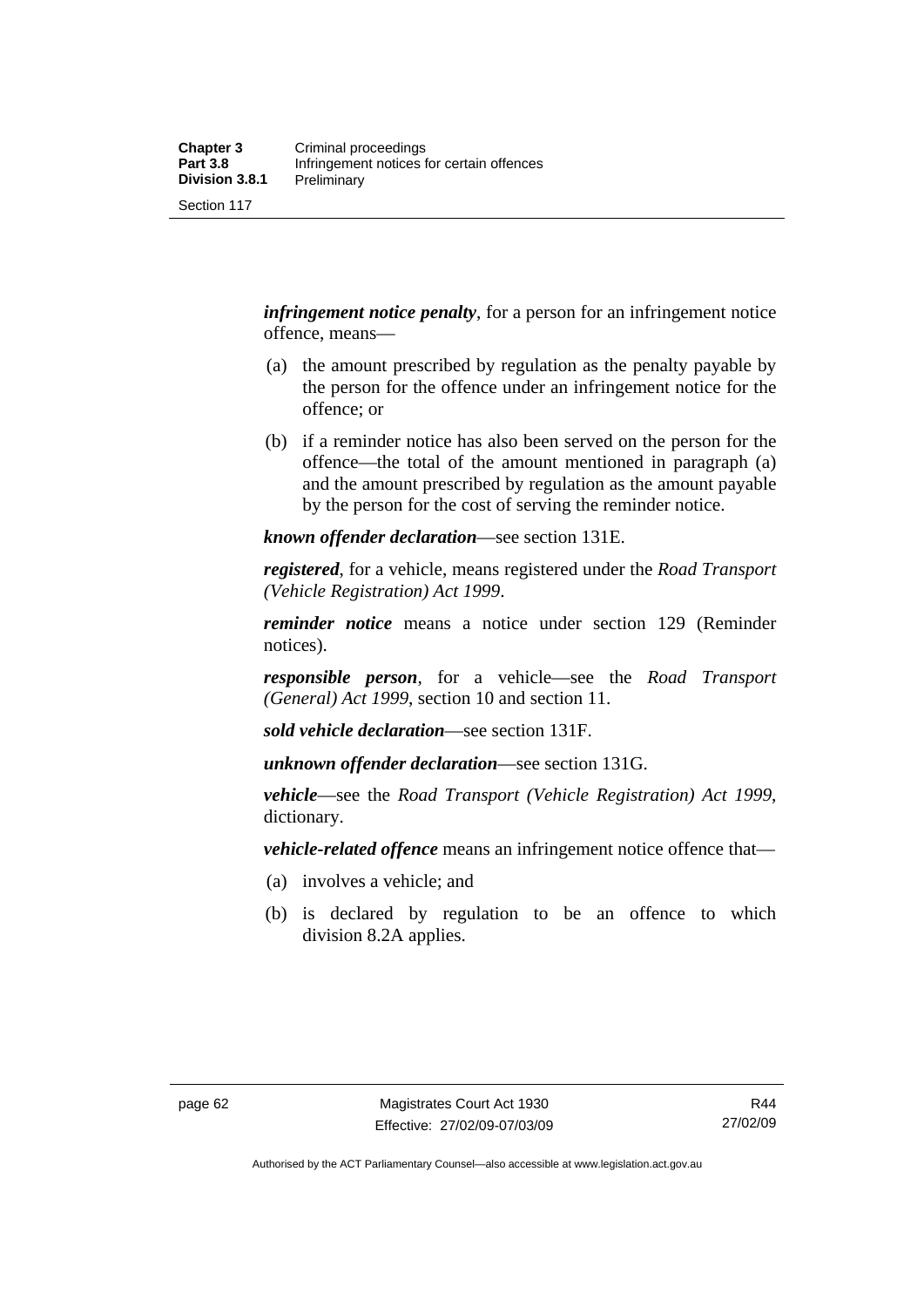### **118 Purpose and effect of pt 3.8**

- (1) The purpose of this part is to create a system of infringement notices for certain offences as an alternative to prosecution.
- (2) This part does not—
	- (a) require an infringement or reminder notice to be served on a person; or
	- (b) affect the liability of a person to be prosecuted for an offence if—
		- (i) an infringement or reminder notice is not served on the person for the offence; or
		- (ii) the person does not comply with an infringement or reminder notice served on the person for the offence; or
		- (iii) an infringement notice served on the person for the offence is withdrawn; or
	- (c) prevent the service of 2 or more infringement notices on a person for an offence; or
	- (d) limit or otherwise affect the penalty that may be imposed by a court on a person for an offence.

#### **119 Regulations about infringement notice offences**

- (1) A regulation may prescribe an offence for the definition of *infringement notice offence* in section 117 by—
	- (a) stating the offence; or
	- (b) referring to the provision creating the offence; or
	- (c) providing that all offences, or all offences except for stated offences, against an Act or subordinate law are infringement notice offences.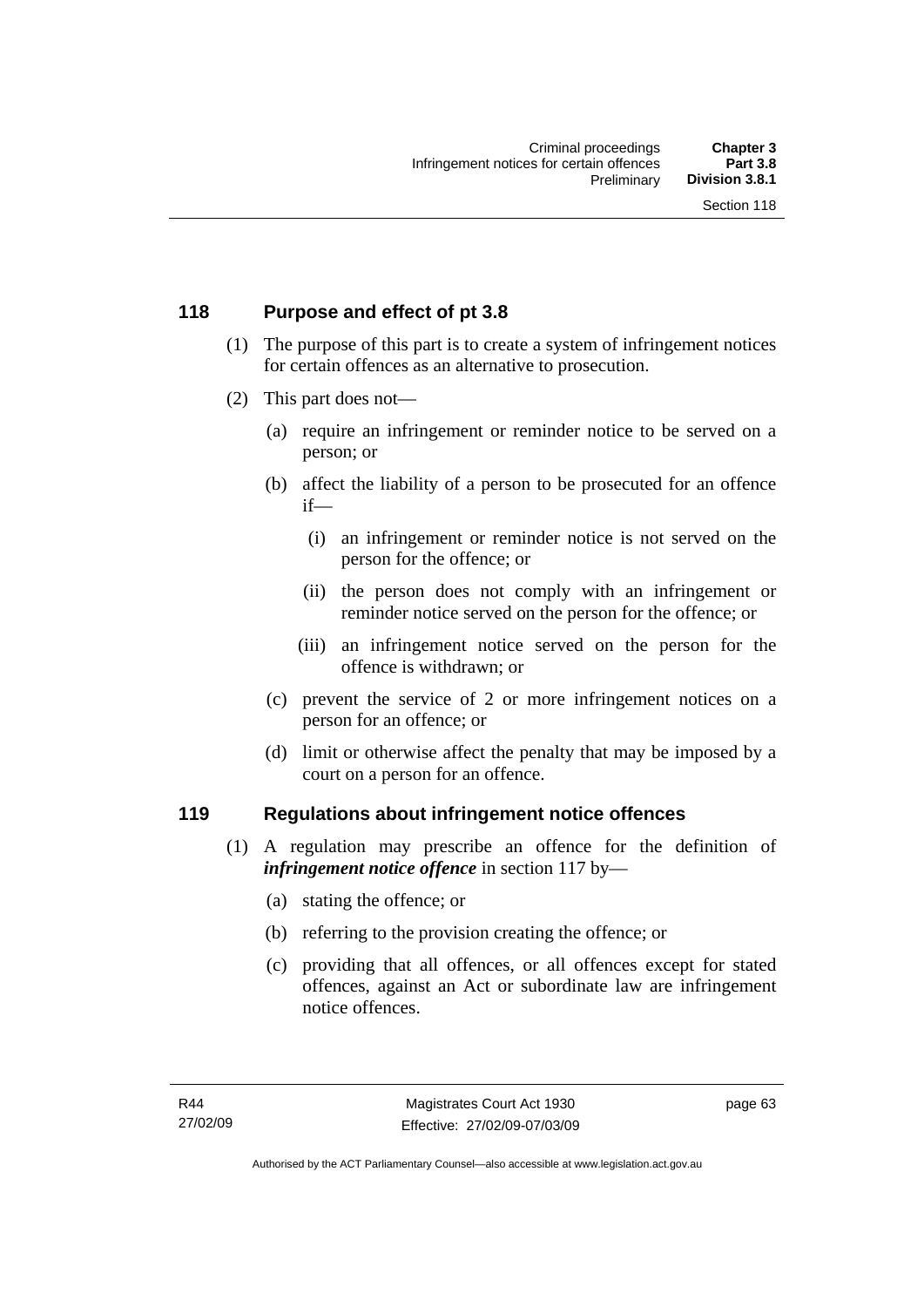Section 120

- (2) Subsection (1) does not limit the way that a regulation may prescribe an offence for that definition.
- (3) A regulation may, for the definition of infringement notice penalty in section 117, prescribe—
	- (a) an amount as the penalty payable by anyone for an offence if it is dealt with under this part; or
	- (b) different amounts as the penalties payable for different offences if they are dealt with under this part; or
	- (c) different amounts as the penalties payable for the same kind of offence committed by different people or in different circumstances if the offence is dealt with under this part.
- (4) However, an infringement notice penalty prescribed for a person for an offence must not exceed the maximum fine that could be imposed by a court on the person for the offence.
- (5) Subsection (3) does not limit the way that a regulation may prescribe an amount for that definition.

# **Division 3.8.2 Infringement and reminder notices**

# **120 Service of infringement notices**

- (1) If an authorised person believes, on reasonable grounds, that a person has committed an infringement notice offence, the authorised person may serve a notice (an *infringement notice*) on the person for the offence.
- (2) A regulation may make provision in relation to when an authorised person is, or is not, taken to have reasonable grounds for a belief mentioned in subsection (1).
- (3) To remove any doubt, an authorised person may not serve an infringement notice on a person under this section for an offence after the end of the time within which a prosecution may be brought for the offence.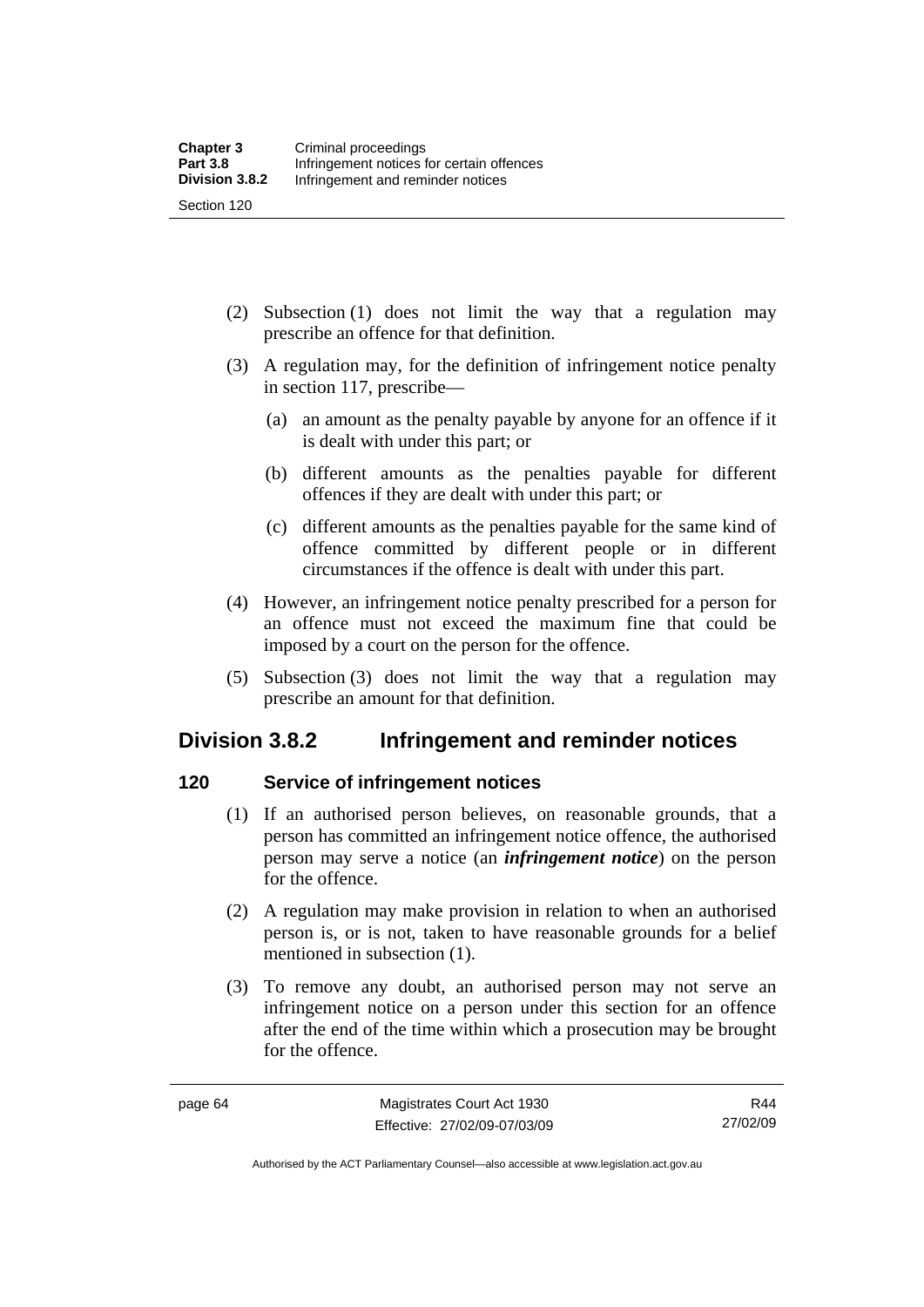(4) This section does not prevent an infringement notice for a vehiclerelated offence being served on a person under section 131B (Service of infringement notice on responsible person for vehicle).

#### **121 Contents of infringement notices**

- (1) An infringement notice served on a person by an authorised person for an infringement notice offence must—
	- (a) be identified by a unique number; and
	- (b) state the date of service of the notice; and
	- (c) state—
		- (i) the full name, or surname and initials, and address of the person on whom the notice is served; or
		- (ii) the particulars that are, under the regulations, identifying particulars for the person; and
	- (d) give brief details of the offence, including the Act or subordinate law, and the provision of it, contravened by the person, and—
		- (i) if the offence took place over a period—the period, or approximate period, when the offence was committed; or
		- (ii) in any other case—the place where the offence was committed and the date and approximate time of the offence; and
	- (e) state the infringement notice penalty payable by the person for the offence; and
	- (f) contain the information required by section 122 (Additional information in infringement notices); and
	- (g) identify the authorised person in accordance with the regulations; and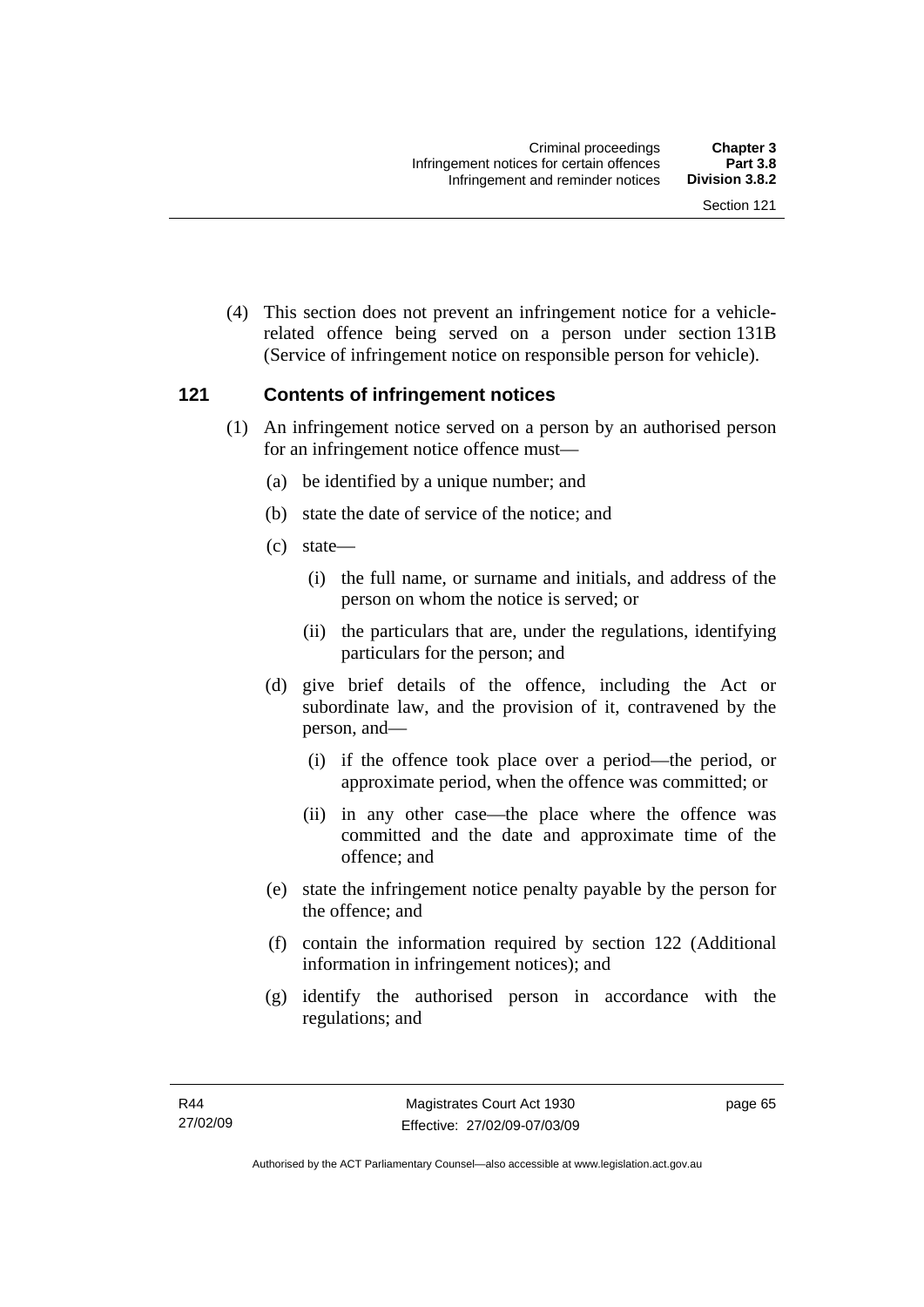- (h) include any other information required by regulation and any additional information that the administering authority considers appropriate.
- (2) A regulation may provide that subsection (1) (c) does not apply to an infringement notice.

#### **122 Additional information in infringement notices**

- (1) The infringement notice must also tell the person on whom it is served that—
	- (a) the person may pay the infringement notice penalty for the offence or dispute liability for the offence within 28 days after the day when the notice is served on the person (the *date of service* of the notice); and
	- (b) the person may apply to the administering authority for additional time in which to pay the penalty or dispute liability for the offence; and
	- (c) the notice may be withdrawn before or after the penalty is paid; and
	- (d) if the person pays the penalty within the 28 days (or any additional time allowed by the administering authority), then, unless the infringement notice is withdrawn and any penalty refunded—
		- (i) any liability of the person for the offence is discharged; and
		- (ii) the person will not be prosecuted in court for the offence; and
		- (iii) the person will not be taken to have been convicted of the offence; and
	- (e) if the person wishes to dispute liability for the offence, the issue may be referred to the Magistrates Court; and

Authorised by the ACT Parliamentary Counsel—also accessible at www.legislation.act.gov.au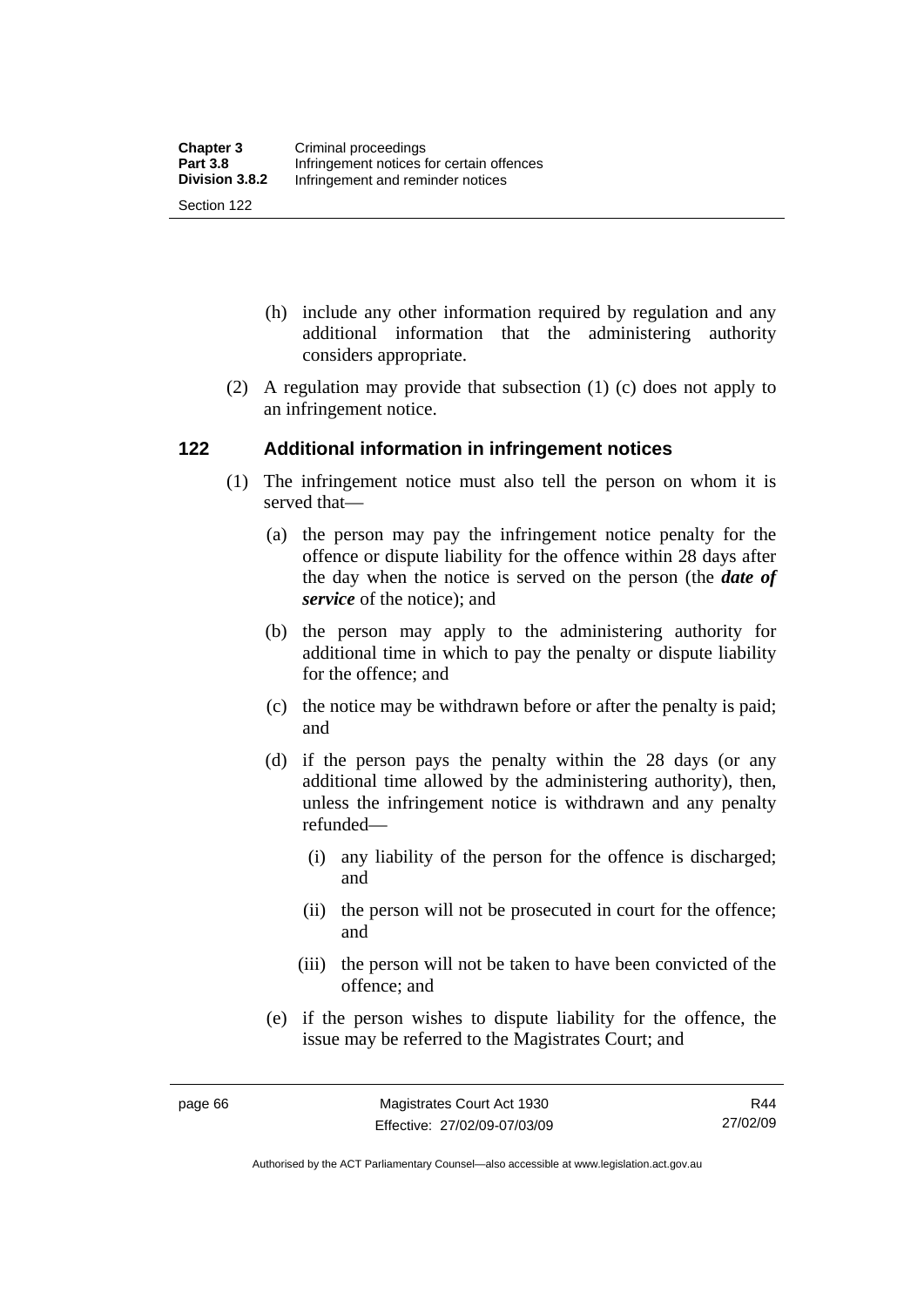- (f) if the Magistrates Court finds against the person or the person is prosecuted in court for the offence, the person may be convicted of the offence and ordered to pay a penalty and costs, and be subject to other court orders; and
- (g) if the person does not pay the infringement notice penalty, or disputes liability for the offence, within the 28 days (or any additional time allowed by the administering authority), a reminder notice may be served on the person for the offence or the person may be prosecuted in court for the offence; and
- (h) if a reminder notice is served on the person, the infringement notice penalty is increased by the amount payable by the person for the cost of serving the reminder notice.
- (2) In addition, the infringement notice must—
	- (a) explain how the person may pay the infringement notice penalty or dispute liability for the offence; and
	- (b) explain how the person may apply for additional time to pay the infringement notice penalty or dispute liability for the offence.

# **123 Time for payment of infringement notice penalty**

The infringement notice penalty payable by a person under an infringement notice or reminder notice is payable—

- (a) within 28 days after the date of service of the notice; or
- (b) if the person applies to the administering authority within the 28 days for additional time to pay and the additional time is allowed—within the additional time allowed by the administering authority; or
- (c) if the person applies to the administering authority within the 28 days for additional time to pay and the application is refused—within 7 days after the day the person is told of the

page 67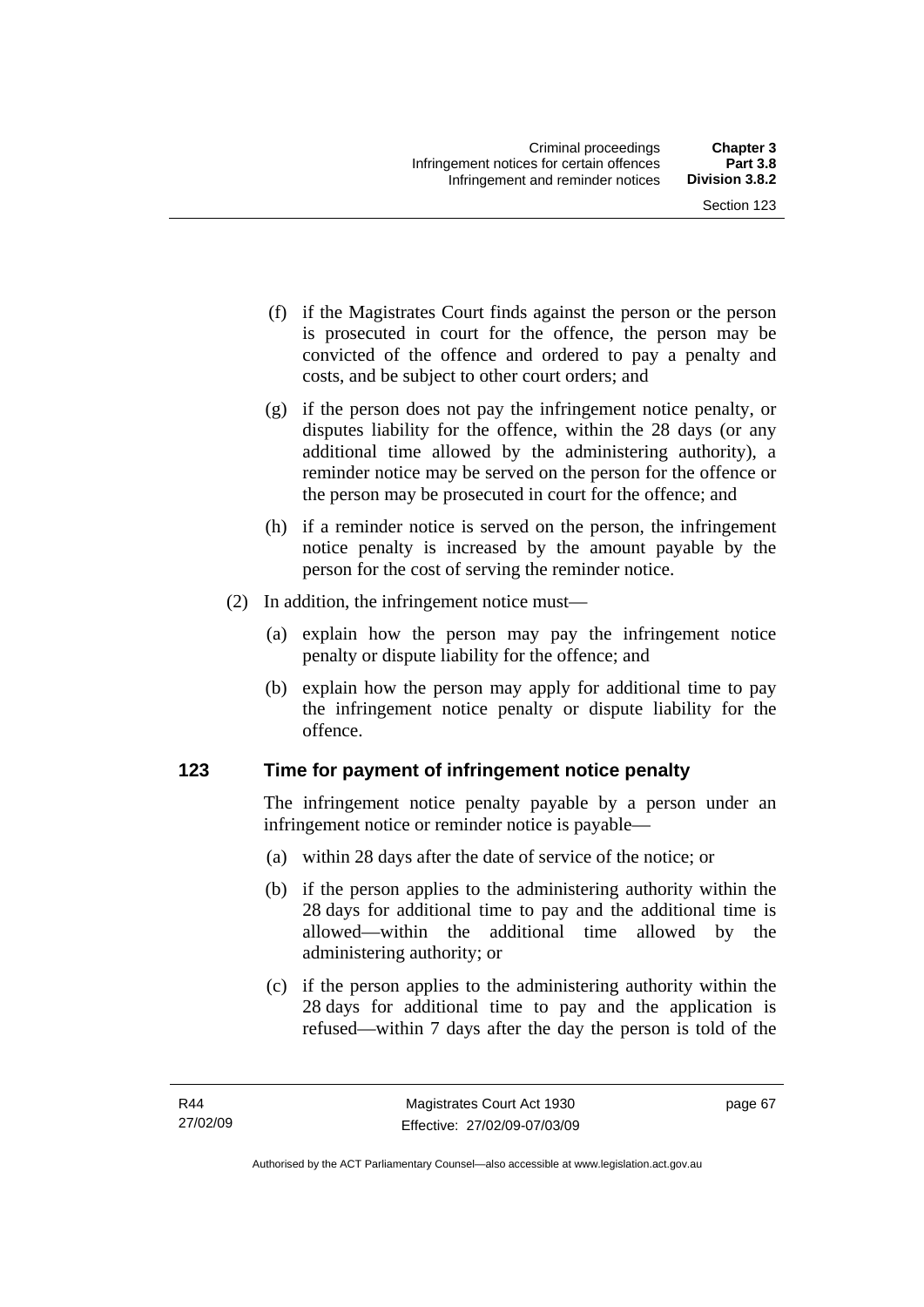Section 124

refusal or 28 days after the date of service of the notice, whichever is later.

#### **124 Extension of time to pay penalty**

- (1) The person on whom an infringement notice or reminder notice is served may apply, in writing, to the administering authority, within 28 days after the date of service of the notice, for a stated additional time (of not longer than 6 months) in which to pay the infringement notice penalty.
- (2) The administering authority must—
	- (a) allow or refuse to allow the additional time; and
	- (b) tell the person in writing of the decision and, if the decision is a refusal, the reasons for it.

### **125 Effect of payment of infringement notice penalty**

- (1) This section applies if—
	- (a) an infringement notice has been served on a person for an infringement notice offence; and
	- (b) the person pays the infringement notice penalty for the offence in accordance with this part; and
	- (c) when the payment is made, the infringement notice had not been withdrawn and an information had not been laid in the Magistrates Court against the person for the offence.
	- *Note* Section 127 (Withdrawal of infringement notice) provides for the withdrawal at any time of an infringement notice that has been served on a person. If s 125 applied to the infringement notice offence, it ceases to apply, and is taken never to have applied, on the withdrawal of the notice (see s  $127(4)$ ).

R44 27/02/09

Authorised by the ACT Parliamentary Counsel—also accessible at www.legislation.act.gov.au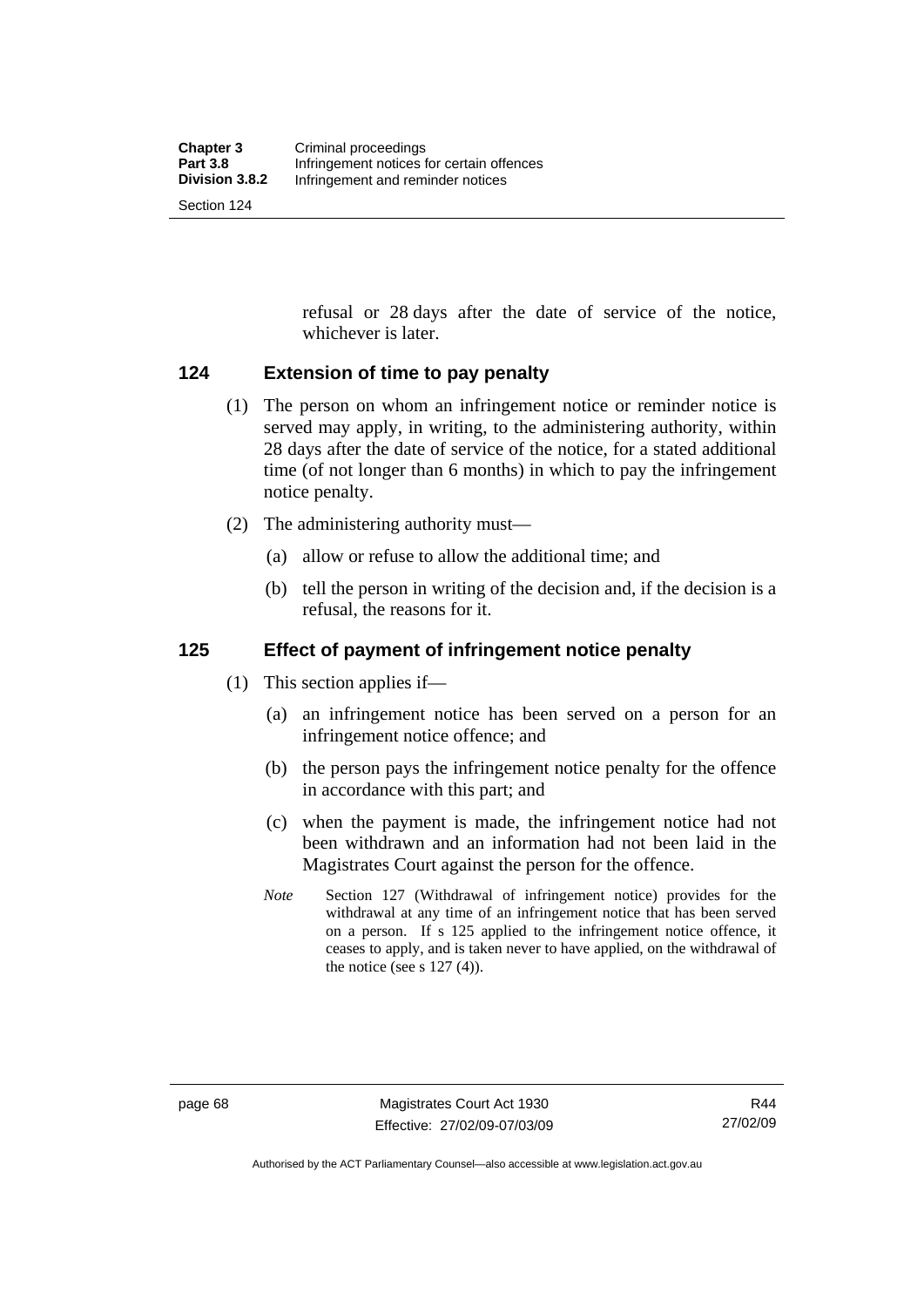- (2) If this section applies—
	- (a) any liability of the person for the offence is discharged; and
	- (b) the person must not be prosecuted in a court for the offence; and
	- (c) the person is not taken to have been convicted of the offence.
- (3) If 2 or more infringement notices were served on the person for the offence, then, unless all the infringement notices have been withdrawn, subsection (2) applies to the person in relation to the offence if the person pays, in accordance with this part, the infringement notice penalty in relation to any of the notices (together with any costs and disbursements payable under this part in relation to the notice).

#### **126 Application for withdrawal of infringement notice**

- (1) The person on whom an infringement notice for an infringement notice offence is served may apply to the administering authority, in writing, for the withdrawal of the notice within 28 days after the day when the infringement notice, or a reminder notice for the offence, is served on the person (or any additional time allowed by the administering authority).
- (2) The administering authority must—
	- (a) withdraw the notice or refuse to withdraw the notice; and
	- (b) tell the person in writing of the decision and, if the decision is a refusal, the reasons for it.

#### **127 Withdrawal of infringement notice**

- (1) This section applies to an infringement notice that has been served on a person for an infringement notice offence.
- (2) The administering authority may, by notice served on the person, withdraw the infringement notice, whether or not—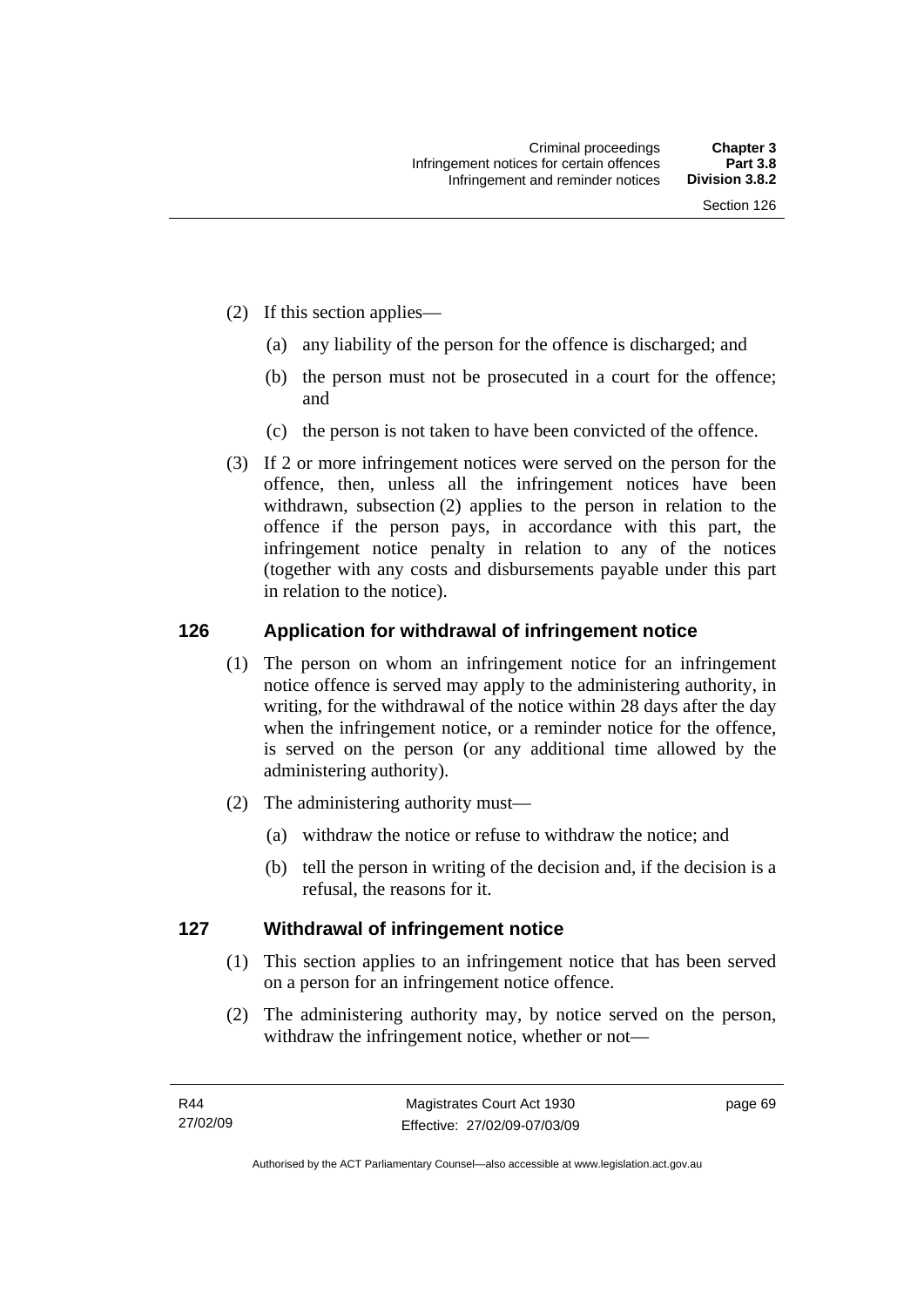- (a) the person has made an application for the withdrawal of the infringement notice; or
- (b) the infringement notice penalty (or part of it) has been paid for the offence; or
- (c) the person has disputed liability for the infringement notice offence.
- (3) The notice must—
	- (a) include the number of the infringement notice and the date of service of the infringement notice; and
	- (b) tell the person that the infringement notice is withdrawn and, in general terms, about subsection (4).
- (4) On service of the notice—
	- (a) this part ceases to apply to the infringement notice; and
	- (b) if the infringement notice penalty (or part of it) has been paid—the amount paid must be repaid by the administering authority; and
	- (c) if section 125 (Effect of payment of infringement notice penalty) applies to the offence—the section ceases to apply, and is taken never to have applied, to the offence; and
	- (d) a proceeding for the offence may be taken in a court against anyone (including the person) as if the infringement notice had not been served on the person.

#### **128 Guidelines about withdrawal of infringement notices**

 (1) The Minister may, in writing, issue guidelines about the exercise of an administering authority's functions under section 126 (Application for withdrawal of infringement notice), section 127 (Withdrawal of infringement notice) or section 133 (Extension of time to dispute liability).

Authorised by the ACT Parliamentary Counsel—also accessible at www.legislation.act.gov.au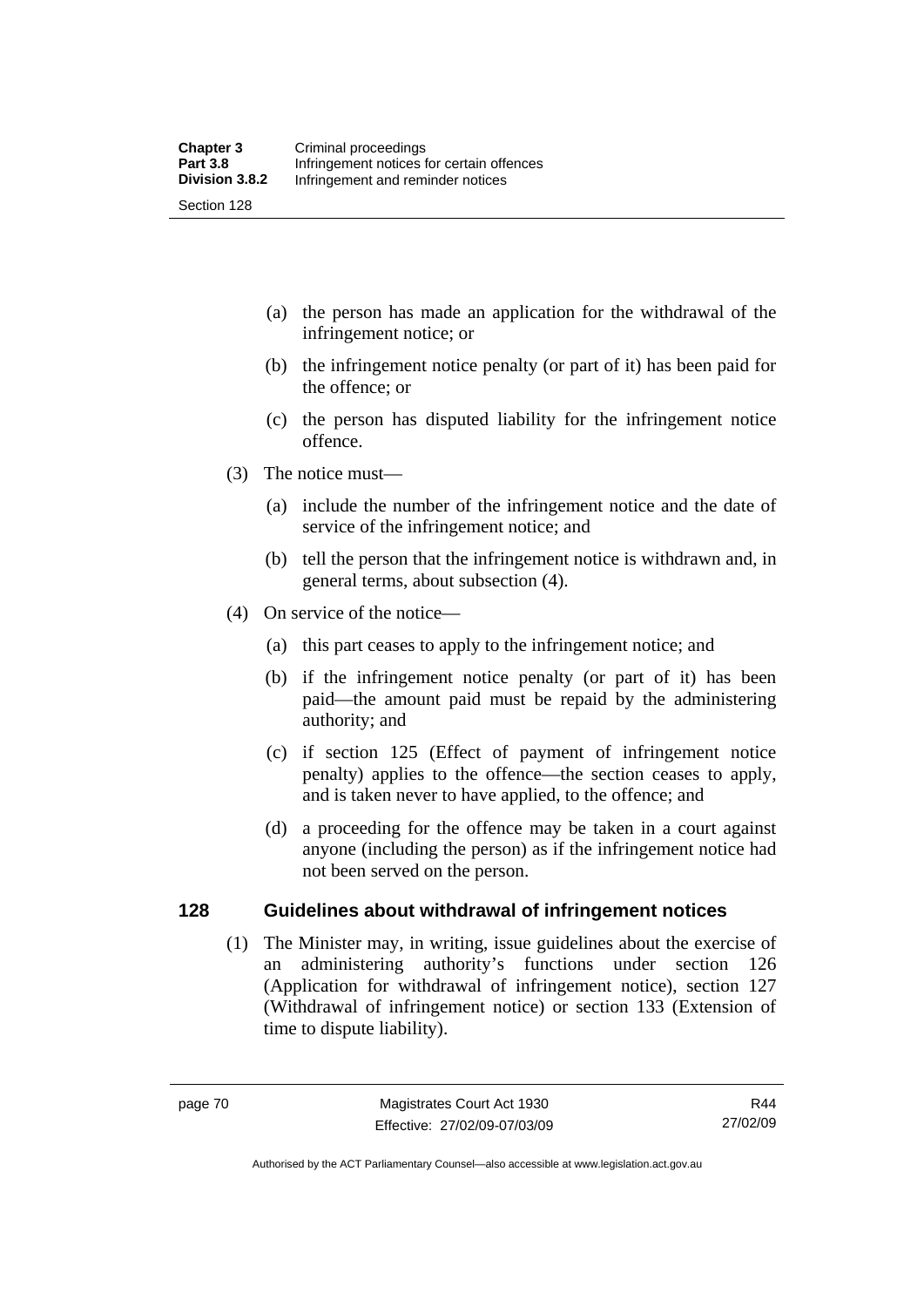- (2) The administering authority for an infringement notice offence must comply with any guidelines applying to the offence.
- (3) A guideline is a disallowable instrument.
	- *Note* A disallowable instrument must be notified, and presented to the Legislative Assembly, under the Legislation Act*.*

#### **129 Reminder notices**

An authorised person may serve a notice (a *reminder notice*) on a person if—

- (a) an infringement notice has been served on the person for an infringement notice offence; and
- (b) the infringement notice has not been withdrawn; and
- (c) the infringement notice penalty has not been paid to the administering authority within the time for payment under this part; and
- (d) written notice disputing liability has not been given to the administering authority in accordance with this part; and
- (e) a reminder notice has not previously been served on the person for the offence.

#### **130 Contents of reminder notices**

A reminder notice served on a person by an authorised person for an infringement notice offence must—

- (a) be identified by a unique number; and
- (b) include the following information:
	- (i) the Act or subordinate law, and the provision of it, contravened by the person;
	- (ii) the number of the infringement notice served on the person for the offence;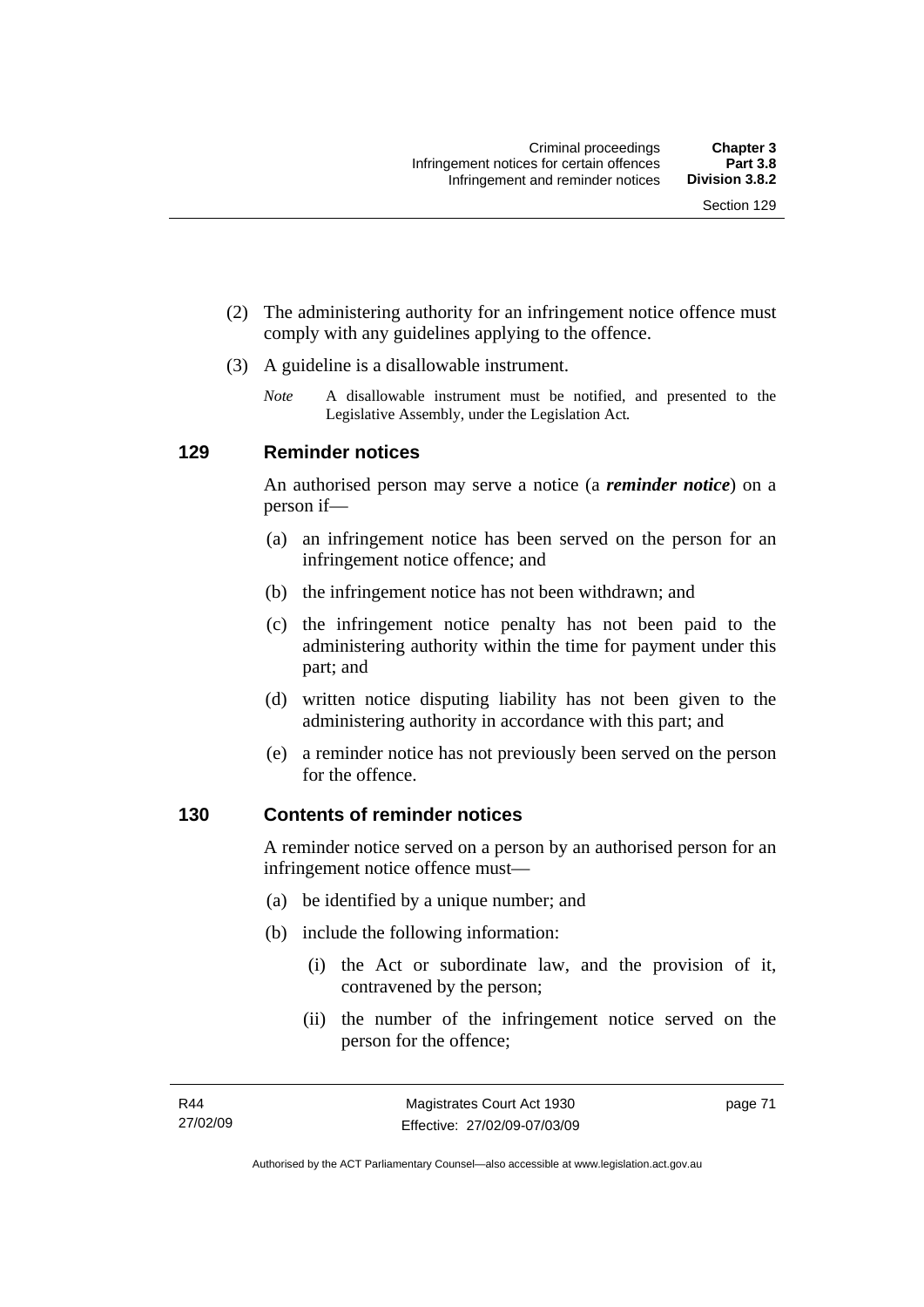- (iii) the date of service of the infringement notice; and
- (c) state the date of service of the reminder notice; and
- (d) state the infringement notice penalty that is now payable by the person for the offence; and
- (e) contain the information required by section 131 (Additional information in reminder notices); and
- (f) identify the authorised person in accordance with the regulations; and
- (g) include any other information required by regulation and any additional information that the administering authority considers appropriate.

#### **131 Additional information in reminder notices**

- (1) The reminder notice must also tell the person on whom it is served that—
	- (a) the infringement notice penalty for the offence has not been paid; and
	- (b) the infringement notice has not been withdrawn; and
	- (c) written notice disputing liability has not been received by the administering authority from the person for the offence; and
	- (d) the infringement notice penalty for the offence has been increased by the amount payable by the person for the cost of serving the reminder notice; and
	- (e) the person may pay the infringement notice penalty that is now payable by the person for the offence or dispute liability for the offence within 28 days after the day when the reminder notice is served on the person (the *date of service* of the notice); and

Authorised by the ACT Parliamentary Counsel—also accessible at www.legislation.act.gov.au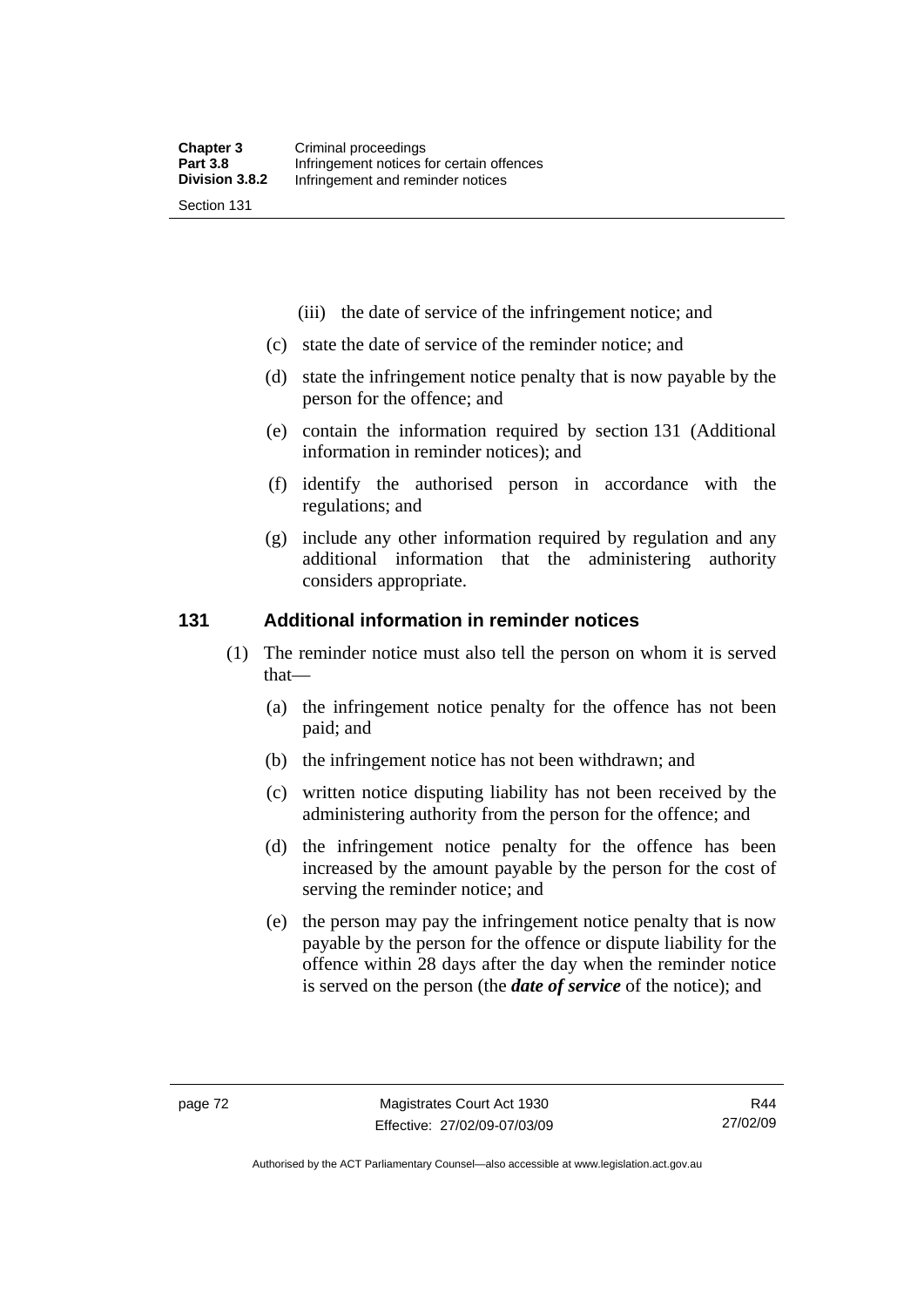Section 131

- (f) the person may apply to the administering authority for additional time in which to pay the penalty or dispute liability for the offence; and
- (g) the infringement notice may be withdrawn before or after the penalty is paid; and
- (h) if the person pays the penalty within the 28 days (or any additional time allowed by the administering authority), then, unless the infringement notice is withdrawn and any penalty refunded—
	- (i) any liability of the person for the offence is discharged; and
	- (ii) the person will not be prosecuted in court for the offence; and
	- (iii) the person will not be taken to have been convicted of the offence; and
- (i) if the person wishes to dispute liability for the offence, the issue may be referred to the Magistrates Court; and
- (j) if the Magistrates Court finds against the person or the person is prosecuted in court for the offence, the person may be convicted of the offence and ordered to pay a penalty and costs, and be subject to other court orders; and
- (k) if the person does not pay the infringement notice penalty, or dispute liability for the offence, within the 28 days (or any additional time allowed by the administering authority), the person may be prosecuted in court for the offence.
- (2) In addition, the reminder notice must—
	- (a) explain how the person may pay the infringement notice penalty or dispute liability for the offence; and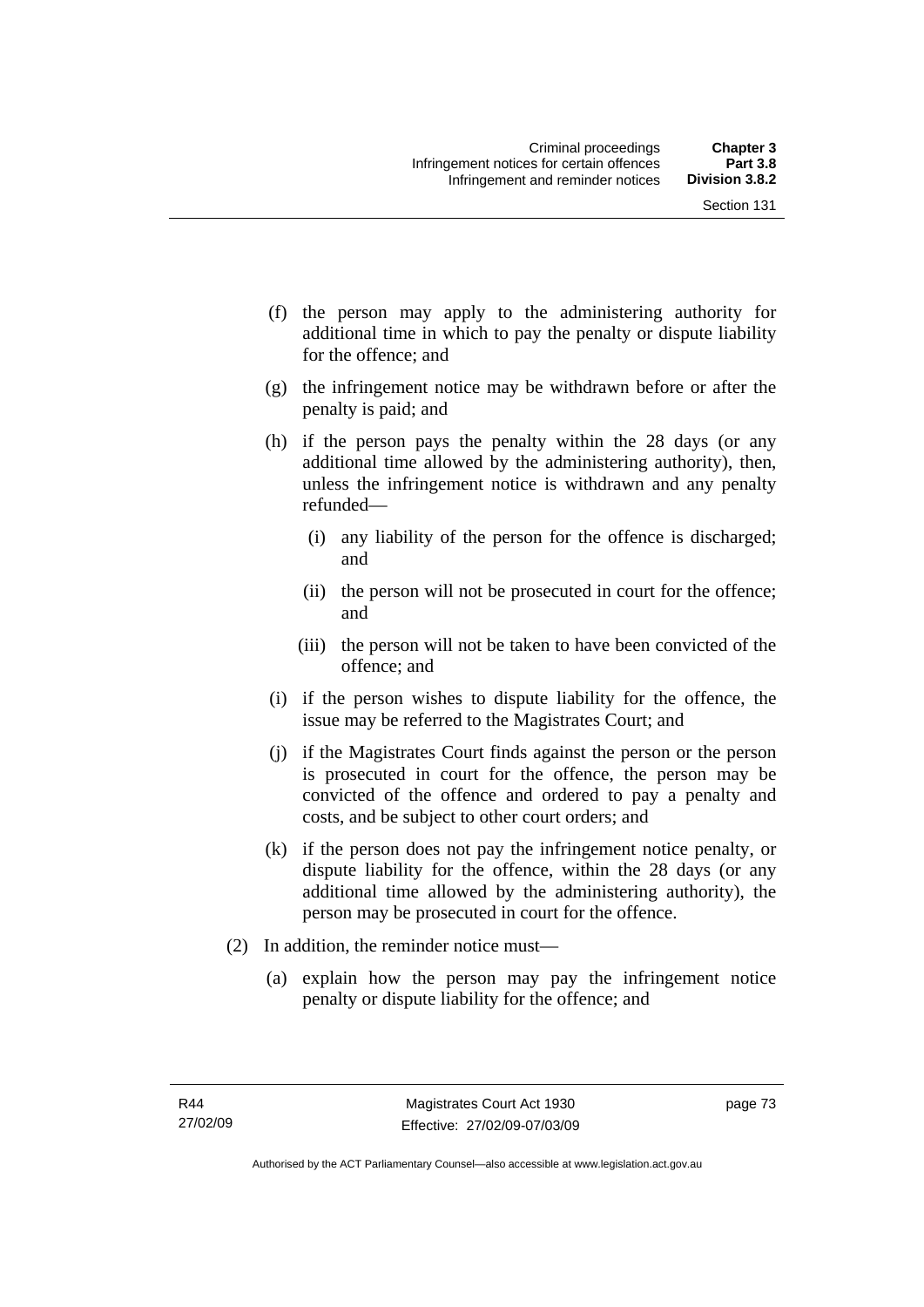(b) explain how the person may apply for additional time to pay the infringement notice penalty or dispute liability for the offence.

# **Division 3.8.3 Additional provisions for vehiclerelated offences**

#### **131A Meaning of** *infringement notice*

In this division:

*infringement notice* means an infringement notice for a vehicle-related offence.

#### **131B Service of infringement notice on responsible person for vehicles**

- (1) This section applies if an authorised person believes, on reasonable grounds, that a vehicle-related offence has been committed.
- (2) The authorised person may serve an infringement notice for the offence on—
	- (a) the responsible person for the vehicle at the time of the offence; or
	- (b) if there is more than 1 responsible person for the vehicle at that time—each or any of them.
	- *Note 1* For how documents may be served, see the Legislation Act, pt 19.5
	- *Note 2* Subsections (3) and (4) provide additional ways for serving infringement notices (see Legislation Act, s 251 (1)).
- (3) If the infringement notice is to be served on a person under this section by post and the vehicle is registered under a law of another jurisdiction corresponding to the *Road Transport (Vehicle Registration) Act 1999*, the notice may be served by sending it by prepaid post, addressed to the person, to the latest address of the person in the registration records kept under that law.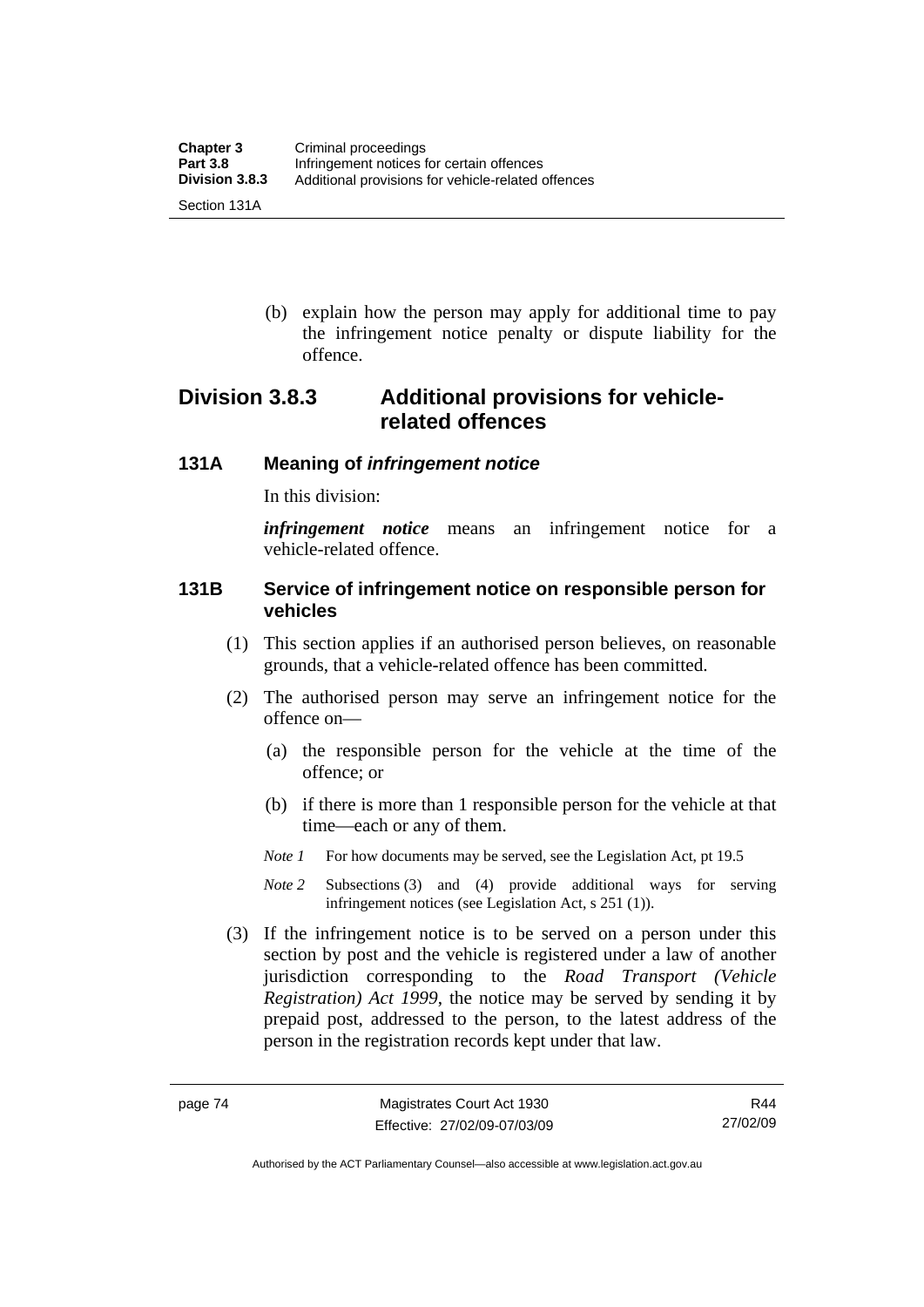- (4) An infringement notice for a vehicle-related offence may be served by securely placing or attaching the notice, addressed to the responsible person (without further description), on or to the vehicle in a conspicuous position.
- (5) If an infringement notice is served in the way mentioned in subsection (4), it is taken to have been served, on the day that it is placed on or attached to the vehicle, on—
	- (a) the responsible person for the vehicle; or
	- (b) if there is more than 1 responsible person for the vehicle at that time—each of them.
- (6) A person must not remove, deface or interfere with an infringement notice placed on, or attached to, a vehicle unless the person is the driver of the vehicle or the responsible person (or a responsible person) for the vehicle.

Maximum penalty: 20 penalty units.

- (7) A regulation may provide that an infringement notice for a vehiclerelated offence may only be served on a person under this section within the prescribed period after the day the offence was committed.
- (8) To remove any doubt, an authorised person may not serve an infringement notice on a person under this section for an offence after—
	- (a) if a regulation under subsection (7) prescribes a period for the offence—the end of the prescribed period; or
	- (b) in any other case—the end of the time within which a prosecution may be brought against the person for the offence.
- (9) This section does not prevent an infringement notice for a vehiclerelated offence being served on a person under section 120 (Service of infringement notices).

page 75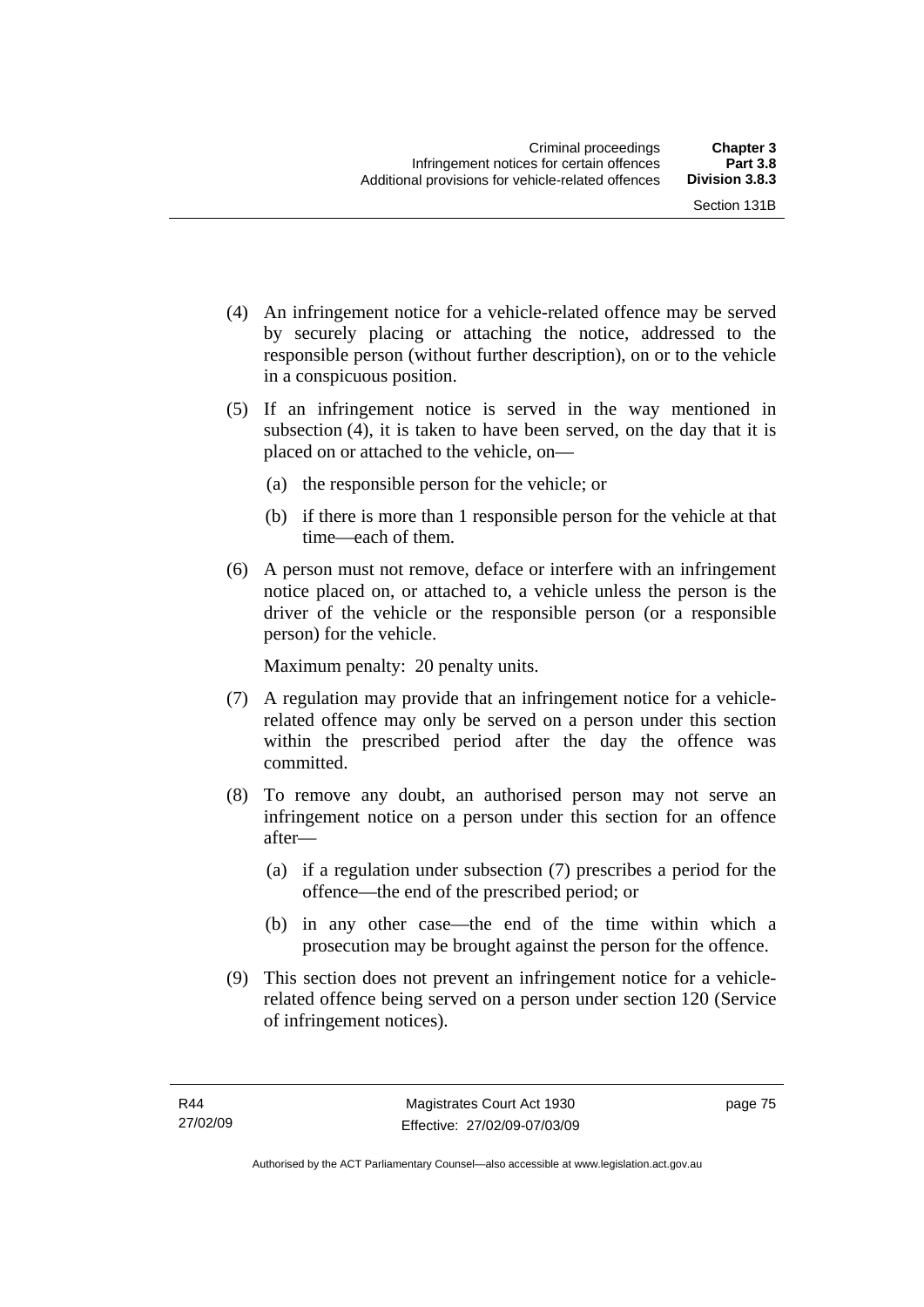#### **131C Liability for vehicle-related offences**

- (1) If an infringement notice for a vehicle-related offence is served on a person under section 131B, the person is liable for the offence, and may be convicted of and punished for the offence, even though the person who actually committed the offence (the *actual offender*) may have been someone else.
- (2) If the actual offender is not the responsible person (or a responsible person) for the vehicle at the time of the offence, subsection (1) does not affect the liability of the actual offender, but—
	- (a) an additional penalty for the offence may not be recovered from or imposed on the actual offender if an infringement notice penalty for the offence has been paid by, or a penalty has been imposed on, the responsible person (or a responsible person) for the vehicle at that time; and
	- (b) an additional penalty for the offence may not be recovered from or imposed on the responsible person (or a responsible person) for the vehicle at that time if an infringement notice penalty for the offence has been paid by, or a penalty has been imposed on, the actual offender.
- (3) However, in a prosecution against a responsible person for a vehicle-related offence, it is a defence if the responsible person establishes—
	- (a) that the vehicle was stolen, or illegally taken or used, at the time of the offence; or
	- (b) that the person made and gave to the administering authority a known offender declaration in accordance with section 131E (Known offender declaration) for the offence; or
	- (c) that the vehicle (or all of the person's interest in the vehicle) had been sold or disposed of by the person before the time of the offence, and that at that time the person did not have an interest in the vehicle; or

Authorised by the ACT Parliamentary Counsel—also accessible at www.legislation.act.gov.au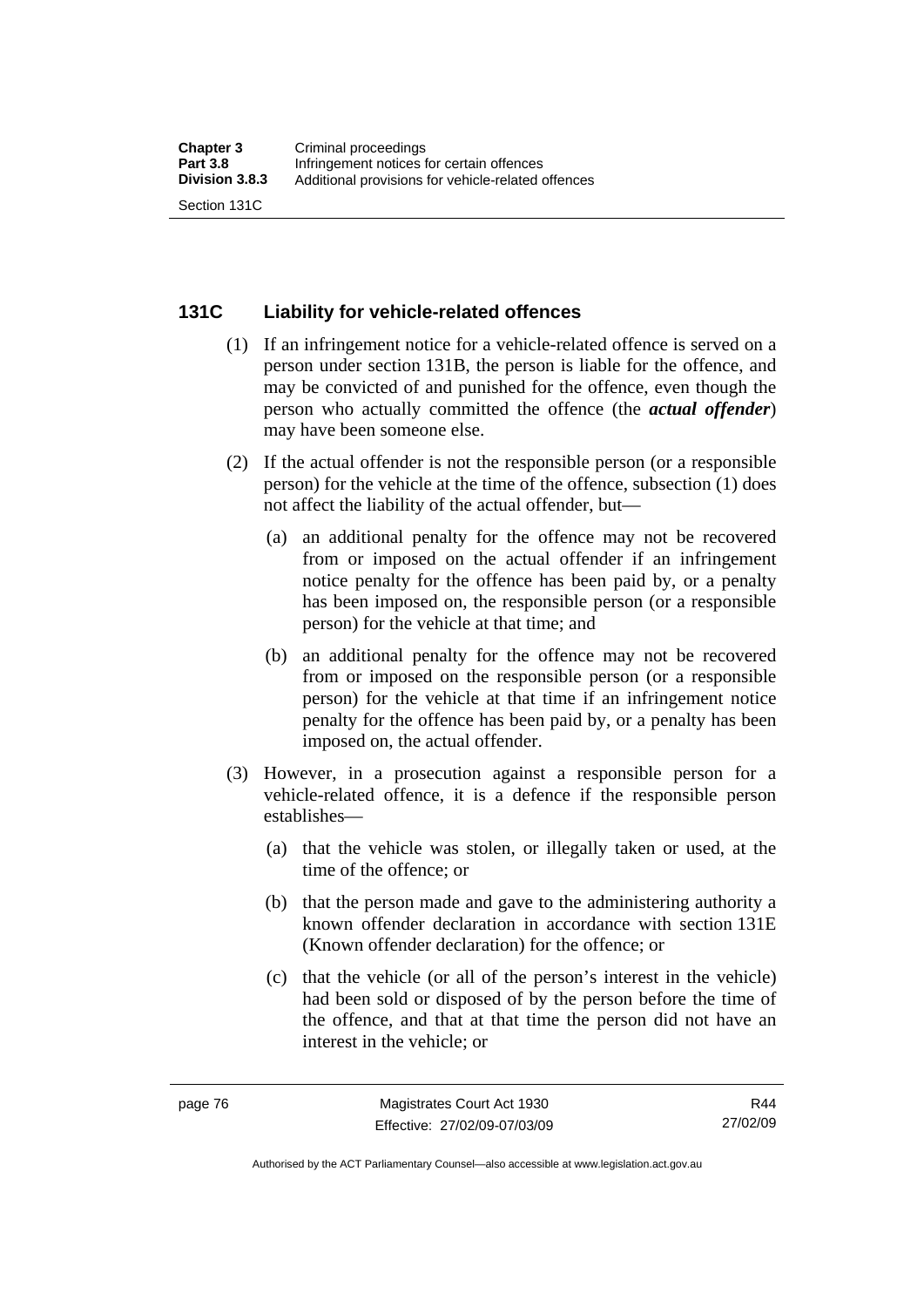- (d) that the person—
	- (i) was not the driver of the vehicle at the time of the offence; and
	- (ii) does not know, and could not with reasonable diligence have found out, the name and address of the driver of the vehicle at that time.

#### **131D Illegal user declarations**

- (1) This section applies if—
	- (a) an infringement notice for a vehicle-related offence is served on a person under section 131B (Service of infringement notice on responsible person for vehicles); and
	- (b) the person makes a statutory declaration (an *illegal user declaration*) stating that the vehicle was stolen, or illegally taken or used, at the time of the offence and providing all relevant facts supporting that statement, including details of where and when the matter was reported to the police; and
	- (c) the person gives the illegal user declaration to the administering authority within 28 days after the day when the infringement notice, or a reminder notice for the offence, is served on the person (or any additional time allowed by the administering authority).
- (2) An infringement notice for the offence may be served under section 120 (Service of infringement notices) on the person (if any) stated in the illegal user declaration as the person (the *named offender*) who was illegally in charge of the vehicle at the time of the offence.
- (3) If a document (including an infringement notice or reminder notice) is to be served on the named offender under this part by post in relation to the offence, the document may be addressed to the named

page 77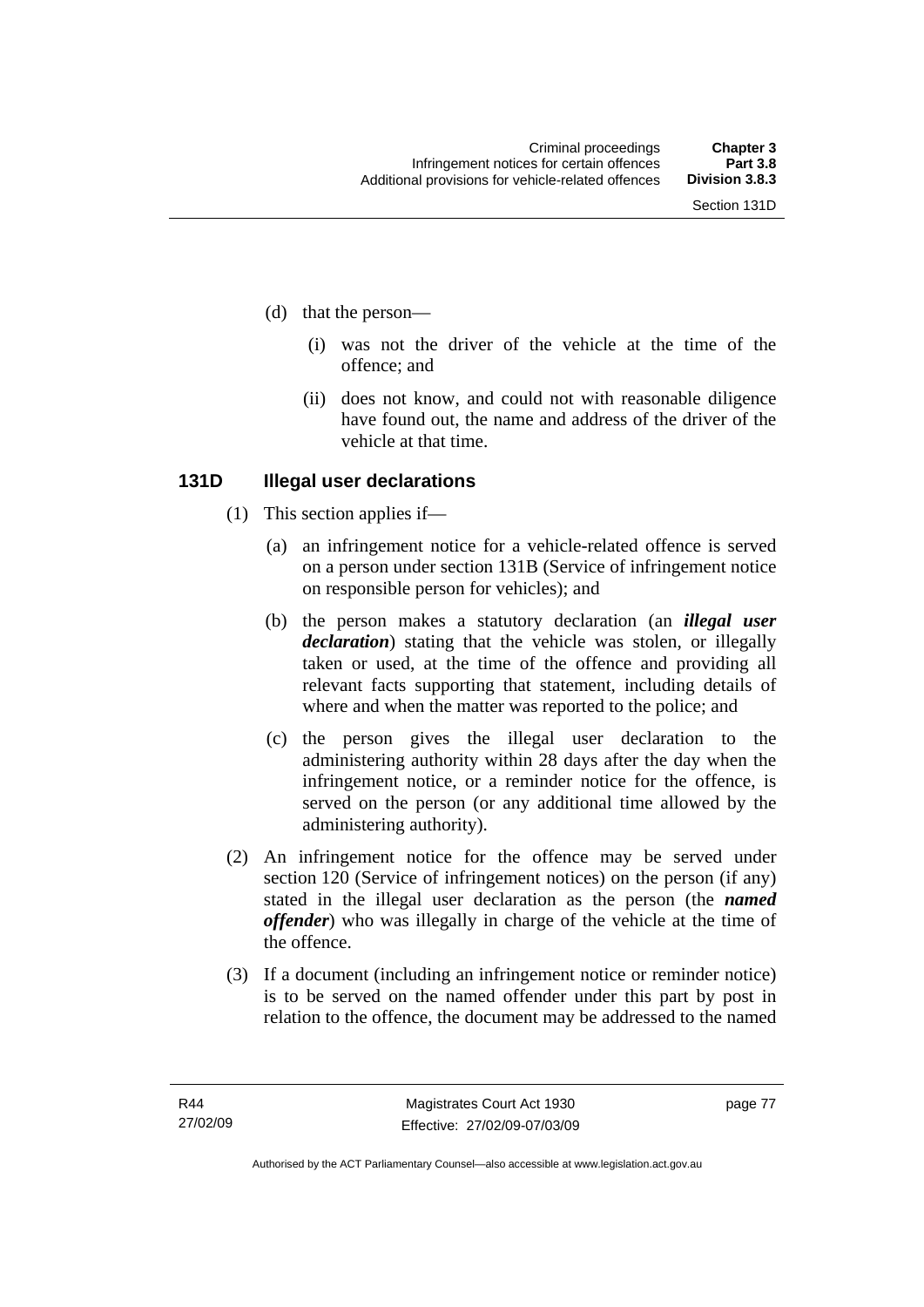Section 131E

offender at his or her home or business address stated in the illegal user declaration.

- (4) Section 131C (Liability for vehicle-related offences) and section 131E (Known offender declarations) apply as if the named offender were the responsible person for the vehicle at the time of the offence and the infringement notice had been served on the named offender under section 131B.
- (5) However, a proceeding for the offence may be brought in a court against the named offender only if a copy of the illegal user declaration has been served on the named offender by an authorised person.
- (6) In a proceeding against the named offender for the offence, the illegal user declaration is evidence that the named offender was the driver of the vehicle at the time of the offence.

#### **131E Known offender declarations**

- (1) This section applies if—
	- (a) an infringement notice for a vehicle-related offence is served on a person under section 131B (Service of infringement notice on responsible person for vehicles); and
	- (b) the person makes a statutory declaration (a *known offender declaration*) stating—
		- (i) if the person is an individual—
			- (A) that the person was not the driver of the vehicle at the time of the offence and did not commit the offence; and
			- (B) the name and home or business address of the person (the *named offender*) who was the driver of the vehicle at that time; and
			- (C) all relevant facts supporting those statements; or

Authorised by the ACT Parliamentary Counsel—also accessible at www.legislation.act.gov.au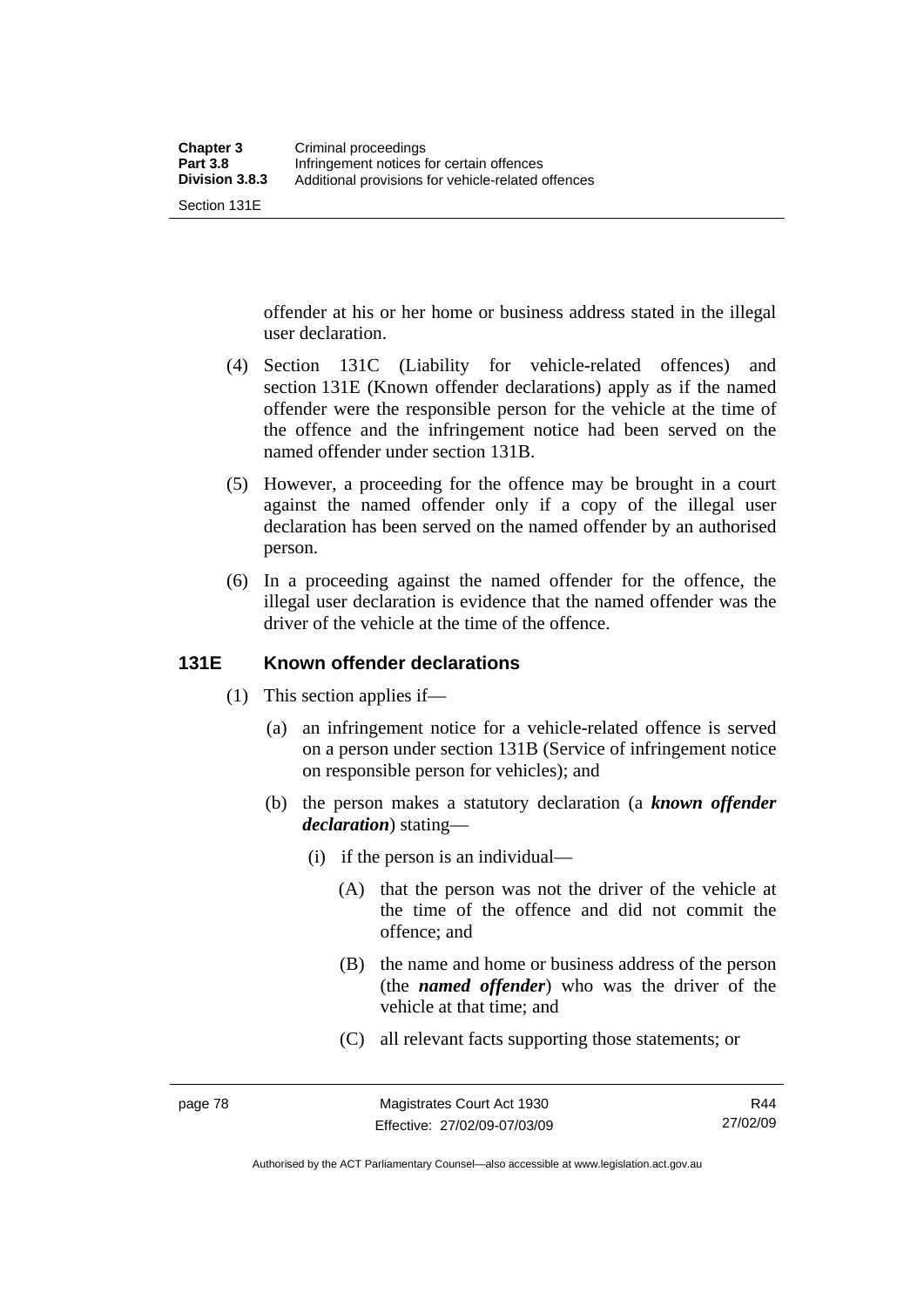- (ii) if the person is a corporation—the name and home or business address of the person (also the *named offender*) who was the driver of the vehicle at the time of the offence and all relevant facts supporting that statement; or
- (iii) for a vehicle-related offence under an Act declared by regulation to be an Act to which this subparagraph applies—the person saw another named person (also the *named offender*) do the act the subject of the offence and stating—
	- (A) the address of the named offender; and
	- (B) if the person does not know the other person's address—the reasons why the person does not know the address; and
- (c) the person gives the known offender declaration to the administering authority within 28 days after the day when the infringement notice, or a reminder notice for the offence, is served on the person (or any additional time allowed by the administering authority).
- (2) An infringement notice for the offence may be served under section 120 (Service of infringement notices) on the named offender.
- (3) If a document (including an infringement notice or reminder notice) is to be served on the named offender under this part by post in relation to the offence, the document may be addressed to the named offender at his or her home or business address stated in the known offender declaration.
- (4) Section 131C (Liability for vehicle-related offences), this section and section 131F apply as if the named offender were the responsible person for the vehicle at the time of the offence and the infringement notice had been served on the named offender under section 131B.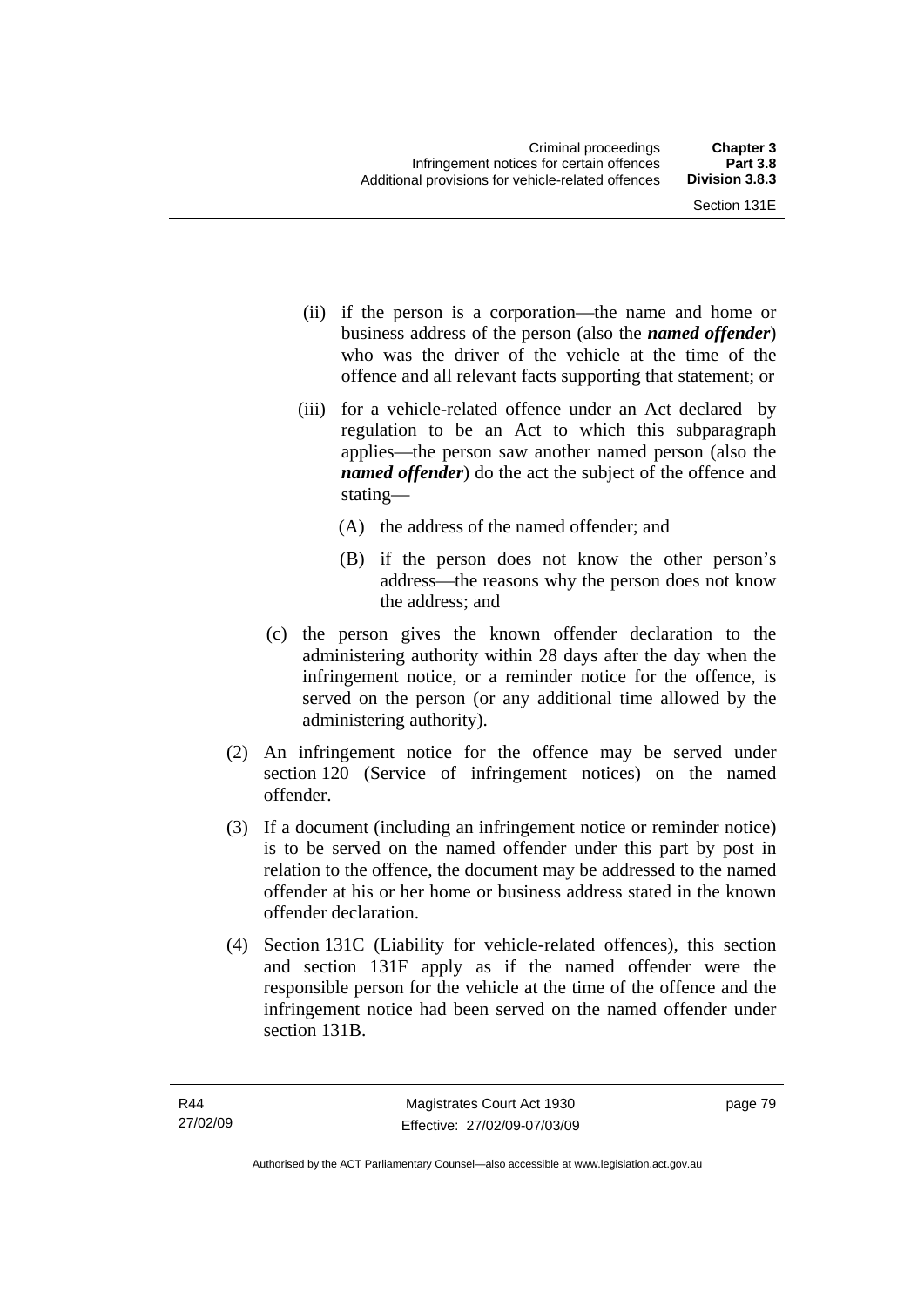- (5) However, a proceeding for the offence may be brought in a court against the named offender only if a copy of the known offender declaration has been served on the named offender by an authorised person.
- (6) In a proceeding against the named offender for the offence, the known offender declaration is evidence that the named offender was the offender at the time of the offence.

### **131F Sold vehicle declarations**

- (1) This section applies if—
	- (a) an infringement notice for a vehicle-related offence is served on a person under section 131B (Service of infringement notice on responsible person for vehicles); and
	- (b) the person makes a statutory declaration (a *sold vehicle declaration*) stating that the vehicle (or all of the person's interest in the vehicle) had been sold or otherwise disposed of by the person before the time of the offence and providing all relevant facts supporting that statement, including—
		- (i) the name and home or business address of the person (the *buyer*) to whom the vehicle (or the person's interest in the vehicle) was sold or disposed of by the person; and
		- (ii) the date and, if relevant to the offence, time of the sale or disposal; and
		- (iii) if an agent made the sale or disposal for the person—the name and home or business address of the agent; and
		- (iv) whether the person had any interest in the vehicle at the time of the offence; and
	- (c) the person gives the sold vehicle declaration to the administering authority within 28 days after the day when the infringement notice, or a reminder notice for the offence, is

Authorised by the ACT Parliamentary Counsel—also accessible at www.legislation.act.gov.au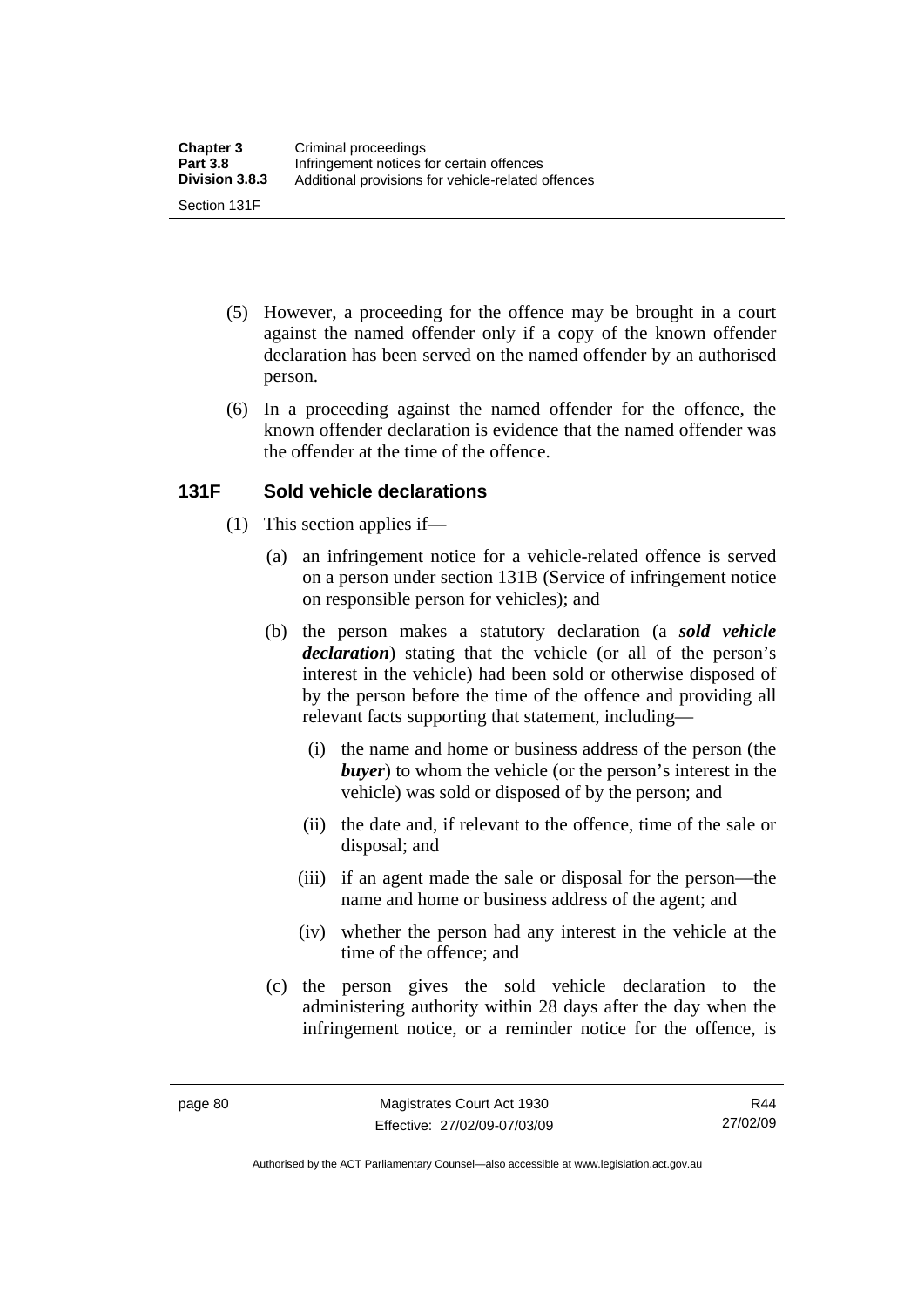served on the person (or any additional time allowed by the administering authority).

- (2) An infringement notice for the offence may be served under section 120 (Service of infringement notices) on the buyer.
- (3) If a document (including an infringement notice or reminder notice) is to be served on the buyer under this part by post in relation to the offence, the document may be addressed to the buyer at his or her home or business address stated in the sold vehicle declaration.
- (4) Section 131C (Liability for vehicle-related offences), section 131E and this section apply as if the buyer were a responsible person for the vehicle at the time of the offence and the infringement notice had been served on the buyer under section 131B.
- (5) However, a proceeding for the offence may be brought in a court against the buyer only if a copy of the sold vehicle declaration has been served on the buyer by an authorised person.
- (6) In a proceeding against the buyer for the offence, the sold vehicle declaration is evidence that the buyer was the responsible person for the vehicle at the time of the offence.

#### **131G Unknown offender declarations**

If an infringement notice for a vehicle-related offence is served on a person under section 131B (Service of infringement notice on responsible person for vehicles), the person may—

- (a) make a statutory declaration (an *unknown offender declaration*) stating—
	- (i) that—
		- (A) if the person is an individual—the person was not the driver of the vehicle at the time of the offence and did not commit the offence; or

page 81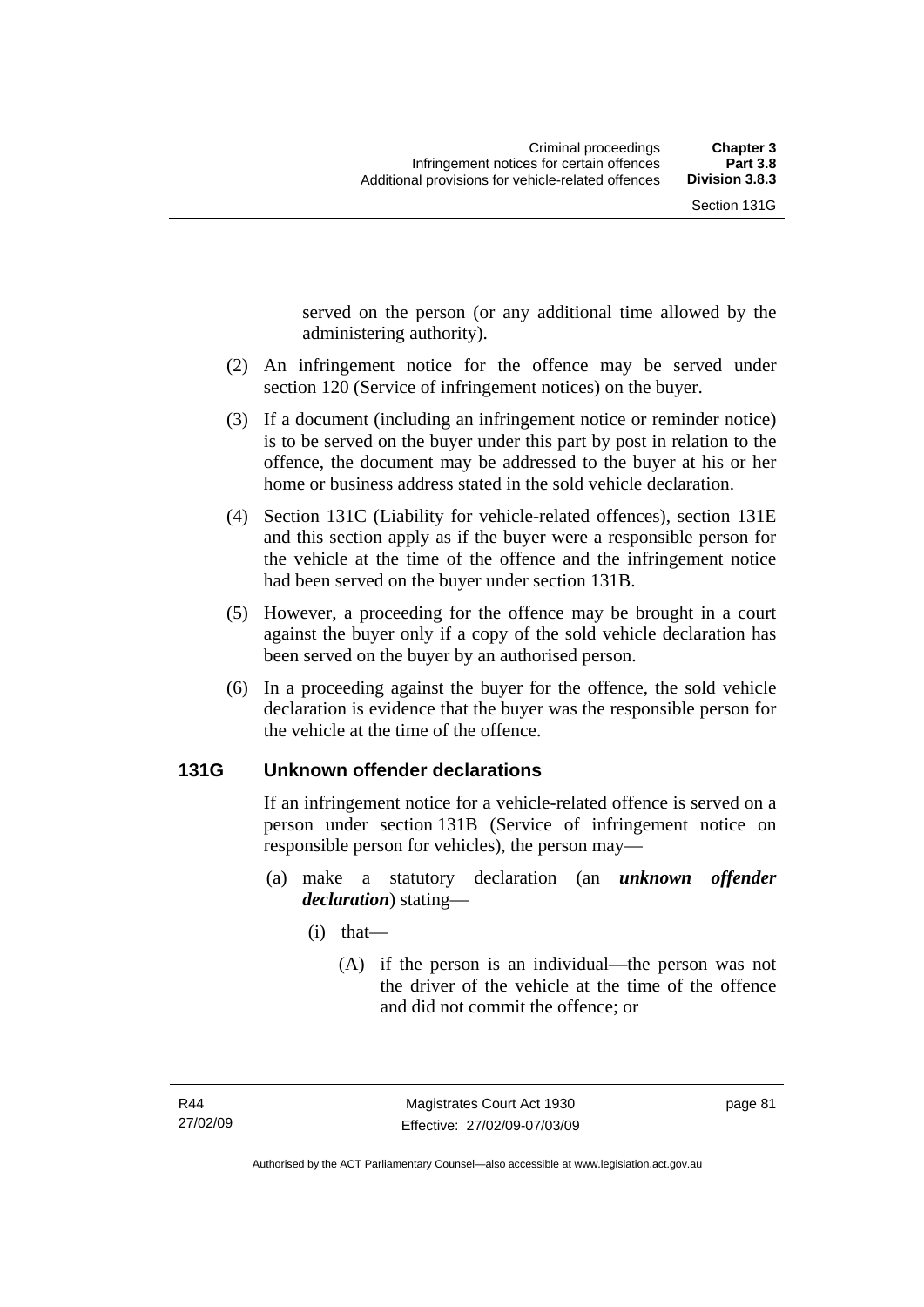- (B) if the person is a corporation—the vehicle was not being used for the corporation's purposes at the time of the offence; and
- (ii) that the person has made inquiries to find out who was—
	- (A) the driver of the vehicle at that time; or
	- (B) for a vehicle-related offence under an Act declared by regulation to be an Act to which this subparagraph applies—the offender was at that time; and
- (iii) that the person does not know, and has not been able to find out, who was the driver of the vehicle, or the offender, at that time; and
- (iv) the nature and extent of the inquiries made by the person; and
- (b) give the unknown offender declaration to the administering authority within 28 days after the day when the infringement notice, or a reminder notice for the offence, is served on the person (or any additional time allowed by the administering authority).

# **Division 3.8.4 Disputing liability for infringement notices**

#### **132 Disputing liability for infringement notice offence**

- (1) A person on whom an infringement notice or reminder notice has been served for an infringement notice offence may dispute liability for the offence by written notice given to the administering authority.
- (2) The notice must set out the grounds on which the person relies.
- (3) The notice must be given to the administering authority—

Authorised by the ACT Parliamentary Counsel—also accessible at www.legislation.act.gov.au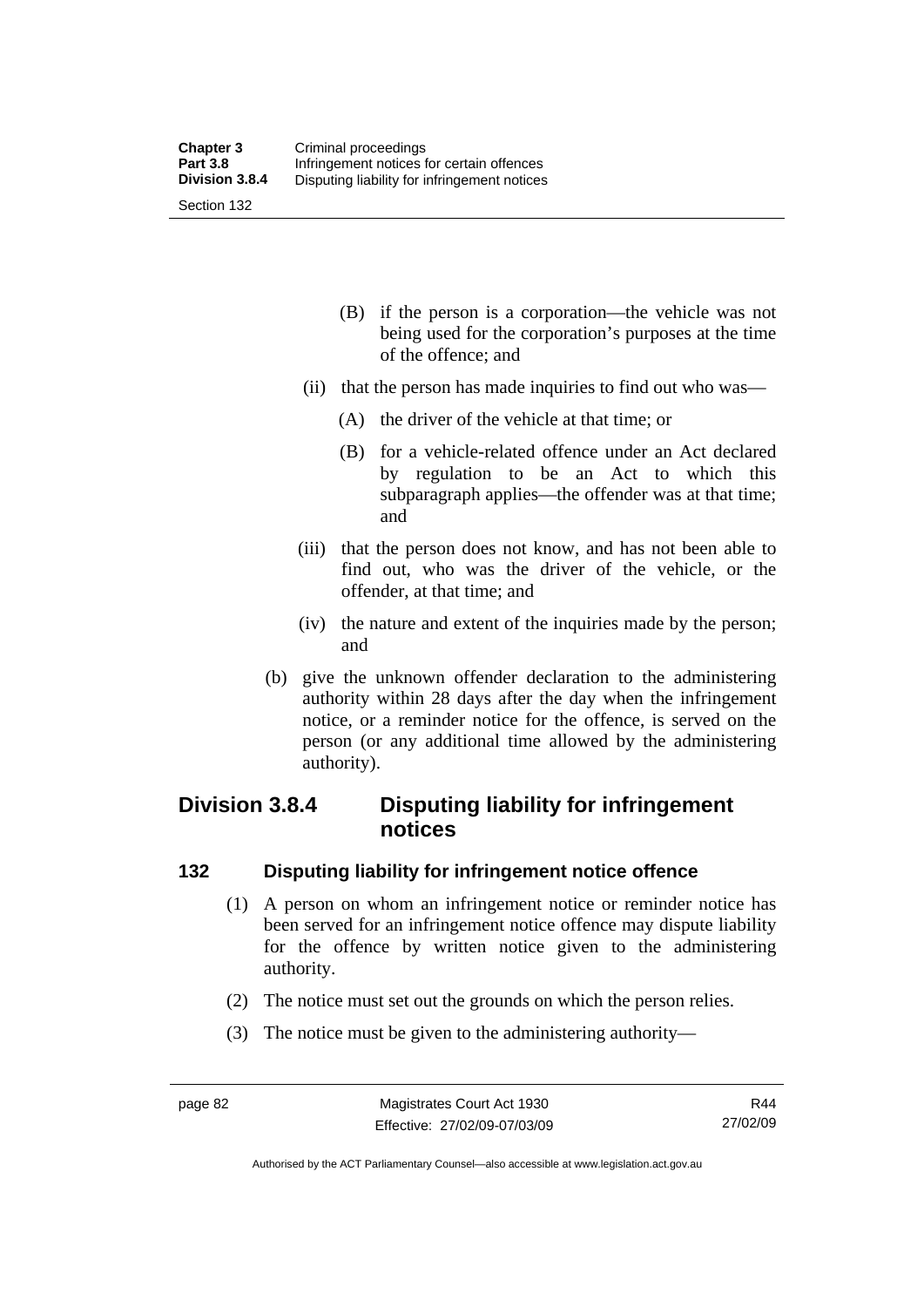- (a) within 28 days after the date of service of the infringement notice or reminder notice; or
- (b) if the person applies to the administering authority within the 28 days for additional time to dispute liability for the offence and the additional time is allowed—within the additional time allowed by the administering authority; or
- (c) if the person applies to the administering authority within the 28 days for additional time to dispute liability for the offence and the application is refused—within 7 days after the day the person is told of the refusal or 28 days after the date of service of the infringement notice or reminder notice, whichever is later.

# **133 Extension of time to dispute liability**

- (1) The person on whom an infringement notice or reminder notice is served may apply, in writing, to the administering authority, within 28 days after the date of service of the notice, for a stated additional time in which to dispute liability for the offence.
- (2) The administering authority must—
	- (a) allow or refuse to allow the additional time; and
	- (b) tell the person in writing of the decision and, if the decision is a refusal, the reasons for it.

# **134 Procedure if liability disputed**

- (1) This section applies if a person disputes liability for an infringement notice offence by giving the administering authority a notice in accordance with section 132 (Disputing liability for infringement notice offence).
- (2) The administering authority may lay an information in the Magistrates Court against the person for the offence within 60 days after being given the notice.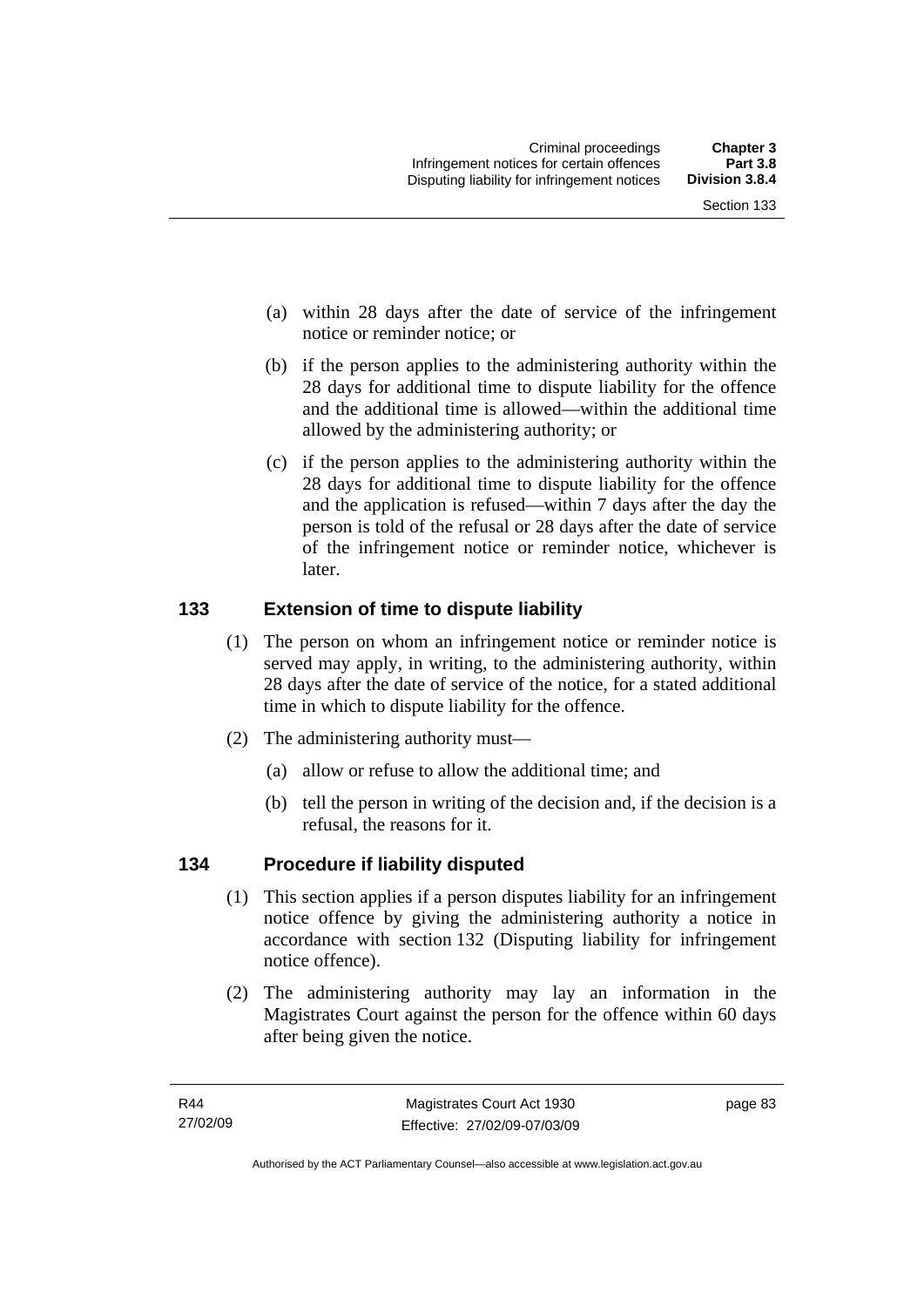- (3) The administering authority must discontinue a proceeding brought against the person for the offence if, before the hearing of the proceeding, the person pays the total of—
	- (a) the infringement notice penalty; and
	- (b) the costs (if any) prescribed by regulation for beginning the proceeding; and
	- (c) the disbursements (if any) incurred by the administering authority up to the day payment is made.
- (4) If subsection (3) applies, section 125 (Effect of payment of infringement notice penalty) also applies to the person in relation to the offence, even though the person paid the infringement notice penalty for the offence after an information had been laid in the Magistrates Court against the person for the offence.
- (5) If the administering authority does not lay an information in the Magistrates Court against the person for the offence within 60 days after being given the notice, the administering authority must—
	- (a) tell the person, in writing, that no further action will be taken against the person for the offence; and
	- (b) take no further action against the person for the offence.
- (6) To remove any doubt, subsection (2) does not permit the administering authority to lay an information against a person for an offence after the end of the time within which, apart from this section, a prosecution may be brought against the person for the offence.
	- *Note* For the time within which a prosecution must be begun, see the Legislation Act, s 192.

Authorised by the ACT Parliamentary Counsel—also accessible at www.legislation.act.gov.au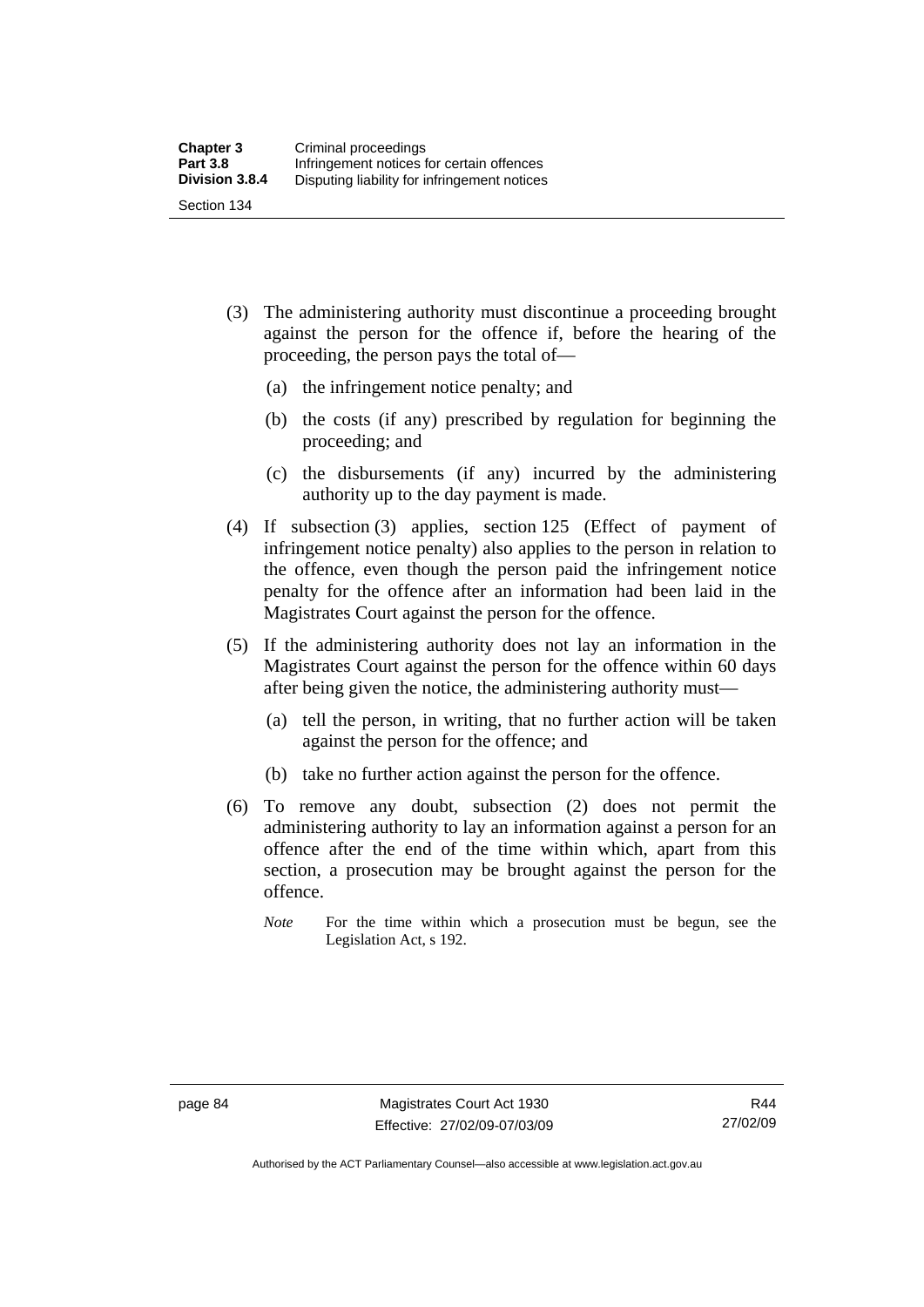# **Division 3.8.5 Infringement notices—other provisions**

#### **134A Authorised people for infringement notice offences**

- (1) The administering authority for an infringement notice offence may appoint a person to be an authorised person to serve infringement notices or reminder notices.
- *Note 1* For the making of appointments (including acting appointments), see the Legislation Act, pt 19.3.
- *Note 2* In particular, a person may be appointed for a particular provision of a law (see Legislation Act, s 7 (3)) and an appointment may be made by naming a person or nominating the occupant of a position (see s 207).
- (2) A regulation may prescribe a person to be an authorised person for the service of infringement notices or reminder notices.
- (3) In this part:

#### *authorised person* means—

- (a) for an infringement notice for an infringement notice offence—
	- (i) the administering authority; or
	- (ii) a person who is appointed under this section by the administering authority to serve an infringement notice for the offence; or
	- (iii) anyone else who, under the regulations, may serve an infringement notice for the offence; or
- (b) for a reminder notice for an infringement notice offence—
	- (i) the administering authority; or
	- (ii) a person who is appointed under this section by the administering authority to serve a reminder notice for the offence; or

page 85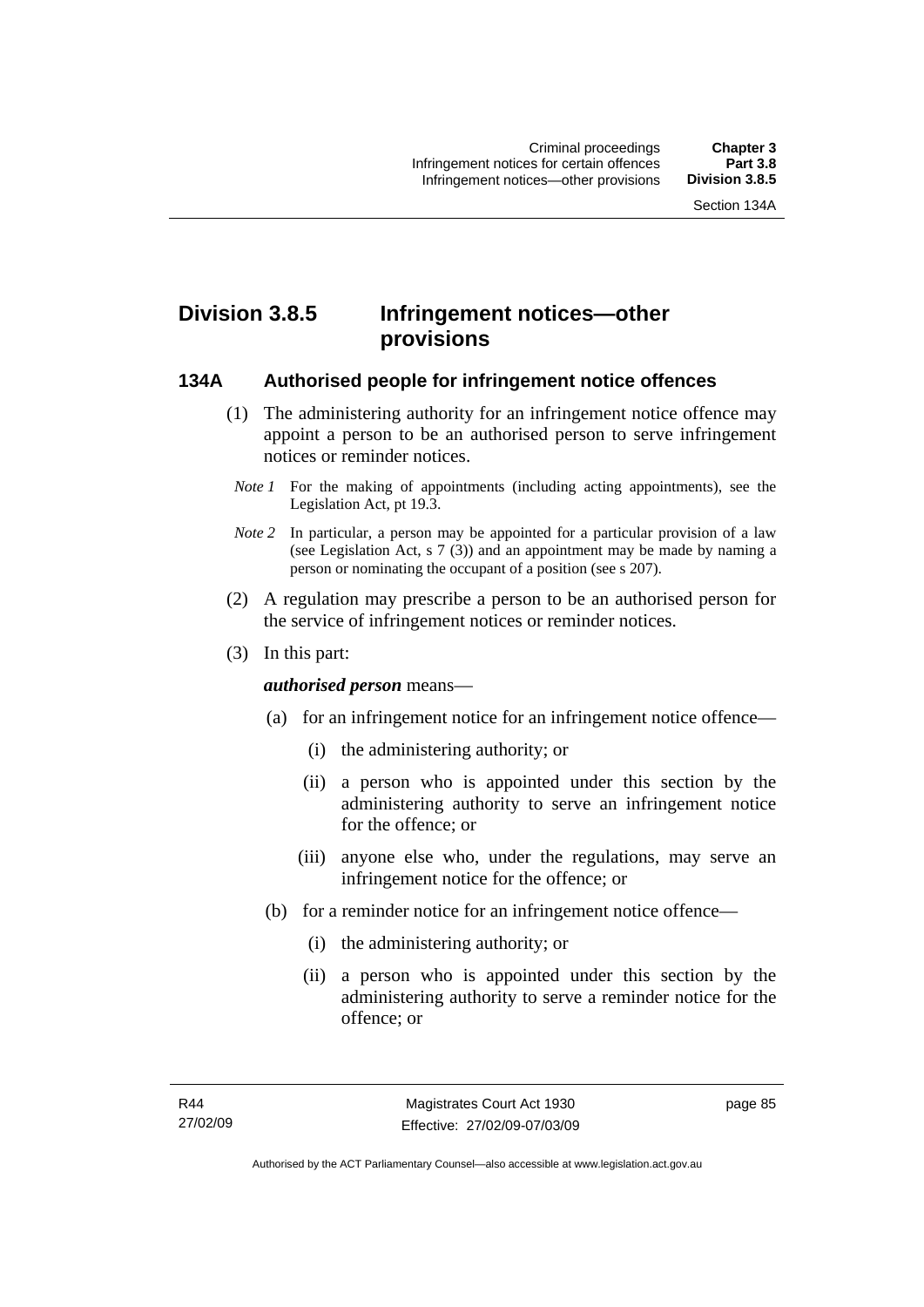(iii) anyone else who, under the regulations, may serve a reminder notice for the offence.

#### **135 Delegation of administering authority's functions**

- (1) The administering authority for an infringement notice offence may delegate the administering authority's functions under this part to an authorised person or a person prescribed by regulation.
- (2) A person prescribed by regulation for subsection (1) may delegate the functions delegated to the person under that subsection to anyone else.
	- *Note* For the making of delegations and the exercise of delegated functions, see Legislation Act, pt 19.4.

#### **136 Evidentiary certificates**

- (1) This section applies to a proceeding for an infringement notice offence.
- (2) A certificate that appears to be signed by or on behalf of the administering authority, and states any matter relevant to anything done or not done under this part in relation to the offence, is evidence of the matter.
- (3) Without limiting subsection (2), a certificate given under that subsection may state any of the following:
	- (a) a stated infringement notice or reminder notice was served by a stated authorised person in a stated way on a stated person on a stated date for a stated infringement notice offence;
	- (b) the administering authority did not allow additional time, or allowed stated additional time, for payment of the infringement notice penalty or to dispute liability for the offence;
	- (c) the infringement notice penalty was not paid within the time in which it was required to be paid under this part;

Authorised by the ACT Parliamentary Counsel—also accessible at www.legislation.act.gov.au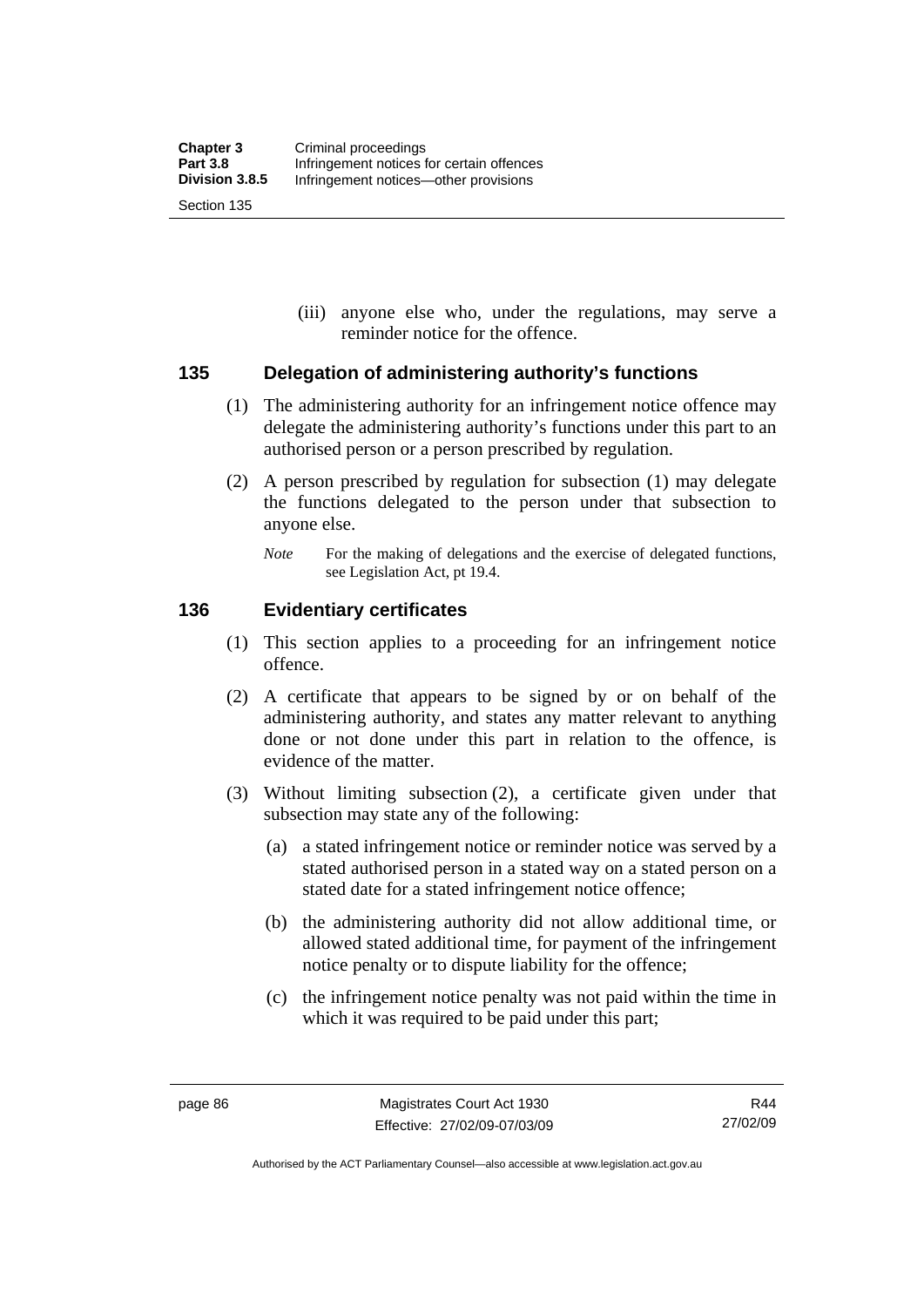- (d) the infringement notice has not been withdrawn or was withdrawn on a stated date:
- (e) a stated address was, on a stated date, the latest business, home or email address, or fax number, of a stated person recorded in a register or other record kept by the administering authority;
- (f) an infringement notice penalty has not been paid by, or a penalty has not been imposed on, a stated person or anyone for the offence.
- (4) A court must accept a certificate given under this section as proof of the matters stated in it if there is no evidence to the contrary.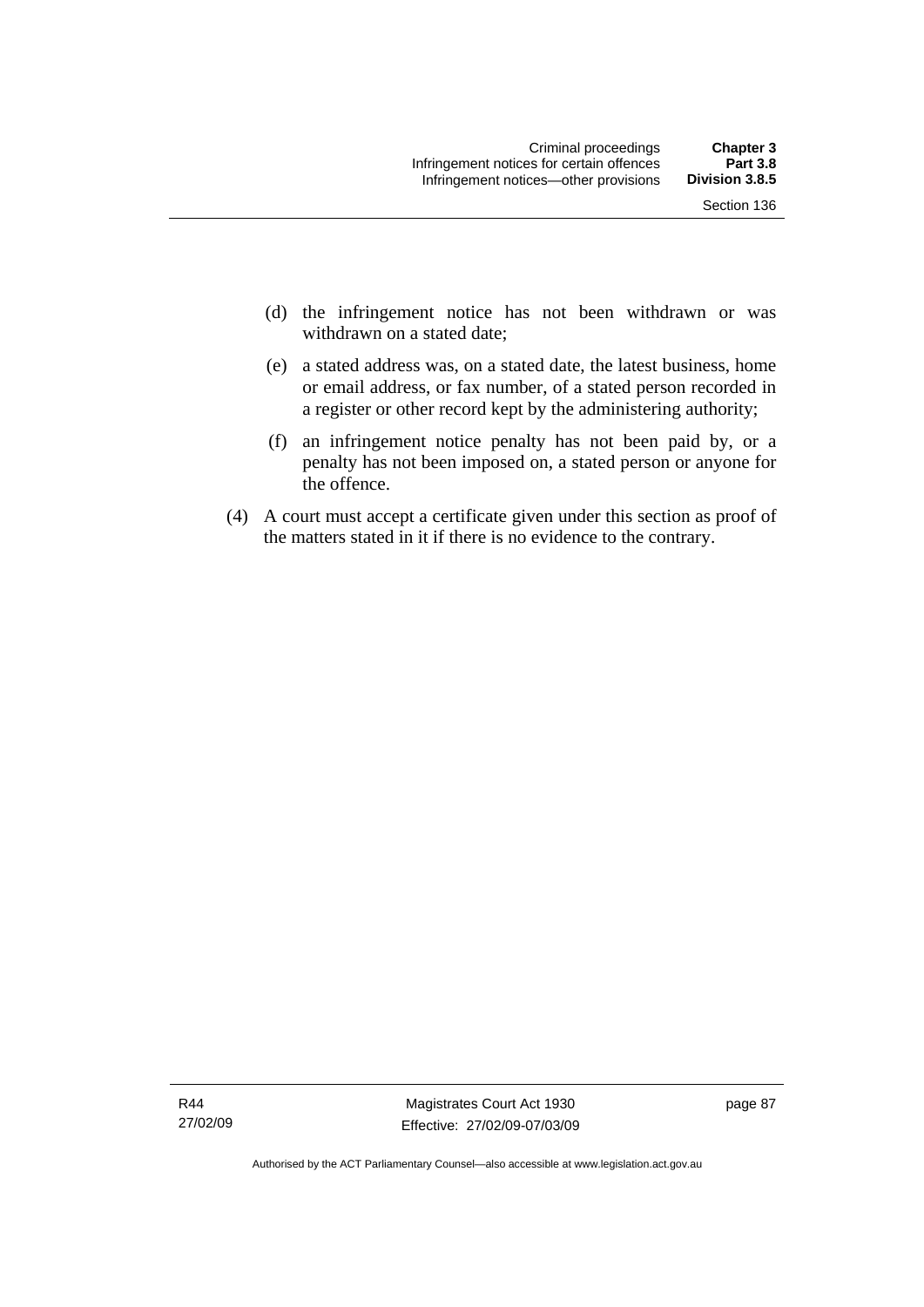Section 141

# **Part 3.9 Enforcement of criminal decisions**

# **Division 3.9.1 Enforcement of criminal decisions general**

#### **141 Minute of decision and notice to defendant**

- (1) If the court convicts or makes an order against a defendant—
	- (a) a minute or memorandum of the conviction or order must be made and signed by the magistrate exercising the jurisdiction of the court; and
	- (b) the defendant must be notified in writing of the conviction or order.
	- *Note* If the defendant is sentenced to imprisonment, the court must issue a warrant for the imprisonment of the defendant in the chief executive's custody (see *Crimes (Sentence Administration) Act 2005*, s 12).
- (2) A minute or memorandum under subsection (1) (a) must specify the amount of any levy imposed under the *Victims of Crime (Financial Assistance) Act 1983*, part 5.
	- *Note* The *Victims of Crime Act 1994*, s 25 (1) requires the amount of the victims services levy payable by a person (in relation to an offence to which that Act, pt 5 applies), to be stated on a fine order under the *Crimes (Sentencing) Act 2005* and on any notice or copy of the fine order given to the person.
- (3) Failure to comply with subsection (1) does not invalidate a conviction or order or the enforcement of a conviction or order.
- (4) The minute must not form part of—
	- (a) a warrant under the *Crimes (Sentence Administration) Act 2005*, section 12 (Warrant for imprisonment); or

Authorised by the ACT Parliamentary Counsel—also accessible at www.legislation.act.gov.au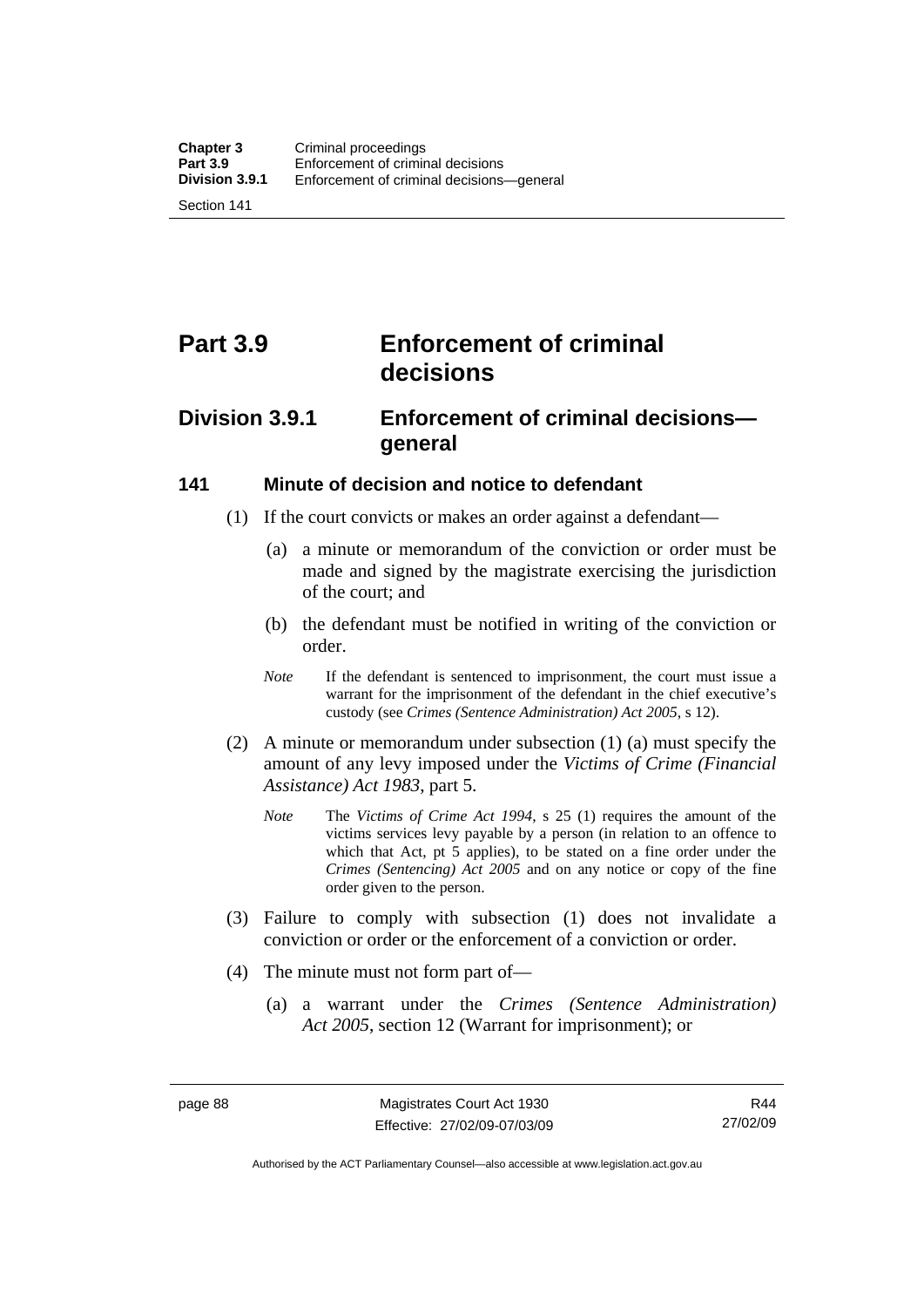- (b) an enforcement order.
- (5) A document purporting to be a copy of the minute or memorandum signed by the registrar is prima facie evidence in all courts of law of the making of the conviction or order.

#### **142 Formal convictions and orders**

- (1) The conviction or order must, if required, be drawn up by the court in proper form and be filed by the registrar in the court's records.
- (2) It is not necessary for a court formally to draw up a conviction or order or any other record of a decision, unless it is demanded by a party to the proceeding for the purpose of an appeal against the decision, or is required for the purpose of a habeas corpus order or another order from the Supreme Court.

#### **143 Consequences if information dismissed**

- (1) The court must make an order of dismissal if the court dismisses an information.
- (2) The court must give the defendant a certificate of dismissal signed by the adjudicating magistrate or the registrar if the defendant applies for it.
- (3) If a certificate of dismissal is produced to a court—
	- (a) the court must accept it as proof of the matters stated in it if there is no evidence to the contrary; and
	- (b) it is a bar to any other information or proceeding in any court (other than an appeal) for the same matter against the same party.

#### **144 Copies of informations and other documents**

- (1) On application, the registrar must give an applicant a copy of—
	- (a) an information; or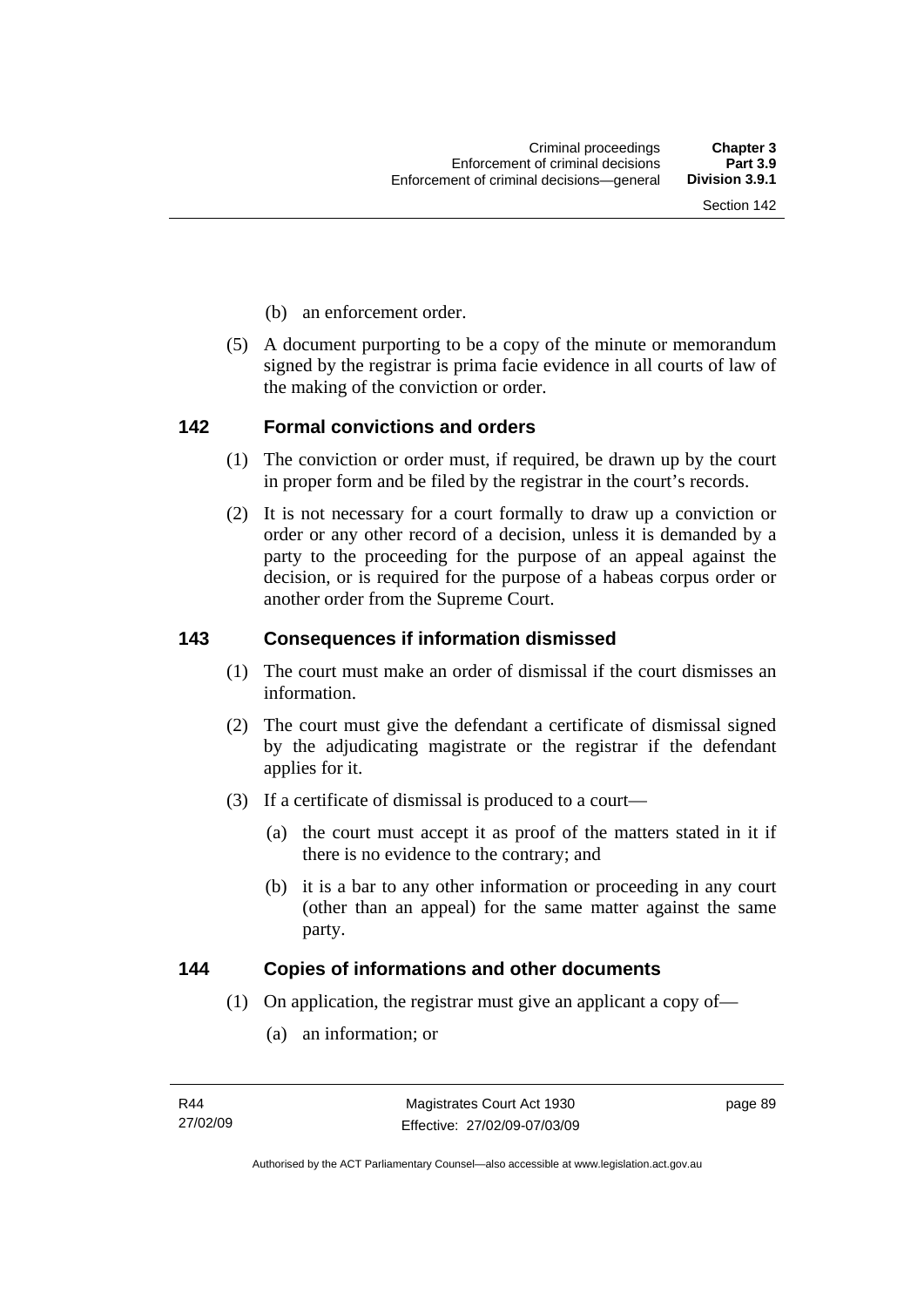(b) a minute or memorandum of a conviction or order; or

- (c) a formal conviction or order; or
- (d) a committal order.
- (2) The registrar may refuse an application under subsection (1) if—
	- (a) the applicant is not a party to the relevant proceeding; and
	- (b) the registrar or a magistrate is not satisfied that the applicant has a good reason for being given that copy.

# **Division 3.9.2 Enforcement of fines**

#### **146 Definitions for div 3.9.2**

In this division:

*default notice* means a notice in force under section 151 and includes any variation under section 152.

*fine* means—

- (a) a fine payable under a fine order under the *Crimes (Sentencing) Act 2005*; or
- (b) a fee or charge payable to the Territory that is imposed by a court in a proceeding for an offence; or
- (c) costs payable to the Territory under a court order in a proceeding for an offence; or
- (d) a levy imposed under the *Victims of Crime (Financial Assistance) Act 1983*; or
- (e) a victims services levy imposed under the *Victims of Crime Act 1994*; or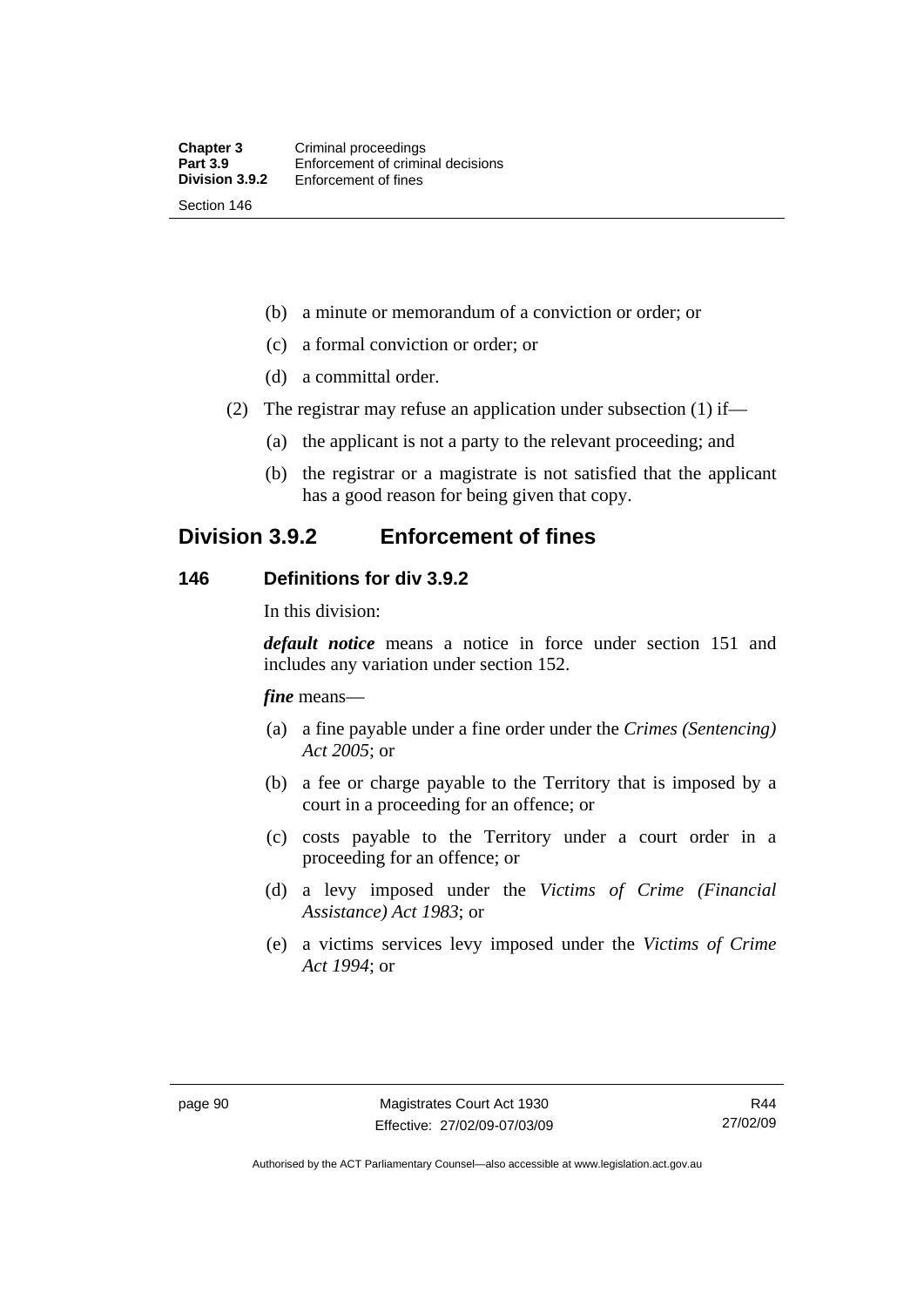- (f) an amount payable to the Territory under a reparation order under the *Crimes (Sentencing) Act 2005*; or
	- *Note* A reparation order under the *Crimes Act 1900*, s 350 (repealed) is taken to be a reparation order under the *Crimes (Sentencing) Act 2005* (see that Act, s 142).
- (g) a financial penalty imposed, otherwise than under the *Crimes (Sentencing) Act 2005*, in relation to an offence.

*fine defaulter* means a person to whom a default notice has been given who subsequently defaults in payment of the relevant outstanding fine.

*government agency* means—

- (a) an administrative unit; or
- (b) ACTEW Corporation Limited; or
- (c) a territory entity prescribed by regulation.

*outstanding fine*, in relation to a person, means the total of—

- (a) the whole or any part of a fine that the person is liable to pay; and
- (b) the whole or any part of an administrative fee that the person is liable to pay in relation to the fine.

*penalty notice* means a notice in force under section 149, and includes any variation under section 152.

*territory entity*—see the *Auditor-General Act 1996*, dictionary.

#### **147 Payment of fine**

A fine is payable in accordance with this division to the registrar.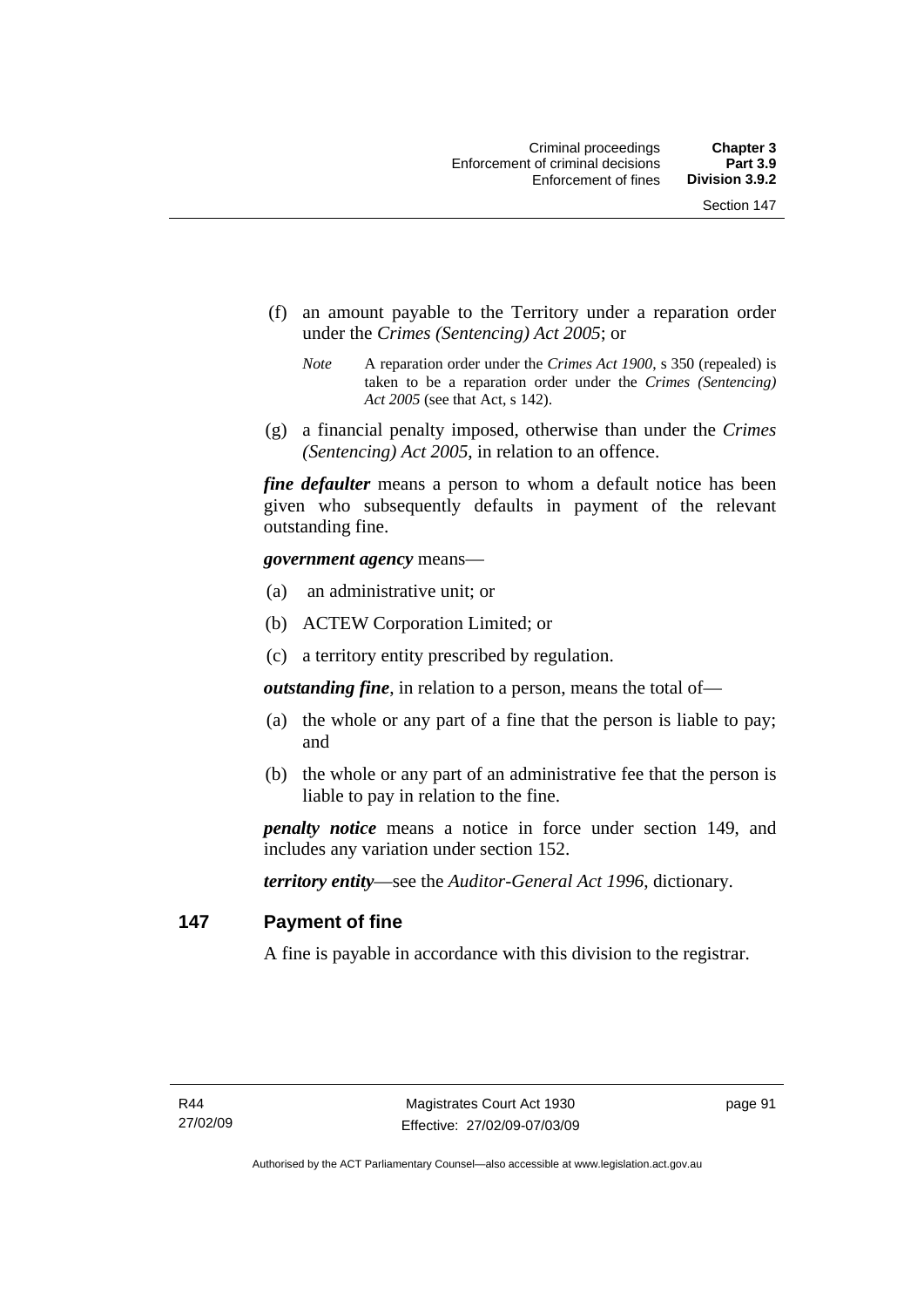#### **147A Notice of address etc**

 (1) A person on whom a fine is imposed must not, without reasonable excuse, fail to give to the registrar particulars of his or her address within 7 days after the day when the fine is imposed.

Maximum penalty: 5 penalty units.

 (2) A person who is liable to pay a fine and who changes address before the fine and any relevant administrative fee are paid must not, without reasonable excuse, fail to give to the registrar particulars of the new address within 7 days after changing address.

Maximum penalty: 5 penalty units.

 (3) A person who is liable to pay a fine, and any relevant administrative fee, must not, without reasonable excuse, fail to give the registrar evidence of his or her address when required to do so by the registrar.

Maximum penalty: 5 penalty units.

#### **147B Access to particulars of address**

- (1) For this division, the registrar may, in writing, ask a relevant person to give the registrar any details held by the person about an address of a stated person who is liable to pay a fine.
- (2) The relevant person must comply with the request as far as practicable.
- (3) In this section:

#### *relevant person* means—

- (a) the chief police officer; or
- (b) the housing commissioner; or
- (c) the chief executive (however described) of a government agency.

Authorised by the ACT Parliamentary Counsel—also accessible at www.legislation.act.gov.au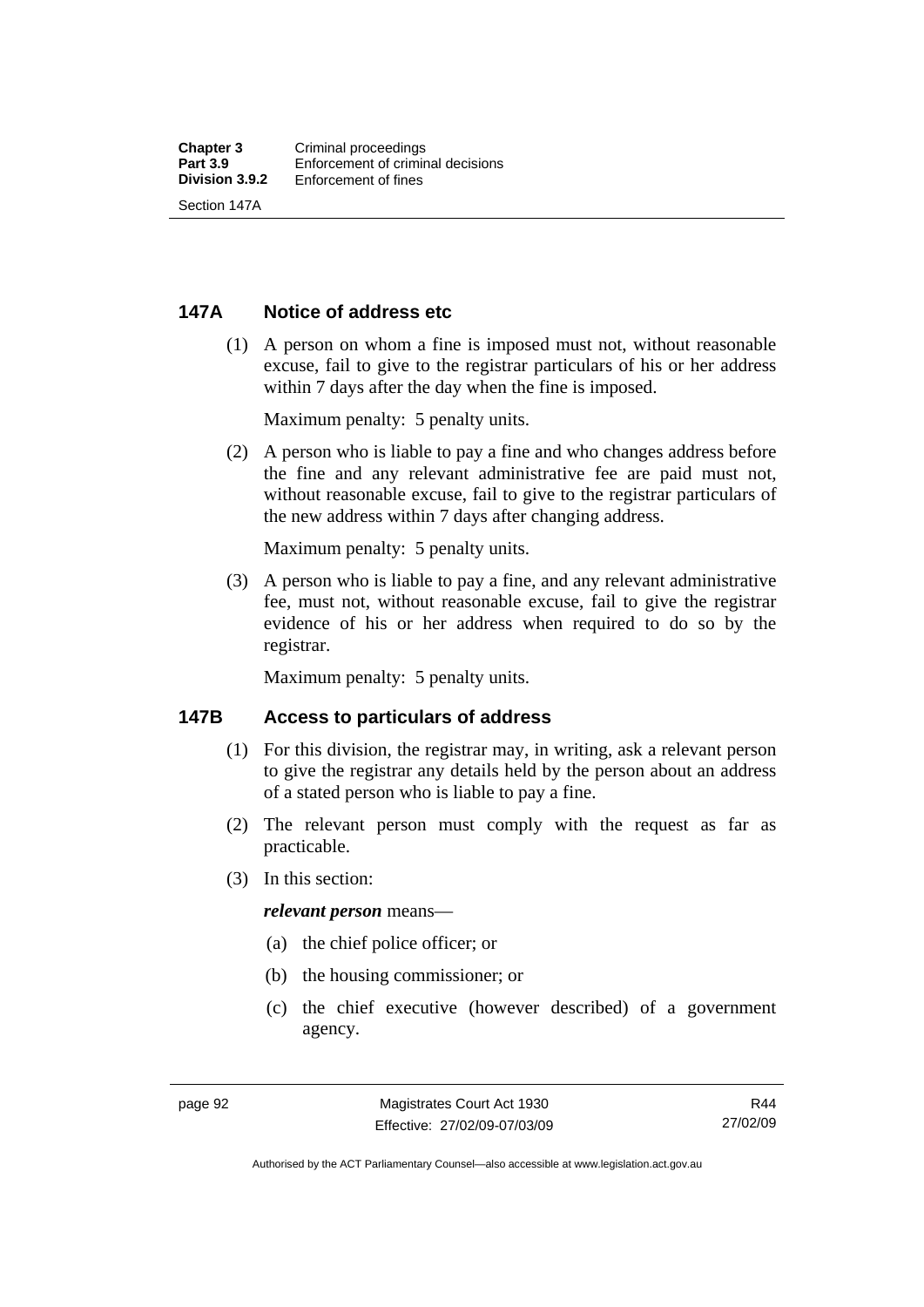## **147C Doubtful service**

- (1) This section applies if—
	- (a) a document has been served on a person for this division, other than by personal service; and
	- (b) the registrar is satisfied that—
		- (i) the document has not come to the knowledge of the person; or
		- (ii) doubt exists whether the document has come to the knowledge of the person.
- (2) If this section applies, the registrar must not take any further action under this division in relation to the person unless—
	- (a) the document has been served again on the person in the way the registrar considers appropriate; and
	- (b) the registrar is satisfied that the document has come to the knowledge of the person.

## **148 Court may allow time to pay**

- (1) If the court imposes a fine on a person for an offence, the court—
	- (a) must allow time for payment, if the summons for the offence was served in accordance with section 116B; or
	- (b) may allow time for payment, in any other case.
- (2) For a fine mentioned in subsection (1) (a), the time allowed by the court must be not less than 14 days from the date of conviction.
- (3) In addition to allowing time for the payment of an amount, the court may direct that the person liable to pay the amount give security, to the satisfaction of the person specified by the court, with or without sureties, for the payment of the amount.

page 93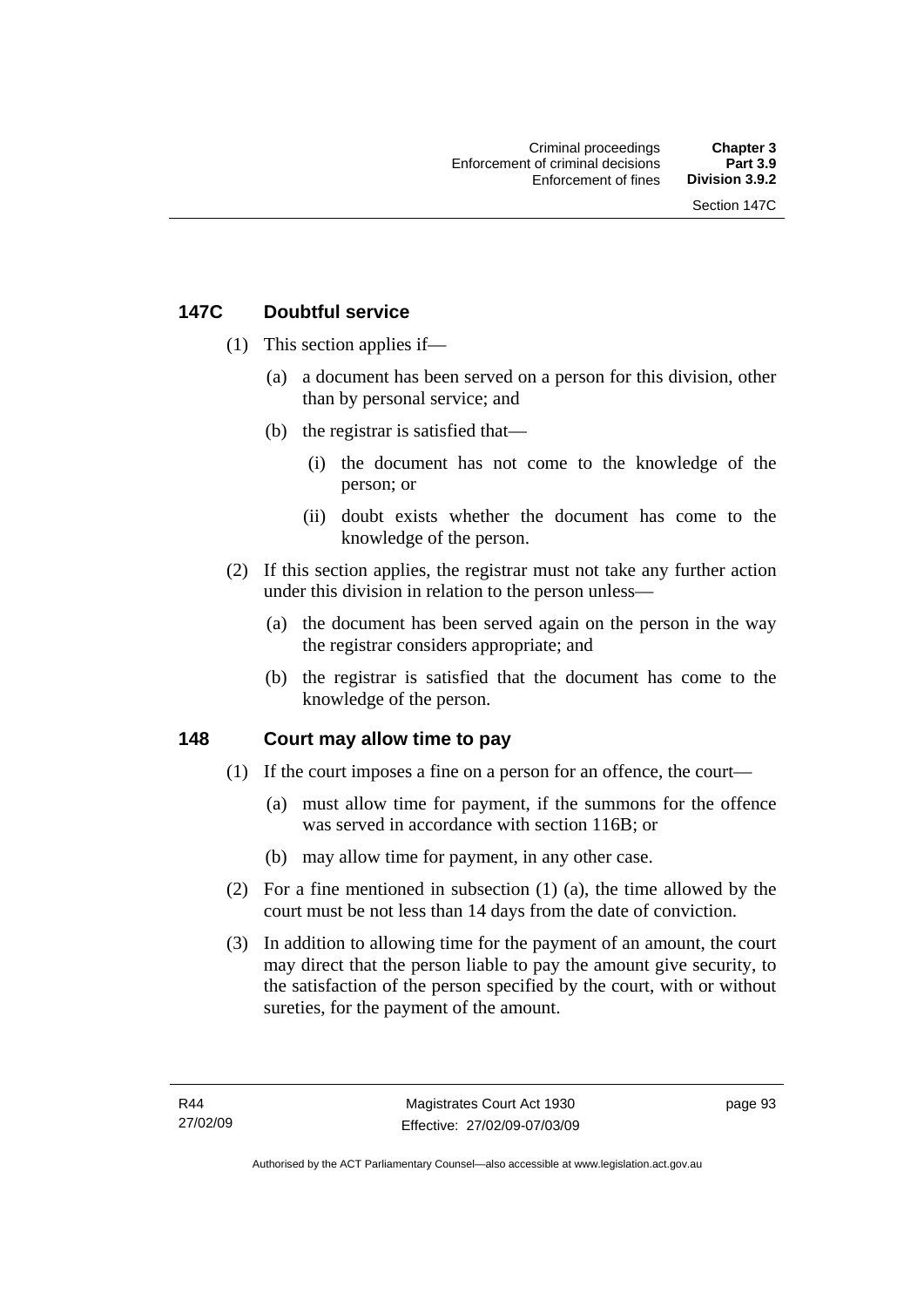(4) The security mentioned in subsection (3) must be given, and may be enforced, in the way provided by this Act.

#### **149 Penalty notice**

- (1) If the registrar of the Supreme Court gives to the registrar a certificate of conviction that indicates that a person is liable to pay a fine as a result of a conviction or order made by the Supreme Court, the registrar must give the person a penalty notice about the fine.
- (2) If a person is liable to pay a fine as a result of a conviction or order by the court, the notice of the conviction or order required by section 116I or section 141 (1) (b) must contain a penalty notice about the fine.
- (3) A penalty notice about a fine must—
	- (a) specify the amount of the fine and the due date for payment; and
	- (b) if the fine is payable by instalments—specify the amount of each instalment and the due date for payment; and
	- (c) contain a statement to the effect that if the fine or any instalment is not paid by the due date the person is liable for the administrative fee under section 150 in addition to the fine; and
	- (d) contain a statement to the effect that, under section 152, the registrar may, on application, approve an arrangement about the payment of the fine; and
	- (e) indicate the obligation to notify the registrar of any change of address under section 147A.
- (4) If a penalty notice is varied under section 152, the notice must specify particulars of the approved arrangement for payment as so varied.

Authorised by the ACT Parliamentary Counsel—also accessible at www.legislation.act.gov.au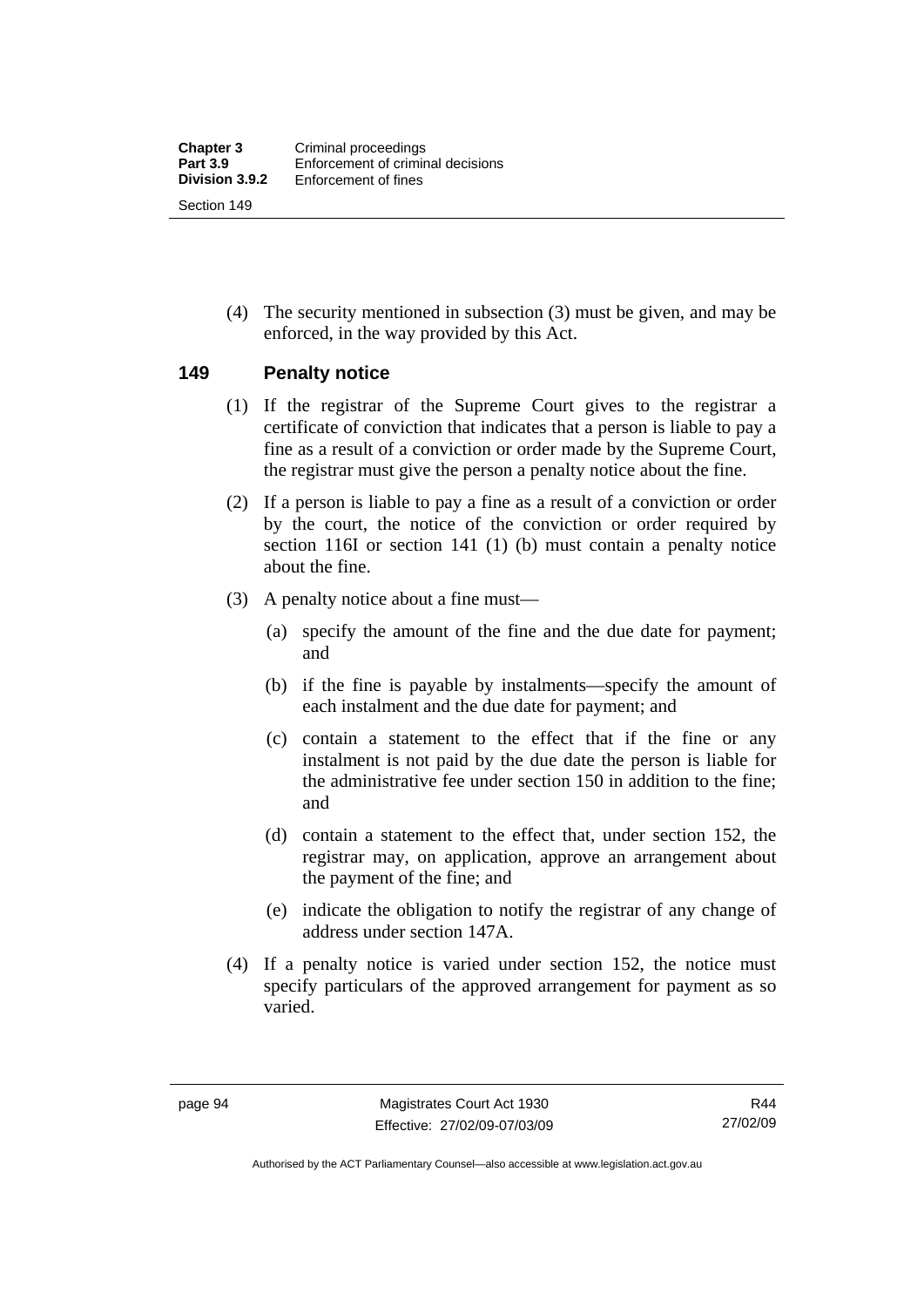## **150 Default**

- (1) If a person defaults in payment of a fine to which a penalty notice relates—
	- (a) the person is liable to pay to the Territory, in addition to the amount of the fine that remains unpaid, the administrative fee determined under the *Court Procedures Act 2004*, part 3 (Court and tribunal fees) for this paragraph; and
	- (b) the registrar must give a default notice to the person.
- (2) If a person to whom a default notice has been given subsequently defaults in payment of the fine, the registrar must give notice of the default to the road transport authority under section 153.
- (3) For this division, a person defaults in payment of a fine or any relevant administrative fee if the person fails to pay any part of the amount payable by—
	- (a) the due date specified in the relevant penalty notice; or
	- (b) if a default notice has been issued in relation to the amount the due date specified in the default notice.

## **151 Default notice**

- (1) A default notice under section 150 must—
	- (a) specify the default to which the notice relates; and
	- (b) indicate that, subject to section 152, the amount of the fine remaining unpaid and the relevant administrative fee are due on the date or dates specified in the notice; and
	- (c) contain a statement indicating the consequences under section 150 (2) of a default in payment of an amount to which the notice relates; and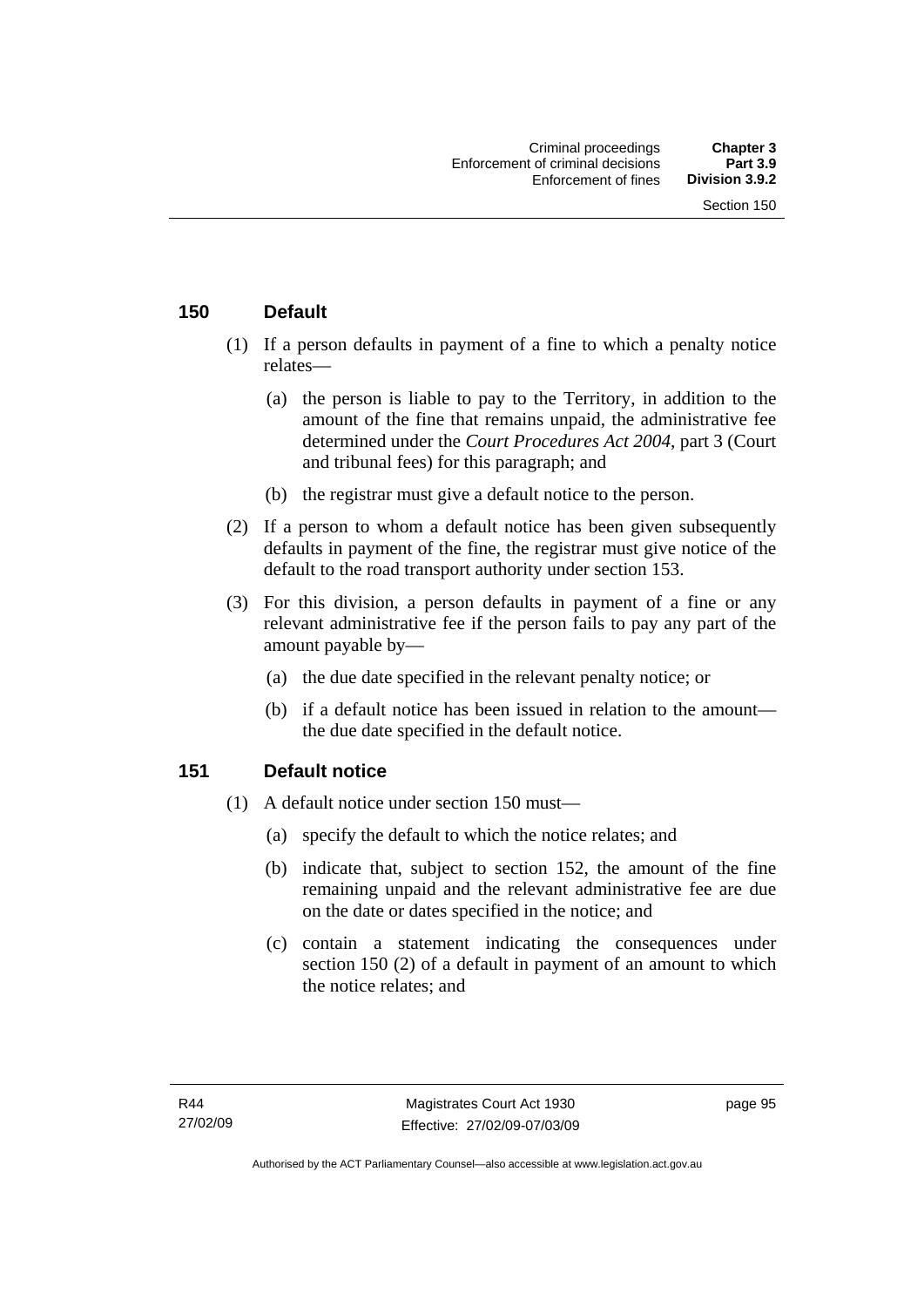- (d) contain a statement to the effect that, under section 152, the registrar may, on application, approve an arrangement about the payment of the fine; and
- (e) indicate the obligation to notify the registrar of any change of address under section 147A.
- (2) The registrar may specify in a default notice matters about a person's property or financial circumstances that are to be set out in any application by the person for approval of a special arrangement under section 152.
- (3) If a default notice is varied under section 152, the notice must specify particulars of the approved arrangement for payment as so varied.

#### **152 Special arrangements**

- (1) The registrar may, on application, approve in writing an arrangement for—
	- (a) further time for the payment of all or any part of a fine or administrative fee, or an instalment of such an amount; or
	- (b) payment of all or any part of a fine or administrative fee by instalments.
- (2) An arrangement under subsection (1) (a) may also be made in relation to an amount that is overdue for payment under a previous approved arrangement.
- (3) To the extent to which an approval for time to pay all or any part of a fine or instalment is inconsistent with an order of a court, the order has no effect.
- (4) An application for an approval must—
	- (a) be made in writing; and
	- (b) specify the grounds on which it is made; and

R44 27/02/09

Authorised by the ACT Parliamentary Counsel—also accessible at www.legislation.act.gov.au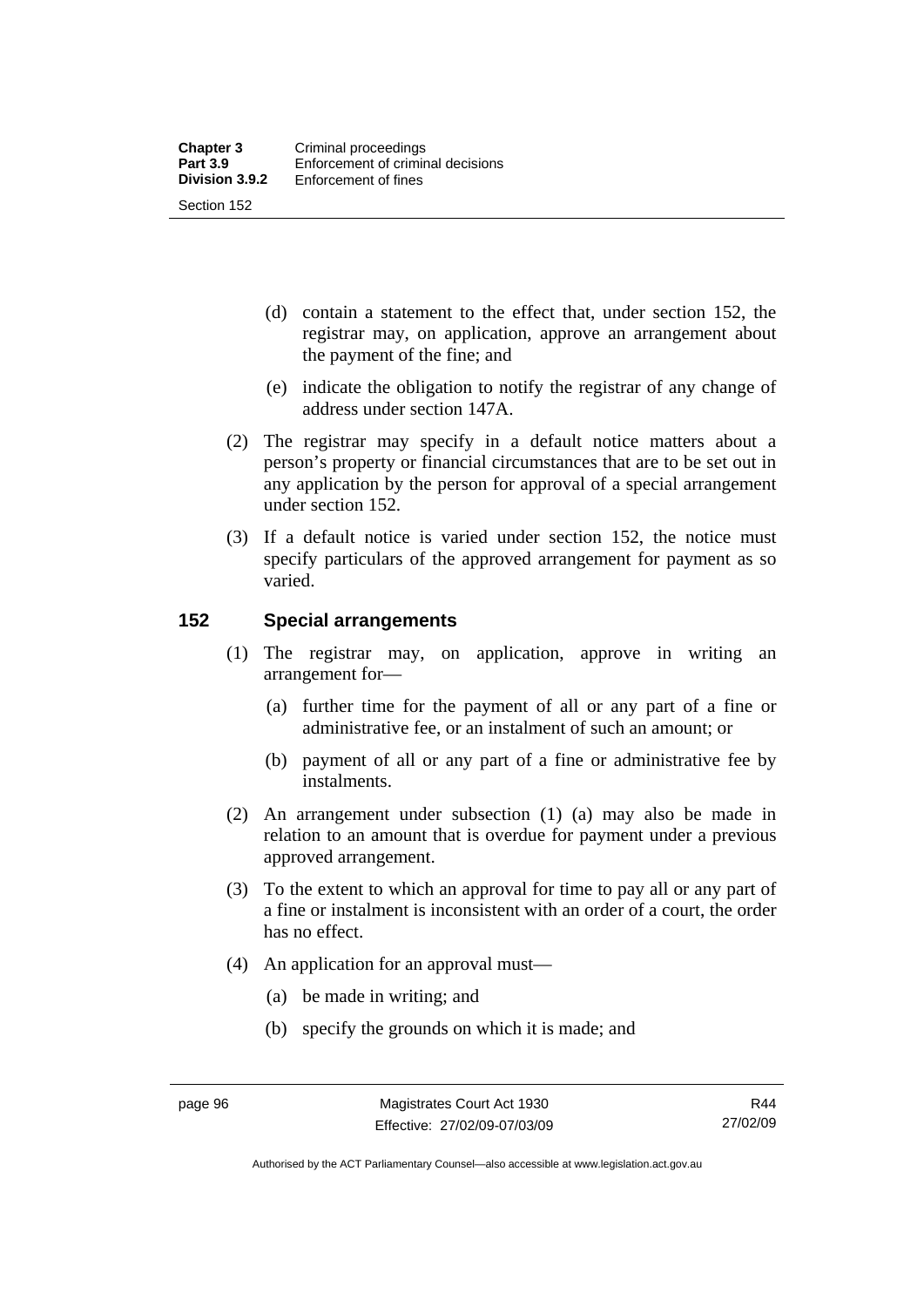- (c) be lodged with the registrar by the date, or within the period, ascertained in accordance with the current penalty notice, or current default notice, about the fine; and
- (d) for an applicant to whom a default notice has been given contain any particulars requested by the registrar in the notice.
- (5) A person committed under section 154D (Fine defaulters imprisonment) or section 154E (Young fine defaulters) is not entitled to make an application.
- (6) If an approval concerns a fine for which a penalty notice or a default notice has been given to a person, the registrar must vary the notice  $by-$ 
	- (a) altering the notice in accordance with the approval; or
	- (b) reissuing the notice, revised in accordance with the approval.

### **153 Notice for suspension of driver licence etc**

- (1) The registrar must notify the road transport authority of the name, address and date of birth of each person who, after being given a default notice for a fine, defaults in payment of the outstanding fine.
- (2) If notice is given under subsection (1) and the registrar subsequently approves an arrangement under section 152, the registrar must notify the road transport authority of the approval.
- (3) If notice has been given under subsection (1) and no later notice has been given under subsection (2), the registrar must notify the road transport authority if—
	- (a) the outstanding fine is paid; or
	- (b) the outstanding fine has been remitted by the Executive; or
		- *Note 1* For the remission of a fine by the Executive, see the *Crimes (Sentence Administration) Act 2005*, s 313 (Remission of penalties).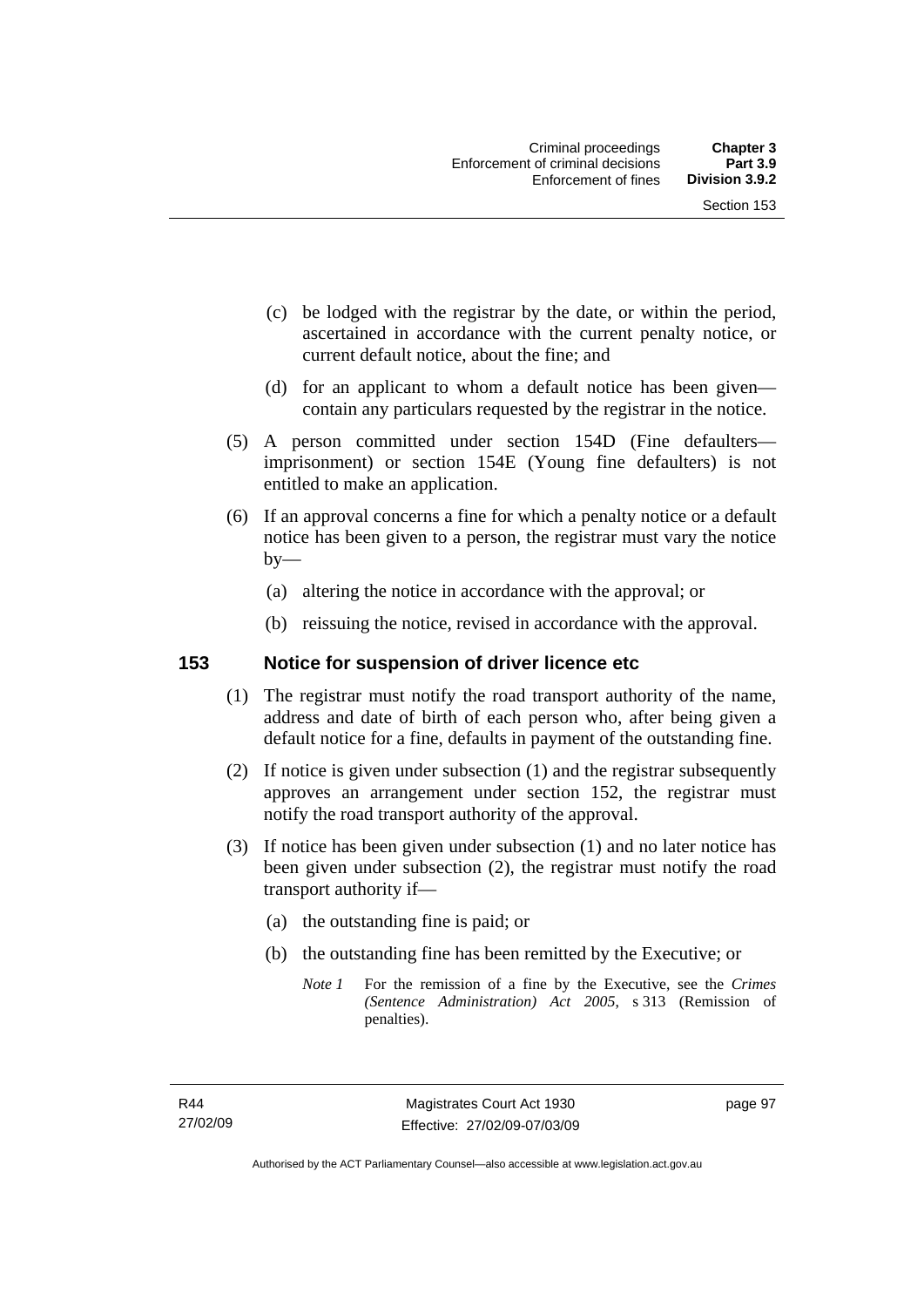Section 154

- *Note 2* A fine also may have been remitted under this Act, s 159 (repealed) or the *Crimes Act 1900*, s 434 (repealed).
- (c) the person has completed serving a period of imprisonment because of an order under section 154D (Fine defaulters imprisonment) or section 154E (Young fine defaulters); or
- (d) the conviction or order that gave rise to the liability to pay the fine is quashed or set aside.

## **154 Access to personal information**

- (1) To ensure the payment of an outstanding fine, the registrar may, in writing, ask a relevant person to give the registrar stated particulars of personal information held by the person about the fine defaulter.
- (2) The relevant person must comply with the request as far as practicable.
- (3) In this section:

*personal information*, about a fine defaulter, means details about the defaulter's financial circumstances or criminal record.

*relevant person* means—

- (a) the chief police officer; or
- (b) the housing commissioner; or
- (c) the chief executive (however described) of a government agency.

#### **154D Fine defaulters—imprisonment**

- (1) The court must order the imprisonment of a fine defaulter if—
	- (a) satisfied that all reasonable action has been taken under this division to secure payment and there is no reasonable likelihood of the outstanding fine being paid; and

Authorised by the ACT Parliamentary Counsel—also accessible at www.legislation.act.gov.au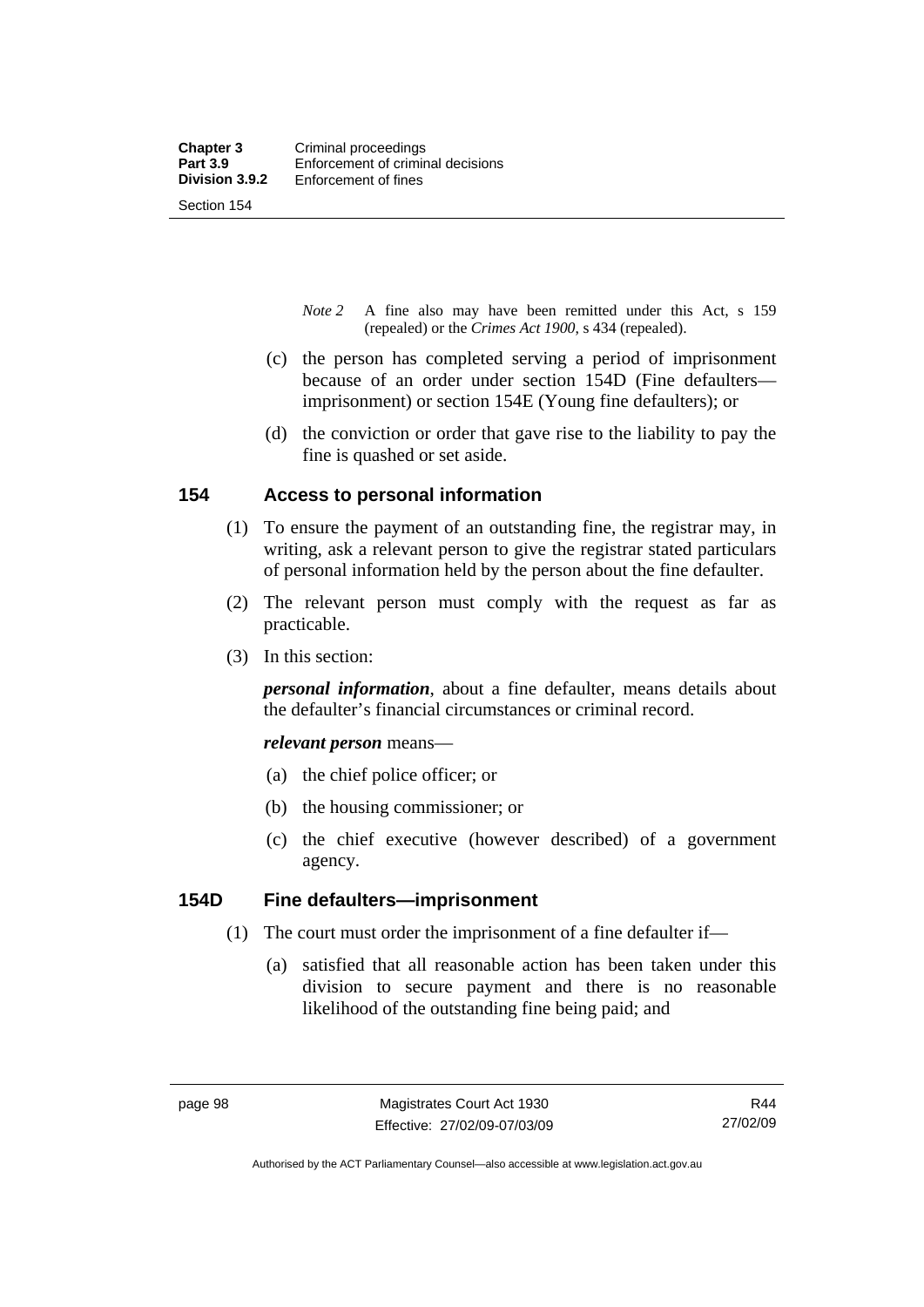- (b) the outstanding fine has not been remitted by the Executive.
- *Note 1* The court must issue a warrant for the imprisonment of the person in the chief executive's custody (see *Crimes (Sentence Administration) Act 2005*, s 12).
- *Note 2* For the remission of a fine by the Executive, see the *Crimes (Sentence Administration) Act 2005*, s 313 (Remission of penalties).
- *Note 3* A fine also may have been remitted under this Act, s 159 (repealed) or the *Crimes Act 1900*, s 434 (repealed).
- (2) The order, or any warrant under the *Crimes (Sentence Administration) Act 2005*, section 12 (Warrant for imprisonment), must not be given effect if the amount of the outstanding fine is paid to the Territory, or to someone acting for the Territory, before the person is imprisoned.
- (3) The period for which the fine defaulter must be committed is the lesser of—
	- (a) a period worked out at the rate of 1 day for each \$100, or part of \$100, of the outstanding fine; or
	- (b) 6 months.
- (4) This section does not apply to a person if—
	- (a) the person's liability to pay the fine is derived from a reparation order under the *Crimes (Sentencing) Act 2005*; or
	- (b) section 154E applies to the person.
		- *Note* A reparation order under the *Crimes Act 1900,* s 350 (repealed) is taken to be a reparation order under the *Crimes (Sentencing) Act 2005*, s 142.

### **154E Young fine defaulters**

 (1) This section applies to a fine defaulter if the offence in relation to which the fine was imposed was committed when the person was under 18 years old.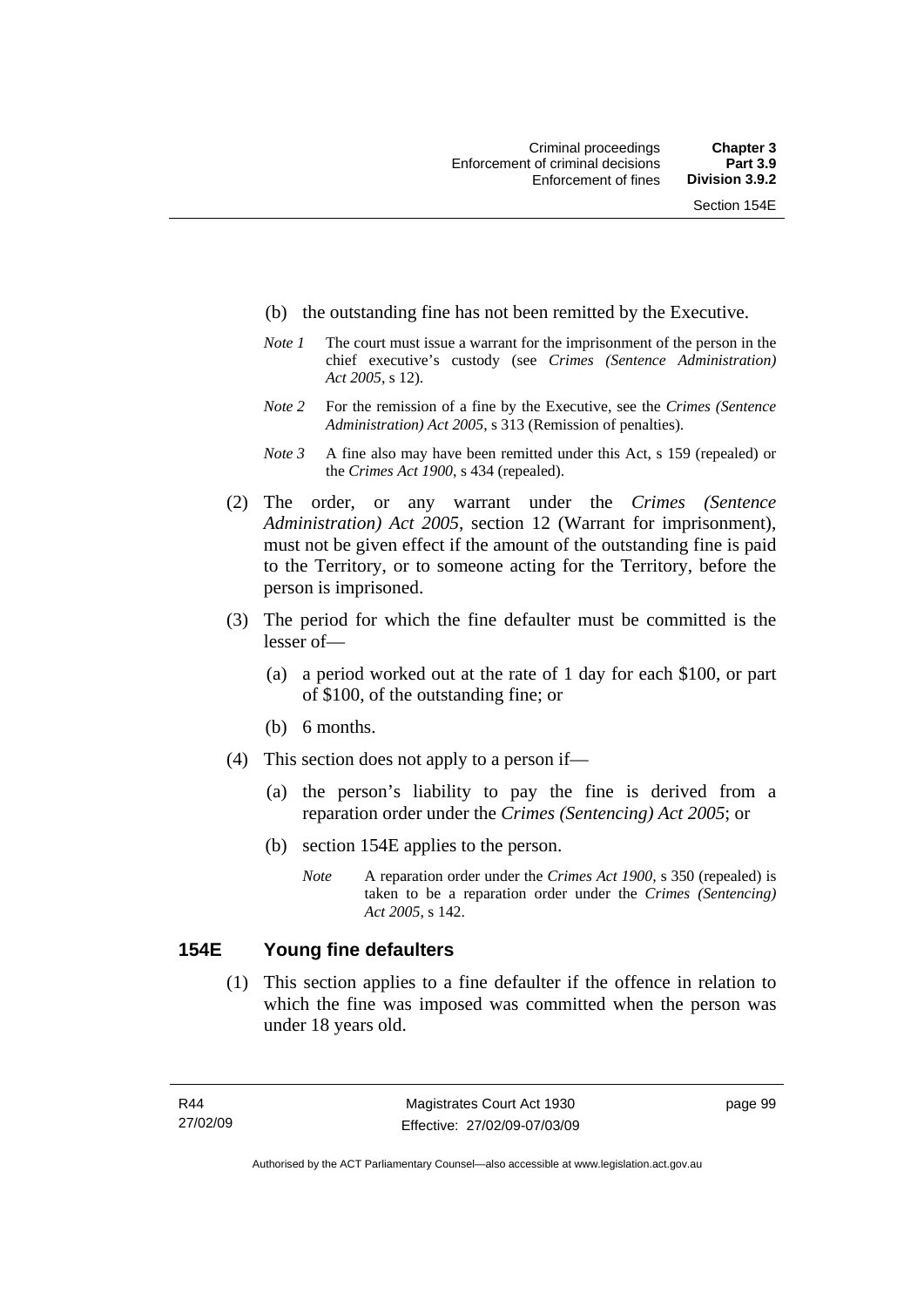(2) The court may order the imprisonment of the person if the court—

- (a) has assessed the person's capacity to pay the fine and is satisfied the person has the capacity to pay; and
- (b) has offered the person an arrangement under section 152 (Special arrangements) about the payment of the fine; and
- (c) has notified the road transport authority as required under section 153 (1) (Notice for suspension of driver licence etc).
- (3) The order, or any warrant under the *Crimes (Sentence Administration) Act 2005*, section 12 (Warrant for imprisonment), must not be given effect if the amount of the outstanding fine is paid to the Territory, or to someone acting for the Territory, before the person is imprisoned.
- (4) The period for which the person must be imprisoned is the lesser of—
	- (a) a period worked out at the rate of 1 day for each \$300, or part of \$300, of the outstanding fine; and
	- (b) 7 days.

#### **154F Young fine defaulters—no capacity to pay**

- (1) This section applies to a fine defaulter if—
	- (a) the offence in relation to which the fine was imposed was committed when the person was under 18 years old; and
	- (b) the court—
		- (i) has assessed the person's capacity to pay the fine; and
		- (ii) is satisfied that the person does not have capacity to pay the fine.
- (2) The court may not order the imprisonment of the person.

Authorised by the ACT Parliamentary Counsel—also accessible at www.legislation.act.gov.au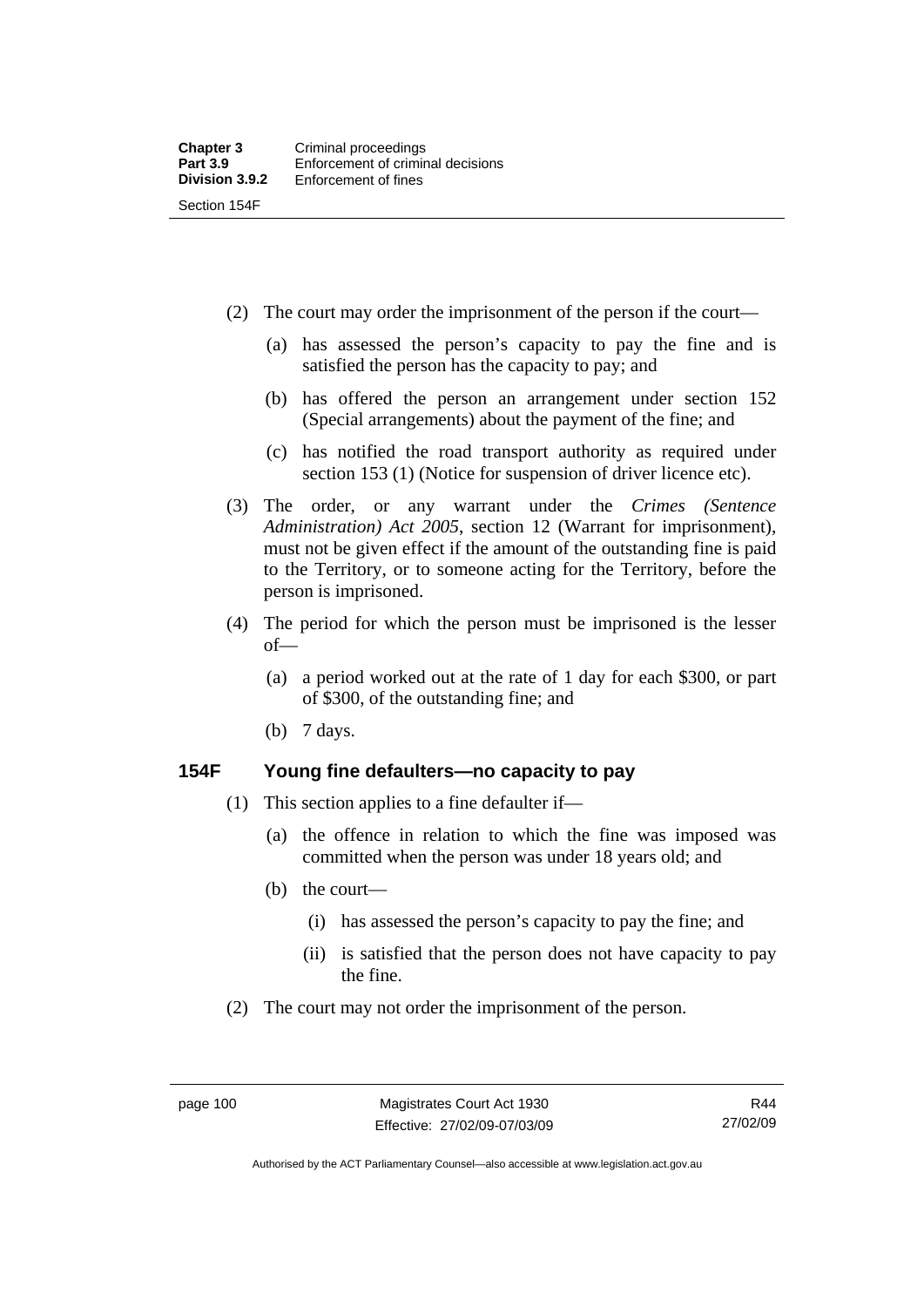(3) However, the court may (on application or on its own initiative) review the person's capacity to pay, but not more than once in any 6-month period.

## **157 Outstanding fine discharged by payment**

- (1) This section applies if—
	- (a) a person is imprisoned under section 154D or section 154E; and
	- (b) an amount is paid to the Territory (through the registrar or the chief executive) to discharge an amount of the outstanding fine.
- (2) If the amount paid completely discharges the outstanding fine, the chief executive must release the person from imprisonment immediately, unless the person must otherwise be lawfully detained.

## **158 Outstanding fine satisfied by imprisonment**

A person imprisoned under section 154D (Fine defaulters imprisonment) discharges the person's liability to pay the outstanding fine—

- (a) at the rate of \$100 for each day or part of a day for which the person is so imprisoned; or
- (b) if the person is committed for 6 months—at the end of the 6-month period.

#### **158A Outstanding fine satisfied by imprisonment—young fine defaulter**

A person imprisoned under section 154E (Young fine defaulters) discharges the person's liability to pay the outstanding fine—

 (a) at the rate of \$300 for each day or part of a day for which the person is detained under the warrant for imprisonment; or

page 101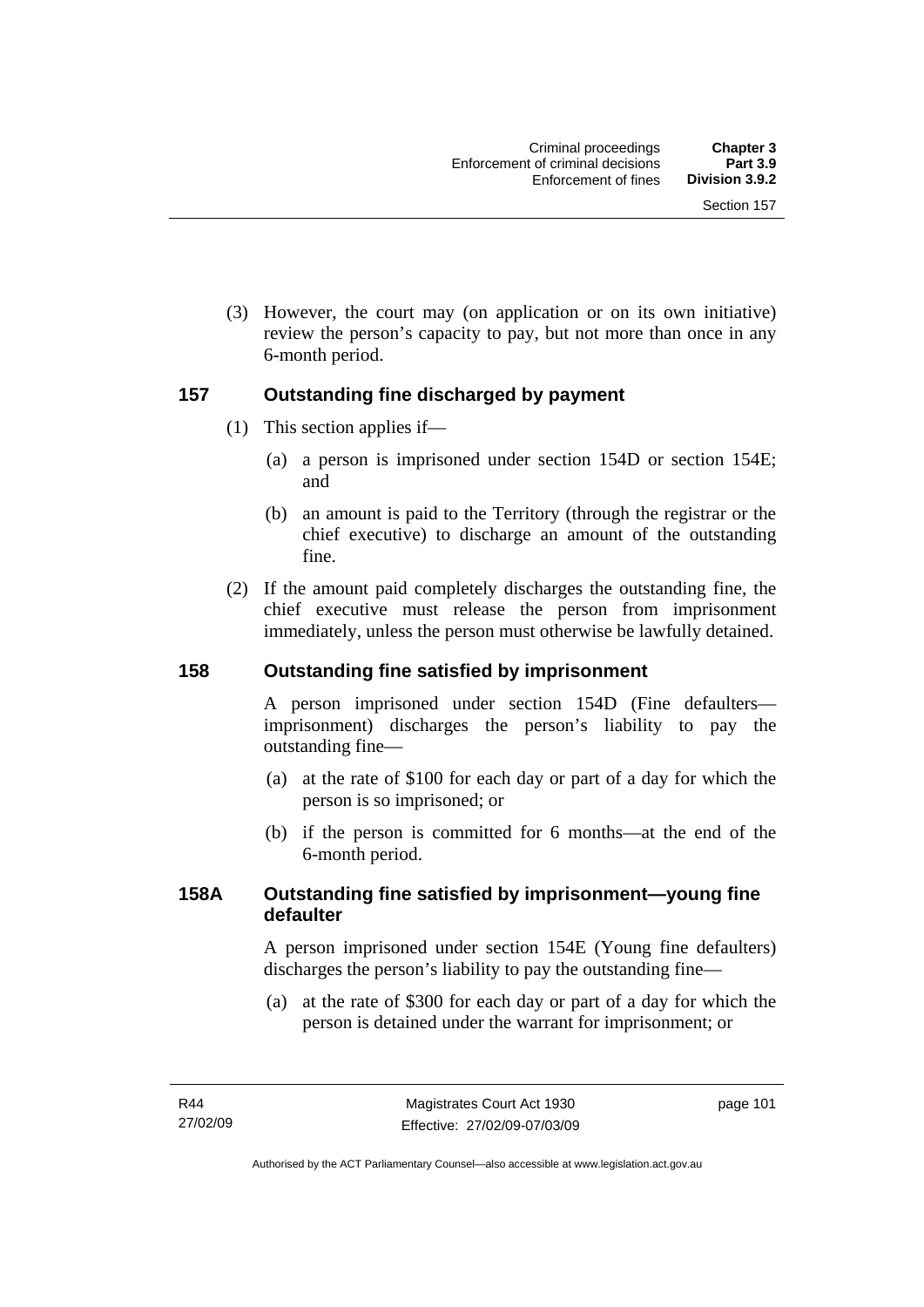(b) if the person is committed for 7 days—at the end of the 7-day period.

#### **160 Conviction or order quashed or set aside**

If the conviction or order that gave rise to a person's liability to pay a fine is quashed or set aside, the registrar must, in addition to notifying the road transport authority under section 153 (3) (d)—

- (a) refund to the person any amount paid in relation to the fine; and
- (b) refund to the person any amount paid in relation to a relevant administrative fee.

#### **161 Other enforcement provisions not affected**

This division shall not be taken to affect the operation of any other law in force in the ACT that provides for the recovery or enforcement of a fine.

# **Division 3.9.3 Reciprocal enforcement of fines against bodies corporate**

#### **166A Definitions for div 3.9.3**

In this division:

*conviction* means a conviction or order entered or made by a court in the exercise of summary jurisdiction in a proceeding for an offence.

*fine* includes—

- (a) a financial penalty, financial forfeiture and financial compensation; and
- (b) fees, charges and costs payable by a body corporate under an order made in a proceeding in which a conviction was entered in relation to the body corporate.

Authorised by the ACT Parliamentary Counsel—also accessible at www.legislation.act.gov.au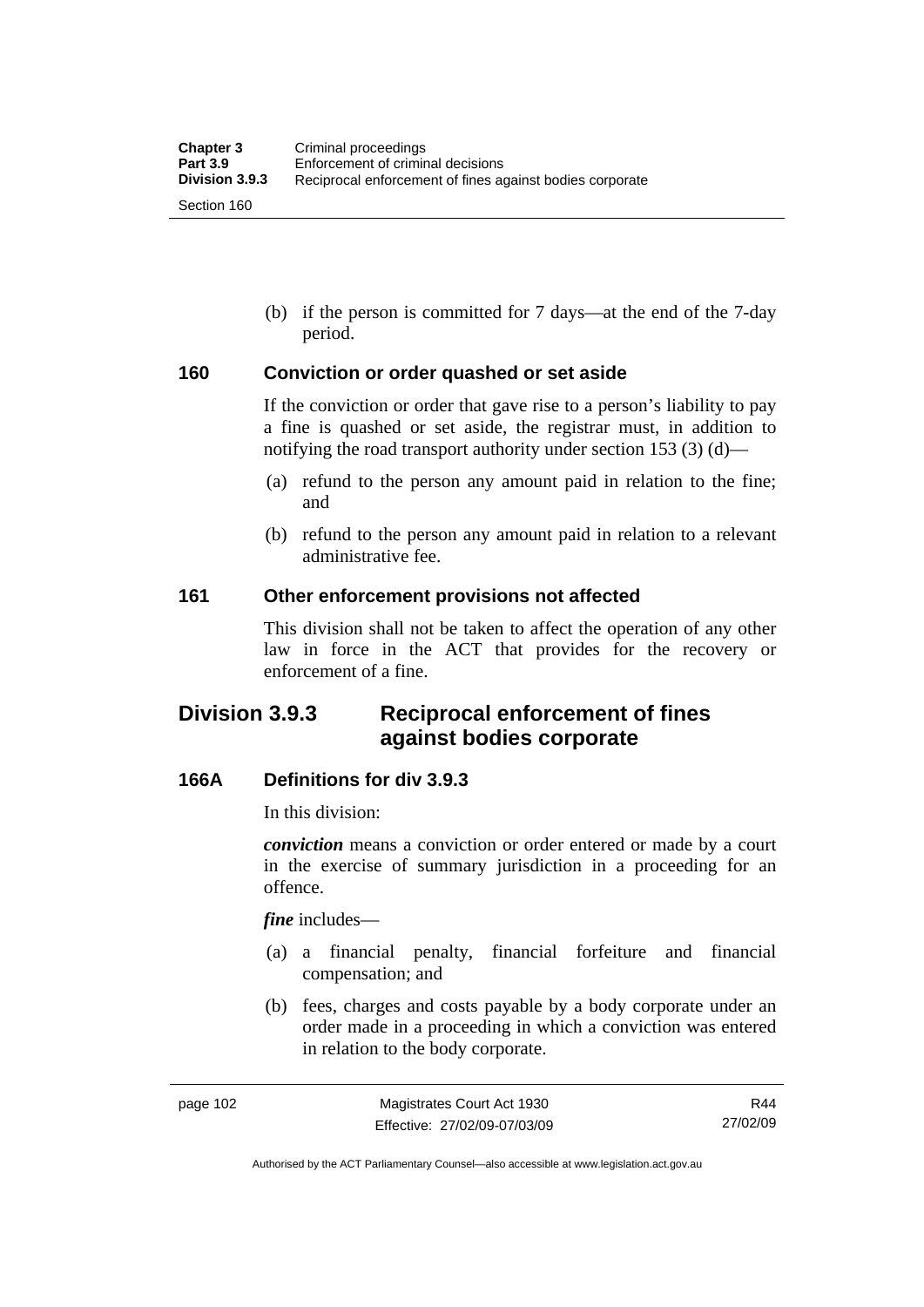*reciprocating court* means a court declared under section 166B to be a reciprocating court.

*relevant officer*, in relation to a reciprocating court, means the registrar or other corresponding officer of the court.

*State* includes a Territory other than the Australian Capital Territory.

*territory fine* means a fine payable under a conviction of the court.

#### **166B Declarations relating to reciprocating courts**

- (1) If a State has laws providing for the enforcement in the State of a territory fine against a body corporate, the Attorney-General may, in writing, declare a court of summary jurisdiction in the State to be a reciprocating court.
- (2) A declaration is a notifiable instrument.

*Note* A notifiable instrument must be notified under the Legislation Act.

#### **166C Enforcement of fine**

- $(1)$  If—
	- (a) a fine is payable by a body corporate under a conviction of a reciprocating court; and
	- (b) the registrar receives a written request from the relevant officer of the reciprocating court for the enforcement of the conviction accompanied by—
		- (i) a copy, certified by the relevant officer to be correct, of the conviction; and
		- (ii) a certificate signed by the relevant officer stating the amount of the fine that remains unpaid;

the registrar must register the conviction by filing in the court the certified copy of the conviction and noting the date of the registration on the copy.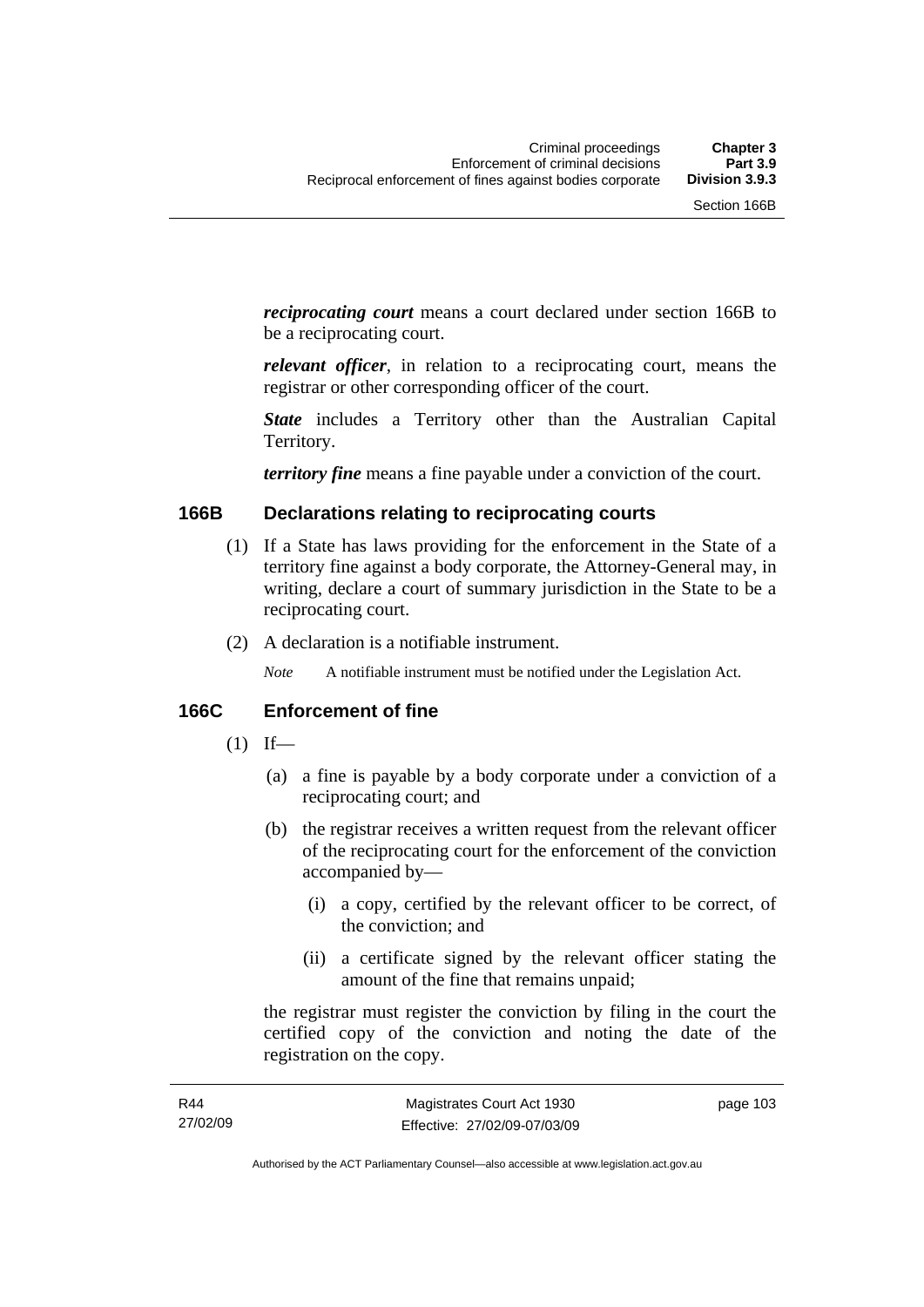- (2) On the registration of a conviction under subsection (1)—
	- (a) the conviction is taken, for this part, to be a conviction of the court adjudging payment of a fine by the body corporate in the amount stated as unpaid in the certificate mentioned in subsection  $(1)$  (b); and
	- (b) the registrar must make an enforcement order for the purpose of recovering the amount mentioned in paragraph (a); and
	- (c) subject to this section, this Act and the rules applying to civil proceedings in the Magistrates Court apply in relation to an enforcement order made under paragraph (b) as if the order had been made in a civil proceeding in the court.
- (3) If a request is made under this section in relation to a fine payable under a conviction of a reciprocating court and the registrar later receives a notification from the relevant officer of the reciprocating court of payment of an amount in satisfaction in whole or part of the amount of the fine, the registrar must note the particulars of the payment on the certified copy of the conviction filed in the court.
- $(4)$  If—
	- (a) an enforcement order is made under subsection (2) in relation to a fine; and
	- (b) before enforcement, the registrar receives a notification mentioned in subsection (3) in relation to the fine;

the registrar must stay the order.

- (5) On the stay of the order, the registrar must—
	- (a) if the amount of the fine has been paid in full—set aside the order; or
	- (b) if part of the amount of the fine remains unpaid—amend the order to show the amount still unpaid.

Authorised by the ACT Parliamentary Counsel—also accessible at www.legislation.act.gov.au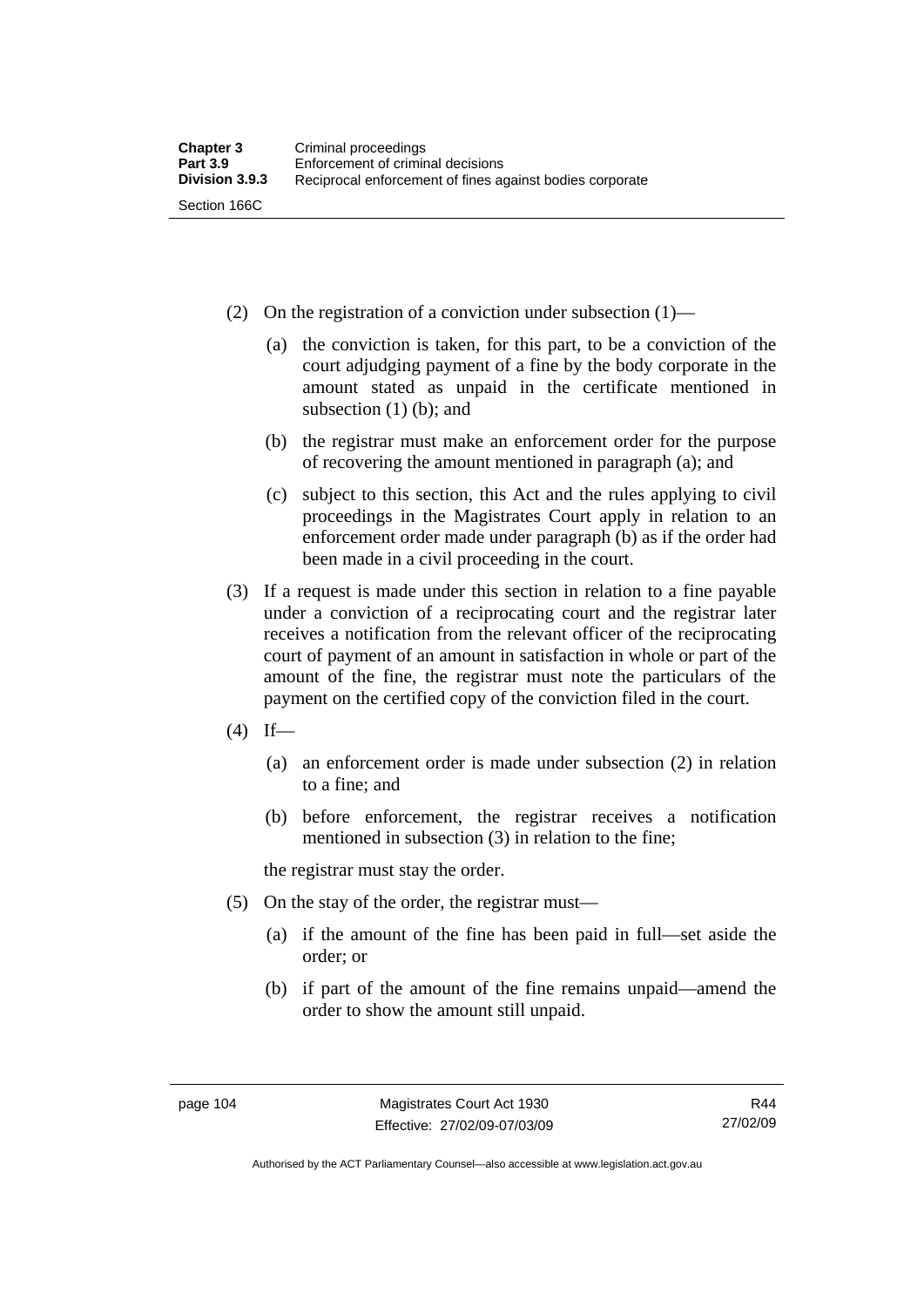- (6) If an enforcement order is amended under subsection (5) (b), the order must be enforced in relation to the amount of the fine shown in the order as unpaid.
- (7) If an amount of money is paid to the registrar in satisfaction in whole or in part of a fine payable under a conviction registered under subsection (1), the registrar must remit the amount to the relevant officer of the reciprocating court by which the conviction was entered.
- (8) For this section, a document that purports to have been signed by the relevant officer of a reciprocating court is taken to have been so signed unless the contrary is proved.

## **166D Effect of enforcement by reciprocating court**

An amount received by the registrar from a reciprocating court in satisfaction in whole or in part of a territory fine must be applied by the registrar as if the amount had been paid to the registrar by the body corporate by which the fine was payable in satisfaction in whole or in part of the fine.

## **166E Registrar to notify payment of territory fine**

 $If$ <sub>—</sub>

- (a) a conviction of the court under which a fine is payable is registered by the relevant officer of a reciprocating court; and
- (b) an amount is received by the registrar in satisfaction in whole or in part of the fine;

the registrar must, as soon as practicable, notify the relevant officer of the amount of that payment.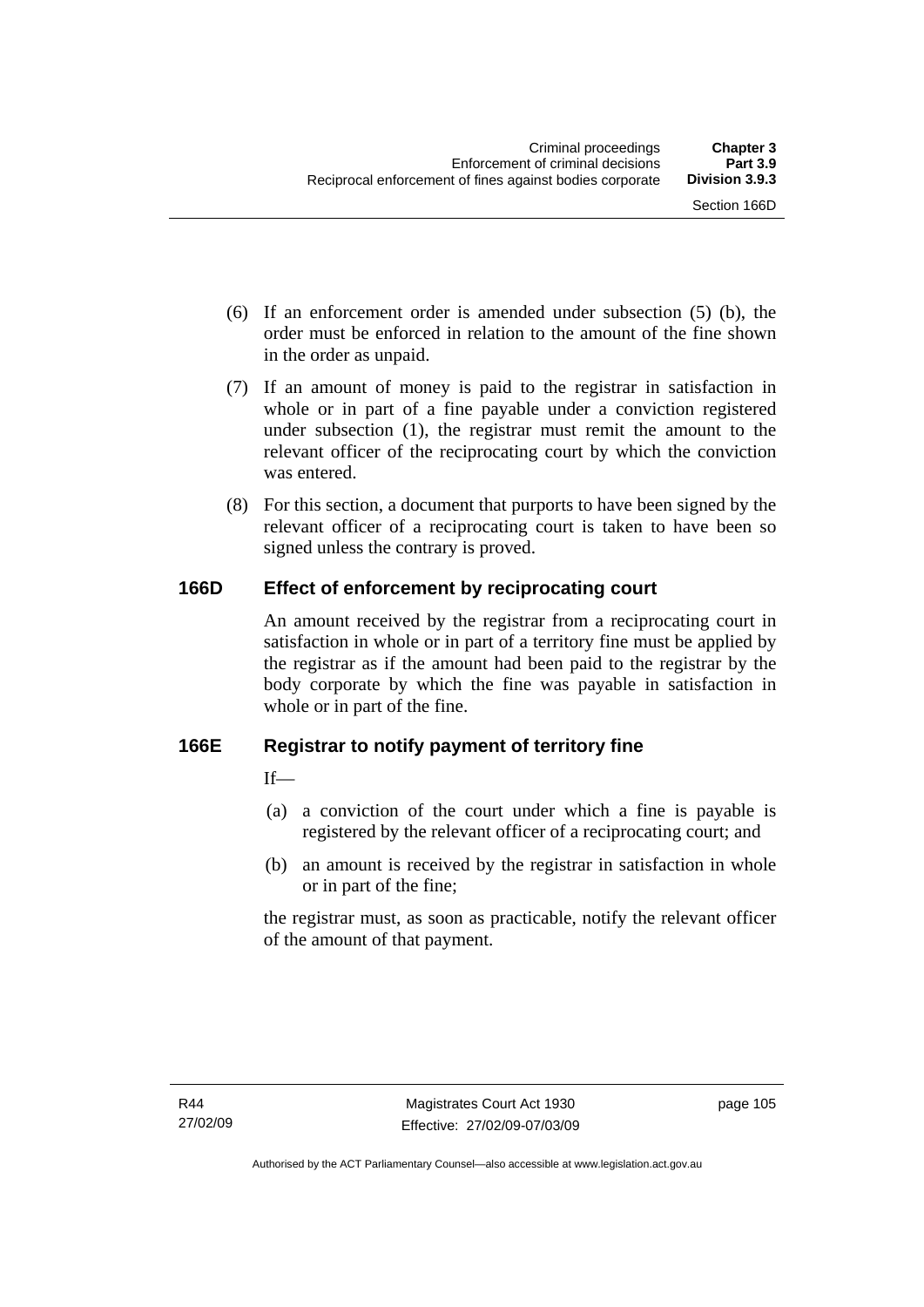Section 184

# **Division 3.9.4 Enforcement of criminal decisions other provisions**

#### **184 Enforcement of costs against informant**

If a court orders an informant in a criminal proceeding to pay costs to a defendant, the order operates as a judgment given or entered in relation to a claim for the payment of money and is enforceable accordingly.

#### **191 Accounts to be kept of amounts received**

Every registrar and person in charge of a correctional centre must keep a true and exact account of all amounts received by him or her under or because of any conviction or order, showing the people from whom and the time when the amounts were received and to whom and when the amounts were paid.

Maximum penalty: 1 penalty unit.

#### **193 Forfeited goods may be sold**

Except where otherwise provided, all forfeitures, not financial, that are incurred in relation to an offence triable by the court or that may be enforced by the court, may be sold or disposed of or dealt with in the way that the court directs, and the proceeds of the sale must be applied in a similar way as if the proceeds were a fine imposed under the Act, ordinance or law on which the proceeding for forfeiture is founded.

#### **194 Enforcement order not void for form only**

An enforcement order is not void only because of a defect or error in it if there is a conviction or order that is valid, or that may be amended and made valid, under this Act to support it.

Authorised by the ACT Parliamentary Counsel—also accessible at www.legislation.act.gov.au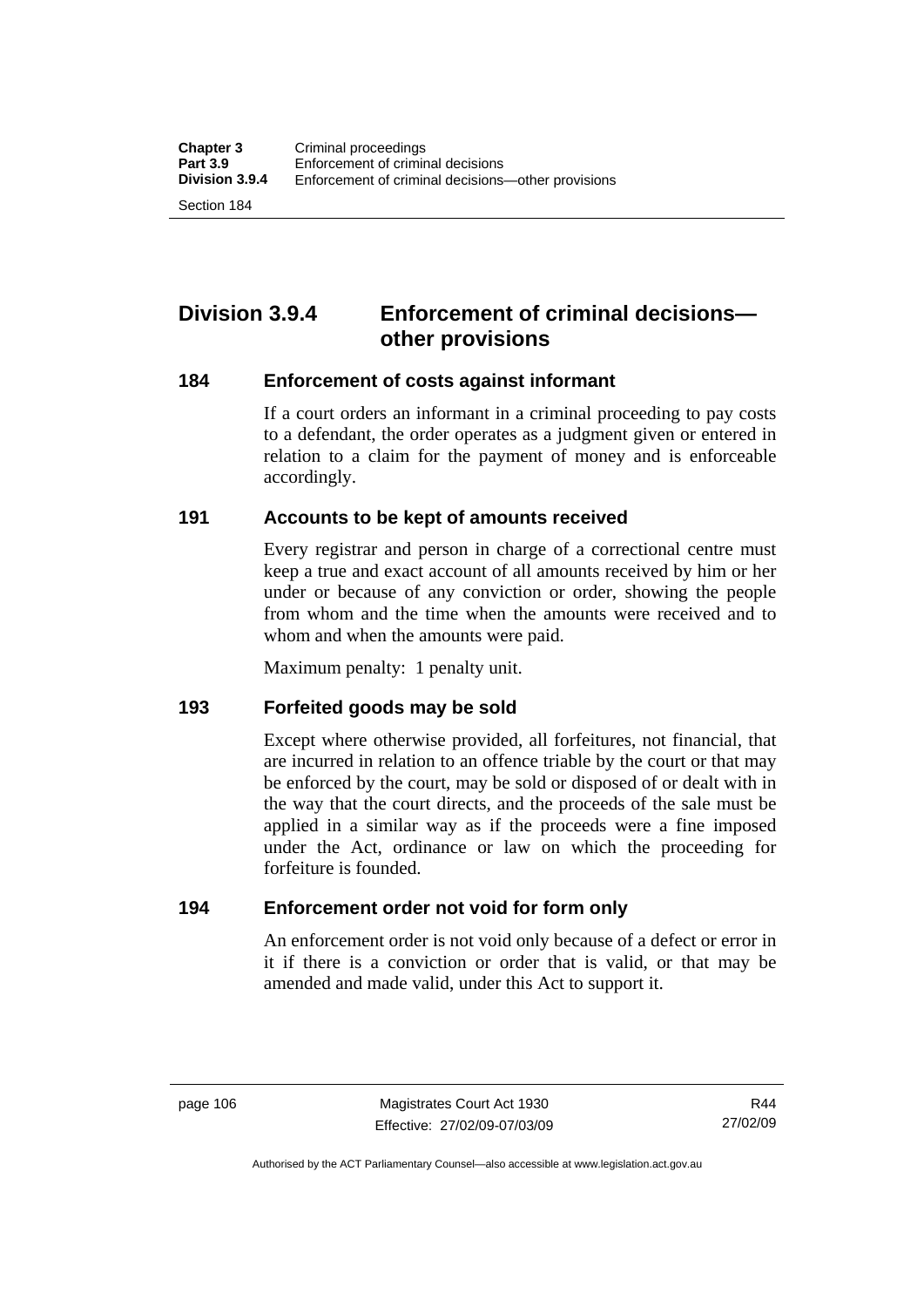### **195 Convictions etc to be given to Supreme Court registrar**

- (1) This section applies if a person is convicted of an indictable offence by the court or an information in relation to an indictable offence is dismissed by the court.
- (2) The court must immediately give the registrar of the Supreme Court a copy of the conviction and recognisances or a copy of the certificate of dismissal (if any).
- (3) The court must keep a conviction and dismissal book and record each conviction or dismissal in it.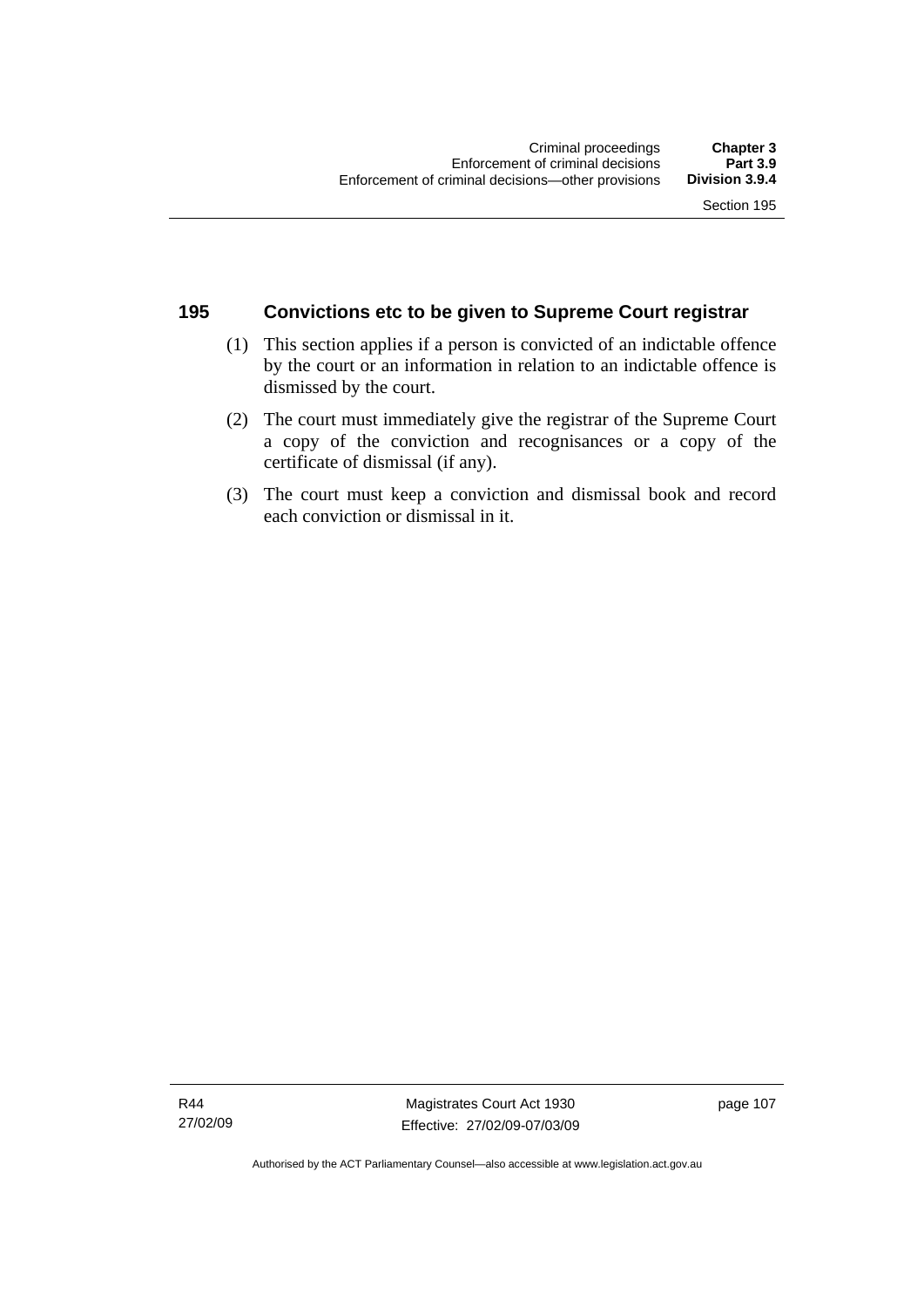# **Part 3.10 Criminal appeals**

# **Division 3.10.1 Criminal appeals—jurisdiction of Supreme Court**

## **U 207 Jurisdiction of Supreme Court**

- (1) The appellate jurisdiction of the Supreme Court in relation to decisions of the Magistrates Court under this Act (other than chapter 4 (Civil proceedings)) extends to the hearing and deciding of the following appeals and to no others:
	- (a) appeals to which division 3.10.2 (Appeals in criminal matters) applies;
	- (b) reference appeals under division 3.10.2A (Reference appeals in criminal matters);
	- (c) appeals from decisions of the Magistrates Court by way of orders to review under division 3.10.3 (Orders to review in criminal matters).
- (2) This part does not limit the operation of any other Act that makes provisions in relation to the appellate jurisdiction of the Supreme Court.

## **Division 3.10.2 Appeals in criminal matters**

## **208 Appeals to which div 3.10.2 applies**

- (1) Each of the following appeals is an appeal to which this division applies:
	- (a) an appeal by any of the following from a decision of the Magistrates Court under the Crimes Act, section 315A (2) or (3) (Investigation into fitness to plead) or section 315D (7) (Person found temporarily unfit to plead):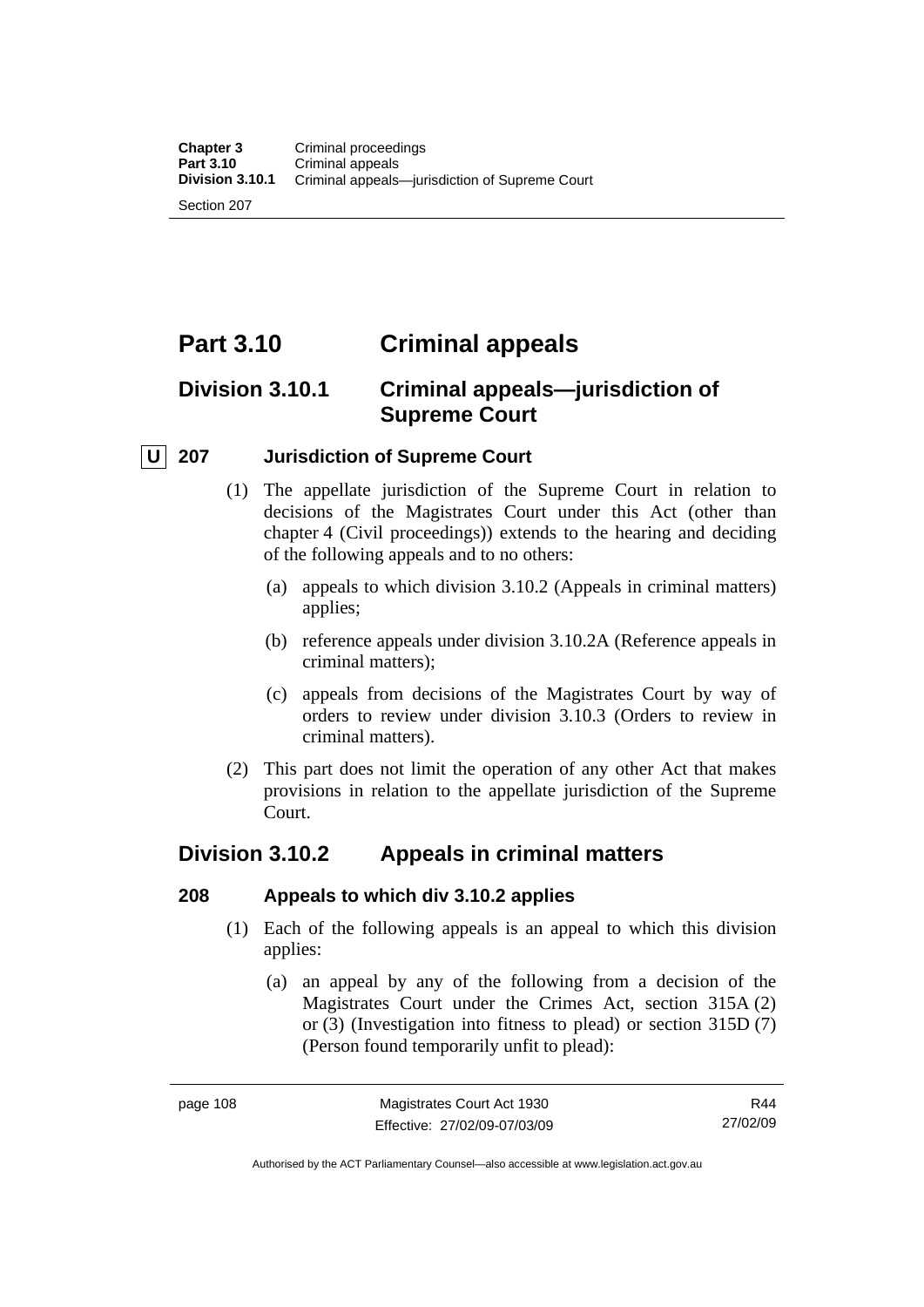- (i) the person whose fitness to plead was decided;
- (ii) anyone who appeared at the proceeding in which the decision was made;
- (iii) anyone else with the leave of the court;
- (b) an appeal, by the person convicted, from a conviction for an offence dealt with by the Magistrates Court under this Act, part 3.6 (Proceedings for offences punishable summarily) or part 3.7 (Service and pleading by post for certain offences) or under the Crimes Act, section 375;
- (c) an appeal, by the person against whom the order is made, from an order made under this Act, section 113 or section 114 in a proceeding dealt with by the Magistrates Court under this Act, part 3.6 or under the Crimes Act, section 375;
- (d) an appeal from a sentence or penalty imposed by the Magistrates Court by a person convicted of an offence dealt with by that court under this Act, section 90A, part 3.6 or part 3.7, or under the Crimes Act, section 375, whether or not the person appeals against the conviction in relation to which the sentence or penalty was imposed;
- (e) an appeal from an order of the court under any of the following provisions of the *Crimes (Sentencing) Act 2005*:
	- (i) part 3.2 (Sentences of imprisonment);
	- (ii) part 3.3 (Non-custodial sentences);
	- (iii) part 3.4 (Non-association and place restriction orders);
	- (iv) part 3.5 (Deferred sentence orders);
	- (v) part 3.6 (Combination sentences);
	- *Note* Orders under the *Crimes Act 1900*, pt 18 (Conditional release of offenders) are taken to be orders under the *Crimes (Sentencing) Act 2005* (see *Crimes (Sentence Administration) Act 2005*, ch 16).

page 109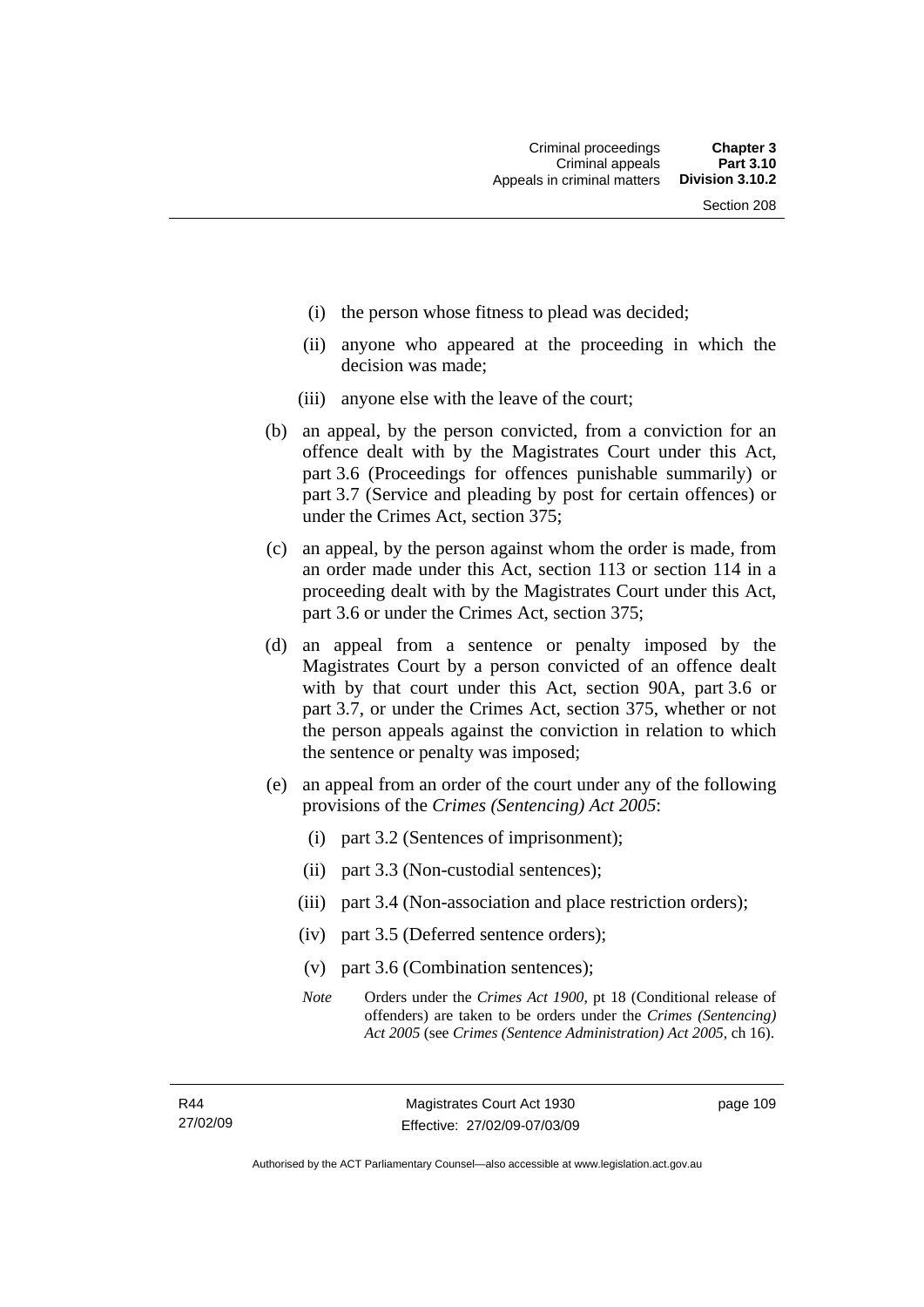- (f) an appeal from an order of the court under the *Crimes (Sentence Administration) Act 2005,* part 6.6 (Good behaviour orders—amendment and discharge).
- (3) Subsection (1) does not affect any power that the Supreme Court has, apart from this Act, to grant bail or to vary the conditions of bail.

## **209 Institution of appeal**

- (1) An appeal must be instituted by the appellant filing a notice of appeal in the office of the registrar of the Supreme Court within the period of 28 days after the conviction was entered, the order or decision was made or the sentence or penalty imposed, or within any further time the Supreme Court allows.
- (2) As soon as practicable after instituting the appeal, the appellant must—
	- (a) file a copy of the notice of appeal with the Magistrates Court; and
	- (b) serve a copy of the notice of appeal on—
		- (i) for an appeal mentioned in section 208 (1) (a)—each other person mentioned in that paragraph; and
		- (ii) for any other appeal—the director of public prosecutions.

## **210 Substituted service of notice of appeal**

- (1) If it appears to the Supreme Court, on an application made for an order under this section, that personal service of a notice of appeal under section 209 on a person on whom it is required to be served cannot be effected, the Supreme Court may make the order for substituted or other service the Supreme Court considers just.
- (2) The Supreme Court may, on an application made for an order under this subsection, dispense with service of a notice of appeal if the court considers it necessary or expedient to do so.

R44 27/02/09

Authorised by the ACT Parliamentary Counsel—also accessible at www.legislation.act.gov.au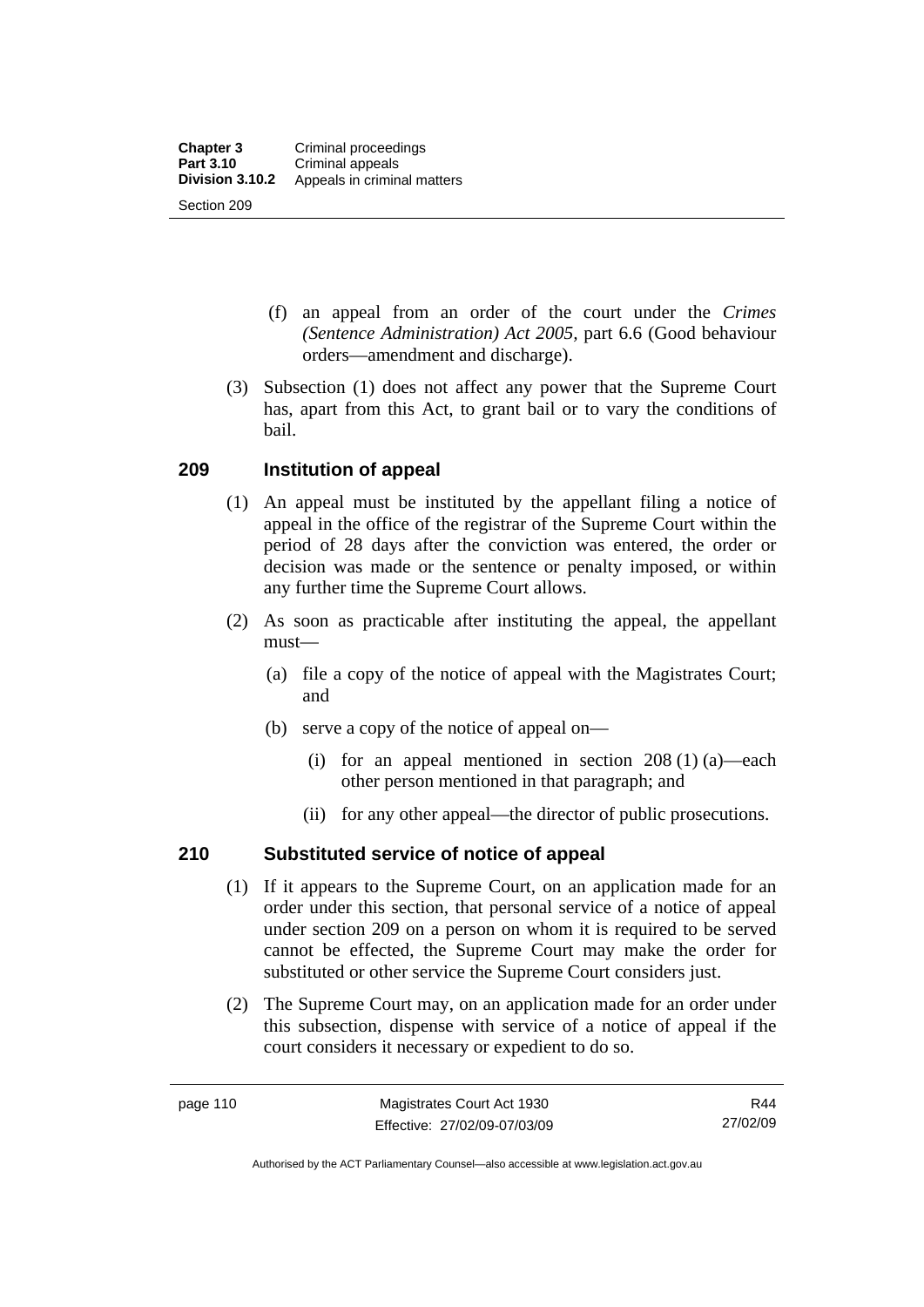(3) An order under subsection (2) may be made subject to the conditions (if any) the Supreme Court considers appropriate.

#### **214 Appeals in cases other than civil cases**

- (1) This section applies to an appeal mentioned in section 208 (Appeals to which div 3.10.2 applies).
- (2) In an appeal to which this section applies, the Supreme Court must have regard to the evidence given in the proceeding out of which the appeal arose, and has power to draw inferences of fact.
- (3) In an appeal to which this section applies, the Supreme Court must—
	- (a) if it considers it necessary or expedient to do so in the interests of justice—
		- (i) order the production of a document or anything else that was an exhibit in, or was otherwise connected with, the proceeding out of which the appeal arose and that appears to it to be necessary to produce for deciding the appeal; and
		- (ii) order any person who was, or would have been if the person had been called, a compellable witness in the proceeding to attend for examination before the Supreme Court; and
		- (iii) receive the evidence, if tendered, of any witness; and
	- (b) receive evidence with the consent of the parties to the appeal.
- (4) If evidence is tendered in an appeal to which this section applies, the Supreme Court must, unless satisfied that the evidence would not afford any ground for allowing the appeal, receive the evidence if—
	- (a) it appears to the Supreme Court that the evidence is likely to be credible and would have been admissible in the proceeding out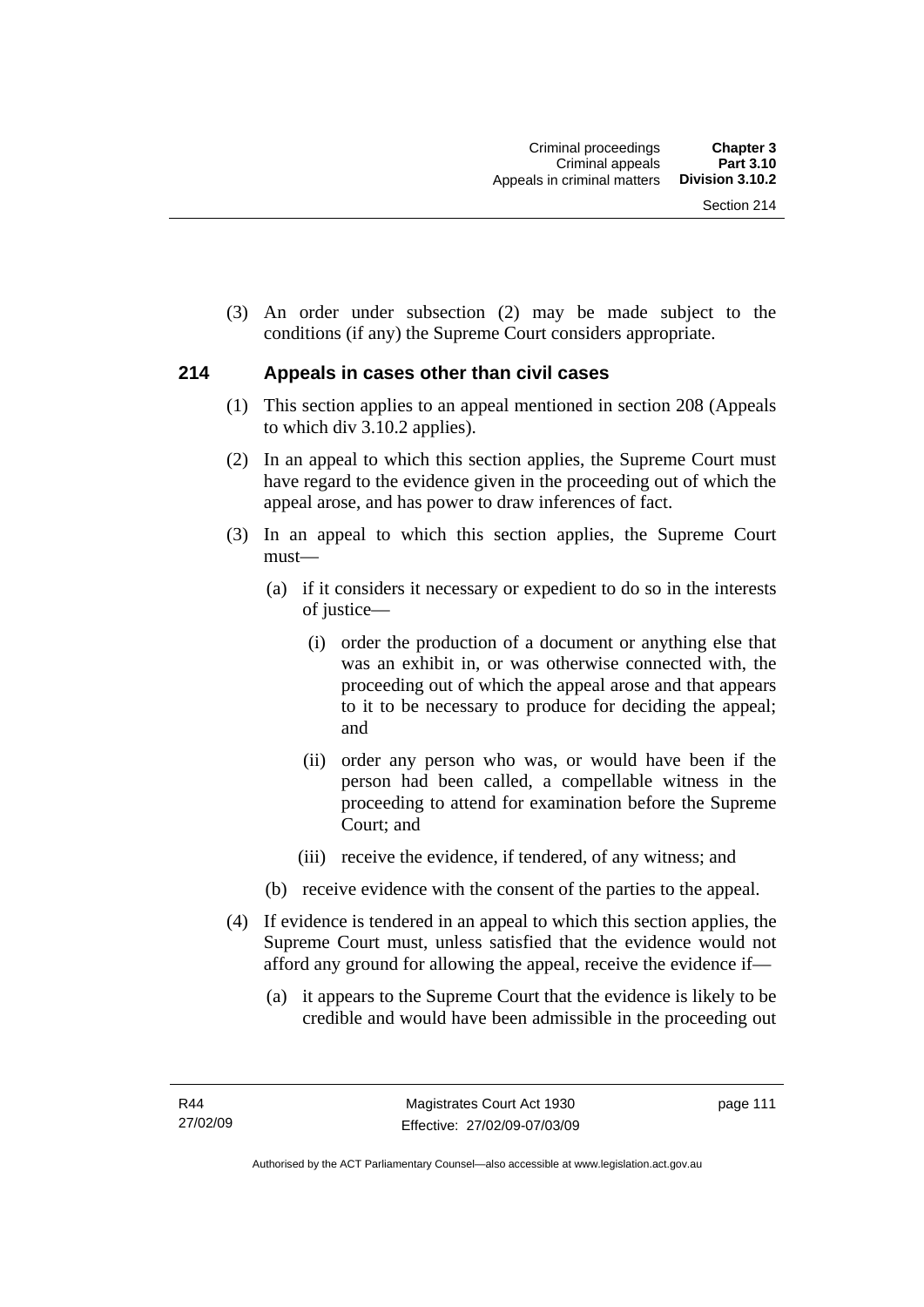of the which the appeal arose on an issue relevant to the appeal; and

 (b) the Supreme Court is satisfied that the evidence was not adduced in the proceeding and there is a reasonable explanation for the failure to adduce it.

#### **216 Stay of execution pending appeal in certain cases**

- (1) If an appeal to which this division applies has been duly instituted, the enforcement or execution of the decision, conviction, order, sentence or penalty appealed from is stayed until the appeal is concluded or is abandoned or discontinued and, if the appellant is in custody, the appellant may, if not detained for any other cause, be granted bail in accordance with the *Bail Act 1992*.
- (2) If the appellant in custody in relation to whom the enforcement or execution of a conviction or sentence is stayed—
	- (a) is not granted bail under the *Bail Act 1992*; or
	- (b) is not detained for any other cause;

the court or a magistrate may order the person be remanded in custody.

*Note* The court must issue a warrant for the remand of the defendant in the chief executive's custody (see *Crimes (Sentence Administration) Act 2005*, s 17).

#### **218 Orders by Supreme Court on appeals**

- (1) On an appeal to which this division applies, the Supreme Court may—
	- (a) confirm, reverse or vary the conviction, order, sentence, penalty or decision appealed from; or
	- (b) give the judgment, or make the order, that, in all the circumstances, it considers appropriate, or refuse to make an order; or

Authorised by the ACT Parliamentary Counsel—also accessible at www.legislation.act.gov.au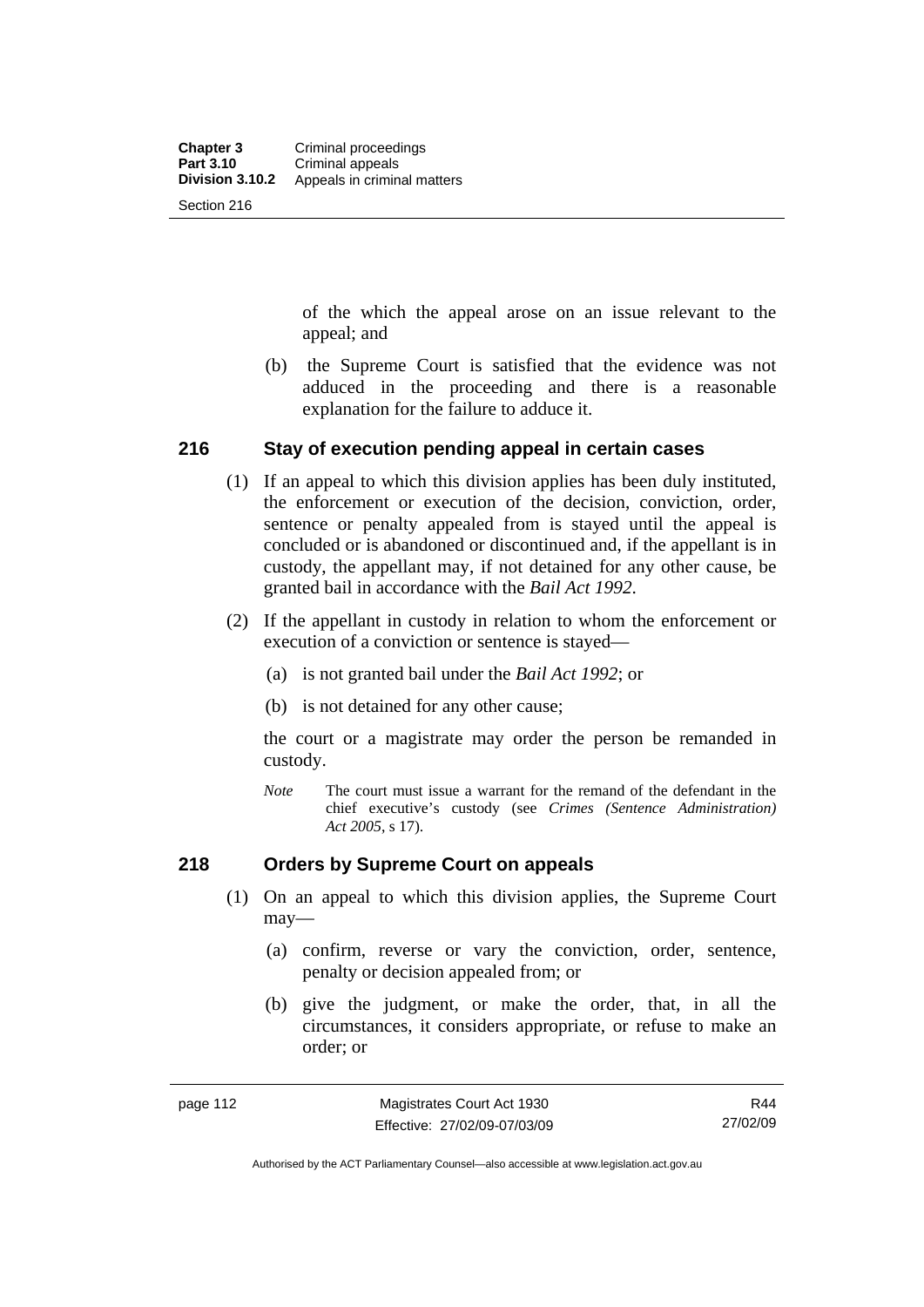- (c) set aside the conviction, order, sentence, penalty or decision appealed from, in whole or in part, and remit the proceeding to the Magistrates Court for further hearing and decision, subject to the directions the Supreme Court considers appropriate.
- (2) A judgment or order of the Supreme Court under subsection (1) (a) or (b) has effect as if it were a decision of the Magistrates Court and may be enforced by the Magistrates Court accordingly.

## **U 219 Barring right of appeal under div 3.10.2 if order to review granted**

- (1) If an order nisi to review a decision of the Magistrates Court has been granted under division 3.10.3 (Orders to review in criminal matters) to a person entitled to appeal against that decision to the Supreme Court under this division, the person ceases to be entitled to appeal to the Supreme Court under this division.
- (2) If an order nisi to review a decision of the Magistrates Court is granted under division 3.10.3 to a person after the person has instituted an appeal to the Supreme Court under this division against that decision, the appeal is taken to have been withdrawn.

# **Division 3.10.2A Reference appeals in criminal matters**

## **219A What is a reference appeal?**

In this division:

*reference appeal*—see section 219AB (2).

## **U** 219AB Reference appeal following acquittal on indictment

- (1) This section applies if a person has been tried on indictment in the Magistrates Court and acquitted in relation to all or part of the indictment.
- (2) The Supreme Court may, on application by the Attorney-General or director of public prosecutions (the *applicant*), hear and decide (by a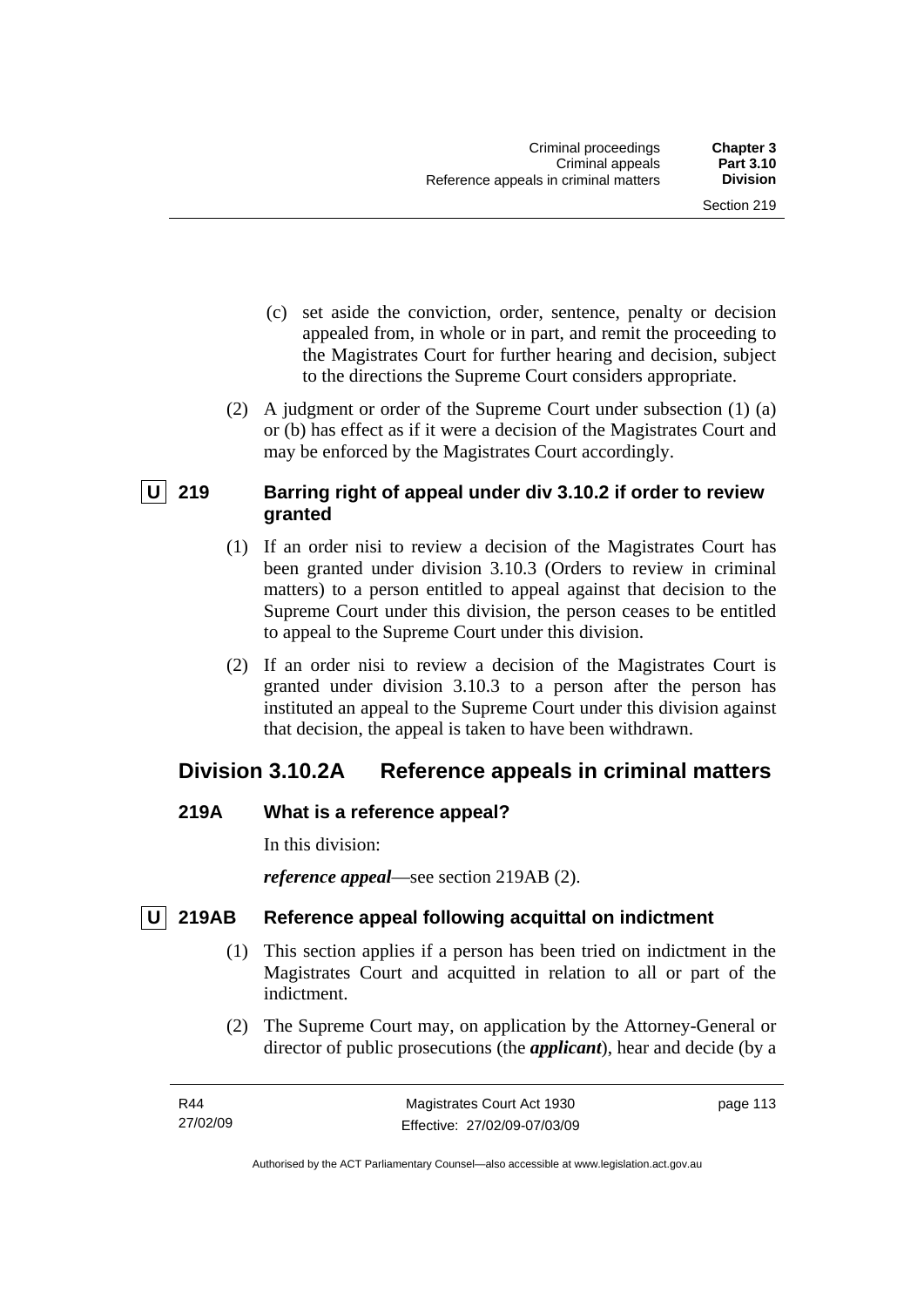*reference appeal*) any question of law arising at or in relation to the trial.

## **U 219AC Who may be heard at reference appeal**

- (1) Each of the following people (each *interested party*) may be heard in a reference appeal:
	- (a) a person charged at the trial;
	- (b) a person who seeks to be heard, if the court is satisfied that the person has a sufficient interest in the appeal to be heard.
- (2) If an interested party is not represented in the appeal, the applicant must instruct counsel to argue the reference appeal on the party's behalf.
- (3) The reasonable costs of legal representation of an interested party are payable by the Territory.

## **U 219AD Reference appeal decision does not affect trial verdict**

The decision on a reference appeal does not invalidate or affect any verdict or decision given at the trial.

## **U Division 3.10.3 Orders to review in criminal matters**

## **U 219B Appeals by way of orders to review**

- (1) Each of the following is a decision of the Magistrates Court from which an appeal by way of order to review may be made in accordance with this division:
	- (a) an order of the Magistrates Court dismissing an information dealt with by that court under this Act, part 3.6 (Proceedings for offences punishable summarily) or part 3.7 (Service and pleading by post for certain offences) or under the Crimes Act, section 375;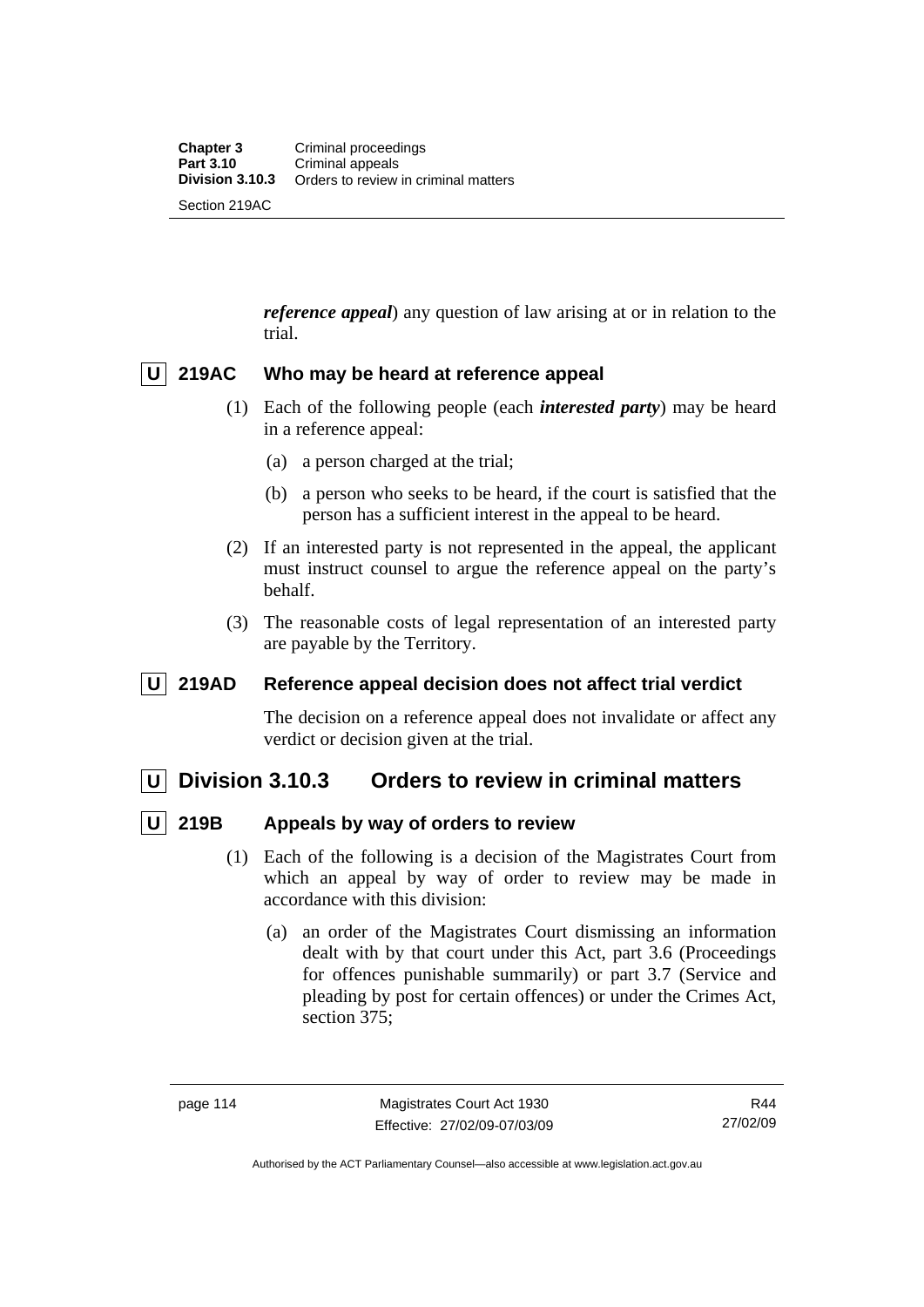- (b) a conviction by the Magistrates Court for an offence dealt with by that court under this Act, part 3.6 or part 3.7 or under the Crimes Act, section 375;
- (c) an order made under this Act, section 113 or section 114 in a proceeding dealt with by the Magistrates Court under this Act, part 3.6 or under the Crimes Act, section 375;
- (d) a decision of the Magistrates Court not to commit a person to the Supreme Court for sentence under section 92A;
- (e) a decision of the Magistrates Court to dispose of a case summarily under the Crimes Act, section 375 (6) or (7);
- (f) a sentence or penalty imposed by the Magistrates Court for an offence dealt with by that court under this Act, section 90A, part 3.6 or part 3.7 or under the Crimes Act, section 375.
- (2) In subsection (1) (f):

*sentence or penalty* includes a sentence or penalty imposed by an order of the Magistrates Court under—

- (a) any of the following provisions of the *Crimes (Sentencing) Act 2005*:
	- (i) part 3.2 (Sentences of imprisonment);
	- (ii) part 3.3 (Non-custodial sentences);
	- (iii) part 3.4 (Non-association and place restriction orders);
	- (iv) part 3.5 (Deferred sentence orders);
	- (v) part 3.6 (Combination sentences); or
	- *Note* Orders under the *Crimes Act 1900*, pt 18 (Conditional release of offenders) are taken to be orders under the *Crimes (Sentencing) Act 2005* (see *Crimes (Sentence Administration) Act 2005*, ch 16).
- (b) the *Crimes (Sentence Administration) Act 2005,* part 6.6 (Good behaviour orders—amendment and discharge).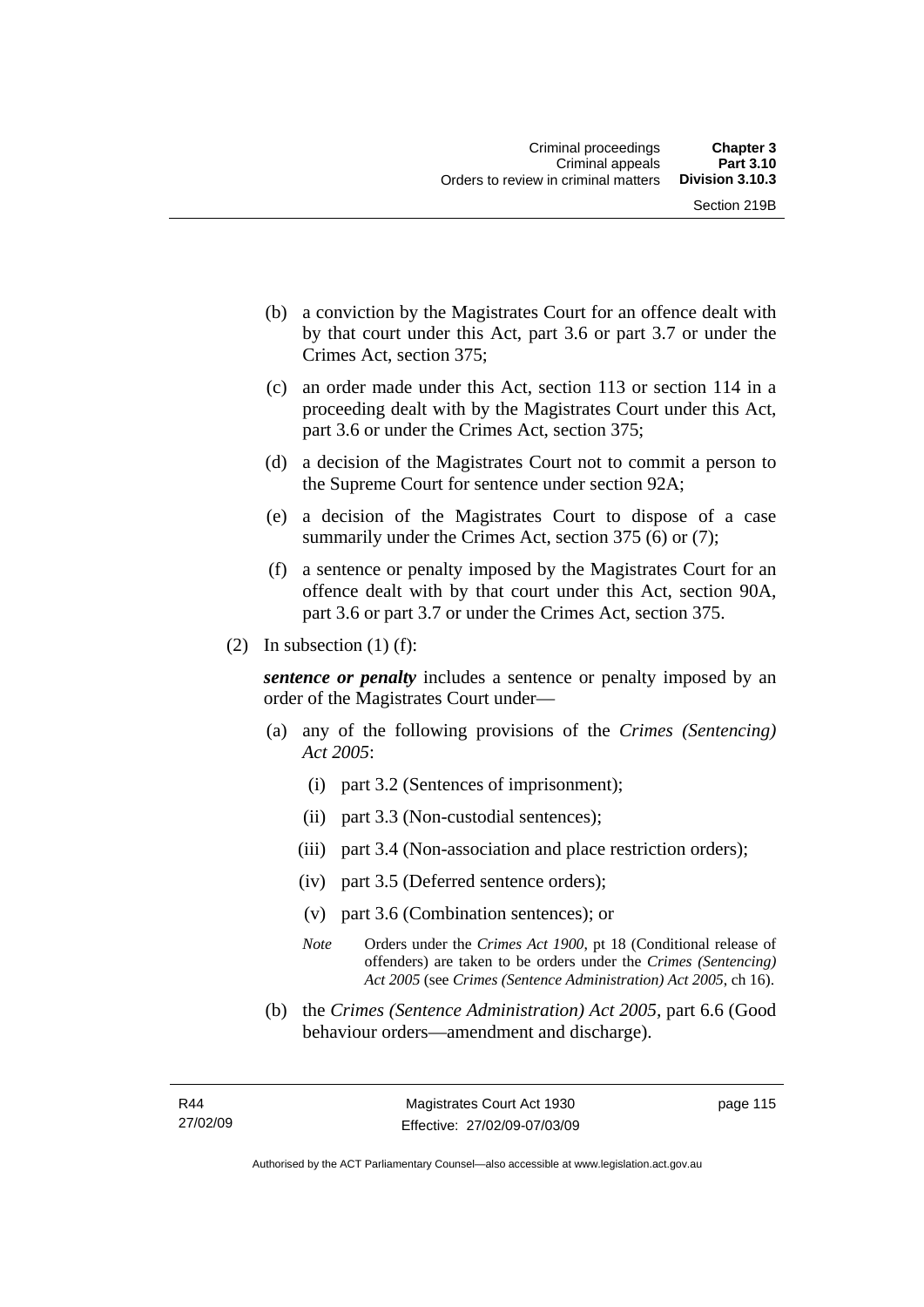Section 219C

## **U 219C Grant of order nisi to review**

- (1) This section applies if—
	- (a) within 28 days of the making of an order of a kind mentioned in section 219B (1) (a) or within any further time the Supreme Court allows, an application is made by the informant in the proceeding before the Magistrates Court; or
	- (b) within 28 days of the making of a decision of a kind mentioned in section 219B (1) (d), (e) or (f), an application is made by the informant in the proceeding before the Magistrates Court; or
	- (c) within 28 days after—
		- (i) the entering of a conviction of a kind mentioned in section 219B (1) (b); or
		- (ii) the making of an order of a kind mentioned in section 219B (1) (c);

or within any further time the Supreme Court allows, an application is made by the defendant in the proceeding before the Magistrates Court.

- (2) The Supreme Court may grant an order nisi calling on the other party to the proceeding to show cause, on a date specified in the order nisi, why the decision of the Magistrates Court should not be reviewed on any 1 or more of the following grounds:
	- (a) that there was a prima facie case of error or mistake on the part of the Magistrates Court;
	- (b) that the Magistrates Court did not have jurisdiction or authority to make the decision;
	- (c) that the decision of the Magistrates Court should not in law have been made;

R44 27/02/09

Authorised by the ACT Parliamentary Counsel—also accessible at www.legislation.act.gov.au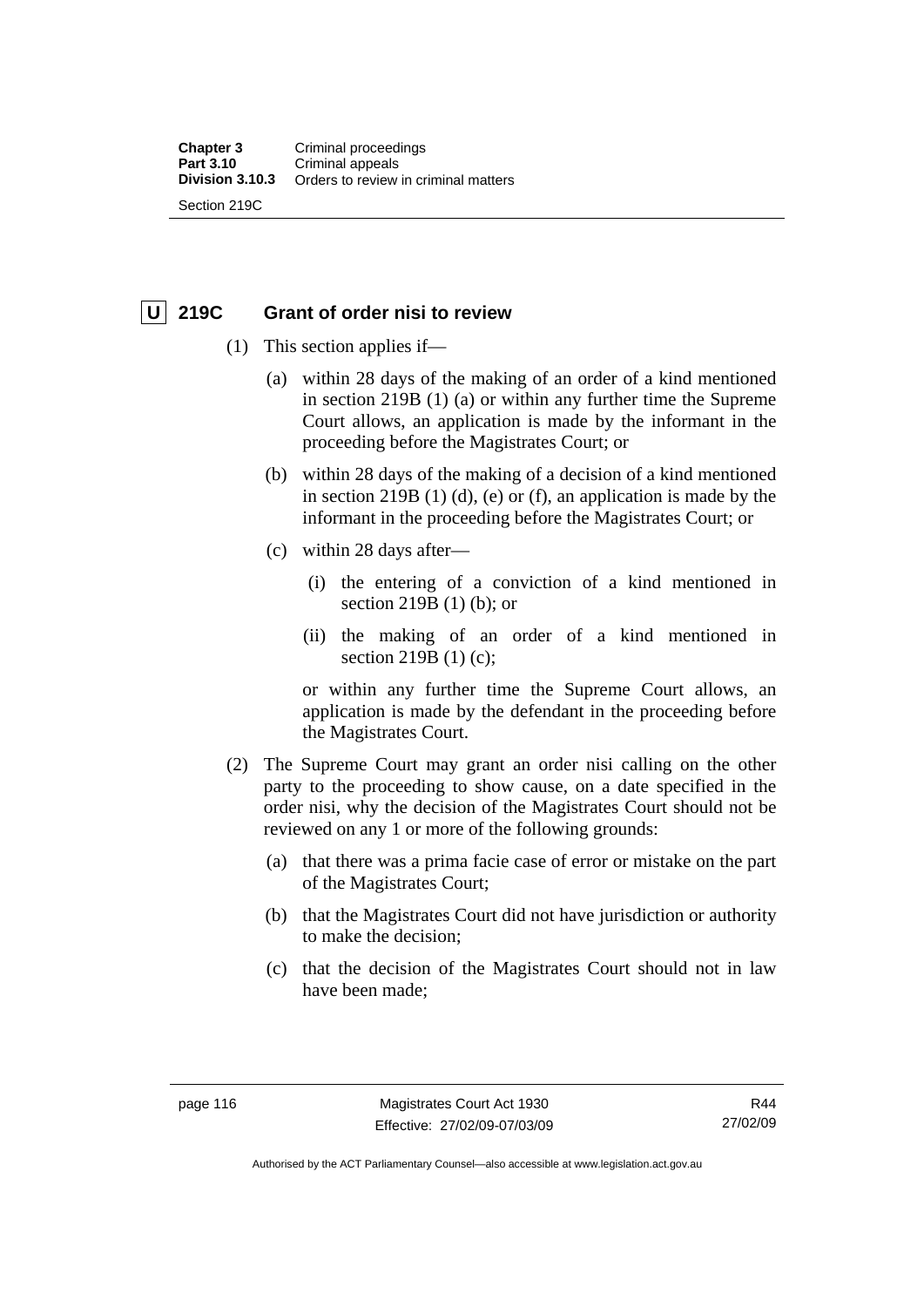- (d) that, in the circumstances of the case, a decision of a kind mentioned in section 219B (1) (d) or (e) should not have been made;
- (e) that a sentence or penalty of a kind mentioned in section 219B (1) (f) was manifestly inadequate or otherwise in error.
- (3) On an application for an order to review a decision of the Magistrates Court or on an application made after the making of such an order, the Supreme Court may, if it considers appropriate, make an order requiring the magistrate by whom the Magistrates Court was constituted to give to the Supreme Court a report setting out the reasons for the decision of the Magistrates Court and any facts or matters that in the view of the magistrate were relevant to the decision of the Magistrates Court.

## **U** 219D Grounds for review

**219E** Report by Magistrate

## **U 219F Powers of Supreme Court**

- (1) On the return of an order nisi to review a decision of the Magistrates Court, the Supreme Court, on consideration of the evidence before the Magistrates Court, and any further evidence called by leave of the Supreme Court—
	- (a) may, if satisfied that the decision of the Magistrates Court should be confirmed, discharge the order nisi; or
	- (b) may set aside or quash, in whole or in part, or otherwise vary or amend, the decision of the Magistrates Court.
- (2) If, under subsection (1) (b), the Supreme Court sets aside, quashes or otherwise varies or amends a decision of the Magistrates Court, the Supreme Court may—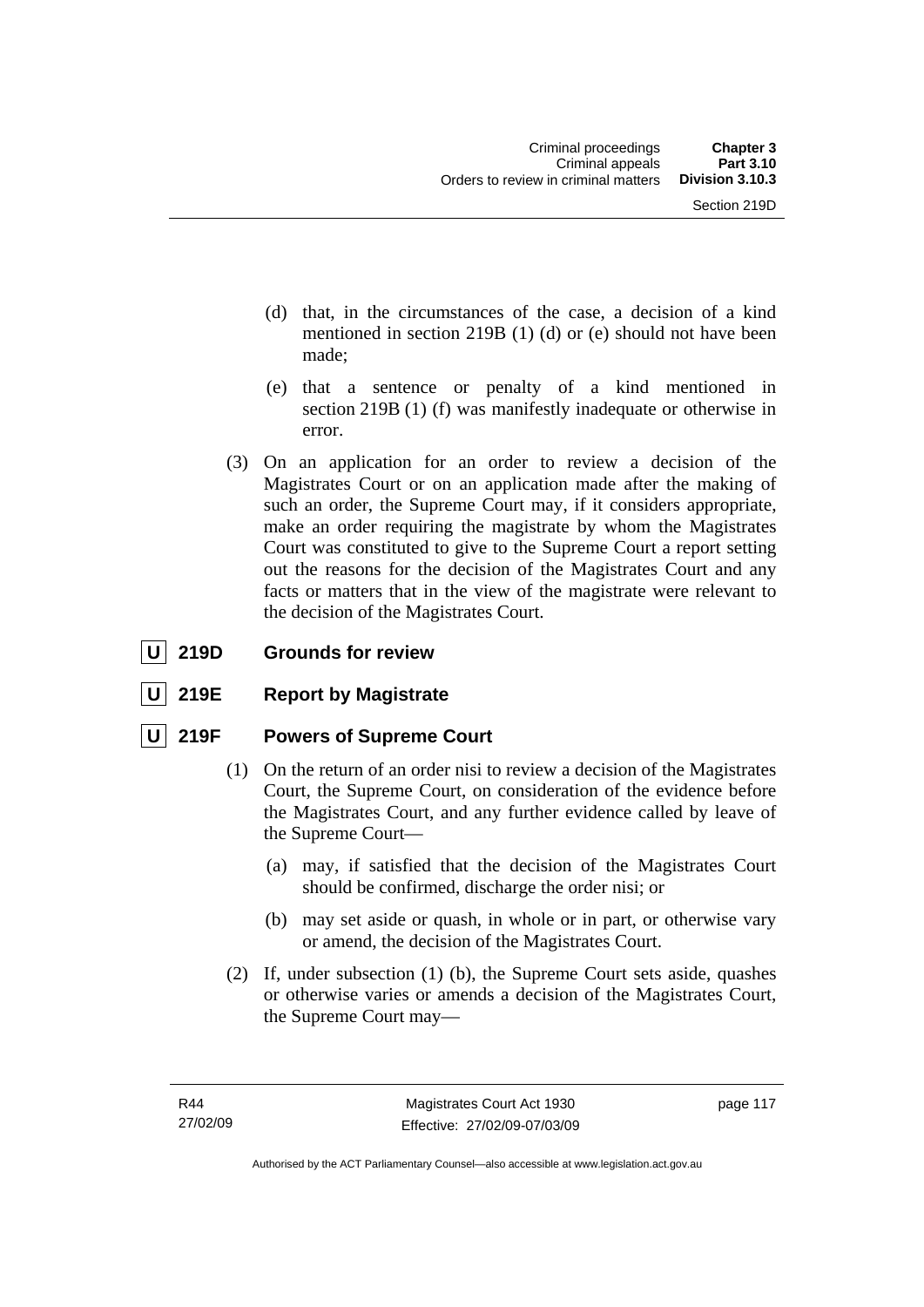- (a) for a decision mentioned in section 219B (1) (d)—order that the Magistrates Court commit the person to whom the decision relates to the Supreme Court for sentence under section 92A; or
- (b) for a decision mentioned in section 219B (1) (e)—order that the Magistrates Court continue the preliminary examination of the person to whom the decision relates in accordance with part 3.5; or
- (c) for a decision mentioned in section 219B  $(1)$  (f)—
	- (i) impose the sentence or penalty the Supreme Court considers appropriate; or
	- (ii) by order, exercise any power that the Magistrates Court might have exercised; or
- (d) in any other case—
	- (i) remit the matter to the Magistrates Court for rehearing or for further hearing with or without directions of law; or
	- (ii) make any other order the Supreme Court considers necessary to decide the matter finally, including a prohibition order or habeas corpus order.
- (3) For the purpose of—
	- (a) correcting any defect or error in the proceeding before the Magistrates Court; or
	- (b) enabling the matter to be decided on the merits;

the Supreme Court may make the amendments of the proceeding in the Magistrates Court it considers appropriate.

- (4) For subsections (1) (b) and (2) (c), the Supreme Court must not—
	- (a) vary a sentence or penalty such that the sentence or penalty as varied could not have been imposed by the Magistrates Court; or

R44 27/02/09

Authorised by the ACT Parliamentary Counsel—also accessible at www.legislation.act.gov.au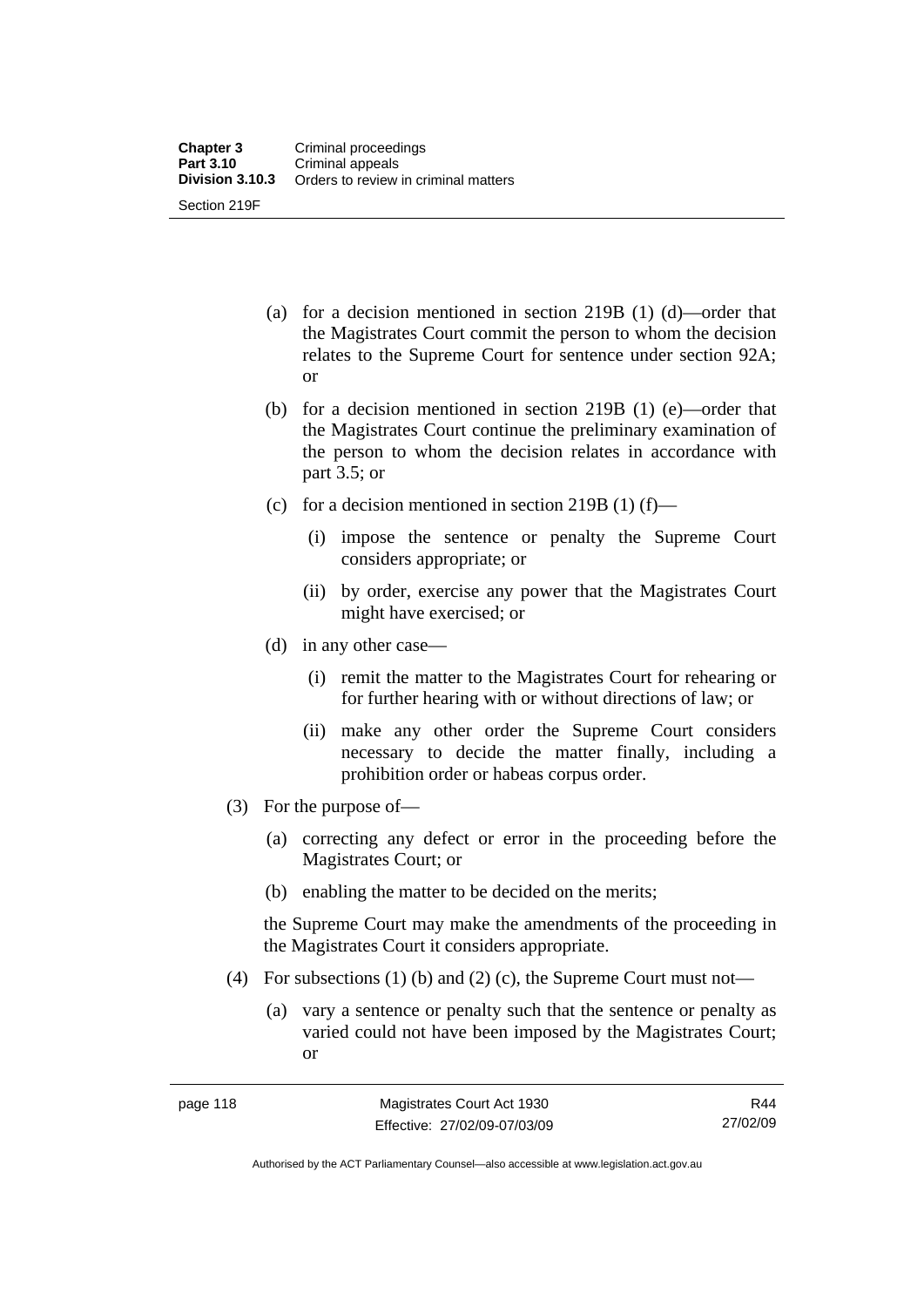- (b) impose a sentence or penalty that could not have been imposed by the Magistrates Court.
- (5) The Supreme Court may, despite the ground or any of the grounds on which the order nisi to review a decision of the Magistrates Court was granted has been established, discharge the order nisi if the Supreme Court is of the opinion that no substantial miscarriage of justice has happened.
- (6) On the discharge of an order nisi to review a decision of the Magistrates Court, that decision may be enforced, executed or given effect to as if the order nisi had not been granted.
- (7) If, in relation to a sentence or penalty mentioned in section 219B (1) (f), the Supreme Court—
	- (a) varies a sentence or penalty under subsection (1) (b); or
	- (b) imposes a sentence or penalty or makes an order under subsection (2) (b);

the sentence or penalty as varied or imposed or the order made has effect as if it were a decision of the Magistrates Court and may be enforced by the Magistrates Court accordingly.

- (8) On an appeal under this division from an order, decision, sentence or penalty mentioned in section 219B (1) (a), (d), (e) or (f), the Supreme Court must order that the costs of and incidental to the appeal are payable by the appellant.
- (9) Subsection (8) applies whether the Supreme Court orders that the order nisi be discharged or exercises any of the other powers given to it by this section.

## **Division 3.10.4 Criminal appeals—other provisions**

## **222 Control of Supreme Court over summary convictions**

 (1) A person brought before the Supreme Court, under a habeas corpus order or another order, must not be discharged from custody because

page 119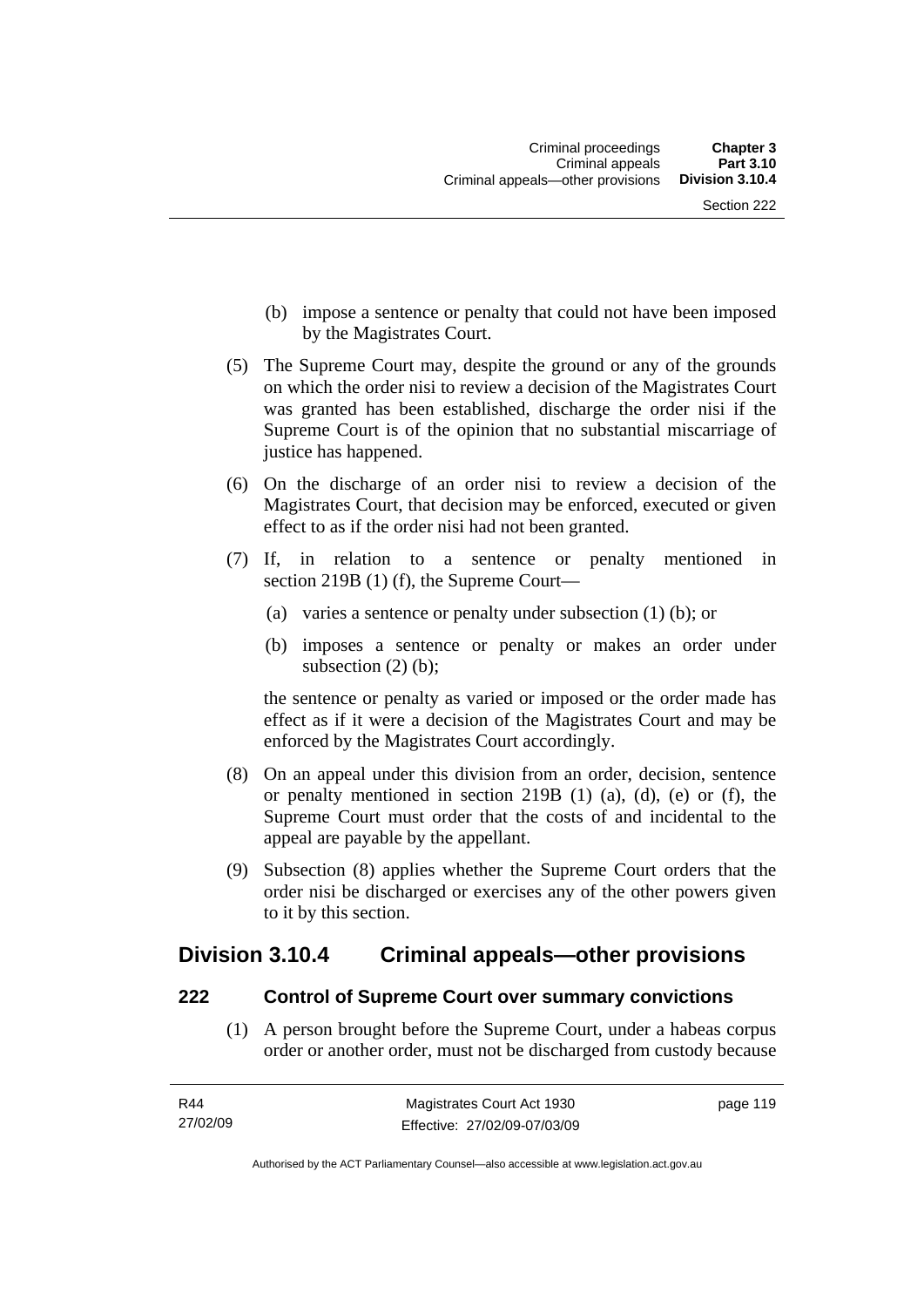any defect or error in a committal order of the Magistrates Court, unless the court, or the magistrate constituting the court, and the prosecutor or other party interested in supporting the committal order have received reasonable and sufficient notice of the intention to apply for the discharge.

 (2) The notice must require them to give to the Supreme Court the conviction, judgment or order (if any) on which the committal was founded, together with the depositions and information intended to be relied on in support of the conviction, judgment or order, or certified copies of them.

## **223 Amendment of documents**

- (1) This section applies if—
	- (a) a document mentioned in section 222 (2) is given to the Supreme Court; and
	- (b) the offence charged or intended to be charged by the document appears to have been established; and
	- (c) the Magistrates Court's judgment appears to be in substance justified; and
	- (d) the defects or errors appear to be defects of form only or mistakes not affecting the substance of the proceeding before the Magistrates Court.
- (2) The Supreme Court must allow the committal order, and may allow the conviction or judgment, to be immediately amended as necessary in accordance with the facts.
- (3) The person committed must then be remanded to the person's former custody.

## **224 In cases of certiorari order**

The like proceedings as mentioned in section 222 and section 223 must be had, and the like amendments may and must be allowed to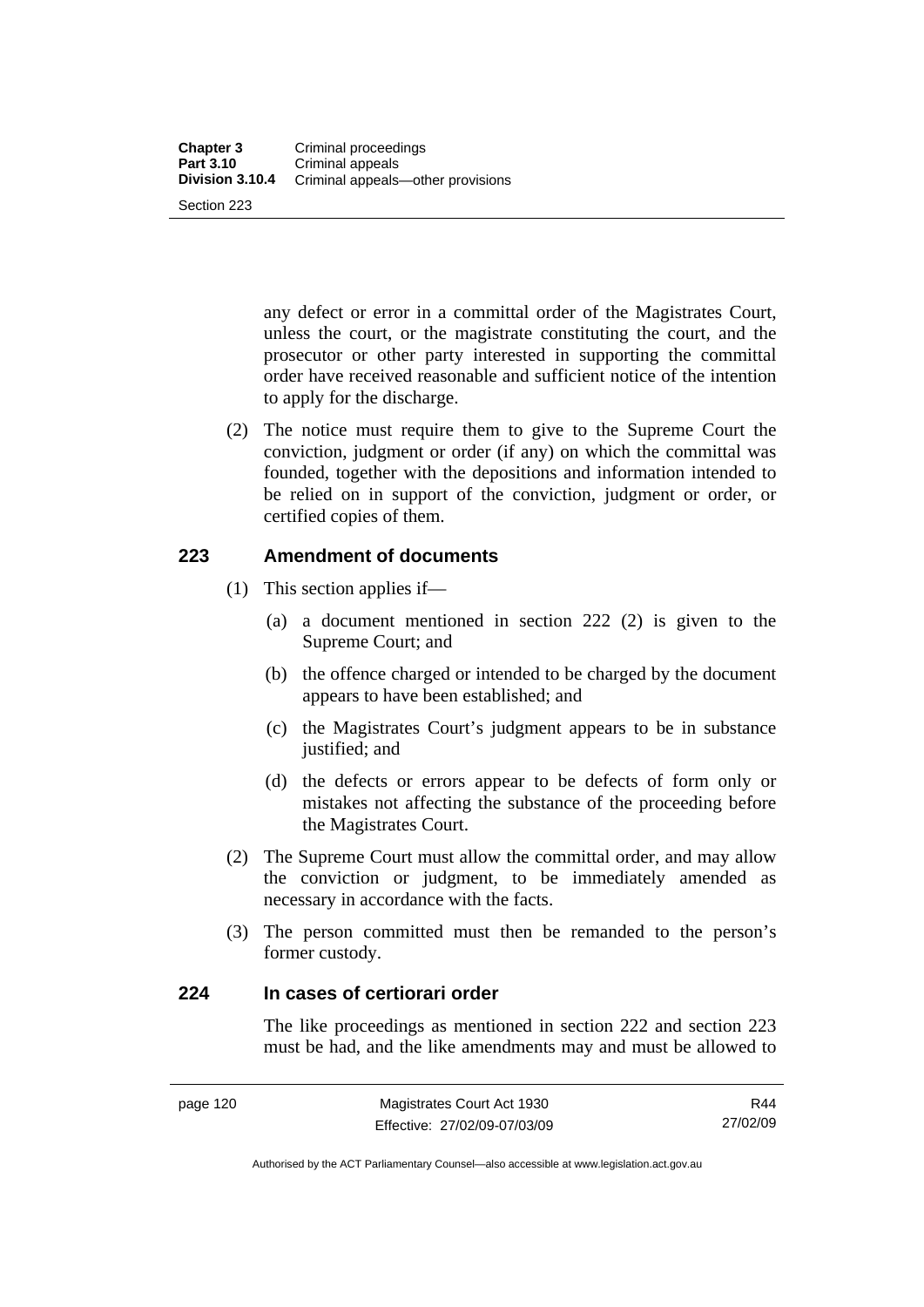be made, in relation to every order brought before the Supreme Court by certiorari order, and after amendment in any such case the order may be enforced in the proper way, and must in all respects and for all purposes be regarded and dealt with as if it had been drawn up originally as amended.

#### **225 Notice dispensed with**

- (1) The notice required by section 222 may be given either before or after the habeas corpus order, certiorari order or other order is made.
- (2) When at the time of applying for the order—
	- (a) copies of the conviction or order and depositions are produced; or
	- (b) in cases of committal for trial or for sentence all informations, depositions, and statements have been given, as provided in section 106, to the director of public prosecutions or a person authorised by the director of public prosecutions;

the Supreme Court may dispense with the notice.

## **226 Power of court to admit to bail**

- (1) If any person imprisoned or detained under a summary conviction or order is brought up by a habeas corpus order, and the Supreme Court postpones the final decision of the case, the Supreme Court may admit the person to bail in accordance with the *Bail Act 1992*.
- (2) If the judgment of the Supreme Court is against any person so brought up, the Supreme Court may remand the person to his or her former custody, there to serve the rest of the term for which the person was committed.

## **227 Respecting the amendment of convictions etc**

 (1) Whenever the facts or evidence appearing by the depositions in substance support the decision of the Magistrates Court, if the decision does not extend beyond the information, and if the facts or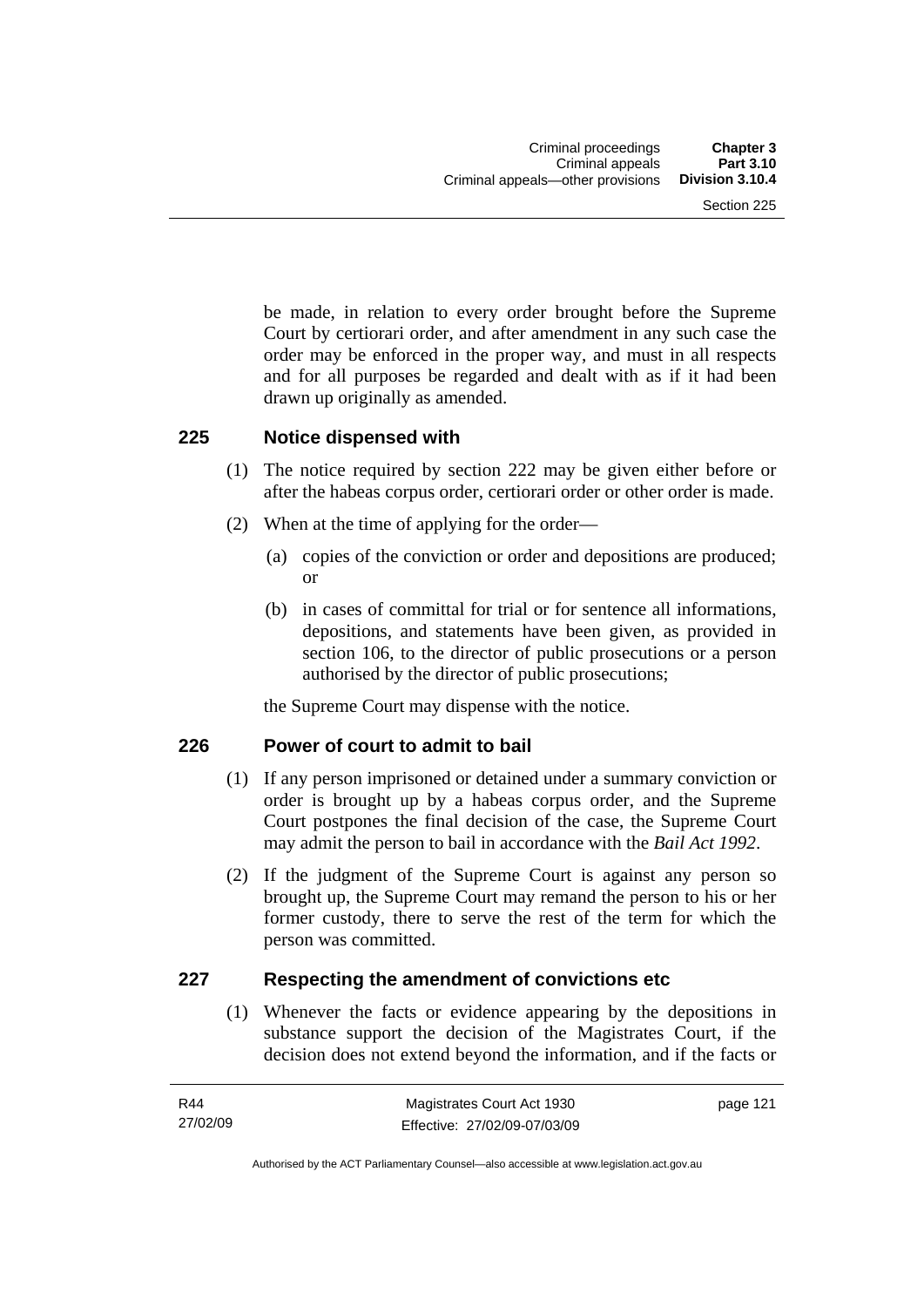evidence would have justified the court in making any necessary allegation or finding omitted in the decision, or in the formal conviction or order, or any warrant issued under the adjudication, the powers of amendment given by section 223 may be exercised, and if in a conviction there is some excess that may (consistently with the merits of the case) be corrected, the conviction must be amended accordingly and must stand good for the remainder.

 (2) All amendments are subject to the order about costs and otherwise the Supreme Court considers appropriate.

#### **228 No summons or information**

- (1) This section applies to a conviction or order in a case if—
	- (a) a relevant person is present at the hearing of the case; and
	- (b) there is no summons or information (or an amendment of a summons or information) in relation to the person; and
	- (c) the person does not object at the hearing about the matter mentioned in paragraph (b).
- (2) The conviction or order stands.
- (3) In this section:

#### *relevant person* means—

- (a) a convicted person; or
- (b) a person against whom an order has been made; or
- (c) a person whose goods have been condemned or ordered to be sold as forfeited.

### **229 Distribution of penalty**

A conviction or an order is not defeated for the want of any distribution, or for a wrong distribution of the penalty or forfeiture.

Authorised by the ACT Parliamentary Counsel—also accessible at www.legislation.act.gov.au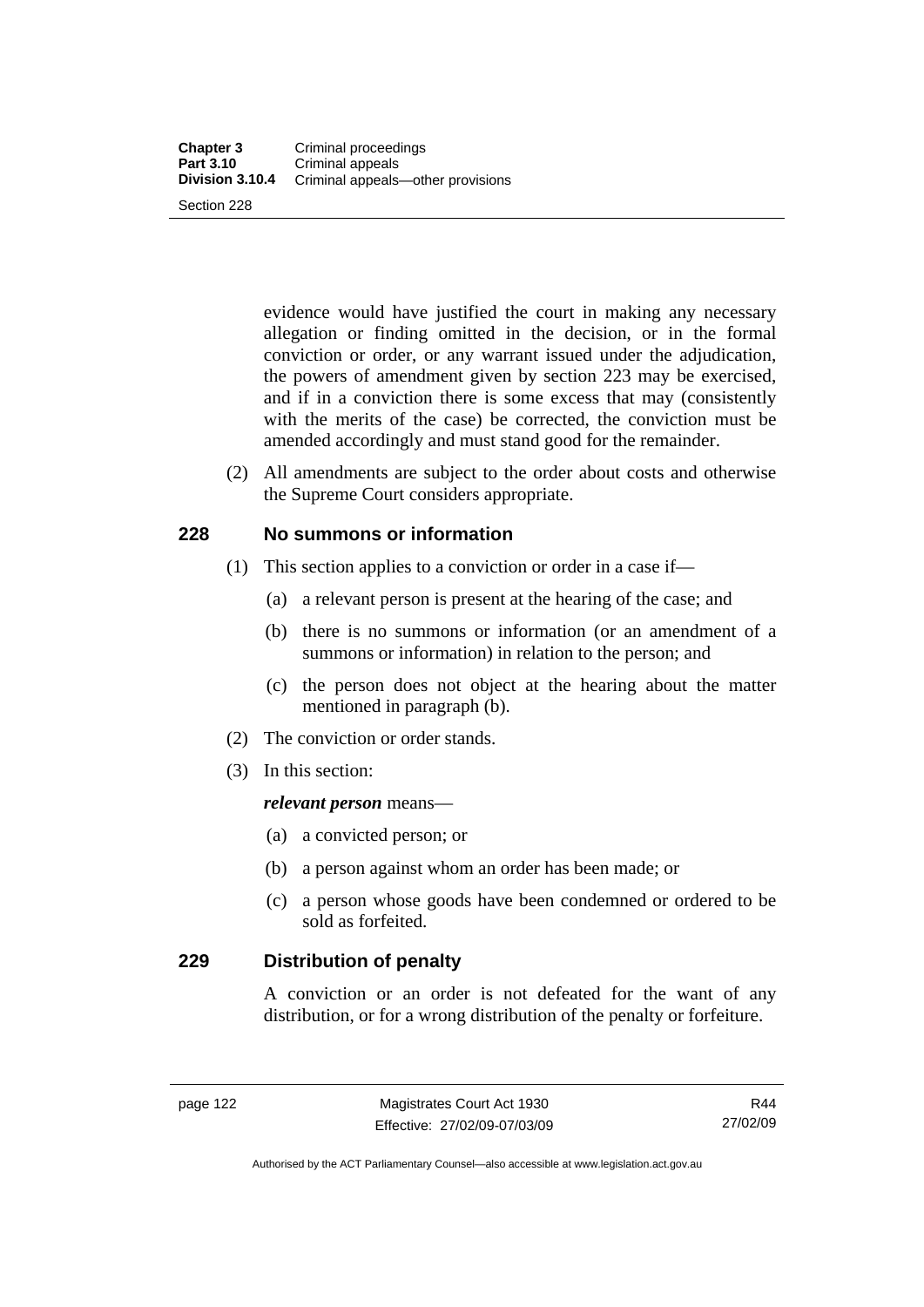# **Part 3.11 Costs in criminal matters**

## U 244 Award of costs in criminal matters

The power of the court to award costs and the award of costs by the court is subject to the following provisions:

- (a) if the court makes a conviction or order in favour of the informant—it may in its discretion award and order that the defendant must pay to the informant the costs it considers just and reasonable;
- (b) if the court dismisses the information, or makes an order in favour of the defendant—it may in its discretion award and order that the informant must pay to the defendant the costs it considers just and reasonable;
- (c) the amounts so allowed for costs must in all cases be specified in the conviction or order or order of dismissal;
- (d) an amount awarded or ordered to be paid by an informant, or to a defendant, for costs may be recovered under the rules about the enforcement of judgments of the court in civil proceedings;
- (e) if any case is adjourned—the court may in its discretion order that the costs of and occasioned by the adjournment be paid by any party to any other party;
- (f) the costs of people present to give evidence or produce documents, whether they have been examined or not, or have or have not produced documents must, unless otherwise ordered by the court, be allowed to them though they have not been subpoenaed.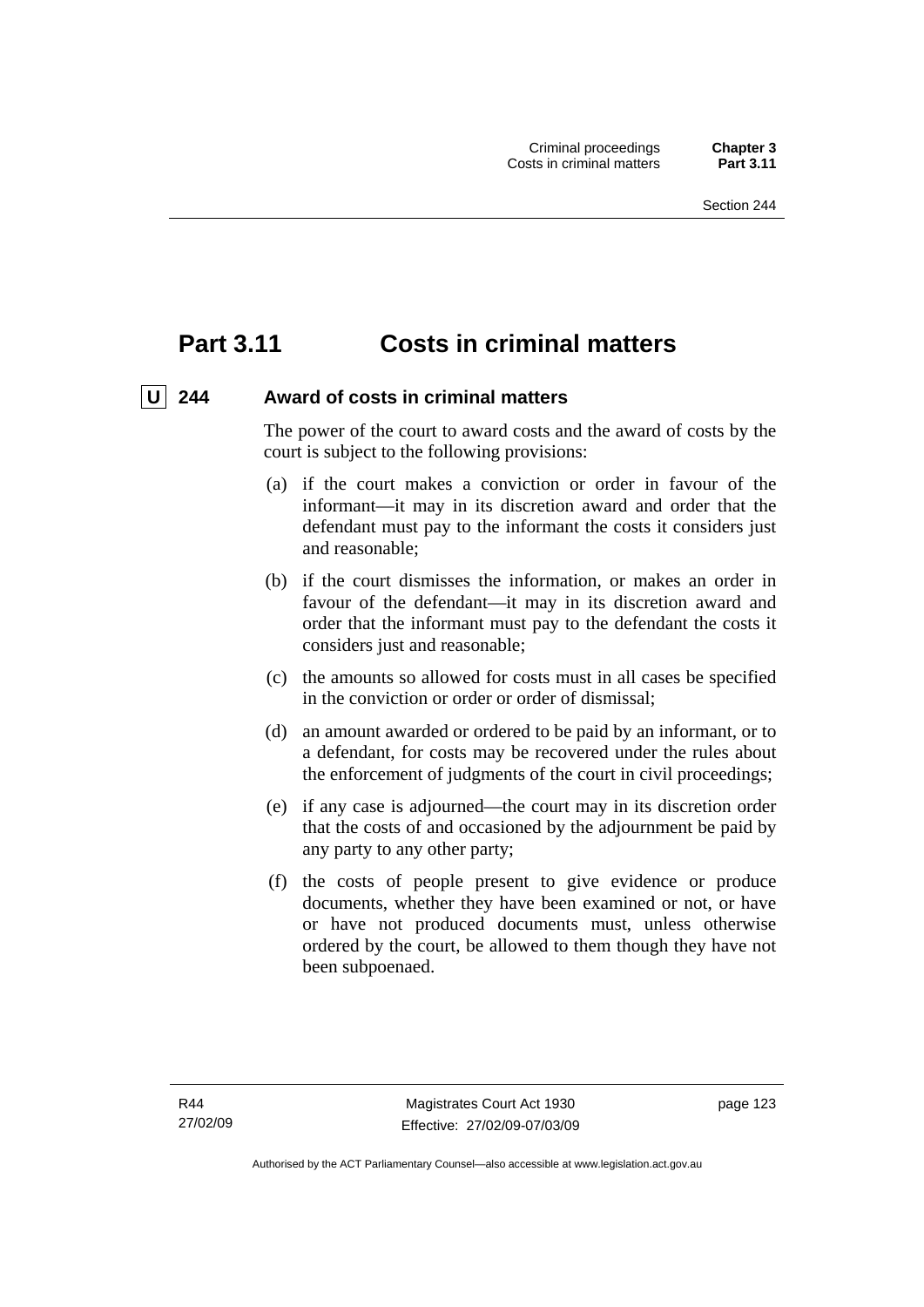**Chapter 3** Criminal proceedings<br>**Part 3.12** Securities in criminal **Securities in criminal matters** 

Section 249

# **Part 3.12 Securities in criminal matters**

#### **249 Securities taken under Act**

 (1) A person must give security under this Act (other than chapter 4 (Civil proceedings)), whether as principal or surety, either by the deposit of an amount with the registrar, or by an oral or written acknowledgment of the undertaking or condition by which, and of the amount for which, the person is bound.

 (2) Record of the security having been made may be provided by entry of it in the court's records.

#### **250 Recovery of amount due under security**

Any amount becoming due under a security under this Act (other than chapter 4 (Civil proceedings)) is recoverable on a claim by a police officer or by the registrar or by some other person authorised by the court.

#### **252 Sums paid by surety may be recovered from principal**

Any amount paid by a surety on behalf of his or her principal in relation to a security under this Act (other than chapter 4 (Civil proceedings)), together with all costs, charges and expenses incurred by the surety in relation to the security, is taken to be a debt due to the surety from the principal, and may be recovered on a claim by the surety.

*Note* If a form is approved under the *Court Procedures Act 2004* for this provision, the form must be used.

R44 27/02/09

Authorised by the ACT Parliamentary Counsel—also accessible at www.legislation.act.gov.au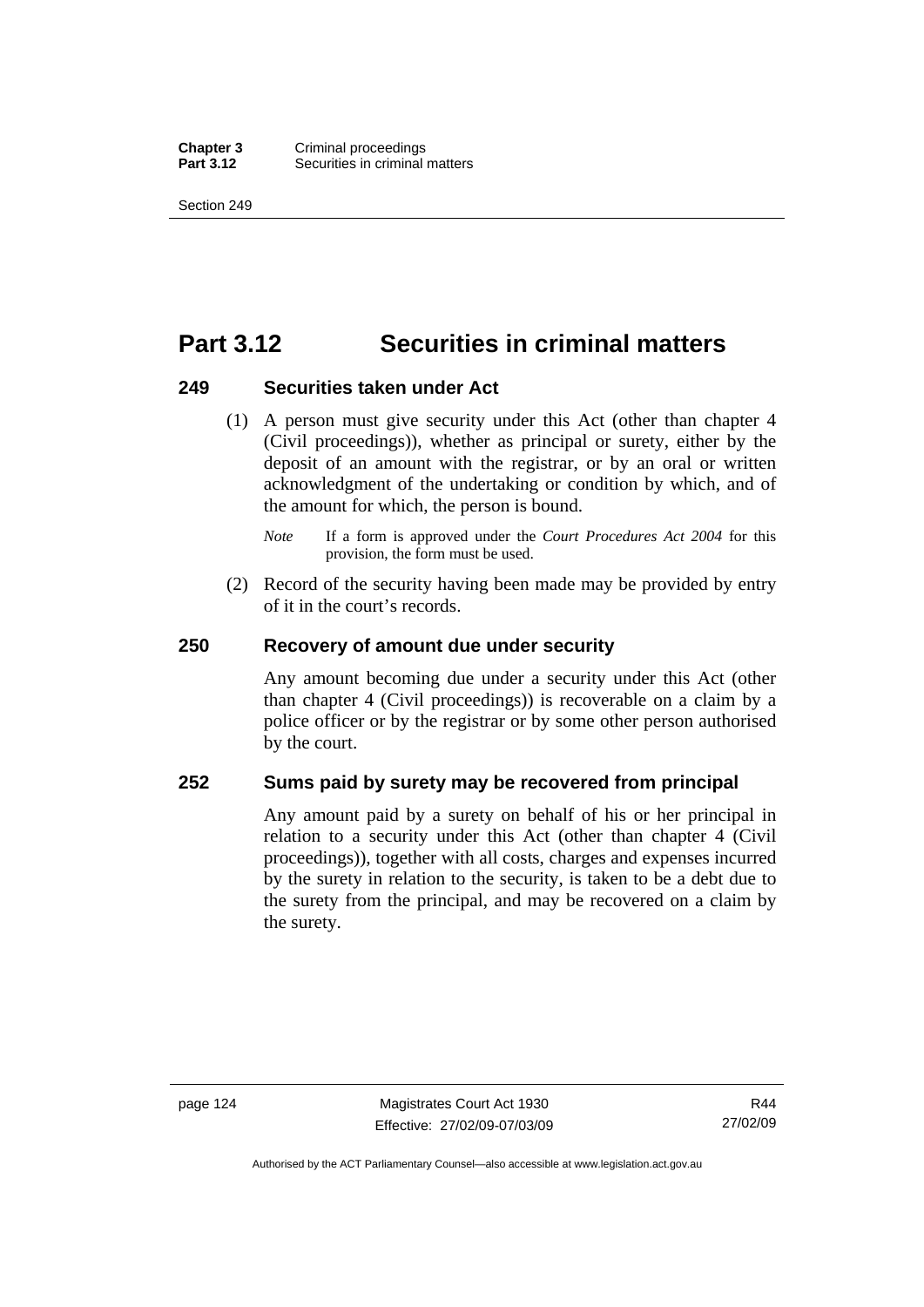## **253 Payment enforced by security**

If security is given under this Act (other than chapter 4 (Civil proceedings)) for payment of an amount, the payment must be enforced by means of the security in substitution for other means of enforcing the payment.

## **254 Enforcement of recognisance**

- $(1)$  If—
	- (a) a witness or a person sought to be made a witness has entered into a recognisance for this Act; and
	- (b) the court is satisfied that the witness or person sought to be made a witness has failed to comply with a condition of the recognisance;

the court may declare the recognisance to be forfeited and may make an order that the witness or person sought to be made a witness pay the whole or a part of the amount in which the witness or person is bound under the recognisance.

- $(2)$  If—
	- (a) the court has declared a recognisance to be forfeited under subsection (1); and
	- (b) a person is bound by the recognisance as surety for the performance of that condition;

the court may make an order that the person mentioned in paragraph (b) pay the whole or a part of the amount in which the person is bound under the recognisance.

 (3) An order made under subsection (1) or (2) may be enforced as if it were a judgment entered on a claim by the registrar.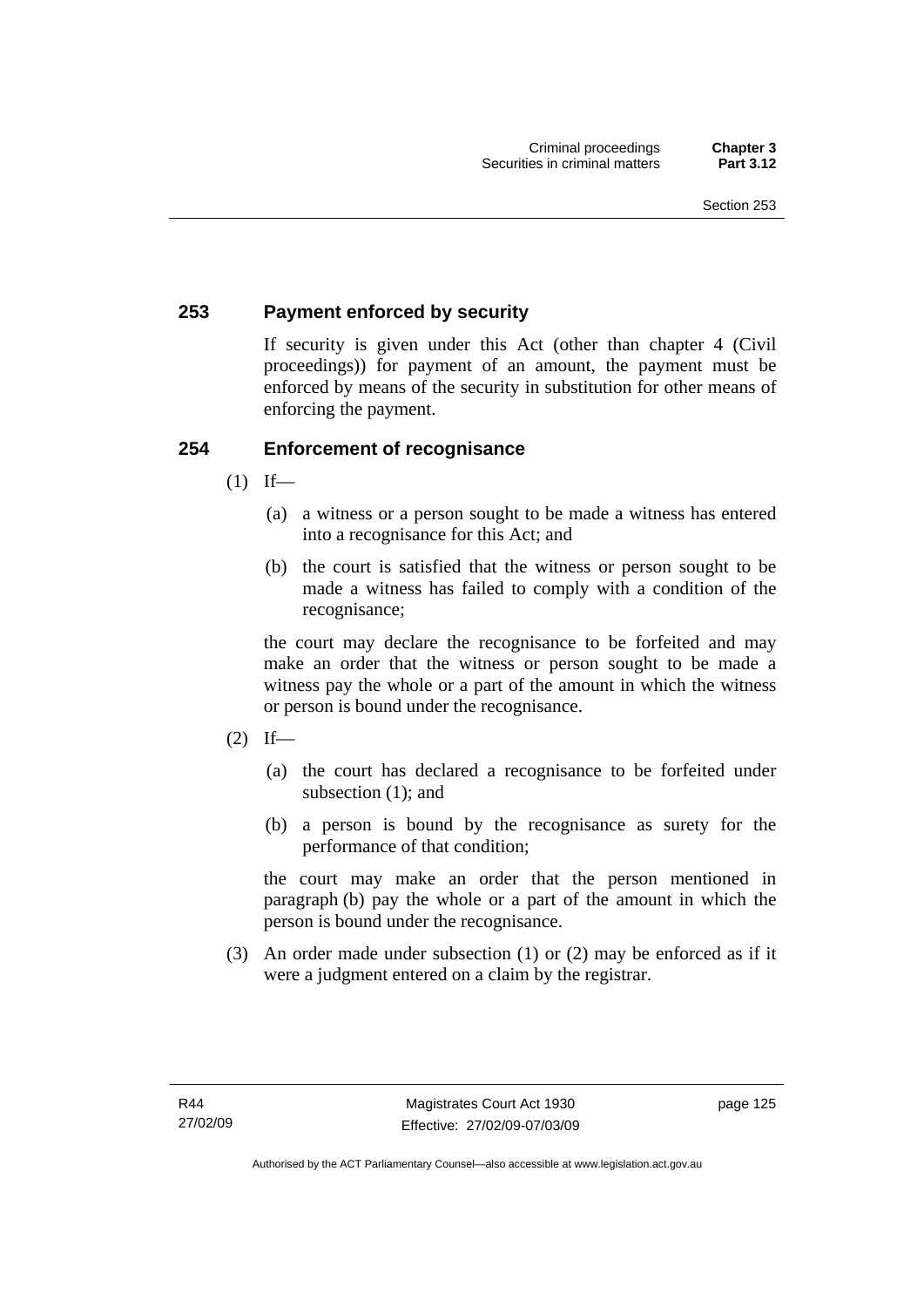Section 254

- (4) Subject to subsection (5), the court may, on application by a person against whom an order has been made under subsection (1) or (2)—
	- (a) vary the order by reducing the amount payable under the order; or
	- (b) revoke the order and, if the order was made under subsection (1), revoke the declaration that the recognisance is forfeited.
- $(5)$  If—
	- (a) the court has made an order under subsection (1) or (2); and
	- (b) an enforcement order has been made; and
	- (c) property has been sold under the enforcement order;

the court must not make an order under subsection (4).

 (6) It is not necessary that, for the purpose of hearing an application under subsection (4), the court be constituted by the magistrate who made the order to which the application relates.

page 126 Magistrates Court Act 1930 Effective: 27/02/09-07/03/09

Authorised by the ACT Parliamentary Counsel—also accessible at www.legislation.act.gov.au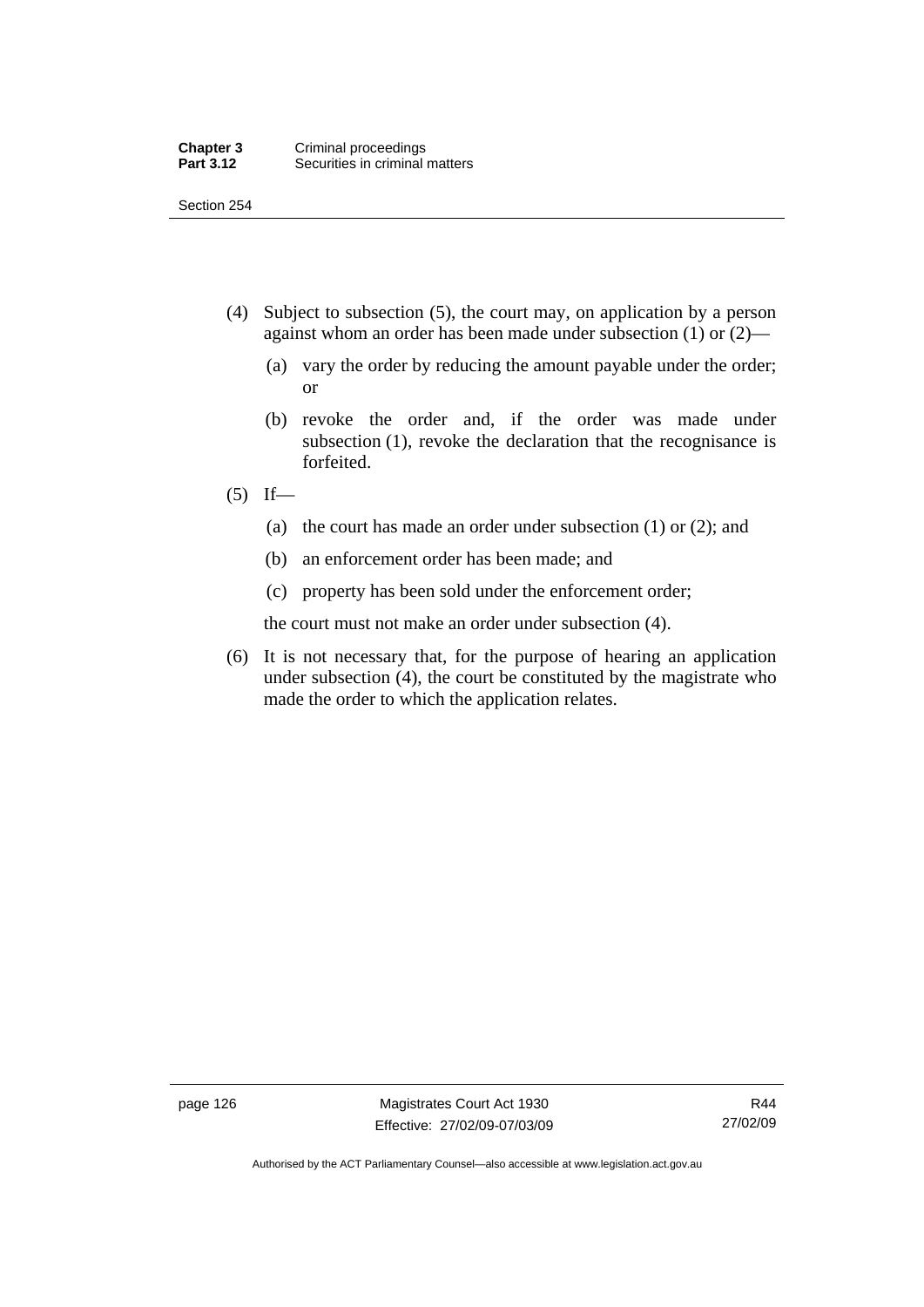# **Chapter 4 Civil proceedings**

# Part 4.1 **Preliminary**

## **U 256 Application of ch 4**

This chapter does not apply in relation to—

- (a) a proceeding under the *Domestic Violence and Protection Orders Act 2001*; or
- (b) a proceeding under the *Workers Compensation Act 1951*; or
- (c) a proceeding on an information for an offence.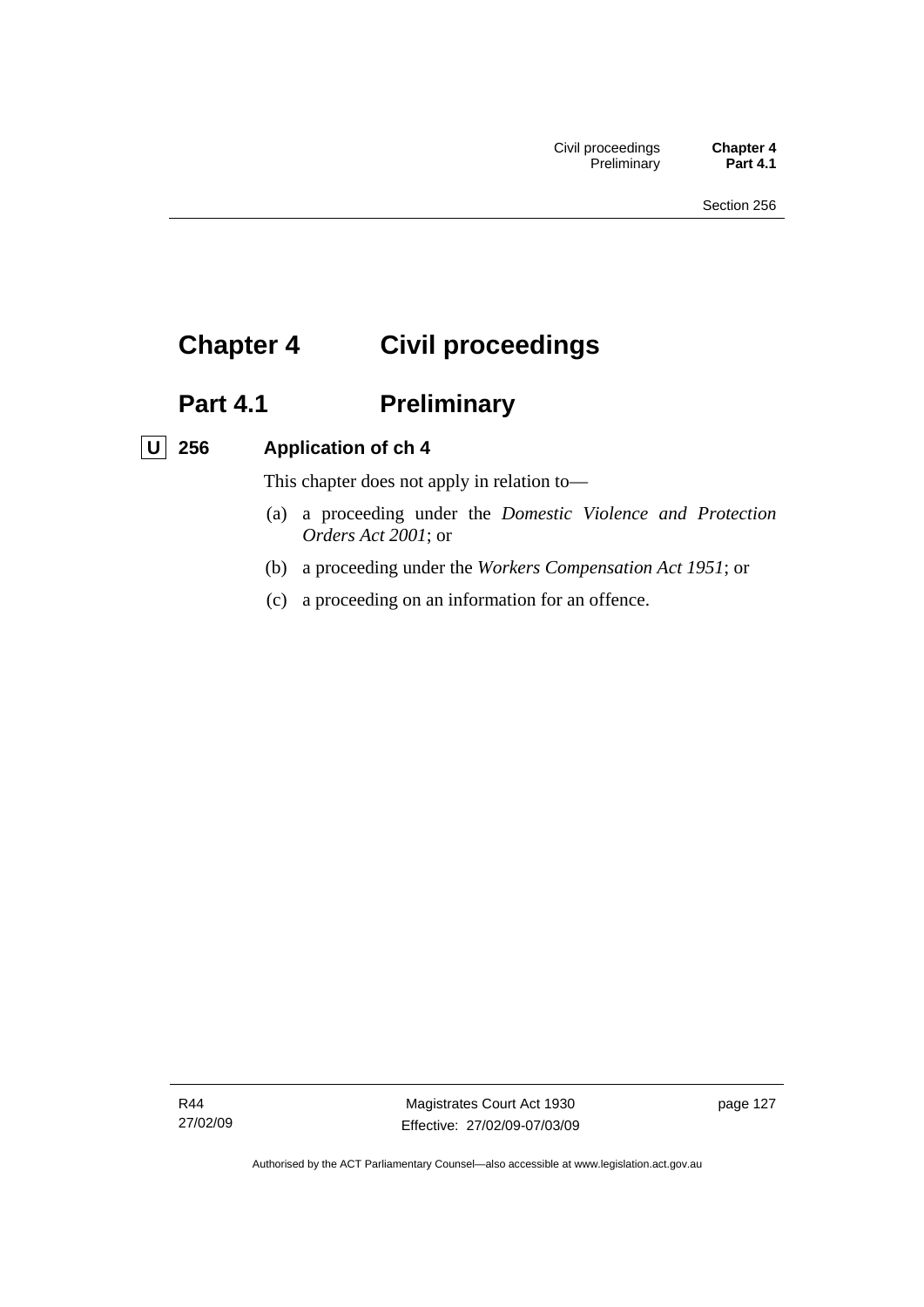**Chapter 4 Civil proceedings**<br>**Part 4.2 Civil iurisdiction Civil jurisdiction** 

Section 257

# **Part 4.2 Civil jurisdiction**

#### **257 Personal actions at law—amount or value**

- (1) The Magistrates Court has jurisdiction to hear and decide any personal action at law if the amount claimed is not more than \$50 000, including a personal action at law if—
	- (a) the amount claimed is the amount owing on a balance of account, after an admitted set-off or otherwise; or
	- (b) any amount in excess of \$50 000 to which the plaintiff may be entitled in relation to the cause of action is abandoned in accordance with the rules.
- (2) If the amount claimed in a personal action includes interest up to judgment, or a lump sum instead of interest, in accordance with the rules, the interest is disregarded in working out whether or not the court has jurisdiction.
- (3) For this section, a *personal action at law* includes an action relating to the detention of goods, and the amount claimed in the action is the value of the goods plus any amount claimed for damages for the detention of the goods.
- (4) Subsection (1) does not limit the court's jurisdiction if, under another law in force in the ACT, an amount may be recovered by action in the court (even if the amount is more than \$50 000).
- (5) The court's jurisdiction under subsection (1) is additional to any jurisdiction that the court has under any other law in force in the ACT.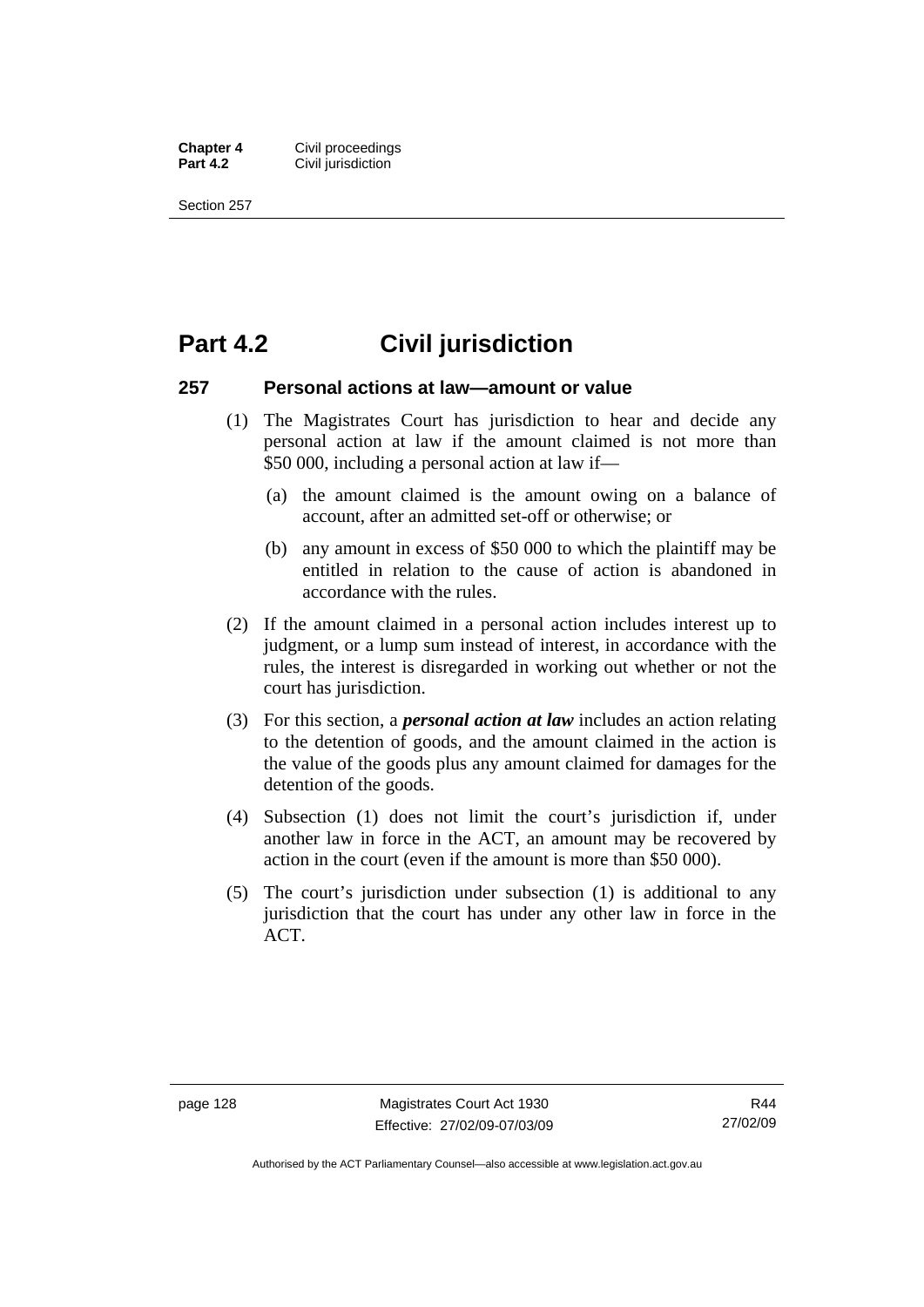#### **258 Power of court to grant relief**

- (1) In any proceeding that the Magistrates Court has jurisdiction to hear and decide—
	- (a) the court may grant any relief, redress or remedy that the Supreme Court may grant in a similar action in that court, and for that purpose the Magistrates Court may make any order that the Supreme Court may make; and
	- (b) the court must give effect to any ground of defence, counterclaim or set-off, whether equitable or legal, in the same way and to the same extent that the Supreme Court would do.
- (2) For the exercise by the Magistrates Court of its powers under subsection (1) in any proceeding—
	- (a) a magistrate constituting the court has, as well as any other powers under this Act, all the powers of a judge in a similar action in the Supreme Court; and
	- (b) the registrar, bailiff or other appropriate officer of the Magistrates Court must exercise any function that a corresponding officer of the Supreme Court would exercise in a similar action in that court in accordance with the practice and procedure of that court.
- (3) In exercising a function mentioned in subsection (2), the registrar, a bailiff or other officer of the court must comply with this Act, the rules and any order of the Magistrates Court.

#### **259 Rules of equity to prevail**

In any proceeding in the Magistrates Court, if there is a conflict between the rules of equity and the rules of common law, the rules of equity prevail.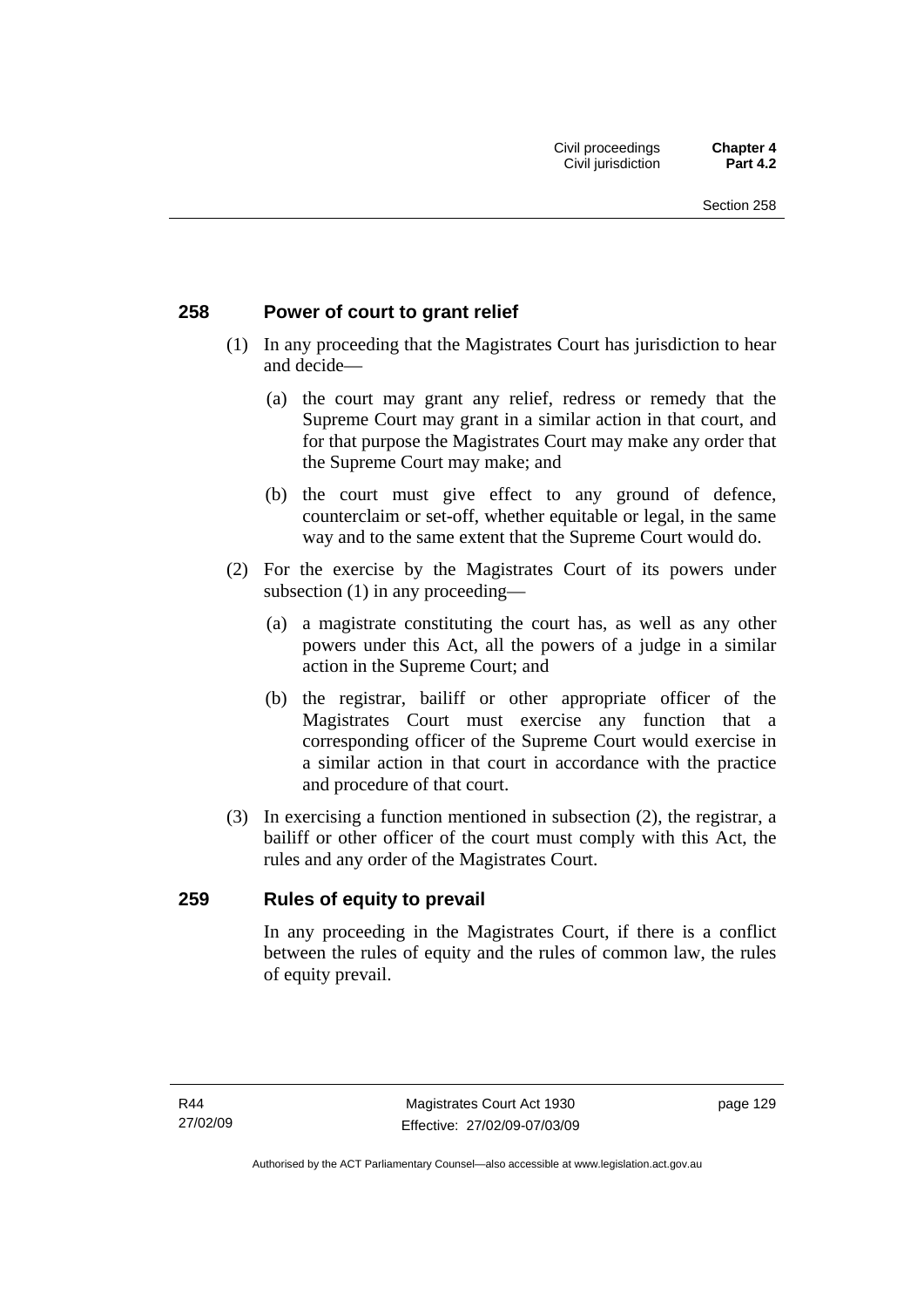| <b>Chapter 4</b> | Civil proceedings  |
|------------------|--------------------|
| <b>Part 4.2</b>  | Civil jurisdiction |

Section 260

#### **260 Nuisance**

- (1) The Magistrates Court has the same jurisdiction as the Supreme Court to hear and decide a civil action for nuisance.
- (2) In a civil action for nuisance, the Magistrates Court may grant the same relief as the Supreme Court may grant in a similar action in that court.

#### **261 Disputed debts**

- (1) The Magistrates Court may, in a proceeding in the court, declare that—
	- (a) a person is or is not indebted to someone else; or
	- (b) a person is or is not indebted to someone else in a stated amount; or
	- (c) a person is or is not indebted to someone else in an amount that is more than a stated amount.
- (2) This section applies only in relation to a debt that is not more than \$50 000.

### **262 Cause of action arising, or defendant resident, outside ACT**

The Magistrates Court has jurisdiction to hear and decide a proceeding if—

- (a) the defendant was resident in the ACT when the claim was served on the defendant, even though all of the cause of action in the proceeding arose outside the ACT; or
- (b) both of the following apply, even though the defendant is not in the ACT:
	- (i) a material part of the cause of action in the proceeding arose in the ACT, even though part of the cause of action arose outside the ACT;

R44 27/02/09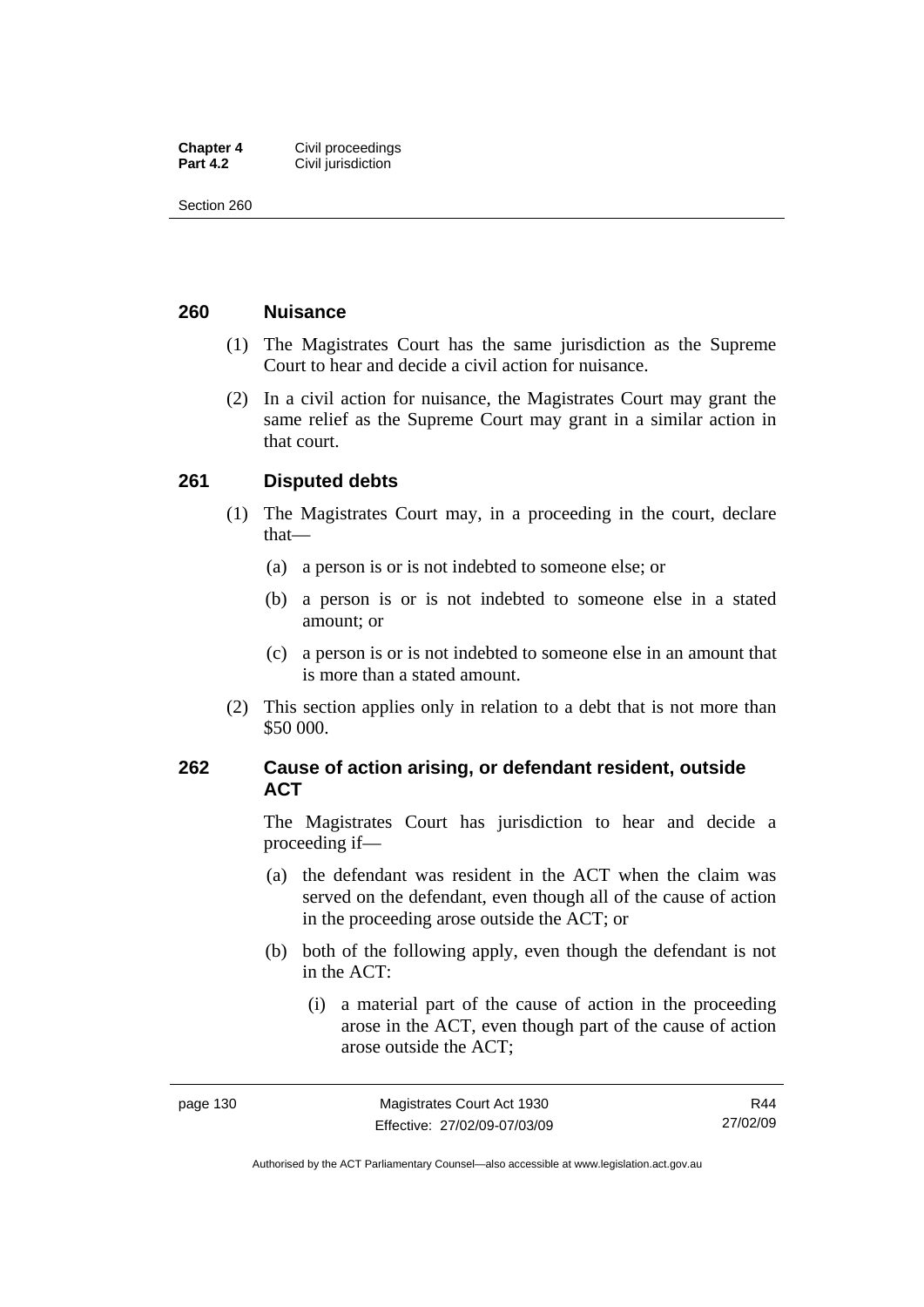(ii) the claim is served on the defendant in Australia or an external territory.

#### **263 Requests under conventions relating to legal proceedings in civil and commercial matters**

- (1) The Magistrates Court has jurisdiction to make any order or take any action necessary to comply with a request received from the consular or other authority of a relevant foreign country for serving documents in the ACT or taking evidence in the ACT.
- (2) In this section:

*relevant foreign country*—a foreign country is a *relevant foreign country* if a convention relating to legal proceedings in civil and commercial matters is in force between the country and Australia.

#### **264 Proceedings affecting title to land**

- (1) The Magistrates Court does not have jurisdiction to hear and decide a proceeding in which the title to land is genuinely in question.
- (2) However, the jurisdiction of the Magistrates Court to hear and decide a proceeding is not affected only because the title to land incidentally comes in question in the proceeding.
- (3) In a proceeding mentioned in subsection (2), a judgment is not evidence of title to land.

#### **265 Disputes under Residential Tenancies Act**

The Magistrates Court does not have jurisdiction in relation to a dispute to which the *Residential Tenancies Act 1997* applies if the amount in dispute is not more than \$10 000.

#### **266 Complaints under Utilities Act, pt 12**

The Magistrates Court does not have jurisdiction in relation to a matter to the extent to which it is the subject of—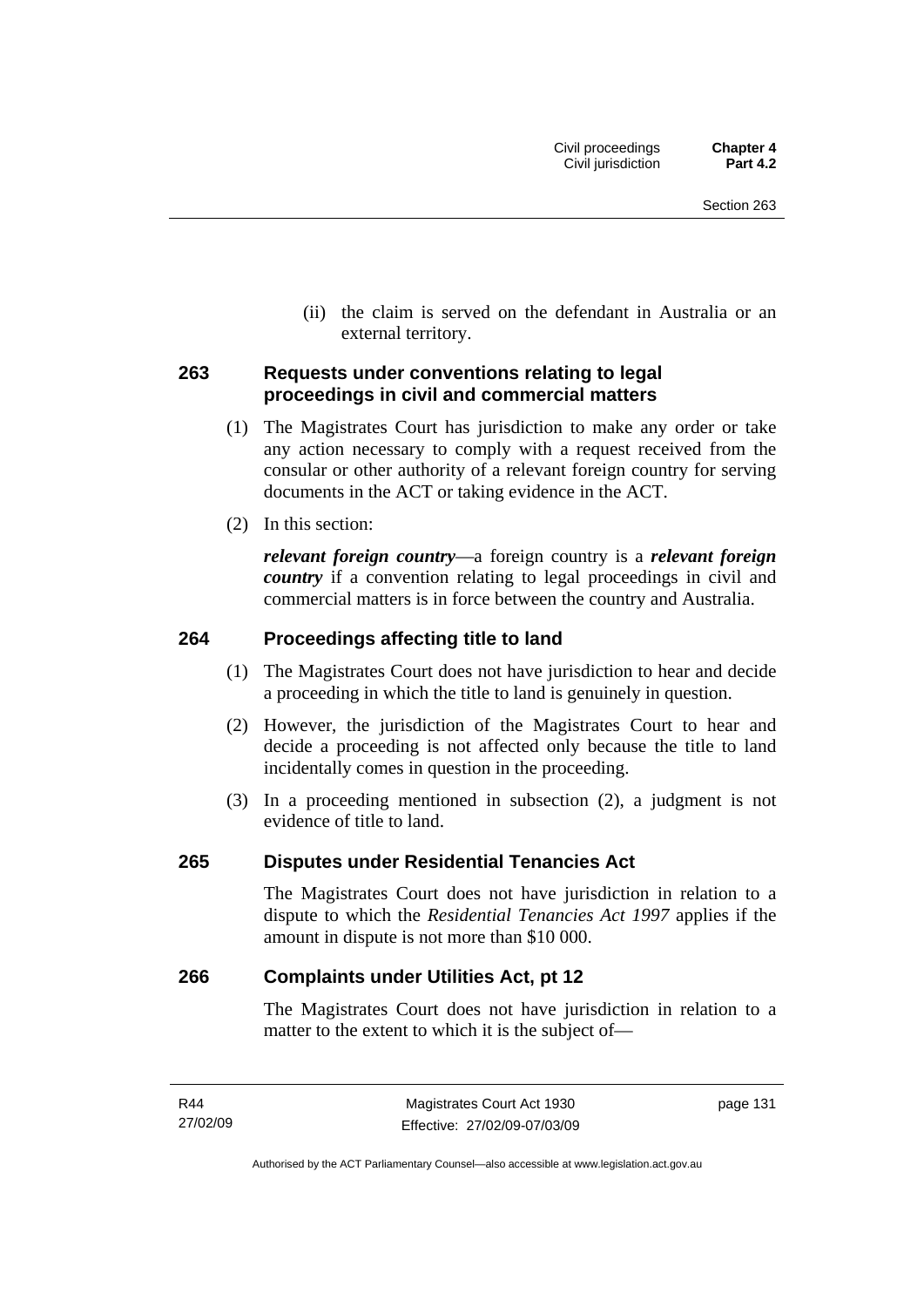| <b>Chapter 4</b> | Civil proceedings  |
|------------------|--------------------|
| <b>Part 4.2</b>  | Civil jurisdiction |

Section 266A

- (a) a complaint under the *Utilities Act 2000*, part 12 (Complaints); or
- (b) a direction or declaration of the ACAT under that part.

#### **266A Civil disputes under ACT Civil and Administrative Tribunal Act**

- (1) A proceeding may not be started in the Magistrates Court in relation to—
	- (a) a common boundaries determination; or
	- (b) another civil dispute if an amount of not more than \$10 000 is claimed, or sought to be declared as a debt, whether or not any other relief is also sought.
- (2) To remove any doubt, this section does not apply in relation to the enforcement of an order made by the ACAT.
	- *Note* The *ACT Civil and Administrative Tribunal Act 2008*, s 71 provides that a money order or non-money order made by the ACAT is taken to have been filed in the Magistrates Court for enforcement under the *Court Procedures Rules 2006*, pt 2.18 (Enforcement).
- (3) In this section:

*civil dispute*—see the *ACT Civil and Administrative Tribunal Act 2008*, section 16.

*common boundaries determination*—see the *ACT Civil and Administrative Tribunal Act 2008*, section 15.

*Note* An application may be made to the ACAT for civil disputes (see the *ACT Civil and Administrative Act 2008*, pt 4). The ACAT has, in relation to civil disputes, the same jurisdiction and powers as the Magistrates Court (see the *ACT Civil and Administrative Tribunal Act 2008*, s 22).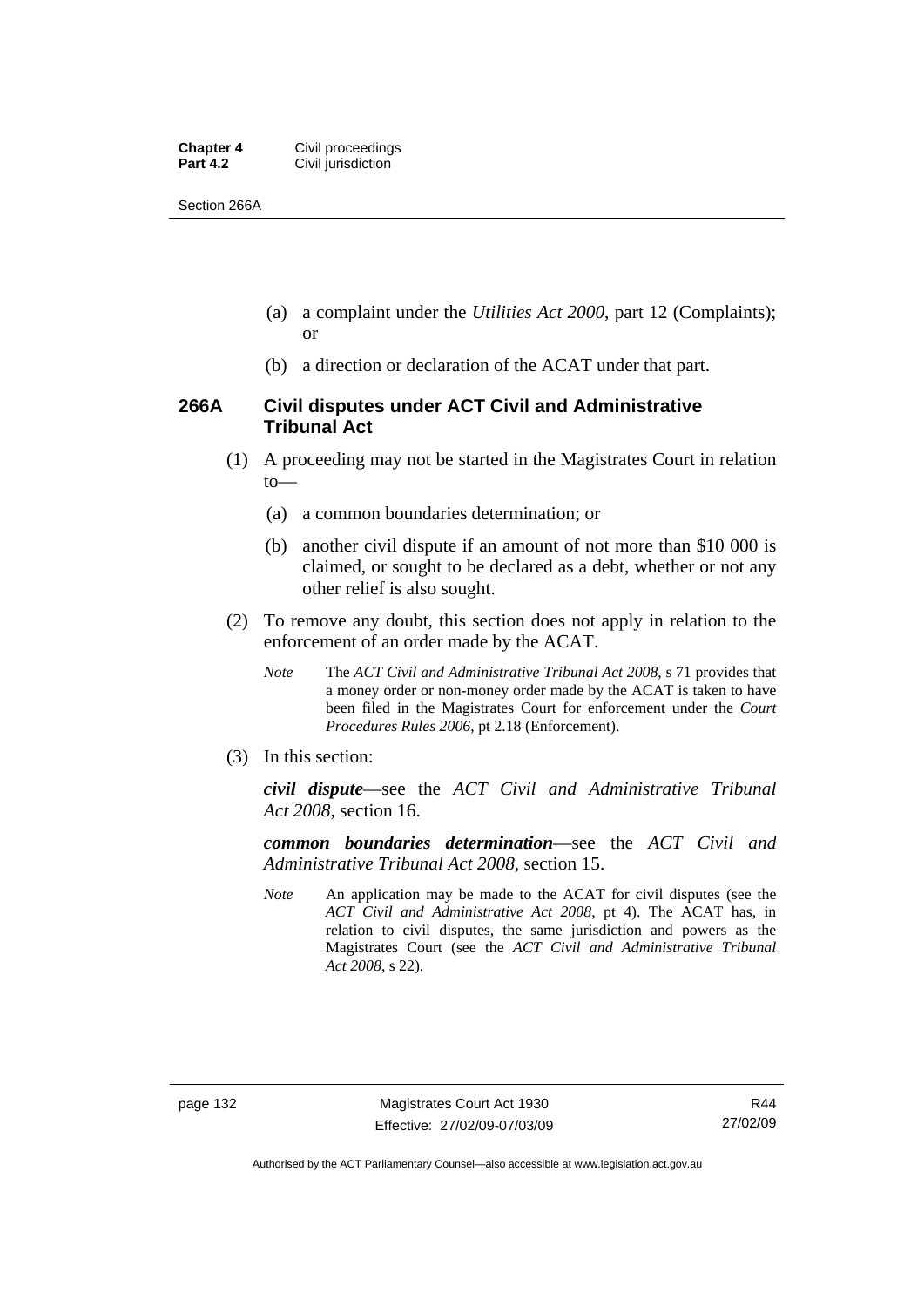## **Part 4.3 Case stated for Supreme Court**

#### **267 Case stated**

- (1) On the application of a party to a proceeding in the Magistrates Court, the court may state, in the form of a special case, any question of law that arises in the proceeding for the opinion of the Supreme Court.
- (2) The Supreme Court has jurisdiction to hear and decide a case stated under this section.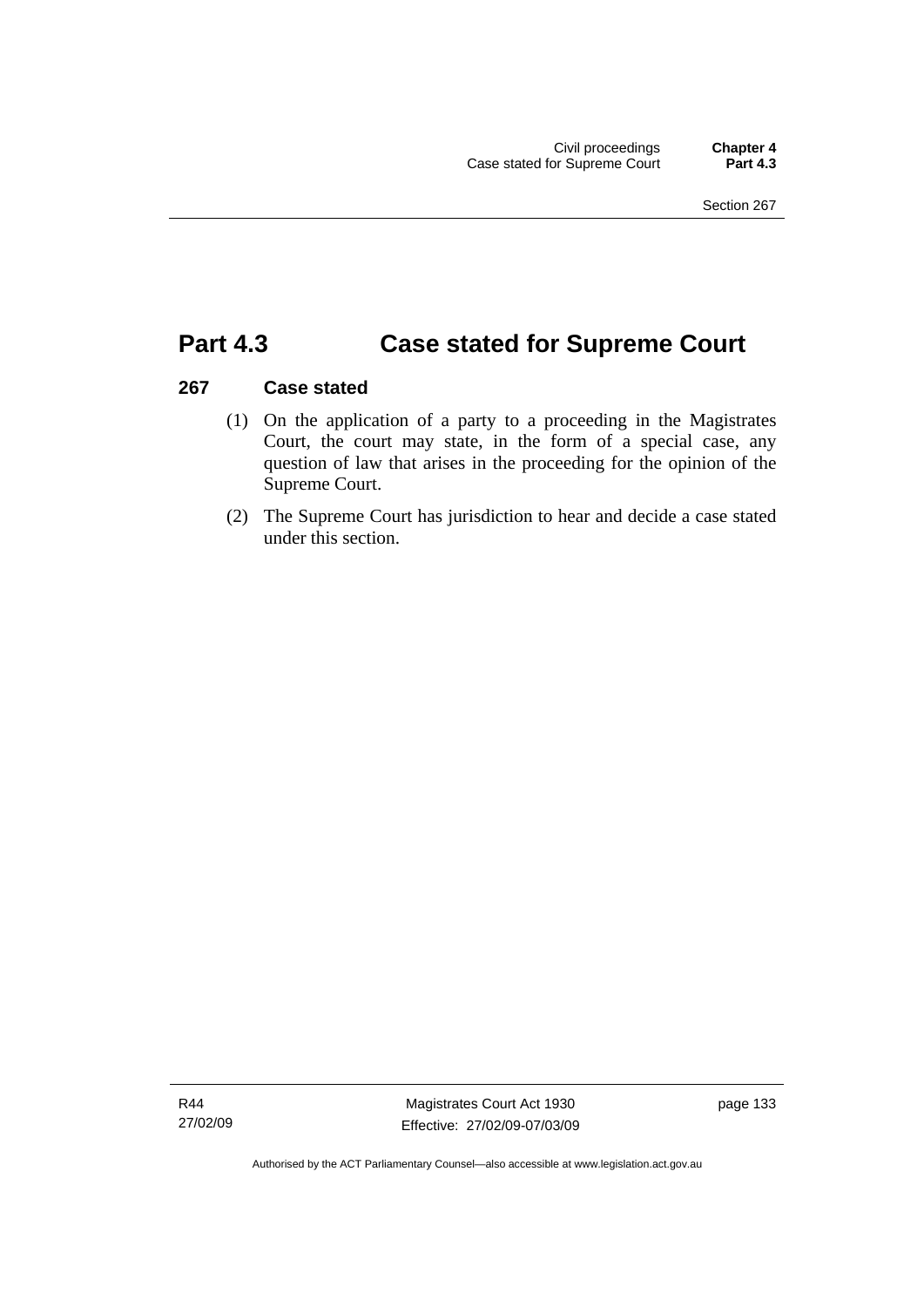Section 268

# **Part 4.4 Transfer of proceedings from or to Supreme Court**

#### **268 Transfer of action from Supreme Court**

- (1) This section applies if a proceeding in relation to the cause of action on which a prescribed action pending in the Supreme Court is founded could properly have been begun in the Magistrates Court.
- (2) The Supreme Court may, on the application of a party to the action or its own initiative, order that the action be transferred to the Magistrates Court if it considers it just to do so.
- (3) In subsection (1):

*prescribed action* means an action in which the amount claimed (whether initially or as reduced by payment, admitted set-off or otherwise) is not more than the amount for which the Magistrates Court has jurisdiction under this chapter.

#### **269 Procedure on transfer of action from Supreme Court**

- (1) This section applies if the Supreme Court has made an order under section 268 that an action pending in the Supreme Court be transferred to the Magistrates Court.
- (2) A party to the action may file in the Magistrates Court a copy of the order, a copy of each of the pleadings (if any) in the action and any other relevant documents filed in the Supreme Court.
- (3) When the copies have been filed, the action—
	- (a) stops being an action in the Supreme Court; and
	- (b) becomes a proceeding in the Magistrates Court.
- (4) The proceeding is taken to have been begun in the Magistrates Court on the day the action was begun in the Supreme Court.

R44 27/02/09

Authorised by the ACT Parliamentary Counsel—also accessible at www.legislation.act.gov.au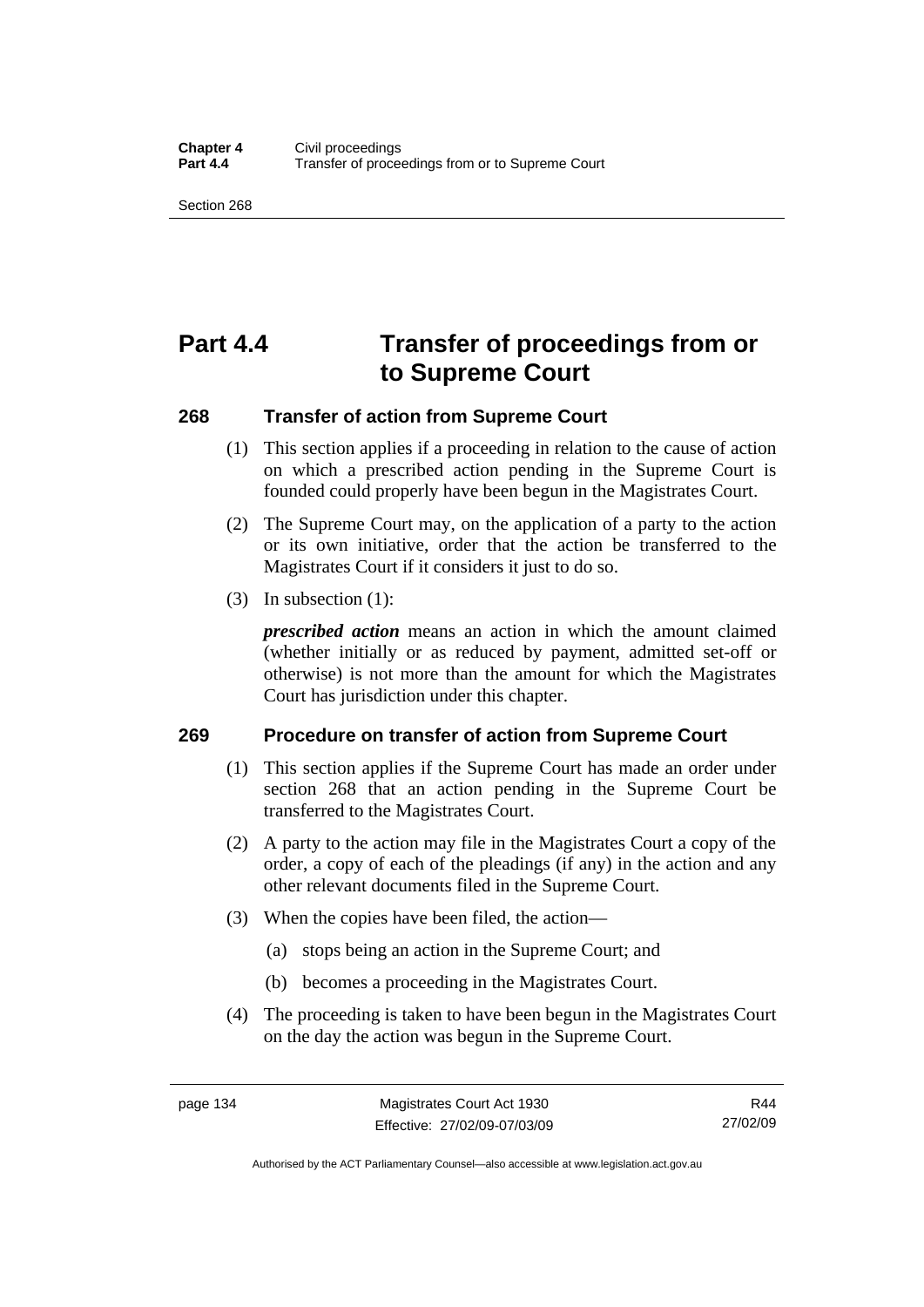- (5) Costs in the proceeding are to be allowed—
	- (a) for costs incurred before the order under section 268 was made (including the costs of getting the order) and the costs of getting the copies mentioned in subsection (2)—in accordance with the rules under the *Court Procedures Act 2004* applying to the Supreme Court, but subject to any Supreme Court order; and
	- (b) for costs incurred after the order was made (not including the costs of getting the copies)—in accordance with the rules applying to the Magistrates Court.
- (6) If costs mentioned in subsection (5) (a) are to be assessed, the costs must be assessed by the registrar in accordance with the rules applying to the Supreme Court.

## **270 Removal of proceedings into Supreme Court**

On the application of a party to a proceeding in the Magistrates Court, the Supreme Court may order that the proceeding be removed into the Supreme Court on the conditions about costs, security for the amount claimed or costs, or otherwise, that the Supreme Court considers just.

### **271 Stay of proceedings**

- (1) This section applies if an application under section 270 to have a proceeding in the Magistrates Court removed into the Supreme Court is pending.
- (2) On the application of a party to the proceeding, the Supreme Court may order that the proceeding be stayed until the application under section 270 is decided or until the Supreme Court orders otherwise.
- (3) An order that a proceeding be stayed takes effect immediately on a copy of the order being filed in the Magistrates Court.

page 135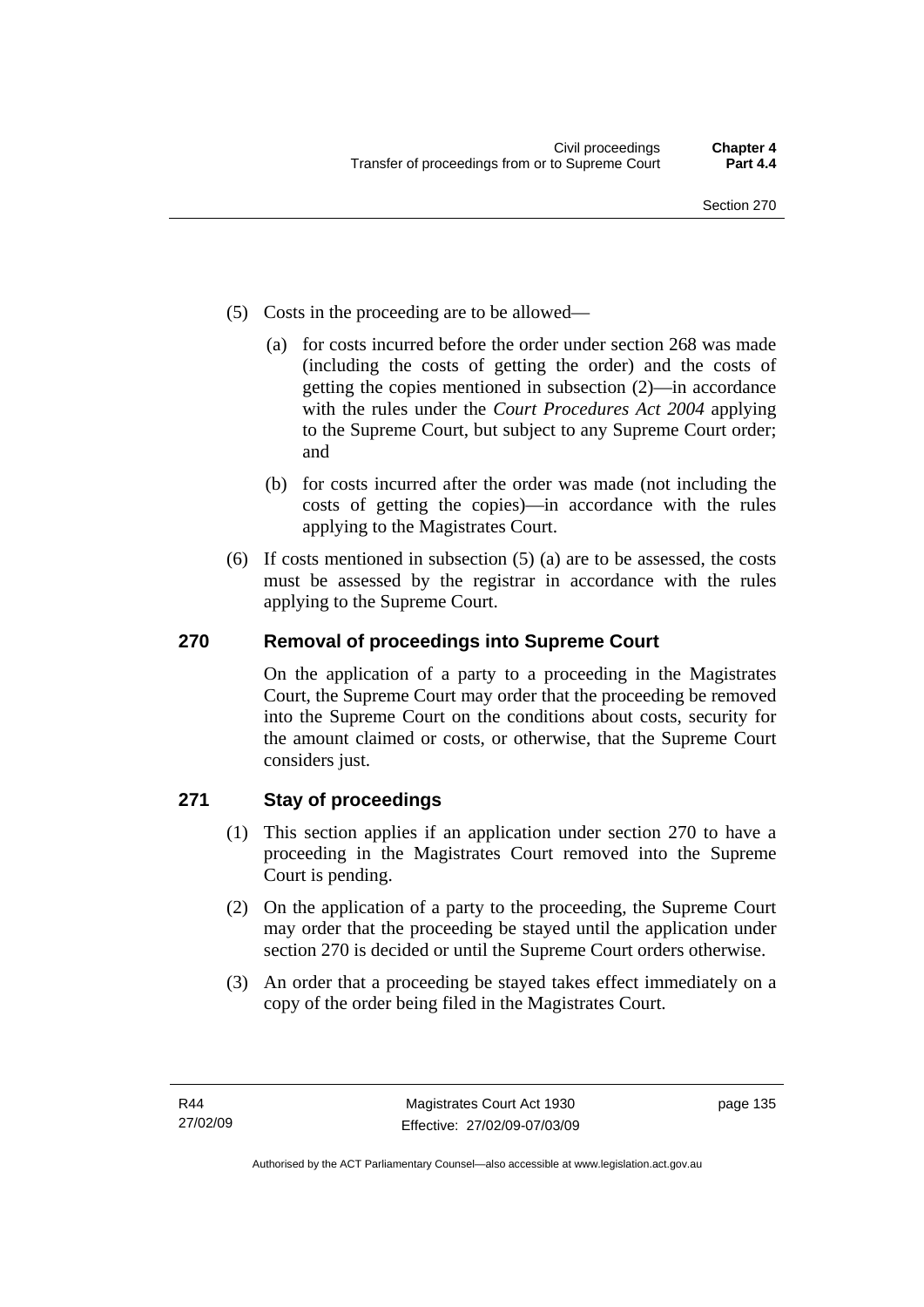**Chapter 4 Civil proceedings**<br>**Part 4.5 Civil appeals Civil appeals** 

Section 272

## **Part 4.5 Civil appeals**

#### **272 Meaning of** *appeal***—pt 4.5**

In this part:

*appeal* means an appeal to the Supreme Court from a judgment or order of the Magistrates Court, whether final or interlocutory, in a proceeding that the Magistrates Court has jurisdiction to hear and decide under this chapter.

#### **273 Jurisdiction**

- (1) The jurisdiction of the Supreme Court to hear and decide appeals is subject to the exceptions and conditions in this part.
- (2) Subsection (1) does not affect the operation of any other law that provides for the appellate jurisdiction of the Supreme Court.

#### **274 Cases in which appeal may be brought**

- (1) An appeal may be brought only with the leave of the Supreme Court.
- (2) However, an appeal may be brought as of right from a judgment or order—
	- (a) for, or for the payment of, an amount of \$2 000 or more; or
	- (b) in a proceeding in the Magistrates Court—
		- (i) in which the matter in issue amounts to, or is of the value of, \$2 000 or more; or
		- (ii) that involves directly or indirectly a claim, demand or question to or in relation to any property or any civil right amounting to, or of the value of, \$2 000 or more.

Authorised by the ACT Parliamentary Counsel—also accessible at www.legislation.act.gov.au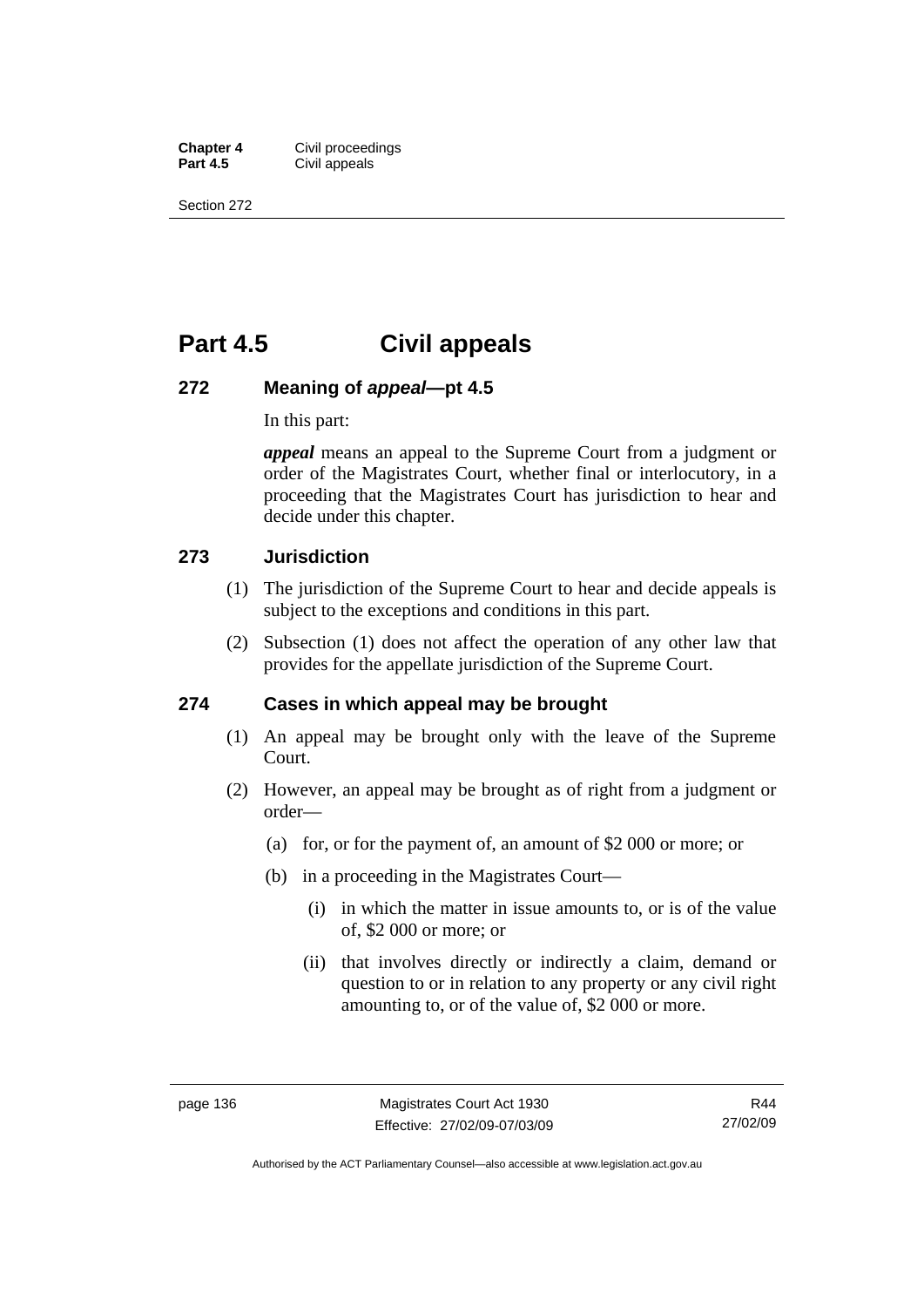## **276 Evidence on appeal**

In an appeal, the Supreme Court must have regard to the evidence given in the proceeding in the Magistrates Court out of which the appeal arose, and has power to draw inferences of fact and, in its discretion, to receive further evidence.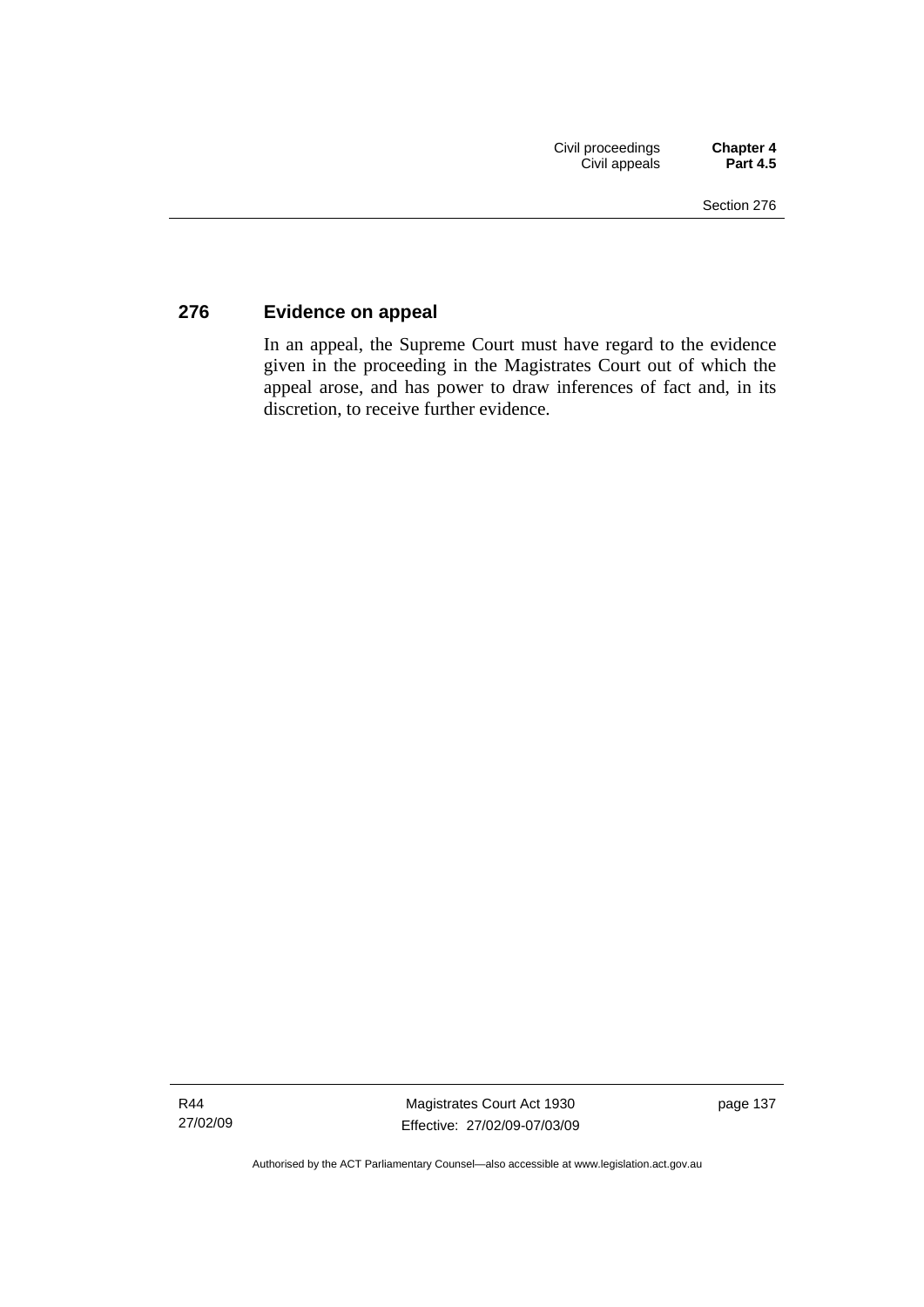**Chapter 4A** The Childrens Court<br>**Part 4A.1** The Childrens Court **The Childrens Court** 

Section 287

# **Chapter 4A The Childrens Court**

## **Part 4A.1 The Childrens Court**

### **287 Childrens Court**

- (1) The Magistrates Court is known as the Childrens Court when it is constituted by the Childrens Court Magistrate exercising the jurisdiction given under section 288.
- (2) The Magistrates Court is also known as the Childrens Court when it is constituted by—
	- (a) a magistrate assigned under section 291C (Assignment of other magistrates for Childrens Court matters) who is exercising the jurisdiction given under section 288; or
	- (b) a magistrate acting under section 291D (2) (Completion of part-heard matters).
- (3) The Childrens Court may use the Magistrates Court seal.

### **288 Jurisdiction of Childrens Court**

- (1) The Childrens Court has jurisdiction to hear and decide—
	- (a) any criminal proceeding against a person in relation to a summary offence if the person was under 18 years old at the time of the alleged offence; and
	- (b) any criminal proceeding against a person in relation to an indictable offence (other than an offence punishable by imprisonment for life) if the person was under 18 years old at the time of the alleged offence; and
	- (c) a proceeding in relation to bail for a child; and

Authorised by the ACT Parliamentary Counsel—also accessible at www.legislation.act.gov.au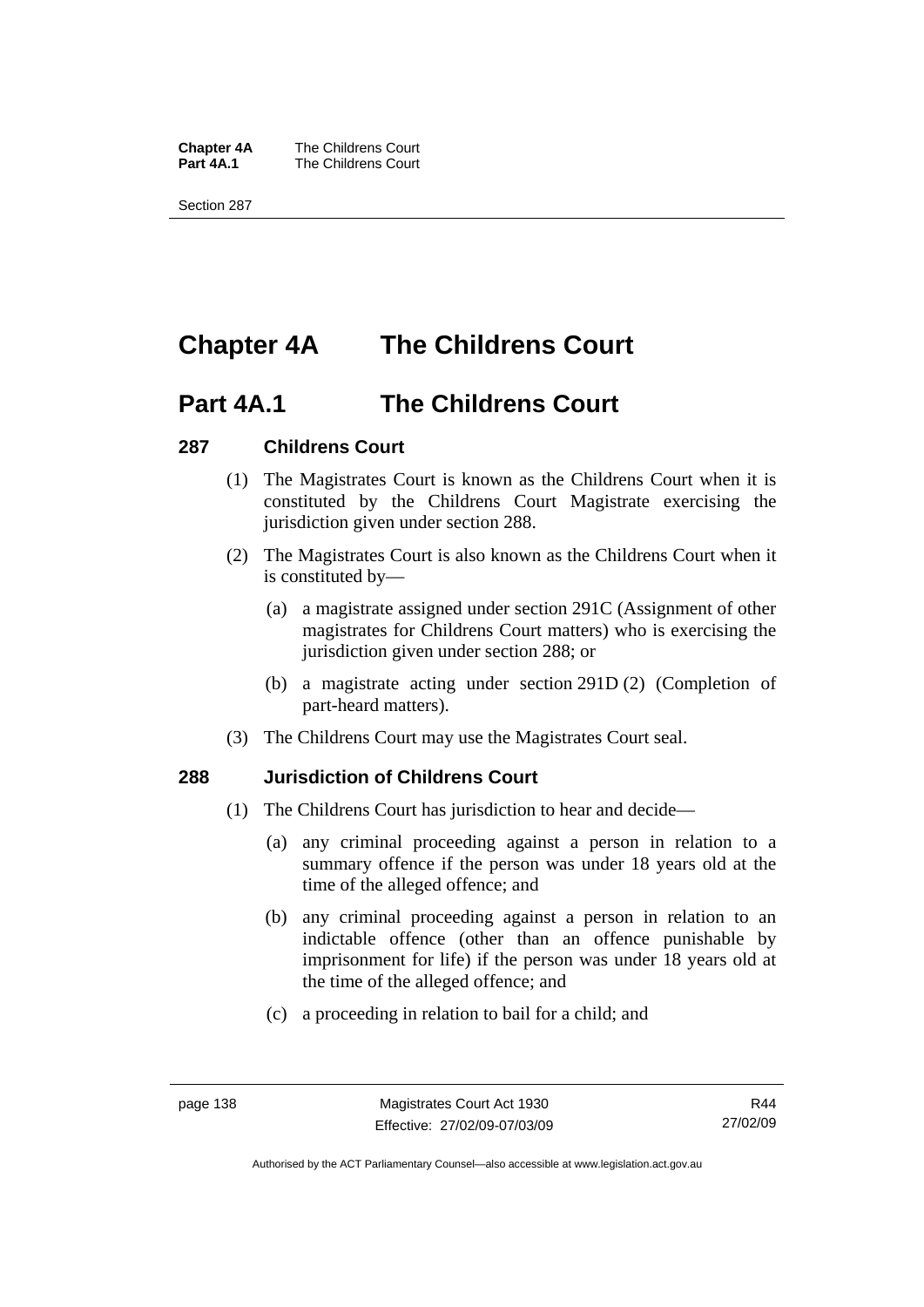- (d) any application or other proceeding under the *Children and Young People Act 2008*, including a proceeding transferred to the court under the *Children and Young People Act 2008*, chapter 17 (Care and protection—interstate transfer of orders and proceedings).
- (2) Subsection (1) (b) is subject to the *Crimes Act 1900*, section 375 (Summary disposal of certain cases).
- (3) Subsection (1) (c) is subject to the *Bail Act 1992*.

#### **U** 289 Proceedings where children jointly charged with adults

- (1) If a child and an adult are jointly charged with an offence, section 288 (Jurisdiction of Childrens Court) applies to a proceeding against the child arising out of the charge as if the child had been charged separately.
- (2) Section 288 does not apply to the preliminary examination for an indictable offence alleged to have been committed jointly by a child and an adult if a magistrate, having regard to the nature of the alleged offence and the time and expense involved in carrying out the preliminary examinations separately, orders that the section does not apply.
- (3) To remove any doubt, the *Court Procedures Act 2004*, part 7A (Procedural provisions—proceedings involving children or young people) applies to a proceeding against a child even if the proceeding arises out of an offence for which the child and an adult were jointly charged.

#### **290 Chief Magistrate to arrange business of Childrens Court**

 (1) The Chief Magistrate is responsible for ensuring the orderly and prompt discharge of the business of the Childrens Court.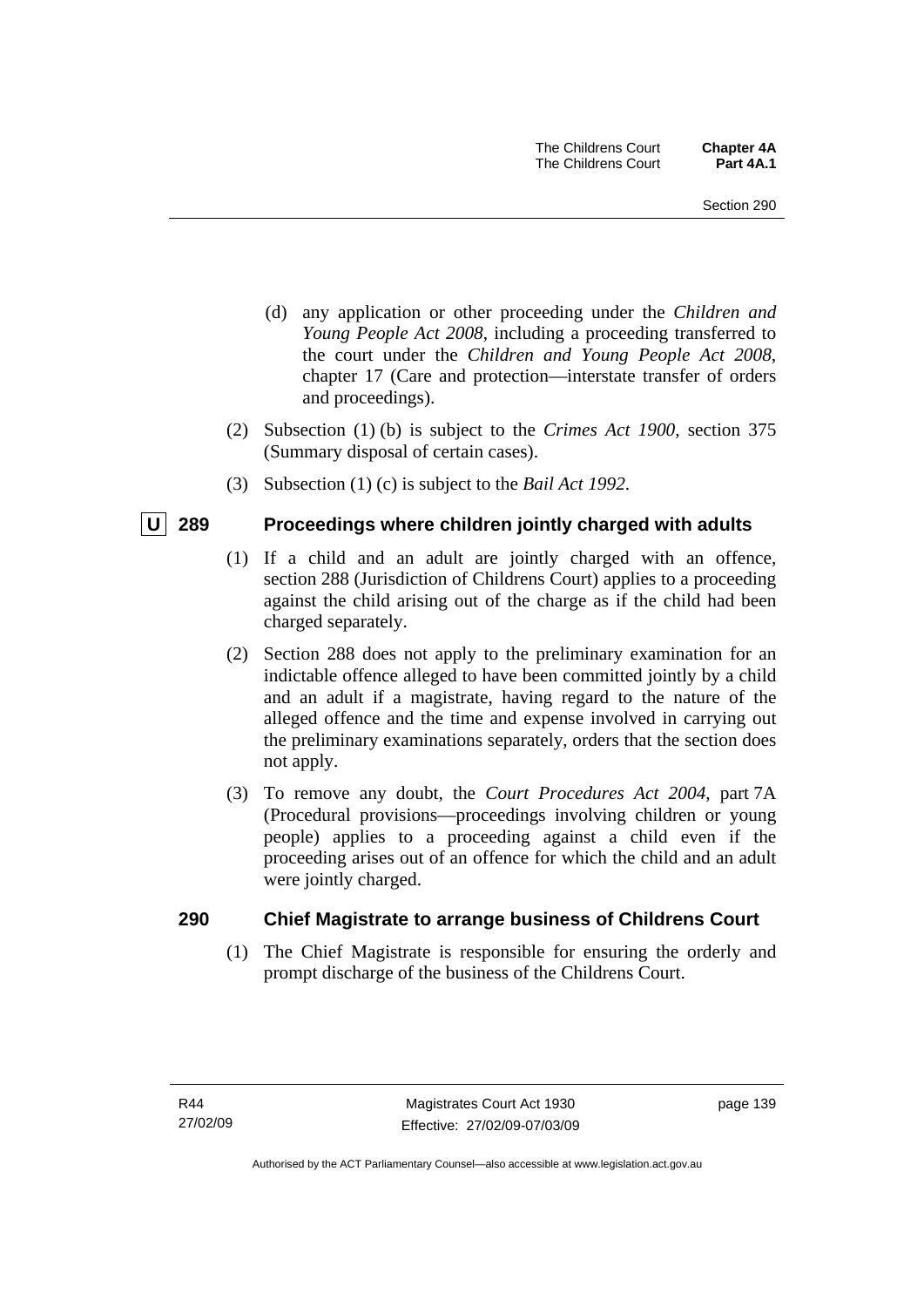| <b>Chapter 4A</b> | The Childrens Court |
|-------------------|---------------------|
| Part 4A.1         | The Childrens Court |

Section 291

- (2) The Chief Magistrate may, subject to appropriate and practicable consultation with the magistrates, make arrangements about—
	- (a) the magistrate who is to be the Childrens Court Magistrate; and
	- (b) the assignment of a magistrate under—
		- (i) section 291B (Acting Childrens Court Magistrate); or
		- (ii) section 291C (Assignment of other magistrates for Childrens Court matters).

#### **291 Childrens Court Magistrate to hear all matters**

- (1) The Childrens Court Magistrate is responsible for dealing with all matters within the jurisdiction of the Childrens Court.
- (2) Subsection (1) is subject to—
	- (a) section 291C (Assignment of other magistrates for Childrens Court matters); and
	- (b) section 291D (Completion of part-heard matters).
- (2) Also, subsection (1) does not prevent a magistrate other than the Childrens Court Magistrate from exercising—
	- (a) a function or power given to a magistrate under a provision of the *Children and Young People Act 2008*; or
	- (b) a power given to a magistrate under a territory law to admit a child or young person to bail under the *Bail Act 1992* or to remand a child or young person in custody.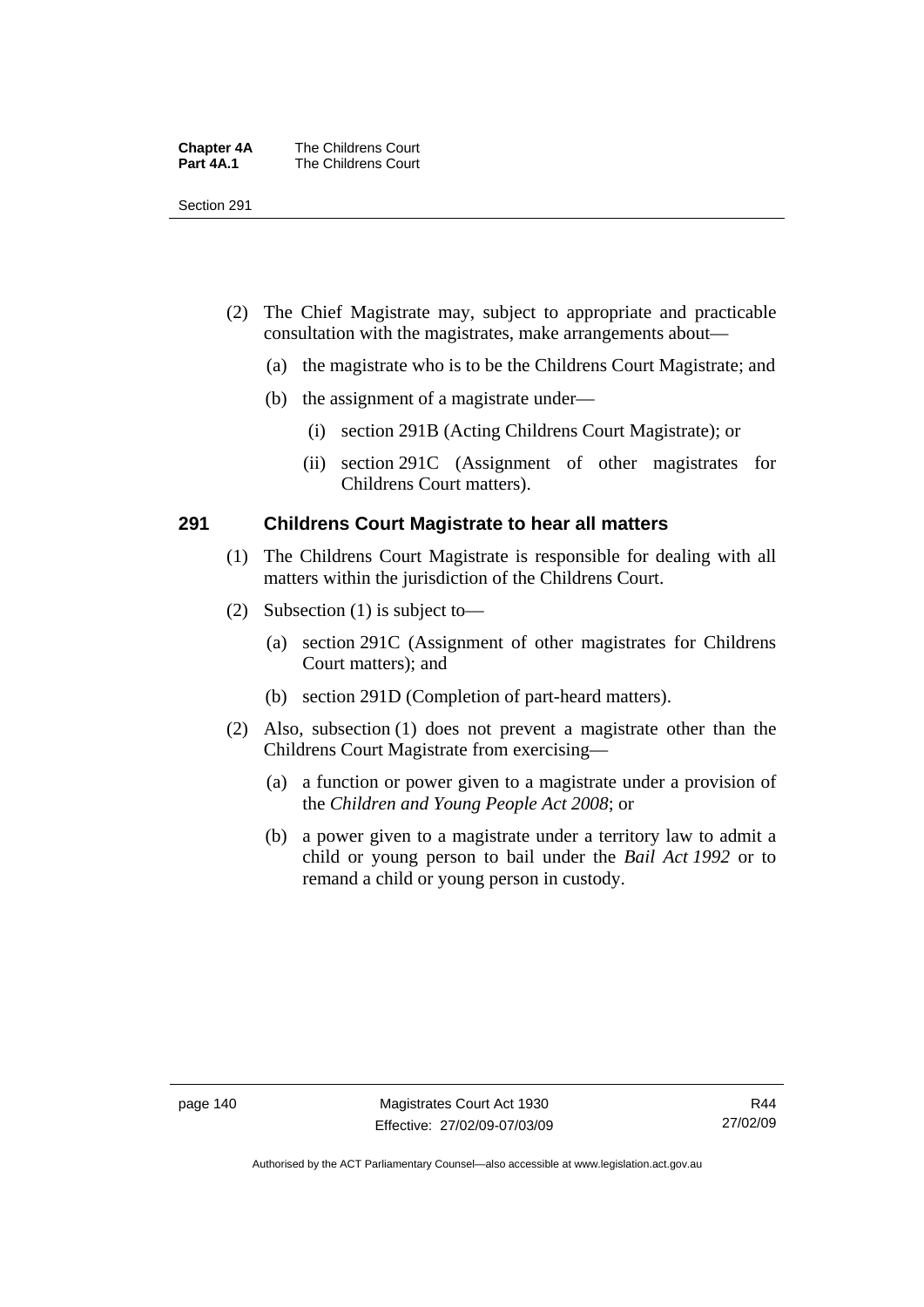## **Part 4A.2 Childrens Court Magistrate**

### **291A Childrens Court Magistrate**

- (1) The Chief Magistrate must declare 1 magistrate to be the Childrens Court Magistrate for a stated term of not longer than 2 years.
- (2) The Chief Magistrate may declare himself or herself to be the Childrens Court Magistrate.
- (3) The Chief Magistrate must not declare a magistrate to be the Childrens Court Magistrate unless satisfied the magistrate is suitably qualified to be the Childrens Court Magistrate.
- (4) The Chief Magistrate must revoke a declaration under this section if asked, in writing, by the Childrens Court Magistrate.
- (5) A declaration, or revocation, under this section is a notifiable instrument.

*Note* A notifiable instrument must be notified under the Legislation Act.

### **291B Acting Childrens Court Magistrate**

- (1) The Chief Magistrate may assign a magistrate to act as Childrens Court Magistrate only if—
	- (a) there is no Childrens Court Magistrate; or
	- (b) the Childrens Court Magistrate—
		- (i) is absent from duty or from the ACT; or
		- (ii) cannot exercise the functions of the Childrens Court Magistrate for another reason.
- (2) A magistrate assigned to act as Childrens Court Magistrate is the Childrens Court Magistrate for this Act and any other Act.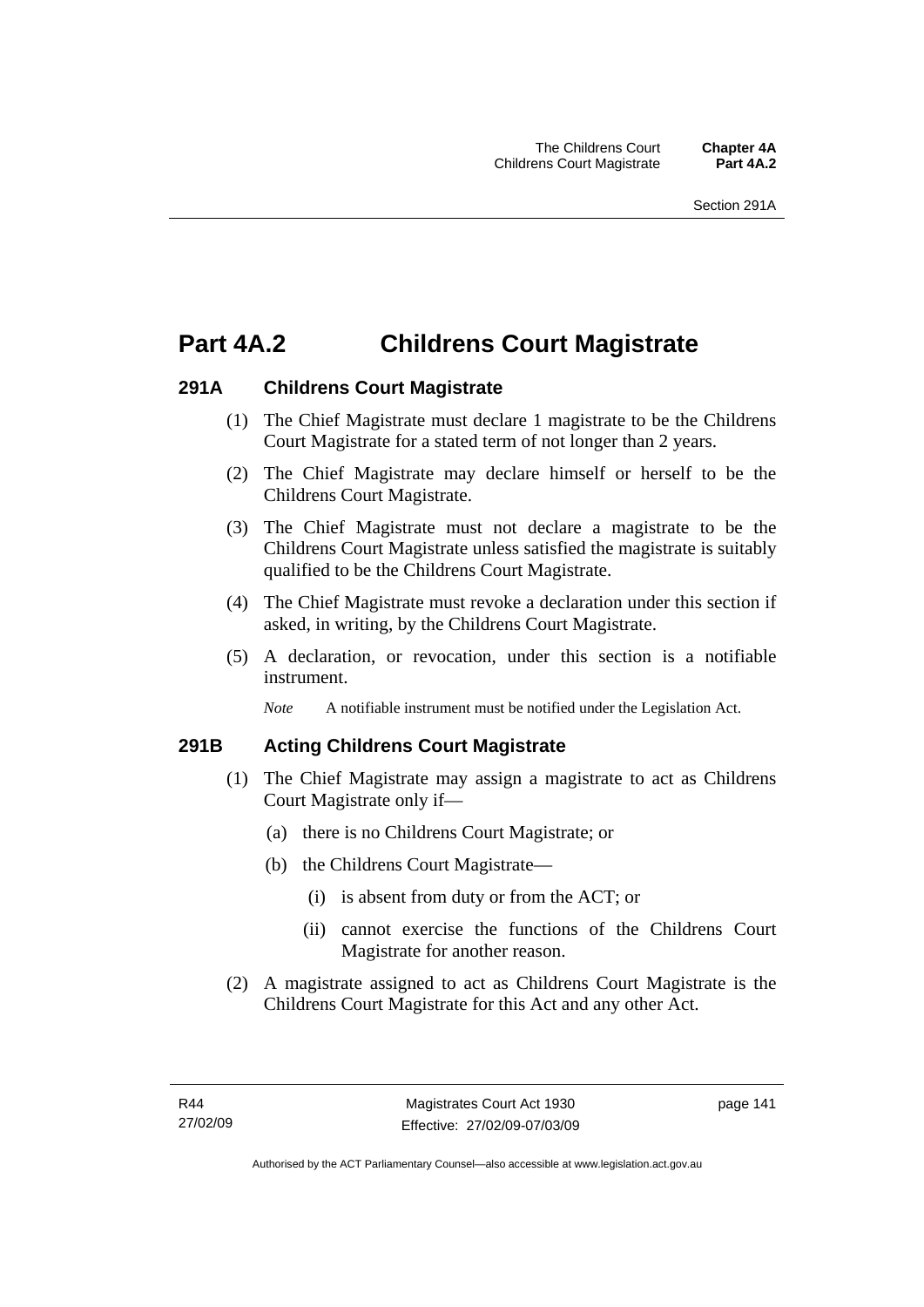#### **Chapter 4A** The Childrens Court<br>**Part 4A.2** Childrens Court Mag **Childrens Court Magistrate**

Section 291C

## **291C Assignment of other magistrates for Childrens Court matters**

- (1) The Chief Magistrate may assign another magistrate to deal with a matter if the Childrens Court Magistrate is unable to deal with the matter—
	- (a) without delay that is likely to prejudice the wellbeing of a child or young person; or
	- (b) because of a conflict of interest, or a perceived conflict of interest.
- (2) A magistrate may be assigned under subsection (1) (a) only if the Chief Magistrate is satisfied the assignment is necessary having regard to—
	- (a) how the delay is likely to prejudice the child's or young person's wellbeing; and
	- (b) the principle in the *Children and Young People Act 2008*, section 8 that in making a decision under that Act in relation to a particular child or young person, the decision-maker must regard the best interests of the child or young person as the paramount consideration; and
	- (c) the degree of urgency of the matter to be dealt with by the assigned magistrate; and
	- (d) the views and wishes (if any) of the Childrens Court Magistrate on the proposed assignment.
- (3) This section does not create a right in relation to the assignment of a matter under this section.
- (4) Without limiting subsection (3), the decision to assign or not to assign a matter under this section—
	- (a) must not be challenged or called into question in any court; and

R44 27/02/09

Authorised by the ACT Parliamentary Counsel—also accessible at www.legislation.act.gov.au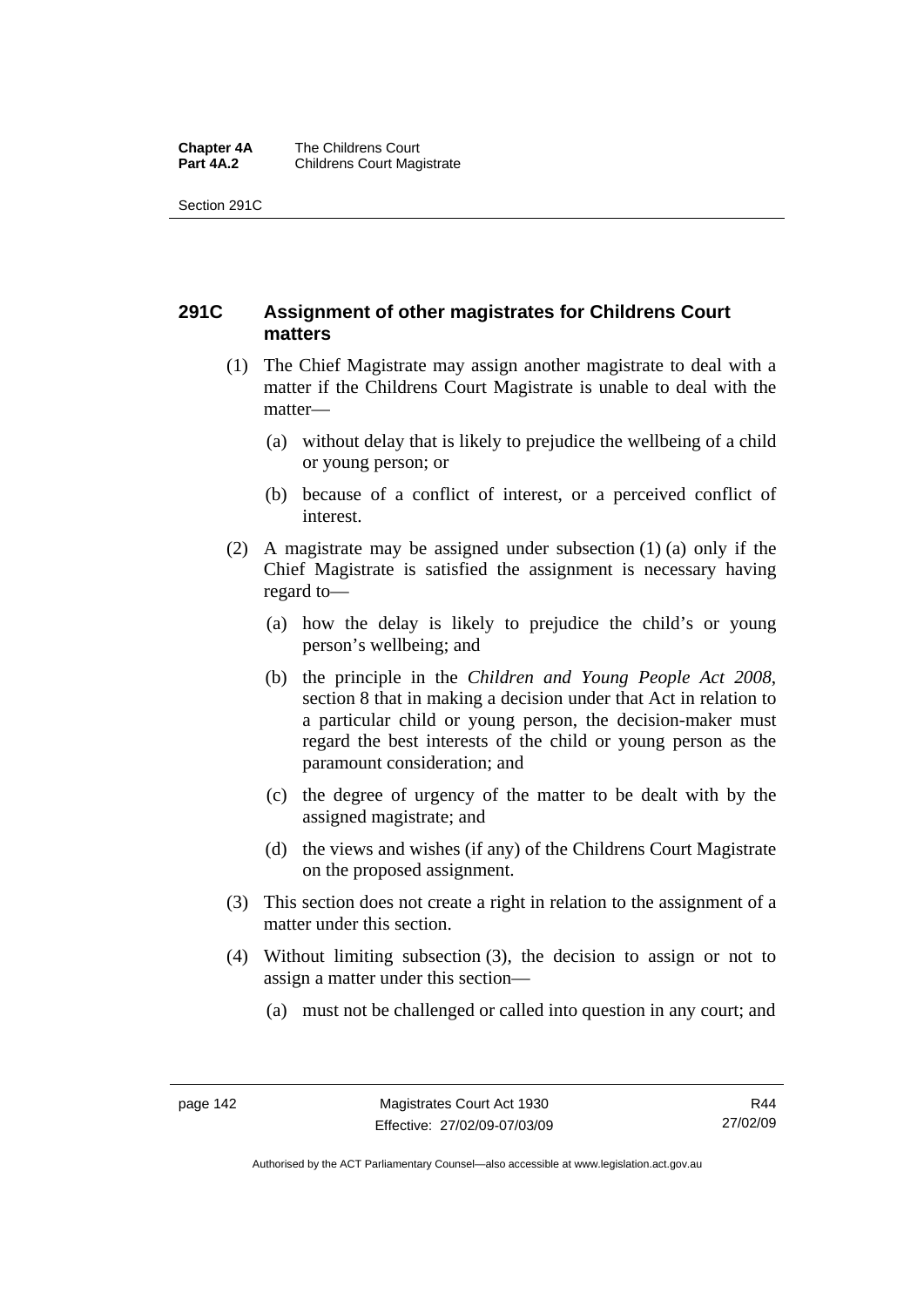- (b) is not subject to prohibition, mandamus or injunction in any court.
- (5) This section is in addition to, and does not limit, section 291B (Acting Childrens Court Magistrate).

#### **291D Completion of part-heard matters**

- (1) This section applies if—
	- (a) a magistrate begins to deal with a Childrens Court matter under this chapter; and
	- (b) before the matter is finally decided, the magistrate ceases to—
		- (i) be the Childrens Court Magistrate; or
		- (ii) hold an assignment under section 291B or section 291C.
- (2) The magistrate may continue to deal with the matter until it is finally decided.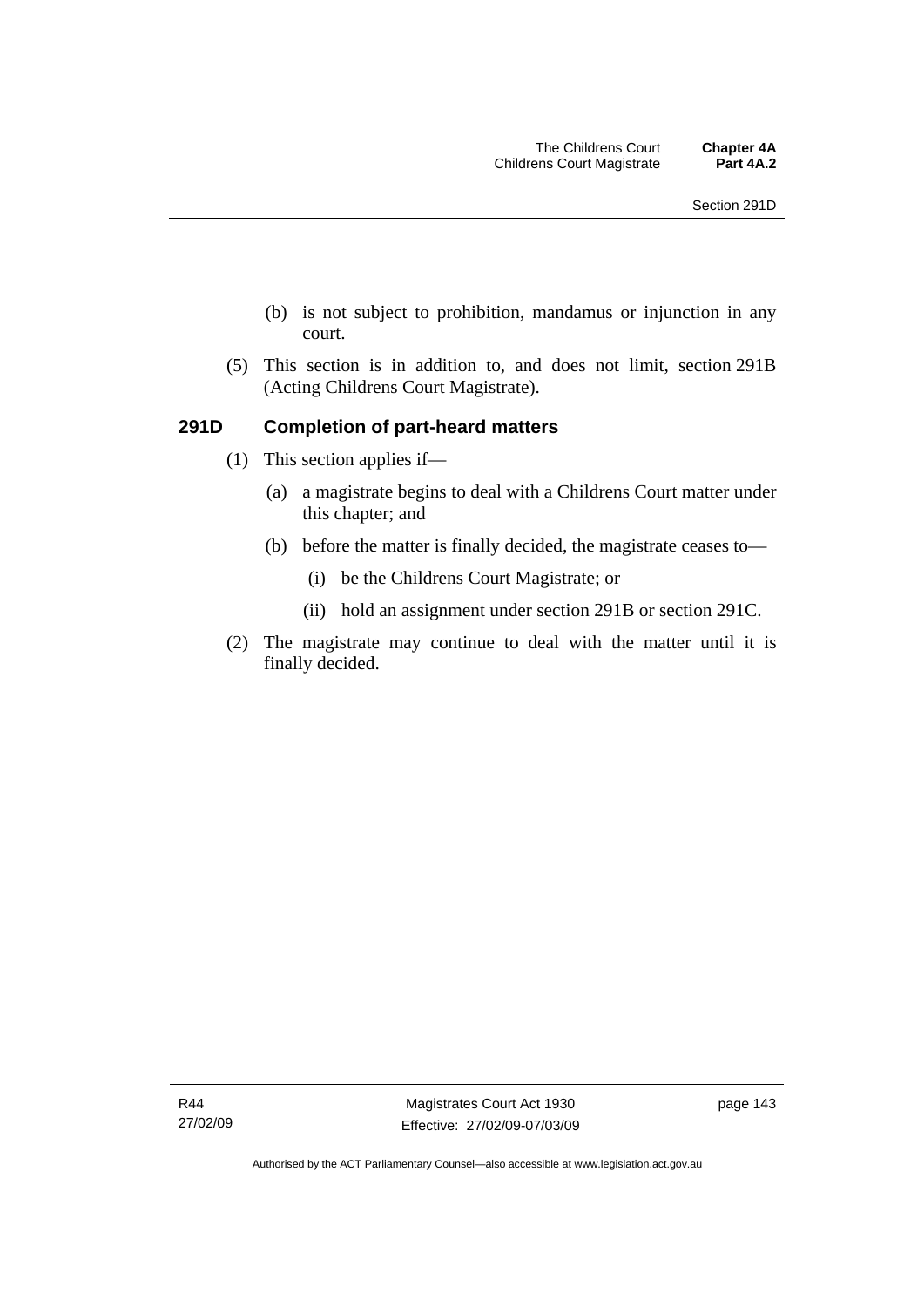**Chapter 4A** The Childrens Court<br>**Part 4A.3** Criminal proceedings **Criminal proceedings** 

Section 291E

## **Part 4A.3 Criminal proceedings**

#### **291E Procedures for hearing indictable offences**

- (1) This section applies if—
	- (a) a child charged with an indictable offence is brought before the Childrens Court; and
	- (b) the court—
		- (i) has no power to hear and decide the charge summarily; or
		- (ii) has the power to hear and decide the charge summarily, but decides not to.
- (2) The Childrens Court must deal with the charge as if—
	- (a) the charge were a charge for an indictable offence to which this Act applied; and
	- (b) the Childrens Court were the Magistrates Court; and
	- (c) any necessary changes were made.

#### **291F Childrens Court may adjourn hearings to allow access to legal advice**

- (1) This section applies to a charge for an indictable offence against a child that the Childrens Court is hearing summarily.
- (2) The court may, at any time, adjourn the hearing to allow any of the following people to get legal advice:
	- (a) the child;
	- (b) a parent of the child;
	- (c) someone else who has daily care responsibility, or long-term care responsibility, for the child.

Authorised by the ACT Parliamentary Counsel—also accessible at www.legislation.act.gov.au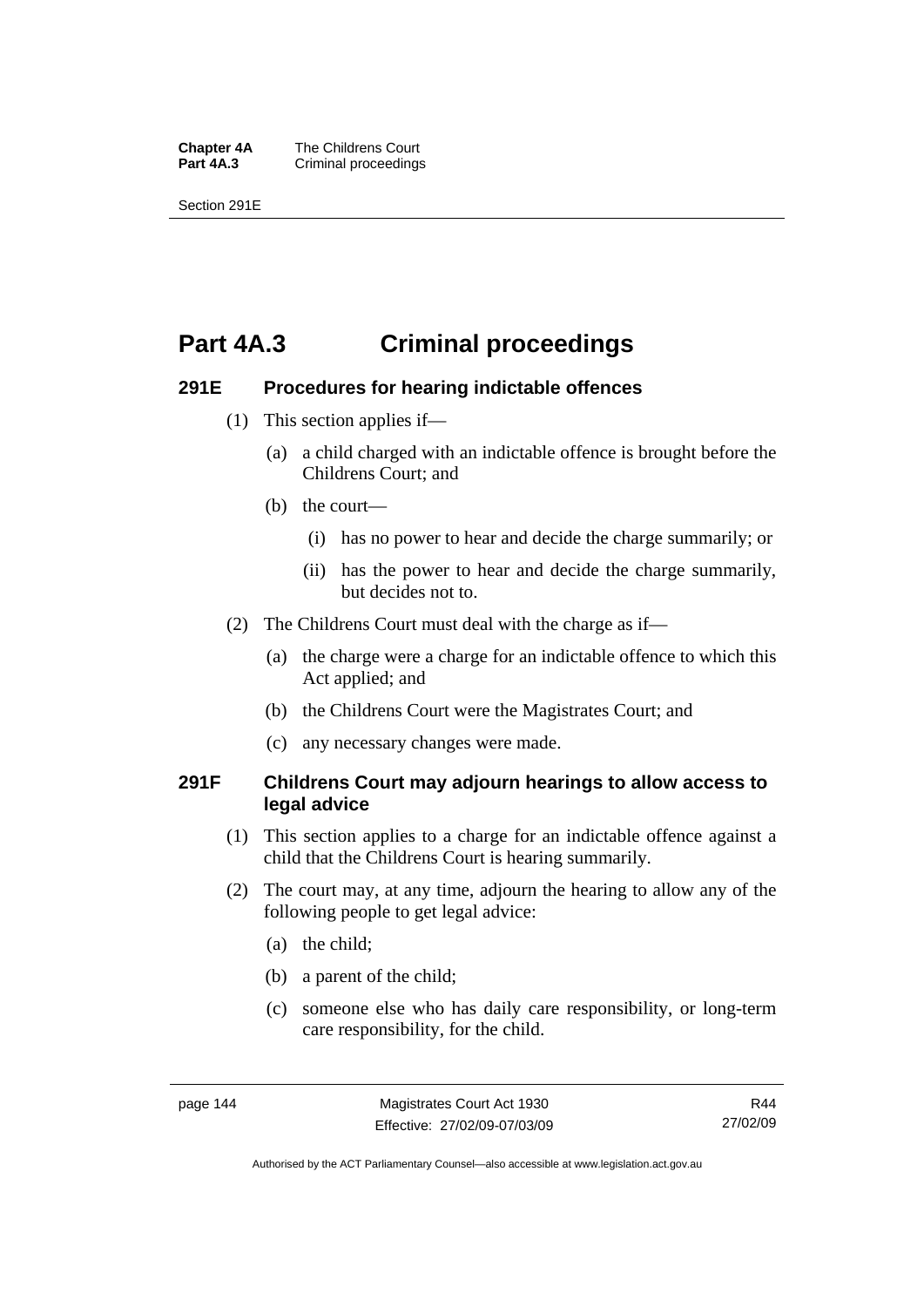(3) In this section:

*daily care responsibility*—see the *Children and Young People Act 2008*, section 19.

*long-term care responsibility*—see the *Children and Young People Act 2008*, section 20.

#### **291G Childrens Court may send cases to Supreme Court for sentencing**

- (1) This section applies if the Childrens Court convicts a person of an indictable offence.
- (2) The Childrens Court may, by order, commit the person to the Supreme Court for sentence if satisfied that—
	- (a) sentence should be passed on the person by the Supreme Court because of the character and history of the person; or
	- (b) the sentence that is likely to be appropriate is a sentence the Childrens Court does not have power to impose.
- (3) In deciding whether to make an order under subsection (2) (a), the Childrens Court must consider any report provided under the *Court Procedures Act 2004*, section 74D (Court may order report about young person).
- (4) If the Childrens Court makes an order under subsection (2), the Supreme Court may deal with the person as if the person had been convicted of the offence in the Supreme Court.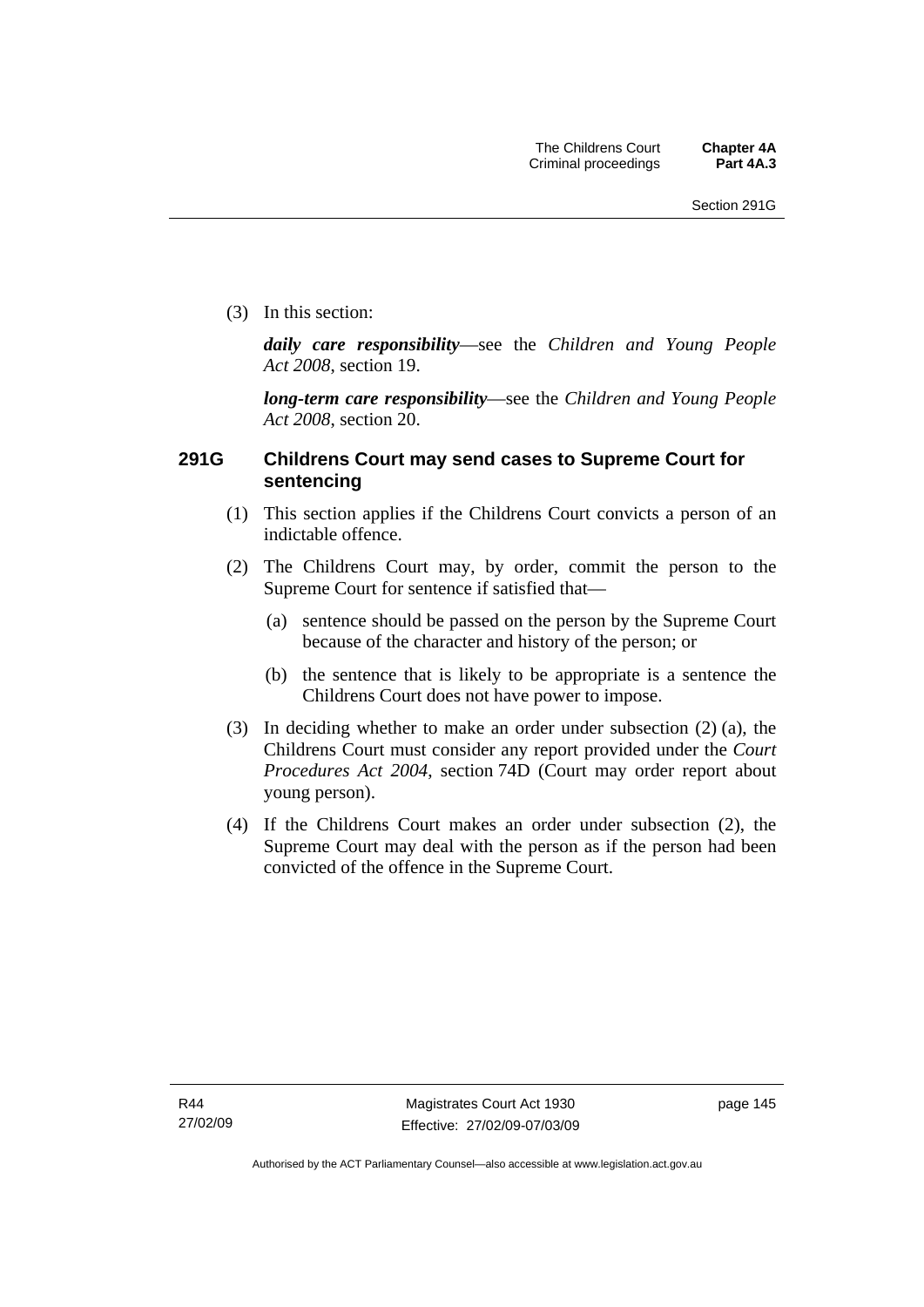**Chapter 5** Miscellaneous<br>**Part 5.1** Offences **Part 5.1** 

Section 292

# **Chapter 5 Miscellaneous**

## **Part 5.1 Offences**

#### **292 Failure to comply with order in nuisance action**

A person must not contravene an order made by the court in a civil action for nuisance.

Maximum penalty: 50 penalty units, imprisonment for 6 months or both.

### **298 Prejudice to employee**

 (1) An employer must not dismiss an employee, or otherwise prejudice an employee in his or her employment, because a garnishee order attaching the earnings of the employee has been made by the court.

Maximum penalty: 50 penalty units, imprisonment for 6 months or both.

- $(2)$  If—
	- (a) an employee is dismissed or prejudiced within 6 months after a garnishee order is made; and
	- (b) all the elements of the offence other than the reason for the employer's action are proved;

the onus of proving that the dismissal or prejudice was not because of the garnishee order is on the employer.

 (3) A conviction under subsection (1) does not limit, restrict or otherwise effect any obligation that the garnishee may have in relation to the judgment debtor or any right or remedy that the judgment debtor may have against the garnishee under any other law in force in the ACT.

R44 27/02/09

Authorised by the ACT Parliamentary Counsel—also accessible at www.legislation.act.gov.au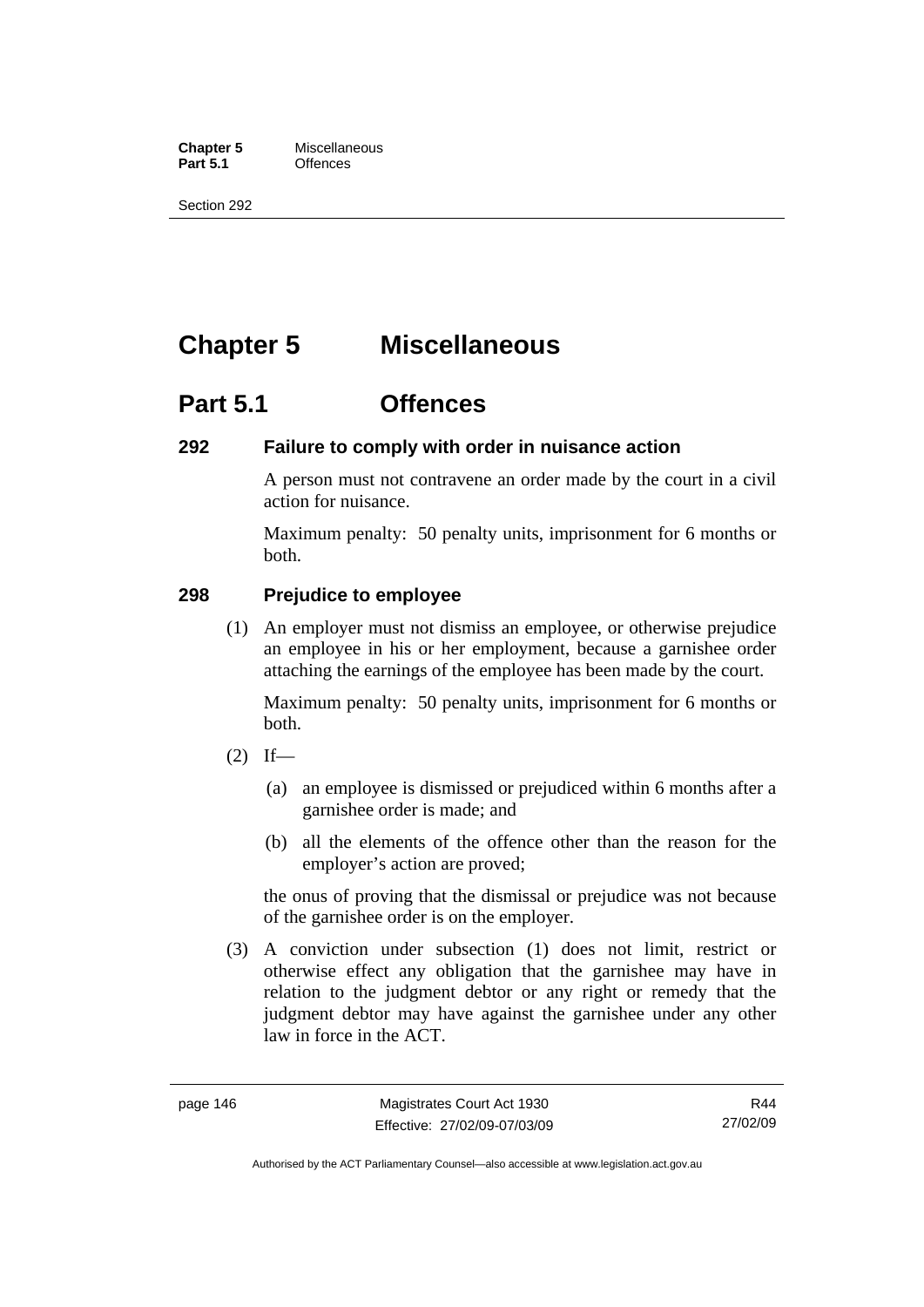## **Part 5.2 Other**

#### **307 Contempt of court**

- (1) A person is in contempt of the Magistrates Court if the person—
	- (a) contravenes an order of the court or an undertaking given to the court; or
	- (b) commits a contempt in the face or in the hearing of the court; or
	- (c) commits any other contempt of court.

#### **Examples—par (b)**

- 1 insulting a magistrate, the registrar, deputy registrar, bailiff or other court officer during the officer's sitting or attendance in court
- 2 interrupting a proceeding of the court or misbehaving in court
- 3 obstructing or assaulting someone in attendance in court
- 4 disobeying a direction of the court at the hearing of a proceeding
- *Note* An example is part of the Act, is not exhaustive and may extend, but does not limit, the meaning of the provision in which it appears (see Legislation Act, s 126 and s 132).
- (2) The Magistrates Court has the same power to deal with contempt of the Magistrates Court as the Supreme Court has to deal with contempt of the Supreme Court.
- (3) However, a contempt mentioned in subsection (1) (a) may be dealt with as a contempt of court only if there is no other effective way to enforce the order or undertaking.
- (4) To remove any doubt, this section does not limit the Supreme Court's power to deal with contempt of the Magistrates Court.

#### **308 Magistrates Court's seal**

The Magistrates Court must have a seal.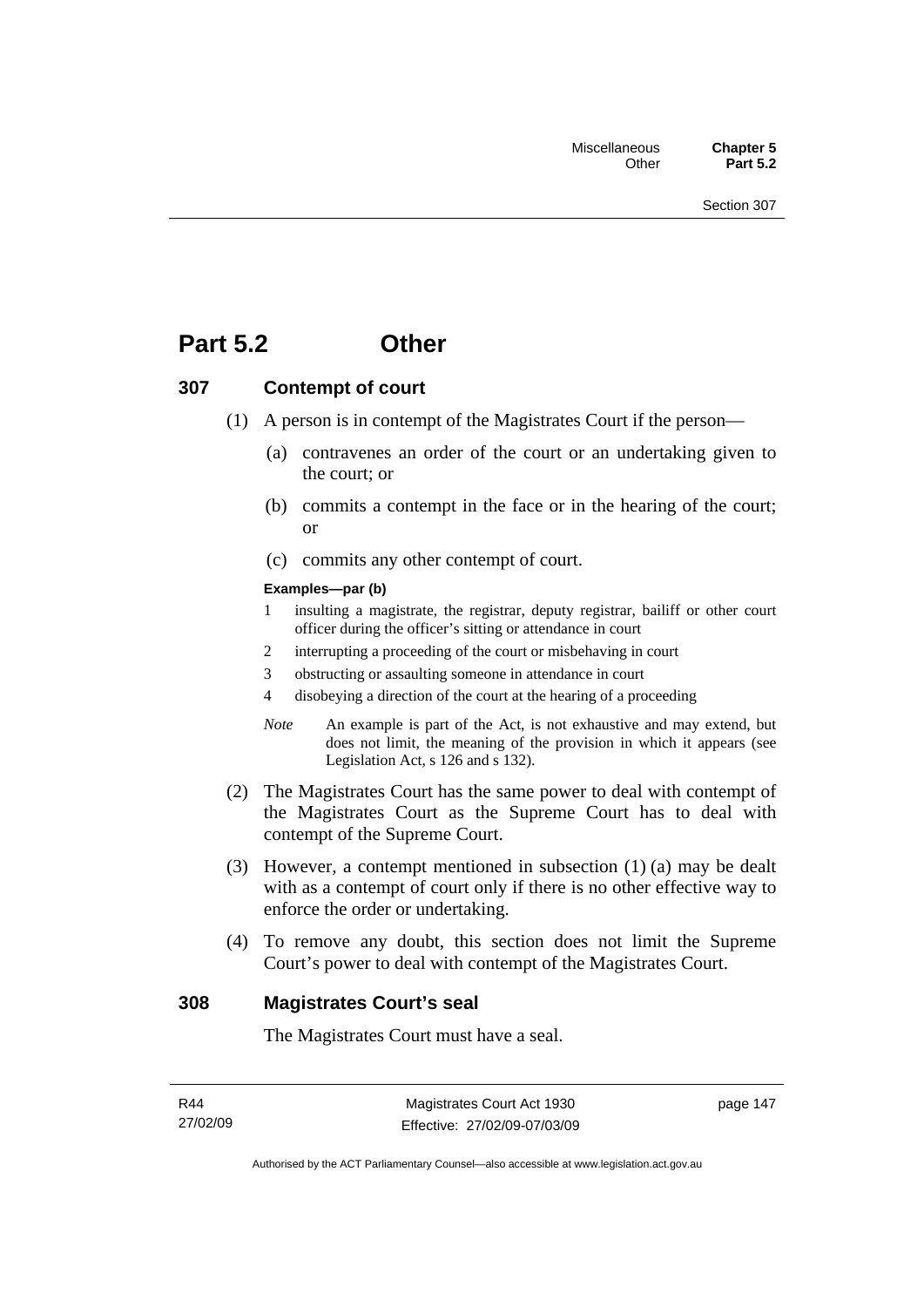#### **Chapter 5** Miscellaneous **Part 5.2** Other

Section 309

#### **309 Directions about procedure etc**

- (1) If the procedure for taking a step in a proceeding is not set out in this Act or the law under which the step is to be taken, the court may give a direction in relation to—
	- (a) the procedure to be followed in relation to the step; and
	- (b) any other relevant matter in relation to the step.
- (2) Without limiting subsection (1), the court may give a direction in relation to the procedure to be followed in relation to circle sentencing for certain Aboriginal or Torres Strait Islander offenders, and any other relevant matter in relation to circle sentencing.
- (3) To remove any doubt, a direction mentioned in subsection (2) is not taken to—
	- (a) establish a court; or
	- (b) limit the Magistrates Court's discretion in sentencing an offender.
- (4) In this section:

#### *Aboriginal or Torres Strait Islander offender* means an offender who—

- (a) is a descendant of an Aboriginal person or Torres Strait Islander; and
- (b) identifies as an Aboriginal person or Torres Strait Islander; and
- (c) is accepted as an Aboriginal person or Torres Strait Islander by an Aboriginal or Torres Strait Islander community.

*circle sentencing* means the step in a sentencing proceeding for involving members of the Aboriginal or Torres Strait Islander community and others in relation to the sentencing by the court.

Authorised by the ACT Parliamentary Counsel—also accessible at www.legislation.act.gov.au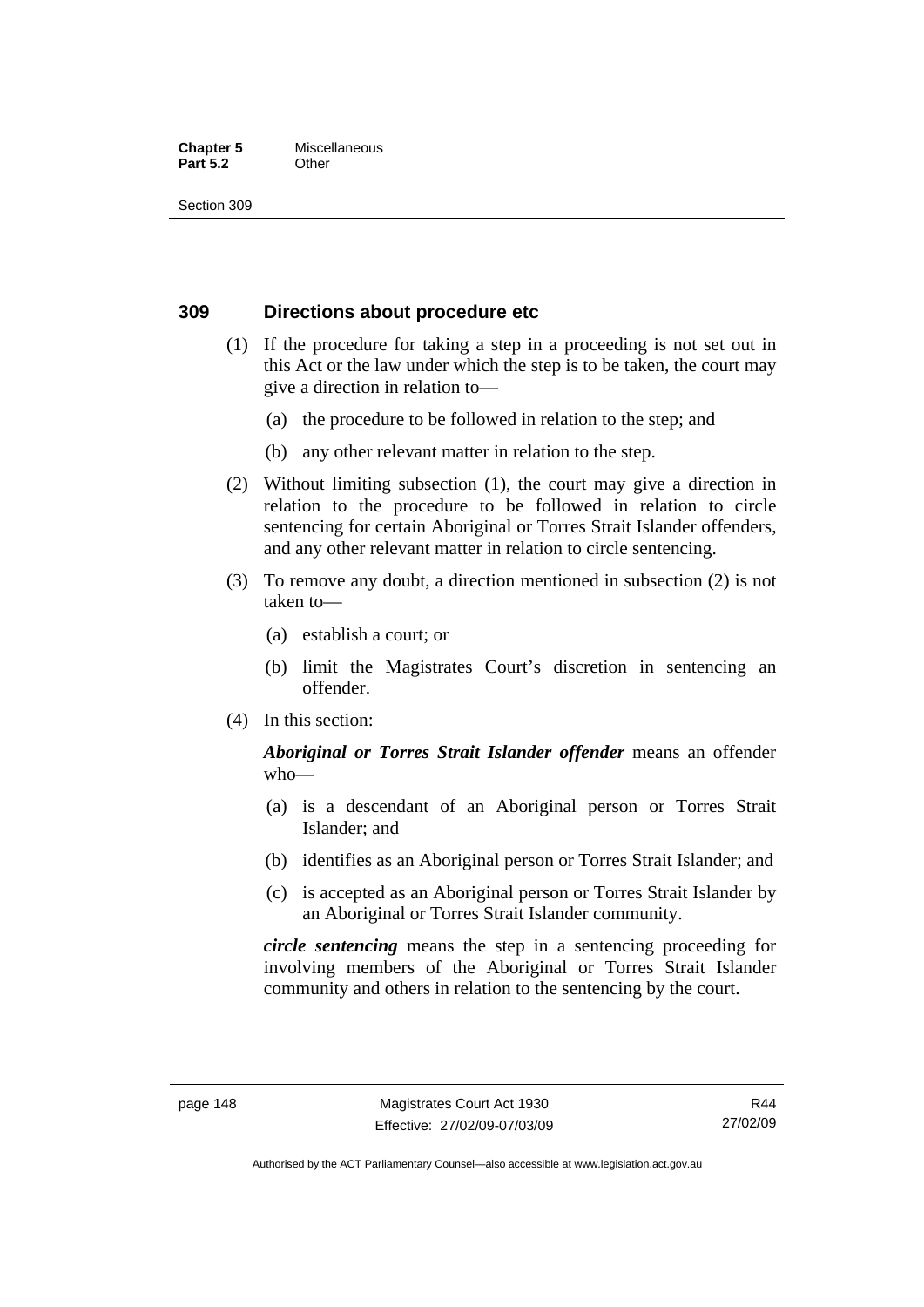### **310 Hearings generally to be in public**

- (1) The hearing of a proceeding before the Magistrates Court must be in public.
- (2) However, if the magistrate presiding at a hearing is of the opinion that it is desirable in the public interest or in the interests of justice to do so, the magistrate may, by order—
	- (a) direct that the hearing or part of the hearing take place in private and give directions about the people who may be present; and
	- (b) give directions prohibiting or restricting the publication of evidence given at the hearing, whether in public or in private, or of matters contained in documents lodged with the court or received in evidence by the court for the purposes of the proceeding; and
	- (c) give directions prohibiting or restricting the disclosure to some or all of the parties to the proceeding of evidence given at the hearing, or of a matter contained in a document lodged with the court or received in evidence by the court for the purposes of the proceeding.
- (3) A person who, without reasonable excuse, contravenes an order under subsection (2) commits an offence.

Maximum penalty: 100 penalty units, imprisonment for 1 year or both.

- (4) Subsection  $(1)$ 
	- (a) does not apply in relation to a civil matter that, under another territory law, may be dealt with otherwise than in open court; and
	- (b) is subject to any other territory law that restricts who may be present at a hearing.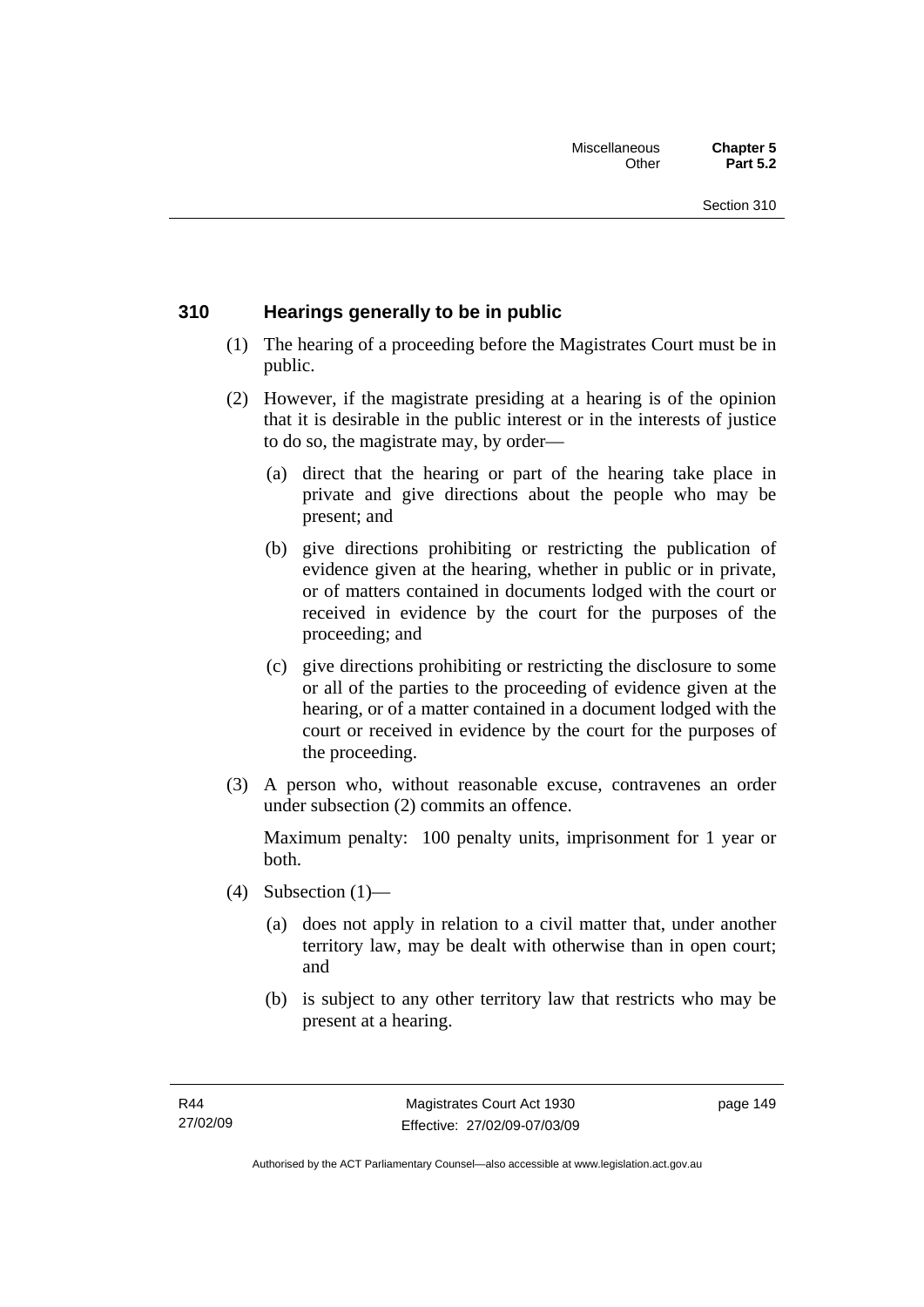#### **Chapter 5** Miscellaneous<br>**Part 5.2** Other **Part 5.2**

Section 311

#### **311 Appearance by audiovisual or audio links etc**

- (1) This section applies if, in relation to a proceeding or a part of a proceeding (the *relevant proceeding*), the court has—
	- (a) given a direction under the *Evidence (Miscellaneous Provisions) Act 1991*, section 20 (1) (Territory courts may take evidence and submissions from outside ACT); or
	- (b) made an order under the *Court Procedures Rules 2006*, rule 6703 (Evidence by telephone etc) about receiving evidence or submissions by telephone, video link or another form of communication in the proceeding.
- (2) If this section applies, a person who, in a relevant proceeding—
	- (a) is required or entitled to appear personally, whether as a party or as a witness; or
	- (b) is entitled to appear for another person;

may appear in the relevant proceeding and participate or give evidence in accordance with the direction or order.

- (3) A person who appears in a relevant proceeding in accordance with this section is taken to be before the court.
- (4) In this Act:

*appearance*, in relation to a proceeding and whether by a party or anyone else, includes appearance in accordance with this section if this section applies.

(5) In this section:

*proceeding* does not include a proceeding about bail.

#### **312 Failure to give evidence—committal**

(1) This section applies if the court is satisfied—

Authorised by the ACT Parliamentary Counsel—also accessible at www.legislation.act.gov.au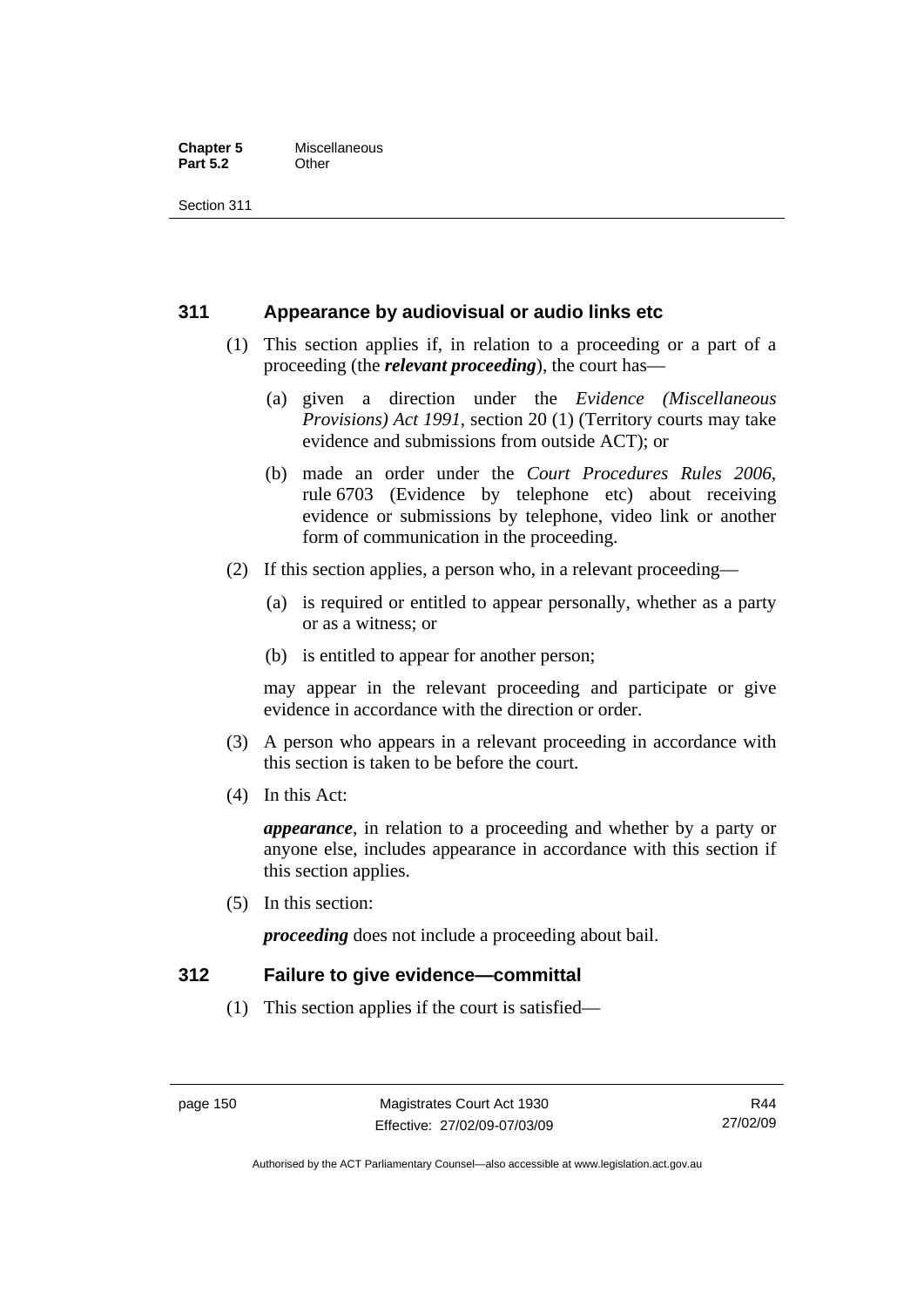- (a) that a witness before the court has contravened any of the following provisions of the Criminal Code (the *relevant Code provisions*):
	- (i) section 720 (Failing to produce document or other thing);
	- (ii) section 721 (Failing to take oath);
	- (iii) section 722 (Failing to answer question or give information); or
- (b) a person has contravened any of the relevant Code provisions in relation to an examination before the registrar under the rules.
- (2) The court may—
	- (a) adjourn the proceeding for not longer than 8 days; and
	- (b) order that the person be remanded in custody until the earlier of the following:
		- (i) the date to which the proceeding is adjourned;
		- (ii) the person agrees to comply with the relevant Code provisions.
		- *Note* The court must issue a warrant for the remand of the person in the chief executive's custody (see *Crimes (Sentence Administration) Act 2005*, s 17).
- $(3)$  If—
	- (a) the court has adjourned the proceeding, and ordered the person's remand, under subsection (2) or this subsection; and
	- (b) the person is later brought before the court; and
	- (c) the person does not consent to comply with the relevant Code provisions;

the court may exercise the powers mentioned in subsection (2) in relation to the person.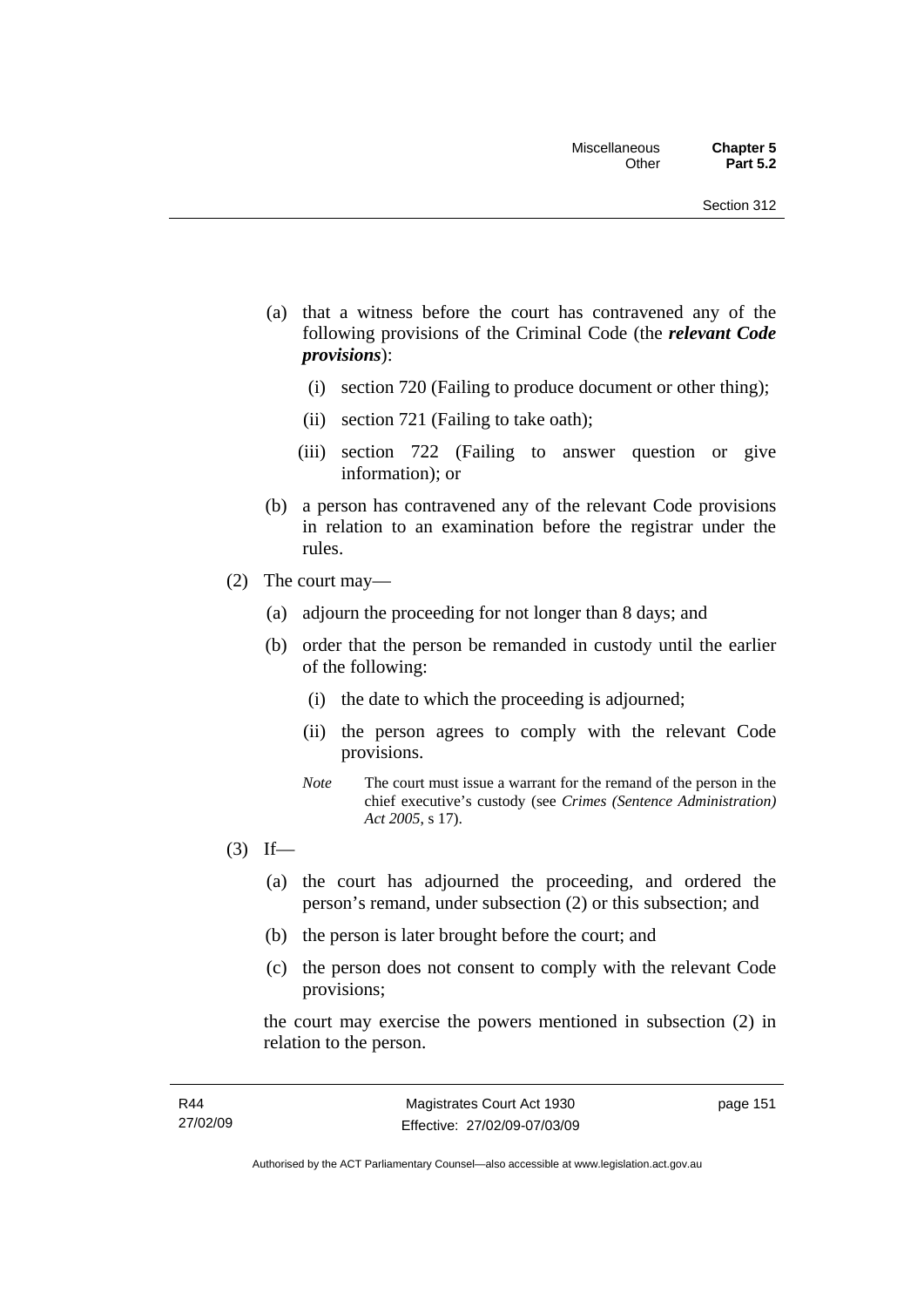Section 314

- (4) The periods for which a person is remanded under this section must not total more than 28 days.
- (5) However, the court must not commit a person under subsection (2) or (3) if the person is punished for an offence against any or the relevant Code provisions in relation to the contravention mentioned in subsection (1).

## **314 Registrar to give directions for preparation of transcript**

- (1) If an application has been made for a copy of a transcript of depositions of which a record was made in accordance with section 316 (2), the registrar must give the directions the registrar considers necessary for ensuring that a transcript of the record is prepared and, for the purpose of enabling the transcript to be prepared, the record must be produced out of the custody of the registrar.
- (2) If a transcript of a record is prepared in accordance with directions given under subsection (1), the person who prepared the transcript, or under whose supervision the transcript was prepared, must certify on the transcript, by signed writing, that the transcript is a true transcript of a record produced out of the custody of the registrar.

## **315 Applications for transcripts**

- (1) Subject to this section, if a record of any proceeding is constituted  $by-$ 
	- (a) an audiovisual or a sound recording made in accordance with section 316 (2); or
	- (b) a shorthand or similar record made in accordance with section 316 (2); or
	- (c) writing taken down in accordance with section 316 (3); or
	- (d) a written statement or statements in accordance with section 90AA or section 110 (2):

Authorised by the ACT Parliamentary Counsel—also accessible at www.legislation.act.gov.au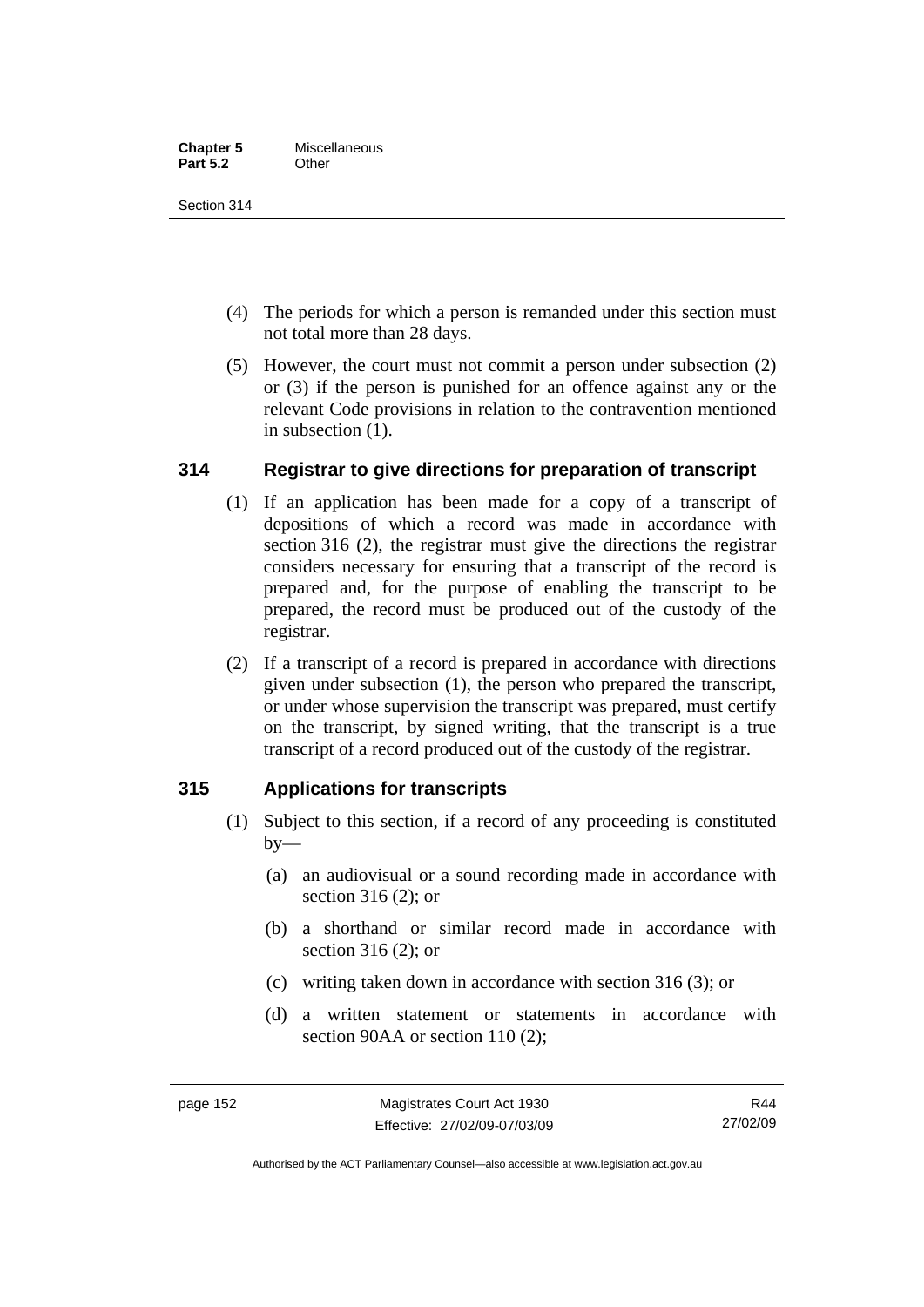a person may make application to the registrar for a copy or a transcript of all or part of the record.

- (2) The registrar must give the applicant a copy of the record or a transcript or a copy of the transcript of the record if—
	- (a) the applicant is a party to the proceeding; or
	- (b) for an applicant who is not a party to the proceeding—the registrar or a magistrate is satisfied that the applicant has good reason for applying.
- (3) If a person applies for a transcript that has not been prepared, the registrar may require the applicant to deposit with the registrar in advance an amount that the registrar considers will not exceed the amount of the fee determined under the *Court Procedures Act 2004*, part 3 for the preparation of the transcript.
- (4) Subject to subsections (5) and (6), if the registrar receives an application in accordance with this section—
	- (a) the registrar must, for an application relating to depositions; and
	- (b) the registrar may, in any other case;

give to the applicant a copy of the record or a copy of a transcript of the record relating to the depositions or other matter.

- (5) The registrar must not give a copy of the record or a copy of a transcript under subsection (4) (a) unless there is written on the copy a certificate signed by the registrar stating that the copy is a true copy of the record or a true copy of a transcript of the record produced out of the custody of the registrar.
- (6) This section does not require the registrar to give a copy of a transcript of any proceeding if—
	- (a) the proceeding was recorded by means of an audiovisual or a sound recording made in accordance with section 316 (2); and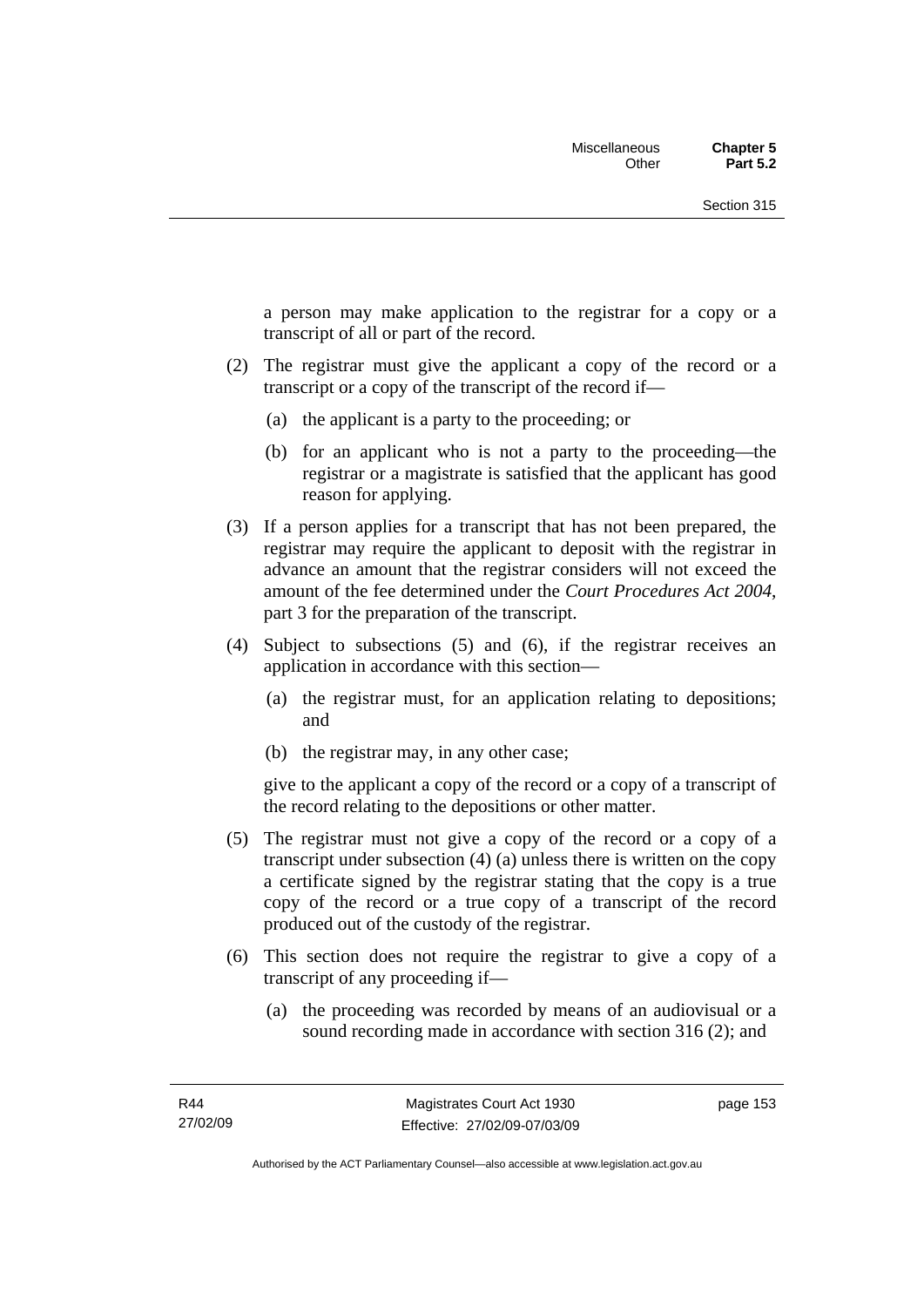| <b>Chapter 5</b> | Miscellaneous |
|------------------|---------------|
| <b>Part 5.2</b>  | Other         |

Section 316

- (b) the application for the copy was made after the end of 7 years after the date of completion of the proceeding to which the record relates; and
- (c) the registrar does not have the record or a transcript of the record in his or her custody.
- (7) If an amount deposited by a person under subsection (3) exceeds the fee determined under the *Court Procedures Act 2004*, part 3 for the preparation of the transcript, there is payable to the person the amount of the excess.

#### **316 Record of proceedings**

(1) In this section:

*deposition* includes a statement made by an accused person in reply to the question mentioned in section 92 (1), but does not include a written statement admitted under section 90AA or section 110 (2).

- (2) Subject to subsection (3), a record of the depositions of a witness in any proceeding must be made—
	- (a) in a proceeding in relation to bail and if, in relation to proceeding or a part of the proceeding, the court has given a direction under the *Evidence (Miscellaneous Provisions) Act 1991*, section 20 (1) (Territory courts may take evidence and submissions from outside ACT) or section 32 (1) (Use of link in proceedings) that evidence be taken or a submission be made by audiovisual link—by means of audiovisual recording apparatus or sound-recording apparatus; and
	- (b) in any other case—
		- (i) by means of sound-recording apparatus; or
		- (ii) if the court so directs, by means of shorthand or any similar means.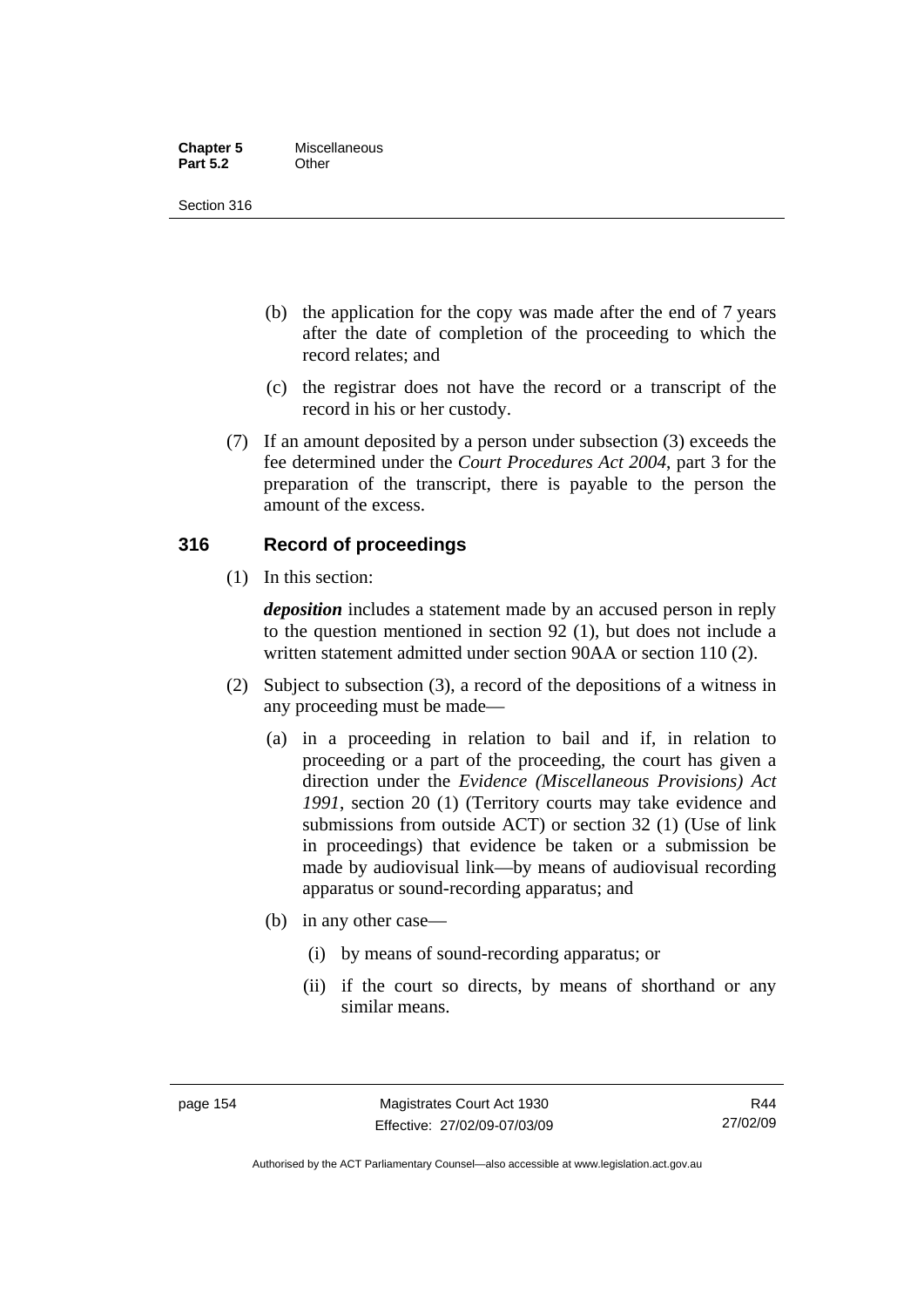- (3) If the court so directs, the depositions of a witness in any proceeding must not be recorded in accordance with subsection (2), but must be taken down in writing, and, after being read over to the witness or given to the witness to read, signed by the witness and the magistrate constituting the court.
- (4) The registrar has the custody of any record of depositions made in accordance with subsection (2).
- (5) The registrar may erase the record of the depositions of a witness recorded by means of recording apparatus and the record of any other part of a proceeding made by means of recording apparatus after the end of 7 years after the date of completion of the proceeding in which the record was made.
- (6) However, the sound recording of any part of a proceeding—
	- (a) in which a person charged with an indictable offence is committed to take his or her trial before the Supreme Court; or
	- (b) in which evidence is taken under a request mentioned in section 263 (Requests under conventions relating to legal proceedings in civil and commercial matters); or
	- (c) under the *Safety, Rehabilitation and Compensation Act 1988* (Cwlth); or
	- (d) under the *Workers Compensation Act 1951* (other than prosecutions for offences against that Act);

must not be erased unless a transcript of the record of that part of the proceeding has been prepared.

 (7) This section applies in relation to a proceeding before a magistrate as if a reference to the court were a reference to a magistrate.

#### **317 Record of proceedings and transcript**

 (1) If a record made by means of recording apparatus, shorthand or similar means is produced out of the custody of the registrar and the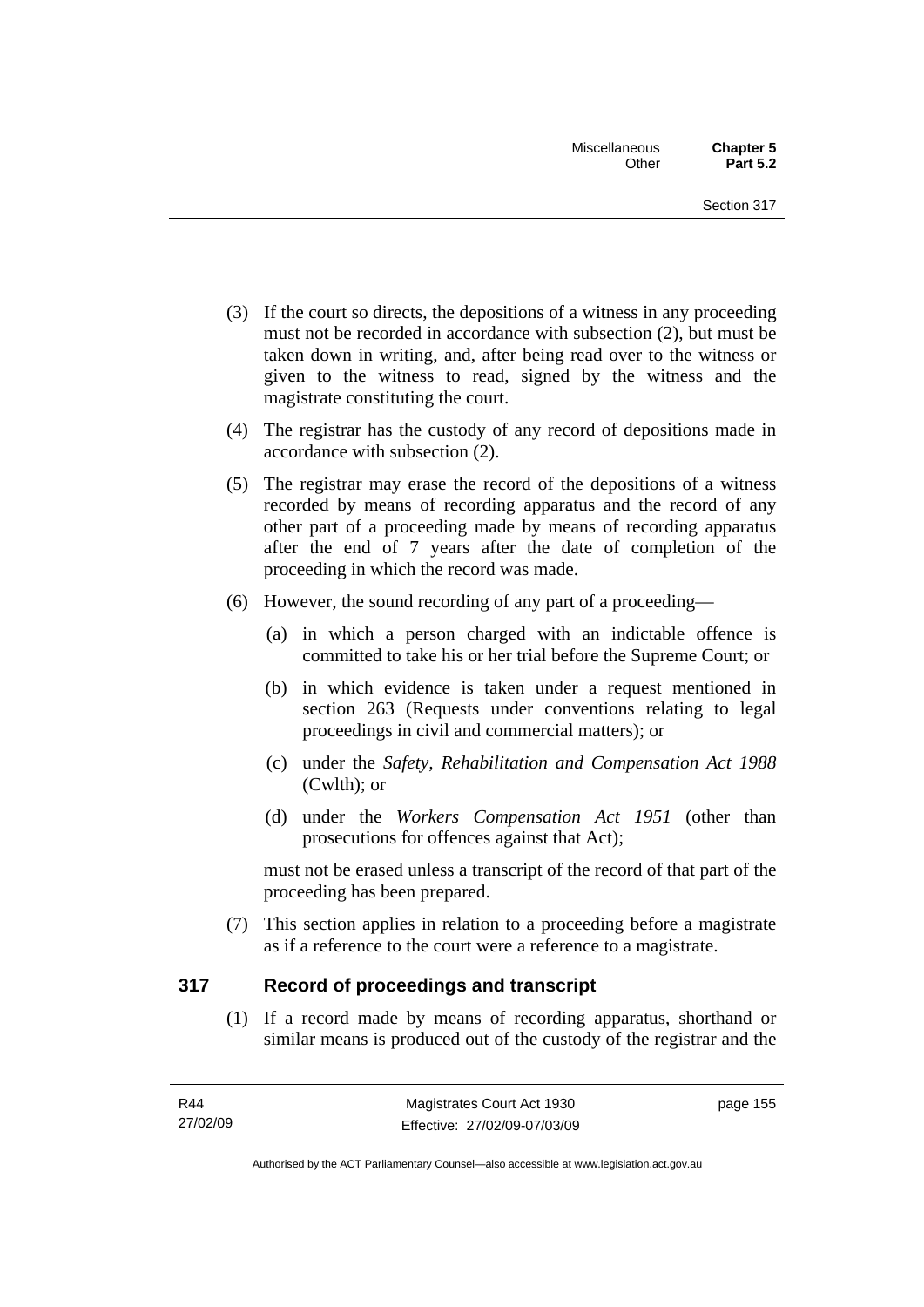#### **Chapter 5** Miscellaneous<br>**Part 5.2** Other **Part 5.2**

Section 317

record purports to be a record made in accordance with section 316 (2) of the depositions of a witness in any proceeding, the record is evidence that the person made the depositions in the proceeding.

- $(2)$  If—
	- (a) a recording is produced out of the custody of the registrar; and
	- (b) the recording contains a record of comments that purport—
		- (i) to have been made at the same time as a recording made in accordance with section 316 (2) of the depositions of a person in any proceeding; and
		- (ii) to have been made for the purpose of identifying the proceeding, voices recorded on the lastmentioned recording or anything else so recorded;

the firstmentioned recording is evidence of the identity of the proceeding, of the voices or of the thing.

- $(3)$  If—
	- (a) a document purports to be a transcript, or a copy of a transcript, of a record made in accordance with section 316 (2) of depositions made by a person in any proceeding; and
	- (b) the document bears a certificate that purports to be a certificate given in accordance with section 314 (2) or section 315 (6);

the document is evidence that the person made the depositions in the proceeding.

- (4) If a document—
	- (a) purports to be the depositions of a witness in any proceeding as taken down in writing and signed in accordance with section 316 (3); or
	- (b) purports to be a copy of the depositions of a witness in any proceeding as so taken down in writing and signed and bears a

Authorised by the ACT Parliamentary Counsel—also accessible at www.legislation.act.gov.au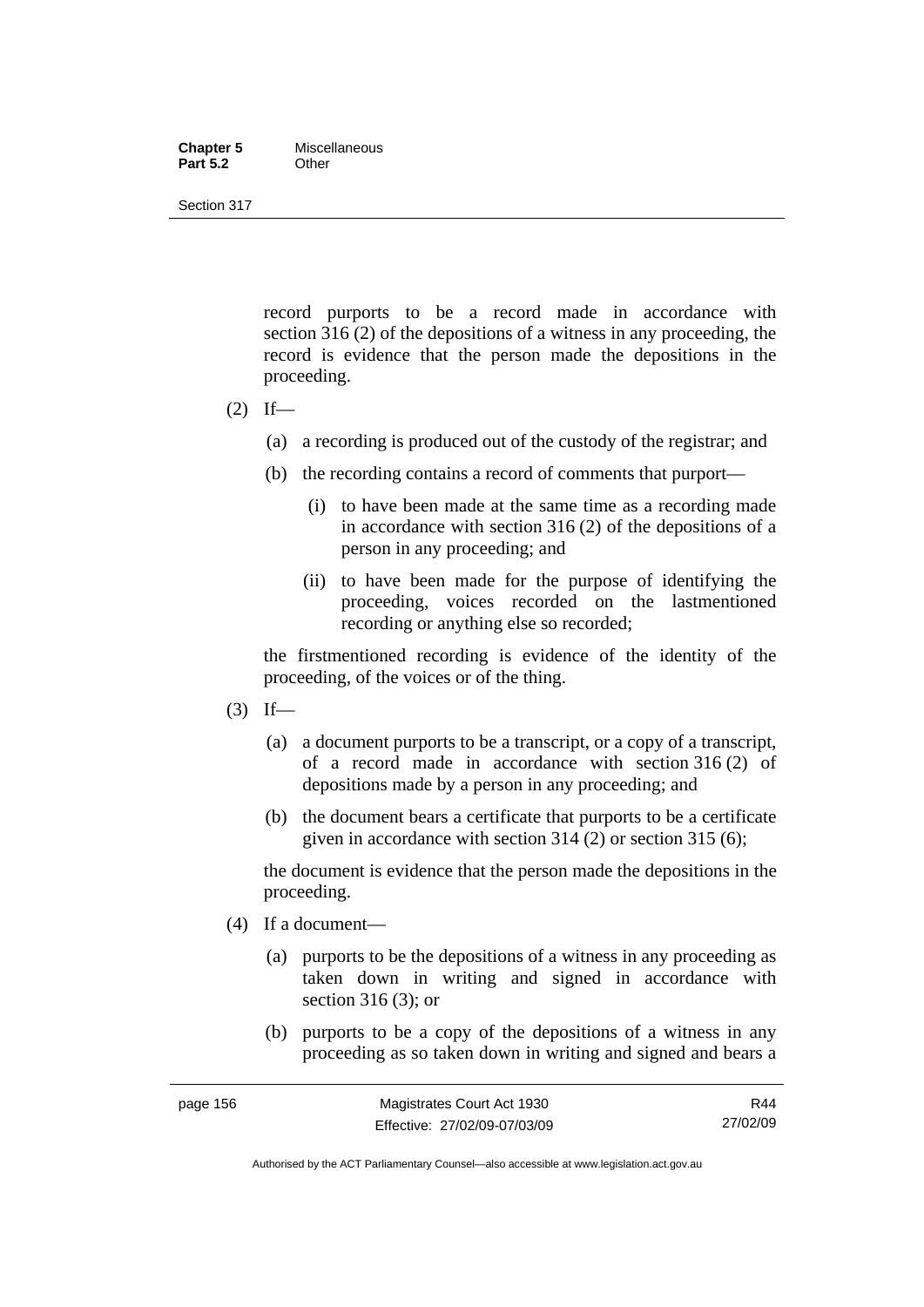certificate that purports to be a certificate given in accordance with section  $315(6)$ :

the document is evidence that the witness made the depositions in the proceeding.

(5) In this section:

*recording apparatus* means the recording apparatus, whether audiovisual or sound, by means of which a record of depositions of witnesses has been made under section 316 (2).

#### **318 Person about to leave ACT may be ordered to be examined or produce documents**

- (1) If, by evidence on oath, a magistrate is satisfied that any person is able to give material evidence or to produce relevant or material documents relating to any information or claim pending before a court, and that the person is likely to be absent from the ACT when the case comes on for hearing, the magistrate may, on the application of any party, order that the evidence of the person be taken or the documents be produced before the magistrate, at any time before the hearing, in the same way as the evidence would be taken or the documents be produced at the hearing and after reasonable notice of the intended examination or production is given to the other party.
- (2) If an order under subsection (1) is served on a person, it must be accompanied by a form to be completed by the person to claim his or her reasonable costs and expenses of attending the examination or production.
- (3) A person is not entitled to refuse to comply with an order under subsection (1) because the person was not given the form mentioned in subsection (2) when the order was served on the person.
- (4) The taking of depositions before a magistrate under subsection (1) is a proceeding for section 316 (Recordings of proceedings).

page 157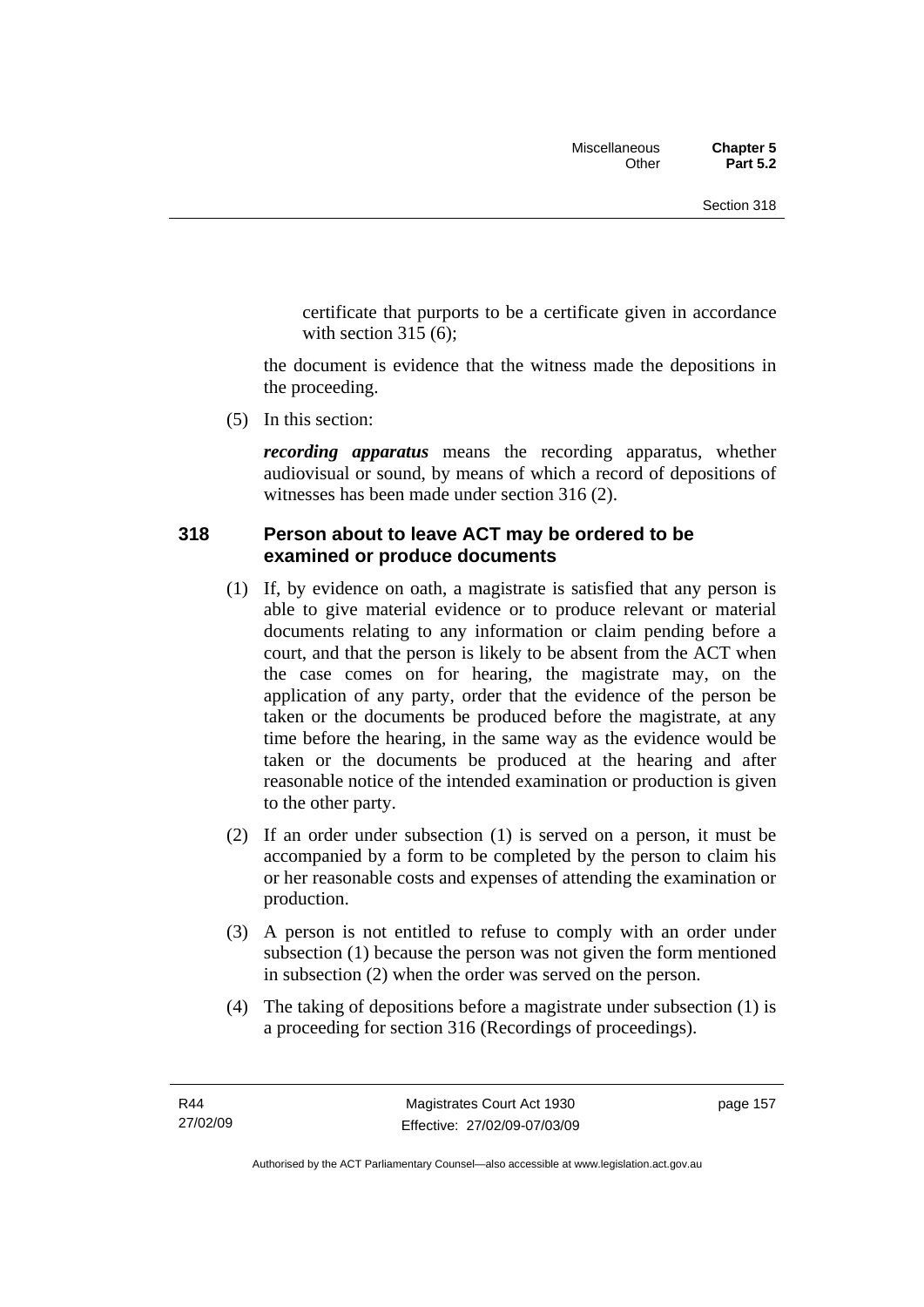#### **Chapter 5** Miscellaneous **Part 5.2** Other

Section 319

#### **319 Witnesses' rights and liabilities**

On service on any person of an order made under section 318, the person must attend at the time and place appointed by the order, and has all the rights and liabilities that the person would have if the person was duly required by subpoena to appear to give evidence or to produce documents on the hearing.

### **320 Depositions to be given to registrar**

- (1) If depositions are taken before a magistrate under section 318, there must be given to the registrar—
	- (a) the record of the depositions made in accordance with section 316 (2) or the document containing the depositions as taken down in writing and signed in accordance with section 316 (3); and
	- (b) any documents produced to the magistrate.
- (2) If documents are produced by a person not giving evidence, the documents, must, when given to the registrar, be accompanied by a certificate signed by the magistrate stating the name of the person producing them.
- (3) If the court is satisfied that the person who made the depositions is not in the ACT, his or her depositions may be read by any party.
- (4) Any documents so given to the registrar may, subject to all just exceptions, be put in at the hearing as if produced at the hearing by the person producing them.

#### **321 Regulation-making power**

The Executive may make regulations for this Act.

*Note* A regulation must be notified, and presented to the Legislative Assembly, under the Legislation Act.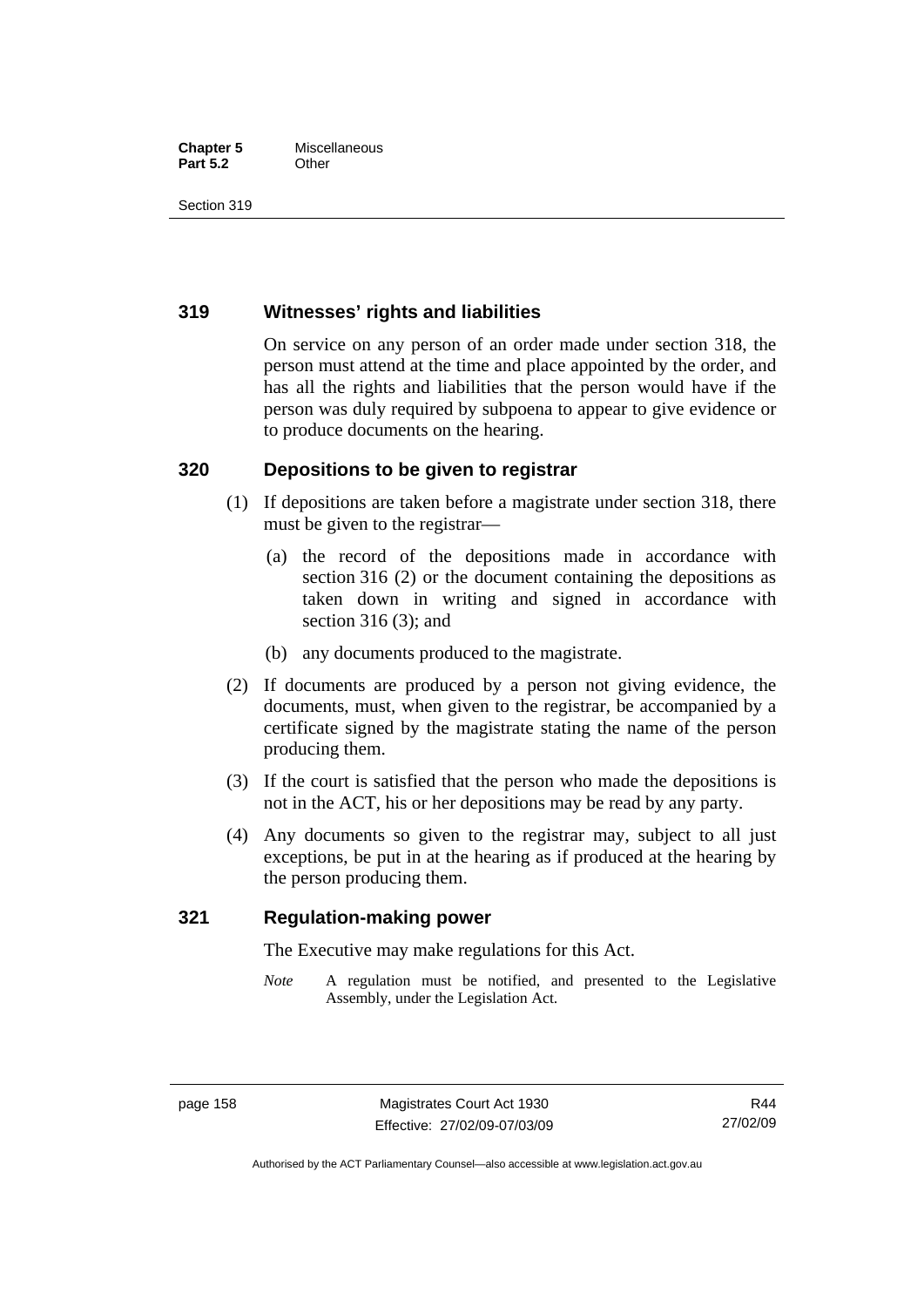# **Chapter 10 Transitional—Children and Young People Act 2008**

## **400 Childrens Court Magistrate**

- (1) A declaration made under the *Children and Young People Act 1999*, section 50 (Childrens Court Magistrate), and in force immediately before the commencement of this Act, chapter 4A (The Childrens Court), is taken to be a declaration under this Act, section 291A (Childrens Court Magistrate).
- (2) However, the declaration is not taken to be a notifiable instrument.
- (3) An assignment made under the *Children and Young People Act 1999*, section 51 (Restriction on assignment to act as Childrens Court Magistrate), and in force immediately before the commencement of this Act, chapter 4A, is taken to be an assignment under this Act, section 291B (Acting Childrens Court Magistrate).
- (4) An assignment made under the *Children and Young People Act 1999*, section 53A (Assignment of other magistrates to deal with Childrens Court matters), and in force immediately before the commencement of this Act, chapter 4A, is taken to be an assignment under this Act, section 291C (Assignment of other Magistrates for Childrens Court matters).

### **401 Existing proceedings in Childrens Court**

- (1) The amendments of this Act made by the *Children and Young People Act 2008*, part 1.8 apply to an existing proceeding.
- (2) If a difficulty arises in the application of subsection (1) to a particular proceeding, the court may make any order it considers appropriate to resolve the difficulty.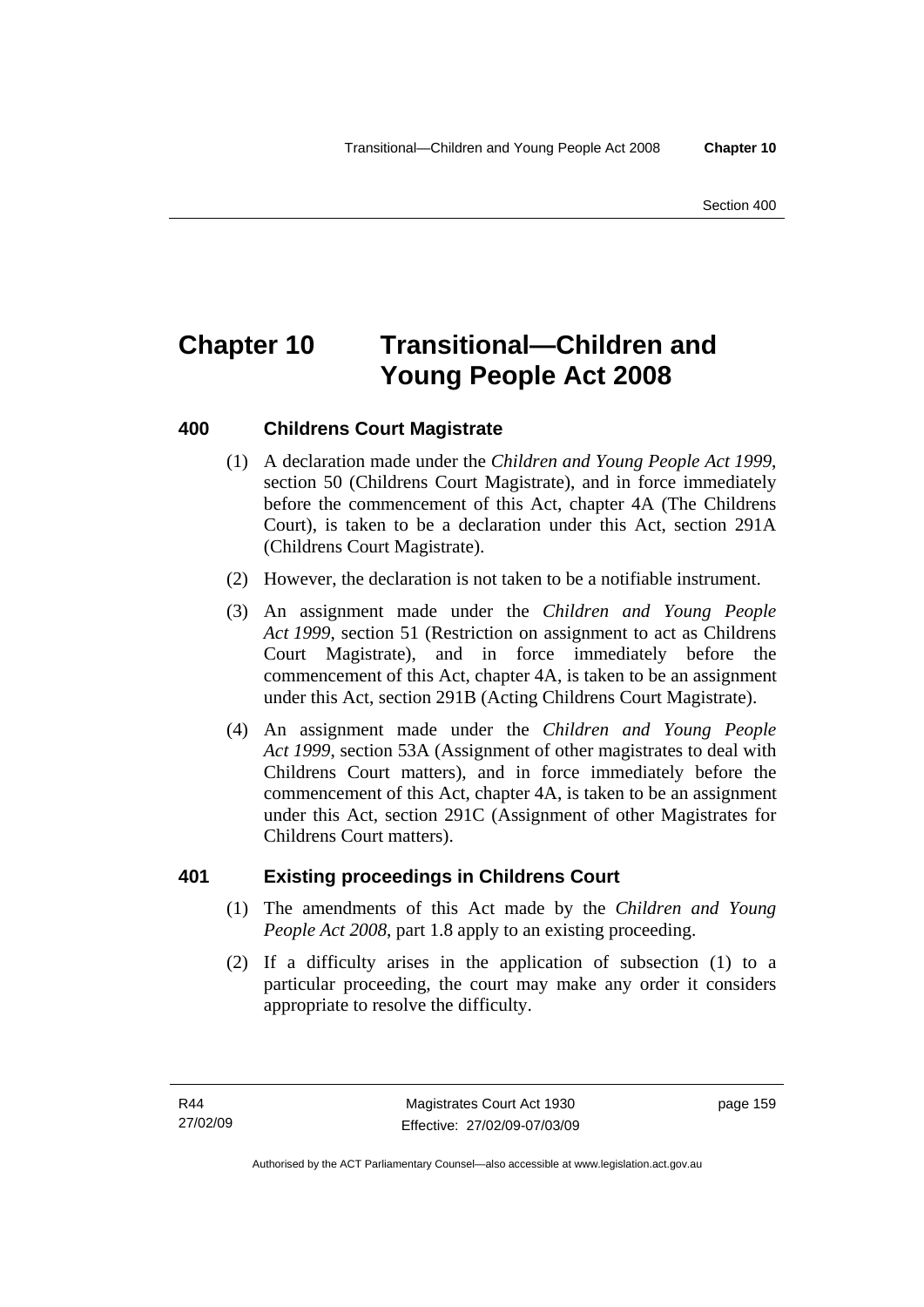(3) In this section:

*existing proceeding* means a proceeding started in the Childrens Court, but not completed, before the commencement of the *Children and Young People Act 2008*, schedule 1, part 1.8.

#### **402 Completion of part-heard matters if magistrate no longer Childrens Court magistrate etc**

- (1) This section applies if—
	- (a) before the commencement day, a magistrate was dealing with a matter under the *Children and Young People Act 1999*, section 53B (Completion of part-heard matters); and
	- (b) immediately before the commencement day, the matter is not finally decided.
- (2) The magistrate may continue to deal with the matter under this Act, until it is finally decided.

#### **403 Transitional regulations**

- (1) A regulation may prescribe transitional matters necessary or convenient to be prescribed because of the enactment of the *Children and Young People Act 2008*, schedule 1, part 1.8 or the *Children and Young People (Consequential Amendments) Act 2008*.
- (2) A regulation may modify this chapter (including in relation to another territory law) to make provision in relation to anything that, in the Executive's opinion, is not, or is not adequately or appropriately, dealt with in this chapter.
- (3) A regulation under subsection (2) has effect despite anything else in this Act or another territory law.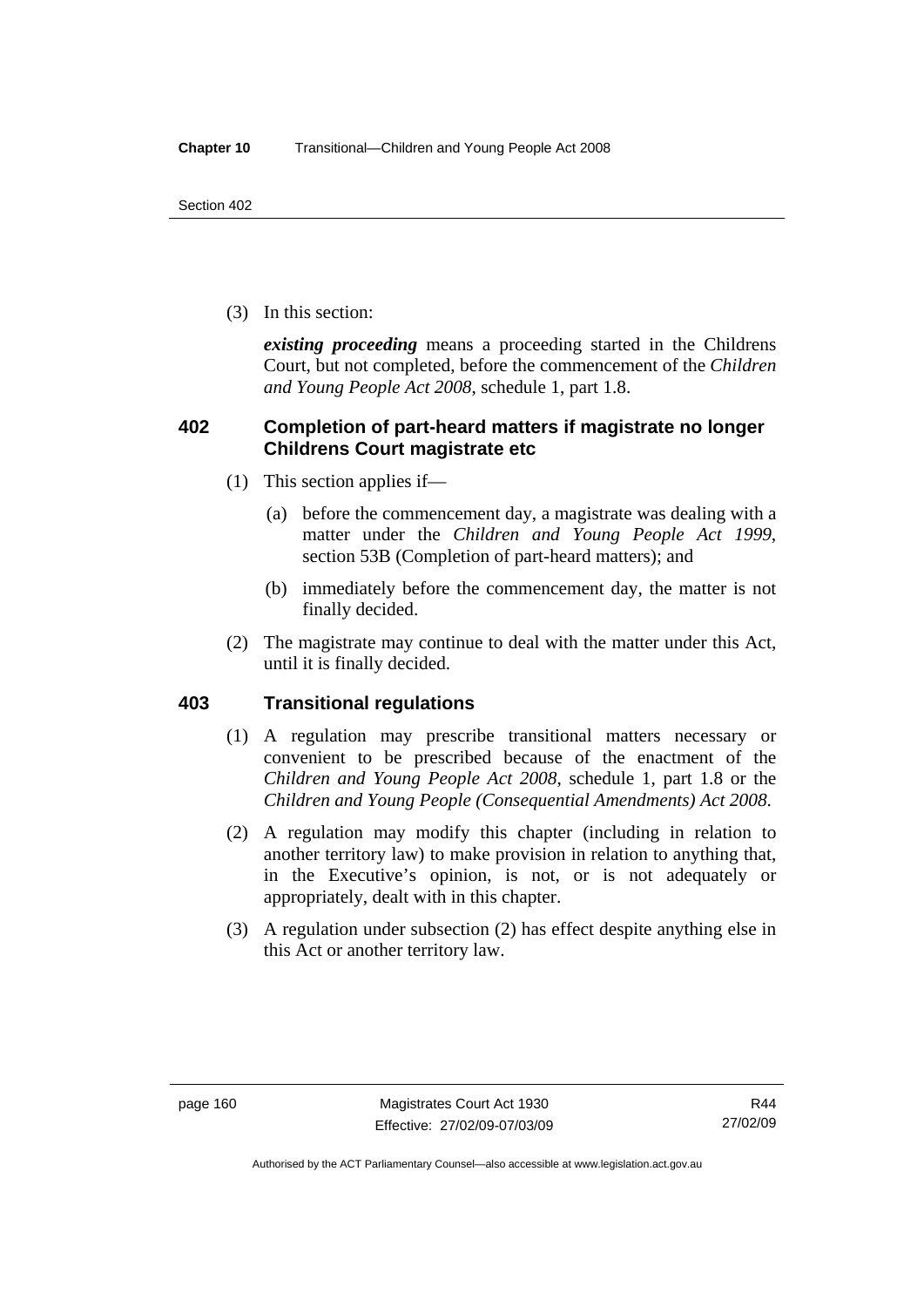### **404 Expiry—ch 10**

- (1) This chapter expires 2 years after the day it commences.
- (2) This chapter, other than section 403, is a law to which the Legislation Act, section 88 (Repeal does not end effect of transitional laws etc) applies.

# **U** Chapter 11 Transitional-Crimes Legislation **Amendment Act 2008**

*U* Chapter 12 Transitional-Sexual and Violent **Offences Legislation Amendment Act 2008**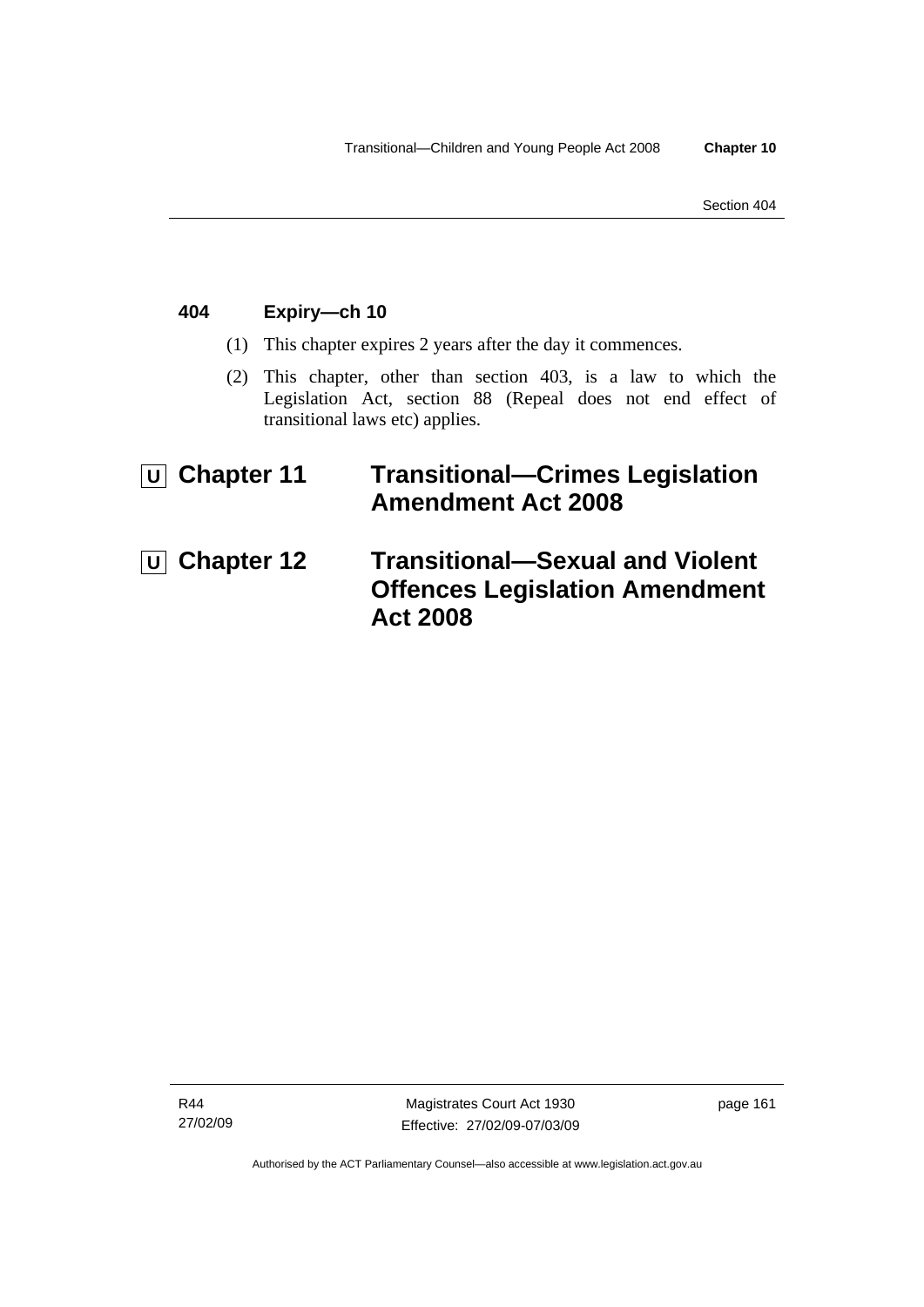# **Schedule 1 Oath and affirmation of office**

(see s 10)

Oath

I, [*name*], do swear that I will well and truly serve in the office of and that I will do right to all manner of people according to law, without fear or favour, affection or ill will. So help me God!

#### Affirmation

I, [*name*], do solemnly and sincerely affirm and declare that I will well and truly serve in the office of and that I will do right to all manner of people, according to law, without fear or favour, affection or ill will.

page 162 Magistrates Court Act 1930 Effective: 27/02/09-07/03/09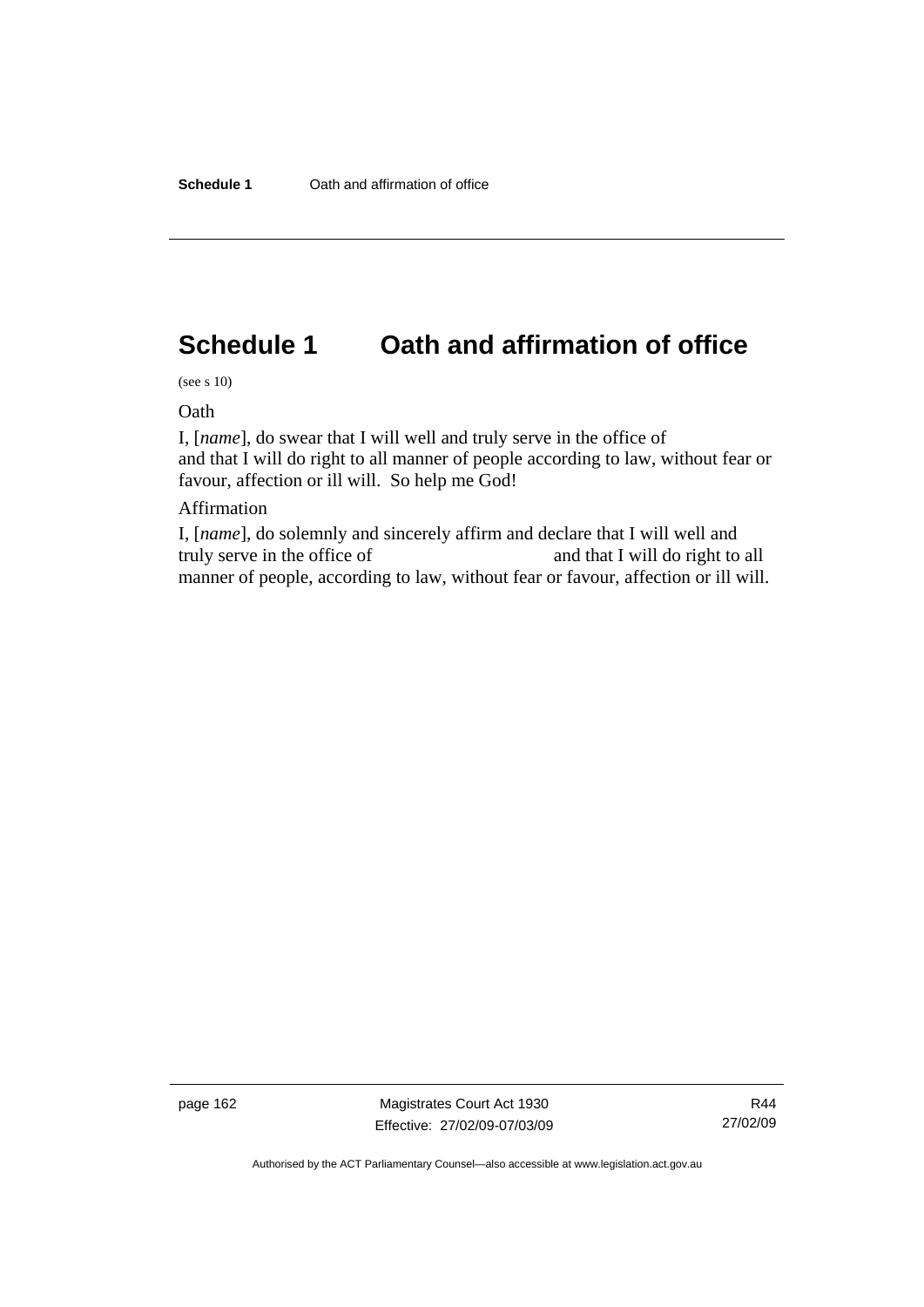# **U Dictionary**

(see s 2)

*Note 1* The Legislation Act contains definitions and other provisions relevant to this Act.

*Note 2* For example, the Legislation Act, dict, pt 1 defines the following terms:

- corrections officer
- **function**
- judge
- lawyer.

*administering authority*, for an infringement notice offence, for part 3.8 (Infringement notices for certain offences)—see section 117.

*another jurisdiction*, for part 3.8 (Infringement notices for certain offences)—see section 117.

*appeal*, for part 4.5 (Civil appeals)—see section 272.

*appearance*—see section 311 (4).

*authorised person*, for part 3.8 (Infringement notices for certain offences)—see section 134A (3).

*bailiff* means a bailiff under this Act.

*certified copies*, of depositions, for division 3.5.6 (Indictable offences—other provisions)—see section 105A.

*claim* means a claim under the rules.

*committal order*—see the *Crimes (Sentence Administration) Act 2005*, section 10.

#### *conviction*—

(a) means conviction by a magistrate for an offence; and

page 163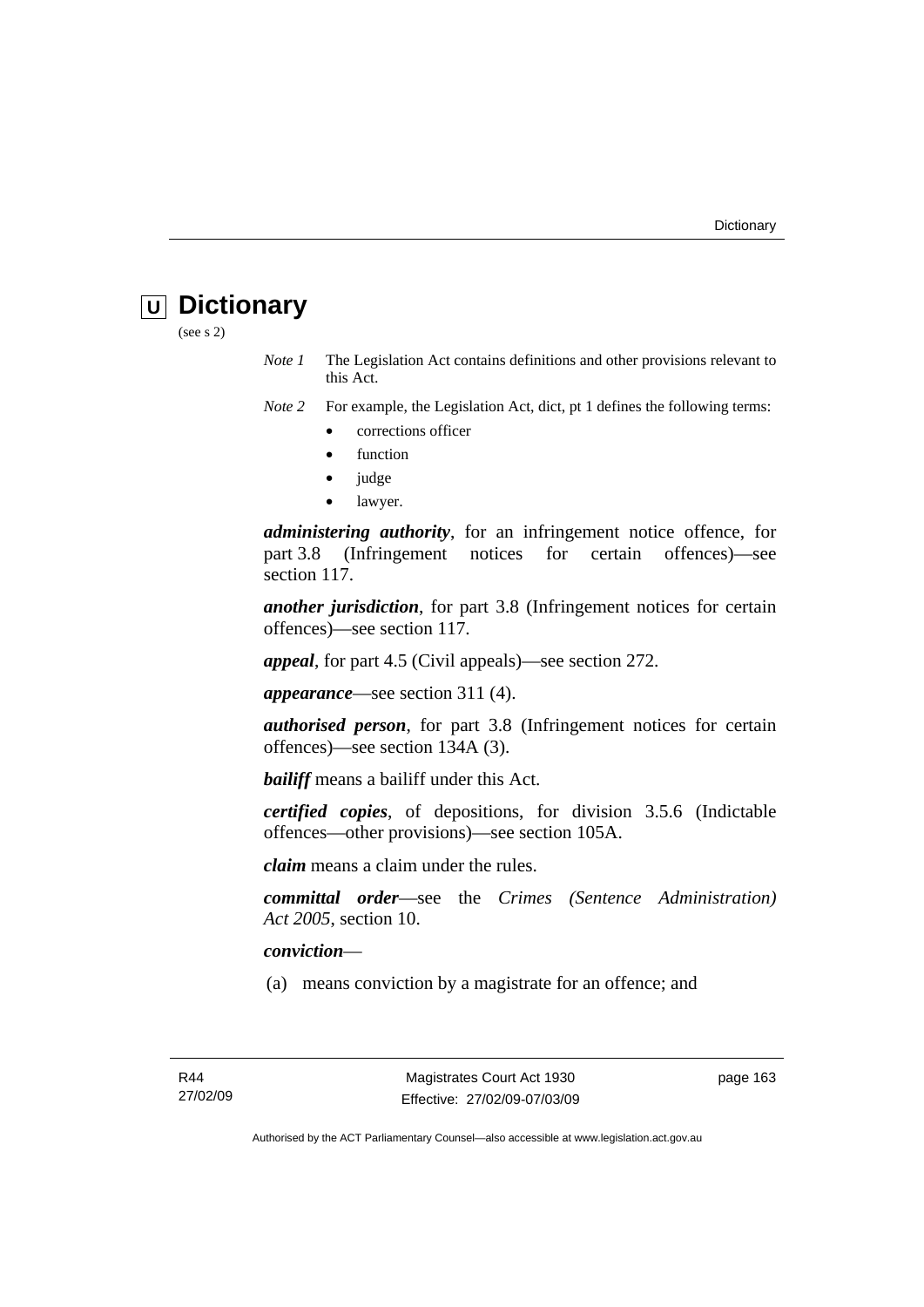(b) for division 3.9.3 (Reciprocal enforcement of fines against bodies corporate)—see section 166A.

*court* means the Magistrates Court.

*Crimes Act*, for chapter 3 (Criminal proceedings)—see section 18A.

*date of service*, of an infringement notice or reminder notice that has been, or is to be, served on a person, for part 3.8 (Infringement notices for certain offences)—see section 117.

*decision*, for chapter 3 (Criminal proceedings)—see section 18A.

*default notice*, for division 3.9.2 (Enforcement of fines)—see section 146.

#### *defendant*—

- (a) for chapter 3 (Criminal proceedings)—see section 18A; and
- (b) for part 3.7 (Service and pleading by post for certain offences)—see section 116A (1).

*driver*, of a vehicle, for part 3.8 (Infringement notices for certain offences)—see section 117.

#### *fine*—

- (a) for division 3.9.2 (Enforcement of fines)—see section 146; and
- (b) for division 3.9.3 (Reciprocal enforcement of fines against bodies corporate)—see section 166A.

*fine defaulter*, for division 3.9.2 (Enforcement of fines)—see section 146.

*government agency*, for division 3.9.2 (Enforcement of fines)—see section 146.

*hearing* includes the examination of a person charged with an indictable offence.

*home address*, of a person, for part 3.8 (Infringement notices for certain offences)—see section 117.

| page 164 |  |
|----------|--|
|----------|--|

R44 27/02/09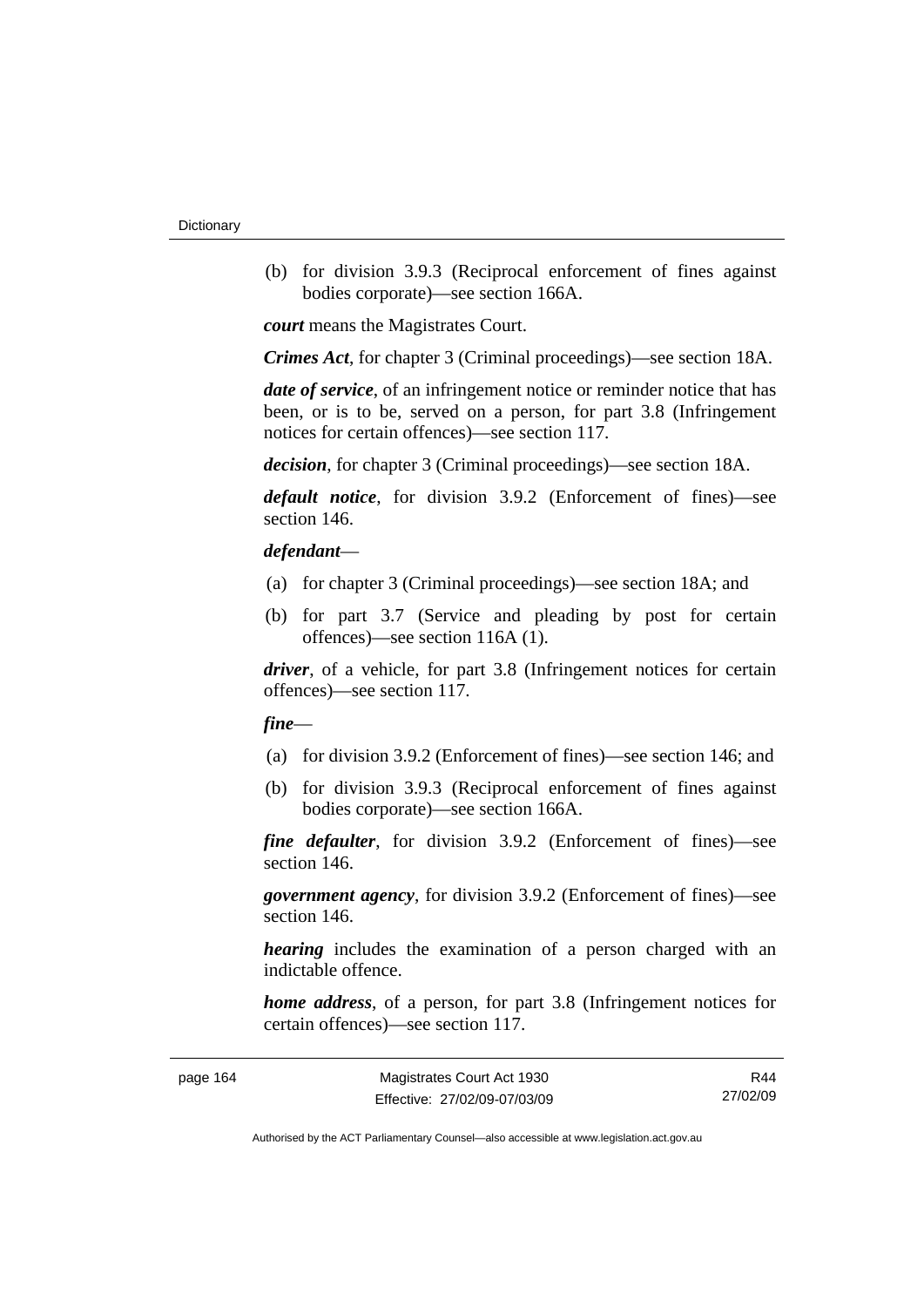*illegal user declaration*, for part 3.8 (Infringement notices for certain offences)—see section 131D.

*indictable offence* means an offence that may be prosecuted before the Supreme Court by charge or indictment.

*indictment* means an information for an indictable offence presented by an authorised officer to a court with jurisdiction to try the accused person.

*information* includes a complaint brought to enforce a criminal penalty or forfeiture under a territory law.

*infringement notice*, for part 3.8 (Infringement notices for certain offences)—see section 117.

*infringement notice offence*, for part 3.8 (Infringement notices for certain offences)—see section 117.

*infringement notice penalty*, for a person for an infringement notice offence, for part 3.8 (Infringement notices for certain offences)—see section 117.

*jury*, for part 3.5 (Proceedings for indictable offences)—see section 88A.

*known offender declaration*, for part 3.8 (Infringement notices for certain offences)—see section 131E.

*law in force in the ACT*, for part 3.7 (Service and pleading by post for certain offences)—see section 116A (1).

*magistrate*—

- (a) means the Chief Magistrate, a magistrate, or a special magistrate and, if a function of a magistrate is exercisable by a registrar, includes a registrar exercising the function; and
- (b) for division 2.2.1 (Magistrates other than special magistrates) see section 6.

page 165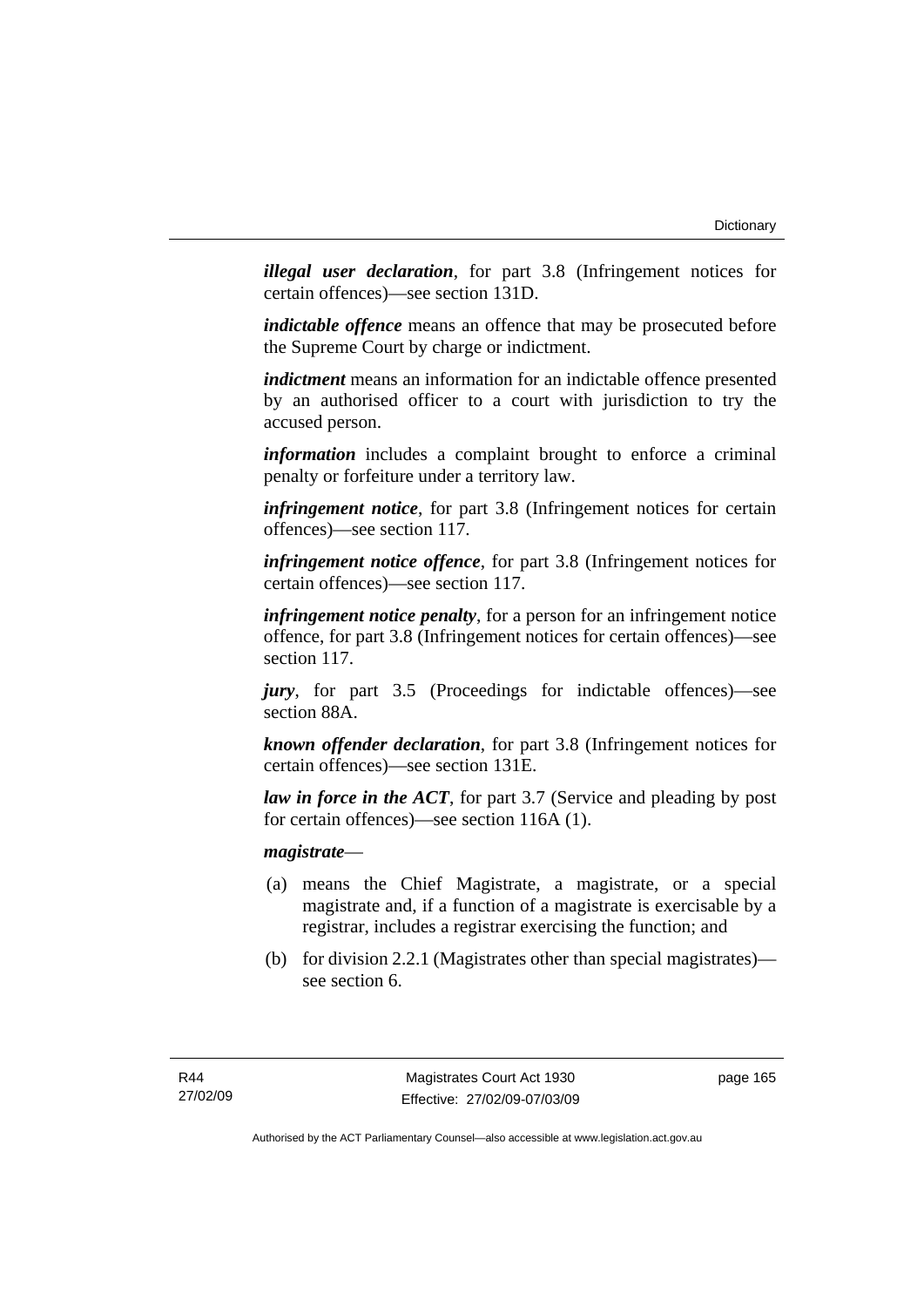*notice of intention to defend form*, for part 3.7 (Service and pleading by post for certain offences) (other than section 116B (2))—see section 116A (2).

*notice to defendant form*, for part 3.7 (Service and pleading by post) for certain offences) (other than section 116B (2))—see section 116A (2).

*outstanding fine*, for division 3.9.2 (Enforcement of fines)—see section 146.

*penalty notice*, for division 3.9.2 (Enforcement of fines)—see section 146.

*plea of guilty form*, for part 3.7 (Service and pleading by post for certain offences) (other than section 116B (2))—see section 116A (2).

*prescribed offence*, for part 3.7 (Service and pleading by post for certain offences)—see section 116AA.

*reciprocating court*, for division 3.9.3 (Reciprocal enforcement of fines against bodies corporate)—see section 166A.

*reference appeal*, for division 3.10.2A (Reference appeals in criminal matters)—see section 219AB (2).

*registered*, for a vehicle, for part 3.8 (Infringement notices for certain offences)—see section 117.

*registrar* means the registrar of the Magistrates Court, and includes a deputy registrar of the court.

*relevant officer*, in relation to a reciprocating court, for division 3.9.3 (Reciprocal enforcement of fines against bodies corporate)—see section 166A.

*reminder notice*, for part 3.8 (Infringement notices for certain offences)—see section 117.

R44 27/02/09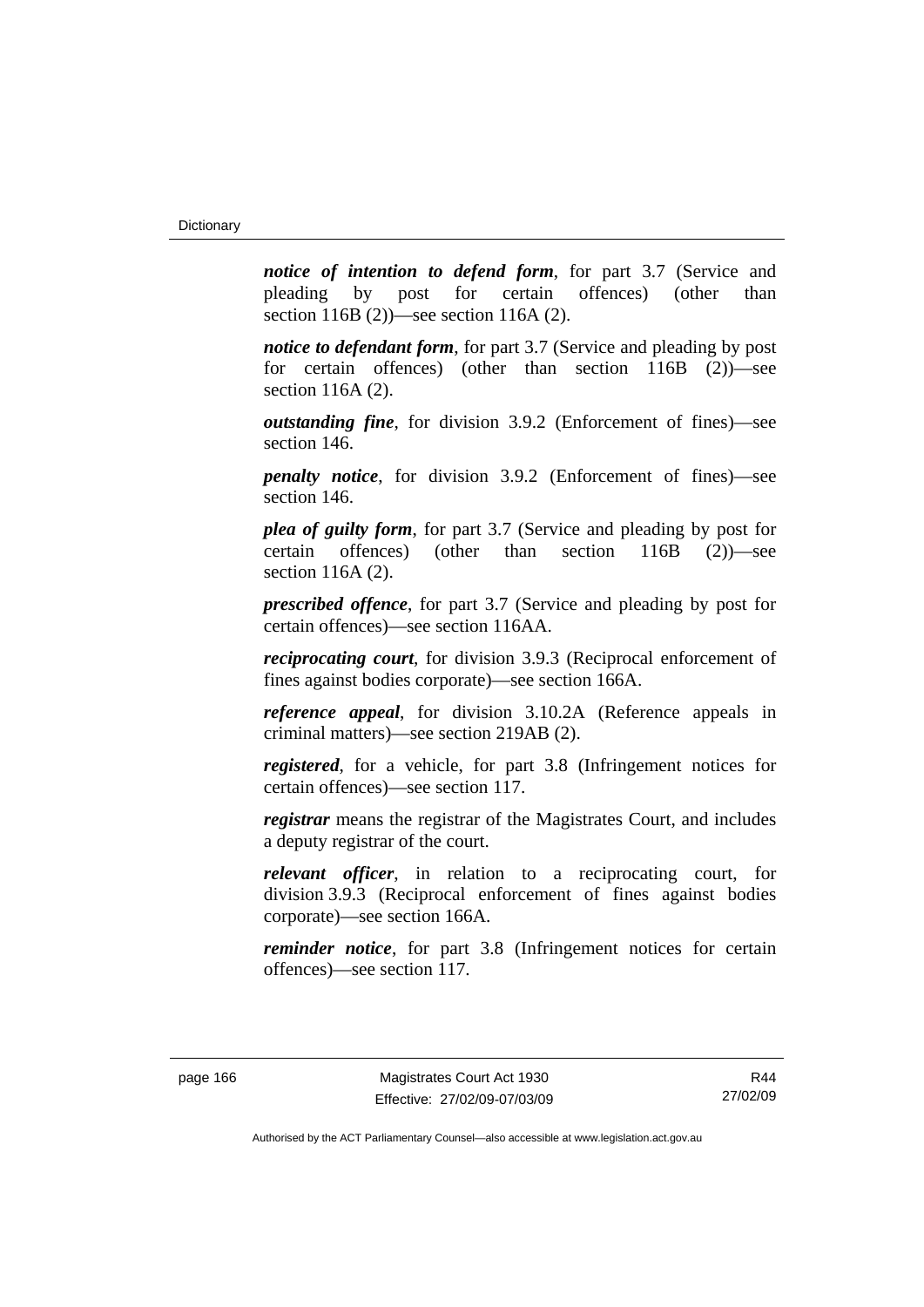*responsible person*, for a vehicle, for part 3.8 (Infringement notices for certain offences)—see the *Road Transport (General) Act 1999*, section 10 and section 11.

*rules* means rules under the *Court Procedures Act 2004* applying in relation to the Magistrates Court.

*sold vehicle declaration*, for part 3.8 (Infringement notices for certain offences)—see section 131F.

*State*, for division 3.9.3 (Reciprocal enforcement of fines against bodies corporate)—see section 166A.

*summary conviction* means conviction by a magistrate for an offence.

*territory entity*, for division 3.9.2 (Enforcement of fines)—see the *Auditor-General Act 1996*, dictionary.

*territory fine*, for division 3.9.3 (Reciprocal enforcement of fines against bodies corporate)—see section 166A.

*unknown offender declaration*, for part 3.8 (Infringement notices for certain offences)—see section 131G.

*vehicle*, for part 3.8 (Infringement notices for certain offences)—see the *Road Transport (Vehicle Registration) Act 1999*, dictionary.

*vehicle-related offence*, for part 3.8 (Infringement notices for certain offences)—see section 117.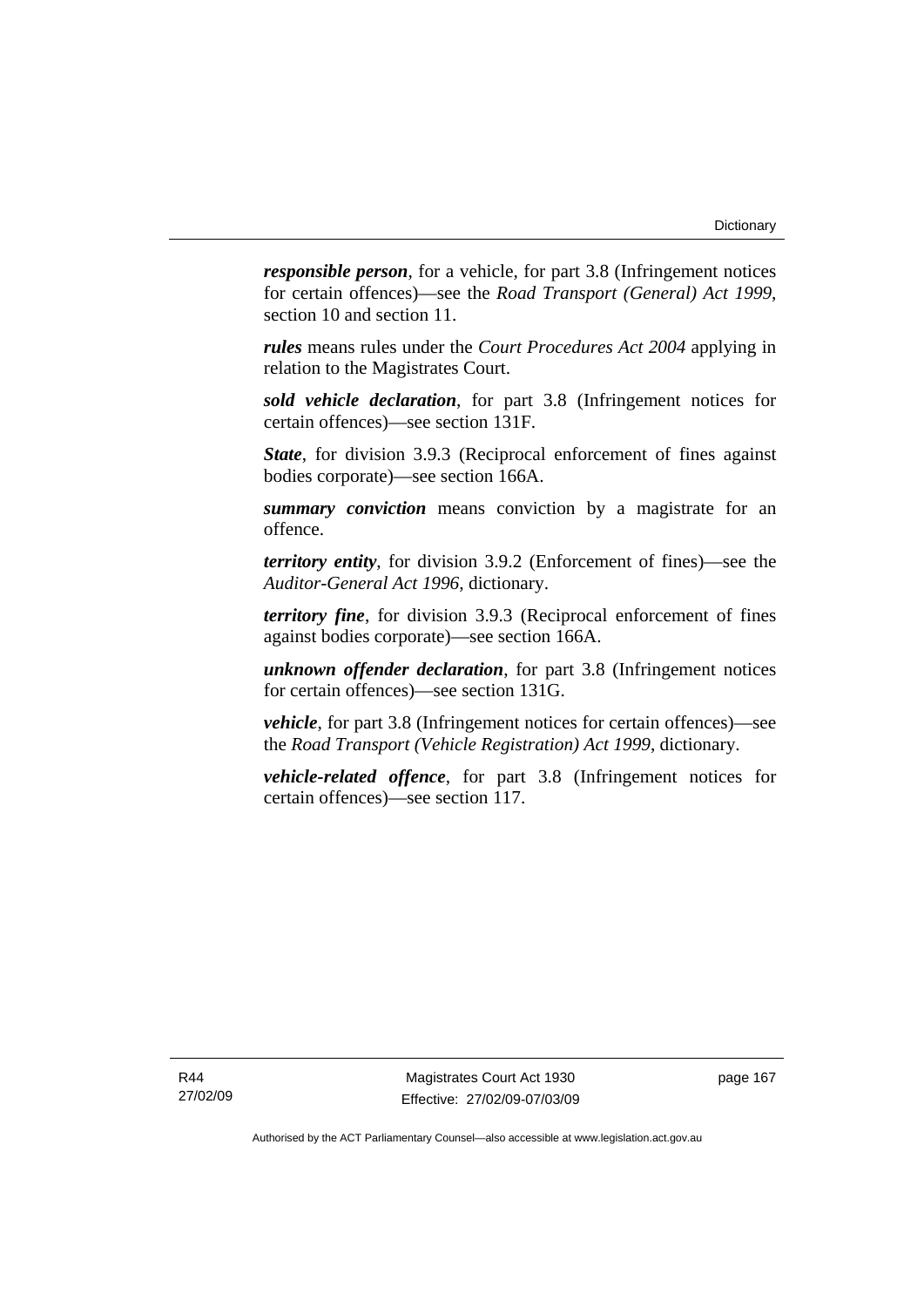1 About the endnotes

# **Endnotes**

# **1 About the endnotes**

Amending and modifying laws are annotated in the legislation history and the amendment history. Current modifications are not included in the republished law but are set out in the endnotes.

Not all editorial amendments made under the *Legislation Act 2001*, part 11.3 are annotated in the amendment history. Full details of any amendments can be obtained from the Parliamentary Counsel's Office.

Uncommenced amending laws and expiries are listed in the legislation history and the amendment history. These details are underlined. Uncommenced provisions and amendments are not included in the republished law but are set out in the last endnote.

If all the provisions of the law have been renumbered, a table of renumbered provisions gives details of previous and current numbering.

The endnotes also include a table of earlier republications.

| $am = amended$                               | $ord = ordinance$                         |
|----------------------------------------------|-------------------------------------------|
|                                              |                                           |
| $amdt = amendment$                           | $orig = original$                         |
| $ch = chapter$                               | par = paragraph/subparagraph              |
| $def = definition$                           | $pres = present$                          |
| $dict = dictionary$                          | $prev = previous$                         |
| $disallowed = disallowed by the Legislative$ | $(\text{prev}) = \text{previously}$       |
| Assembly                                     | $pt = part$                               |
| $div = division$                             | $r = rule/subrule$                        |
| $exp = expires/expired$                      | $remum = renumbered$                      |
| $Gaz = gazette$                              | $reloc = relocated$                       |
| $hdg =$ heading                              | $R[X]$ = Republication No                 |
| $IA = Interpretation Act 1967$               | $RI = reissue$                            |
| $ins = inserted/added$                       | $s = section/subsection$                  |
| $LA =$ Legislation Act 2001                  | $sch = schedule$                          |
| $LR =$ legislation register                  | $sdiv = subdivision$                      |
| $LRA =$ Legislation (Republication) Act 1996 | $sub =$ substituted                       |
| $mod = modified/modification$                | SL = Subordinate Law                      |
| $o = order$                                  | underlining = whole or part not commenced |
| $om = omitted/repealed$                      | or to be expired                          |

# **2 Abbreviation key**

page 168 Magistrates Court Act 1930 Effective: 27/02/09-07/03/09

R44 27/02/09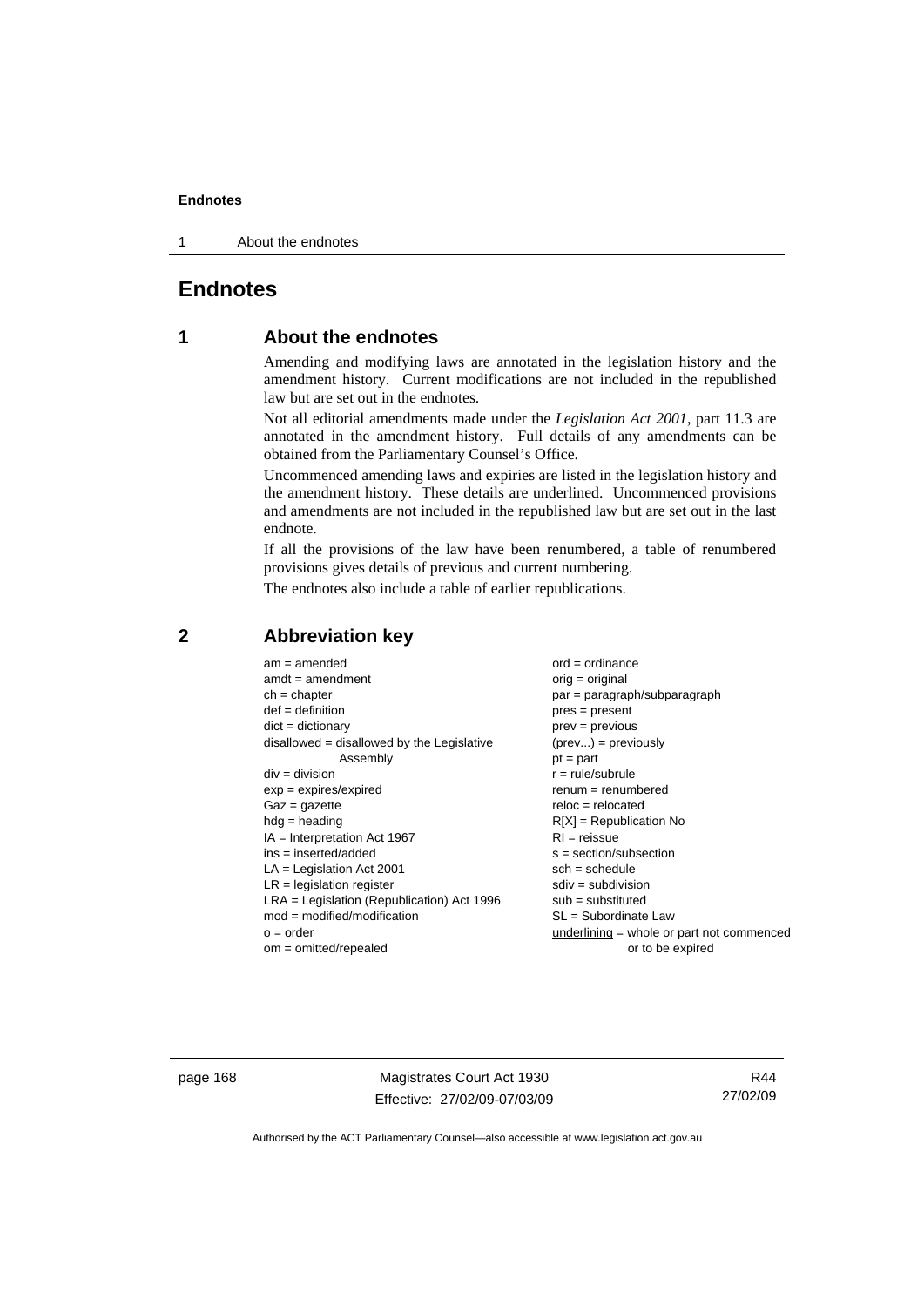# **3 Legislation history**

This Act was originally a Commonwealth ordinance—the *Cour of Petty Sessions Ordinance (No 2) 1930* No 21 (Cwlth). It was renamed as the *Magistrates Court Ordinance 1930* by the *Magistrates Court Ordinance 1985* No 67 (s 3).

The *ACT Self-Government (Consequential Provisions) Act 1988* No 109 (Cwlth), s 12) converted some former Commonwealth ordinances in force in the ACT into ACT enactments. This allowed the ACT Legislative Assembly to amend and repeal the laws. This Act was converted into an ACT enactment on 1 July 1990.

As with most ordinances in force in the ACT, the name was changed from *Ordinance* to *Act* by the *Self-Government (Citation of Laws) Act 1989* No 21, s 5 on its conversion to an ACT enactment on 1 July 1990.

Before 11 May 1989, ordinances commenced on their notification day unless otherwise stated (see *Seat of Government (Administration) Act 1910* (Cwlth), s 12).

After 11 May 1989 and before 10 November 1999, Acts commenced on their notification day unless otherwise stated (see *Australian Capital Territory (Self-Government) Act 1988* (Cwlth) s 25).

# **Legislation before becoming Territory enactment**

#### **Magistrates Court Act 1930 No 21**

notified 21 November 1930 commenced 21 November 1930

as amended by

#### **Court of Petty Sessions Ordinance 1932 No 21**

notified 17 November 1932 commenced 17 November 1932

#### **Court of Petty Sessions Ordinance 1934 No 17**

notified 19 July 1934 commenced 19 July 1934

# **Money Lenders Ordinance 1936 No 13**  notified 9 April 1936

commenced 1 May 1936

R44 27/02/09 page 169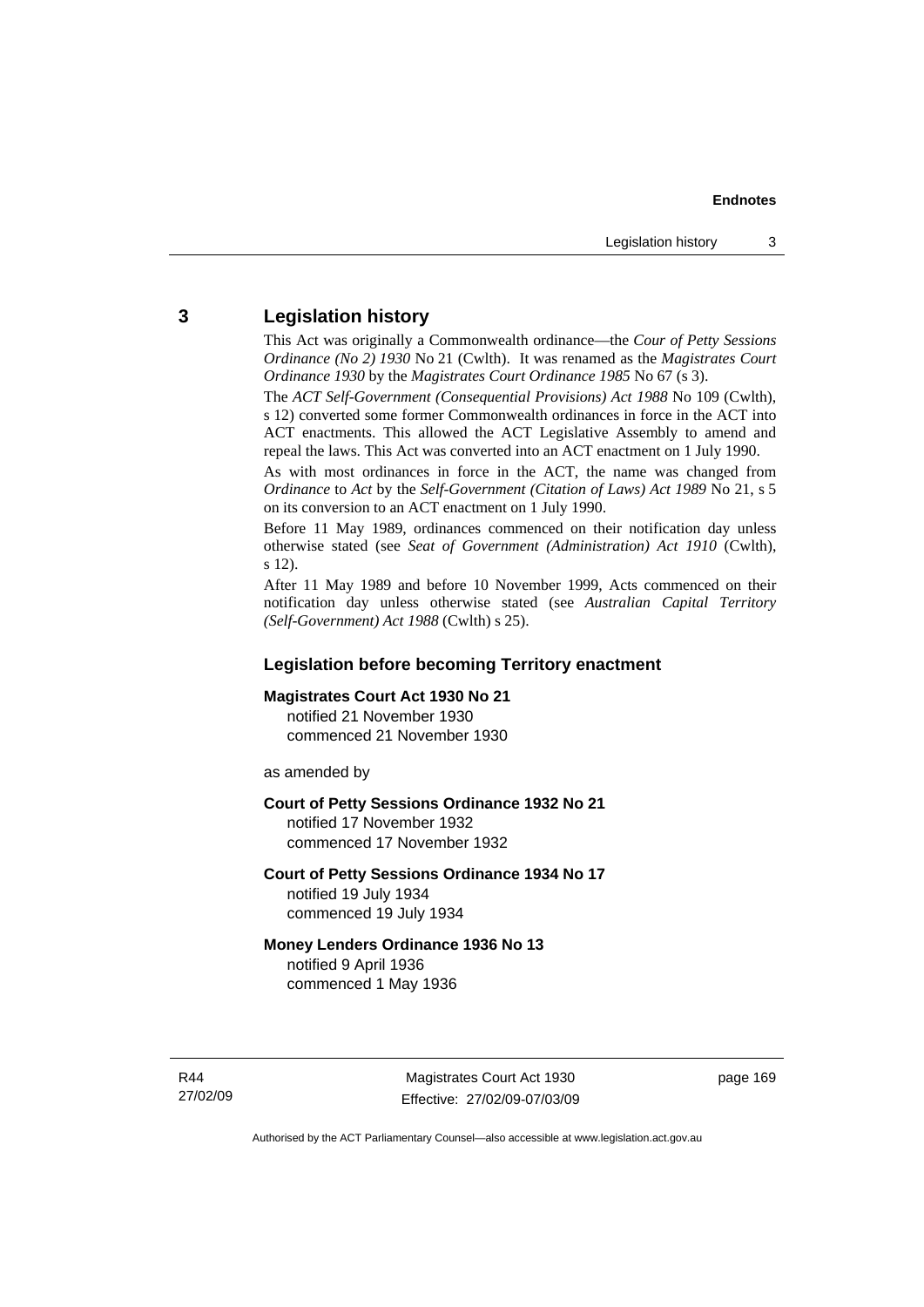| 3 | Legislation history                                                                                                                            |
|---|------------------------------------------------------------------------------------------------------------------------------------------------|
|   | <b>Court of Petty Sessions Ordinance 1937 No 5</b><br>notified 27 May 1937<br>commenced 27 May 1937                                            |
|   | Court of Petty Sessions Ordinance (No 2) 1937 No 28<br>notified 23 December 1937<br>commenced 23 December 1937                                 |
|   | Seat of Government (Designation) Ordinance 1938 No 25 (as amd by<br>Ord 1938 No 35)<br>notified 8 September 1938<br>commenced 8 September 1938 |
|   | <b>Ordinances Revision Ordinance 1938 No 35</b><br>notified 15 December 1938<br>commenced 15 December 1938                                     |
|   | Court of Petty Sessions Ordinance 1940 No 20<br>notified 7 November 1940<br>commenced 7 November 1940                                          |
|   | Court of Petty Sessions Ordinance (No 2) 1940 No 22<br>notified 12 December 1940<br>commenced 12 December 1940                                 |
|   | Court of Petty Sessions Ordinance 1949 No 13<br>notified 1 December 1949<br>commenced 1 December 1949                                          |
|   | Court of Petty Sessions Ordinance 1951 No 7<br>notified 26 July 1951<br>commenced 26 July 1951                                                 |
|   | Court of Petty Sessions Ordinance (No 2) 1951 No 12<br>notified 14 December 1951<br>commenced 14 December 1951                                 |
|   | Court of Petty Sessions Ordinance 1953 No 14<br>notified 12 November 1953<br>commenced 3 December 1953                                         |

page 170 Magistrates Court Act 1930 Effective: 27/02/09-07/03/09

R44 27/02/09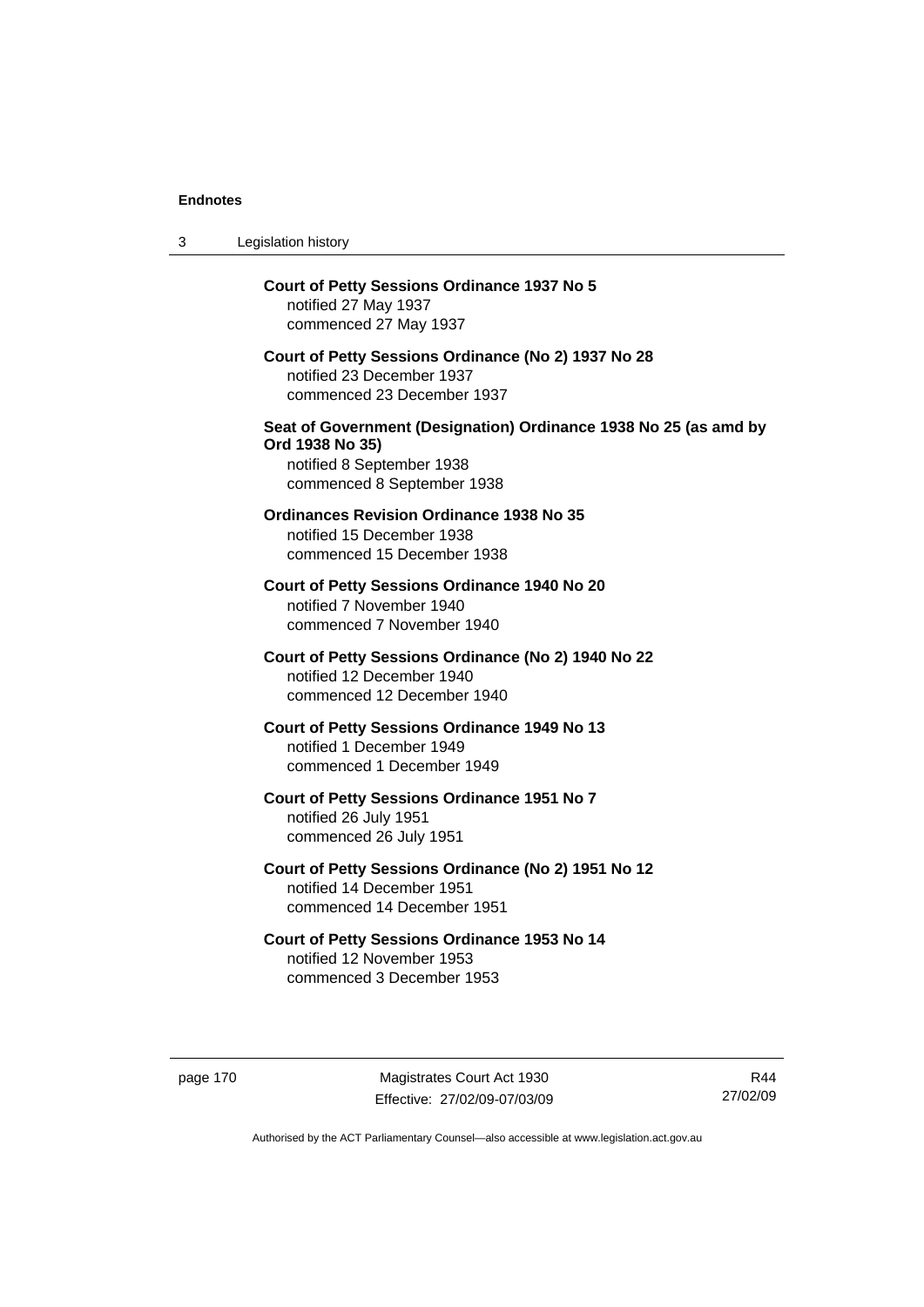Legislation history 3

# **Court of Petty Sessions Ordinance 1958 No 12**  notified 24 July 1958 commenced 24 July 1958 **Court of Petty Sessions Ordinance 1961 No 2**  notified 29 March 1961 commenced 29 March 1961 **Court of Petty Sessions Ordinance 1966 No 2**  notified 10 February 1966 commenced 14 February 1966 **Court of Petty Sessions Ordinance 1967 No 1**  notified 9 February 1967 commenced 9 February 1967 **Court of Petty Sessions Ordinance 1968 No 25**  notified 19 December 1968 commenced 1 January 1969 (Cwlth Gaz 1968 p 7565) **Court of Petty Sessions Ordinance 1969 No 12**  notified 20 June 1969 commenced 20 June 1969 **Court of Petty Sessions Ordinance 1970 No 15**  notified 19 March 1970 commenced 19 March 1970 **Court of Petty Sessions Ordinance 1972 No 37**  notified 16 November 1972 s 1, s 2, s 6, s 14, commenced 16 November 1972 remainder commenced 1 February 1973 (Cwlth Gaz 1972 No 118) **Court of Petty Sessions Ordinance 1973 No 48**  notified 17 December 1973 commenced 17 December 1973 **Court of Petty Sessions Ordinance 1974 No 14**

notified 17 April 1974 commenced 17 April 1974

R44 27/02/09

Magistrates Court Act 1930 Effective: 27/02/09-07/03/09 page 171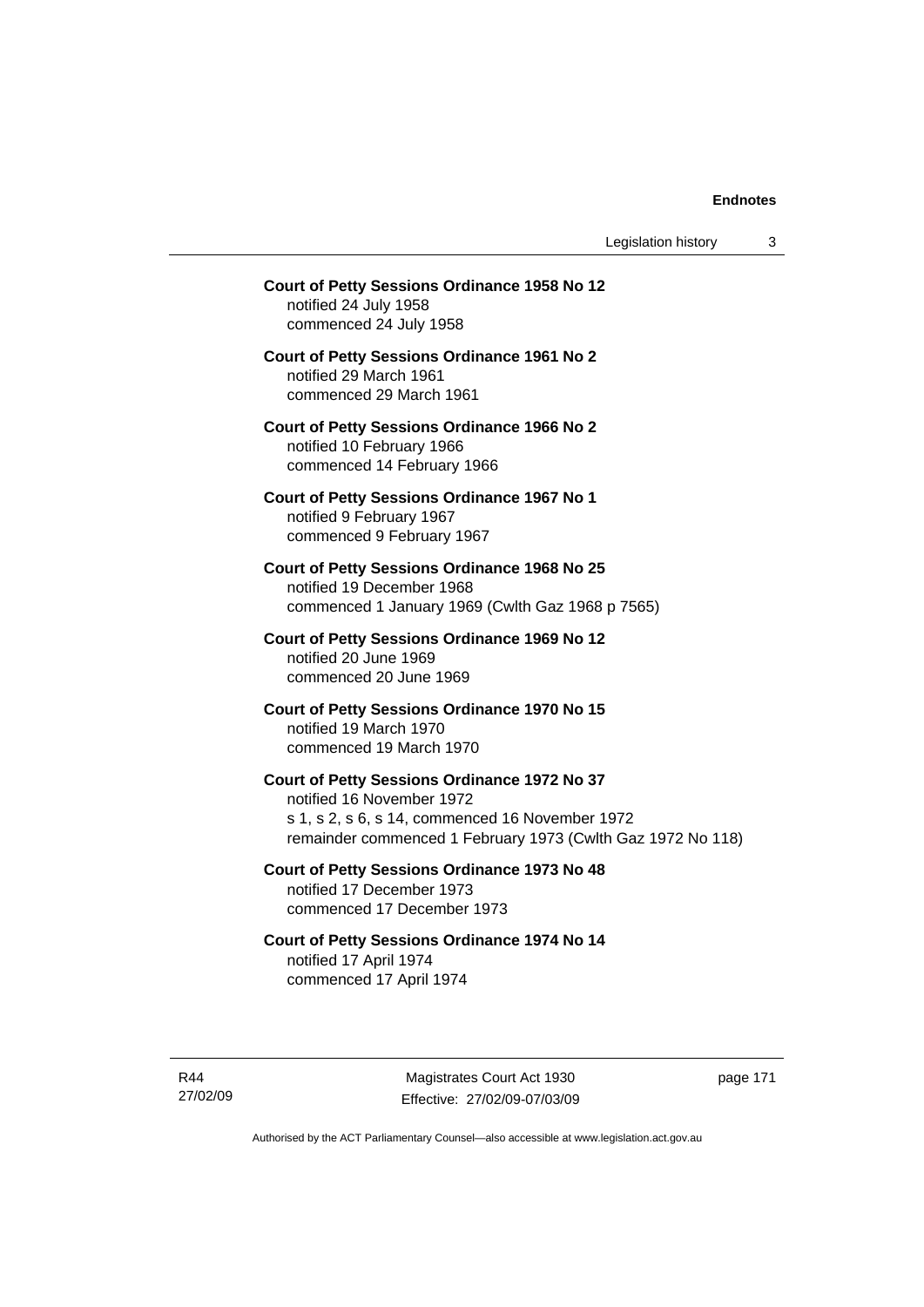| 3 | Legislation history                                                                                                                                                                  |
|---|--------------------------------------------------------------------------------------------------------------------------------------------------------------------------------------|
|   | <b>Ordinances Revision (Age of Majority) Ordinance 1974 No 47</b><br>notified 24 October 1974<br>commenced 1 November 1974                                                           |
|   | Court of Petty Sessions (Amendment) Ordinance 1976 No 42<br>notified 13 September 1976<br>commenced 13 September 1976                                                                |
|   | Court of Petty Sessions (Amendment) Ordinance 1977 No 4<br>notified 24 March 1977<br>ss 1-3, 10 commenced 24 March 1977<br>remainder commenced 28 March 1977 (Cwlth Gaz 1977 No S52) |
|   | Court of Petty Sessions (Amendment) Ordinance (No 2) 1977 No 34<br>notified 28 July 1977<br>commenced 28 July 1977                                                                   |
|   | Court of Petty Sessions (Amendment) Ordinance (No 3) 1977 No 56<br>notified 6 October 1977<br>ceased to have effect because not tabled                                               |
|   | Court of Petty Sessions (Amendment) Ordinance (No 4) 1977 No 61<br>notified 21 November 1977<br>commenced 21 November 1977                                                           |
|   | <b>Ordinances Revision Ordinance 1978 No 46</b><br>notified 28 December 1978<br>commenced 28 December 1978                                                                           |
|   | Court of Petty Sessions (Amendment) Ordinance 1979 No 33<br>notified 14 November 1979<br>commenced 14 November 1979                                                                  |
|   | Court of Petty Sessions (Amendment) Ordinance (No 2) 1979 No 41<br>notified 18 December 1979<br>commenced 18 December 1979                                                           |
|   | Court of Petty Sessions (Amendment) Ordinance 1980 No 4<br>notified 20 March 1980<br>commenced 1 April 1980 (Cwlth Gaz 1980 No S66)                                                  |

page 172 Magistrates Court Act 1930 Effective: 27/02/09-07/03/09

R44 27/02/09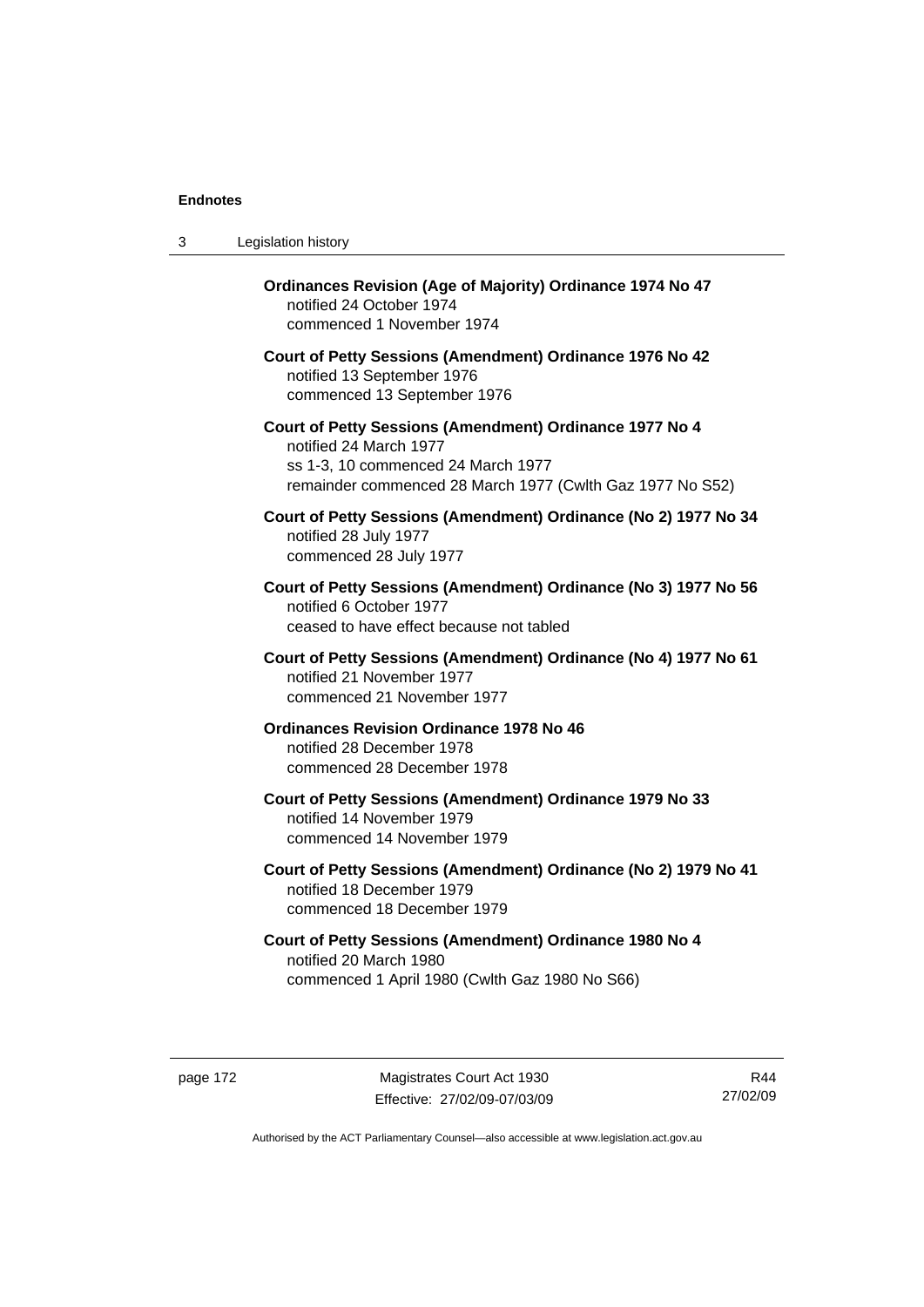| Court of Petty Sessions (Amendment) Ordinance (No 2) 1980 No 10<br>notified 26 March 1980<br>commenced 26 March 1980                        |         |
|---------------------------------------------------------------------------------------------------------------------------------------------|---------|
| Court of Petty Sessions (Amendment) Ordinance 1982 No 2<br>notified 26 February 1982<br>commenced 1 September 1982 (Cwlth Gaz 1982 No S178) |         |
| Court of Petty Sessions (Amendment) Ordinance (No 2) 1982 No 3<br>notified 26 February 1982<br>commenced 26 February 1982                   |         |
| Court of Petty Sessions (Amendment) Ordinance 1984 No 9<br>notified 11 April 1984<br>commenced 11 April 1984                                |         |
| Court of Petty Sessions (Amendment) Ordinance (No 2) 1984 No 10<br>notified 11 April 1984<br>commenced 11 April 1984                        |         |
| Court of Petty Sessions (Amendment) Ordinance (No 3) 1984 No 16<br>notified 1 June 1984<br>commenced 1 June 1984                            |         |
| Court of Petty Sessions (Amendment) Ordinance (No 4) 1984 No 61<br>notified 2 November 1984<br>commenced 2 November 1984                    |         |
| Court of Petty Sessions (Amendment) Ordinance (No 5) 1984 No 62<br>notified 2 November 1984<br>commenced 2 November 1984                    |         |
| Court of Petty Sessions (Amendment) Ordinance 1985 No 17<br>notified 17 April 1985<br>commenced 17 April 1985                               |         |
| Court of Petty Sessions (Amendment) Ordinance (No 2) 1985 No 18<br>notified 17 April 1985<br>commenced 17 April 1985                        |         |
| Court of Petty Sessions (Amendment) Ordinance (No 3) 1985 No 41<br>notified 5 September 1985<br>commenced 5 September 1985                  |         |
| Magistrates Court Act 1930                                                                                                                  | page 17 |

Effective: 27/02/09-07/03/09

Authorised by the ACT Parliamentary Counsel—also accessible at www.legislation.act.gov.au

R44 27/02/09 page 173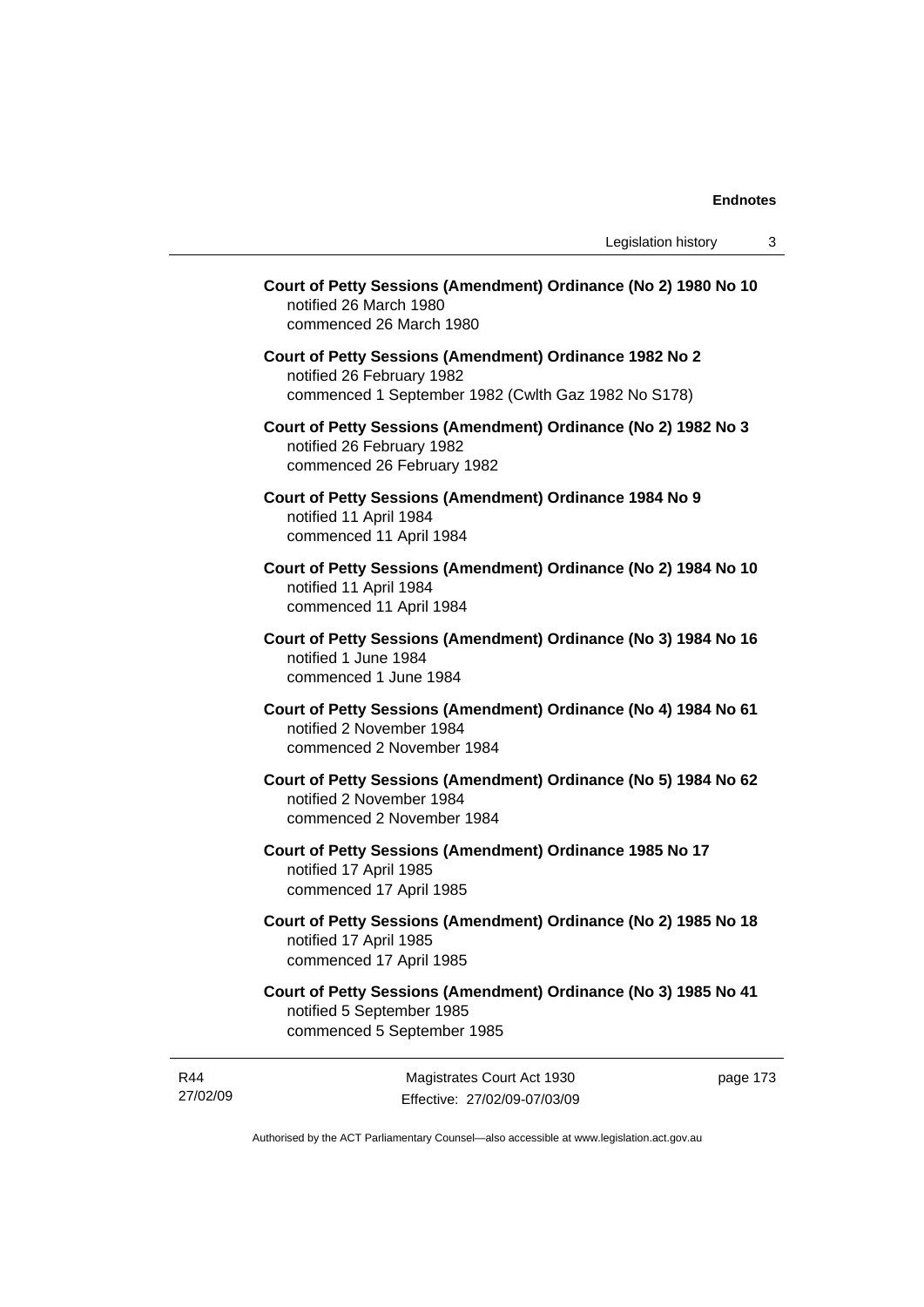3 Legislation history

# **Limitation Ordinance 1985 No 66**

notified 19 December 1985 commenced 19 December 1985

#### **Magistrates Court Ordinance 1985 No 67**

notified 19 December 1985 commenced 1 February 1986 (Cwlth Gaz 1986 No G3)

# **Magistrates Court (Amendment) Ordinance 1986 No 33**  notified 7 August 1986 commenced 7 August 1986

# **Domestic Violence (Miscellaneous Amendments) Ordinance 1986 No 53**

notified 4 September 1986 commenced 1 October 1986 (Cwlth Gaz 1986 No S484)

# **Crimes (Amendment) Ordinance (No 4) 1986 No 57**  notified 3 October 1986 commenced 3 October 1986

# **Magistrates Court (Amendment) Ordinance (No 2) 1986 No 71**  notified 30 October 1986 commenced 1 April 1987 (Cwlth Gaz 1987 No S52)

# **Magistrates Court (Amendment) Ordinance (No 3) 1986 No 74**  notified 14 November 1986 commenced 14 November 1986

# **Magistrates Court (Amendment) Ordinance (No 4) 1986 No 83**  notified 22 December 1986 commenced 22 December 1986

# **Magistrates Court (Amendment) Ordinance 1987 No 56**  notified 21 October 1987 commenced 21 October 1987

# **Magistrates Court (Amendment) Ordinance 1988 No 45**  notified 27 July 1988 commenced 27 July 1988

page 174 Magistrates Court Act 1930 Effective: 27/02/09-07/03/09

R44 27/02/09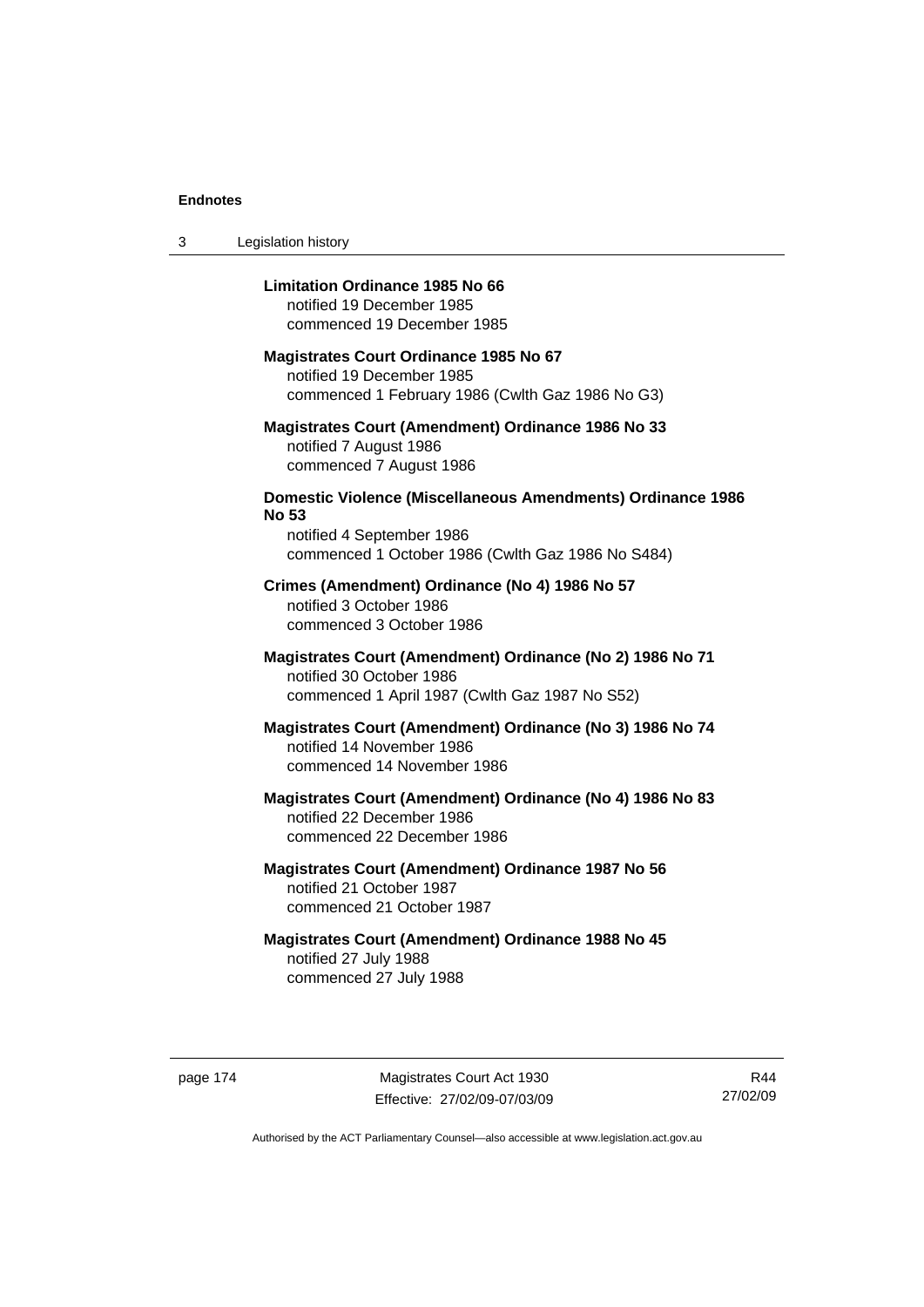# **Magistrates Court (Amendment) Ordinance 1989 No 55**

notified 30 June 1989 commenced 1 July 1989

**Magistrates Court (Amendment) Ordinance (No 2) 1989 No 59**  notified 25 October 1989 s 11, s 12, s 14 commenced 27 June 1990 (Cwlth Gaz 1990 No GN25) remainder commenced 25 October 1989

# **Magistrates Court (Amendment) Ordinance (No 3) 1989 No 60**  notified 20 December 1989 commenced 14 February 1990 (Cwlth Gaz 1990 No GN5)

**Crimes (Amendment) Ordinance 1990 No 1**  notified 23 May 1990

commenced 23 May 1990

**Self-Government (Consequential Amendments) Ordinance 1990 No 5**  notified 27 June 1990 s 1, s 2 commenced 27 June 1990 remainder commenced 1 July 1990

**Magistrates Court (Appeals Against Sentence) Ordinance 1990 No 9**  notified 29 June 1990 commenced 29 June 1990

# **Legislation after becoming Territory enactment**

# **Magistrates Court (Amendment) Act 1990 No 65**  notified 24 December 1990 commenced 24 December 1990

# **Weapons (Consequential Amendments) Act 1991 No 9 sch**

notified 3 April 1991 (Gaz 1991 No S19) s 1, s 2 commenced 3 April 1991 (s 2 (1)) sch commenced 3 October 1991 (s 2 (2))

# **Magistrates Court (Amendment) Act 1991 No 38**

notified 20 September 1991 ss 1-3 commenced 20 September 1991 remainder commenced 25 September 1991 (Gaz 1991 No S103)

R44 27/02/09

Magistrates Court Act 1930 Effective: 27/02/09-07/03/09 page 175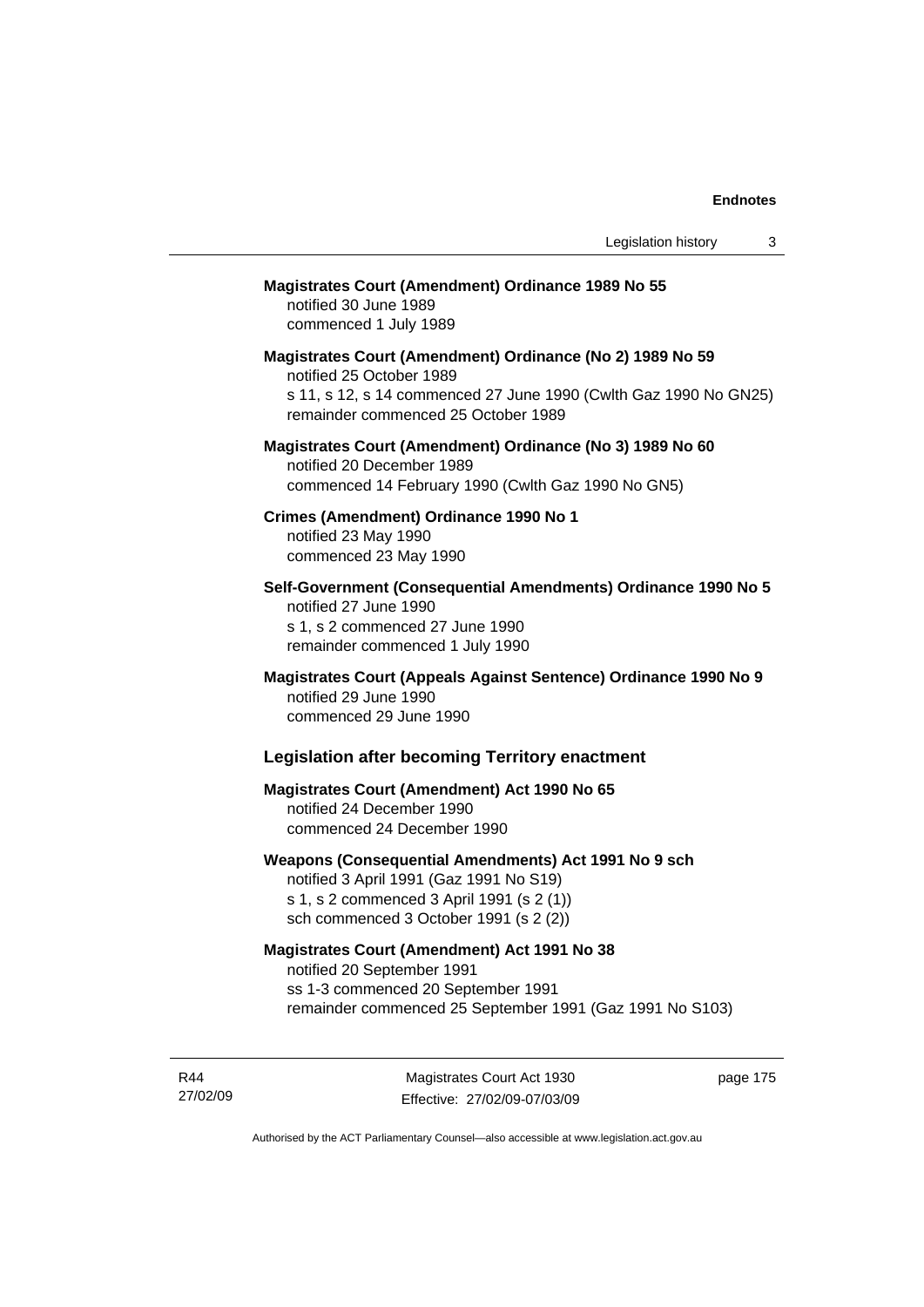| -3 | Legislation history |  |
|----|---------------------|--|
|----|---------------------|--|

# **Magistrates and Coroner's Courts (Registrar) Act 1991 No 44**

notified 20 September 1991 (Gaz 1991 No S95) s 1, s 2 commenced 20 September 1991 (s 2 (1)) remainder commenced 25 September 1991 (s 2 (2) and Gaz 1991 No S103)

#### **Magistrates Court (Amendment) Act (No 2) 1991 No 79**

notified 11 December 1991 ss 1-3 commenced 11 December 1991 remainder commenced 11 June 1992

#### **Workers' Compensation (Consequential Amendments) Act 1991 No 106 sch**

notified 15 January 1991 (Gaz 1992 No S3) s 1, s 2 commenced 15 January 1992 (s 2 (1)) remainder commenced 22 January 1992 (s 2 (2) and Gaz 1992 No S9)

# **Magistrates Court (Amendment) Act (No 3) 1991 No 112**

notified 10 January 1992 s 1, s 2 commenced 10 January 1992 remainder commenced 18 May 1992 (Gaz 1992 No S57)

# **Bail (Consequential Amendments) Act 1992 No 9**

notified 28 May 1992 (Gaz 1992 No S59) s 1, s 2 commenced 28 May 1992 (s 2 (1)) remainder commenced 28 November 1992 (s 2 (3))

**Statute Law Revision (Miscellaneous Provisions) Act 1992 No 23 sch 1** 

notified 4 June 1992 (Gaz 1992 No S71) commenced 4 June 1992

# **Protection Orders (Reciprocal Arrangements) (Consequential Amendments) Act 1992 No 37 pt 3**

notified 8 July 1992 (Gaz 1992 No S103) ss 1-6 and 8-11 commenced 8 July 1992 (s 2 (1)) s 7, s 12 commenced 3 August 1992 (s 2 (2) and Gaz 1992 No S130)

# **Evidence (Amendment) Act 1993 No 2**

notified 1 March 1993 commenced 1 March 1993

page 176 Magistrates Court Act 1930 Effective: 27/02/09-07/03/09

R44 27/02/09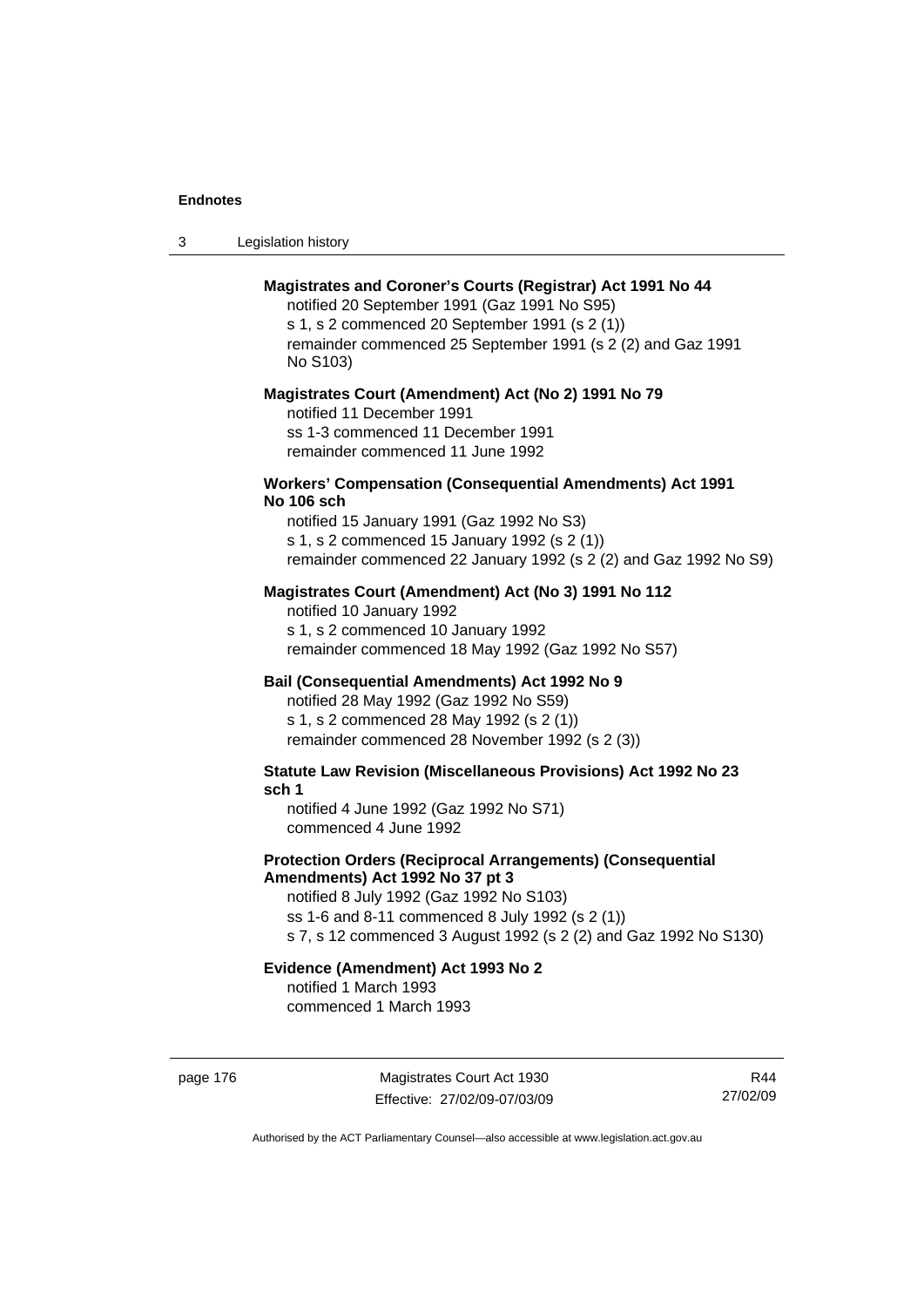#### **Magistrates Court (Amendment) Act 1993 No 4**

notified 1 March 1993 ss 1-3 commenced 1 March 1993 ss 4-19, 21-24, 26-32 commenced 8 March 1993 (Gaz 1993 No 32) remainder commenced 1 September 1993

#### **Magistrates Court (Amendment) Act (No 2) 1993 No 48**

notified 27 August 1993 ss 1-3 commenced 27 August 1993 remainder commenced 27 September 1993 (s 2 (2) and Gaz 1993 No S201)

#### **Supreme Court (Amendment) Act (No 2) 1993 No 91**

notified 17 December 1993 commenced 17 December 1993

#### **Magistrates Court (Amendment) Act 1994 No 4**

notified 14 March 1994 ss 1-4, s 10, s 12, s 13 commenced 14 March 1994 remainder commenced 1 July 1994 (s 2 (2))

# **Judicial Commissions (Consequential Amendments) Act 1994 No 10**  notified 14 March 1994 (Gaz 1994 No S44) commenced 14 March 1994 (s 2)

#### **Public Sector Management (Consequential and Transitional Provisions) Act 1994 No 38**

notified 30 June 1994 (Gaz 1994 No S121) s 1, s 2 commenced 30 June 1994 (s 2 (1)) remainder commenced 1 July 1994 (s 2 (2) and Gaz 1994 No S142)

#### **Mental Health (Consequential Provisions) Act 1994 No 45**

notified 7 September 1994 (Gaz 1994 No S177) s 1, s 2 commenced 7 September 1994 (s 2 (1)) remainder commenced 6 February 1995 (s 2 (2) and Gaz 1995 No S33)

#### **Magistrates Court (Enforcement of Judgments) Act 1994 No 61**  notified 11 October 1994

s 1, s 2 commenced 11 October 1994

remainder commenced 10 April 1995 (Gaz 1995 No S75)

R44 27/02/09 page 177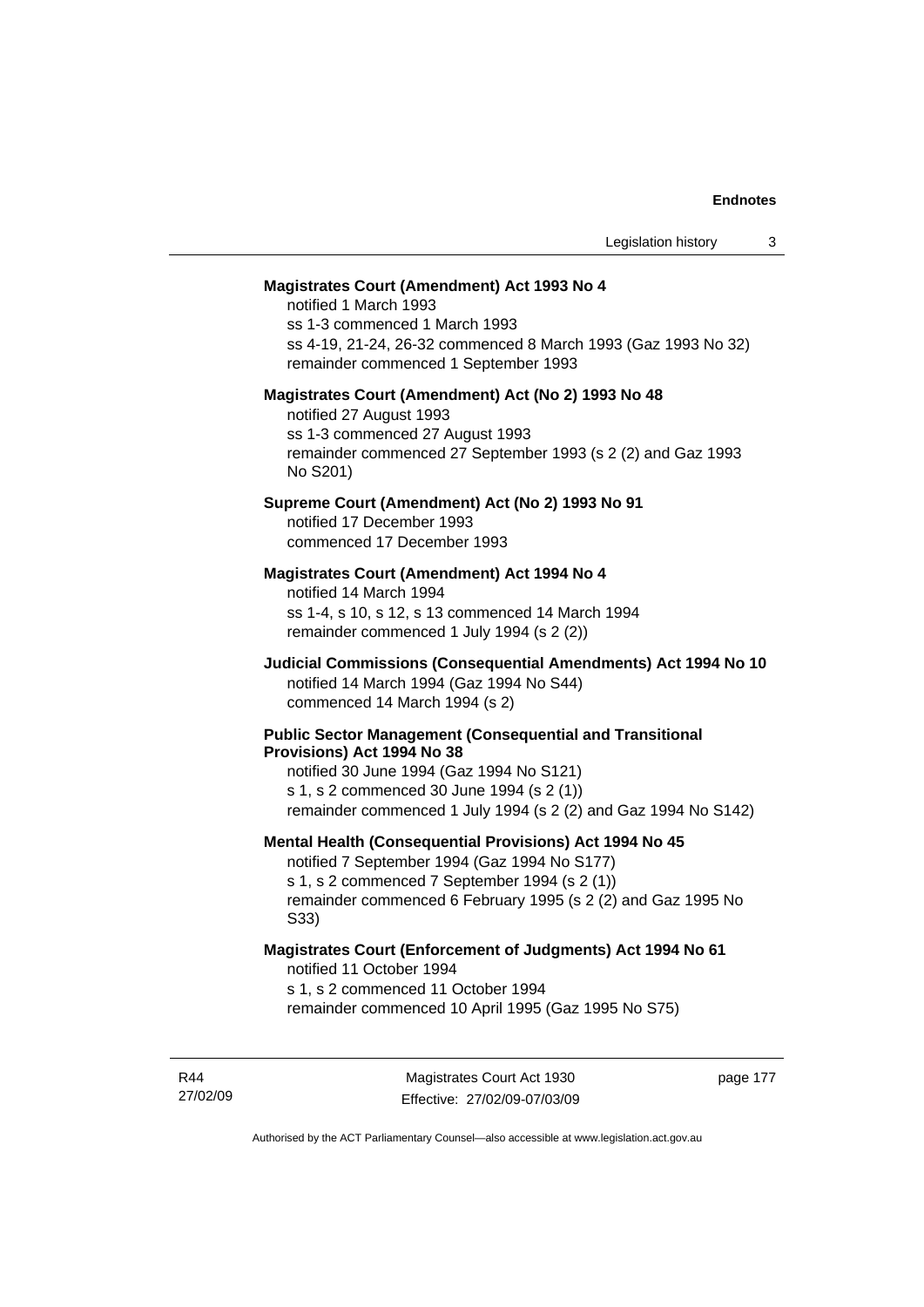# **Coroners (Amendment) Act (No 2) 1994 No 66**

notified 11 October 1994 commenced 11 October 1994

#### **Statute Law Revision (Penalties) Act 1994 No 81 sch**

notified 29 November 1994 (Gaz 1994 No S253) s 1, s 2 commenced 29 November 1994 (s 2 (1)) remainder commenced 29 November 1994 (s 2 (2) and Gaz 1994 No S269)

#### **Magistrates Court (Amendment) Act 1995 No 41**

notified 7 November 1995 s 1, s 2 commenced 7 November 1995 remainder commenced 7 May 1996

#### **Statute Law Revision Act 1995 No 46 sch**

notified 18 December 1995 (Gaz 1995 No S306) amdts commenced 18 December 1995 (s 2)

#### **Magistrates Court (Amendment) Act 1996 No 6**

notified 12 March 1996 ss 1-3 commenced 12 March 1996 s 7 commenced 25 September 1991 remainder commenced 12 September 1996

# **Criminal Injuries Compensation (Amendment) Act 1996 No 68**

notified 20 December 1996 ss 1-3 commenced 20 December 1996 remainder commenced 1 January 1997 (Gaz 1996 No S352)

#### **Firearms Act 1996 No 74**

notified 20 December 1996 s 1, s 2 commenced 20 December 1996 remainder commenced 17 May 1997 (Gaz 1997 No S135)

# **Magistrates Court (Amendment) Act (No 2) 1996 No 82**

notified 20 December 1996 ss 1-3 commenced 20 December 1996 remainder commenced 1 January 1997 (Gaz 1996 No S353)

page 178 Magistrates Court Act 1930 Effective: 27/02/09-07/03/09

R44 27/02/09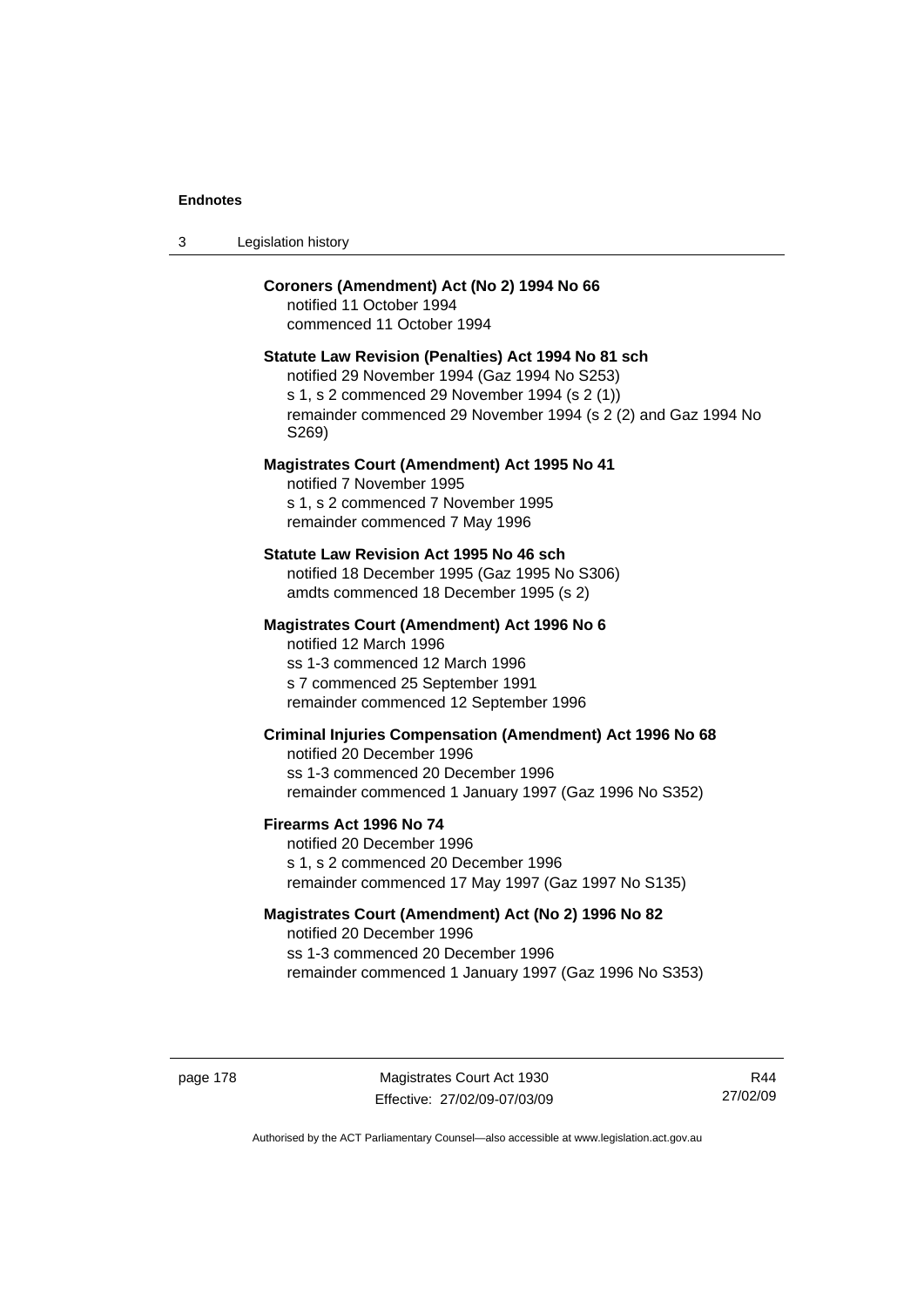#### **Magistrates Court (Amendment) Act 1997 No 25**

notified 29 May 1997 ss 1-3 commenced 29 May 1997 remainder commenced 30 May 1997 (s 2 (2) and Gaz 1997 No S149)

#### **Remuneration Tribunal (Consequential Amendments) Act 1997 No 41 sch 1 (as am by Act 2002 No 49 amdt 3.222)**

notified 19 September 1997 (Gaz 1997 No S264) commenced 24 September 1997 (s 2 as am by Act 2002 No 49 amdt 3.222)

# **Magistrates Court (Civil Jurisdiction) (Amendment) Act 1997 No 94**

notified 1 December 1997 ss 1-3 commenced 1 December 1997 remainder commenced 25 May 1998 (Gaz 1998 No S140)

# **Legal Practitioners (Consequential Amendments) Act 1997 No 96 sch 1**

notified 1 December 1997 (Gaz 1997 No S380) s 1, s 2 commenced 1 December 1997 (s 2 (1)) sch 1 commenced 1 June 1998 (s 2 (2))

# **Magistrates Court (Amendment) Act 1998 No 25**

notified 10 July 1998 s 1, s 2 commenced 10 July 1998 remainder commenced 1 January 1999 (Gaz 1998 No 50)

#### **Magistrates Court (Amendment) Act (No 2) 1998 No 38**

notified 14 October 1998 ss 1-3 commenced 14 October 1998 remainder commenced 19 October 1998 (Gaz 1998 No 41)

# **Statute Law Revision (Penalties) Act 1998 No 54 sch**

notified 27 November 1998 (Gaz 1998 No S207) s 1, s 2 commenced 27 November 1998 (s 2 (1)) remainder commenced 9 December 1998 (s 2 (2) and Gaz 1998 No 49)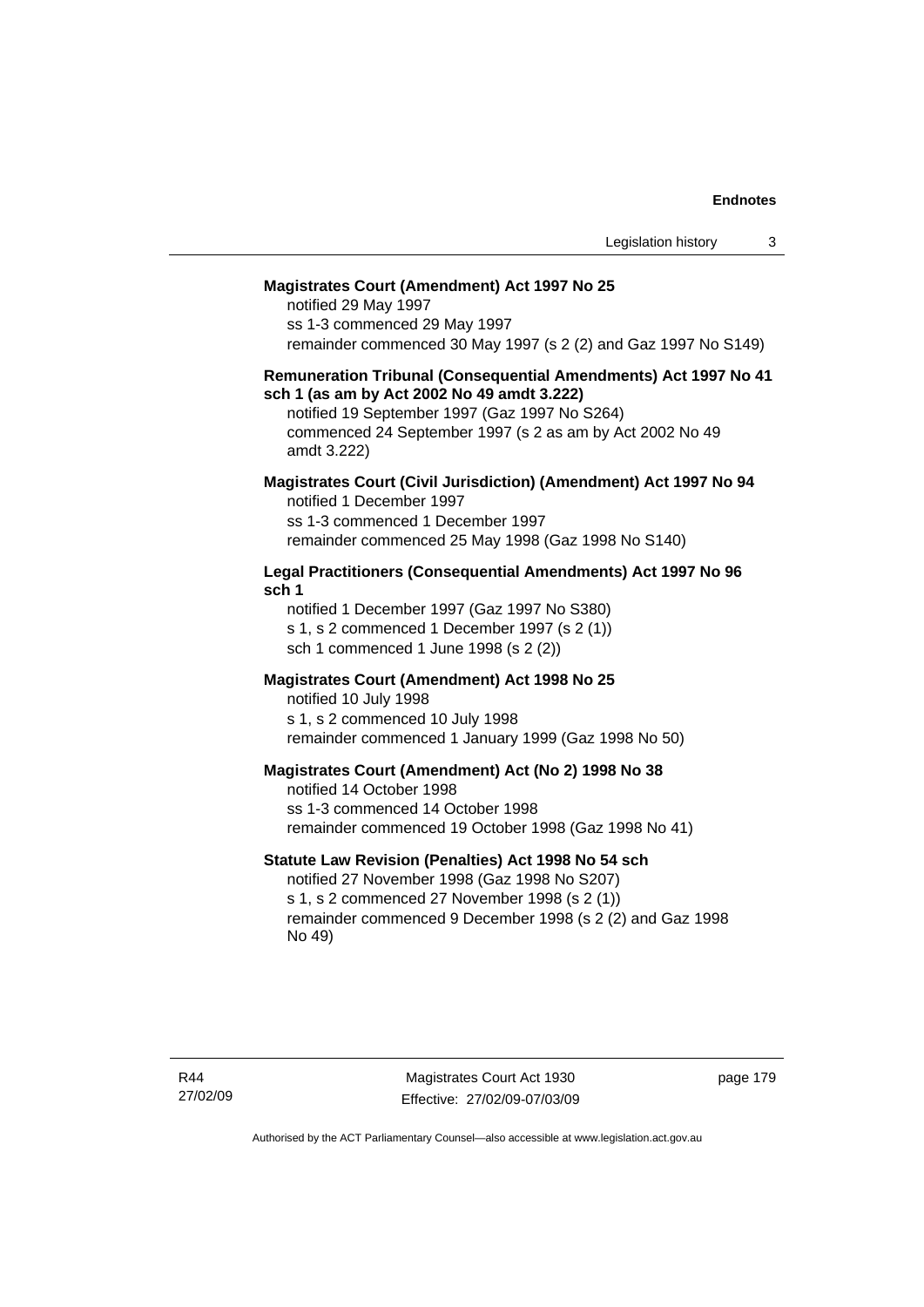3 Legislation history

#### **Custodial Escorts (Consequential Provisions) Act 1998 No 67**

notified 23 December 1998 (Gaz 1998 No S212) s 1, s 2 commenced 23 December 1998 (s 2 (1)) remainder commenced 23 December 1998 (s 2 (2) and Gaz 1998 No 51)

# **Children's Services (Amendment) Act 1999 No 12**  notified 23 March 1999

commenced 1 May 1999

# **Courts and Tribunals (Audio Visual and Audio Linking) Act 1999 No 22**

notified 14 April 1999 (Gaz 1999 No S16) s 1, s 2 commenced 14 April 1999 (s 2 (1)) remainder commenced 1 September 1999 (s 2 (2) and Gaz 1999 No 35)

# **Magistrates Court (Amendment) Act 1999 No 34**

notified 2 July 1999 commenced 2 July 1999

#### **Magistrates Court Amendment Act (No 2) 1999 No 59**

notified 10 November 1999 (Gaz 1999 No 45 and 1999 No 47) commenced 10 November 1999

#### **Children's Services Amendment Act (No 2) 1999 No 61**

notified 10 November 1999 s 1, s 2 commenced 10 November 1999 remainder commenced 1 December 1999

# **Children and Young People (Consequential Amendments) Act 1999 No 64 sch 2**

notified 10 November 1999 (Gaz 1999 No 45) s 1, s 2 commenced 10 November 1999 (s 2 (1)) remainder commenced 10 May 2000 (s 2 (2))

# **Law Reform (Miscellaneous Provisions) Act 1999 No 66 sch 3**

notified 10 November 1999 (Gaz 1999 No 45) commenced 10 November 1999 (s 2)

page 180 Magistrates Court Act 1930 Effective: 27/02/09-07/03/09

R44 27/02/09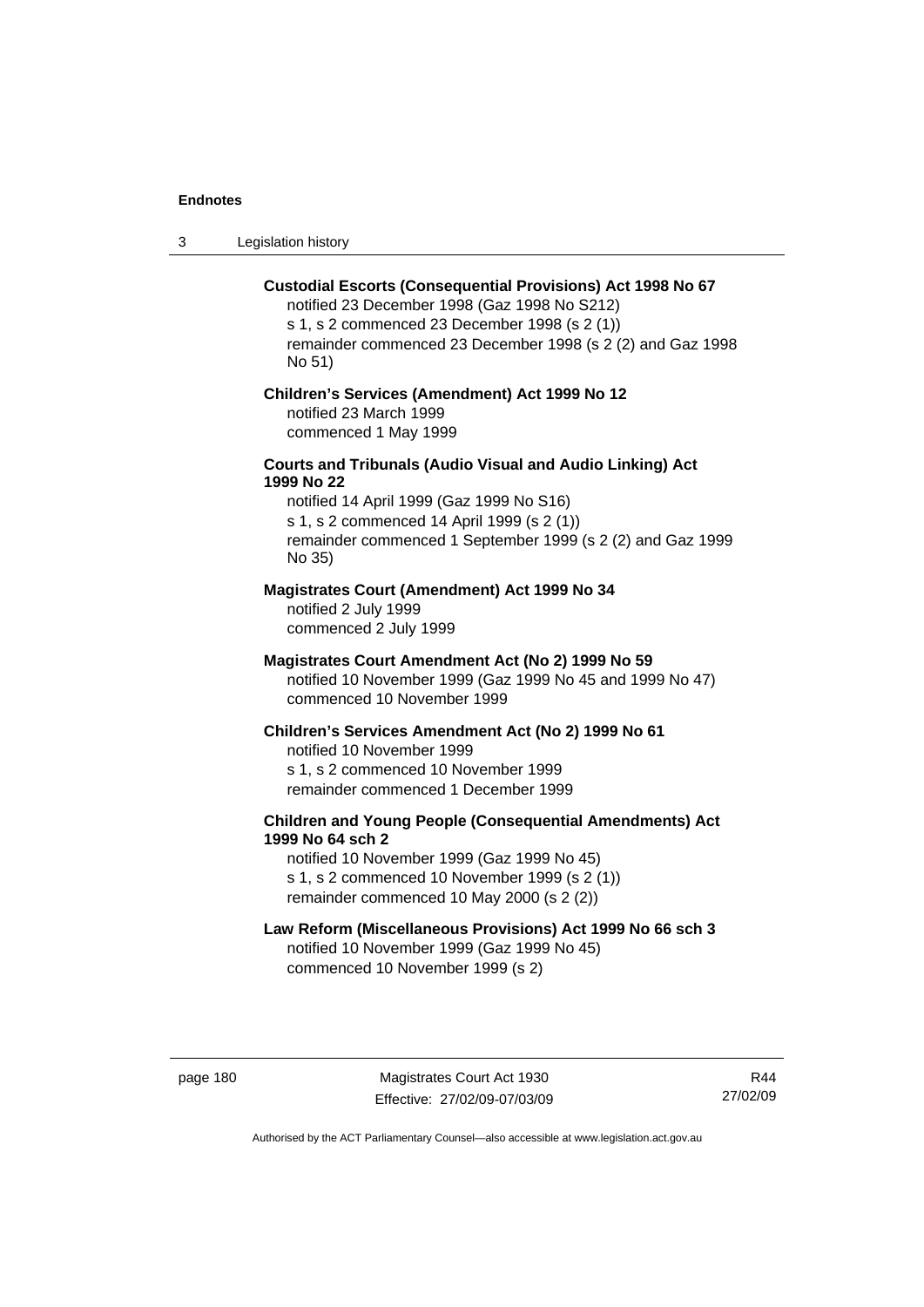# **Road Transport Legislation Amendment Act 1999 No 79 sch 3**

notified 23 December 1999 (Gaz 1999 No S65)

s 1, s 2 commenced 23 December 1999 (IA s 10B) remainder commenced 1 March 2000 (s 2 (2) and Gaz 2000 No S5)

**Victims of Crime (Financial Assistance) (Amendment) Act 1999 No 91 sch 2** 

notified 23 December 1999 (Gaz 1999 No S65) s 1, s 2 commenced 23 December 1999 (IA s 10B) remainder commenced 24 December (s 2 (2) and Gaz 1999 No S69)

#### **Justice and Community Safety Legislation Amendment Act 2000 No 1 sch**

notified 9 March 2000 (Gaz 2000 No 10) s 1, s 2 commenced 9 March 2000 (s 2 (1)) amdts commenced 9 September 2000 (s 2 (3))

# **Justice and Community Safety Legislation Amendment Act 2000 (No 3) No 17 sch 1**

notified 1 June 2000 (Gaz 2000 No 22) commenced 1 June 2000 (s 2)

# **Magistrates Court Amendment Act 2000 No 60**

notified 5 October 2000 (Gaz 2000 No 40) commenced 5 October 2000 (s 2)

# **Leases (Commercial and Retail) Act 2001 No 18 s 174**

notified 19 April 2001 (Gaz 2001 No 16)

s 1, s 2 commenced 19 April 2001 (IA s 10B)

s 174 commenced 1 July 2002 (s 2)

# **Legislation (Consequential Amendments) Act 2001 No 44 pt 237**

notified 26 July 2001 (Gaz 2001 No 30) s 1, s 2 commenced 26 July 2001 (IA s 10B) pt 237 commenced 12 September 2001 (s 2 and see Gaz 2001

No S65) **Statute Law Amendment Act 2001 (No 2) 2001 No 56 pt 3.37** 

notified 5 September 2001 (Gaz 2001 No S65) commenced 5 September 2001 (s 2 (1))

R44 27/02/09

Magistrates Court Act 1930 Effective: 27/02/09-07/03/09 page 181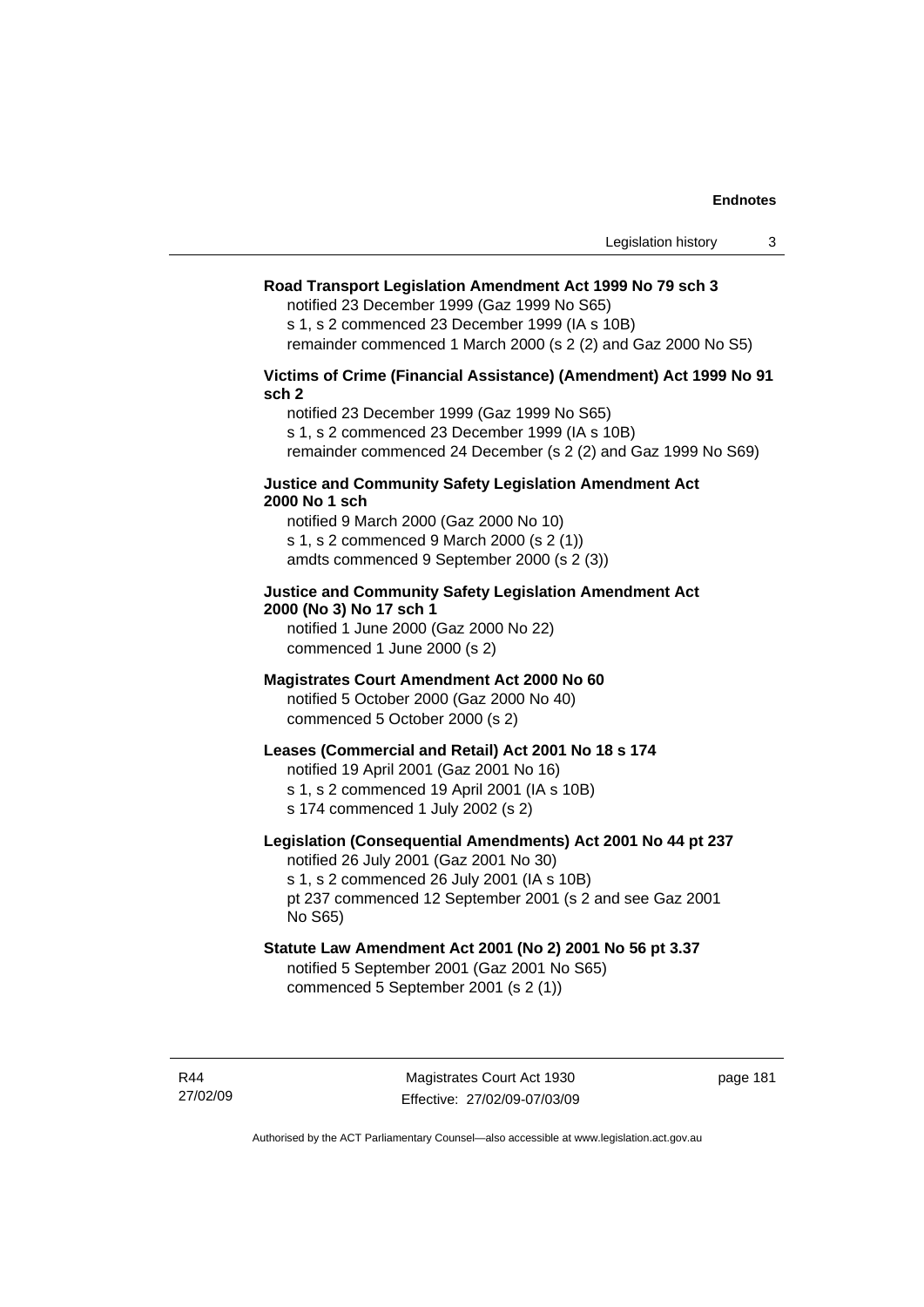| Legislation history<br>3 |
|--------------------------|
|--------------------------|

# **Road Transport (Public Passenger Services) Act 2001 No 62 pt 1.1**

notified 10 September 2001 (Gaz 2001 No S66)

s 1, s 2 commenced 10 September 2001 (IA s 10B)

pt 1.1 commences 1 December 2001 (s 2 and CN 2001 No 2)

#### **Crimes Legislation Amendment Act 2001 No 63 pt 8**

notified 10 September 2001 (Gaz 2001 No S66)

s 1, s 2 commenced 10 September 2001 (IA s 10B)

pt 8 commenced 27 September 2001 (s 2 (2) and CN 2001 No 3)

# **Criminal Code 2001 Act No 64 sch 1 (as am by Criminal Code Amendment Act 2002 No 2)**

notified 10 September 2001 (Gaz 2001 No S66) repealed before commencement by Criminal Code 2002 No 51 s 126

### **Justice and Community Safety Legislation Amendment Act 2001 No 70 sch 1**

notified LR 14 September 2001 amdt commenced 14 September 2001 (s 2 (5))

#### **Fair Trading Legislation Amendment Act 2001 No 77 pt 4**

notified LR 14 September 2001 s 1, s 2 commenced 14 September 2001 (LA s 75) pt 4 commenced 14 March 2002 (LA s 79)

# **Protection Orders (Consequential Amendments) Act 2001 No 90 sch 1 pt 8**

notified LR 27 September 2001 s 1, s 2 commenced 27 September 2001 (LA s 75) sch 1 pt 8 commenced 27 March 2002 (s 2 and LA s 79)

#### **Criminal Code Amendment Act 2002 No 2 s 4**

notified LR 7 March 2002

s 1, s 2 commenced 7 March 2002 (LA s 75)

remainder commenced 9 March 2002 (s 2)

*Note* This Act only amends the Criminal Code 2001 Act No 64. The Criminal Code 2001 was repealed before it commenced (see Act 2002 No 51 s 126)

page 182 Magistrates Court Act 1930 Effective: 27/02/09-07/03/09

R44 27/02/09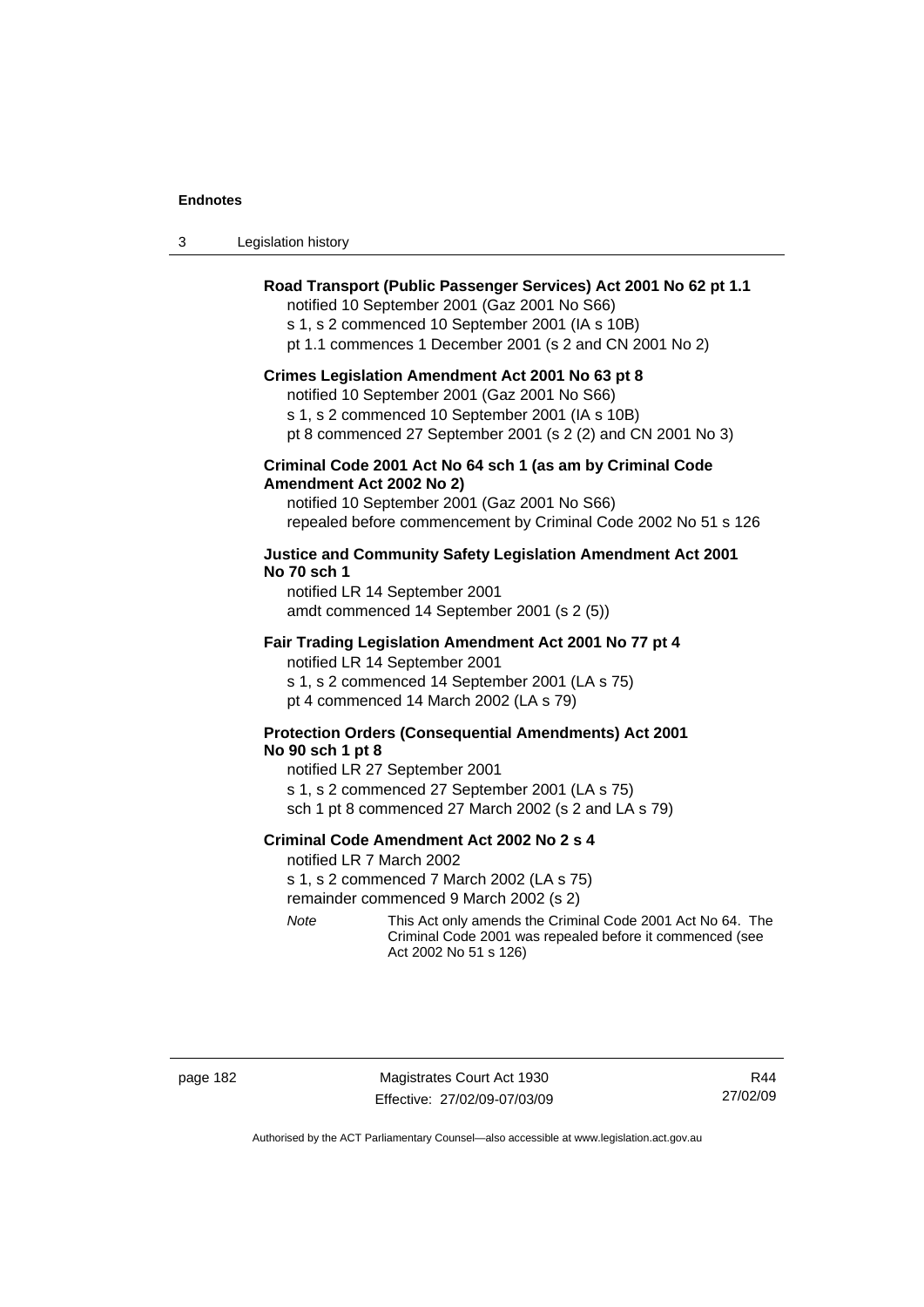#### **Statute Law Amendment Act 2002 No 30 pt 3.46**

notified LR 16 September 2002

s 1, s 2 taken to have commenced 19 May 1997 (LA s 75 (2)) pt 3.46 commenced 17 September 2002 (s 2 (1))

#### **Magistrates Court (Refund of Fees) Amendment Act 2002 No 36**

notified LR 10 October 2002

s 1, s 2 commenced 10 October 2002 (LA s 75 (1)) remainder commenced 11 October 2002 (s 2)

### **Statute Law Amendment Act 2002 (No 2) No 49 amdt 3.222**

notified LR 20 December 2002

s 1, s 2 taken to have commenced 7 October 1994 (LA s 75 (2))

amdt 3.222 taken to have commenced 24 September 1997 (s 2 (3))

*Note* This Act only amends the Remuneration Tribunal (Consequential Amendments) Act 1997 No 41.

# **Justice and Community Safety Legislation Amendment Act 2003 A2003-2 pt 14**

notified LR 3 March 2003

s 1, s 2 commenced 3 March 2003 (LA s 75 (1))

pt 14 commenced 31 March 2003 (s 2 (2))

#### **Evidence (Miscellaneous Provisions) Amendment Act 2003 A2003-48 sch 2 pt 2.8**

notified LR 31 October 2003

s 1, s 2 commenced 31 October 2003 (LA s 75 (1))

sch 2 pt 2.8 commenced 30 April 2004 (s 2 and LA s 79)

# **Statute Law Amendment Act 2003 (No 2) A2003-56 sch 3 pt 3.14**

notified LR 5 December 2003

s 1, s 2 commenced 5 December 2003 (LA s 75 (1)) sch 3 pt 3.14 commenced 19 December 2003 (s 2)

#### **Sexuality Discrimination Legislation Amendment Act 2004 A2004-2 sch 2 pt 2.6**

notified LR 18 February 2004

s 1, s 2 commenced 18 February 2004 (LA s 75 (1))

sch 2 pt 2.6 commenced 22 March 2004 (s 2 and CN2004-4)

R44 27/02/09 page 183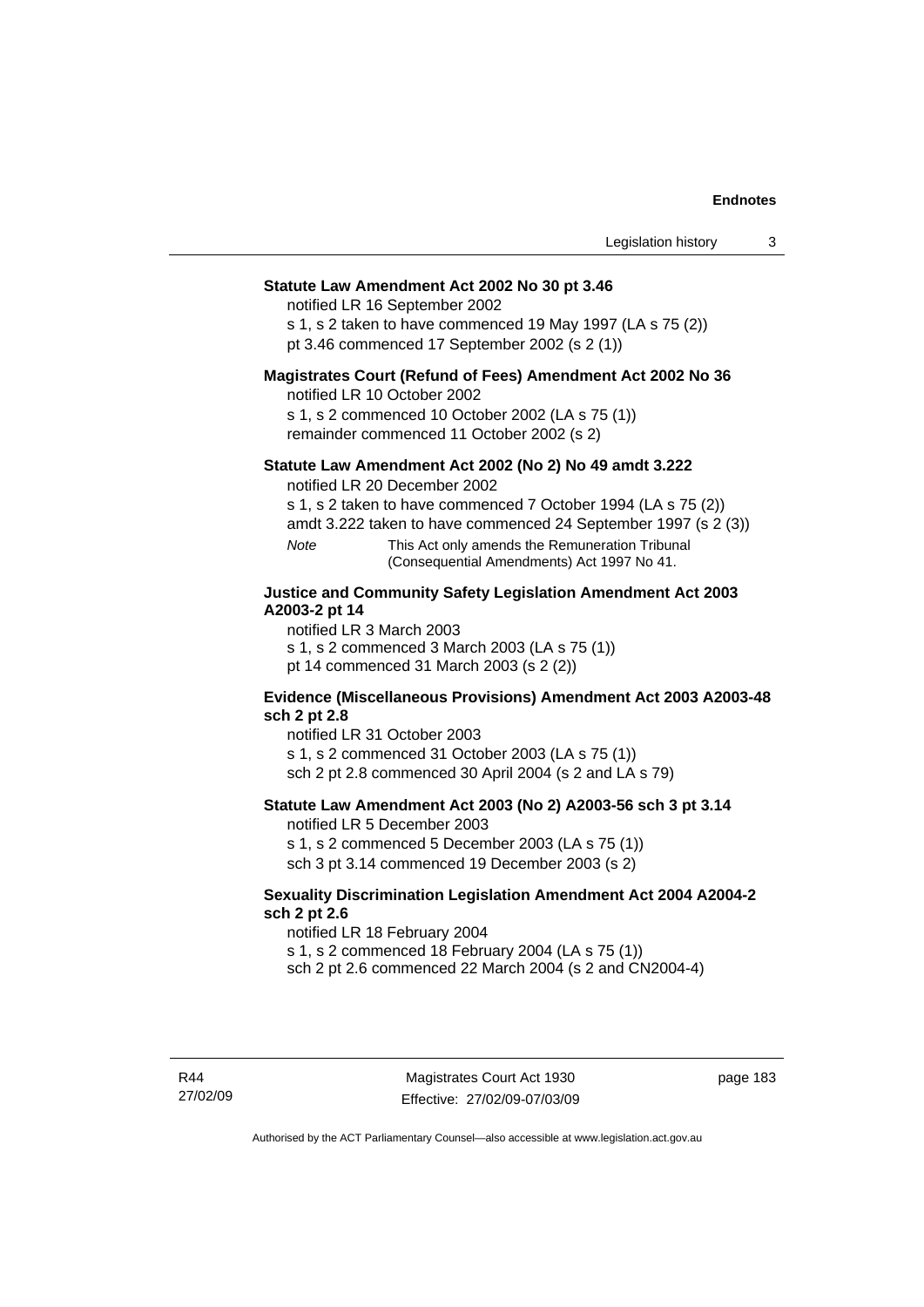| Legislation history<br>-3 |  |
|---------------------------|--|
|---------------------------|--|

# **Bail Amendment Act 2004 A2004-14 sch 2 pt 2.2**

notified LR 26 March 2004 s 1, s 2 commenced 26 March 2004 (LA s 75 (1)) sch 2 pt 2.2 commenced 26 June 2004 (s 2 (1))

# **Criminal Code (Theft, Fraud, Bribery and Related Offences) Amendment Act 2004 A2004-15 sch 3 pt 3.4**

notified LR 26 March 2004 s 1, s 2 commenced 26 March 2004 (LA s 75 (1)) sch 3 pt 3.4 commenced 9 April 2004 (s 2 (1))

#### **Statute Law Amendment Act 2004 A2004-42 sch 1 pt 1.4**

notified LR 11 August 2004 s 1, s 2 commenced 11 August 2004 (LA s 75 (1)) amdt 1.10, amdt 1.11 commenced 30 September 2004(s 2 (2) and see Litter Act 2004 A2004-47, s 2 and CN2004-22) sch 1 pt 1.4 remainder commenced 25 August 2004 (s 2 (1))

# **Litter Act 2004 A2004-47 sch 1**

notified LR 16 August 2004 s 1, s 2 commenced 16 August 2004 (LA s 75 (1)) sch 1 commenced 30 September 2004 (s 2 and CN2004-22)

#### **Court Procedures (Consequential Amendments) Act 2004 A2004-60 sch 1 pt 1.40, pt 1.51 (in part)**

notified LR 2 September 2004 s 1, s 2 commenced 2 September 2004 (LA s 75 (1)) sch 1 pt 1.40, pt 1.51 commenced 10 January 2005 (s 2 and see Court Procedures Act 2004 A2004-59, s 2 and CN2004-29)

# **Justice and Community Safety Legislation Amendment Act 2005 A2005-5 pt 8**

notified LR 23 February 2005 s 1, s 2 commenced 23 February 2005 (LA s 75 (1)) pt 8 commenced 24 February 2005 (s 2 (2))

# **Crimes Amendment Act 2005 A2005-7 pt 4**

notified LR 23 February 2005

s 1, s 2 commenced 23 February 2005 (LA s 75 (1))

pt 4 commenced 24 February 2005 (s 2)

page 184 Magistrates Court Act 1930 Effective: 27/02/09-07/03/09

R44 27/02/09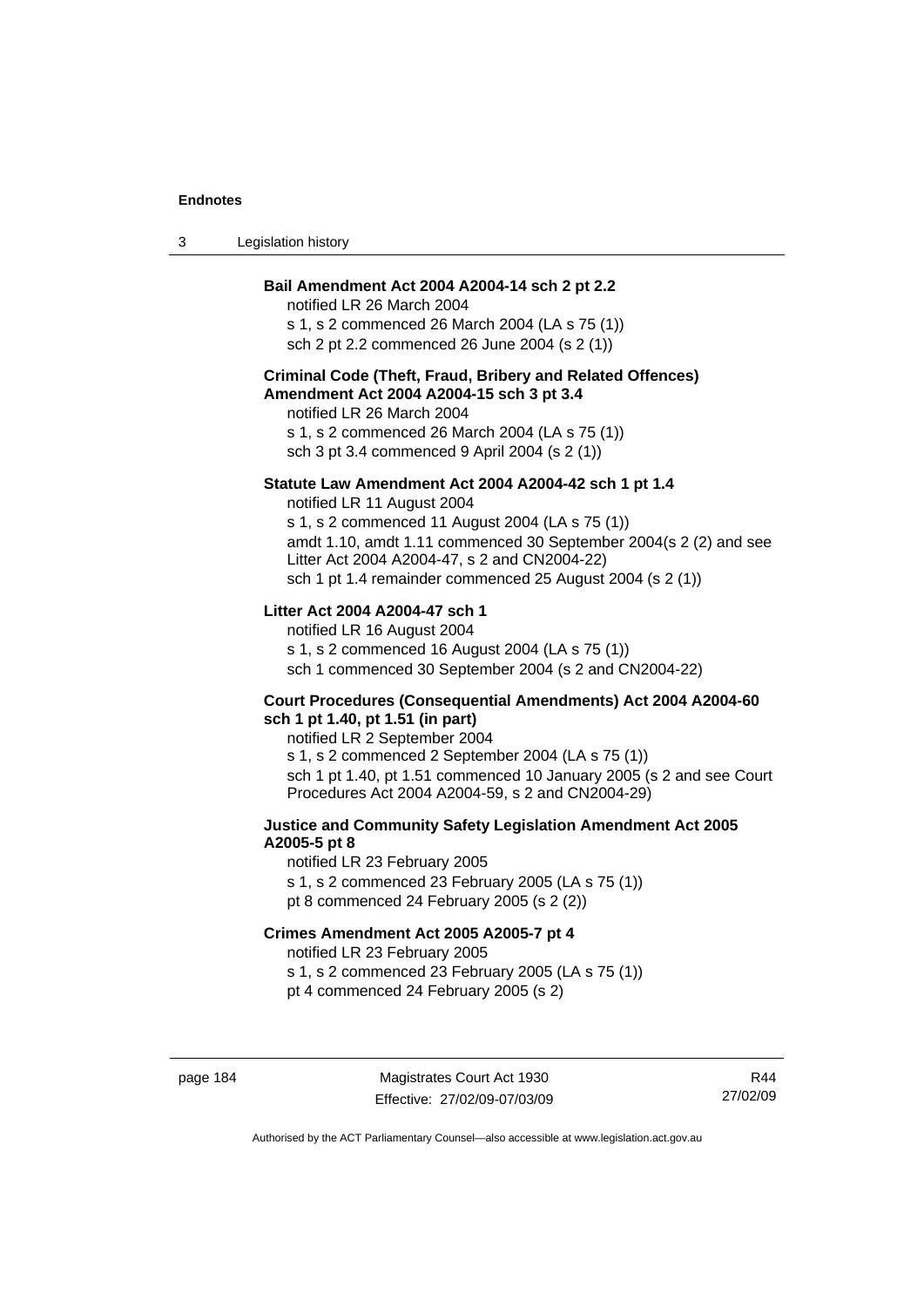# **Domestic Violence and Protection Orders Amendment Act 2005 A2005-13 sch 1 pt 1.12**

notified LR 24 March 2005 s 1, s 2 commenced 24 March 2005 (LA s 75 (1)) sch 1 pt 1.12 commenced 25 March 2005 (s 2)

#### **Statute Law Amendment Act 2005 A2005-20 sch 3 pt 3.35**

notified LR 12 May 2005

s 1, s 2 taken to have commenced 8 March 2005 (LA s 75 (2)) sch 1 pt 3.35 commenced 2 June 2005 (s 2 (1))

#### **Criminal Code (Administration of Justice Offences) Amendment Act 2005 A2005-53 sch 1 pt 1.20**

notified LR 26 October 2005 s 1, s 2 commenced 26 October 2005 (LA s 75 (1)) sch 1 pt 1.20 commenced 23 November 2005 (s 2)

# **Justice and Community Safety Legislation Amendment Act 2005 (No 4) A2005-60 sch 1 pt 1.19**

notified LR 1 December 2005

s 1, s 2 taken to have commenced 23 November 2005 (LA s 75 (2)) sch 1 pt 1.19 commenced 22 December 2005 (s 2 (4))

# **Sentencing Legislation Amendment Act 2006 A2006-23 sch 1 pt 1.27**  notified LR 18 May 2006

s 1, s 2 commenced 18 May 2006 (LA s 75 (1)) sch 1 pt 1.27 commenced 2 June 2006 (s 2 (1) and see Crimes (Sentence Administration) Act 2005 A2005-59 s 2, Crimes (Sentencing) Act 2005 A2005-58, s 2 and LA s 79)

#### **Justice and Community Safety Legislation Amendment Act 2006 A2006-40 sch 2 pt 2.23 (as am by A2006-55 pt 4)**  notified LR 28 September 2006

s 1, s 2 commenced 28 September 2006 (LA s 75 (1)) sch 2 pt 2.23 commenced 1 January 2007 (s 2 (4))

# **Court Legislation Amendment Act 2006 A2006-55 pt 4, pt 5**  notified LR 18 December 2006

s 1, s 2 commenced 18 December 2006 (LA s 75 (1))

- pt 4 commenced 1 January 2007 (LA s 79A and A2006-40)
- pt 5 commenced 19 December 2006 (s 2)

R44 27/02/09 page 185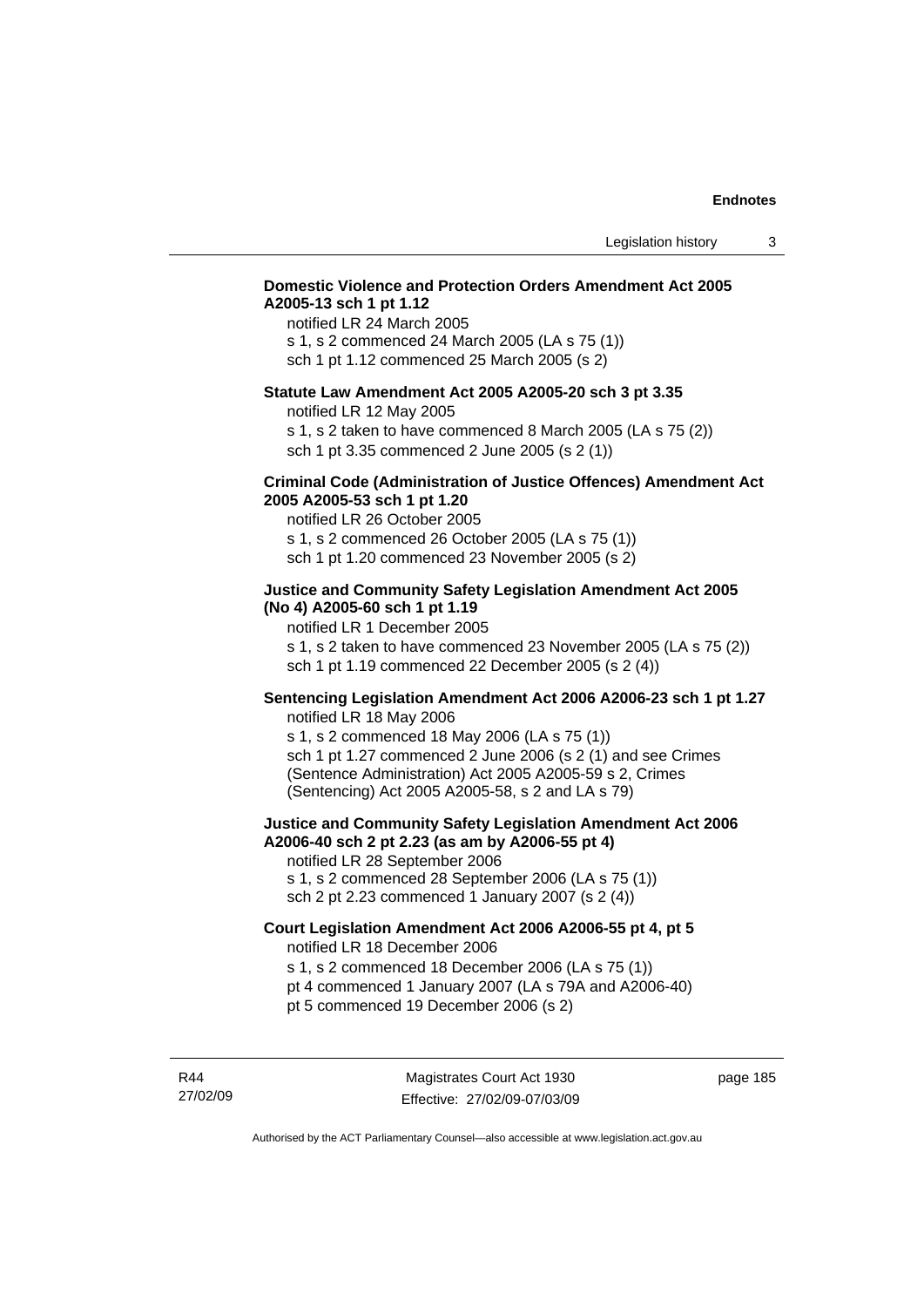#### **Housing Assistance Act 2007 A2007-8 sch 1 pt 1.7**

notified LR 10 May 2007 s 1, s 2 commenced 10 May 2007 (LA s 75 (1)) sch 1 pt 1.7 commenced 10 November 2007 (s 2 and LA s 79)

# **Corrections Management Act 2007 A2007-15 sch 1 pt 1.6**

notified LR 18 June 2007

s 1, s 2 commenced 18 June 2007 (LA s 75 (1))

sch 1 pt 1.6 commenced 18 December 2007 (s 2 and LA s 79)

#### **Victims of Crime Amendment Act 2007 A2007-44 sch 1 pt 1.2**

notified LR 13 December 2007 s 1, s 2 commenced 13 December 2007 (LA s 75 (1)) sch 1 pt 1.2 commenced 20 December 2007 (s 2)

#### **Crimes Amendment Act 2008 A2008-6 pt 5**

notified LR 15 April 2008 s 1, s 2 commenced 15 April 2008 (LA s 75 (1)) pt 5 commenced 16 April 2008 (s 2)

**Children and Young People Act 2008 A2008-19 sch 1 pt 1.8**  notified LR 17 July 2008

s 1, s 2 commenced 17 July 2008 (LA s 75 (1)) sch 1 pt 1.8 commenced 27 February 2009 (s 2 and CN2008-17 (and see CN2008-13))

# **Children and Young People (Consequential Amendments) Act 2008 A2008-20 sch 1 pt 1.5**

#### notified LR 17 July 2008

s 1, s 2 commenced 17 July 2008 (LA s 75 (1))

s 3 commenced 18 July 2008 (s 2 (1))

sch 1 pt 1.5 commenced 27 February 2009 (s 2 (5) and see Children and Young People Act 2008 A2008-19, s 2 and CN2008-17 (and see CN2008-13))

# **Justice and Community Safety Legislation Amendment Act 2008 (No 2) A2008-22 sch 1 pt 1.6**

notified LR 8 July 2008

s 1, s 2 commenced 8 July 2008 (LA s 75 (1))

sch 1 pt 1.6 commenced 29 July 2008 (s 2)

R44 27/02/09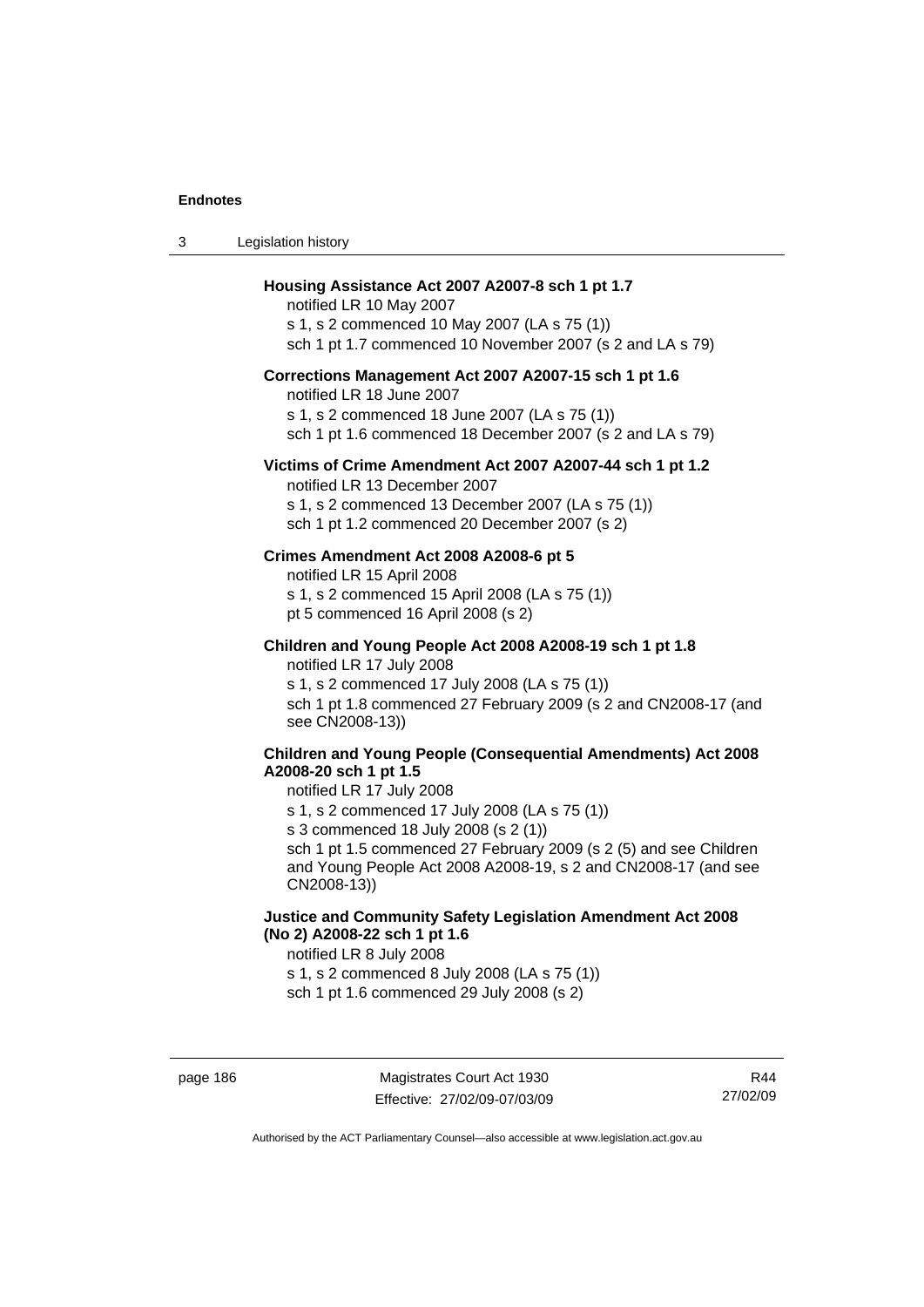# **Justice and Community Safety Legislation Amendment Act 2008 (No 3) A2008-29 sch 1 pt 1.10**

notified LR 13 August 2008

s 1, s 2 commenced 13 August 2008 (LA s 75 (1))

sch 1 pt 1.10 commenced 27 August 2008 (s 2)

# **ACT Civil and Administrative Tribunal Legislation Amendment Act 2008 A2008-36 sch 1 pt 1.36**

notified LR 4 September 2008

s 1, s 2 commenced 4 September 2008 (LA s 75 (1))

sch 1 pt 1.36 commenced 2 February 2009 (s 2 (1) and see ACT Civil and Administrative Tribunal Act 2008 A2008-35, s 2 (1) and CN2009-2)

#### **ACT Civil and Administrative Tribunal Legislation Amendment Act 2008 (No 2) A2008-37 sch 1 pt 1.74**

notified LR 4 September 2008

s 1, s 2 commenced 4 September 2008 (LA s 75 (1)) sch 1 pt 1.74 commenced 2 February 2009 (s 2 (1) and see ACT Civil and Administrative Tribunal Act 2008 A2008-35, s 2 (1) and CN2009-2)

#### **Sexual and Violent Offences Legislation Amendment Act 2008 A2008-41 pt 3**

notified LR 8 September 2008

s 1, s 2 commenced 8 September 2008 (LA s 75 (1))

pt 3 commences 30 May 2009 (s 2 and CN2009-3)

### **Court Legislation Amendment Act 2008 A2008-42 pt 4**

notified LR notified LR 8 September 2008

s 1, s 2 commenced 8 September 2008 (LA s 75 (1))

pt 4 awaiting commencement (s 2)

*Note* default commencement under LA s 79: 8 March 2009

#### **Crimes Legislation Amendment Act 2008 A2008-44 sch 1 pt 1.11**  notified LR 9 September 2008

s 1, s 2 commenced 9 September 2008 (LA s 75 (1)) sch 1 pt 1.11 commences 30 May 2009 (s 2 and CN2009-4)

# **Domestic Violence and Protection Orders Act 2008 A2008-46 sch 3 pt 3.12**

notified LR 10 September 2008

s 1, s 2 commenced 10 September 2008 (LA s 75 (1)) sch 3 pt 3.12 commences 30 March 2009 (s 2)

| R44      |
|----------|
| 27/02/09 |

Magistrates Court Act 1930 Effective: 27/02/09-07/03/09 page 187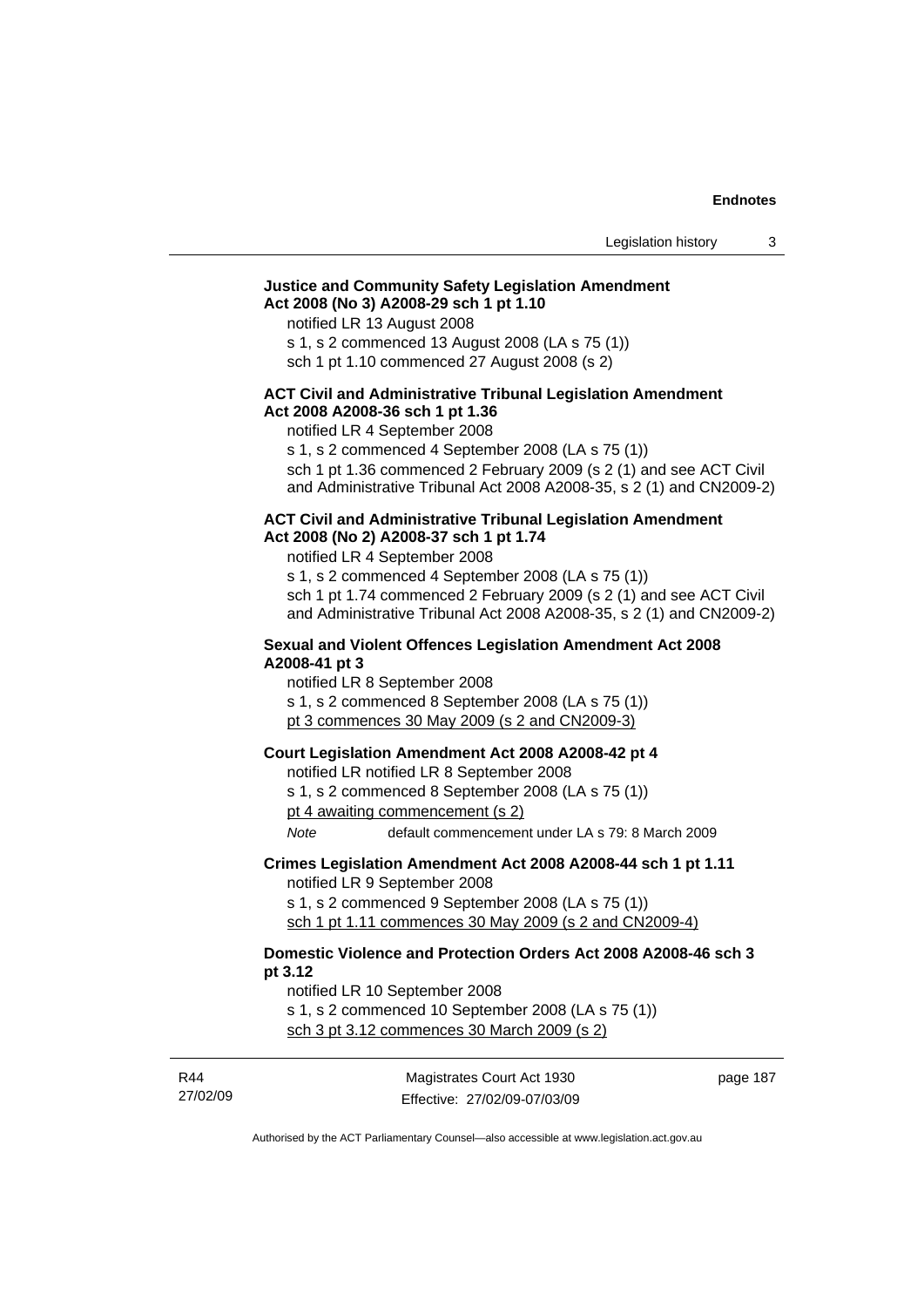4 Amendment history

# **4 Amendment history**

The *Magistrates Court (Enforcement of Judgments) Act 1994* No 61 s 28 amended the Act by reversing the order of masculine and feminine pronouns. The amendments have been incorporated in the republication but have not been noted in the amendment history.

|          | <b>Title</b><br>title                                                           | am 1985 No 67                                                                                                                                                                                                                                                                                   |     |
|----------|---------------------------------------------------------------------------------|-------------------------------------------------------------------------------------------------------------------------------------------------------------------------------------------------------------------------------------------------------------------------------------------------|-----|
|          | Preliminary<br>ch 1 hdg                                                         | ins A2004-60 amdt 1.181                                                                                                                                                                                                                                                                         |     |
|          | Preliminary<br>pt 1 hdg                                                         | om A2004-60 amdt 1.181                                                                                                                                                                                                                                                                          |     |
|          | Name of Act<br>s 1                                                              | sub A2003-56 amdt 3.161                                                                                                                                                                                                                                                                         |     |
|          | <b>Dictionary</b><br>s 2                                                        | om 1978 No 46<br>ins A2004-60 amdt 1.182<br>am A2005-20 amdt 3.193                                                                                                                                                                                                                              |     |
|          | <b>Notes</b><br>s 3                                                             | om 1994 No 61<br>ins A2004-60 amdt 1.182<br>$(2)$ , $(3)$ exp 10 January 2006 (s 3 $(3)$ )                                                                                                                                                                                                      |     |
|          | s 3A                                                                            | Offences against Act-application of Criminal Code etc<br>ins A2005-53 amdt 1.107<br>om A2006-55 s 12                                                                                                                                                                                            |     |
|          | <b>Magistrates Court and magistrates</b><br>ins A2004-60 amdt 1.184<br>ch 2 hdg |                                                                                                                                                                                                                                                                                                 |     |
|          | pt 2 hdg                                                                        | Appointment and jurisdiction of magistrates<br>renum as pt 2.2 hdg                                                                                                                                                                                                                              |     |
|          | The court<br>pt 2.1 hdg                                                         | ins A2004-60 amdt 1.184                                                                                                                                                                                                                                                                         |     |
|          | <b>Constitution of court</b><br>s 4                                             | orig s 4 am 1937 No 28; 1953 No 14<br>sub 1958 No 12<br>am 1968 No 25; 1972 No 37<br>om 1974 No 14<br>(prev s 18) am 1940 No 20; 1985 No 67; ord 1990 No 5; 2001<br>No 44 amdt 1.2750; A2004-60 amdt 1.195, amdt 1.196<br>reloc by A2004-60 amdt 1.197<br>am A2005-20 amdt 3.194; A2006-55 s 13 |     |
| page 188 |                                                                                 | Magistrates Court Act 1930                                                                                                                                                                                                                                                                      | R44 |

Authorised by the ACT Parliamentary Counsel—also accessible at www.legislation.act.gov.au

Effective: 27/02/09-07/03/09

27/02/09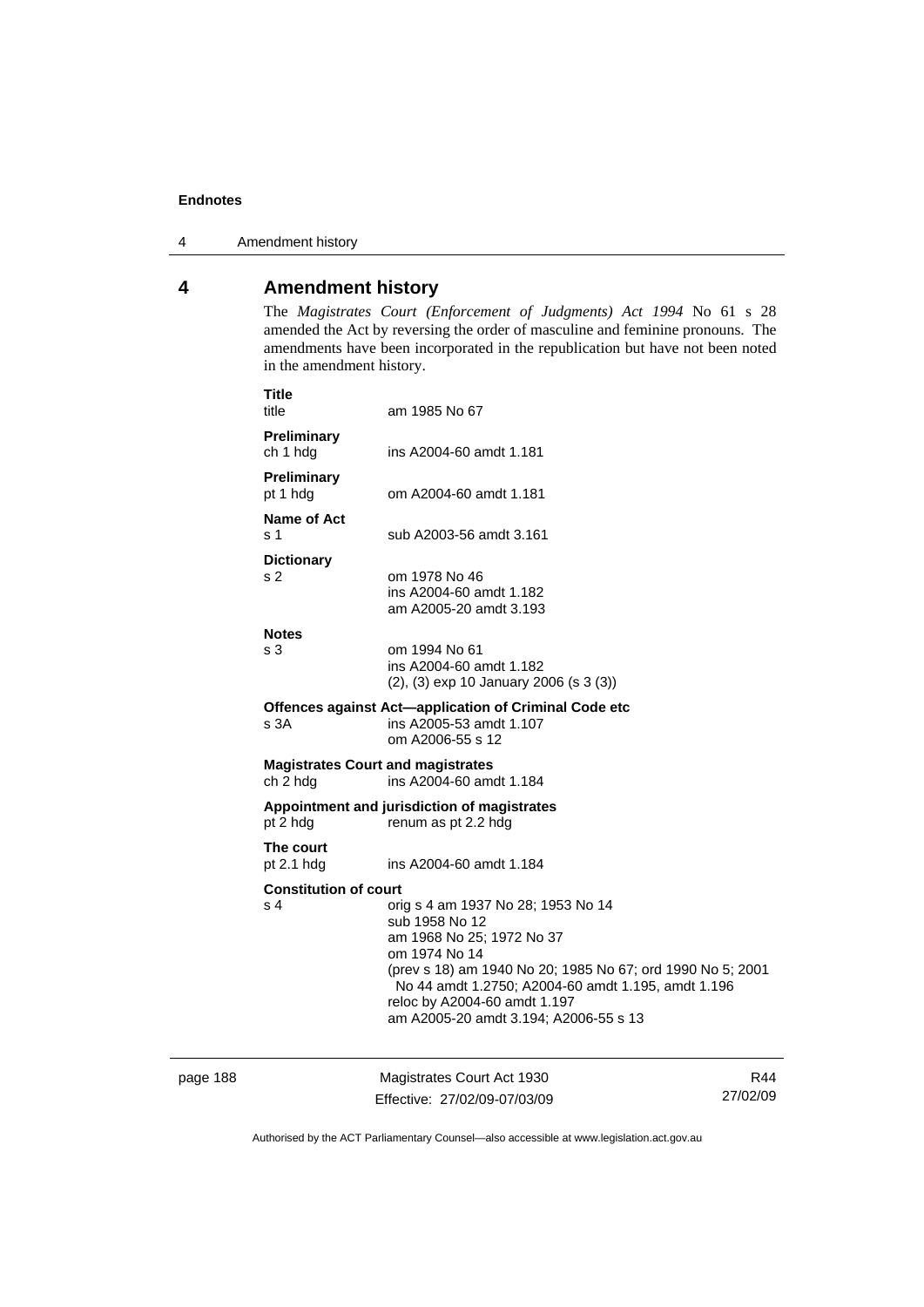#### **Arrangement of court business**

| Arrangement or court business                          |                                                                                                                                                                                                                                                                                                                                                                                                                                                                                                                     |
|--------------------------------------------------------|---------------------------------------------------------------------------------------------------------------------------------------------------------------------------------------------------------------------------------------------------------------------------------------------------------------------------------------------------------------------------------------------------------------------------------------------------------------------------------------------------------------------|
| s 5                                                    | am 1937 No 28; 1938 No 35; 1951 No 7; 1951 No 12; 1953<br>No 14;1958 No 12; 1967 No 1; 1968 No 25; 1973 No 48;<br>1976 No 42; 1980 No 4; 1984 No 62; 1985 No 17; 1985<br>No 41; 1985 No 67; 1986 No 74; 1989 No 59; 1989 No 60;<br>ord 1990 No 5; 1991 No 38; 1991 No 44; 1992 No 9; 1993<br>No 4; 1993 No 91; 1994 No 4; 1996 No 6; 1996 No 82; 1997<br>No 96; 1998 No 67; 1999 No 22 s 18; 1999 No 66 sch 3;<br>1999 No 79 s 5 sch 3; 2001 No 44 amdt 1.2748<br>om A2004-60 amdt 1.183<br>ins A2005-20 amdt 3.195 |
| pt $2.2$ hdg                                           | Appointment and jurisdiction of magistrates<br>(prev pt 2 hdg) renum A2004-60 amdt 1.184                                                                                                                                                                                                                                                                                                                                                                                                                            |
| div 2.2.1 hda                                          | Magistrates other than special magistrates<br>(prev pt 2 div 1 hdg) ins 1977 No 4<br>am 1985 No 67<br>renum as div 2.1 hdg R8 LA<br>sub and renum A2004-60 amdt 1.186<br>sub A2005-20 amdt 3.196                                                                                                                                                                                                                                                                                                                    |
| Meaning of <i>magistrate</i> in div 2.2.1<br>s 6       | sub 1951 No 12<br>am ord 1990 No 5<br>om A2004-60 amdt 1.183<br>ins A2005-20 amdt 3.196                                                                                                                                                                                                                                                                                                                                                                                                                             |
| Meaning of magistrate in div 2.2.1<br>s 6A hdg<br>s 6A | sub A2004-60 amdt 1.187<br>ins 1977 No 4<br>am 1985 No 67<br>om A2005-20 amdt 3.196                                                                                                                                                                                                                                                                                                                                                                                                                                 |
| s 7                                                    | Appointment of Chief Magistrate and other magistrates<br>sub 1949 No 13<br>am 1951 No 7; 1951 No 12; 1973 No 48<br>sub 1977 No 4; 1985 No 67<br>am ord 1990 No 5<br>sub A2005-20 amdt 3.196                                                                                                                                                                                                                                                                                                                         |
| s 7A                                                   | Eligibility for appointment as magistrate<br>ins A2005-20 amdt 3.196                                                                                                                                                                                                                                                                                                                                                                                                                                                |
| <b>Seniority of magistrates</b><br>s 7B                | ins A2005-20 amdt 3.196                                                                                                                                                                                                                                                                                                                                                                                                                                                                                             |
| s 7C                                                   | <b>Conditions of appointment of magistrates</b><br>ins A2005-20 amdt 3.196                                                                                                                                                                                                                                                                                                                                                                                                                                          |

R44 27/02/09

Magistrates Court Act 1930 Effective: 27/02/09-07/03/09 page 189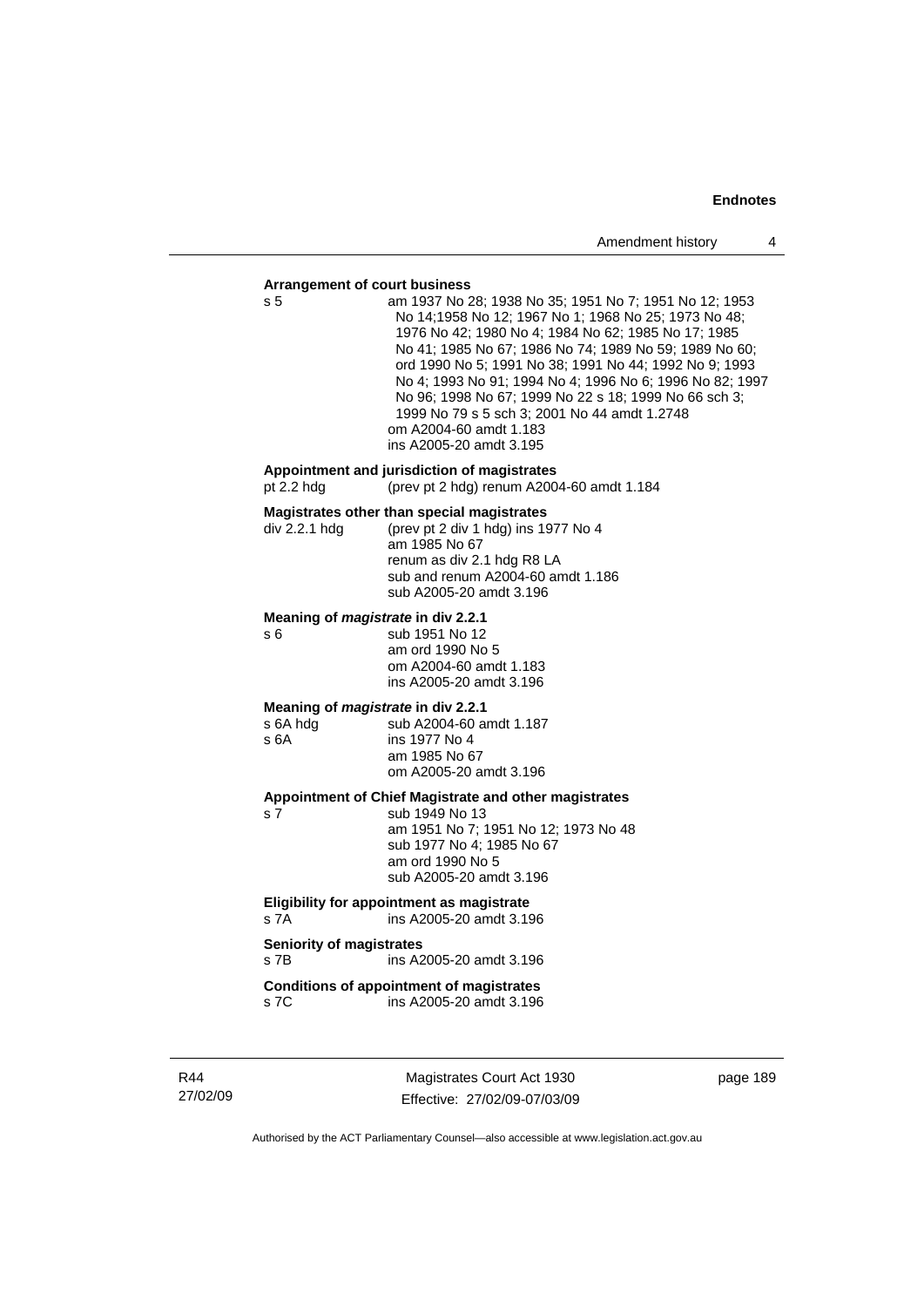| Amendment history<br>4 |  |
|------------------------|--|
|------------------------|--|

**Term of appointment of magistrates**  s 7D ins A2005-20 amdt 3.196 **Acting Chief Magistrate**  s 7E ins A2005-20 amdt 3.196 **Retirement**  ins A2005-20 amdt 3.196 **Magistrates not to do other work**  s 7G ins A2005-20 amdt 3.196 **Rights of public servants**  ins A2005-20 amdt 3.196 **Special magistrates**  div 2.2.2 hdg (prev pt 2 div 2 hdg) ins 1977 No 4 renum as div 2.2 hdg R8 LA renum A2004-60 amdt 1.189 sub A2005-20 amdt 3.197 **Appointment of special magistrates**  s 8 am 1949 No 13 sub 1977 No 4 am 1997 No 96 sub A2005-20 amdt 3.197 **Term of appointment of special magistrates**  s 8A ins 1973 No 48 om 1977 No 4 ins A2005-20 amdt 3.197 **Conditions of appointment of special magistrates**  s 8B ins 1973 No 48 om 1977 No 4 ins A2005-20 amdt 3.197 **Registrar and other court officers**  div 2.2.3 hdg (prev pt 2 div 3 hdg) ins 1977 No 4 am 1985 No 67; 1991 No 44 renum as div 2.3 hdg R8 LA sub and renum A2004-60 amdt 1.190 sub A2005-20 amdt 3.198 **Appointment of registrar etc**  s 9 sub 1977 No 4 am 1985 No 67 om A2005-20 amdt 3.196 ins A2005-20 amdt 3.198 **Staff assisting registrar**  s 9A ins A2005-20 amdt 3.198

page 190 Magistrates Court Act 1930 Effective: 27/02/09-07/03/09

R44 27/02/09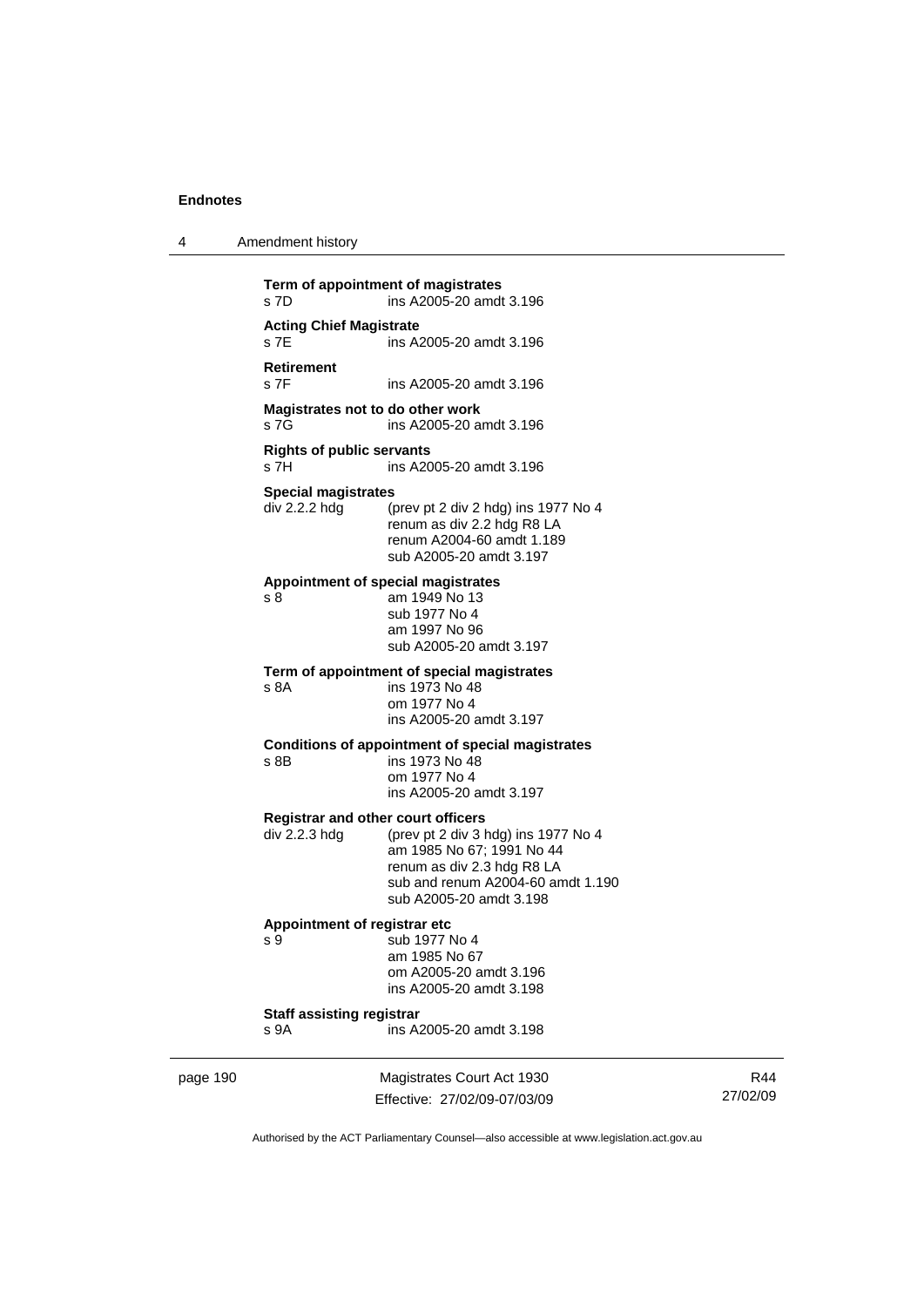# **Functions of registrar and deputy registrars**  ins A2005-20 amdt 3.198 sub A2006-40 amdt 2.129 (as am A2006-55 s 10) **Terms and conditions of appointment**  s 10 am 1938 No 35; 1973 No 48 sub 1977 No 4 am ord 1990 No 5 sub 1997 No 41 om A2005-20 amdt 3.196 **Tenure of office**  s 10A ins 1977 No 4 om A2005-20 amdt 3.196 **Resignation**  s 10B ins 1977 No 4 am ord 1990 No 5 om A2005-20 amdt 3.196 **Acting Chief Magistrate**  s 10C ins 1977 No 4 am 1985 No 67; ord 1990 No 5 om A2005-20 amdt 3.196 **Retirement**  ins 1977 No 4 sub 1994 No 10 om A2005-20 amdt 3.196 **Magistrates not to undertake other work**  ins 1977 No 4 am 1993 No 4; 1996 No 6 om A2005-20 amdt 3.196 **Rights of public servants**  s 10F ins 1977 No 4 sub 1994 No 38 om A2005-20 amdt 3.196 **Arrangement of business of courts**  s 10G ins 1977 No 4 am 1985 No 67; 1986 No 74; 1994 No 66 sub 1999 No 12 am 1999 No 61 s 6; 1999 No 64 s 4 sch 2; A2004-60 amdt 1.188 om A2005-20 amdt 3.196

R44 27/02/09

Magistrates Court Act 1930 Effective: 27/02/09-07/03/09 page 191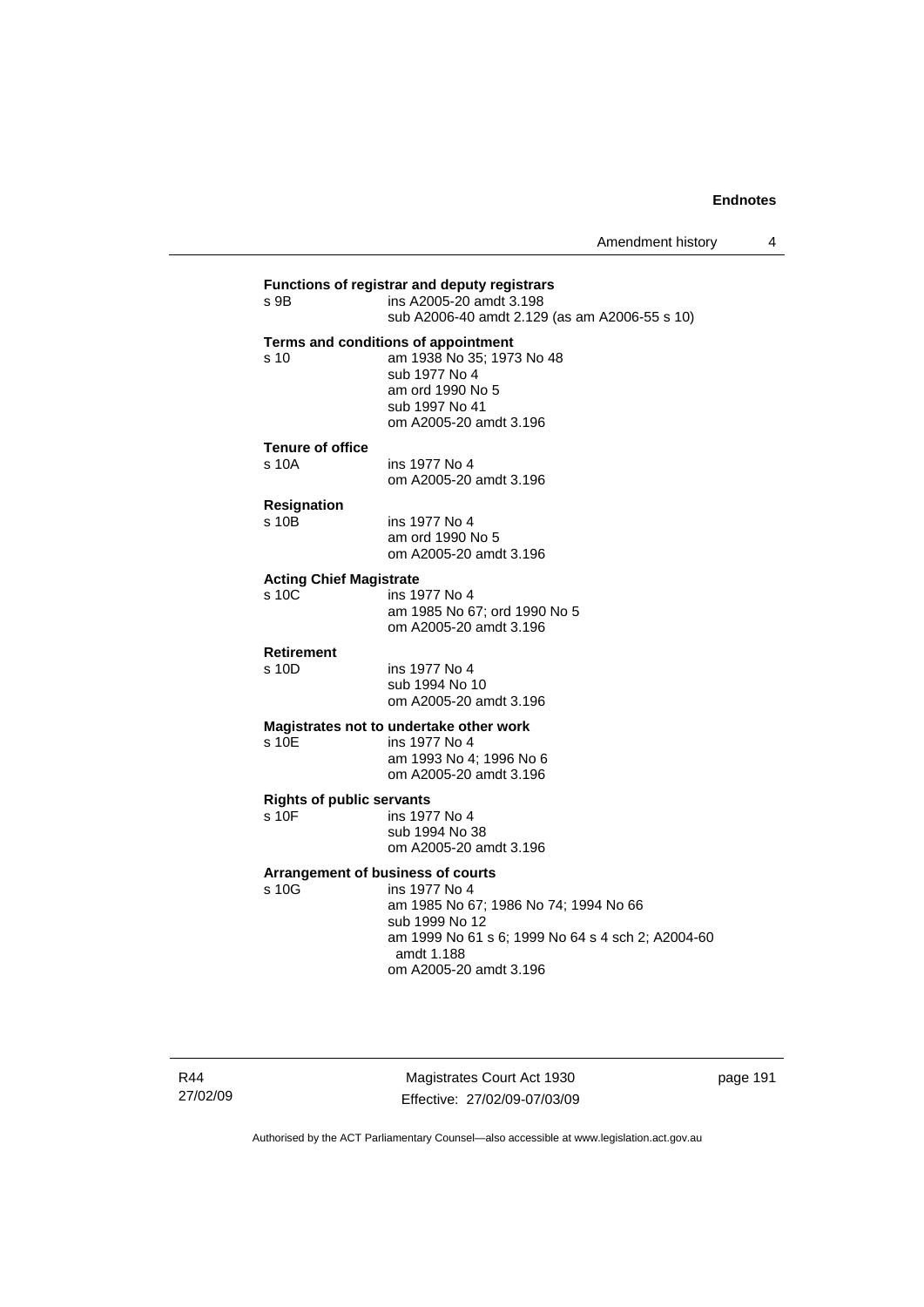4 Amendment history

# **Appointment of special magistrates**

| s 10H                   | ins 1977 No 4<br>am ord 1990 No 5 |
|-------------------------|-----------------------------------|
|                         | om A2005-20 amdt 3.197            |
| <b>Tenure of office</b> |                                   |
| s 10J                   | ins 1977 No 4                     |
|                         | sub 1994 No 10                    |
|                         | am 1996 No 6                      |
|                         | om A2005-20 amdt 3.197            |
| Resignation             |                                   |
| s 10K                   | ins 1977 No 4                     |

#### am ord 1990 No 5 om A2005-20 amdt 3.197

#### **Terms and conditions of appointment**

| s 10L | ins 1977 No 4          |
|-------|------------------------|
|       | am ord 1990 No 5       |
|       | sub 1997 No 41         |
|       | om A2005-20 amdt 3.197 |
|       |                        |

#### **Appointment of registrar etc**

| s 10M hdg | am 1991 No 44             |
|-----------|---------------------------|
| s 10M     | ins 1977 No 4             |
|           | am 1985 No 67; 1991 No 44 |
|           | sub 1993 No 4             |
|           | om A2005-20 amdt 3.198    |
|           |                           |

#### **Staff assisting registrar**

| s 10MA | ins 1994 No 38         |
|--------|------------------------|
|        | om A2005-20 amdt 3.198 |

# **Duties of registrar**

| s 10N hdg | am 1991 No 44          |
|-----------|------------------------|
| s 10N     | ins 1977 No 4          |
|           | am 1991 No 44          |
|           | om A2005-20 amdt 3.198 |
|           |                        |

# **Jurisdiction of magistrates**

| div 2.2.4 hda | (prev pt 2 div 4 hdg) ins 1977 No 4 |
|---------------|-------------------------------------|
|               | renum as div 2.4 hdg R8 LA          |
|               | renum A2004-60 amdt 1.191           |

#### **Oath etc of office**

| s 10P | ins 1977 No 4                            |
|-------|------------------------------------------|
|       | am ord 1990 No 5; 2001 No 44 amdt 1.2749 |
|       | sub A2005-20 amdt 3.199                  |
|       |                                          |

# **Acts done beyond ACT**

renum as s 11

| page 192 |  |
|----------|--|
|----------|--|

page 192 Magistrates Court Act 1930 Effective: 27/02/09-07/03/09

R44 27/02/09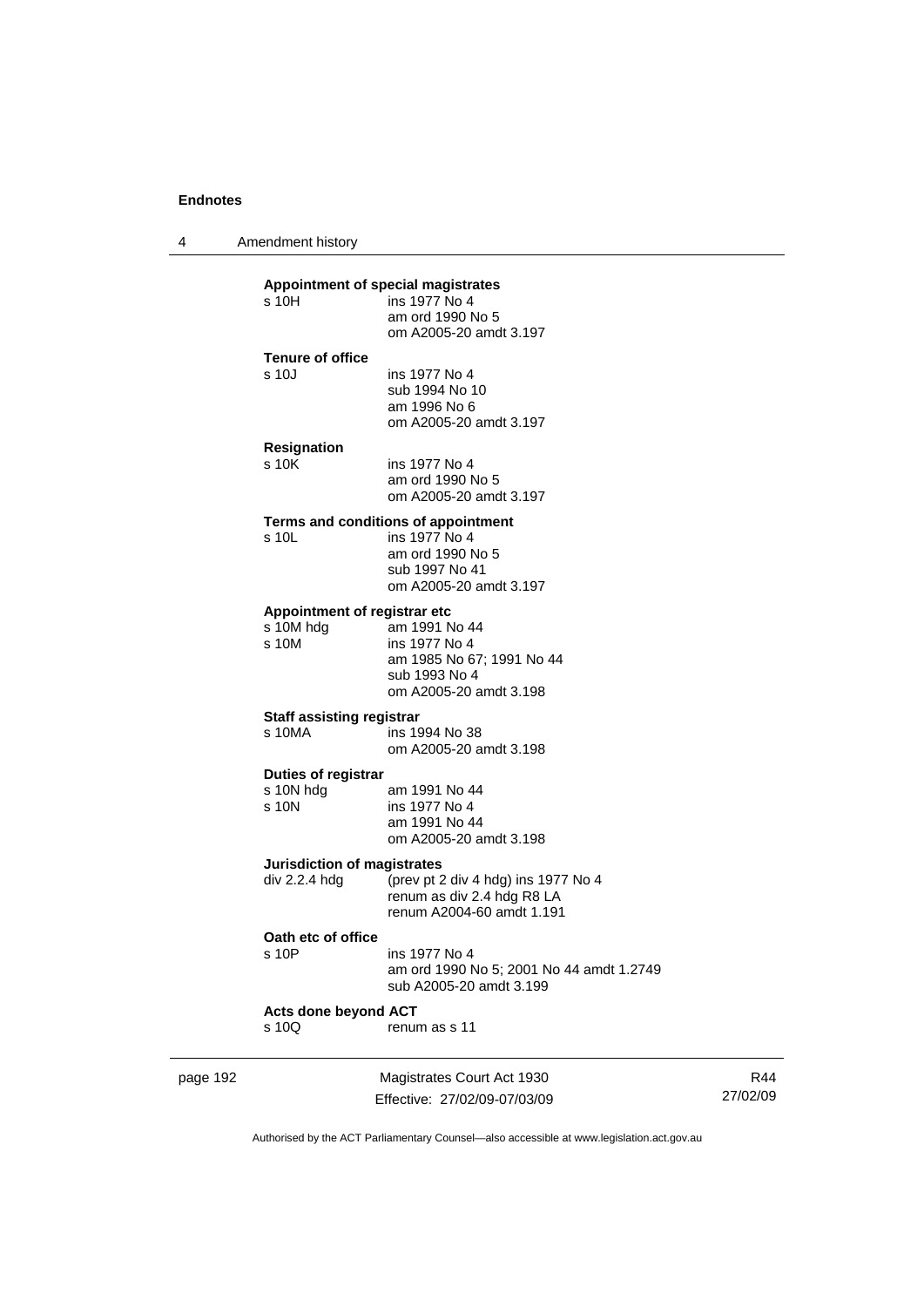#### **Acts done beyond ACT**

| MON AVIIV DUJUNU MU<br>s 11 hdg<br>s 11                 | am 1991 No 44<br>orig s 11 am 1991 No 44; 1994 No 61; 1996 No 6<br>reloc to Magistrates Court Rules 1932, pt 19 as rule 99 by<br>A2005-20 amdt 3.202<br>(prev s 10Q) ins 1977 No 4<br>am A2005-20 amdt 3.200<br>renum A2005-20 amdt 3.201 |
|---------------------------------------------------------|-------------------------------------------------------------------------------------------------------------------------------------------------------------------------------------------------------------------------------------------|
| Acts by magistrate out of court etc<br>s 12 hdg<br>s 12 | am 1991 No 44<br>am 1937 No 28; 1986 No 74; 1991 No 44; 1996 No 6<br>sub A2005-20 amdt 3.203                                                                                                                                              |
| s 13 hdg<br>s 13                                        | Making of enforcement order after case decided<br>sub A2006-40 amdt 2.130<br>am 1991 No 44; 1994 No 61<br>sub A2005-20 amdt 3.203; A2006-23 amdt 1.220<br>am A2006-40 amdt 2.131                                                          |
| Warrants of execution after appeal<br>s 14              | om 1972 No 37                                                                                                                                                                                                                             |
| s 15 hdg<br>s 15                                        | Process not invalid only because of death of magistrate etc<br>am 1991 No 44<br>am 1991 No 44; 1994 No 61<br>sub A2005-20 amdt 3.204<br>am A2006-40 amdt 2.132                                                                            |
| Order instead of mandamus order<br>s 16 hdg.<br>s 16    | sub A2006-40 amdt 2.133<br>am 1937 No 28; 1977 No 4; 1991 No 44; 1996 No 6;<br>A2004-60 amdt 1.192; A2006-40 amdt 2.134, amdt 2.135                                                                                                       |
| s 17 hda<br>s 17                                        | Magistrates may exercise functions of justices of peace<br>sub A2005-20 amdt 3.205<br>am 1937 No 28; ord 1990 No 5                                                                                                                        |
| pt 2.3 hdg                                              | Protection of magistrates in execution of their office<br>ins A2004-60 amdt 1.193                                                                                                                                                         |
| s 17A                                                   | Magistrate sued for act not within jurisdiction<br>(prev s 231) am 1937 No 28; 1953 No 14; 1994 No 61<br>reloc by A2004-60 amdt 1.370<br>am A2005-20 amdt 3.206, amdt 3.207                                                               |
| s 17B                                                   | Magistrate sued for act not within jurisdiction<br>(prev s 232) reloc by A2004-60 amdt 1.370<br>om A2008-44 amdt 1.63                                                                                                                     |
|                                                         |                                                                                                                                                                                                                                           |

R44 27/02/09

Magistrates Court Act 1930 Effective: 27/02/09-07/03/09 page 193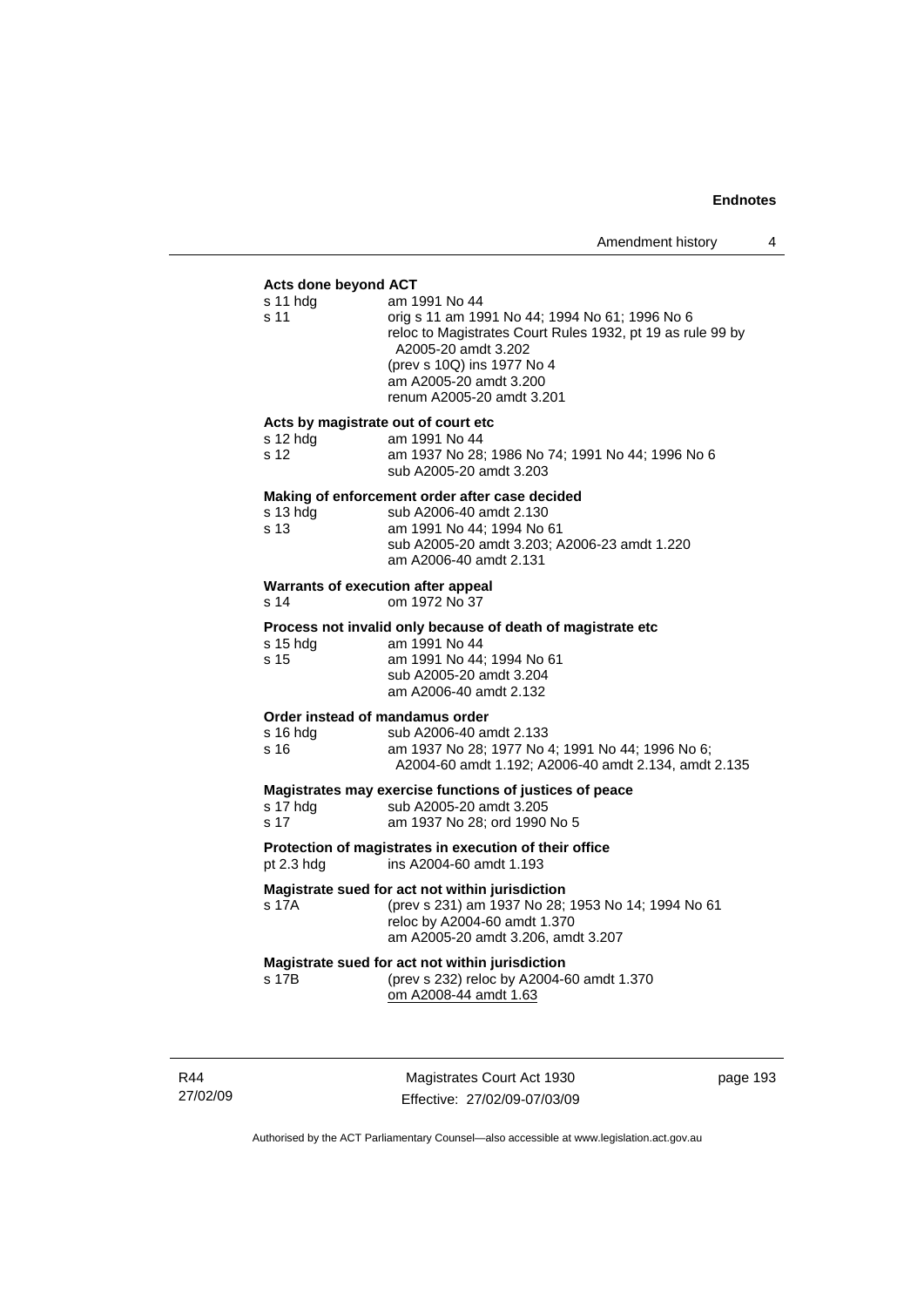| 4 | Amendment history                       |                                                                                                                                                                                                                |
|---|-----------------------------------------|----------------------------------------------------------------------------------------------------------------------------------------------------------------------------------------------------------------|
|   | s 17C hdg<br>s 17C                      | Committal or enforcement order by magistrate on order of court<br>sub A2006-40 amdt 2.136<br>(prev s 233) am 1994 No 61<br>reloc by A2004-60 amdt 1.370<br>am A2006-23 amdt 1.221; A2006-40 amdt 2.137         |
|   | s 17D                                   | No action for acts done under Supreme Court order<br>(prev s 234) am 1937 No 28<br>reloc by A2004-60 amdt 1.370<br>sub A2005-20 amdt 3.208                                                                     |
|   | s 17E                                   | No action if proceeding confirmed on appeal<br>(prev s 235) am 1994 No 61<br>reloc by A2004-60 amdt 1.370<br>am A2006-23 amdt 1.222, amdt 1.223; A2006-40<br>amdts 2.137-2.139                                 |
|   | Actions in cases prohibited<br>s 17F    | (prev s 236) am 1937 No 28<br>reloc by A2004-60 amdt 1.370<br>am A2005-20 amdt 3.209                                                                                                                           |
|   | <b>Payment into court</b><br>s 17G      | (prev s 239) am 1937 No 28; 1986 No 74<br>reloc by A2004-60 amdt 1.370<br>sub A2005-20 amdt 3.210                                                                                                              |
|   | s 17H                                   | No action against magistrate for judicial acts in Magistrates Court<br>(prev s 240) am 1985 No 67<br>reloc by A2004-60 amdt 1.370                                                                              |
|   | s 17l                                   | Magistrate sued for acts within magistrate's jurisdiction only liable in case of<br>malice and absence of reasonable and probable cause<br>(prev s 241) reloc by A2004-60 amdt 1.370<br>am A2005-20 amdt 3.211 |
|   | <b>Verdict for defendant</b><br>s 17J   | (prev s 242) am 1937 No 28; 1986 No 74<br>sub 1996 No 6<br>reloc by A2004-60 amdt 1.370                                                                                                                        |
|   | <b>Damages</b><br>s 17K                 | (prev s 243) am 1966 No 2<br>sub 1994 No 61<br>reloc by A2004-60 amdt 1.370                                                                                                                                    |
|   | <b>Criminal proceedings</b><br>ch 3 hdg | ins A2004-60 amdt 1.198                                                                                                                                                                                        |

page 194 Magistrates Court Act 1930 Effective: 27/02/09-07/03/09

R44 27/02/09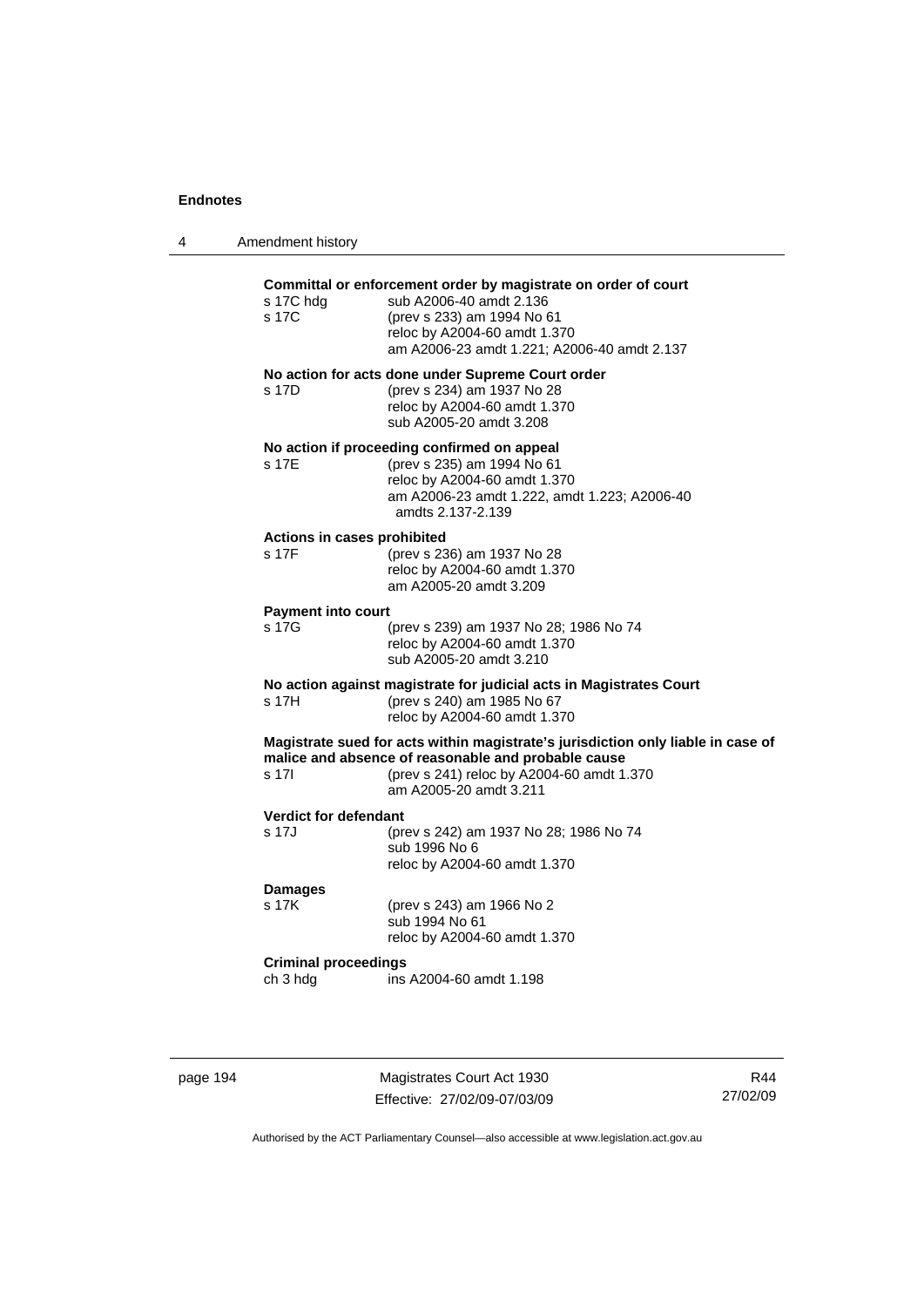Amendment history 4

| <b>Magistrates Court</b><br>pt 3 hdg         | sub 1985 No 67<br>om A2004-60 amdt 1.194                                                                                                                                                                                                                                                                                                                                               |
|----------------------------------------------|----------------------------------------------------------------------------------------------------------------------------------------------------------------------------------------------------------------------------------------------------------------------------------------------------------------------------------------------------------------------------------------|
| Preliminary<br>pt 3.1 hdg                    | ins A2004-60 amdt 1.198                                                                                                                                                                                                                                                                                                                                                                |
| div 3.1 hdg                                  | <b>Establishment of Magistrates Court</b><br>(prev pt 3 div 1 hdg) am 1985 No 67<br>renum R8 LA<br>om A2004-60 amdt 1.194                                                                                                                                                                                                                                                              |
| <b>Constitution of court</b><br>s 18         | reloc as s 4                                                                                                                                                                                                                                                                                                                                                                           |
| div 3.2 hdg                                  | <b>Jurisdiction of Magistrates Court</b><br>(prev pt 3 div 2 hdg) am 1985 No 67<br>renum R8 LA<br>om A2004-60 amdt 1.199                                                                                                                                                                                                                                                               |
| Definitions for ch 3<br>s 18A                | ins A2004-60 amdt 1.198<br>def <i>administrator</i> ins A2004-60 amdt 1.198<br>om A2006-23 amdt 1.224<br>def <i>Crimes Act</i> ins A2004-60 amdt 1.198<br>def <i>decision</i> ins A2004-60 amdt 1.198<br>def defendant ins A2004-60 amdt 1.198<br>def escort ins A2004-60 amdt 1.198<br>om A2006-23 amdt 1.224<br>def superintendent ins A2004-60 amdt 1.198<br>om A2006-23 amdt 1.224 |
| <b>Criminal jurisdiction</b><br>pt $3.2$ hdg | ins A2004-60 amdt 1.199                                                                                                                                                                                                                                                                                                                                                                |
| <b>Jurisdiction of court</b><br>s 19         | am 1937 No 28; 1985 No 67; 1986 No 74; ord 1990 No 5;<br>1999 No 66 sch 3; 2001 No 44 amdt 1.2751; 2001 No 56<br>amdt 3.447, amdt 3.448; A2004-60 amdt 1.200; A2005-20<br>amdt 3.212                                                                                                                                                                                                   |
| Civil jurisdiction of the court<br>s 20      | am 1936 No 13; 1967 No 1; 1969 No 12; 1977 No 4<br>om 1986 No 74                                                                                                                                                                                                                                                                                                                       |
| s 20A                                        | Civil jurisdiction of court in action for nuisance<br>ins 1961 No 2<br>am 1967 No 1<br>om 1986 No 74                                                                                                                                                                                                                                                                                   |

R44 27/02/09

Magistrates Court Act 1930 Effective: 27/02/09-07/03/09 page 195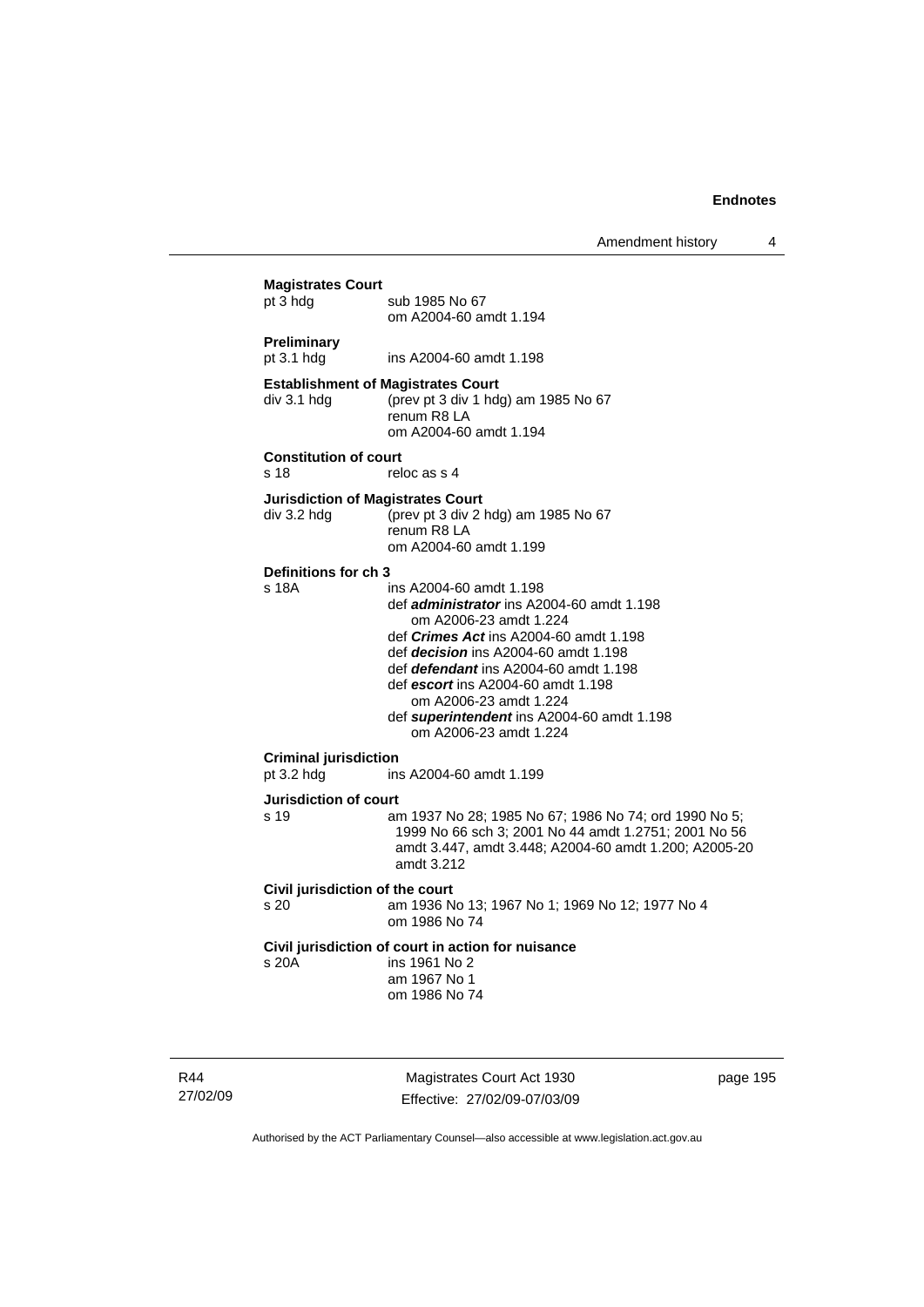| 4 | Amendment history |
|---|-------------------|
|---|-------------------|

**Jurisdiction of court if defendant absent from ACT**  s 21 am 1937 No 28; 1958 No 12; 1986 No 74; 1996 No 6 **Ex parte order may be set aside**  s 23 am 1970 No 15 sub 1974 No 14 am 1979 No 33; 1986 No 74; 1989 No 60; 1991 No 44; 1991 No 112; 1993 No 4; 1993 No 48; 1998 No 25; A2004-60 amdts 1.201-1.209 reloc to Magistrates Court Rules 1932, pt 4 as rule 10 by A2004-60 amdt 1.210 **Ex parte conviction may be set aside on application by informant**  s 23AA ins 1982 No 3 am A2004-60 amdts 1.211-1.215 reloc to Magistrates Court Rules 1932, pt 4 as rule 11 by A2004-60 amdt 1.216 **Requests under conventions regarding legal proceedings in civil and commercial matters**  s 23A ins 1932 No 21 om A2004-60 amdt 1.217 **Rectification of certain orders etc**  s 23B ins 1985 No 18 am 1991 No 44; A2004-60 amdt 1.218; A2005-20 amdt 3.213, amdt 3.214 om A2006-23 amdt 1.225 **Beginning criminal proceedings**  pt 3.3 hdg (prev pt 4 hdg) sub and renum A2004-60 amdt 1.219 **Beginning criminal proceedings—general**  div 3.3.1 hdg (prev pt 4 div 1 hdg) renum as div 4.1 hdg R8 LA sub and renum A2004-60 amdt 1.220 **Cases excepted from court's jurisdiction**  s 24 om 1986 No 74 **Removal of civil cases to the Supreme Court**  s 24A ins 1937 No 28 om 1986 No 74 **Procedure after removal of cases**  s 24B ins 1937 No 28 am 1953 No 14; 1980 No 10; 1985 No 67 om 1986 No 74

page 196 Magistrates Court Act 1930 Effective: 27/02/09-07/03/09

R44 27/02/09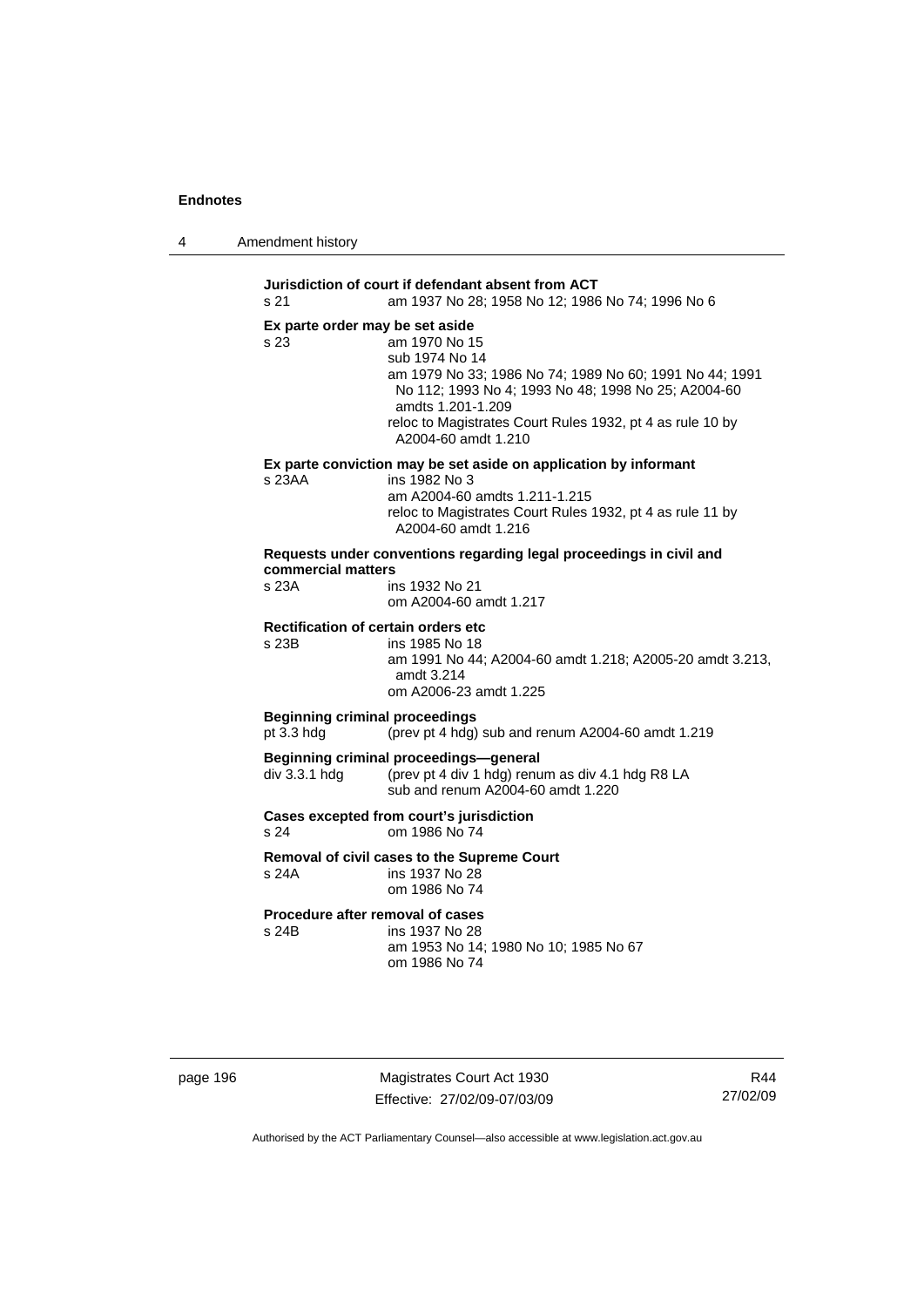|                                                                               | Amendment history                                                                                                  | 4 |  |  |
|-------------------------------------------------------------------------------|--------------------------------------------------------------------------------------------------------------------|---|--|--|
| <b>Informations</b><br>s 25                                                   | sub 1974 No 14<br>am 1986 No 74; 1996 No 6<br>sub A2005-20 amdt 3.215                                              |   |  |  |
| <b>Informations</b><br>$div$ 3.3.2 hdg                                        | (prev pt 4 div 2 hdg) renum as div 4.2 hdg R8 LA<br>renum A2004-60 amdt 1.221                                      |   |  |  |
| <b>Laying of informations</b><br>s 26                                         | am 1991 No 38; 1993 No 4; 1994 No 4                                                                                |   |  |  |
| s 27                                                                          | Description of people and property and of offences<br>am ord 1990 No 5                                             |   |  |  |
| s 27A                                                                         | Authority to appear etc in place of informant<br>ins 1974 No 14<br>om 1985 No 17                                   |   |  |  |
| <b>Form of information</b><br>s 30                                            | sub A2005-20 amdt 3.216                                                                                            |   |  |  |
| <b>Limitation of proceedings</b><br>s 31                                      | am 1989 No 59; ord 1990 No 5; 1996 No 6; 1999 No 59 s 3<br>om 2001 No 63 s 58                                      |   |  |  |
| s 32                                                                          | Commencement of action by entry of complaint<br>am 1961 No 2<br>om 1986 No 74                                      |   |  |  |
| s 33                                                                          | Complaint may be for 1 or more matters<br>am 1967 No 1; 1969 No 12; 1977 No 4<br>om 1986 No 74                     |   |  |  |
| Demands not to be divided into 2 suits or complaints<br>s 34<br>om 1986 No 74 |                                                                                                                    |   |  |  |
| Infant may sue<br>s 35                                                        | am 1974 No 47<br>om 1986 No 74                                                                                     |   |  |  |
| Copy of information or complaint<br>s 36                                      | om 1986 No 74                                                                                                      |   |  |  |
| <b>Summonses</b><br>$div$ 3.3.3 hdg                                           | (prev pt 4 div 4 hdg) renum as div 4.4 hdg R8 LA<br>renum A2004-60 amdt 1.221                                      |   |  |  |
| s 37                                                                          | When magistrate may issue summons<br>am 1986 No 74; 1989 No 55; ord 1990 No 5; 1991 No 38;<br>1993 No 4; 1996 No 6 |   |  |  |

R44 27/02/09

Magistrates Court Act 1930 Effective: 27/02/09-07/03/09 page 197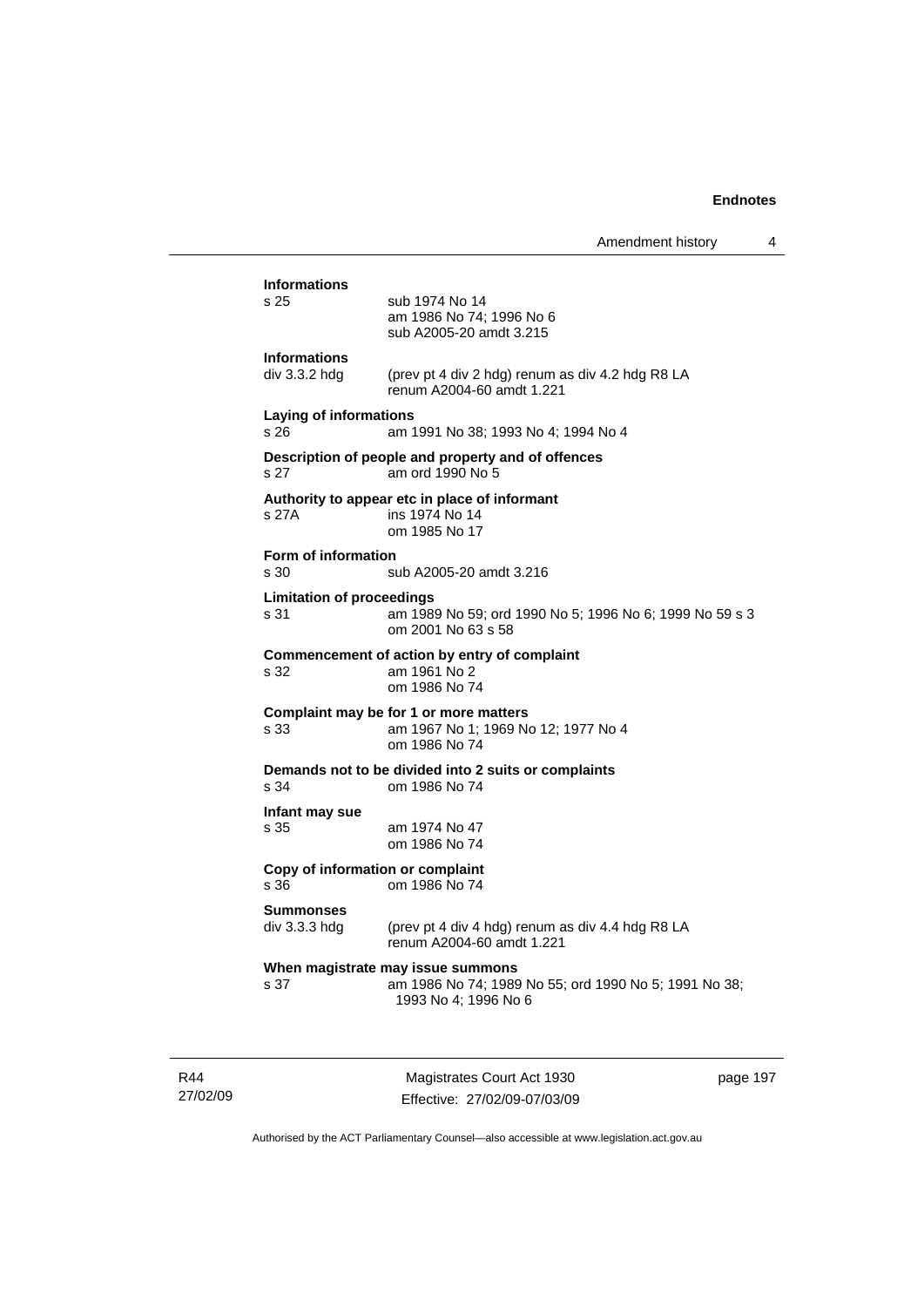4 Amendment history page 198 Magistrates Court Act 1930 Effective: 27/02/09-07/03/09 27/02/09 **Form of summons**  am 1937 No 28; 1979 No 33; 1986 No 74; 1996 No 6 **Ex parte proceedings**  om 1986 No 74 **Signature and contents of summons**<br>s 40 am 1979 No 33 am 1979 No 33 om 1996 No 6 **Service of summons**  s 41 sub 1937 No 28 am 1953 No 14; 1986 No 74; 1991 No 44; ss renum R10 LA; A2005-20 amdt 3.217 **Court attendance notices** div 3.3.3A hdg ins A2008-42 s 10 **Definitions—div 3.3.3A** s 41A ins A2008-42 s 10 def *authorised person* ins A2008-42 s 10 def *court attendance notice* ins A2008-42 s 10 **Commencing criminal proceeding by court attendance notice** s 41B ins A2008-42 s 10 **Court attendance notice––service** s 41C ins A2008-42 s 10 **Court attendance notice—filing** s 41D ins A2008-42 s 10 **Court attendance notice—relationship to information and summons** ins A2008-42 s 10 **Warrants**  div 3.3.4 hdg (prev pt 4 div 5 hdg) renum as div 4.5 hdg R8 LA renum A2004-60 amdt 1.221 sub A2005-20 amdt 3.218 **Issue of warrant and summons**  s 42 am 1974 No 14, 1979 No 33; ss renum R10 LA sub A2005-20 amdt 3.219 **Procedure on filing indictment**  s 43 am 1937 No 28; ord 1990 No 5; 1992 No 9; 1996 No 6; A2006-23 amdt 1.226; A2006-40 amdt 2.140 **Warrants to be signed and, where so required, sealed**  s 46 om 1996 No 6 **Form of arrest warrant**  s 47 am 1998 No 67

Authorised by the ACT Parliamentary Counsel—also accessible at www.legislation.act.gov.au

R44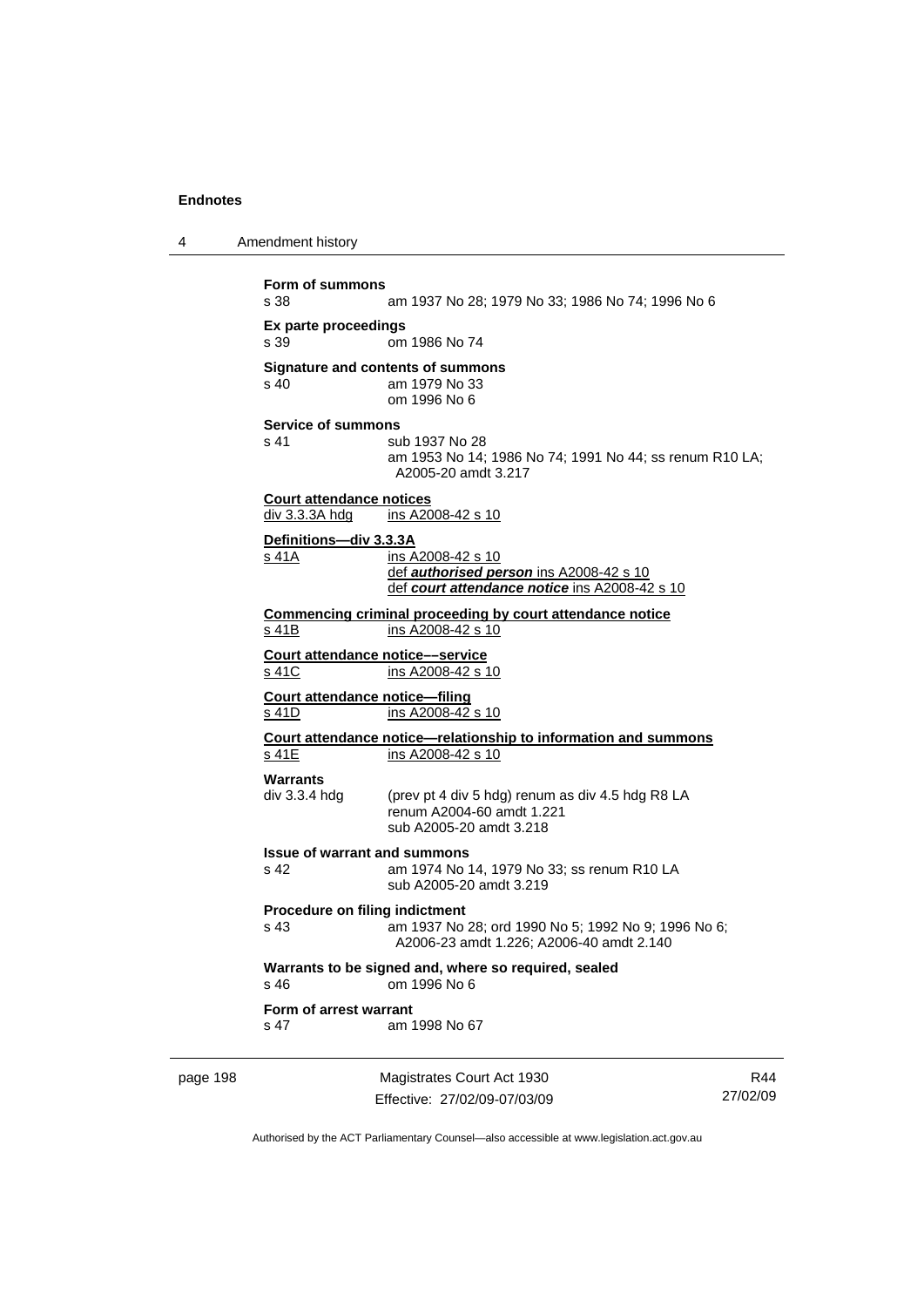Amendment history 4

Magistrates Court Act 1930 sub A2005-20 amdt 3.220 **Sunday warrants**  s 49 am A2005-20 amdt 3.221 **Bail of persons arrested without a warrant**  s 50 am 1991 No 44 om 1992 No 9 **Hearings generally to be in public**  s 51 reloc as s 310 **Exclusion of strangers**  s 52 om 1996 No 6 **Hearing of criminal proceedings**  pt 3.4 hdg (prev pt 5 hdg) sub and renum A2004-60 amdt 1.222 **Hearing of criminal proceedings—general**  div 3.4.1 hdg (prev pt 5 div 1 hdg) renum as div 5.1 hdg R8 LA sub and renum A2004-60 amdt 1.223 **Conduct of case generally**  s 53 am 1986 No 74; 1996 No 6 sub A2005-20 amdt 3.222 **If both parties present in court to hear case**  s 54 am 1986 No 74; 1991 No 79; 1993 No 2; 1996 No 6 sub A2005-20 amdt 3.222 **Interpreter**  s 54AA ins 1991 No 79 om 1993 No 2 **Record of proceedings**  s 54A reloc as s 316 **Warrants for witnesses**  div 3.4.2 hdg (prev pt 5 div 2 hdg) renum as div 5.2 hdg R8 LA sub and renum A2004-60 amdt 1.232 sub A2005-20 amdt 3.223 **Examination to be on oath**<br>
s 55 cm A200 s 55 om A2005-20 amdt 3.224 **Power to order witnesses out of Court**  s 56 am 1986 No 74 om 1996 No 6 **Husband or wife of complainant or defandant to be competent witness**  s 57 om 1986 No 74 **Defendant and husband or wife, when competent in criminal proceedings**  s 58 om A2004-2 amdt 2.14

27/02/09 Effective: 27/02/09-07/03/09 page 199

Authorised by the ACT Parliamentary Counsel—also accessible at www.legislation.act.gov.au

R44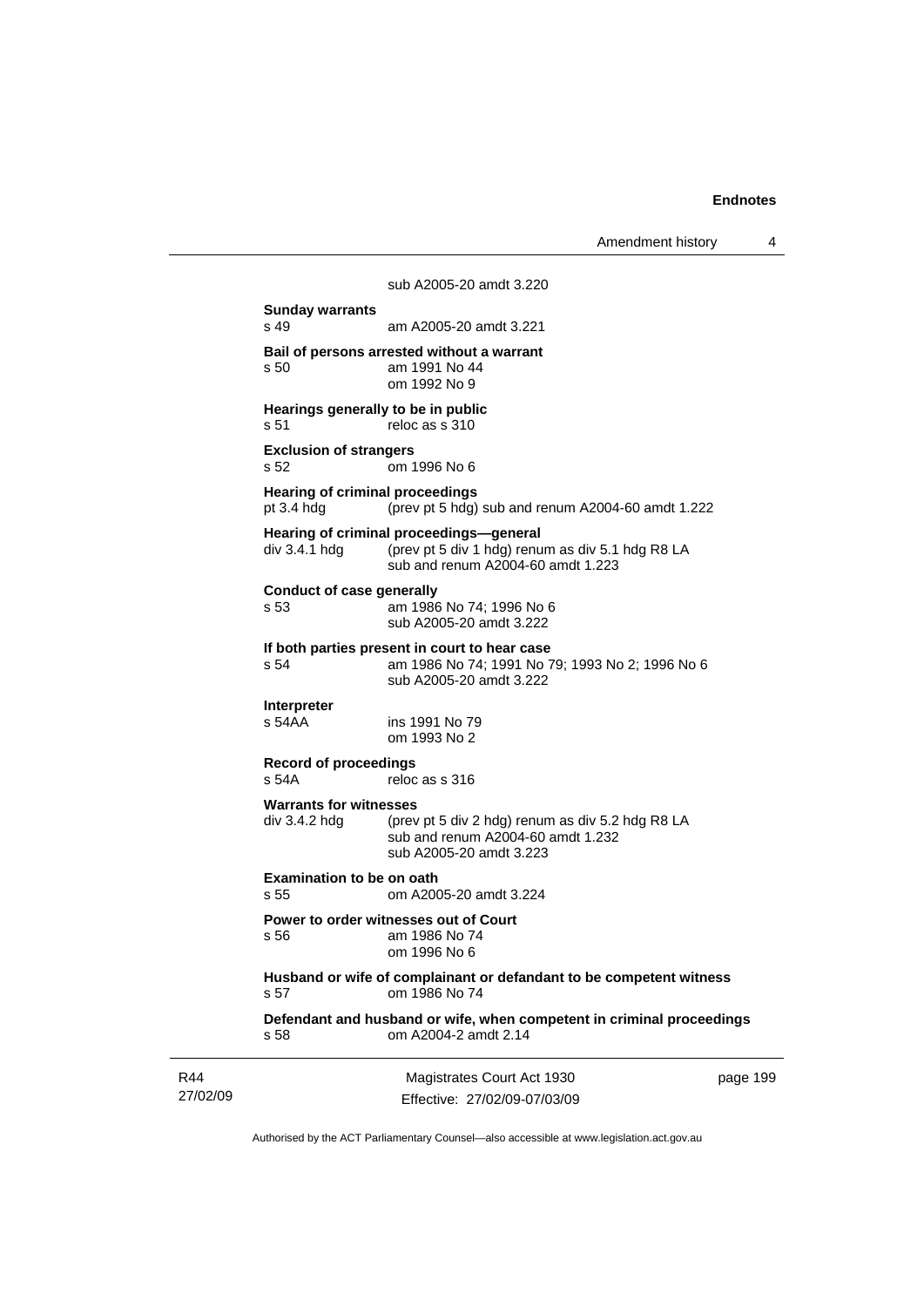| 4 | Amendment history                                               |                                                                                                                                                                                                                    |  |
|---|-----------------------------------------------------------------|--------------------------------------------------------------------------------------------------------------------------------------------------------------------------------------------------------------------|--|
|   | Proof of negative etc<br>s 59                                   | am ord 1990 No 5<br>om A2004-15 amdt 3.20                                                                                                                                                                          |  |
|   | Record of proceedings and transcript<br>reloc as s 317<br>s 60  |                                                                                                                                                                                                                    |  |
|   | s 60A                                                           | Informant may request witnesses to attend<br>ins 1996 No 6<br>reloc to Magistrates Court Rules 1932, pt 4 as rule 12 by<br>A2004-60 amdt 1.239                                                                     |  |
|   | $s61$ hdg<br>s 61                                               | Power of magistrate to summon witnesses<br>sub A2004-60 amdt 1.240<br>am 1986 No 74<br>sub 1996 No 6<br>am A2004-60 amdt 1.241<br>reloc to Magistrates Court Rules 1932, pt 4 as rule 13 by<br>A2004-60 amdt 1.242 |  |
|   | Service of subpoena on witness<br>$s$ 62 hdg<br>s <sub>62</sub> | am A2004-60 amdt 1.243<br>sub 1937 No 28; 1996 No 6<br>am A2004-60 amdt 1.243, amdt 1.244<br>reloc to Magistrates Court Rules 1932, pt 4 as rule 14 by<br>A2004-60 amdt 1.245                                      |  |
|   | Witnesses entitled to claim expenses<br>s 62A                   | ins 1996 No 6<br>reloc to Magistrates Court Rules 1932, pt 4 as rule 15 by<br>A2004-60 amdt 1.246                                                                                                                  |  |
|   | Warrant to bring witness to court<br>s 63                       | am 1967 No 1<br>sub 1996 No 6<br>am A2004-60 amdts 1.247-1.249<br>$(2)$ , $(3)$ exp 1 July 2006 (s 63 $(3)$ )<br>ss renum R34 LA                                                                                   |  |
|   | Warrant in the first instance<br>s 64<br>am A2004-60 amdt 1.250 |                                                                                                                                                                                                                    |  |
|   | <b>Refusal of witness to be examined</b><br>s 65                | am 1976 No 42; 1986 No 74<br>om 1994 No 61                                                                                                                                                                         |  |
|   | s 66                                                            | Production of documents before magistrate<br>am 1937 No 28; A2004-60 amdts 1.251-1.253<br>reloc to Magistrates Court Rules 1932, pt 4 as rule 16 by<br>A2004-60 amdt 1.254                                         |  |

page 200 Magistrates Court Act 1930 Effective: 27/02/09-07/03/09

R44 27/02/09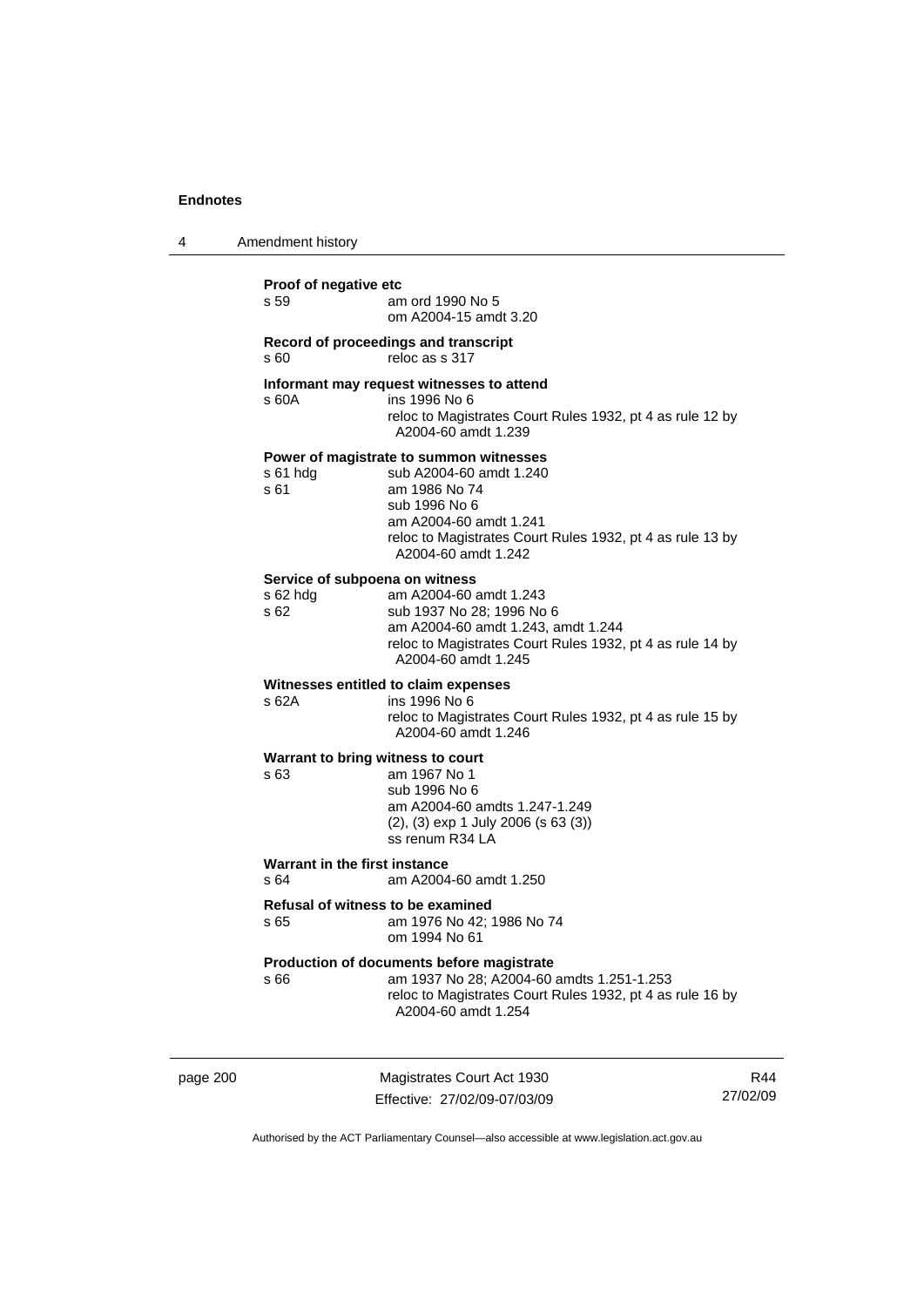| <b>Setting aside summons</b>              |                                                                                                                                                  |          |
|-------------------------------------------|--------------------------------------------------------------------------------------------------------------------------------------------------|----------|
| s 66A                                     | ins 1987 No 56<br>am A2004-60 amdt 1.255, amdt 1.256<br>reloc to Magistrates Court Rules 1932, pt 4 as rule 17 by<br>A2004-60 amdt 1.257         |          |
| documents                                 | Person about to leave ACT may be ordered to be examined or produce                                                                               |          |
| s 67                                      | reloc as s 318                                                                                                                                   |          |
| <b>Jurisdiction) Act</b>                  | <b>Examination of witnesses-application of Magistrates Court (Civil</b>                                                                          |          |
| s 67A                                     | ins 1986 No 74<br>am ord 1990 No 5; 1995 No 46<br>om A2004-60 amdt 1.262                                                                         |          |
| s 67B                                     | Affidavits-application of Magistrates Court (Civil Jurisdiction) Act<br>ins 1986 No 74<br>am ord 1990 No 5; 1995 No 46<br>om A2004-60 amdt 1.262 |          |
| Witnesses' rights and liabilities<br>s 68 | reloc as s 319                                                                                                                                   |          |
| s 69                                      | Depositions to be delivered to registrar<br>reloc as s 320                                                                                       |          |
| Remand<br>div 3.4.3 hdg                   | (prev pt 5 div 3 hdg) renum as div 5.3 hdg R8 LA<br>renum A2004-60 amdt 1.270<br>sub A2006-23 amdt 1.227                                         |          |
| <b>Remand of defendant</b>                |                                                                                                                                                  |          |
| s 70                                      | am 1977 No 61; 1996 No 6<br>sub 1996 No 82<br>am 1998 No 67<br>sub A2004-14 amdt 2.4; A2006-23 amdt 1.227                                        |          |
| Verbal remand                             |                                                                                                                                                  |          |
| s 71                                      | am 1996 No 6<br>om 1996 No 82                                                                                                                    |          |
| s 72                                      | Bringing remanded defendant before court<br>sub A2006-23 amdt 1.227                                                                              |          |
| s 72A                                     | Bail application hearings-audiovisual links<br>ins 1999 No 22 s 21<br>am 2000 No 17 s 3 sch 1; A2003-48 amdt 2.10<br>sub A2006-23 amdt 1.227     |          |
| s 72B                                     | Defendant's appearance in non-bail proceedings-audiovisual links<br>ins 1999 No 22 s 21                                                          |          |
|                                           | Magistrates Court Act 1930                                                                                                                       | page 201 |

27/02/09

R44

Effective: 27/02/09-07/03/09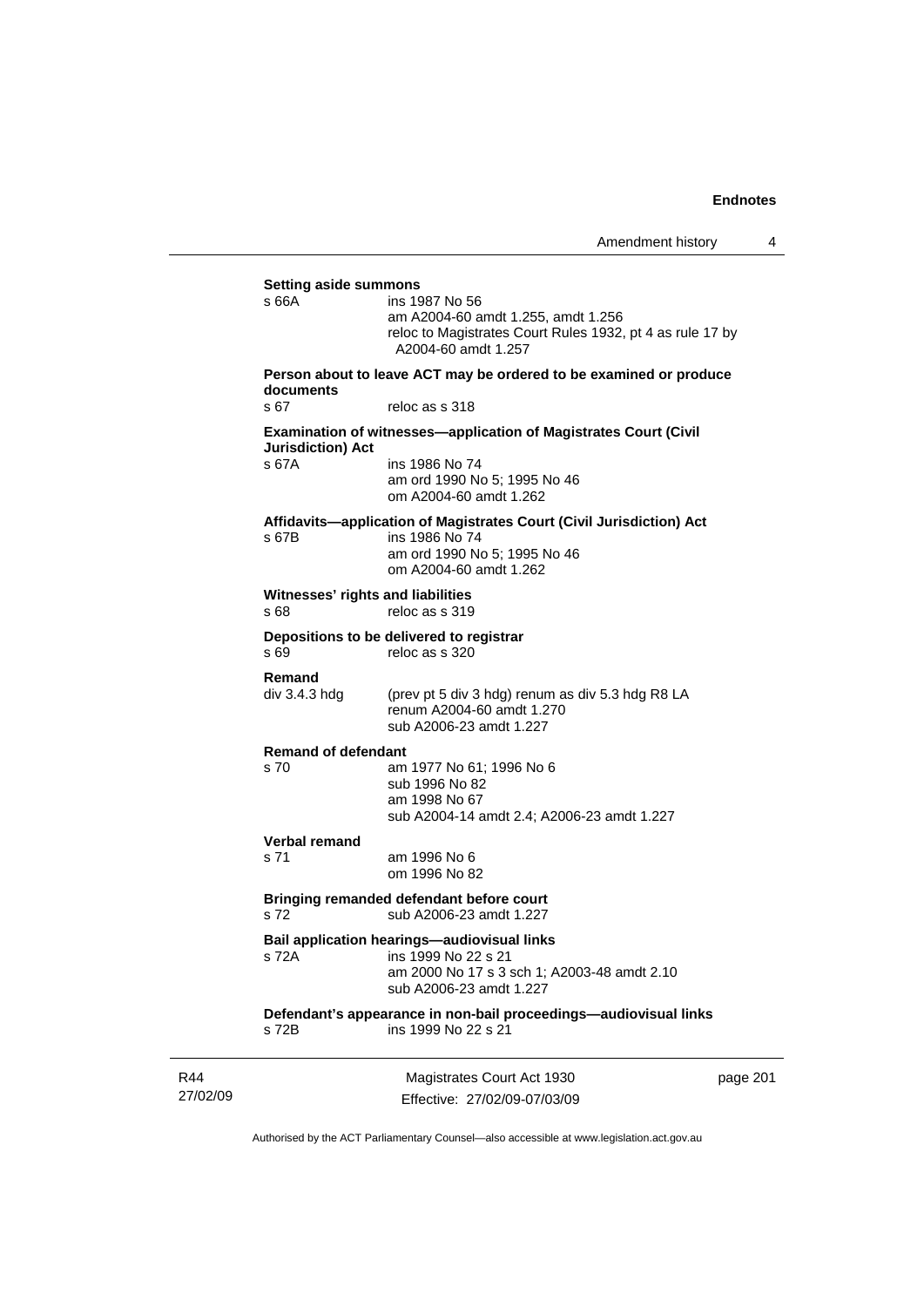4 Amendment history

 am A2004-60 amdt 1.271 sub A2006-23 amdt 1.227

### **Bail of defendant during examination**  s 73 am 1992 No 9

**Committal and recognisance**<br>div 3.4.4 hdg (prev pt 5 d) (prev pt 5 div 4 hdg) renum as div 5.4 hdg R8 LA renum A2004-60 amdt 1.272 **Extended application of div 3.4.4**  s 73A ins 1986 No 74 am 1995 No 46 sub A2004-60 amdt 1.273 **Remand of defendant before decision**  s 74 am 1996 No 6; 1996 No 82 sub A2006-23 amdt 1.228 **Remand of witness or defendant after decision**  s 75 sub 1976 No 42 am 1996 No 82 sub A2006-23 amdt 1.228 **Witnesses may be discharged on recognisance**  s 76 am 1986 No 74; 1994 No 61; A2004-60 amdt 1.274 **Recognisances**  s 77 am 1970 No 15; 1992 No 9 **Issue of warrant for non-appearance**  s 78 am 1992 No 9; A2004-60 amdt 1.275; A2005-20 amdt 3.225 **Recognisances taken out of court**  s 79 am 1974 No 14; 1976 No 42; 1991 No 44; 1992 No 9; 1996 No 6 sub A2005-20 amdt 3.226 am A2006-23 amdt 1.229 **Forfeited recognisances—how enforced**  s 80 am 1974 No 14; 1984 No 62; 1986 No 53; ord 1990 No 5; 1992 No 9; 1996 No 6 **Arrest of principal by sureties**  s 81 am 1937 No 28; 1976 No 42 om 1992 No 9 **Conveying people to custody**  s 82 am 1976 No 42; 1996 No 82 om A2006-23 amdt 1.230 **Adjournment of criminal proceedings**  div 3.4.5 hdg (prev pt 5 div 5 hdg) renum as div 5.5 hdg R8 LA

page 202 Magistrates Court Act 1930 Effective: 27/02/09-07/03/09

R44 27/02/09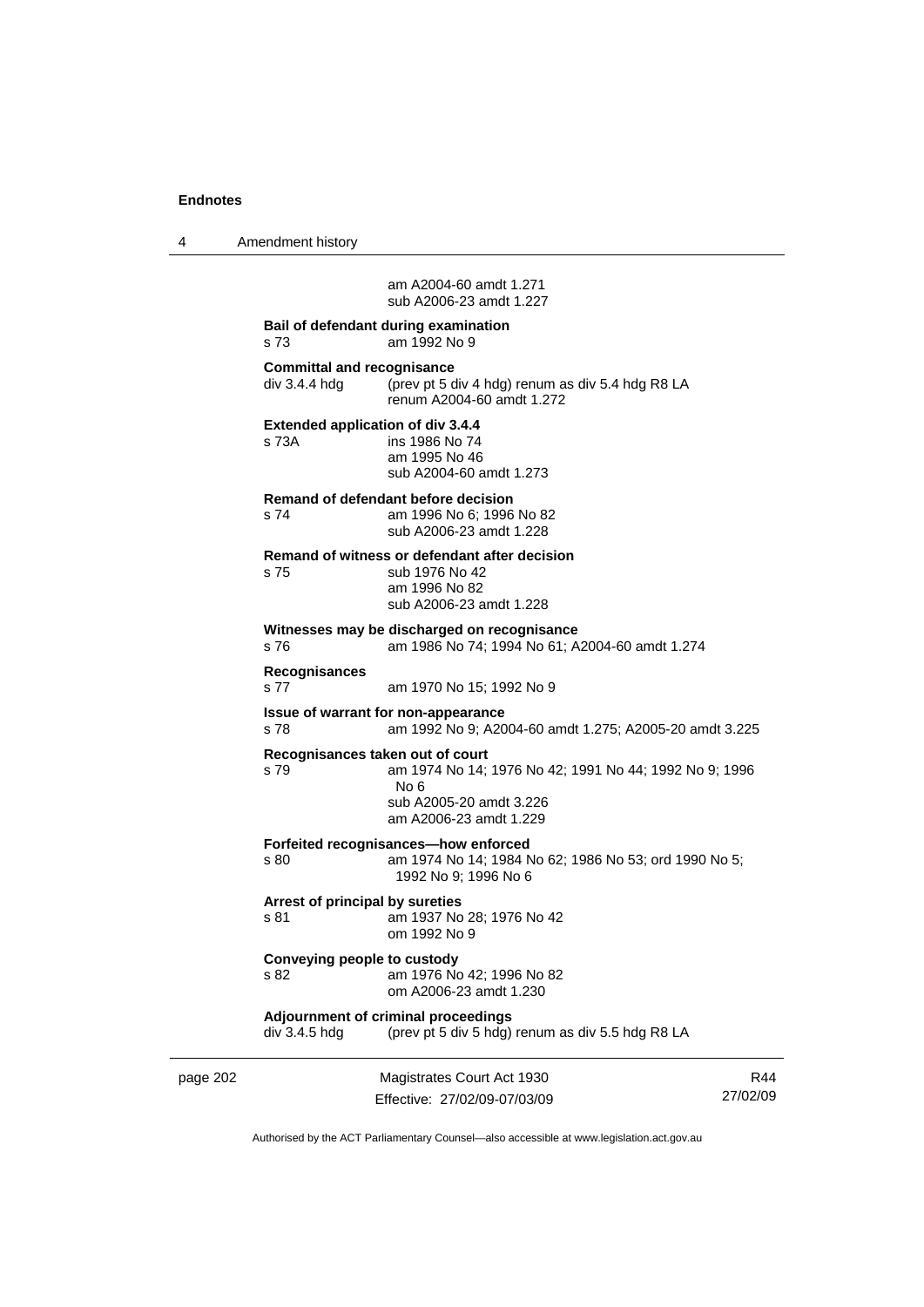sub and renum A2004-60 amdt 1.276 **Particular cases may be adjourned**  s 84 am 1986 No 74; 1992 No 9; 1996 No 6; A2005-20 amdt 3.227 sub A2006-23 amdt 1.231 **Proceeding if either party not present at adjourned hearing**  s 85 am 1986 No 74; 1996 No 6 sub A2005-20 amdt 3.228 **Proceeding if both parties present at adjourned hearing**  s 86 am 1996 No 6 sub A2005-20 amdt 3.228 **Witness to attend adjourned etc hearing**  s 87 am 1977 No 61 sub A2005-20 amdt 3.228 **Postponement of hearing**  s 88 am 1986 No 74; 1991 No 44 **Proceedings for indictable offences**  pt 3.5 hdg (prev pt 6 hdg) sub and renum A2004-60 amdt 1.277 **Preliminary**  div 3.5.1 hdg (prev pt 6 div 1A hdg) ins 1987 No 56 renum as div 6.1A hdg R8 LA renum A2004-60 amdt 1.278 **Meaning of** *jury* **in pt 3.5<br>s 88A hdg sub A** s 88A hdg sub A2004-60 amdt 1.279<br>s 88A sins 1987 No 56 ins 1987 No 56 **Indictable offences—beginning of proceedings**  div 3.5.2 hdg (prev pt 6 div 1 hdg) renum as div 6.1 hdg R8 LA sub and renum A2004-60 amdt 1.280 **Disobedience of summons**  s 89 am 1977 No 61 sub A2005-20 amdt 3.229 **Accused person may be excused from attendance before court**  s 89A ins 1977 No 61 am 1987 No 56; 1992 No 9; 1996 No 6; A2005-20 amdt 3.230, amdt 3.231; A2008-44 amdt 1.64 **Committal proceedings—prosecution evidence to be given to accused person** s 90 sub 1958 No 12 am 1967 No 1 sub 1974 No 14

R44 27/02/09

Magistrates Court Act 1930 Effective: 27/02/09-07/03/09 page 203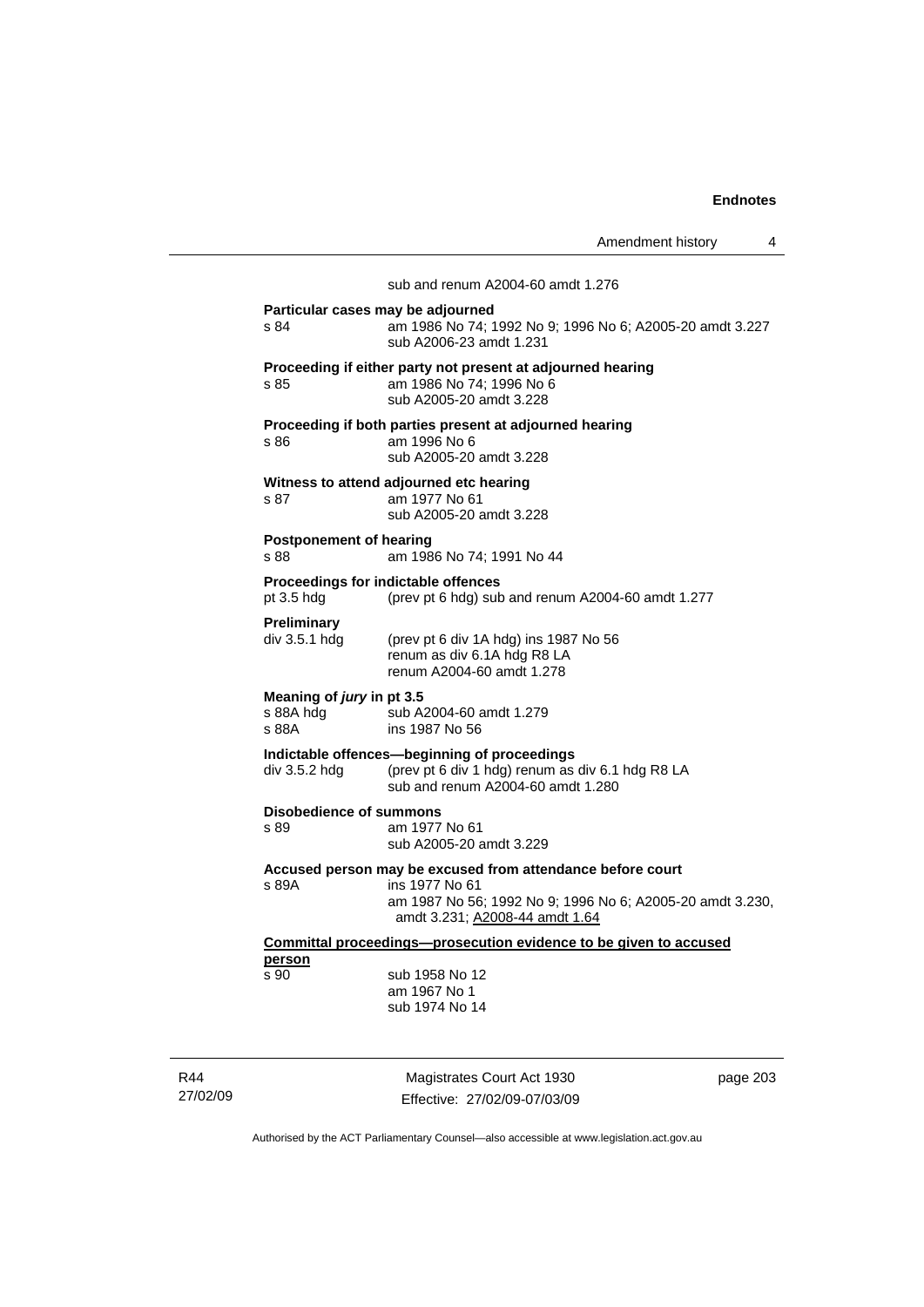4 Amendment history

 am 1977 No 61; 1991 No 44; 1996 No 6; A2005-20 amdt 3.232; A2008-41 s 31 sub A2008-44 amdt 1.65

# **Written statements may be admitted in evidence**

| page 204 |                                           | Magistrates Court Act 1930                                                                                                                                                                                                                                       | R44 |
|----------|-------------------------------------------|------------------------------------------------------------------------------------------------------------------------------------------------------------------------------------------------------------------------------------------------------------------|-----|
|          | $div$ 3.5.3 $hdg$                         | Indictable offences-proceedings after hearing of evidence<br>(prev pt 6 div 2 hdg) renum as div 6.2 hdg R8 LA<br>sub and renum A2004-60 amdt 1.282                                                                                                               |     |
|          | <b>Admissions and confessions</b><br>s 93 | am 1958 No 12; 1967 No 1; 1996 No 6; A2005-20 amdt 3.243                                                                                                                                                                                                         |     |
|          | <b>Depositions as evidence</b><br>s 92B   | ins 1985 No 41                                                                                                                                                                                                                                                   |     |
|          | s 92A                                     | Committal for sentence for indictable offence tried summarily<br>ins 1974 No 14                                                                                                                                                                                  |     |
|          | s 92 hda<br>s 92                          | Proceeding if evidence sufficient to put accused on trial<br>sub A2008-44 amdt 1.74<br>am 1951 No 12; 1958 No 12; 1967 No 1; 1974 No 14; 1977<br>No 61; 1985 No 41; 1986 No 74; 1987 No 56; A2008-44<br>amdt 1.75                                                |     |
|          | Court may discharge accused<br>s 91       | am 1974 No 14; 1987 No 56<br>sub A2005-20 amdt 3.242<br>om A2008-44 amdt 1.73                                                                                                                                                                                    |     |
|          | s 90A hdg<br>s 90A                        | sub A2008-44 amdt 1.70<br>ins 1958 No 12<br>am 1985 No 41; ord 1990 No 5; 1996 No 6; ss renum R10 LA;<br>A2004-60 amdt 1.281; A2005-20 amdts 3.238-3.240;<br>ss renum R29 LA (see A2005-20 amdt 3.241)                                                           |     |
|          | s 90ABA hdg<br>s 90ABA                    | sub A2005-20 amdt 3.237<br>ins 1977 No 61<br>sub A2008-44 amdt 1.72<br>Plea of guilty at committal hearing                                                                                                                                                       |     |
|          | s 90AB                                    | ins 1974 No 14<br>am 1977 No 61; 1996 No 6<br>sub A2005-20 amdt 3.236; A2008-44 amdt 1.71<br>Attendance of accused not required if order made under s 89A                                                                                                        |     |
|          | s 90AA                                    | ins 1974 No 14<br>am 1991 No 44; 1996 No 6; A2005-20 amdt 3.233,<br>amdt 3.234; ss renum R29 LA (see A2005-20 amdt 3.235);<br>A2008-41 ss 32-34; A2008-42 s 11; A2008-44<br>amdts 1.66-1.69<br>Witnesses generally not to be cross-examined at committal hearing |     |
|          |                                           | <u>written statements may be admitted in evidence</u>                                                                                                                                                                                                            |     |

Effective: 27/02/09-07/03/09

R44 27/02/09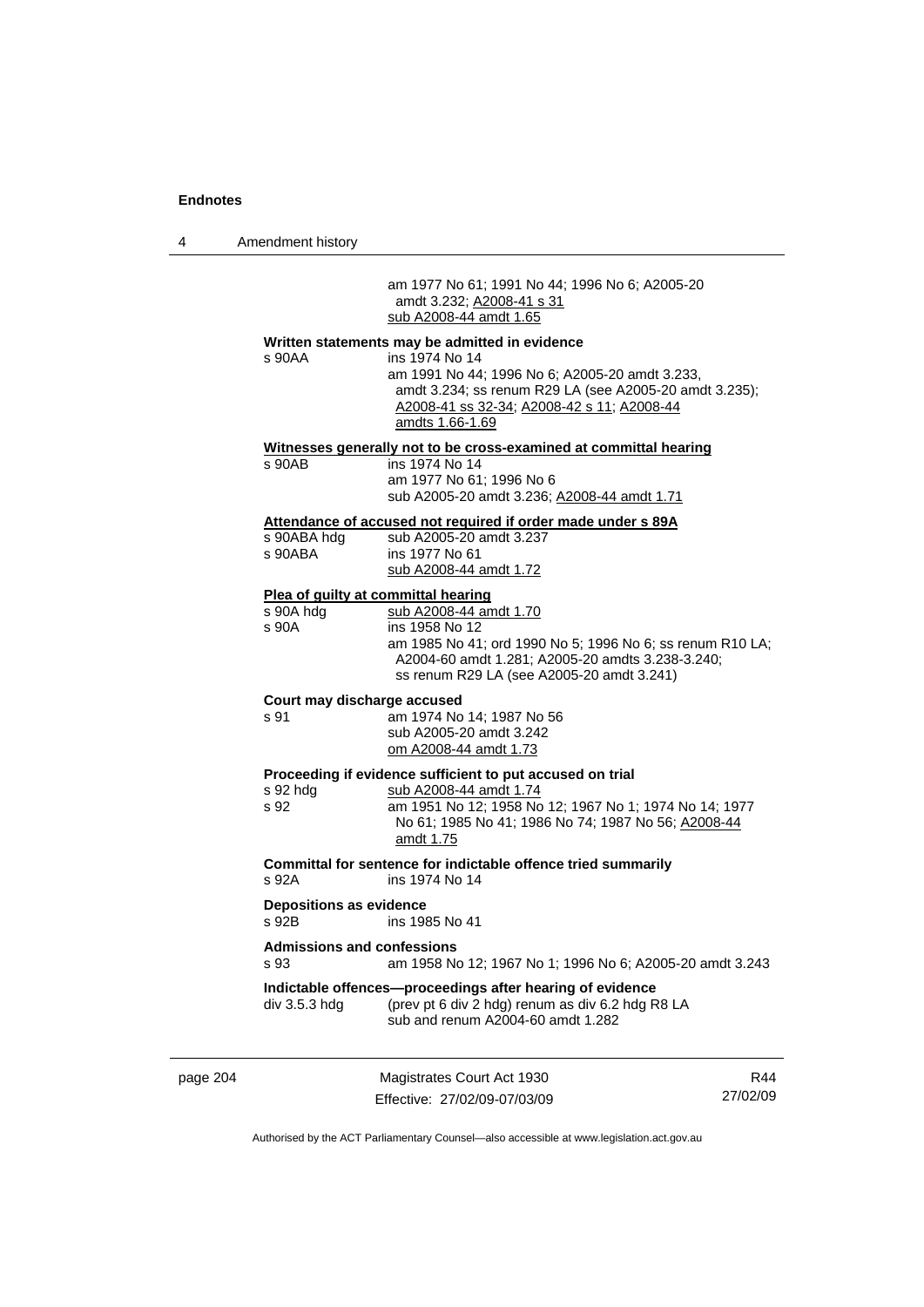|                                                | Amendment history                                                                                                                                      | 4        |
|------------------------------------------------|--------------------------------------------------------------------------------------------------------------------------------------------------------|----------|
| Discharge or committal for trial<br>s 94       | am 1937 No 28; 1976 No 42; 1987 No 56; 1996 No 6<br>sub A2005-20 amdt 3.244<br>am A2006-23 amdt 1.232; A2008-44 amdt 1.76                              |          |
| s 95                                           | Depositions of dead or absent people<br>sub 1958 No 12<br>am 1967 No 1; 1989 No 59; 1996 No 6; A2004-60 amdt 1.283,<br>amdt 1.284; A2005-20 amdt 3.245 |          |
| Indictable offences-costs<br>$div$ 3.5.4 $hdg$ | (prev pt 6 div 2A hdg) ins 1984 No 9<br>renum as div 6.2A hdg R8 LA<br>sub and renum A2004-60 amdt 1.285                                               |          |
| <b>Discontinued proceeding</b><br>s 97         | am 1937 No 28<br>om 1958 No 12<br>ins 1984 No 9<br>am 1987 No 56; A2008-44 amdt 1.77                                                                   |          |
| div 3.5.5 hdg                                  | Indictable offences—witness recognisances<br>(prev pt 6 div 3 hdg) am 1992 No 9<br>renum as div 6.3 hdg R8 LA<br>sub and renum A2004-60 amdt 1.286     |          |
| <b>Bail in capital offences</b><br>s 98        | am 1937 No 28<br>om 1989 No 59                                                                                                                         |          |
| s 99                                           | Admission of persons committed for trial to bail<br>am 1937 No 28; 1976 No 42; 1989 No 59<br>om 1992 No 9                                              |          |
|                                                | Admission of persons committed for trial and are in prison awaiting                                                                                    |          |
| trial to bail<br>s 100                         | am 1937 No 28; 1976 No 42; 1989 No 59<br>om 1992 No 9                                                                                                  |          |
| s 101                                          | Recognisances to be transmitted to Crown Solicitor<br>am 1967 No 1; 1976 No 42; 1985 No 17<br>om 1992 No 9                                             |          |
| <b>Warrant of deliverance</b><br>s 102         | am 1976 No 42<br>om 1992 No 9                                                                                                                          |          |
| Recognisance of witnesses etc<br>s 103         | am 1974 No 14; 1996 No 6                                                                                                                               |          |
| s 105                                          | Court may remand noncompliant witness<br>am 1976 No 42                                                                                                 |          |
|                                                | Magistrates Court Act 1930<br>Effective: 27/02/09-07/03/09                                                                                             | page 205 |

Authorised by the ACT Parliamentary Counsel—also accessible at www.legislation.act.gov.au

R44 27/02/09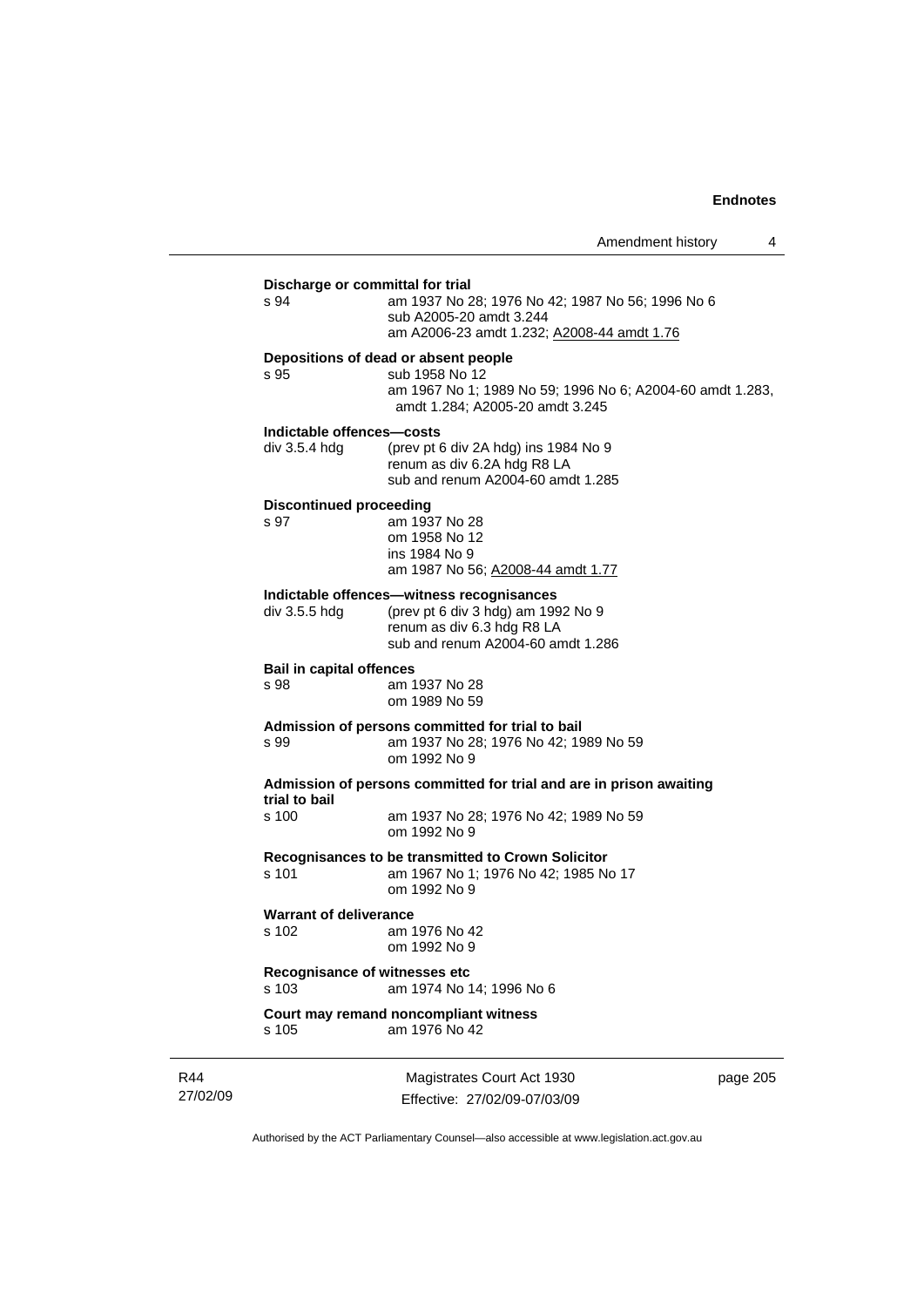| 4 | Amendment history                                     |                                                                                                                                                               |
|---|-------------------------------------------------------|---------------------------------------------------------------------------------------------------------------------------------------------------------------|
|   |                                                       | sub A2005-20 amdt 3.246; A2006-23 amdt 1.233                                                                                                                  |
|   | div 3.5.6 hdg                                         | Indictable offences-other provisions<br>(prev pt 6 div 4 hdg) renum as div 6.4 hdg R8 LA<br>sub and renum A2004-60 amdt 1.287                                 |
|   | s 105A                                                | Meaning of certified copy of depositions in div 3.5.6<br>ins A2004-60 amdt 1.288<br>sub A2005-20 amdt 3.247                                                   |
|   | s 106                                                 | Giving depositions etc to director of public prosecutions<br>am 1967 No 1; 1985 No 17; 1985 No 41; 1992 No 9; A2005-20<br>amdt 3.248                          |
|   | s 107                                                 | Giving documents to proper officer of court<br>am 1967 No 1; 1985 No 17; 1996 No 6; 1999 No 66 sch 3;<br>A2005-20 amdt 3.249; A2006-40 amdt 2.141, amdt 2.142 |
|   | s 108                                                 | Accused person may obtain copies of depositions etc<br>am 1967 No 1; 1999 No 66 sch 3<br>sub A2005-20 amdt 3.250                                              |
|   | pt 3.6 hdg                                            | Proceedings for offences punishable summarily<br>(prev pt 7 hdg) renum A2004-60 amdt 1.289                                                                    |
|   | s 108A                                                | Indictable offences dealt with summarily<br>ins 1985 No 41<br>am A2004-60 amdt 1.290                                                                          |
|   | s 109                                                 | Dismissal or adjournment in absence of informant<br>sub 1996 No 6<br>am A2005-20 amdt 3.251                                                                   |
|   | Hearing in absence of defendant<br>s 110 hdg<br>s 110 | sub A2005-20 amdt 3.252<br>am 1974 No 14; 1986 No 83; 1989 No 59; 1996 No 6;<br>A2005-20 amdts 3.253-3.256; A2008-44 amdt 1.78                                |
|   | s 111                                                 | Adjournment if defendant does not appear<br>sub A2005-20 amdt 3.257<br>am A2006-23 amdt 1.234                                                                 |
|   | <b>Both parties appearing</b><br>s 112                | am 1996 No 6<br>om A2005-20 amdt 3.258                                                                                                                        |
|   | s 114                                                 | If defendant does not admit the case<br>am 1937 No 28<br>sub A2005-20 amdt 3.259                                                                              |
|   | <b>Conduct of summary proceeding</b><br>s 115         | am 1996 No 6<br>sub A2005-20 amdt 3.259                                                                                                                       |

page 206 Magistrates Court Act 1930 Effective: 27/02/09-07/03/09

R44 27/02/09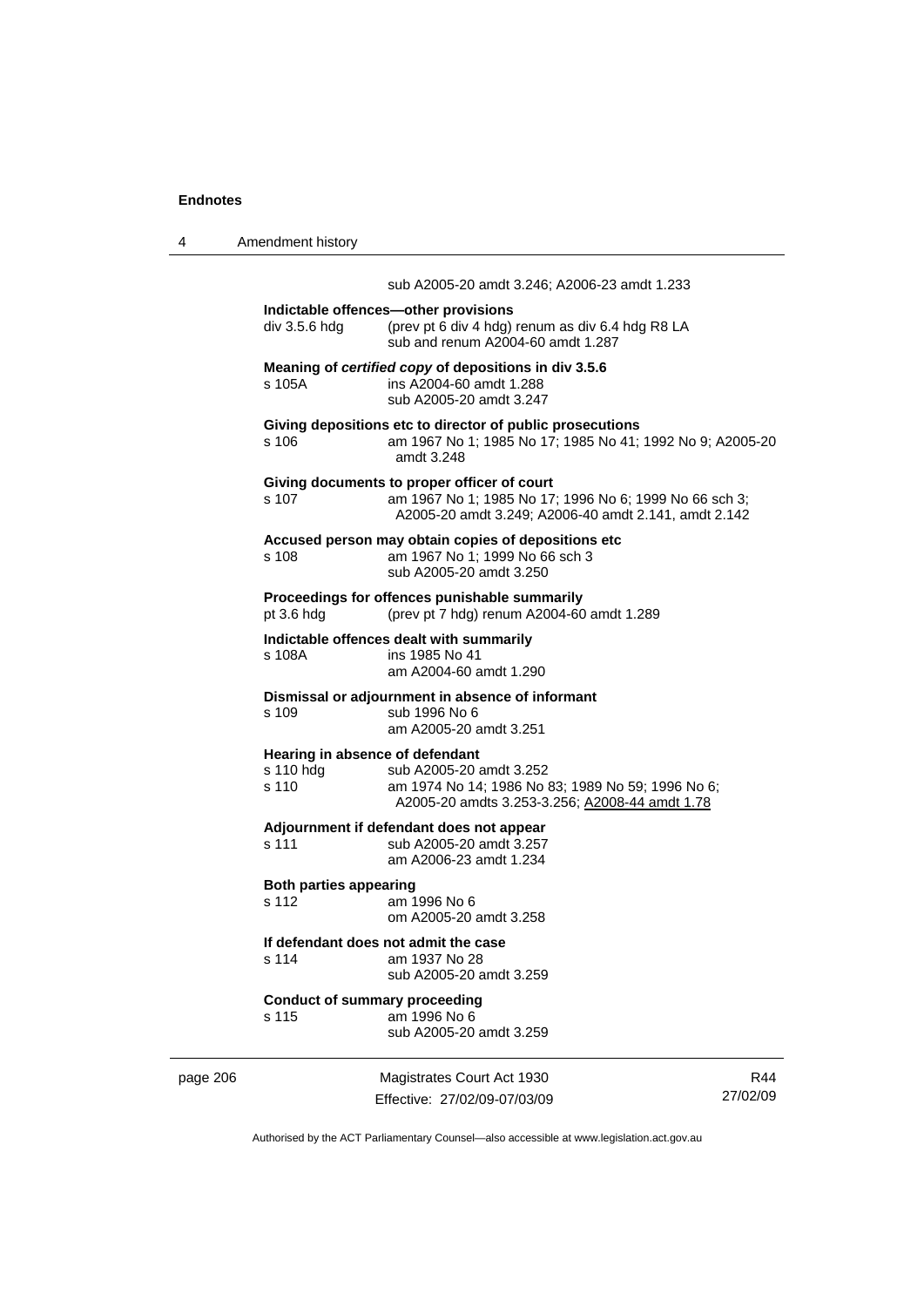# **Conduct of summary proceedings regulated**  s 116 am 1996 No 6 om A2005-20 amdt 3.259 **Service and pleading by post for certain offences**  pt 3.7 hdg (prev pt 7A hdg) ins 1974 No 14 sub 1979 No 33 renum A2004-60 amdt 1.291 **Definitions for pt 3.7**  sub A2004-60 amdt 1.292 s 116A ins 1974 No 14 sub 1979 No 33 am ord 1990 No 5; 1993 No 4; 1996 No 6; 1998 No 54; 1999 No 79 sch 3; A2004-60 amdt 1.294 sub A2005-20 amdt 3.260 def *defendant* ins A2005-20 amdt 3.260 def *law in force in the ACT* ins A2004-60 amdt 1.293 sub A2005-20 amdt 3.260 def *prescribed offence* am A1984-10 s 2; ord 1990 No 5 sch 1 sub A1993-4 s 10 om A1999-79 sch 3 **Meaning of** *prescribed offence* **for pt 3.7 s** 116AA hdg sub A2004-60 amdt 1.2 s 116AA hdg sub A2004-60 amdt 1.295<br>s 116AA ins 1999 No 79 s 5 sch 3 ins 1999 No 79 s 5 sch 3 am 2001 No 62 amdts 1.1-1.3; A2004-60 amdt 1.296; A2005-20 amdt 3.261 **Service of summons for prescribed offence**

|  |  | Service of summons for prescribed offence |  |
|--|--|-------------------------------------------|--|
|--|--|-------------------------------------------|--|

| s 116B hdg | sub A2004-60 amdt 1.297                                 |
|------------|---------------------------------------------------------|
| s 116B     | ins 1974 No 14                                          |
|            | sub 1979 No 33                                          |
|            | am 1993 No 4; A2004-60 amdt 1.298; A2005-20 amdt 3.262, |
|            | amdt 3.263                                              |

# **Giving of notice by registrar**

s 116BA ins 1993 No 4 sub A2005-20 amdt 3.264

#### **Proof of service**

s 116C ins 1974 No 14 sub 1979 No 33 am 1991 No 44; 1993 No 4; 1996 No 6; A2005-20 amdt 3.265, amdt 3.266

**Pleas to prescribed offence**<br>s 116D hdg sub A200 sub A2004-60 amdt 1.299 s 116D ins 1974 No 14

R44 27/02/09

Magistrates Court Act 1930 Effective: 27/02/09-07/03/09 page 207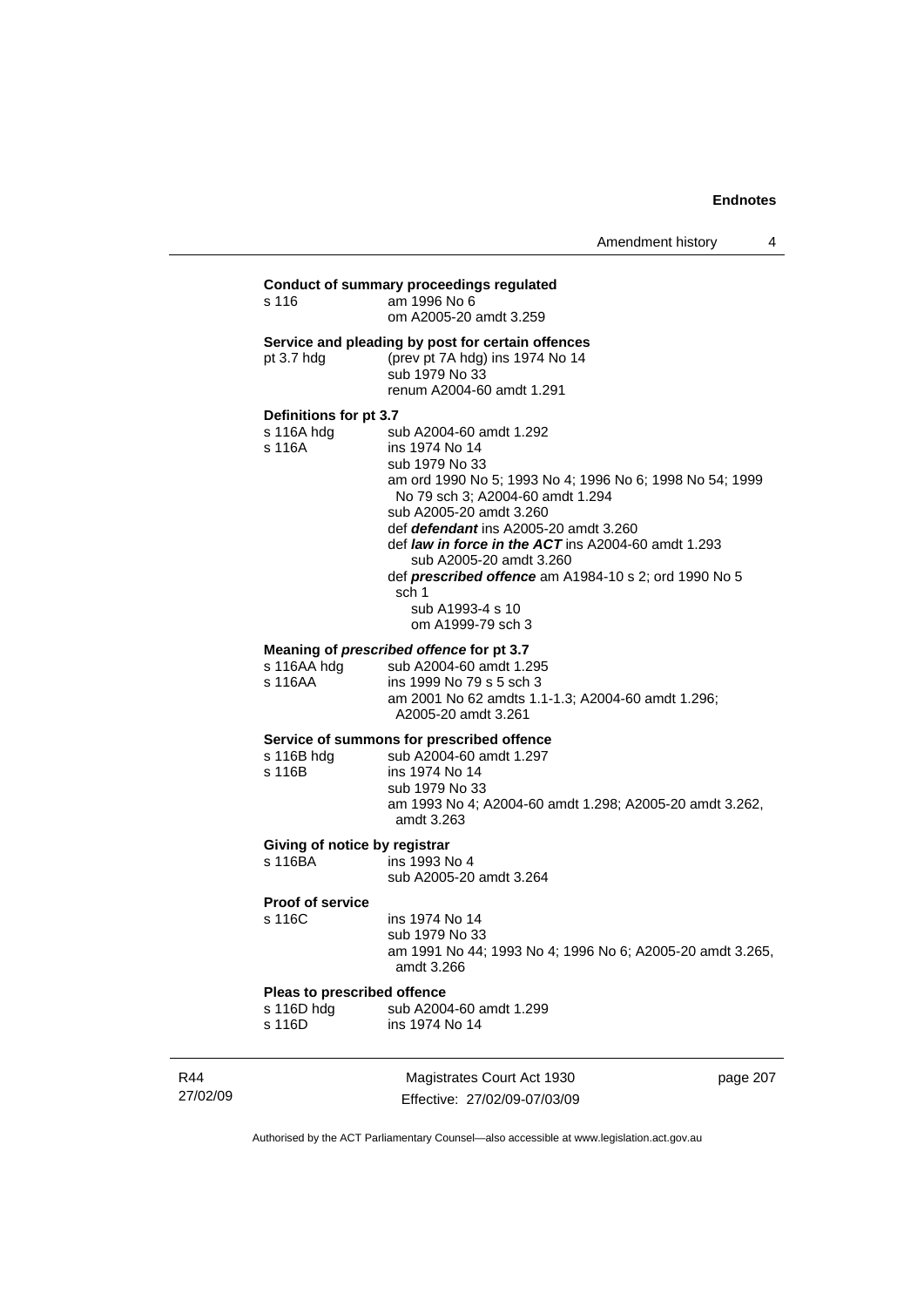4 Amendment history

 sub 1979 No 33 am 1991 No 44; 1993 No 4 **Procedure if plea of guilty entered**  s 116E ins 1974 No 14 sub 1979 No 33 am 1991 No 44; 1993 No 4 **Procedure if notice of intention to defend given**  s 116F ins 1974 No 14 sub 1979 No 33 am 1991 No 44; 1993 No 4 **Procedure if defendant pleads not guilty**  s 116FA ins 1989 No 59 **Procedure if defendant does not plead**  s 116G ins 1974 No 14 sub 1979 No 33 am 1989 No 59; 1991 No 44; 1993 No 4 **Restricted penalties under pt 3.7**  s 116H hdg sub A2004-60 amdt 1.300<br>s 116H ins 1974 No 14 ins 1974 No 14 sub 1979 No 33; 1993 No 4 am 1996 No 6; 1998 No 25; A2003-56 amdt 3.162; A2005-20 amdt 3.267, amdt 3.268; ss renum R29 LA (see A2005-20 amdt 3.269) **Consequences of conviction in absence of defendant**  s 116I hdg sub A2005-20 amdt 3.270<br>s 116I ins 1974 No 14 ins 1974 No 14 sub 1979 No 33 am 1991 No 44; 1993 No 4; 1996 No 6; A2004-60 amdt 1.301 **Date of conviction**  s 116J ins 1974 No 14 om 1979 No 33 **Infringement notices for certain offences**  pt 3.8 hdg (prev pt 8 hdg) om 1986 No 74 ins 2001 No 77 s 21 renum A2004-60 amdt 1.302 **Preliminary**  ins 2001 No 77 s 21 renum A2004-60 amdt 1.303 **Definitions for pt 3.8**  s 117 hdg sub A2004-60 amdt 1.304<br>s 117 om 1986 No 74 om 1986 No 74

page 208 Magistrates Court Act 1930 Effective: 27/02/09-07/03/09

R44 27/02/09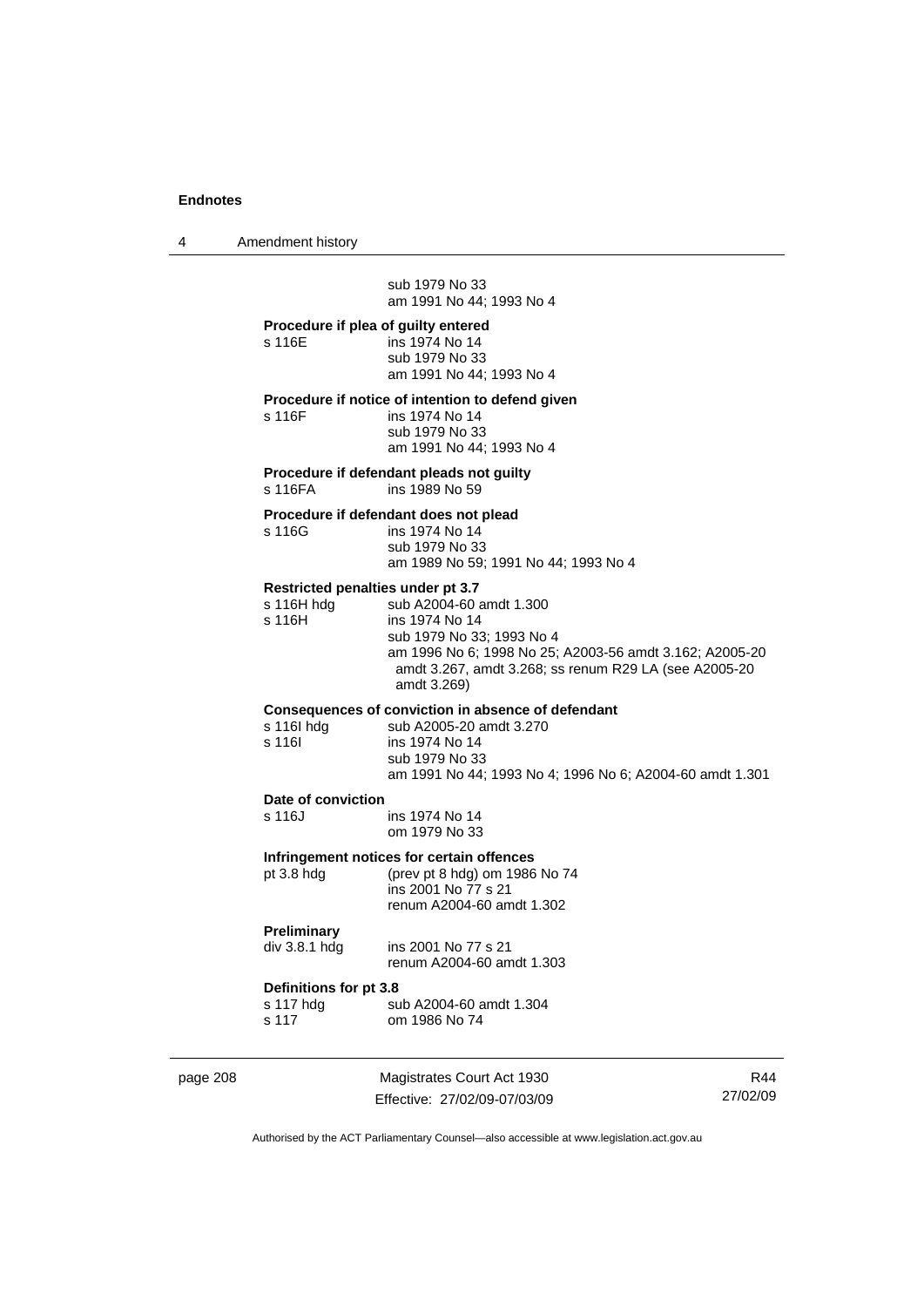ins 2001 No 77 s 21 def *another jurisdiction* ins A2004-47 amdt 1.1 def *authorised person* sub 2002 No 30 amdt 3.587; A2004-60 amdt 1.305 def *driver* ins A2004-47 amdt 1.1 def *home address* ins A2004-47 amdt 1.1 def *illegal user declaration* ins A2004-47 amdt 1.1 def *known offender declaration* ins A2004-47 amdt 1.1 def *registered* ins A2004-47 amdt 1.1 def *registered operator* ins A2004-47 amdt 1.1 om A2005-20 amdt 3.271 def *responsible person* ins A2004-47 amdt 1.1 def *sold vehicle declaration* ins A2004-47 amdt 1.1 def *trader's plate* ins A2004-47 amdt 1.1 om A2005-20 amdt 3.271 def *unknown offender declaration* ins A2004-47 amdt 1.1 def *vehicle* ins A2004-47 amdt 1.1 def *vehicle related offence* ins A2004-47 amdt 1.1 **Purpose and effect of pt 3.8**  sub A2004-60 amdt 1.306 s 118 om 1986 No 74 ins 2001 No 77 s 21 **Regulations about infringement notice offences**  s 119 om 1986 No 74 ins 2001 No 77 s 21 am A2003-2 s 70 **Infringement and reminder notices**  div 3.8.2 hdg (prev div 8.2 hdg) ins 2001 No 77 s 21 renum A2004-60 amdt 1.307 **Service of infringement notices**  s 120 om 1986 No 74 ins 2001 No 77 s 21 am A2004-42 amdt 1.8, amdt 1.9 sub A2004-47 amdt 1.2 am A2008-6 s 18; ss renum R40 LA **Contents of infringement notices**  s 121 om 1986 No 74 ins 2001 No 77 s 21 **Additional information in infringement notices**  s 122 om 1986 No 74 ins 2001 No 77 s 21 **Time for payment of infringement notice penalty**  s 123 sub 1937 No 28

R44 27/02/09

Magistrates Court Act 1930 Effective: 27/02/09-07/03/09 page 209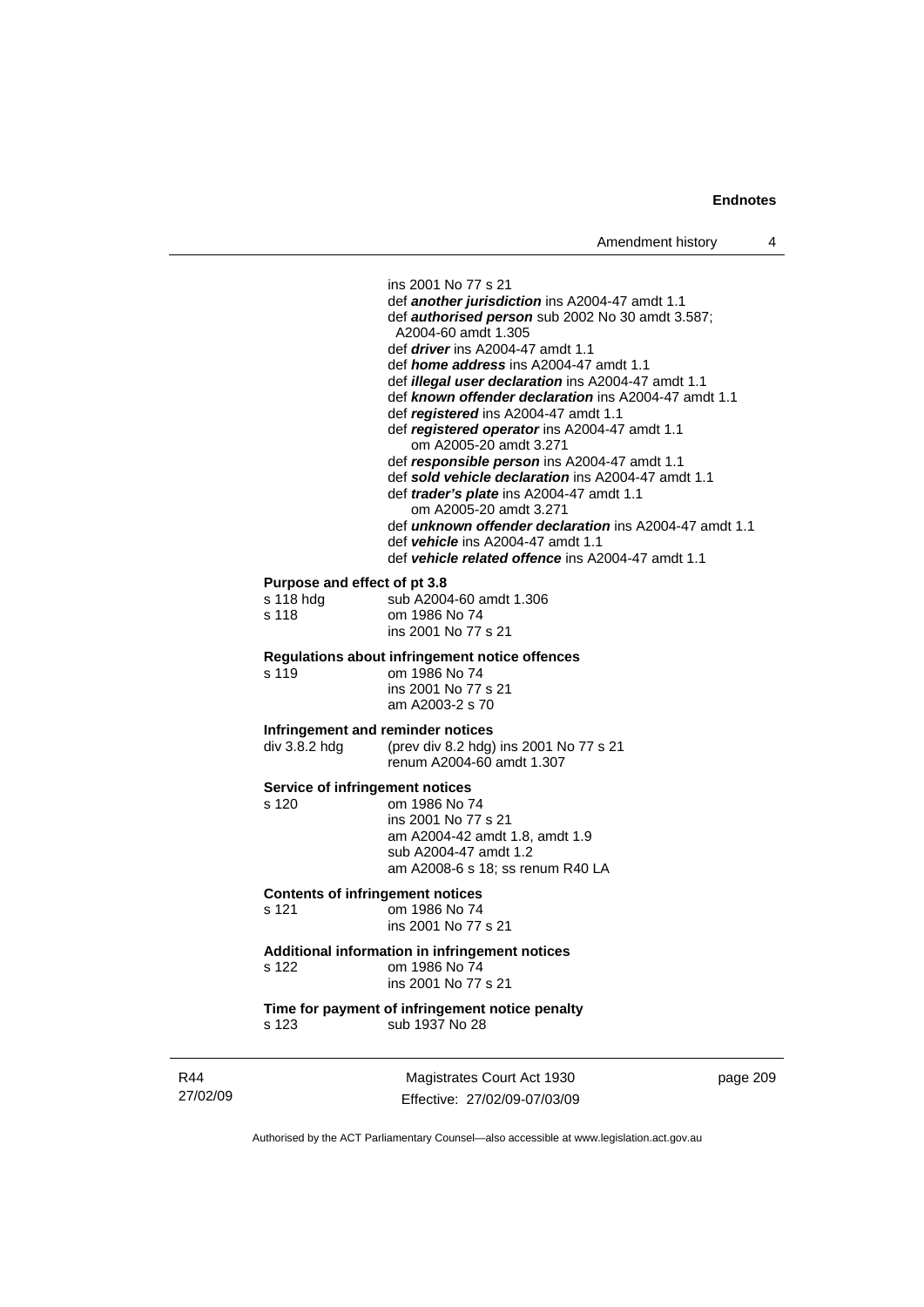4 Amendment history

 om 1986 No 74 ins 2001 No 77 s 21 **Extension of time to pay penalty**  s 124 om 1986 No 74 ins 2001 No 77 s 21 **Effect of payment of infringement notice penalty**  s 125 am 1937 No 28 om 1986 No 74 ins 2001 No 77 s 21 **Application for withdrawal of infringement notice**  s 126 om 1986 No 74 ins 2001 No 77 s 21 **Withdrawal of infringement notice**  s 127 sub 1937 No 28 om 1986 No 74 ins 2001 No 77 s 21 **Guidelines about withdrawal of infringement notices**  s 128 am 1937 No 28 om 1986 No 74 ins 2001 No 77 s 21 **Reminder notices**  s 129 sub 1967 No 1 am 1980 No 4 om 1986 No 74 ins 2001 No 77 s 21 **Contents of reminder notices**  s 130 om 1986 No 74 ins 2001 No 77 s 21 **Additional information in reminder notices**  om 1986 No 74 ins 2001 No 77 s 21 **Additional provisions for vehicle-related offences**  div 3.8.3 hdg (prev div 8.2A hdg) ins A2004-47 amdt 1.3 renum R26 LA **Meaning of** *infringement notice* s 131A ins A2004-47 amdt 1.3 **Service of infringement notice on responsible person for vehicles**  ins A2004-47 amdt 1.3 am A2004-42 amdt 1.10; ss renum R25 LA (see A2004-60 amdt 1.11)

page 210 Magistrates Court Act 1930 Effective: 27/02/09-07/03/09

R44 27/02/09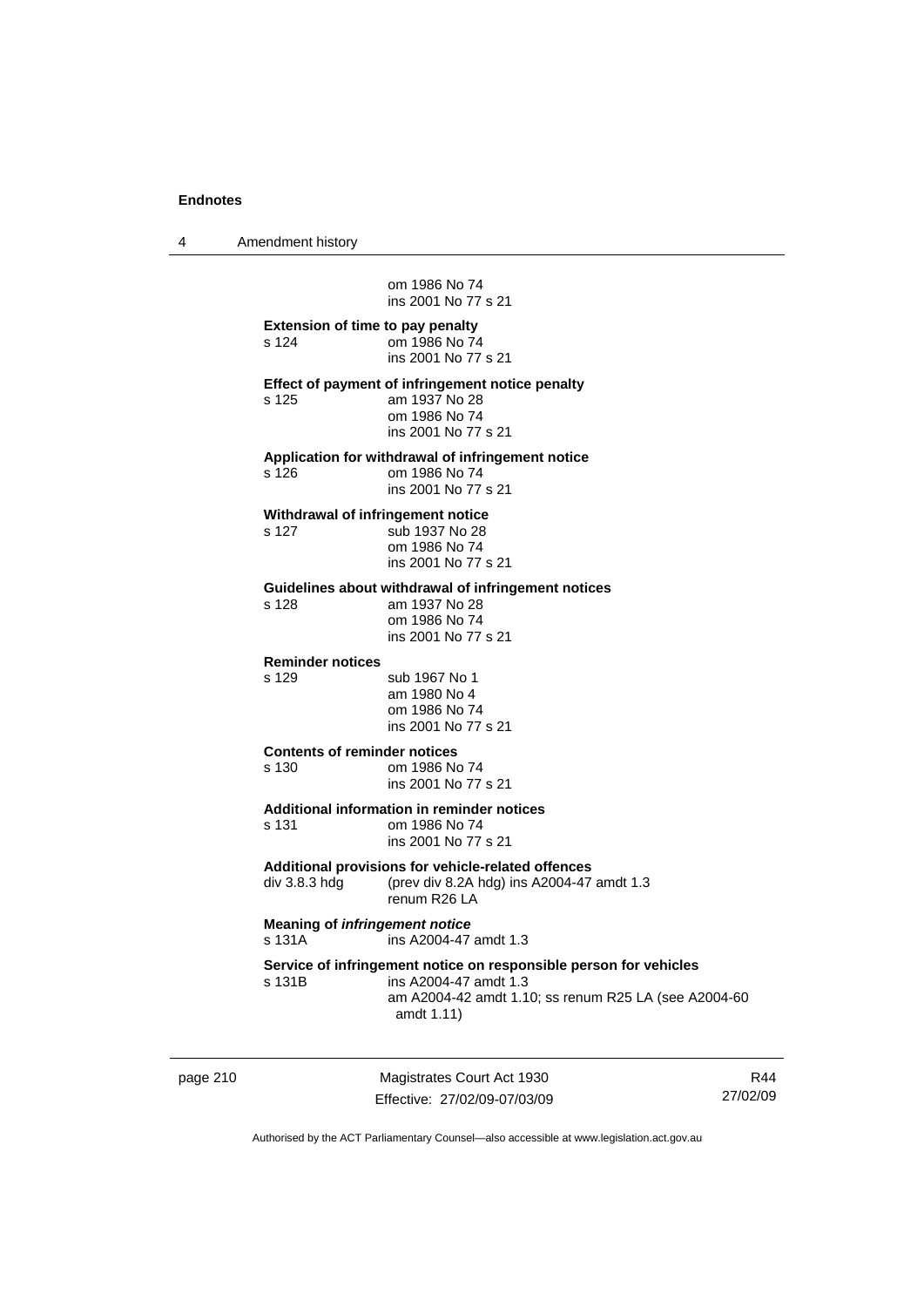Amendment history 4

27/02/09 Magistrates Court Act 1930 **Liability for vehicle-related offences**  s 131C ins A2004-47 amdt 1.3 **Illegal user declarations**<br>s 131D **ins A** ins A2004-47 amdt 1.3 **Known offender declarations**  s 131E ins A2004-47 amdt 1.3 **Sold vehicle declarations**  s 131F ins A2004-47 amdt 1.3 **Unknown offender declarations**  ins A2004-47 amdt 1.3 **Disputing liability for infringement notices**  div 3.8.4 hdg (prev div 8.3 hdg) ins 2001 No 77 s 21 sub and renum A2004-60 amdt 1.308 and R26 LA **Disputing liability for infringement notice offence**  s 132 am 1967 No 1; 1969 No 12; 1977 No 4 om 1986 No 74 ins 2001 No 77 s 21 **Extension of time to dispute liability**  s 133 am 1937 No 28 om 1986 No 74 ins 2001 No 77 s 21 **Procedure if liability disputed**  s 134 ins 2001 No 77 s 21 am A2004-42 amdt 1.12 **Infringement notices—other provisions**  div 3.8.5 hdg (prev div 8.4 hdg) ins 2001 No 77 s 21 sub and renum A2004-60 amdt 1.309 and R26 LA **Authorised people for infringement notice offences**  s 134A ins 1968 No 25 om 1986 No 74 ins 2002 No 30 amdt 3.588 **Money recovered by infant or person of unsound mind**  s 134B ins 1968 No 25 am 1978 No 46 om 1986 No 74 **Delegation of administering authority's functions**  s 135 am 1937 No 28 om 1986 No 74 ins 2001 No 77 s 21 sub 2002 No 30 amdt 3.589

page 211

Authorised by the ACT Parliamentary Counsel—also accessible at www.legislation.act.gov.au

Effective: 27/02/09-07/03/09

R44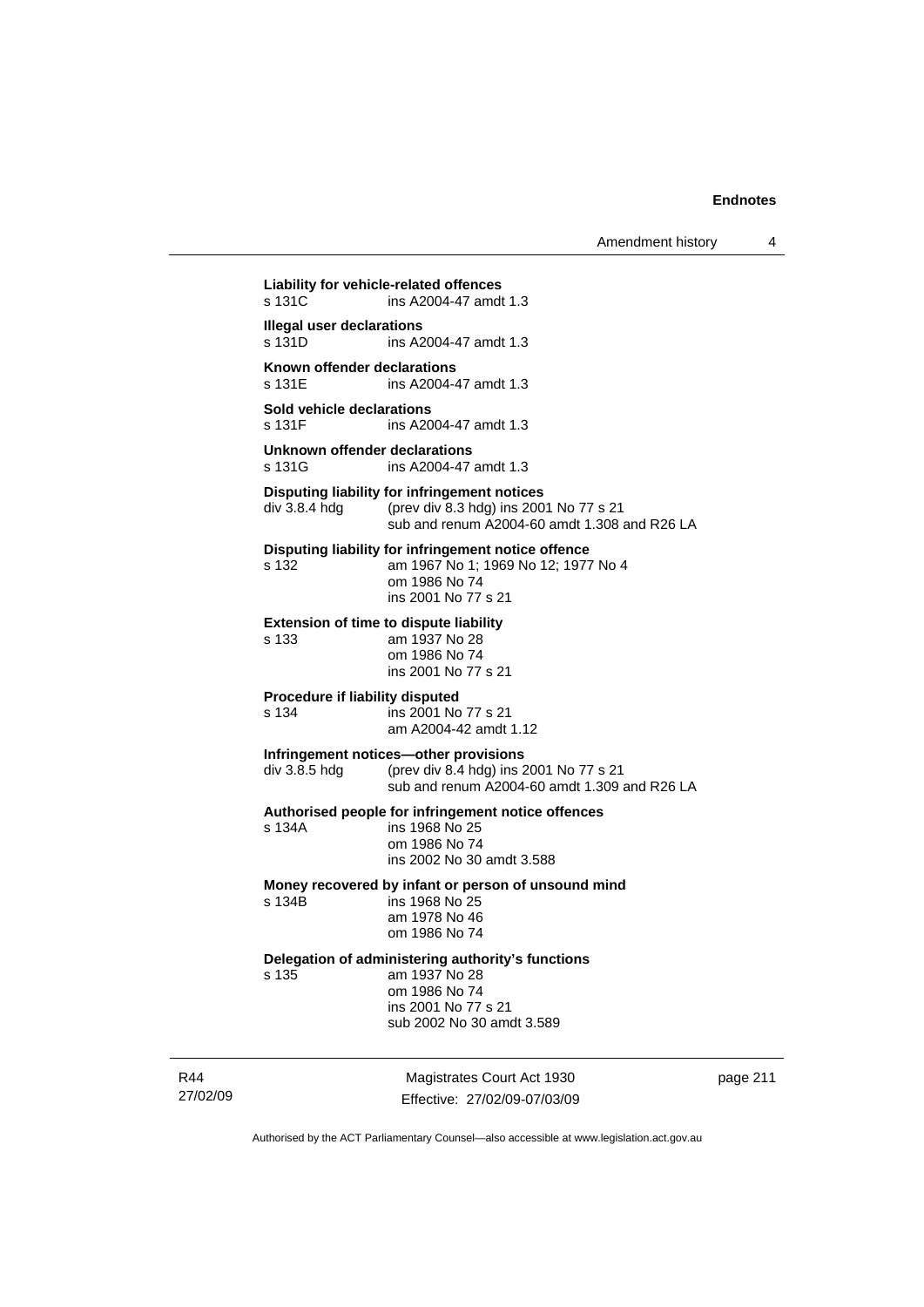4 Amendment history

page 212 Magistrates Court Act 1930 Effective: 27/02/09-07/03/09 R44 27/02/09 **Evidentiary certificates**  s 136 om 1986 No 74 ins 2001 No 77 s 21 **Default summons**  s 137 om 1986 No 74 **Service of default summons**  s 138 om 1986 No 74 **Ground of defence to be in writing lodged with the clerk**  s 139 am 1937 No 28; 1958 No 12; 1970 No 15 om 1986 No 74 **Trial**  am 1958 No 12; 1970 No 15 om 1986 No 74 **Enforcement of criminal decisions**  pt 3.9 hdg (prev pt 9 hdg) sub and renum A2004-60 amdt 1.310 **Enforcement of criminal decisions—general**  div 3.9.1 hdg (prev pt 9 div 1 hdg) renum R8 LA sub and renum A2004-60 amdt 1.311 **Minute of decision and notice to defendant**<br>s 141 am 1972 No 37: ord 1990 am 1972 No 37; ord 1990 No 5; 1991 No 44; 1993 No 4; 1996 No 6; 1996 No 68; 1998 No 25; 1999 No 91 sch 2; ss renum R10 LA; A2006-23 amdts 1.235, 1.236; A2006-40 amdt 2.143; A2007-44 amdt 1.2 **Formal convictions and orders**  s 142 am 1937 No 28; 1991 No 44; A2005-20 amdt 3.272; A2006-40 amdt 2.144 **Consequences if information dismissed**  s 143 am 1986 No 74; 1991 No 44 sub A2005-20 amdt 3.273 **Copies of informations and other documents**  sub 1967 No 1 am 1980 No 10; 1986 No 74; 1991 No 38; 1991 No 44; 1994 No 4; A2006-23 amdt 1.237 **Imprisonment in first instance**<br>s 145 am 1996 No am 1996 No 6 om A2006-23 amdt 1.238 **Enforcement of fines**  div 3.9.2 hdg (prev pt 9 div 2 hdg) sub 1994 No 61 am 1998 No 25 renum as div 9.2 hdg R8 LA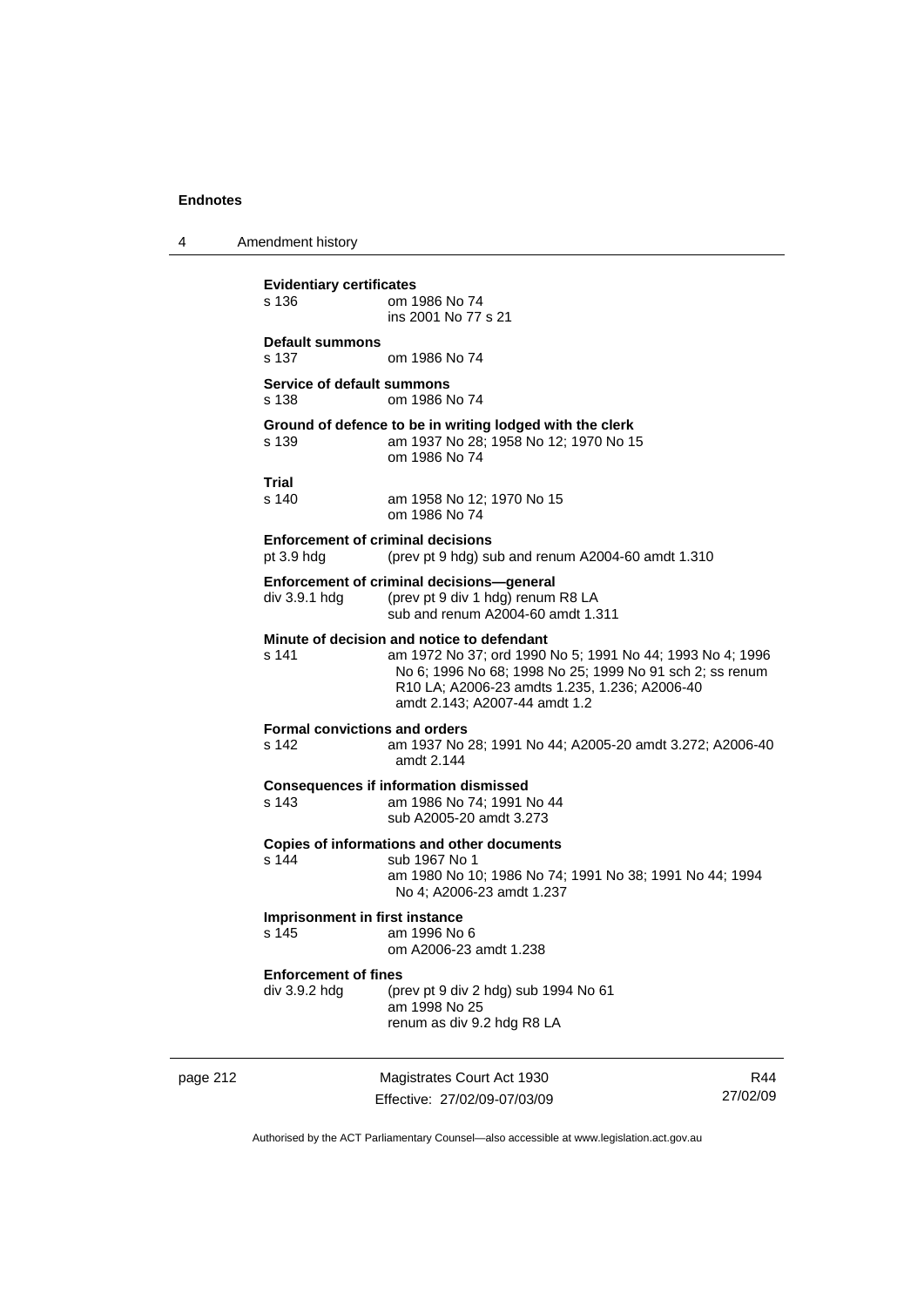Amendment history 4

renum A2004-60 amdt 1.312

|                 | Definitions for div 3.9.2<br>s 146 hdg<br>s 146 | sub A2004-60 amdt 1.313<br>om 1986 No 57<br>ins 1989 No 60<br>sub 1991 No 112<br>am A2006-23 amdt 1.239<br>def chief police officer ins A1998-25 s 8<br>om A2004-60 amdt 1.314<br>def default notice ins A1998-25 s 8<br>def <i>fine</i> ins A1998-25 s 8<br>am A1999-91 sch 2; A2005-20 amdt 3.274; A2006-23<br>amdt 1.240, amdt 1.241; A2007-44 amdt 1.3; pars renum<br><b>R39 LA</b><br>(e) note exp 2 June 2011 (see A2005-58 s 147 (2) (b) (i))<br>def fine defaulter ins A1998-25 s 8<br>def government agency ins A1998-25 s 8<br>am A2005-20 amdt 3.275<br>def outstanding fine ins A1998-25 s 8<br>sub A2005-20 amdt 3.276<br>def parking offence om A1998-25 s 8<br>def penalty notice ins A1998-25 s 8<br>def Territory entity ins A1998-25 s 8<br>sub A2004-60 amdt 1.315<br>def <i>traffic</i> offence am A1993-4 s 21<br>om A1998-25 s 8 |          |
|-----------------|-------------------------------------------------|--------------------------------------------------------------------------------------------------------------------------------------------------------------------------------------------------------------------------------------------------------------------------------------------------------------------------------------------------------------------------------------------------------------------------------------------------------------------------------------------------------------------------------------------------------------------------------------------------------------------------------------------------------------------------------------------------------------------------------------------------------------------------------------------------------------------------------------------------------|----------|
|                 | s 146A                                          | No imprisonment for breach of reparation order<br>ins ord 1990 No 1<br>am 1996 No 6<br>om 1998 No 25                                                                                                                                                                                                                                                                                                                                                                                                                                                                                                                                                                                                                                                                                                                                                   |          |
|                 | <b>Payment of fine</b><br>s 147                 | am 1968 No 25; 1977 No 34; 1986 No 74; 1989 No 60; ord<br>1990 No 5; 1991 No 112; 1992 No 23; 1993 No 4; 1994 No 4;<br>1994 No 45; 1994 No 61; 1995 No 46<br>sub 1998 No 25                                                                                                                                                                                                                                                                                                                                                                                                                                                                                                                                                                                                                                                                            |          |
|                 | Notice of address etc<br>s 147A                 | ins 1989 No 60<br>am 1991 No 44; 1991 No 112; 1993 No 48<br>sub 1998 No 25                                                                                                                                                                                                                                                                                                                                                                                                                                                                                                                                                                                                                                                                                                                                                                             |          |
|                 | Access to particulars of address<br>s 147B      | ins 1998 No 25<br>sub A2007-8 amdt 1.14                                                                                                                                                                                                                                                                                                                                                                                                                                                                                                                                                                                                                                                                                                                                                                                                                |          |
|                 | <b>Doubtful service</b><br>s 147C               | ins 1998 No 25                                                                                                                                                                                                                                                                                                                                                                                                                                                                                                                                                                                                                                                                                                                                                                                                                                         |          |
| R44<br>27/02/09 |                                                 | Magistrates Court Act 1930<br>Effective: 27/02/09-07/03/09                                                                                                                                                                                                                                                                                                                                                                                                                                                                                                                                                                                                                                                                                                                                                                                             | page 213 |

Authorised by the ACT Parliamentary Counsel—also accessible at www.legislation.act.gov.au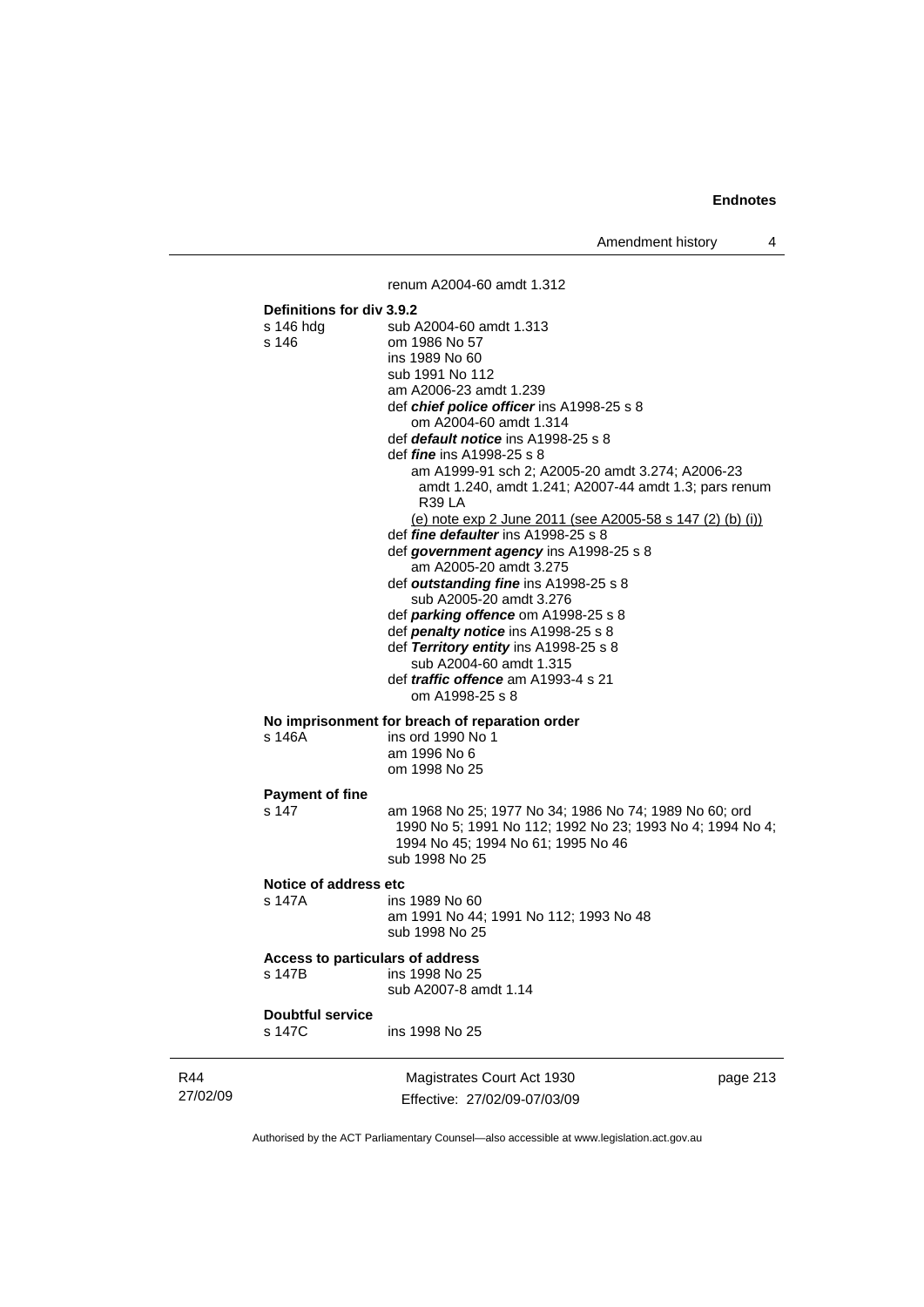| Amendment history |  |
|-------------------|--|
|                   |  |

| Court may allow time to pay<br>s 148    | am 1974 No 14; 1979 No 33; 1991 No 44; 1998 No 25;<br>ss renum R10 LA; A2005-20 amdt 3.277                                                                                                  |
|-----------------------------------------|---------------------------------------------------------------------------------------------------------------------------------------------------------------------------------------------|
| <b>Penalty notice</b><br>s 149          | om 1986 No 74<br>ins 1998 No 25                                                                                                                                                             |
| <b>Default</b><br>s 150                 | am 1974 No 14; 1977 No 34; 1979 No 33; 1986 No 74; 1989<br>No 60; 1991 No 112; 1993 No 4; 1999 No 79 s 5 sch 3<br>sub 1998 No 25<br>am A2004-60 amdt 1.316                                  |
| s 150A                                  | Parking offences-further orders in respect of natural persons<br>ins 1989 No 60<br>am 1991 No 44; 1991 No 112; 1993 No 48<br>om 1998 No 25                                                  |
| s 150B                                  | Parking offences-further orders in respect of bodies corporate<br>ins 1989 No 60<br>am 1991 No 44; 1991 No 112; 1993 No 48; 1994 No 61<br>om 1998 No 25                                     |
| <b>Further orders-service</b><br>s 150C | ins 1989 No 60<br>am 1991 No 44<br>om 1998 No 25                                                                                                                                            |
| <b>Default notice</b><br>s 151          | orig s 151 renum as s 185<br>ins 1998 No 25                                                                                                                                                 |
| <b>Special arrangements</b><br>s 152    | orig s 152 renum as s 186<br>ins 1998 No 25<br>am A2006-23 amdt 1.242; A2008-19 amdt 1.86                                                                                                   |
| s 153                                   | Notice for suspension of driver licence etc<br>am 1937 No 28; 1940 No 22; 1989 No 60; 1991 No 44<br>om 1998 No 25<br>sub 1999 No 79 s 5 sch 3<br>am A2006-23 amdt 1.243; A2008-19 amdt 1.87 |
| s 153A                                  | Parking offences-instalment payments<br>ins 1989 No 60<br>am 1991 No 44<br>om 1998 No 25                                                                                                    |

page 214 Magistrates Court Act 1930 Effective: 27/02/09-07/03/09

R44 27/02/09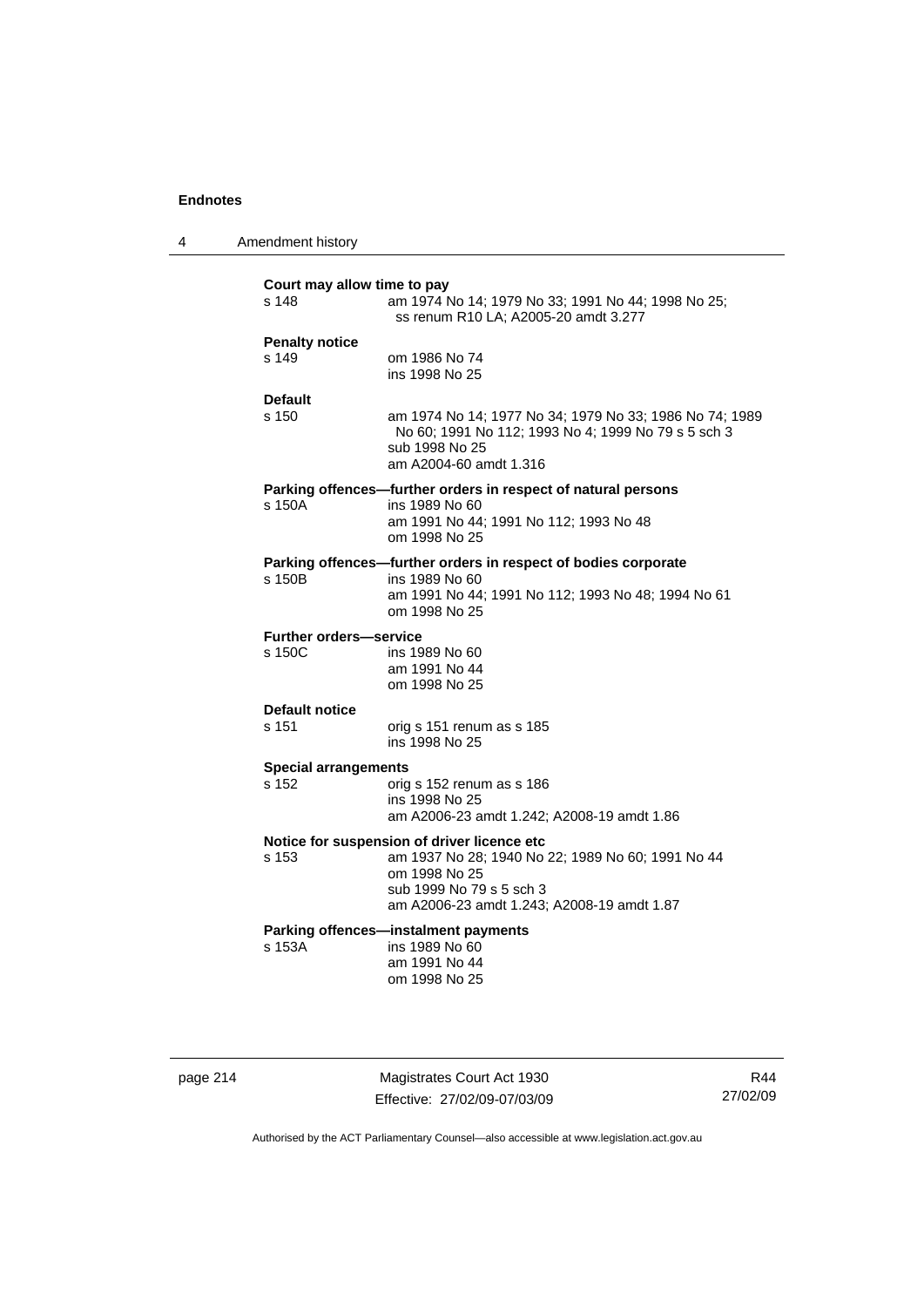# **Consequence of non-compliance with certain orders**

| .<br>s 153B | .<br>ins 1989 No 60 |
|-------------|---------------------|
|             | am 1991 No 44       |
|             | om 1998 No 25       |
|             |                     |

# **Part payments**

s 153B

s 153C ins 1989 No 60 am 1991 No 44 om 1998 No 25

# **Access to personal information**

s 154 orig s 154 renum as s 187 ins 1998 No 25 sub A2007-8 amdt 1.15

#### **Ascertainment of capacity to pay fine**

s 154A ins 1998 No 25 am A2004-60 amdts 1.317-1.320 reloc to Magistrates Court Rules 1932, pt 4 as rule 18 by A2004-60 amdt 1.321

# **Garnishee orders and writs of execution**<br>s 154B<br>ins 1998 No 25

ins 1998 No 25

 am A2004-60 amdt 1.322, amdt 1.323 reloc to Magistrates Court Rules 1932, pt 4 as rule 19 by A2004-60 amdt 1.324

# **Application of Magistrates Court (Civil Jurisdiction) Rules, pt 19**

| s 154C hdg | sub A2004-60 amdt 1.325                                                          |
|------------|----------------------------------------------------------------------------------|
| s 154C     | ins 1998 No 25                                                                   |
|            | am A2004-60 amdts 1.326-1.334                                                    |
|            | reloc to Magistrates Court Rules 1932, pt 4 as rule 20 by<br>A2004-60 amdt 1.335 |

# **Fine defaulters—imprisonment**<br>s 154D ins 1998 No 2

ins 1998 No 25 sub A2006-23 amdt 1.244 am A2007-15 amdt 1.27; A2007-44 amdt 1.4; A2008-19 amdt 1.88 (4) note exp 2 June 2011 (see A2005-58 s 147 (2) (b) (ii))

# **Young fine defaulters**

ins A2008-19 amdt 1.89

#### **Young fine defaulters—no capacity to pay**  s 154F ins A2008-19 amdt 1.89

page 215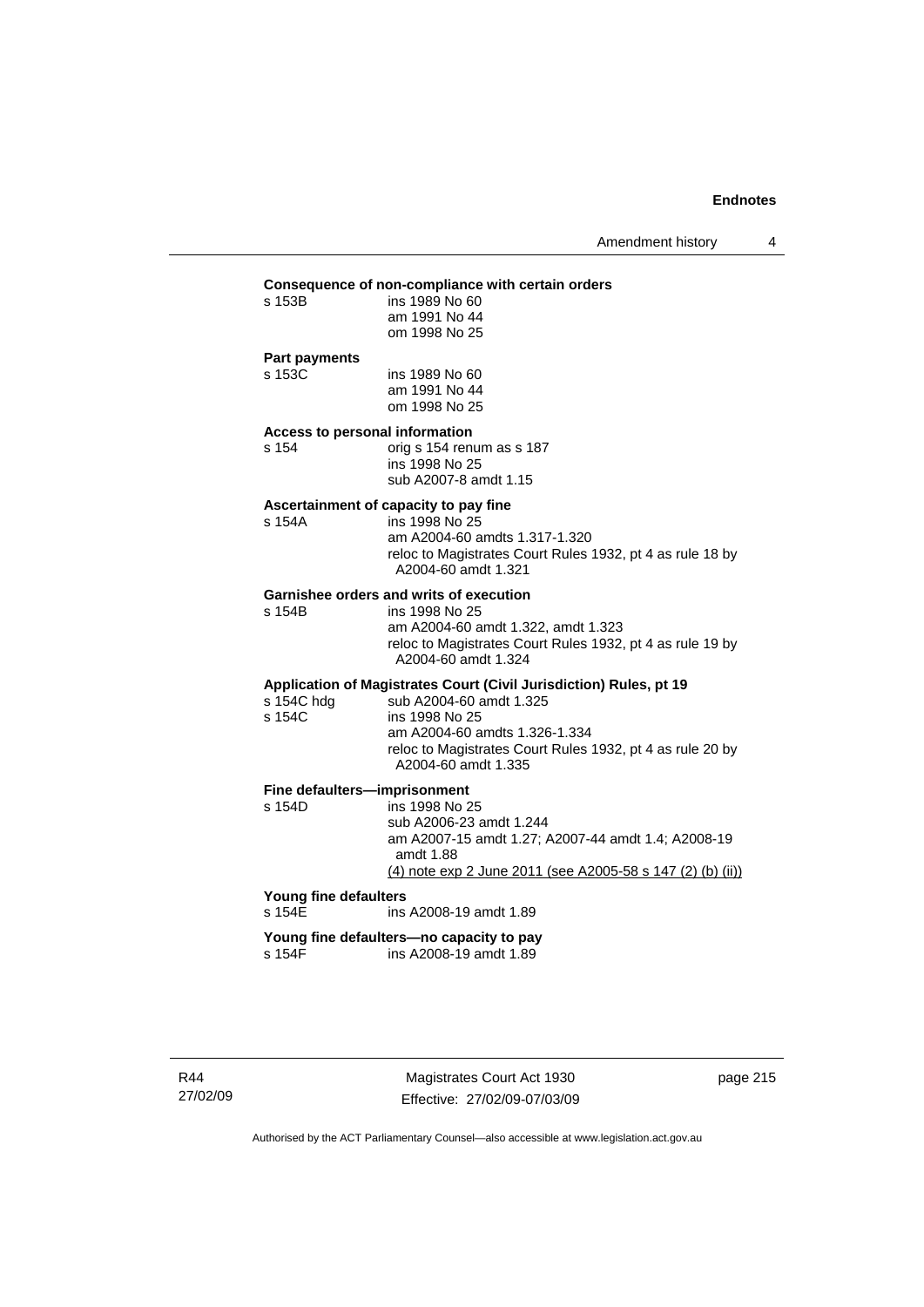4 Amendment history

### **Fine amounts to be paid to registrar**

| s 155 hdg | am 1991 No 44           |
|-----------|-------------------------|
| s 155     | am 1991 No 44           |
|           | sub A2005-20 amdt 3.278 |
|           | om A2006-23 amdt 1.244  |
|           |                         |

#### **Costs to be paid to clerk by registrar of motor vehicles**

s 155A hdg am 1991 No 44<br>s 155A ins 1989 No 60

| s 155A | ins 1989 No 60 |  |                            |  |
|--------|----------------|--|----------------------------|--|
|        |                |  | am 1991 No 44; 1991 No 112 |  |
|        | om 1998 No 25  |  |                            |  |

# **Execution to stop on payment**

s 156 am 1977 No 34 sub A2005-20 amdt 3.278 om A2006-23 amdt 1.244

# **Outstanding fine discharged by payment**<br>s 157 cm 1976 No 42; 1977 No

s 157 am 1976 No 42; 1977 No 34; 1991 No 44; 1998 No 25; A2004-60 amdt 1.336 sub A2006-23 amdt 1.244 am A2008-19 amdt 1.90

#### **Outstanding fine satisfied by imprisonment**

s 158 am 1986 No 74; 1991 No 44 om 1994 No 61 ins 1998 No 25 sub A2006-23 amdt 1.244 am A2007-15 amdt 1.28

### **Outstanding fine satisfied by imprisonment—young fine defaulter**  s 158A ins A2008-19 amdt 1.91

# **Remission**

| am 1991 No 44          |
|------------------------|
| am 1991 No 44          |
| om 1994 No 61          |
| ins 1998 No 25         |
| om A2006-23 amdt 1.245 |
|                        |

### **Conviction or order quashed or set aside**

s 160 om 1994 No 61 ins 1998 No 25 am 1999 No 79 s 5 sch 3

### **Other enforcement provisions not affected**

s 161 am 1986 No 74 om 1994 No 61 ins 1998 No 25

page 216 Magistrates Court Act 1930 Effective: 27/02/09-07/03/09

R44 27/02/09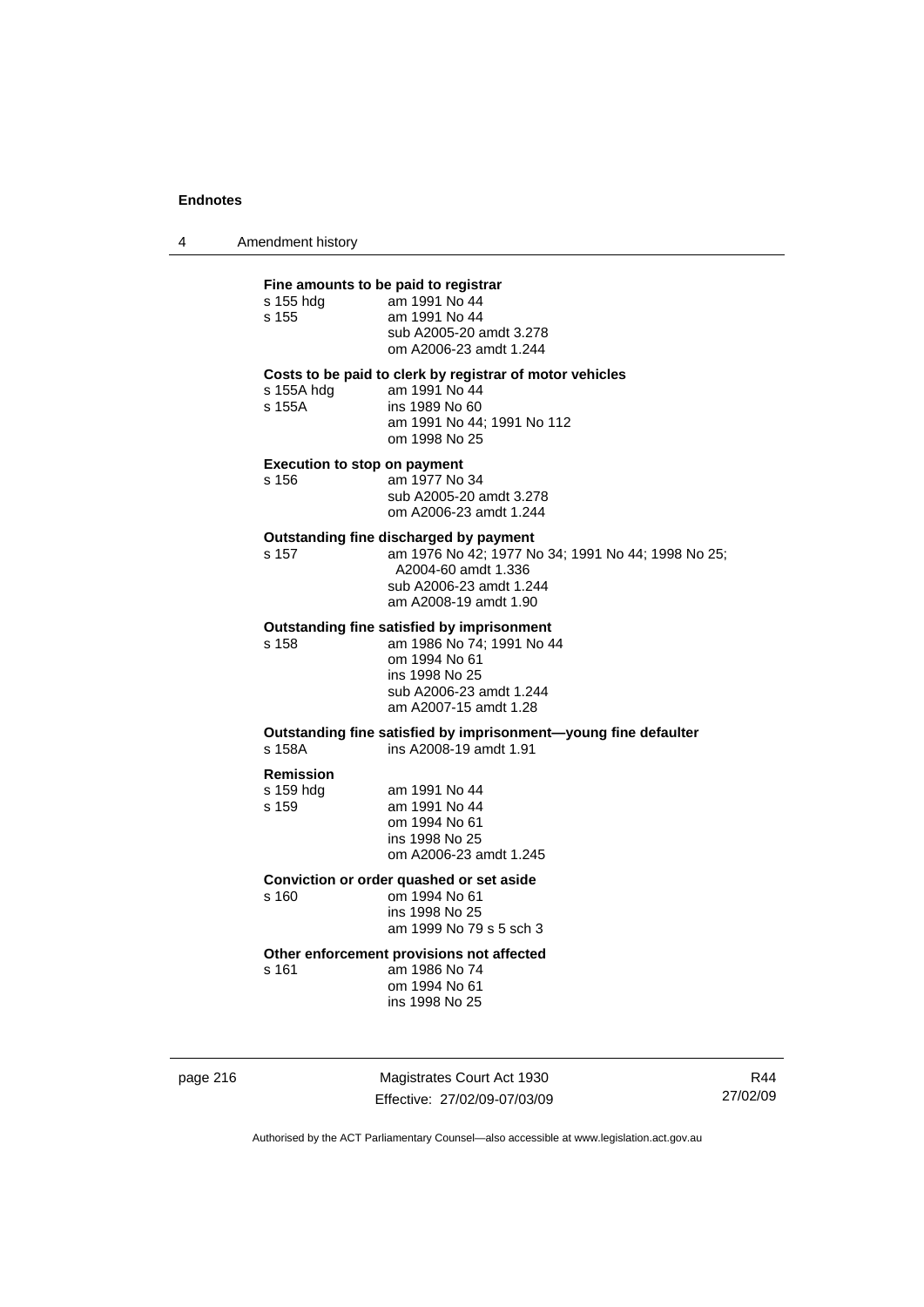| s 162                                             | am 1953 No 14; 1967 No 1; 1991 No 44; 1994 No 81<br>om 1994 No 61                                                                                                                                                           |
|---------------------------------------------------|-----------------------------------------------------------------------------------------------------------------------------------------------------------------------------------------------------------------------------|
| s 163                                             | Warrant of distress after appeal<br>om 1972 No 37                                                                                                                                                                           |
| s 164                                             | Money, Australian notes and bank notes may be seized and choses in action<br>may be seized, sued on and sold<br>am ord 1990 No 5<br>om 1994 No 61                                                                           |
| s 165                                             | Time of application to be recorded<br>am 1953 No 14; 1991 No 44<br>om 1994 No 61                                                                                                                                            |
| s 166                                             | Warrant of execution, when to be executed<br>am 1967 No 1; 1994 No 81<br>om 1994 No 61                                                                                                                                      |
| div 3.9.3 hdg                                     | Reciprocal enforcement of fines against bodies corporate<br>(prev pt 9 div 2A hdg) ins 1982 No 2<br>renum as div 9.2A hdg R8 LA<br>renum A2004-60 amdt 1.337                                                                |
| Definitions for div 3.9.3<br>s 166A hdg<br>s 166A | sub A2004-60 amdt 1.338<br>ins 1982 No 2<br>def <i>fine</i> am A2005-20 amdt 3.279<br>def reciprocating court sub A2005-20 amdt 3.280<br>def relevant officer am A1991-44 s 7 and sch 1<br>def State am A2004-60 amdt 1.339 |
| s 166B                                            | Declarations relating to reciprocating courts<br>ins 1982 No 2<br>am 2001 No 44 amdts 1.2752-1.2754; A2005-20 amdt 3.281                                                                                                    |
| <b>Enforcement of fine</b><br>s 166C              | ins 1982 No 2<br>am 1991 No 44; 1994 No 61; A2004-60 amdt 1.340,<br>amdt 1.341; A2005-20 amdts 3.282-3.284; ss renum R29 LA<br>(see A2005-20 amdt 3.285); A2006-40 amdts 2.145-2.147                                        |
| s 166D                                            | Effect of enforcement by reciprocating court<br>ins 1982 No 2<br>am 1991 No 44                                                                                                                                              |
| s 166E hdg<br>s 166E                              | Registrar to notify payment of territory fine<br>am 1991 No 44<br>ins 1982 No 2<br>am 1991 No 44                                                                                                                            |

R44 27/02/09

Magistrates Court Act 1930 Effective: 27/02/09-07/03/09 page 217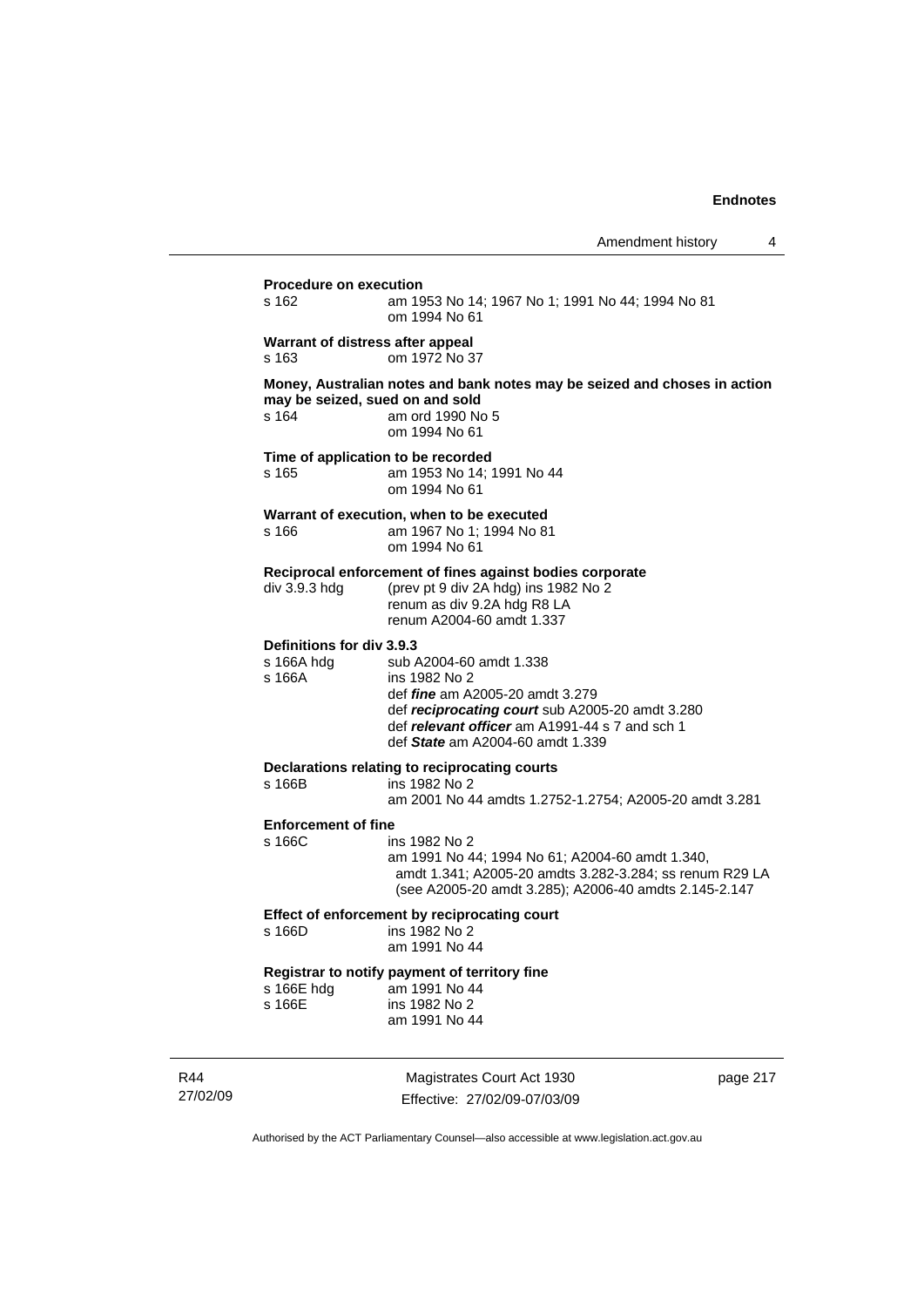4 Amendment history

**Adverse claim to goods seized**  s 167 am 1953 No 14 om 1986 No 74 **Rules in Interpleader summons**  s 168 om 1986 No 74 **Right of landlord not affected**  s 169 om 1986 No 74 **Oral examination of debtor as to debts owing to him**  s 170 am 1968 No 25; 1991 No 44 om 1994 No 61 **Order nisi for attachment of debt**  s 171 am 1937 No 28; 1991 No 44 om 1994 No 61 **Service of order nisi to bind debts**  s 172 am 1993 No 4 om 1994 No 61 **Where garnishee does not dispute debt**  s 173 sub 1968 No 25 am 1970 No 15; 1991 No 44 om 1994 No 61 **Where garnishee disputes debt**  s 174 am 1986 No 74 om 1994 No 61 **Issue may be filed**  s 175 om 1994 No 61 **Where third party claims lien or charge on debt**  s 176 om 1994 No 61 **Court may order warrant to levy amount or issue to be tried**  s 177 om 1994 No 61 **Payment by debtor under order to be valid discharge**  s 178 am 1937 No 28 om 1994 No 61 **Debt attachment book**  s 179 am 1991 No 44 om 1994 No 61 **Costs of attachment**  s 180 om 1994 No 61

page 218 Magistrates Court Act 1930 Effective: 27/02/09-07/03/09

R44 27/02/09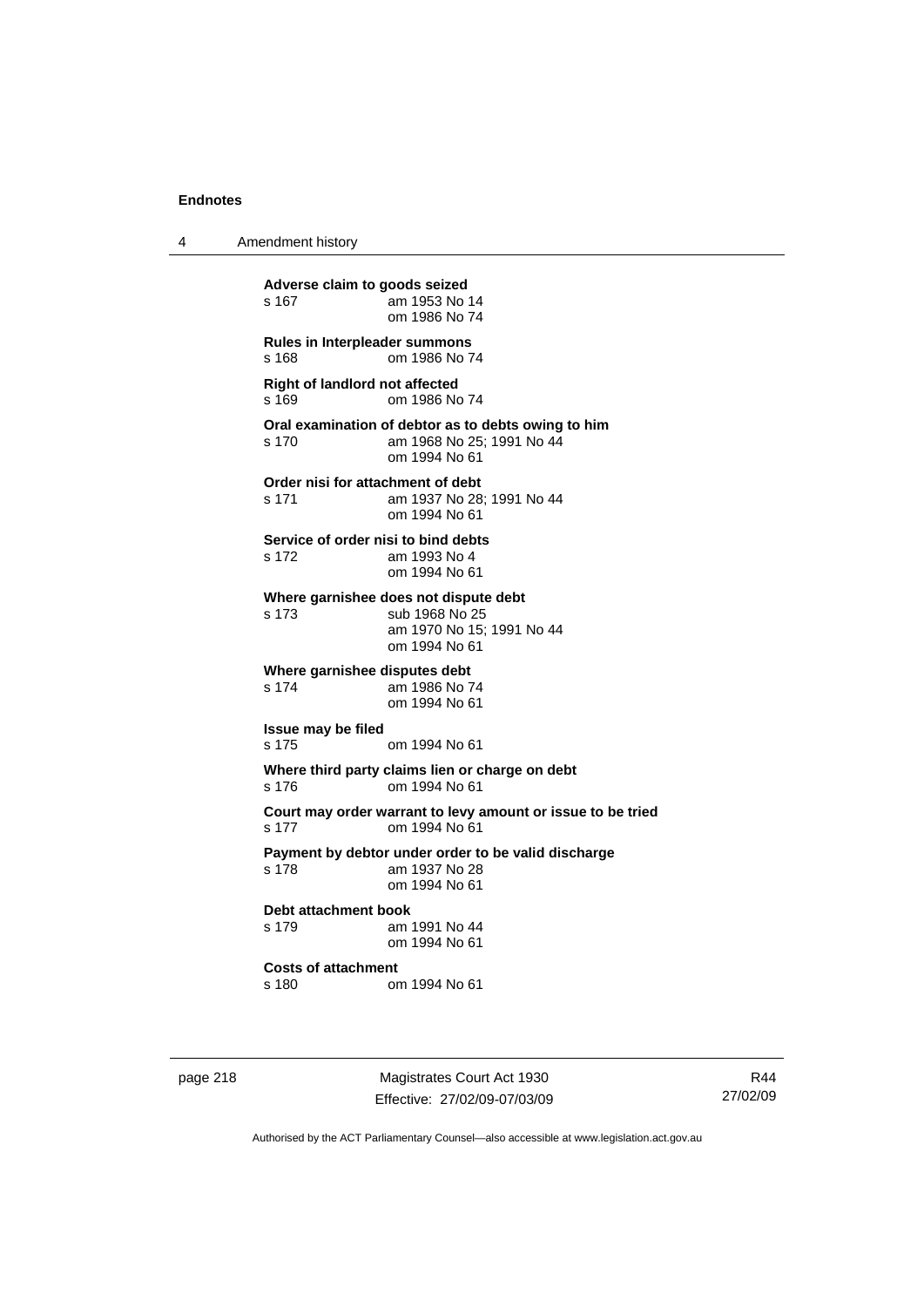| circumstances                             | Defendants in civil cases not to be imprisoned except under certain                                                                                                                                                             |
|-------------------------------------------|---------------------------------------------------------------------------------------------------------------------------------------------------------------------------------------------------------------------------------|
| s 181                                     | am 1937 No 28; 1991 No 44<br>om 1994 No 61                                                                                                                                                                                      |
| Warrant in default of compliance<br>s 182 | am 1991 No 44<br>om 1994 No 61                                                                                                                                                                                                  |
| Ex parte order of commitment<br>s 183     | am 1991 No 44<br>om 1994 No 61                                                                                                                                                                                                  |
| div 3.9.4 hdg                             | Enforcement of criminal decisions-other provisions<br>(prev pt 9 div 6 hdg) renum as div 9.6 hdg R8 LA<br>sub and renum A2004-60 amdt 1.342                                                                                     |
| s 184                                     | <b>Enforcement of costs against informant</b><br>orig s 184 am 1991 No 44<br>om 1994 No 61<br>ins 1998 No 25 s 17                                                                                                               |
| s 185                                     | Committal to prison-orders not involving payment of amount<br>orig s 185 sub 1967 No 1<br>om 1972 No 37<br>(prev s 151) am 1977 No 34; 1996 No 6<br>renum 1998 No 25<br>am A2005-20 amdts 3.286-3.288<br>om A2006-23 amdt 1.246 |
| Warrant of commitment to prison<br>s 186  | orig s 186 om 1994 No 61<br>(prev s 152) sub 1996 No 6<br>renum 1998 No 25<br>am 1998 No 67; ss renum R10 LA<br>om A2006-23 amdt 1.246                                                                                          |
| s 187                                     | Warrant of commitment if defendant already in prison<br>orig s 187 om 1994 No 61<br>(prev s 154) renum 1998 No 25<br>am A2005-20 amdt 3.289<br>om A2006-23 amdt 1.246                                                           |
| Mitigation of payment by court<br>s 188   | am 1967 No 1; 1982 No 3; 1985 No 41; ord 1990 No 5; 1994<br>No 81<br>om A2006-23 amdt 1.246                                                                                                                                     |
| s 189                                     | Scale of imprisonment for nonpayment of money<br>am 1967 No 1; 1977 No 34; 1978 No 46<br>sub 1993 No 4                                                                                                                          |

R44 27/02/09

Magistrates Court Act 1930 Effective: 27/02/09-07/03/09 page 219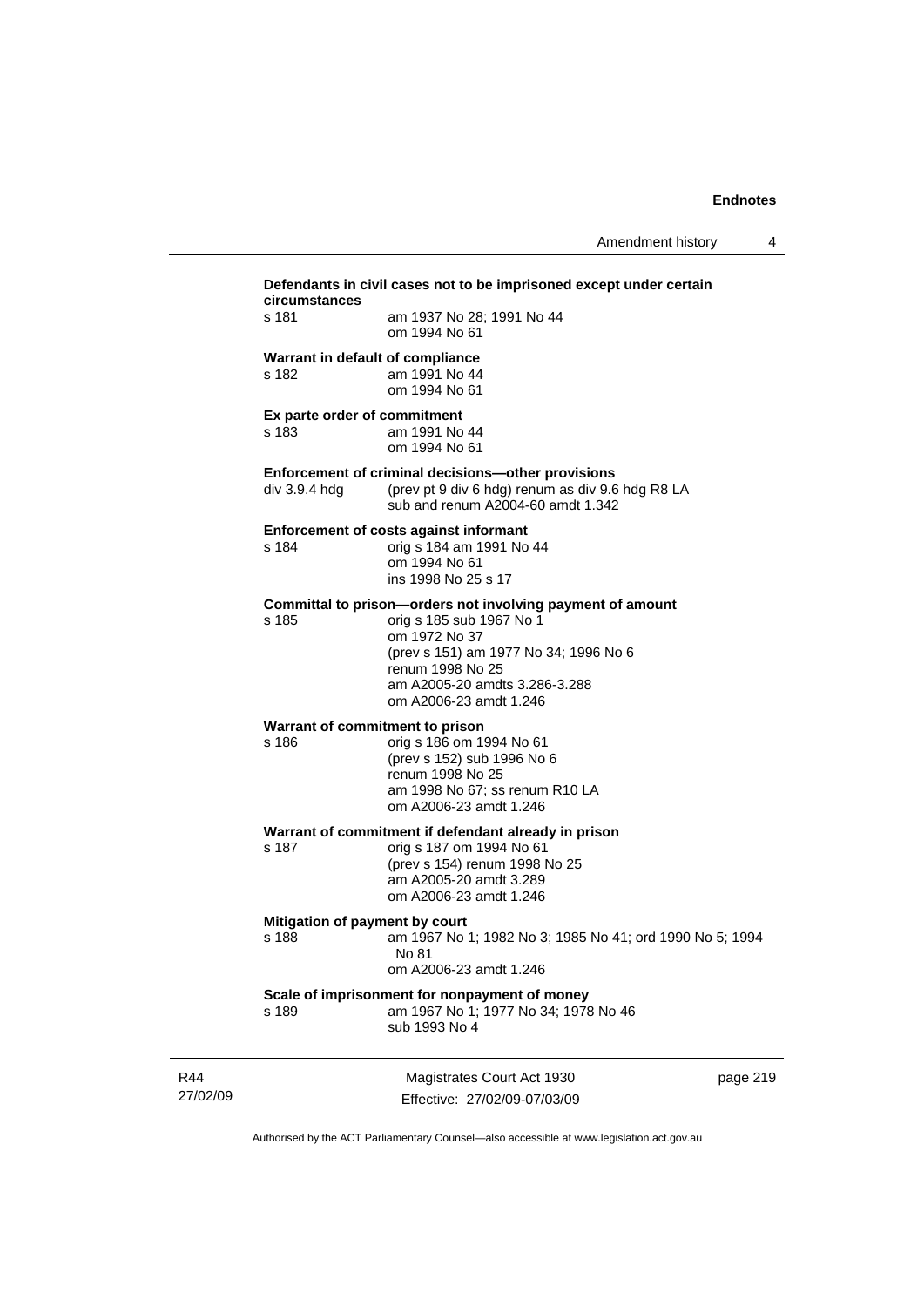4 Amendment history

 am 1994 No 61 om 1998 No 25

# **Proceeds of warrants of execution**  s 190 sub 1986 No 74 am ord 1990 No 5; 1991 No 44 om 1994 No 61 **Accounts to be kept of amounts received**  s 191 hdg am 2001 No 44 amdt 1.2755 sub A2004-60 amdt 1.343 s 191 am 1967 No 1; 1979 No 33; 1991 No 44; 1994 No 81; 2001 No 44 amdt 1.2756; A2004-60 amdt 1.344, amdt 1.345; A2006-23 amdt 1.247 **Executors and administrators may enforce orders in civil matters**  s 192 am 1991 No 44 om 1994 No 61 **Forfeited goods may be sold**  s 193 am ord 1990 No 5; A2005-20 amdt 3.290 **Enforcement order not void for form only**<br>s 194 hda sub A2006-40 amdt 2.14 s 194 hdg sub A2006-40 amdt 2.148<br>s 194 am 1994 No 61 am 1994 No 61 sub A2006-23 amdt 1.248 am A2006-40 amdt 2.149 **Convictions etc to be given to Supreme Court registrar**  s 195 am 1937 No 28; 1992 No 23 sub A2005-20 amdt 3.291 **Definitions for pt 10**  s 196 am 1937 No 28 sub 1990 No 65 am 1992 No 37; 2000 No 60 s 4 om 2001 No 90 amdt 1.79 **Power to make**  s 197 sub 1990 No 65 om 2001 No 90 amdt 1.79 **Entitlement to apply**  s 198 sub 1990 No 65 am 1998 No 38; 2000 No 60 s 5 om 2001 No 90 amdt 1.79 **Powers exercisable in care and protection proceedings**

s 198A ins 1999 No 64 s 4 sch 2 om 2001 No 90 amdt 1.79

page 220 Magistrates Court Act 1930 Effective: 27/02/09-07/03/09

R44 27/02/09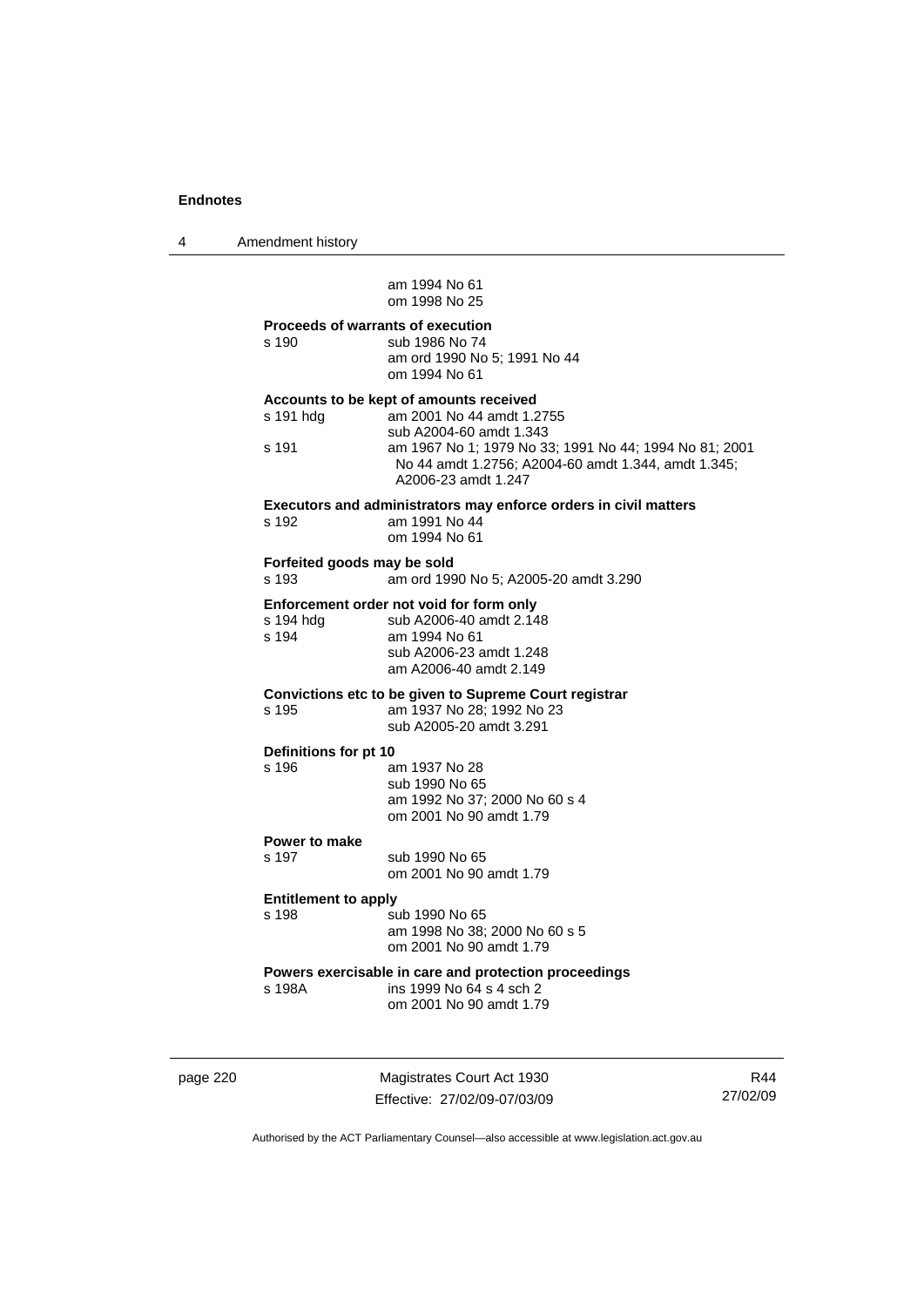| s 198B                                   | ins 2000 No 60 s 6                                           |
|------------------------------------------|--------------------------------------------------------------|
|                                          | om 2001 No 90 amdt 1.79                                      |
| <b>Hearing dates</b>                     |                                                              |
| s 199                                    | am 1937 No 28                                                |
|                                          | sub 1990 No 65                                               |
|                                          | am 1991 No 44                                                |
|                                          | om 2001 No 90 amdt 1.79                                      |
|                                          | Parties-applications by persons other than aggrieved persons |
| $s$ 200                                  | am 1937 No 28                                                |
|                                          | sub 1990 No 65                                               |
|                                          | am 1998 No 38; 2000 No 60 s 7                                |
|                                          | om 2001 No 90 amdt 1.79                                      |
|                                          | Parties-applications involving children                      |
| s 201                                    | sub 1990 No 65                                               |
|                                          | am 1991 No 44                                                |
|                                          | om 2001 No 90 amdt 1.79                                      |
| <b>Representation of children</b>        |                                                              |
| s 202                                    | sub 1990 No 65                                               |
|                                          | om 2001 No 90 amdt 1.79                                      |
| <b>Hearing of applications</b>           |                                                              |
| s 203                                    | sub 1990 No 65                                               |
|                                          | am 1995 No 46; 1999 No 34                                    |
|                                          | om 2001 No 90 amdt 1.79                                      |
|                                          | Matters to be taken into account                             |
| s 204                                    | sub 1990 No 65                                               |
|                                          | om 2001 No 90 amdt 1.79                                      |
| <b>Restrictions in orders</b>            |                                                              |
| s 205                                    | am 1986 No 74                                                |
|                                          | sub 1990 No 65                                               |
|                                          | om 2001 No 90 amdt 1.79                                      |
| <b>Consent orders</b>                    |                                                              |
| s 206                                    | sub 1990 No 65                                               |
|                                          | om 2001 No 90 amdt 1.79                                      |
| <b>Jurisdiction under s 206</b>          |                                                              |
| s 206AA                                  | ins 1999 No 34                                               |
|                                          | om 2001 No 90 amdt 1.79                                      |
|                                          |                                                              |
| <b>Service of applications</b><br>s 206A | ins 1990 No 65                                               |
|                                          | am 1991 No 44; 2000 No 60 s 8; 2001 No 44 amdt 1.2757        |
|                                          | om 2001 No 90 amdt 1.79                                      |

R44 27/02/09

Magistrates Court Act 1930 Effective: 27/02/09-07/03/09 page 221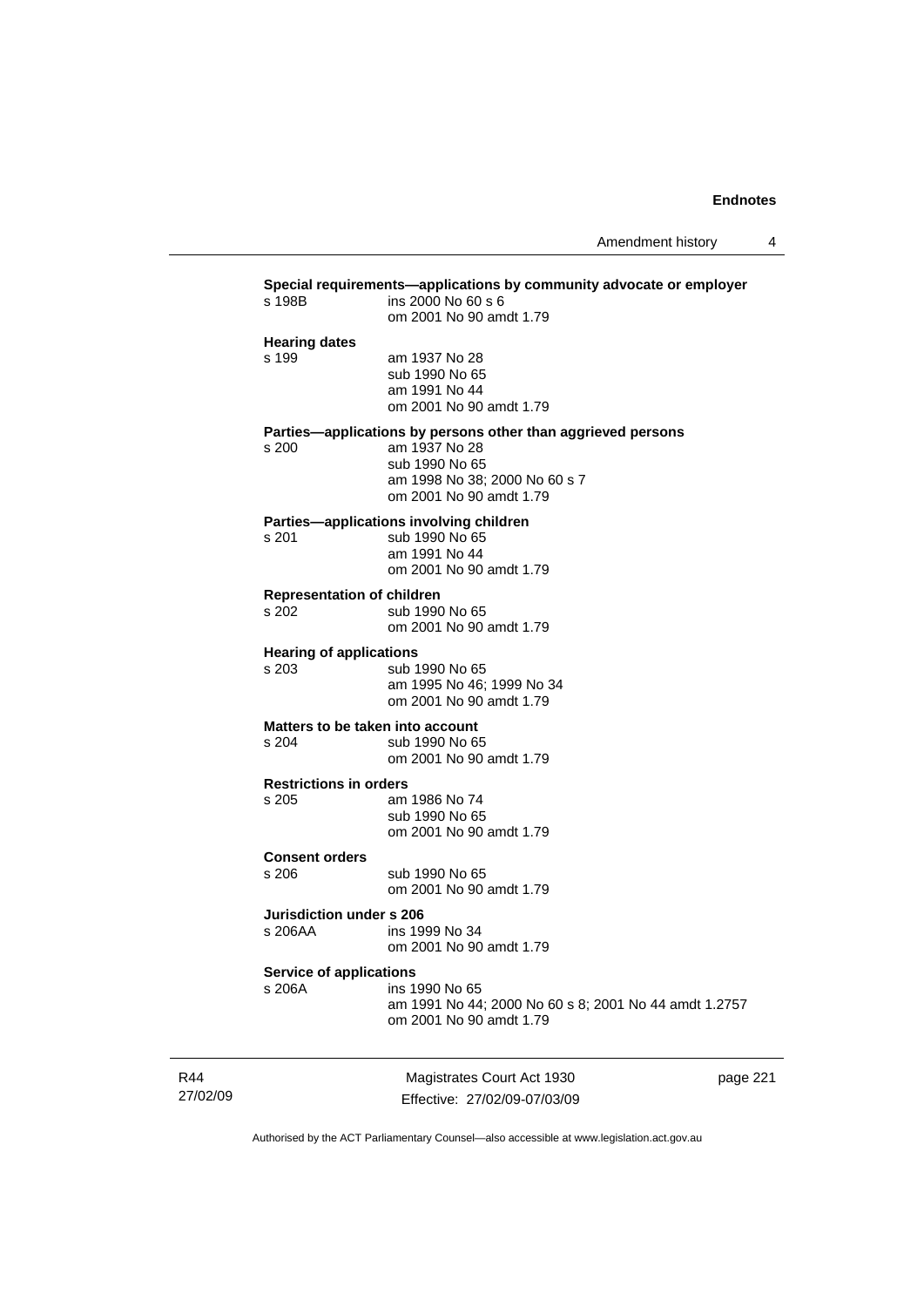4 Amendment history

|          | s 206B                                       | Procedure in absence of respondent<br>ins 1990 No 65<br>om 2001 No 90 amdt 1.79                                |
|----------|----------------------------------------------|----------------------------------------------------------------------------------------------------------------|
|          | Interim restraining orders<br>s 206C         | ins 1990 No 65<br>om 2001 No 90 amdt 1.79                                                                      |
|          | Seizure of firearms<br>s 206D                | ins 1990 No 65<br>am 1991 No 9; 1996 No 74; 1997 No 25<br>om 2001 No 90 amdt 1.79                              |
|          | <b>Explaining proposed orders</b><br>s 206E  | ins 1990 No 65<br>am 1992 No 37<br>om 2001 No 90 amdt 1.79                                                     |
|          | <b>Counselling</b><br>s 206F                 | ins 1990 No 65<br>om 2001 No 90 amdt 1.79                                                                      |
|          | s 206G                                       | Power of court to make orders where person charged<br>ins 1990 No 65<br>om 2001 No 90 amdt 1.79                |
|          | Duration of orders<br>s 206H                 | ins 1990 No 65<br>om 2001 No 90 amdt 1.79                                                                      |
|          | s 2061                                       | Exercise of certain powers by registrar<br>ins 2001 No 70 amdt 1.67<br>om 2001 No 90 amdt 1.79                 |
|          | Variation and revocation of orders<br>s 206J | ins 1990 No 65<br>am 1991 No 44; 1999 No 64 s 4 sch 2<br>om 2001 No 90 amdt 1.79                               |
|          | Service etc of orders<br>s 206K              | ins 1990 No 65<br>am 1991 No 44; 1996 No 51; 2001 No 44 amdt 1.2758,<br>amdt 1.2759<br>om 2001 No 90 amdt 1.79 |
|          | <b>Offence</b><br>s 206L                     | ins 1990 No 65<br>am 1992 No 37; 1994 No 81; 1997 No 25<br>om 2001 No 90 amdt 1.79                             |
|          | s 206M                                       | Service other than personal service<br>ins 1990 No 65                                                          |
| page 222 |                                              | Magistrates Court Act 1930                                                                                     |

Authorised by the ACT Parliamentary Counsel—also accessible at www.legislation.act.gov.au

R44 27/02/09

Effective: 27/02/09-07/03/09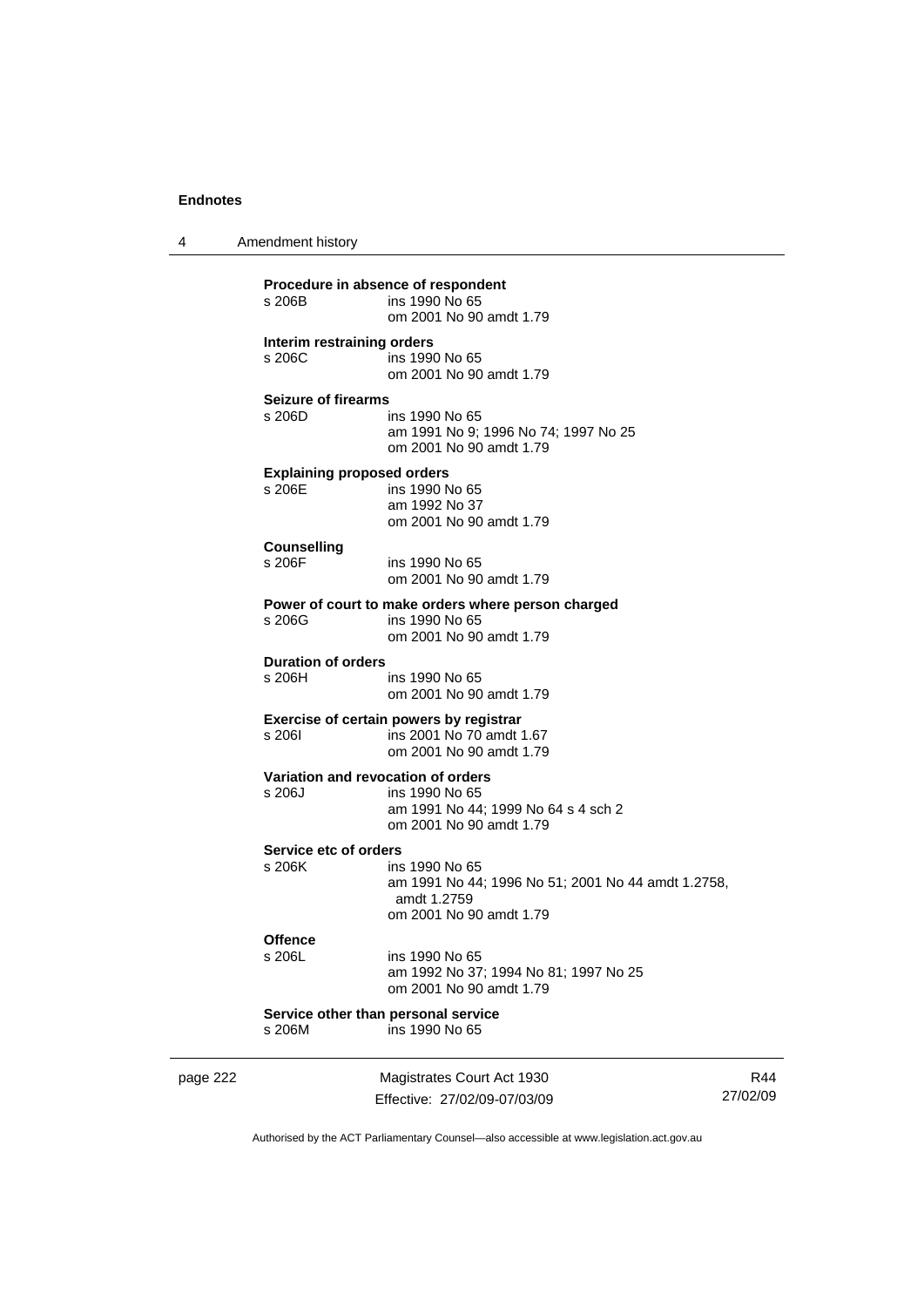|                                        | om 2001 No 90 amdt 1.79                                                |
|----------------------------------------|------------------------------------------------------------------------|
| Service by police officers<br>s 206N   | ins 1990 No 65<br>am 1991 No 44<br>om 2001 No 90 amdt 1.79             |
|                                        | Restriction on publication of reports of proceedings                   |
| s 206P                                 | ins 1990 No 65<br>am 1994 No 81: 1998 No 38<br>om 2001 No 90 amdt 1.79 |
| Limits of restriction on publication   |                                                                        |
| s 206PA                                | ins 1998 No 38<br>om 2001 No 90 amdt 1.79                              |
|                                        | Application not invalid only because made under wrong Act              |
| s 206PB                                | ins 1998 No 38<br>om 2001 No 90 amdt 1.79                              |
| <b>Appeals</b>                         |                                                                        |
| s 206Q                                 | ins 1990 No 65                                                         |
|                                        | am 1995 No 46                                                          |
|                                        | om 2001 No 90 amdt 1.79                                                |
| <b>Application of Crimes Act</b>       |                                                                        |
| s 206R                                 | ins 1990 No 65<br>om 2001 No 90 amdt 1.79                              |
|                                        |                                                                        |
| <b>Criminal appeals</b><br>pt 3.10 hdg |                                                                        |
|                                        | (prev pt 11 hdg) sub 1972 No 37<br>sub and renum A2004-60 amdt 1.346   |
|                                        | <b>Criminal appeals-jurisdiction of Supreme Court</b>                  |
| div 3.10.1 hdg                         | (prev pt 11 div 1 hdg) ins 1972 No 37                                  |
|                                        | renum as div 11.1 hdg R8 LA                                            |
|                                        | sub and renum A2004-60 amdt 1.347                                      |
| <b>Jurisdiction of Supreme Court</b>   |                                                                        |
| s 207                                  | sub 1937 No 28                                                         |
|                                        | am 1967 No 1: 1968 No 25<br>sub 1972 No 37                             |
|                                        | am 1985 No 67; 1990 No 65; 2001 No 90 amdt 1.80;                       |
|                                        | A2004-60 amdts 1.348-1.350; A2005-5 s 30; A2008-44<br>amdt 1.79        |
| Appeals in criminal matters            |                                                                        |
| div 3.10.2 hdg                         | (prev pt 11 div 2 hdg) ins 1972 No 37                                  |
|                                        | renum as div 11.2 hdg R8 LA                                            |
|                                        | sub and renum A2004-60 amdt 1.351                                      |
|                                        |                                                                        |

R44 27/02/09

Magistrates Court Act 1930 Effective: 27/02/09-07/03/09 page 223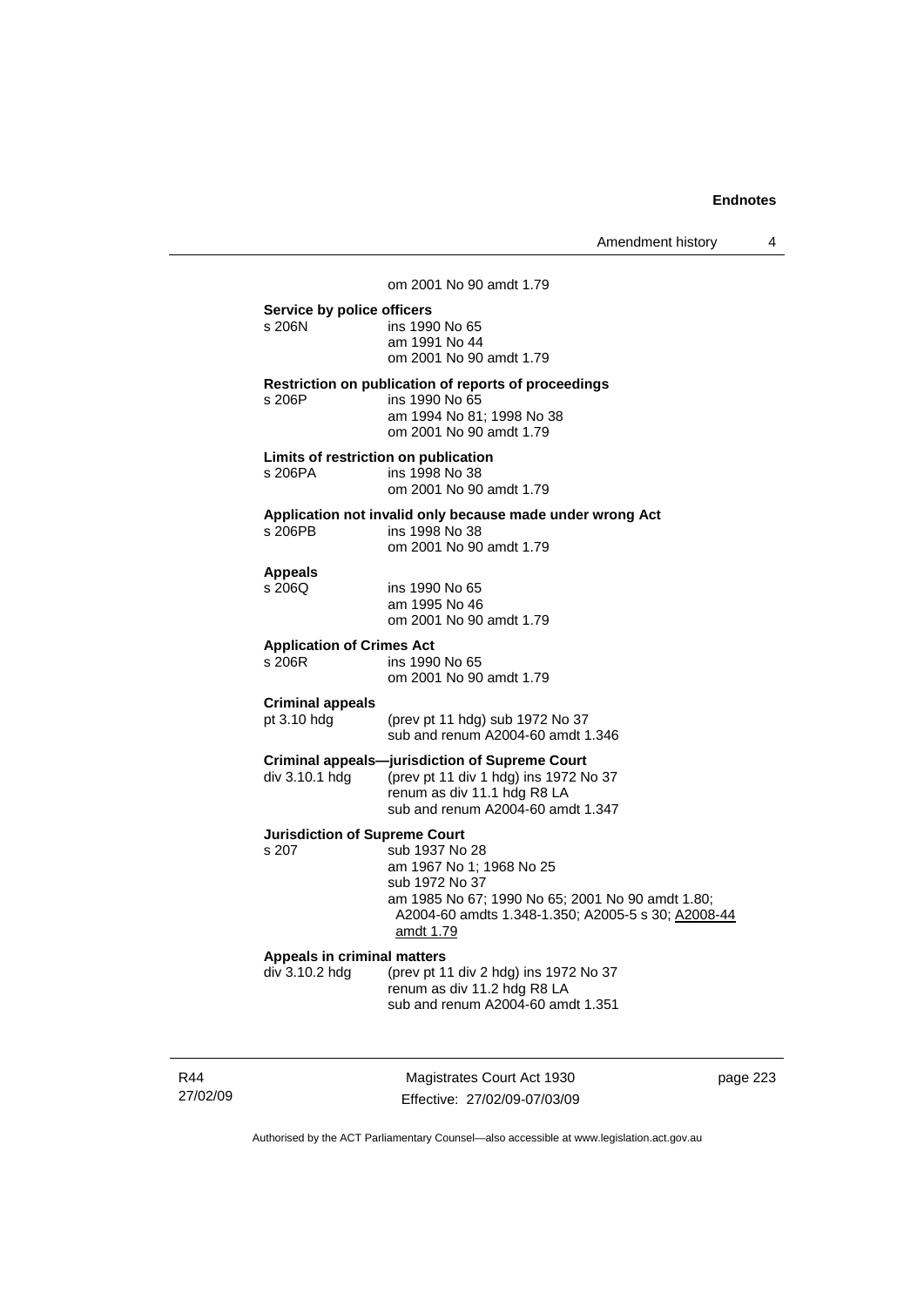4 Amendment history

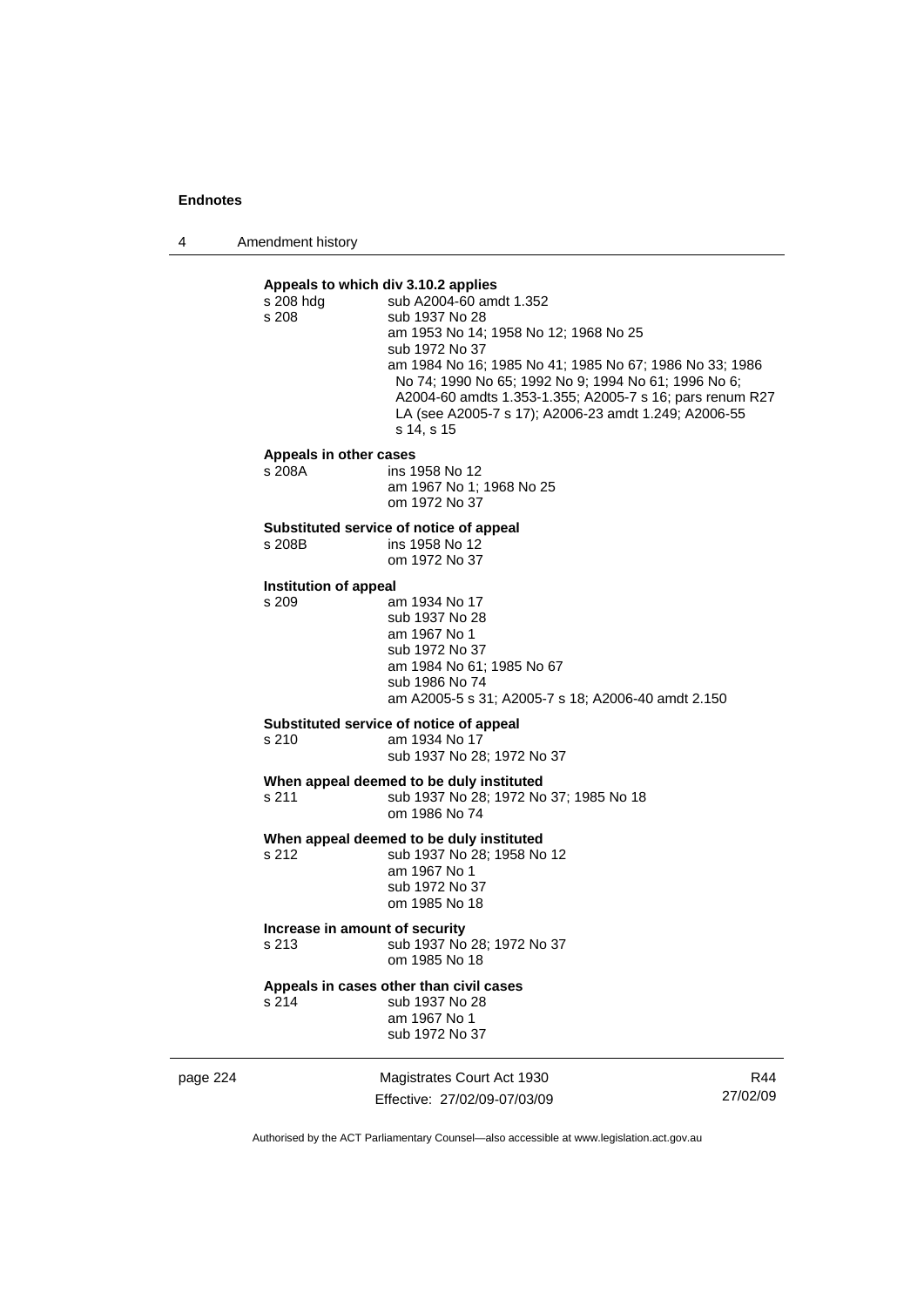am 1984 No 61; 1990 No 65; A2004-60 amdt 1.356; A2005-20 amdt 3.292

#### **Appeals in relation to grant of bail**

s 214A ins 1986 No 33 om 1992 No 9

# **Appeals in civil cases**

s 215 om 1937 No 28 ins 1972 No 37 am 1985 No 67 om 1986 No 74

# **Stay of execution pending appeal in certain cases**

om 1937 No 28 ins 1972 No 37

 am 1984 No 62; 1986 No 74; 1992 No 9; 1995 No 41; A2005-7 s 19; A2006-23 amdt 1.250, amdt 1.251; A2008-29 amdt 1.32

# **Execution not to be stayed in other cases except by order of Supreme Court**

| s 217 | om 1937 No 28  |
|-------|----------------|
|       | ins 1972 No 37 |
|       | om 1986 No 74  |

# **Orders by Supreme Court on appeals**

s 218 om 1937 No 28 ins 1972 No 37 sub 1984 No 61 am 1985 No 67; A2004-60 amdt 1.357, amdt 1.358

**No right of appeal under div 3.10.2 if review appeal** s 219 hdg sub A2004-60 amdt 1.359<br>s 219 om 1937 No 28 om 1937 No 28 ins 1972 No 37 am 1985 No 67; 1986 No 74; A2004-60 amdt 1.360, amdt 1.361 sub A2008-44 amdt 1.80

# **Reference appeals in criminal matters**

ins A2005-5 s 32

# **What is a reference appeal?**

s 219A ins A2005-5 s 32

# **Reference appeal in relation to proceeding**<br>s 219AB hdg sub A2008-42 s 12

s 219AB hdg sub A2008-42 s 12<br>s 219AB ins A2005-5 s 32 ins A2005-5 s 32 am A2006-55 s 15; A2006-40 amdt 2.151; A2008-42 s 13, s 14

R44 27/02/09

Magistrates Court Act 1930 Effective: 27/02/09-07/03/09 page 225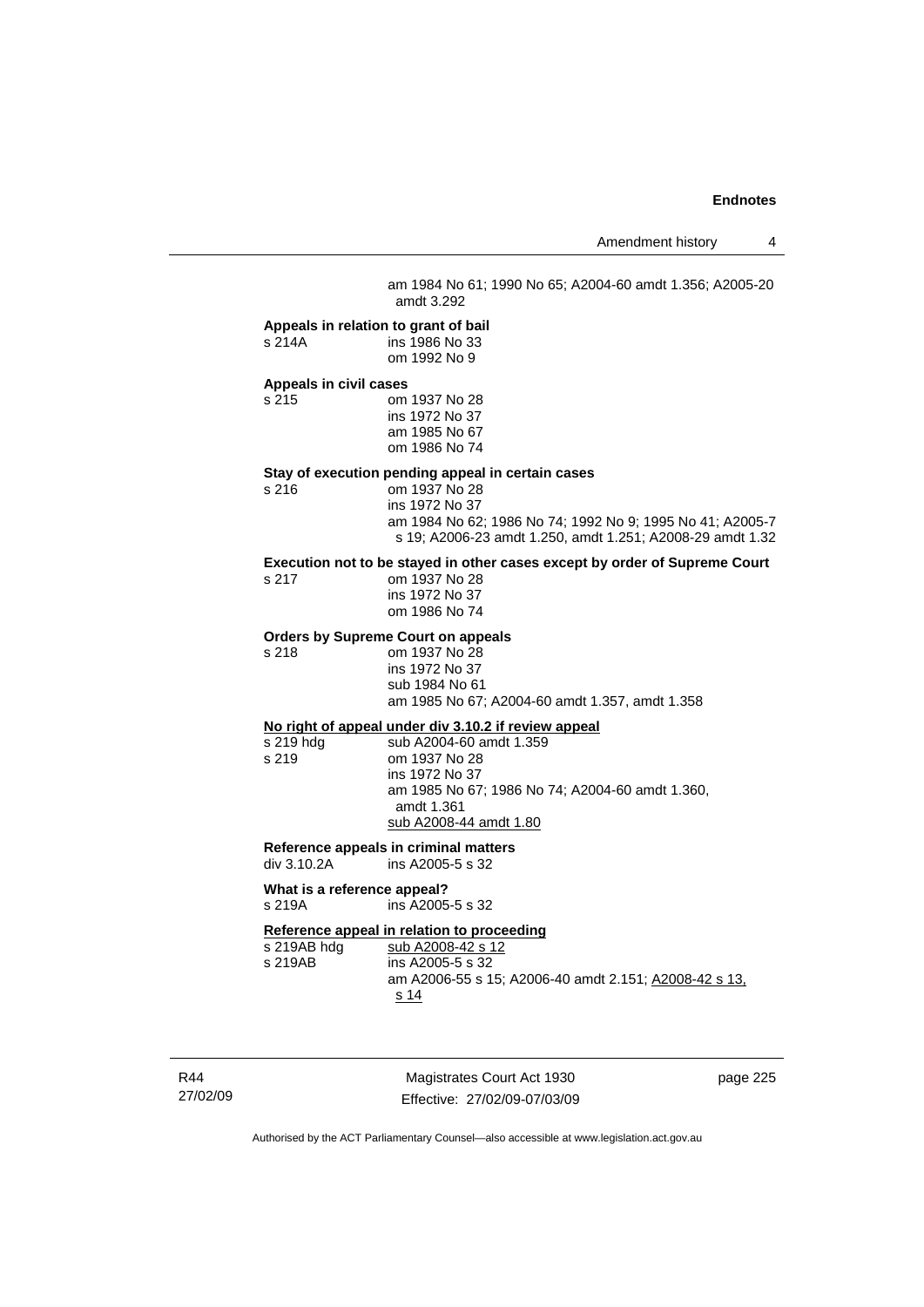4 Amendment history

#### **Who may be heard at reference appeal**   $ins$  A2005-5 s  $32$

|                                    | am A2008-42 s 15                                                 |
|------------------------------------|------------------------------------------------------------------|
|                                    | Reference appeal decision does not affect verdict                |
| s 219AD                            | ins A2005-5 s 32                                                 |
|                                    | sub A2008-42 s 16                                                |
| Review appeals in criminal matters |                                                                  |
| div 3.10.3 hdg                     | (prev pt 11 div 3 hdg) ins 1972 No 37                            |
|                                    | renum as div 11.3 hdg R8 LA<br>sub and renum A2004-60 amdt 1.362 |
|                                    |                                                                  |

 sub and renum A2004-60 amdt 1.362 sub A2008-44 amdt 1.81

**Interpretation** 

ins 1972 No 37 om 1994 No 61

# **Decisions subject to review appeal**

| s 219B hdg | sub A2008-44 amdt 1.82                                                             |
|------------|------------------------------------------------------------------------------------|
| s 219B     | ins 1972 No 37                                                                     |
|            | am 1974 No 14; 1979 No 41; 1984 No 16; 1985 No 41; 1985                            |
|            | No 67; ord 1990 No 9; 1994 No 61; 1996 No 6; pars renum                            |
|            | R <sub>10</sub> LA; A <sub>2004</sub> -60 amdts 1.363-1.366; A <sub>2005</sub> -20 |
|            | amdt 3.293; A2006-23 amdt 1.252; A2006-55 s 16; A2008-44                           |
|            | amdt 1.83                                                                          |

# **How review appeal is instituted**

s 219C ins 1972 No 37 am 1974 No 14; 1979 No 41; 1984 No 61; 1985 No 41; 1985 No 67; ord 1990 No 9; 1996 No 6; pars renum R10 LA; A2005-5 s 33; A2005-20 amdts 3.294-3.296; pars and ss renum R29 LA (see A2005-20 amdt 3.297) sub A2008-44 amdt 1.84

# **Grounds for review**

s 219D ins 1972 No 37

 am 1985 No 41; 1985 No 67; ord 1990 No 9; 1992 No 9; 1996 No 6; ss renum R10 LA om A2006-40 amdt 2.152

ins A2008-44 amdt 1.84

# **Report by Magistrate**<br>s 219E **ins**

 $\overline{\text{ins}}$  1972 No 37 am 1996 No 6 om A2006-40 amdt 2.152 ins A2008-44 amdt 1.84

# **Powers of Supreme Court**

ins 1972 No 37

page 226 Magistrates Court Act 1930 Effective: 27/02/09-07/03/09

R44 27/02/09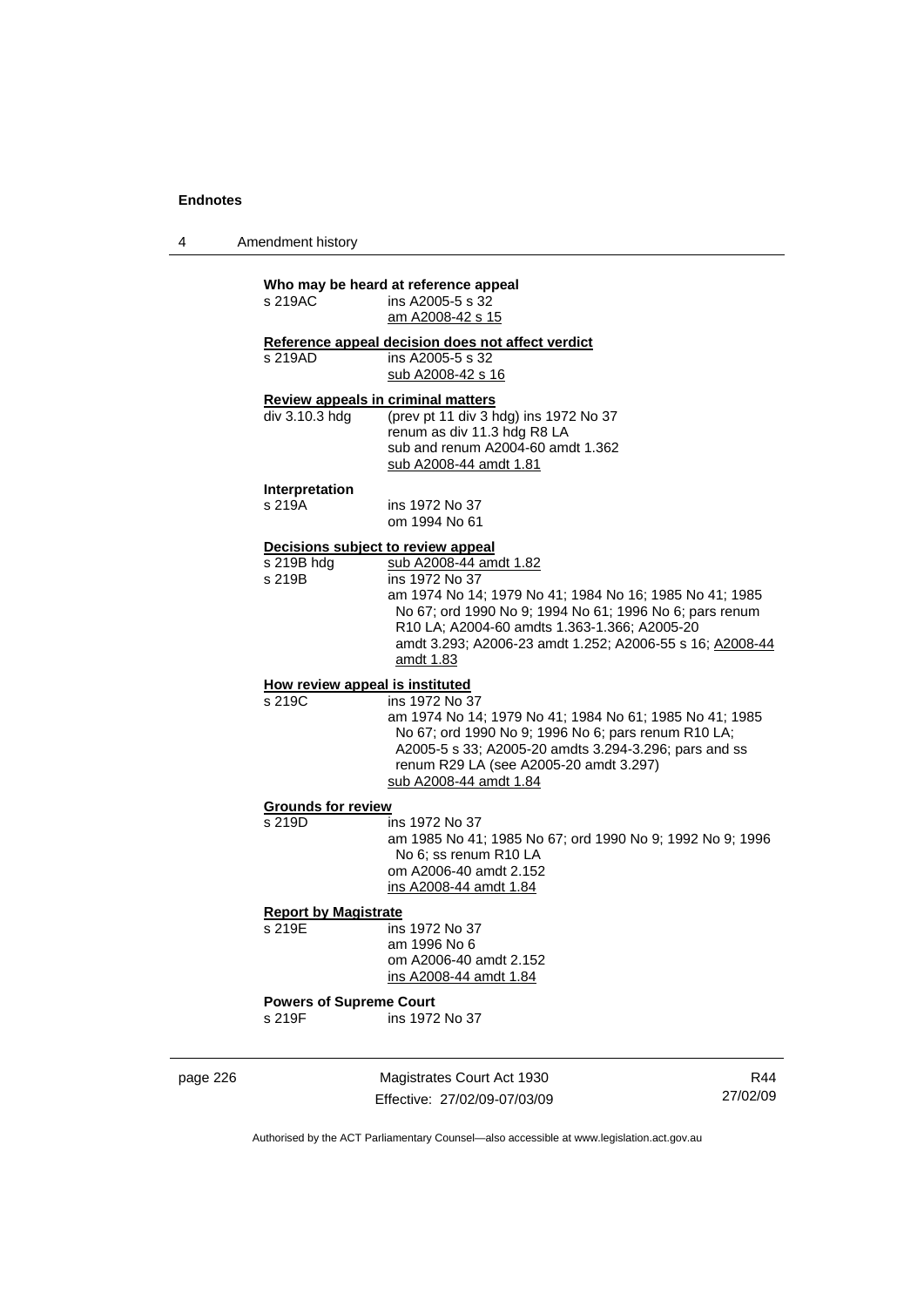am 1974 No 14; 1979 No 41; 1985 No 41; 1985 No 67; ord 1990 No 9; ss and pars renum R10 LA; A2004-60 amdt 1.367; A2006-40 amdt 2.153; A2008-44 amdts 1.85-1.88

### **Interpretation**

s 219G ins 1984 No 62 am 1986 No 74 om 1992 No 9

# **Warrant of apprehension of appellant**

s 219H ins 1984 No 62 om 1992 No 9

# **Power of Court where person apprehended**

s 219J ins 1984 No 62 om 1992 No 9

#### **Effect of apprehension of appellant**

s 219K ins 1984 No 62 om 1992 No 9

# **Stay of execution not affected**<br>s 219L **ins 1984** No

ins 1984 No 62 om 1992 No 9

#### **Criminal appeals—other provisions**

div 3.10.4 hdg (prev pt 11 div 4 hdg) ins 1972 No 37 renum as div 11.4 hdg R8 LA

sub and renum A2004-60 amdt 1.368

#### **Forfeiture of recognisance**

s 220 am 1937 No 28; 1972 No 37 sub 1984 No 62 om 1992 No 9

# **Magistrate may order appellant to be liberated**

om 1937 No 28

# **Control of Supreme Court over summary convictions**

s 222 am 1937 No 28; 1985 No 67; 1986 No 74; A2005-20 amdts 3.298-3.300; A2006-23 amdts 1.253-1.255; A2006-40 amdt 2.154

# **Amendment of documents**

s 223 am 1937 No 28; 1985 No 67; 1986 No 74 sub A2005-20 amdt 3.301 am A2006-23 amdt 1.256

#### **In cases of certiorari order**

| s 224 hdg | sub A2006-40 amdt 2.155                                 |
|-----------|---------------------------------------------------------|
| s 224     | am 1937 No 28; A2005-20 amdt 3.302; A2006-40 amdt 2.156 |

| R44      | Magistrates Court Act 1930   | page 227 |
|----------|------------------------------|----------|
| 27/02/09 | Effective: 27/02/09-07/03/09 |          |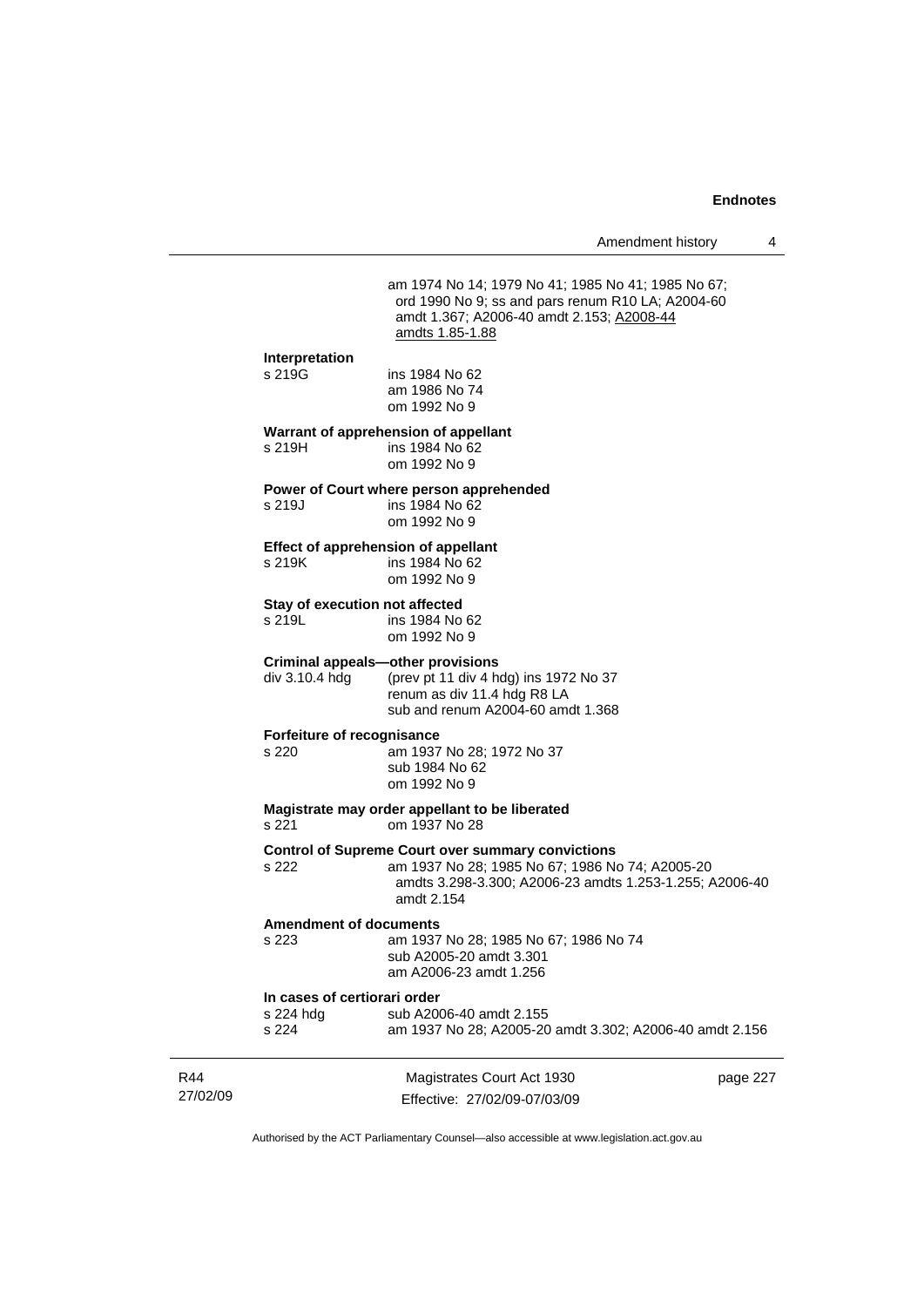4 Amendment history

**Notice dispensed with**  s 225 am 1937 No 28; 1967 No 1; 1985 No 17; A2005-20 amdt 3.302; A2006-40 amdt 2.157, amdt 2.158 **Power of court to admit to bail**  s 226 am 1937 No 28; 1992 No 9; A2005-20 amdt 3.302; A2006-23 amdt 1.257; A2006-40 amdt 2.159 **Respecting the amendment of convictions etc**  s 227 am 1937 No 28; 1985 No 67; 1996 No 6; A2005-20 amdt 3.302 **No summons or information**  s 228 am 1986 No 74 sub A2005-20 amdt 3.303 **Provisions applicable in relation to security given for costs of appeal**  s 230 am 1937 No 28 sub 1972 No 37 am 1985 No 18; 1991 No 44 om A2006-40 amdt 2.160 **Magistrate sued for act not within jurisdiction**  s 231 reloc as s 17A **No action against magistrate after order nisi to quash conviction has been granted**  s 232 reloc as s 17B **Warrant or writ by magistrate on order of court**  s 233 reloc as s 17C **No action for acts done under order of Supreme Court**  s 234 reloc as s 17D **No action where proceedings confirmed on appeal**  s 235 reloc as s 17E **Actions in cases prohibited**  s 236 reloc as s 17F **Limitation of actions**  s 237 om 1985 No 66 **Notice of actions**  s 238 om 1985 No 66 **Payment of amounts into court**  s 239 reloc as s 17G **No action against magistrate for judicial acts in Magistrates Court**  s 240 reloc as s 17H

page 228 Magistrates Court Act 1930 Effective: 27/02/09-07/03/09

R44 27/02/09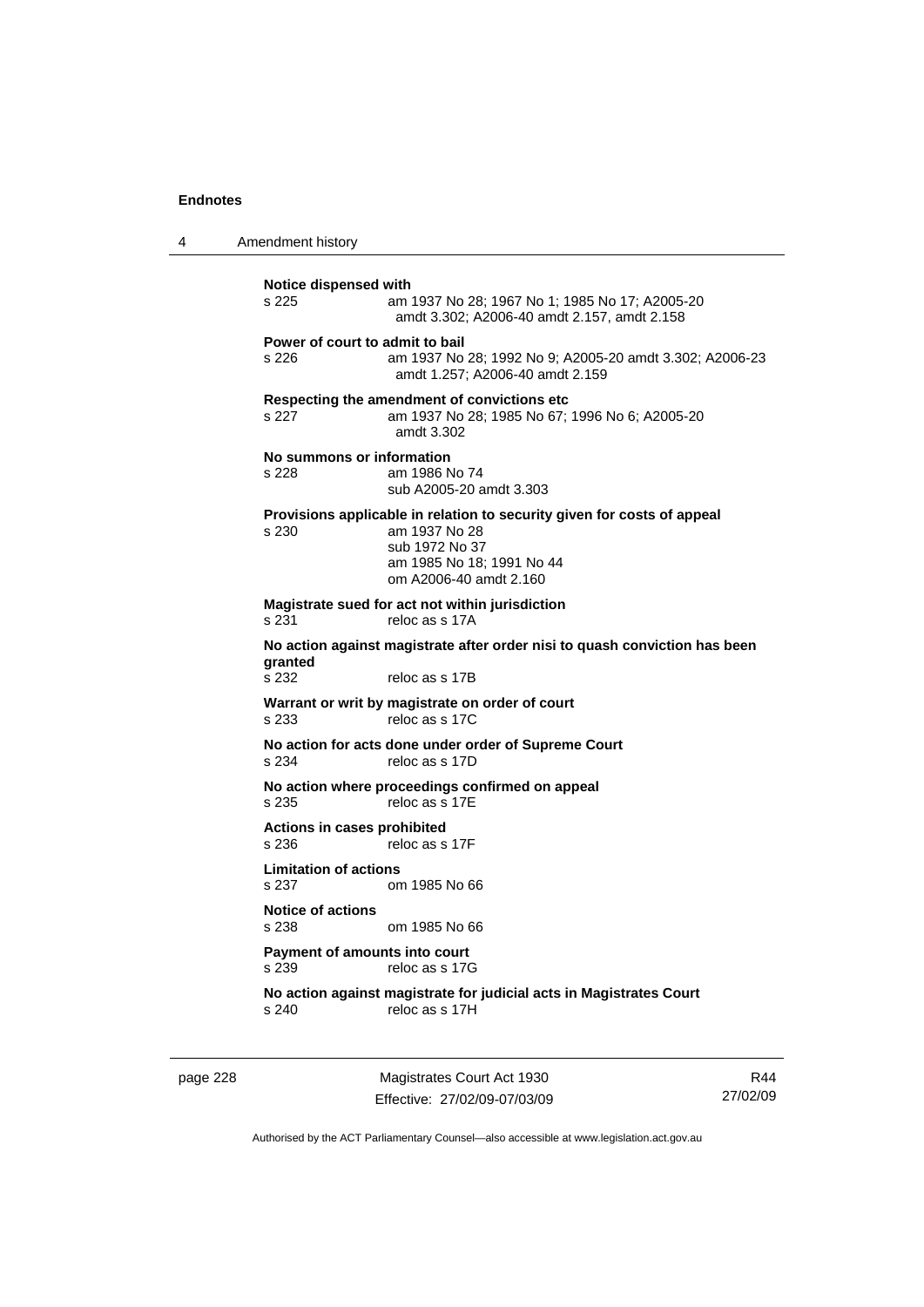**Magistrate sued for acts within his or her jurisdiction only liable in case of malice and absence of reasonable and probable cause**  s 241 reloc as s 17I **Verdict for defendant**  s 242 reloc as s 17J **Damages**  s 243 reloc as s 17K **Costs in criminal matters**<br>pt 3.11 hdg (prev p) (prev pt 13 hdg) sub 1953 No  $14$  am 1994 No 4 sub and renum A2004-60 amdt 1.371 **Costs in criminal matters** sub A2004-60 amdt 1.372 s 244 am 1937 No 28; 1953 No 14; 1986 No 74; 1994 No 61; A2004-60 amdts 1.373-1.375 sub A2008-44 amdt 1.89 **Court fees**  s 245 sub 1953 No 14; 1980 No 10 am 1991 No 38; 1991 No 44 om 1994 No 4 **Remission of fees**  ins 1937 No 28 sub 1986 No 83 am 1989 No 55; ord 1990 No 5; 1991 No 44; 1993 No 4 om 1994 No 4 **Solicitor's costs**  s 246 sub 1937 No 28 om 1986 No 74 **Witnesses expenses**<br>s 247 su sub 1953 No 14: 1967 No 1 am 1996 No 6; A2004-60 amdt 1.376 reloc to Magistrates Court Rules 1932, pt 4 as rule 21 by A2004-60 amdt 1.377 **Definitions for pt 13A**  s 248 om 1994 No 61 s 49 ins 2001 No 1 s 3 sch am 2001 No 18 s 174 om A2004-60 amdt 1.378 **Determination of fees**<br>s 248A ins ins 1974 No 14 am 1986 No 53; ord 1990 No 5

R44 27/02/09

Magistrates Court Act 1930 Effective: 27/02/09-07/03/09 page 229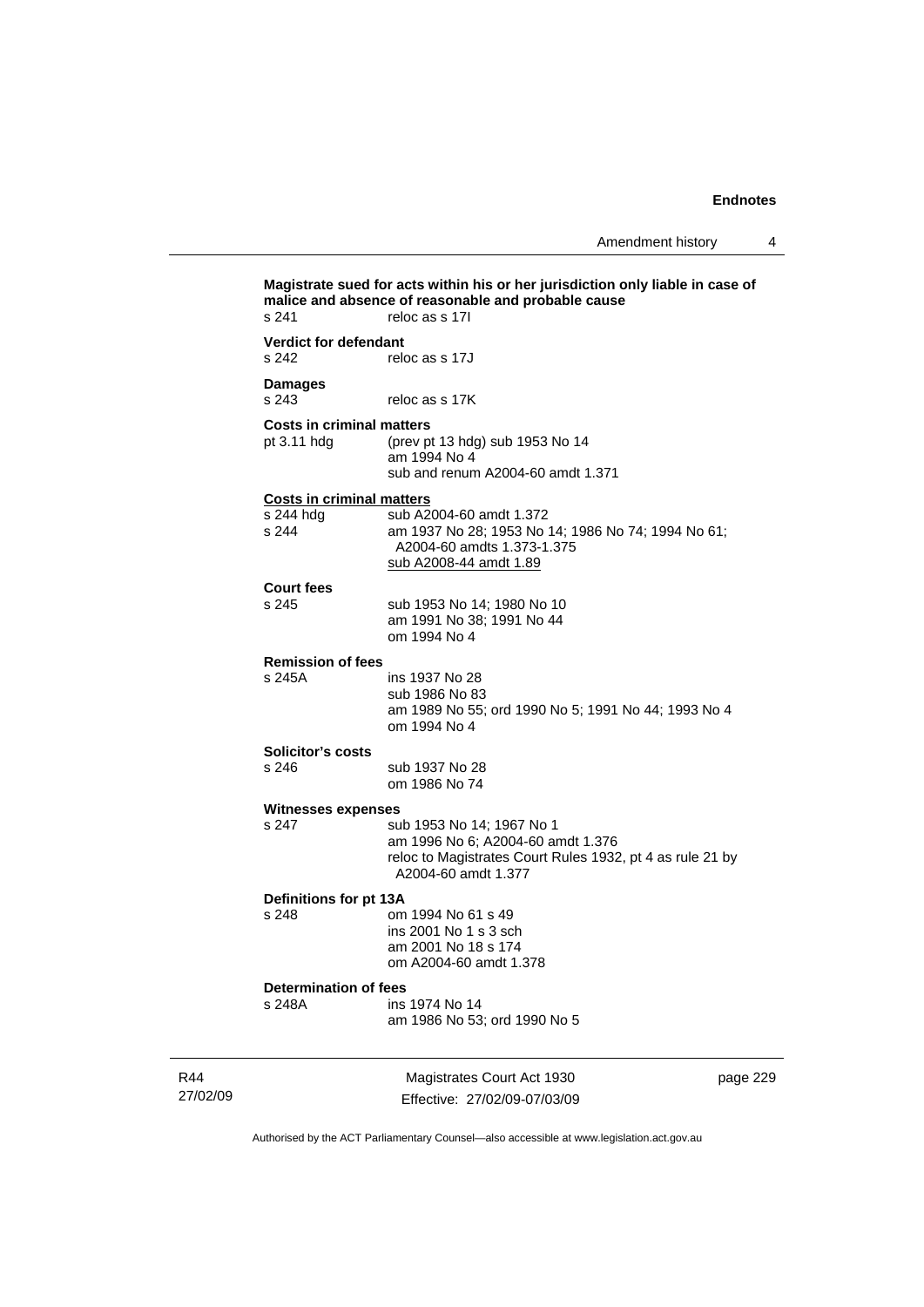4 Amendment history

 om 1992 No 9 ins 1994 No 4 am 1997 No 94; 1998 No 25 sub 2000 No 1 s 3 sch am 2001 No 44 amdt 1.2760 om A2004-60 amdt 1.378 **Payment of fees**  s 248B ins 1974 No 14 am 1986 No 53; ord 1990 No 5 om 1992 No 9 ins 1994 No 4 sub 2000 No 1 s 3 sch am 2001 No 44 amdt 1.2761 om A2004-60 amdt 1.378 **Remission, refund, deferral, waiver and exemption of fees**  s 248C ins 1974 No 14 om 1992 No 9 ins 1994 No 4 am 1994 No 45; No. 1995 No 46; 1997 No 96; 1999 No 66 sch 3; 1999 No 64 s 4 sch 2 sub 2000 No 1 s 3 sch am 2002 No 36 s 4 (4), (5) exp 11 October 2003 (s 248C (5)) om A2004-60 amdt 1.378 **Recovery of fees in non-criminal proceedings if fees otherwise not payable**  s 248D ins 1974 No 14 am 1986 No 53 om 1992 No 9 ins 1994 No 4 sub 2000 No 1 s 3 sch om A2004-60 amdt 1.378 **Recovery of fees in criminal proceedings if fees not otherwise payable**  s 248E ins 1994 No 4 sub 2000 No 1 s 3 sch om A2004-60 amdt 1.378 **Review of decisions**  s 248F ins 1994 No 4 am 1996 No 6 sub 2000 No 1 s 3 sch om A2004-60 amdt 1.378 **Securities in criminal matters**  pt 3.12 hdg (prev pt 14 hdg) sub and renum A2004-60 amdt 1.379

page 230 Magistrates Court Act 1930 Effective: 27/02/09-07/03/09

R44 27/02/09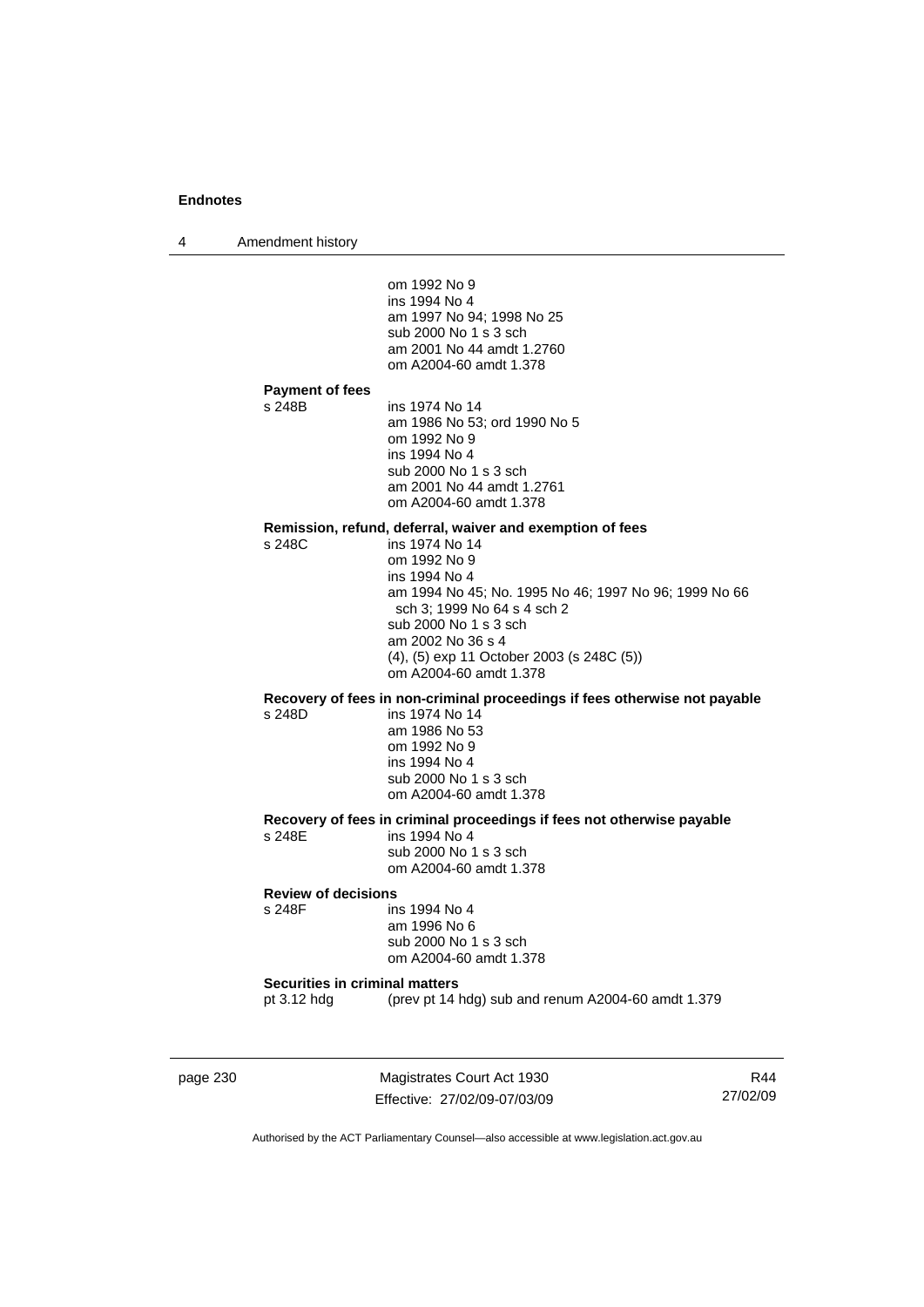| Securities taken under Act<br>s 249           | am 1991 No 44; A2004-60 amdts 1.380-1.383; A2005-20                                                                                                       |
|-----------------------------------------------|-----------------------------------------------------------------------------------------------------------------------------------------------------------|
|                                               | amdt 3.304                                                                                                                                                |
| s 250                                         | Recovery of amount due under security<br>ins 1937 No 28<br>am 1986 No 74; 1991 No 44; 1992 No 9; A2004-60<br>amdt 1.384; A2006-23 amdt 1.258              |
| s 251                                         | Enforcement of payment of sum due by principal<br>om 1937 No 28<br>am A2006-23 amdt 1.258                                                                 |
| s 252                                         | Sums paid by surety may be recovered from principal<br>am 1937 No 28; 1986 No 74; 1992 No 9; A2004-60<br>amdt 1.384; A2006-23 amdt 1.258                  |
| s 253                                         | Payment enforced by security<br>am 1992 No 9; A2004-60 amdt 1.384; A2006-23 amdt 1.258                                                                    |
|                                               | <b>Enforcement of recognisance</b>                                                                                                                        |
| s 254                                         | sub 1974 No 14<br>am 1986 No 53; 1986 No 74; ord 1990 No 5; 1991 No 44;<br>1992 No 9; 1994 No 61; A2006-23 amdt 1.259; A2006-40<br>amdt 2.161, amdt 2.162 |
| Directions about procedure<br>s 254A          | reloc as s 309                                                                                                                                            |
| s 254B                                        | Appearance by audiovisual or audio links<br>reloc as s 311                                                                                                |
| Contempt in face of court<br>s 255            | reloc as s 290                                                                                                                                            |
| s 255AA                                       | Failure to give evidence-offence<br>reloc as s 291                                                                                                        |
| s 255AB                                       | Failure to give evidence-committal<br>reloc as s 312                                                                                                      |
| s 255A                                        | <b>Commitment to remand centre</b><br>reloc as s 313                                                                                                      |
| s 255B                                        | Registrar to give directions for preparation of transcript<br>reloc as s 314                                                                              |
| <b>Applications for transcripts</b><br>s 255C | reloc as s 315                                                                                                                                            |
| Civil proceedings<br>ch 4 hdg                 | ins A2004-60 amdt 1.386                                                                                                                                   |

R44 27/02/09

Magistrates Court Act 1930 Effective: 27/02/09-07/03/09 page 231

Authorised by the ACT Parliamentary Counsel—also accessible at www.legislation.act.gov.au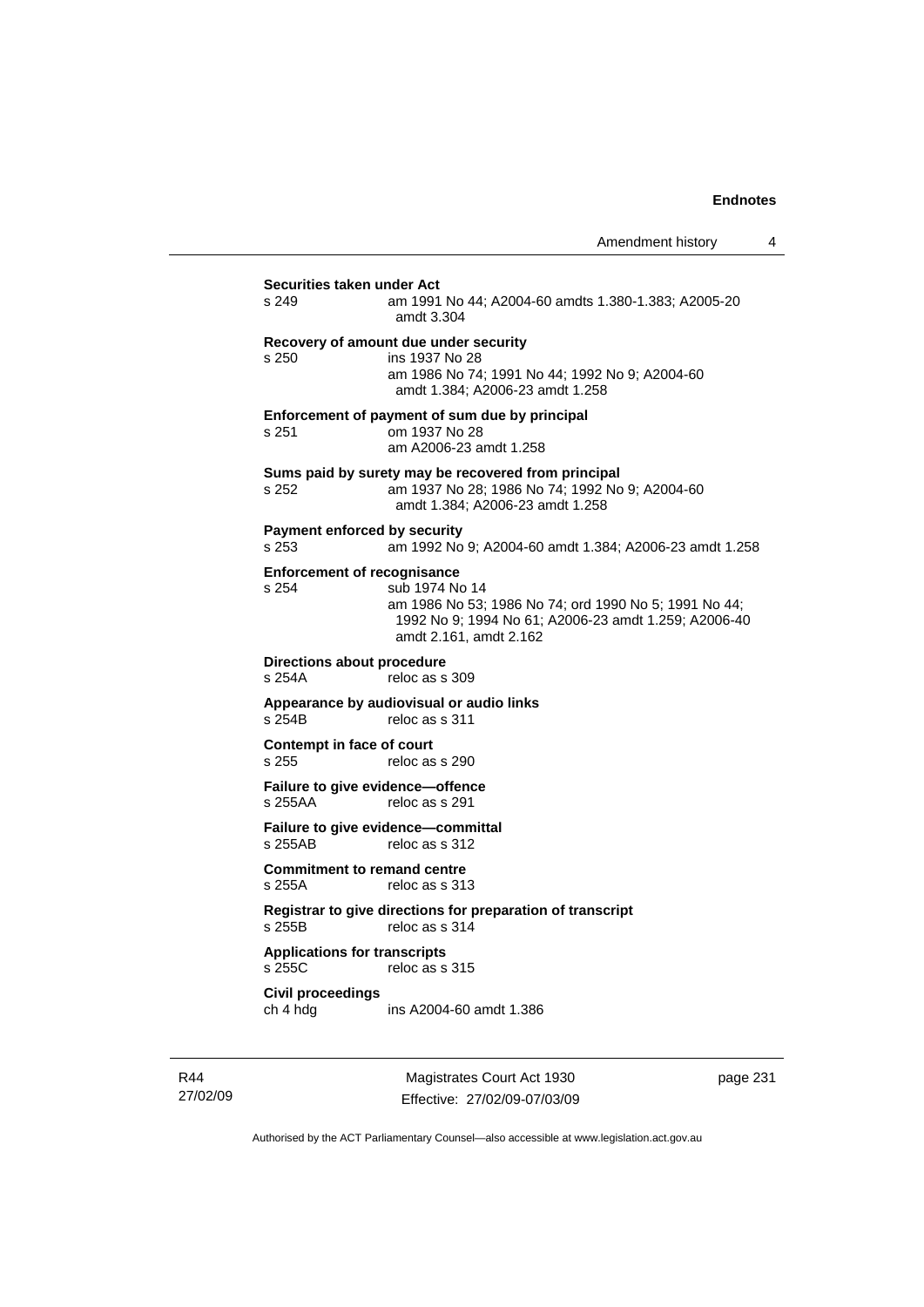4 Amendment history

| page 232 |                                                      | Magistrates Court Act 1930                                                                                                                                                                                                                                                                      | R |
|----------|------------------------------------------------------|-------------------------------------------------------------------------------------------------------------------------------------------------------------------------------------------------------------------------------------------------------------------------------------------------|---|
|          | Nuisance<br>s 260 hdg<br>s 260                       | bracketed note exp 10 January 2006 (s 3 (3))<br>ins A2004-60 amdt 1.386                                                                                                                                                                                                                         |   |
|          | Rules of equity to prevail<br>s 259 hdg<br>s 259     | bracketed note exp 10 January 2006 (s 3 (3))<br>ins 1999 No 34<br>om 2001 No 90 amdt 1.81<br>ins A2004-60 amdt 1.386                                                                                                                                                                            |   |
|          | Power of court to grant relief<br>s 258 hdg<br>s 258 | bracketed note exp 10 January 2006 (s 3 (3))<br>am 1932 No 21; 1937 No 28; 1953 No 14; 1986 No 74;<br>ord 1990 No 5; 1991 No 44; 2001 No 44<br>amdts 1.2765-1.2768<br>om A2004-60 amdt 1.412<br>ins A2004-60 amdt 1.386                                                                         |   |
|          | s 257 hdg<br>s 257                                   | Personal actions at law-amount or value<br>bracketed note exp 10 January 2006 (s 3 (3))<br>am 1937 No 28<br>om 1986 No 74<br>ins 1991 No 38<br>om 1994 No 4<br>ins A2004-60 amdt 1.386                                                                                                          |   |
|          | <b>Informations</b><br>div 4.2 hdg                   | renum as pt 3.3.2 hdg                                                                                                                                                                                                                                                                           |   |
|          | Civil jurisdiction<br>pt 4.2 hdg                     | ins A2004-60 amdt 1.386                                                                                                                                                                                                                                                                         |   |
|          | Application of ch 4<br>s 256 hdg<br>s 256            | bracketed note exp 10 January 2006 (s 3 (3))<br>am 1967 No 1; 1970 No 15; 1974 No 14; 1979 No 33; 1993<br>No 4; 2001 No 44 amdts 1.2762-1.2764<br>(8)-(11) exp 12 September 2002 (s 256 (11))<br>om A2004-60 amdt 1.412<br>ins A2004-60 amdt 1.386<br>am A2005-13 amdt 1.43; A2008-46 amdt 3.40 |   |
|          | General<br>div 4.1 hdg                               | renum as div 3.3.1 hdg                                                                                                                                                                                                                                                                          |   |
|          | Preliminary<br>pt $4.1$ hdg                          | ins A2004-60 amdt 1.386                                                                                                                                                                                                                                                                         |   |
|          | <b>Commencement of proceedings</b><br>pt 4 hdg       | renum as pt 3.3 hdg                                                                                                                                                                                                                                                                             |   |

Effective: 27/02/09-07/03/09

R44 27/02/09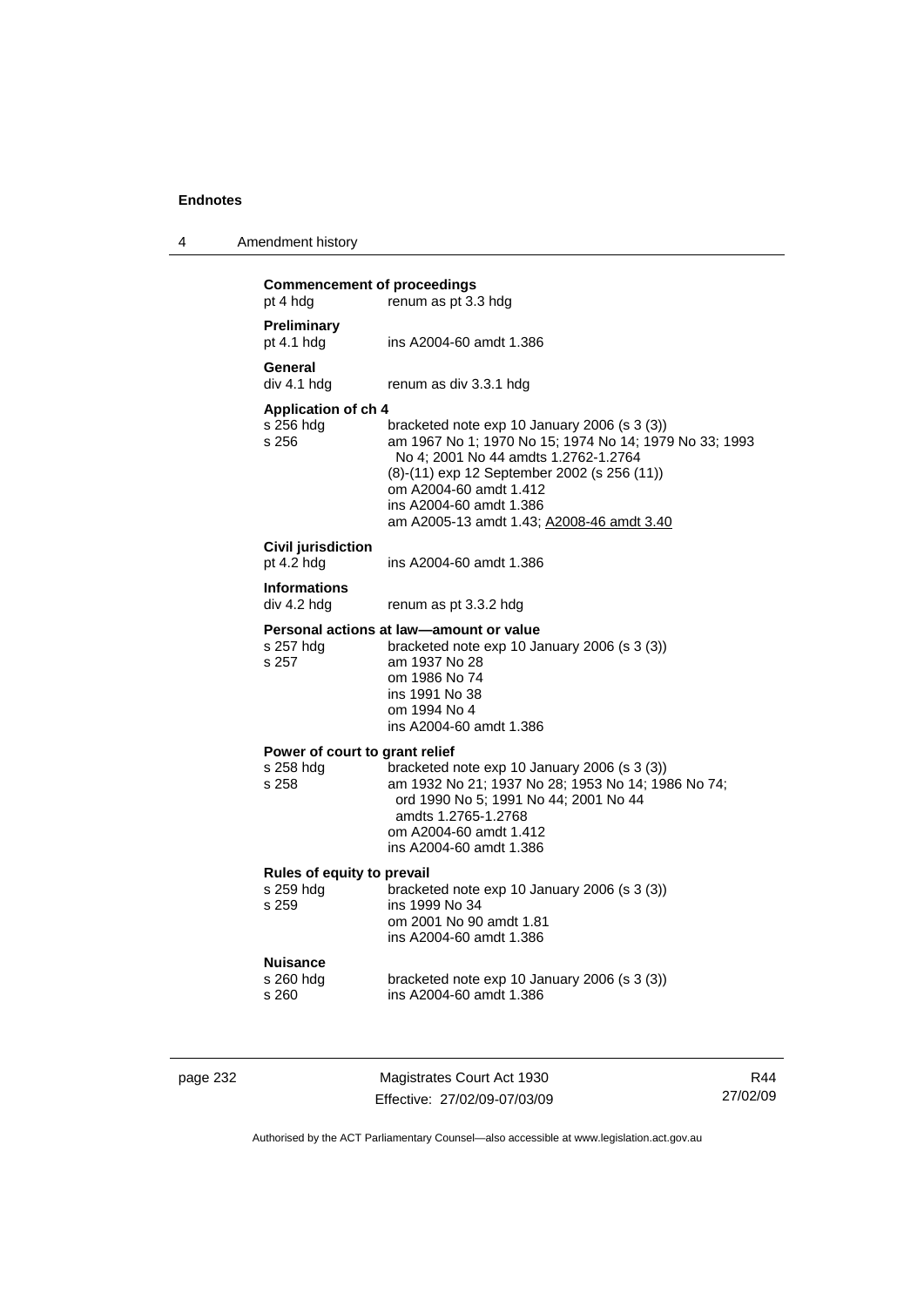| <b>Disputed debts</b><br>s 261 hdg<br>s 261               | bracketed note $exp 10$ January 2006 (s 3 (3))<br>ins A2004-60 amdt 1.386                                                                                                   |
|-----------------------------------------------------------|-----------------------------------------------------------------------------------------------------------------------------------------------------------------------------|
| s 262 hdg<br>s 262                                        | Cause of action arising, or defendant resident, outside ACT<br>bracketed note exp 10 January 2006 (s 3 (3))<br>ins A2004-60 amdt 1.386                                      |
| commercial matters                                        | Requests under conventions relating to legal proceedings in civil and                                                                                                       |
| s 263                                                     | ins A2004-60 amdt 1.386                                                                                                                                                     |
| Proceedings affecting title to land<br>s 264 hdg<br>s 264 | bracketed note exp 10 January 2006 (s 3 (3))<br>ins A2004-60 amdt 1.386                                                                                                     |
| s 265 hdg<br>s 265                                        | <b>Disputes under Residential Tenancies Act</b><br>bracketed note exp 10 January 2006 (s 3 (3))<br>ins A2004-60 amdt 1.386                                                  |
| s 266 hdg<br>s 266                                        | <b>Complaints under Utilities Act, pt 12</b><br>bracketed note exp 10 January 2006 (s 3 (3))<br>ins A2004-60 amdt 1.386<br>am A2008-22 amdt 1.36<br>sub A2008-36 amdt 1.480 |
| s 266A                                                    | Civil disputes under ACT Civil and Administrative Tribunal Act<br>ins A2008-37 amdt 1.322                                                                                   |
| <b>Case stated for Supreme Court</b><br>pt $4.3$ hdg      | (prev pt 4 div 3 hdg) om A1986-74<br>ins A2004-60 amdt 1.386                                                                                                                |
| <b>Case stated</b><br>s 267 hdg<br>s 267                  | bracketed note exp 10 January 2006 (s 3 (3))<br>ins A2004-60 amdt 1.386<br>am A2008-36 amdt 1.481                                                                           |
| pt 4.4 hdg                                                | Transfer of proceedings from or to Supreme Court<br>ins A2004-60 amdt 1.386                                                                                                 |
| <b>Summonses</b><br>div 4.4 hdg                           | renum as div 3.3.3 hdg                                                                                                                                                      |
| s 268 hdg<br>s 268                                        | <b>Transfer of action from Supreme Court</b><br>bracketed note exp 10 January 2006 (s 3 (3))<br>ins A2004-60 amdt 1.386                                                     |
| s 269 hdg<br>s 269                                        | Procedure on transfer of action from Supreme Court<br>bracketed note exp 10 January 2006 (s 3 (3))<br>ins A2004-60 amdt 1.386<br>am A2006-40 amdt 2.163                     |
|                                                           |                                                                                                                                                                             |

R44 27/02/09

Magistrates Court Act 1930 Effective: 27/02/09-07/03/09 page 233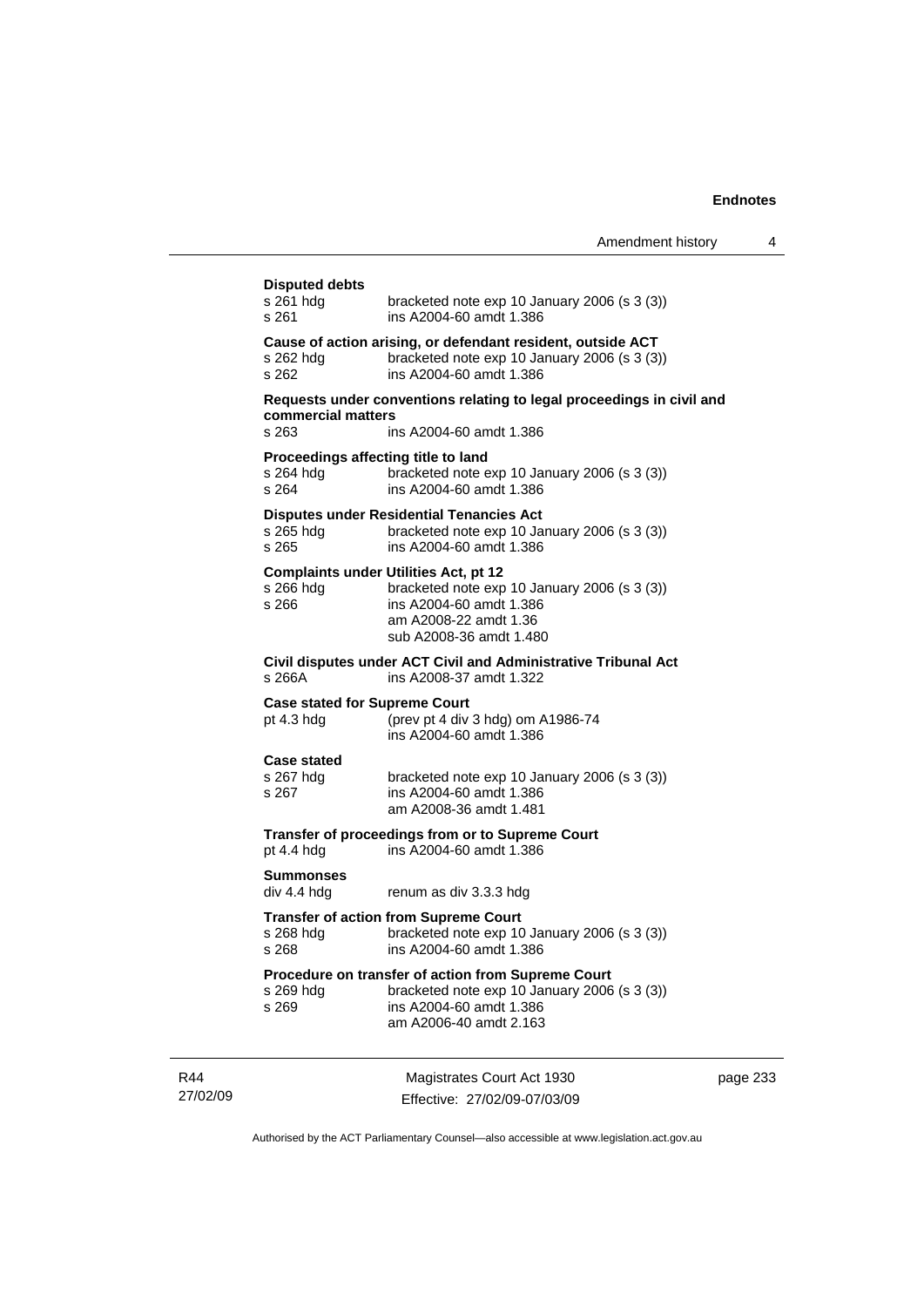| 4 | Amendment history |
|---|-------------------|
|---|-------------------|

| s 270 hdg<br>s 270                                      | Removal of proceedings into Supreme Court<br>bracketed note exp 10 January 2006 (s 3 (3))<br>ins A2004-60 amdt 1.386                      |
|---------------------------------------------------------|-------------------------------------------------------------------------------------------------------------------------------------------|
| <b>Stay of proceedings</b><br>s 271 hdg<br>s 271        | bracketed note exp 10 January 2006 (s 3 (3))<br>ins A2004-60 amdt 1.386                                                                   |
| Civil appeals<br>pt 4.5 hdg                             | ins A2004-60 amdt 1.386                                                                                                                   |
| <b>Warrants of arrest</b><br>div 4.5 hdg                | renum as div 3.3.4 hdg                                                                                                                    |
| Meaning of appeal-pt 4.5<br>s 272 hdg<br>s 272          | bracketed note exp 10 January 2006 (s 3 (3))<br>ins A2004-60 amdt 1.386<br>sub A2008-36 amdt 1.482                                        |
| <b>Jurisdiction</b><br>s 273 hdg<br>s 273               | bracketed note exp 10 January 2006 (s 3 (3))<br>ins A2004-60 amdt 1.386                                                                   |
| s 274 hdg<br>s 274                                      | Cases in which appeal may be brought<br>bracketed note exp 10 January 2006 (s 3 (3))<br>ins A2004-60 amdt 1.386<br>am A2008-36 amdt 1.483 |
| <b>Appeals-Small Claims Court</b><br>s 275 hdg<br>s 275 | bracketed note exp 10 January 2006 (s 3 (3))<br>ins A2004-60 amdt 1.386<br>om A2008-36 amdt 1.484                                         |
| <b>Evidence on appeal</b><br>s 276 hdg<br>s 276         | bracketed note exp 10 January 2006 (s 3 (3))<br>ins A2004-60 amdt 1.386                                                                   |
| s 277 hdg<br>s 277                                      | Powers of Supreme Court on appeal<br>bracketed note exp 10 January 2006 (s 3 (3))<br>ins A2004-60 amdt 1.386<br>om A2006-40 amdt 2.164    |
| Small Claims Court<br>pt 4.6 hdg                        | ins A2004-60 amdt 1.386<br>om A2008-36 amdt 1.485                                                                                         |
| Definitions for pt 4.6<br>s 278 hdg<br>s 278            | bracketed note exp 10 January 2006 (s 3 (3))<br>ins A2004-60 amdt 1.386<br>om A2008-36 amdt 1.485                                         |

page 234 Magistrates Court Act 1930 Effective: 27/02/09-07/03/09

R44 27/02/09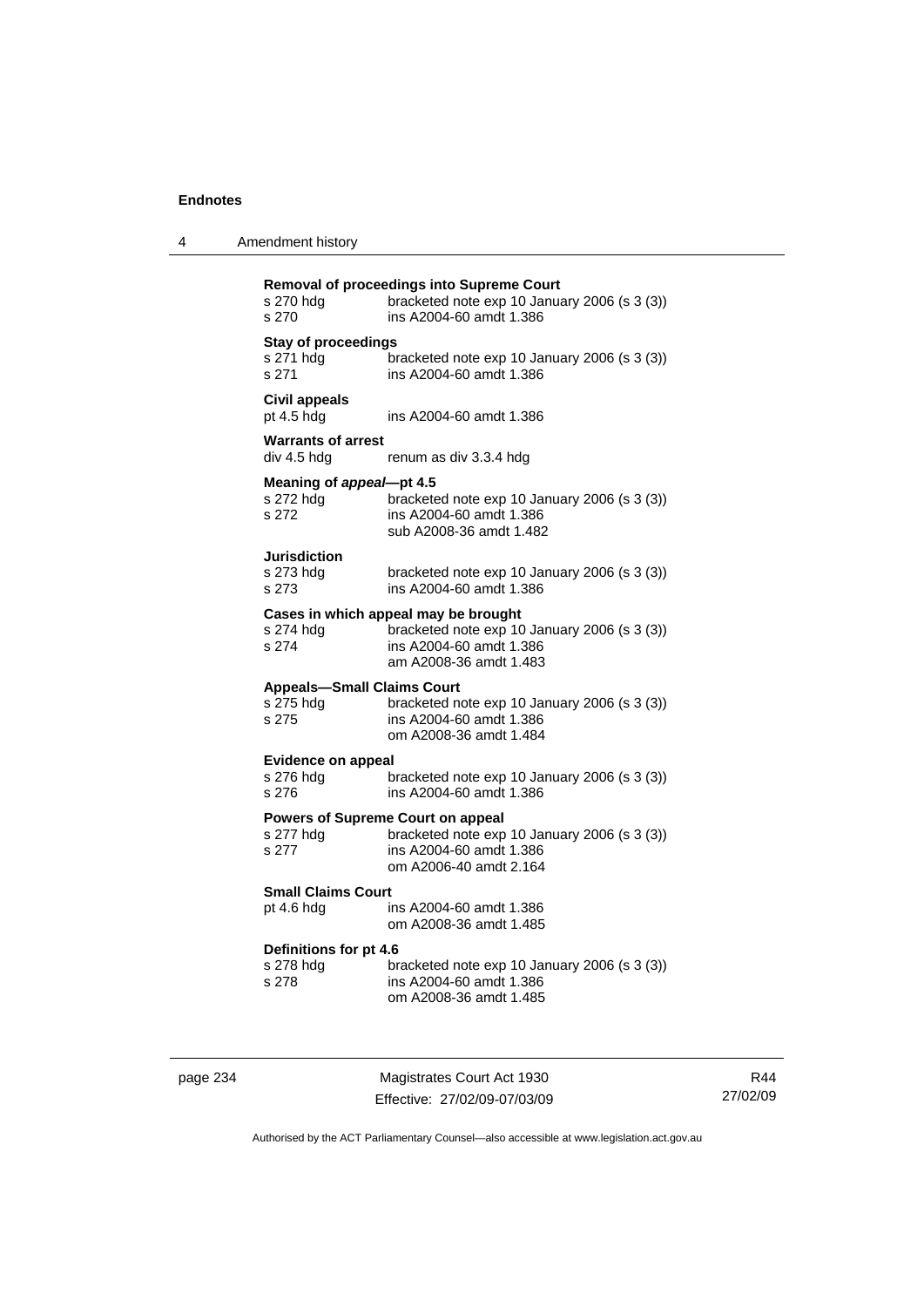| s 279 hdg                              | bracketed note $exp 10$ January 2006 (s 3 (3))       |
|----------------------------------------|------------------------------------------------------|
| s 279                                  | ins A2004-60 amdt 1.386<br>om A2008-36 amdt 1.485    |
| Referees-appointment                   |                                                      |
| s 280 hdq                              | bracketed note exp 10 January 2006 (s 3 (3))         |
| s 280                                  | ins A2004-60 amdt 1.386<br>om A2008-36 amdt 1.485    |
| <b>Referees-functions</b>              |                                                      |
| s 281 hdg                              | bracketed note exp 10 January 2006 (s 3 (3))         |
| s 281                                  | ins A2004-60 amdt 1.386<br>om A2008-36 amdt 1.485    |
|                                        | Referees-oath or affirmation of office               |
| s 282 hda                              | bracketed note exp 10 January 2006 (s 3 (3))         |
| s 282                                  | ins A2004-60 amdt 1.386<br>om A2008-36 amdt 1.485    |
| Jurisdiction                           |                                                      |
| s 283 hda                              | bracketed note $exp 10$ January 2006 (s 3 (3))       |
| s 283                                  | ins A2004-60 amdt 1.386<br>om A2008-36 amdt 1.485    |
| \$10 000 limit                         |                                                      |
| s 284 hda                              | bracketed note $\exp 10$ January 2006 (s 3 (3))      |
| s 284                                  | ins A2004-60 amdt 1.386<br>om A2008-36 amdt 1.485    |
|                                        | Admissibility of conference proceedings in inquiries |
| s 285 hdg                              | bracketed note exp 10 January 2006 (s 3 (3))         |
| s 285                                  | ins A2004-60 amdt 1.386                              |
|                                        | om A2008-36 amdt 1.485                               |
| <b>Small Claims Court's seal</b>       |                                                      |
| s 286                                  | ins A2005-60 amdt 1.108<br>om A2008-36 amdt 1.485    |
| <b>The Childrens Court</b>             |                                                      |
| ch 4A hdg                              | ins A2008-19 amdt 1.92                               |
| <b>The Childrens Court</b>             |                                                      |
| pt 4A.1 hdg                            | ins A2008-19 amdt 1.92                               |
| <b>Childrens Court</b>                 |                                                      |
| s 287                                  | ins A2008-19 amdt 1.92                               |
| <b>Jurisdiction of Childrens Court</b> |                                                      |
| s 288                                  | ins A2008-19 amdt 1.92                               |

R44 27/02/09

Magistrates Court Act 1930 Effective: 27/02/09-07/03/09 page 235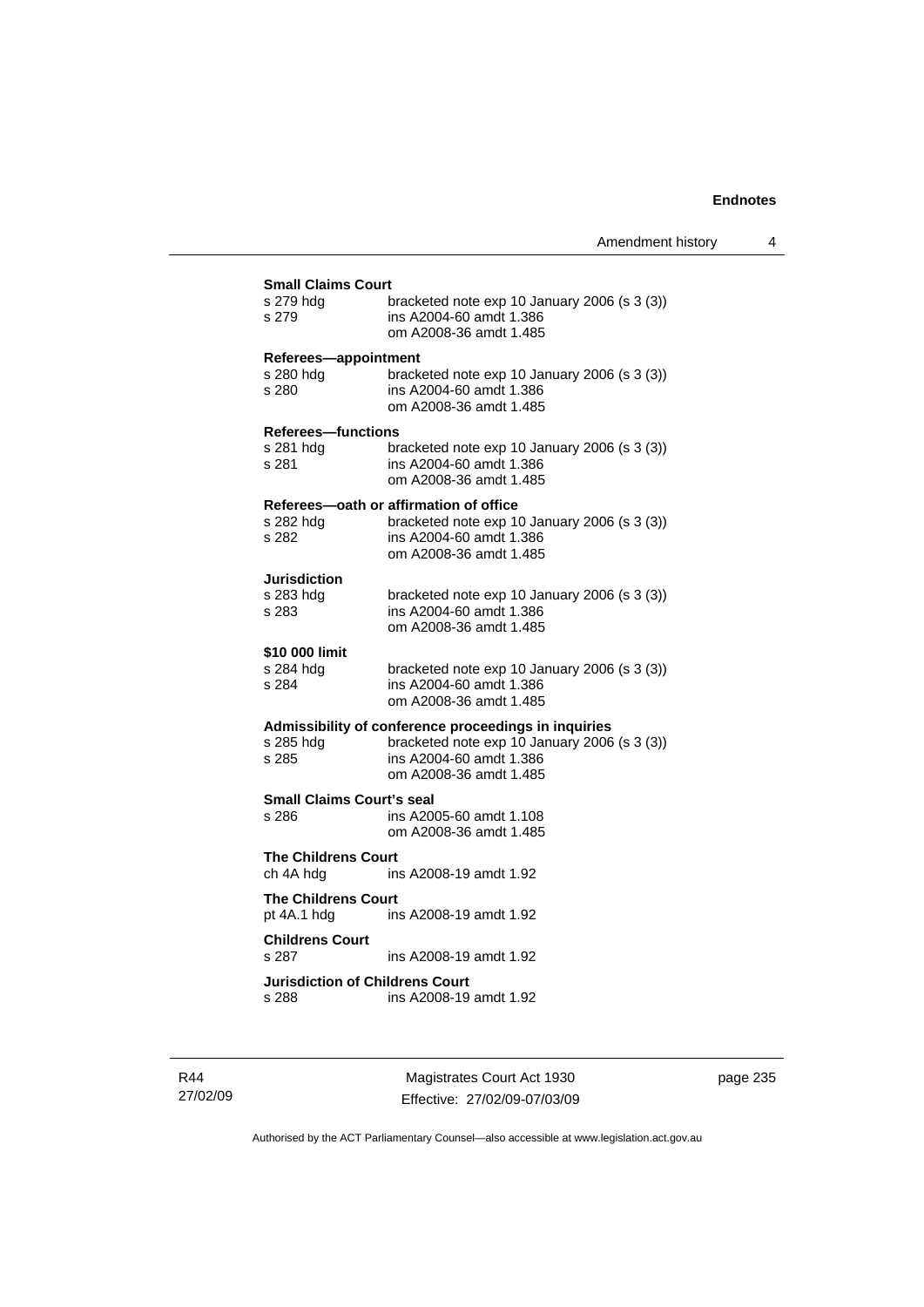4 Amendment history

page 236 Magistrates Court Act 1930 **Proceedings where children jointly charged with adults**  s 289 ins A2008-19 amdt 1.92 am A2008-44 amdt 1.90 **Chief Magistrate to arrange business of Childrens Court**  s 290 ins A2008-19 amdt 1.92 **Childrens Court Magistrate to hear all matters**  s 291 ins A2008-19 amdt 1.92 **Childrens Court Magistrate**  pt 4A.2 hdg ins A2008-19 amdt 1.92 **Childrens Court Magistrate**  s 291A ins A2008-19 amdt 1.92 **Acting Childrens Court Magistrate**  s 291B ins A2008-19 amdt 1.92 **Assignment of other magistrates for Childrens Court matters**  s 291C ins A2008-19 amdt 1.92 **Completion of part-heard matters**  s 291D ins A2008-19 amdt 1.92 **Criminal proceedings**  pt 4A.3 hdg ins A2008-19 amdt 1.92 **Procedures for hearing indictable offences**  ins A2008-19 amdt 1.92 **Childrens Court may adjourn hearings to allow access to legal advice**  s 291F ins A2008-19 amdt 1.92 **Childrens Court may send cases to Supreme Court for sentencing**  ins A2008-19 amdt 1.92 **Miscellaneous**  ch 5 hdg (prev pt 15 hdg) sub and renum A2004-60 amdt 1.387 **Hearing**  pt 5 hdg renum as pt 3.4 hdg **Offences**  pt 5.1 hdg ins A2004-60 amdt 1.387 **General**  div 5.1 hdg renum as div 3.4.1 hdg **Evidence**  div 5.2 hdg renum as div 3.4.2 hdg **Remand**  div 5.3 hdg renum as div 3.4.3 hdg

Effective: 27/02/09-07/03/09

R44 27/02/09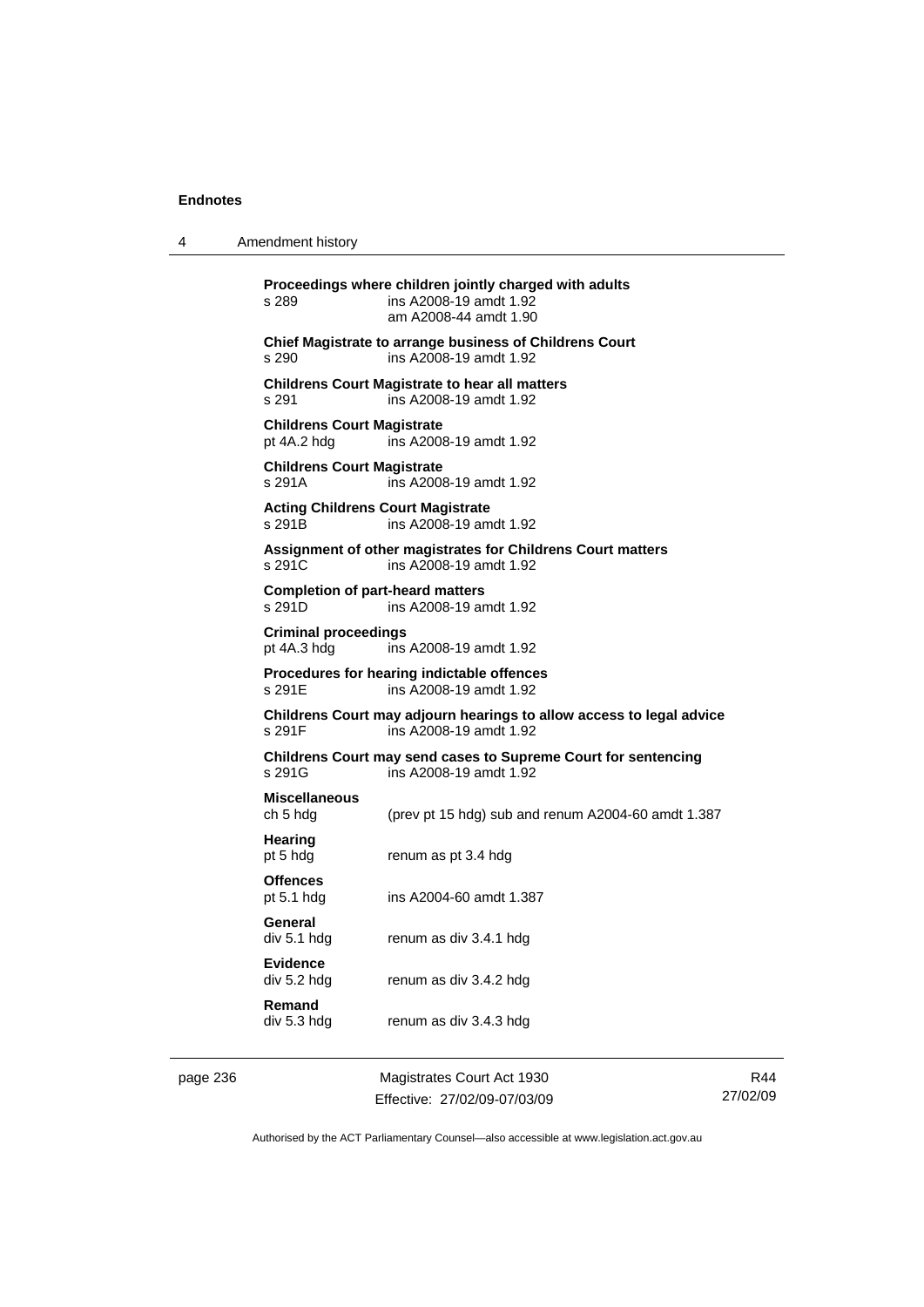|                 | <b>Committal and recognisance</b><br>div 5.4 hdg | renum as div 3.4.4 hdg                                                                                                                                                                                                                                                                |          |
|-----------------|--------------------------------------------------|---------------------------------------------------------------------------------------------------------------------------------------------------------------------------------------------------------------------------------------------------------------------------------------|----------|
|                 | <b>Adjournment of proceedings</b><br>div 5.5 hdg | renum as div 3.4.5 hdg                                                                                                                                                                                                                                                                |          |
|                 | Contempt in face of court<br>s 290               | (prev s 255) am 1967 No 1; 1972 No 37; ord 1990 No 5<br>sub 1993 No 4<br>am 1994 No 66; 1994 No 81; 1999 No 22 s 23; ss renum R10<br>LA: A2004-60 amdt 1.391<br>renum A2004-60 amdt 1.392<br>am A2005-53 amdt 1.108; ss renum R30 LA (see A2005-53<br>amdt 1.109)<br>om A2006-55 s 17 |          |
|                 | s 291 hdg<br>s 291                               | Failure to give evidence-offence<br>(prev s 255AA hdg) sub A2004-60 amdt 1.393<br>(prev s 255AA) ins 1994 No 61<br>am 1995 No 46; 1996 No 6; 1998 No 25; 1998 No 54;<br>A2004-60 amdt 1.394, amdt 1.395<br>reloc from s 255AA by A2004-60 amdt 1.396<br>om A2005-53 amdt 1.110        |          |
|                 | s 292 hdg<br>s 292                               | Failure to comply with order in nuisance action<br>ins A2004-60 amdt 1.412<br>bracketed note exp 10 January 2006 (s 3 (3))<br>reloc from Magistrates Court (Civil Jurisdiction) Act 1982<br>s 8 (2) by A2004-60 amdt 1.450                                                            |          |
|                 | s 293 hdg<br>s 293                               | <b>Failure to comply with Magistrates Court subpoena</b><br>bracketed note exp 10 January 2006 (s 3 (3))<br>(1) reloc from Magistrates Court (Civil Jurisdiction) Act 1982<br>s 187 (7) by A2004-60 amdt 1.488<br>(2), (3) ins A2004-60 amdt 1.412<br>om A2005-53 amdt 1.111          |          |
|                 | s 294 hdg<br>s 294                               | Failure to comply with judgment for delivery of detained goods<br>ins A2004-60 amdt 1.412<br>bracketed note exp 10 January 2006 (s 3 (3))<br>reloc from Magistrates Court (Civil Jurisdiction) Act 1982<br>s 217 (4) by A2004-60 amdt 1.502<br>om A2006-40 amdt 2.164                 |          |
|                 | s 295 hdg<br>s 295                               | False or misleading statement by garnishee<br>ins A2004-60 amdt 1.412<br>bracketed note exp 10 January 2006 (s 3 (3))<br>reloc from Magistrates Court (Civil Jurisdiction) Act 1982<br>s 329 (2) by A2004-60 amdt 1.524<br>om A2006-40 amdt 2.164                                     |          |
| R44<br>27/02/09 |                                                  | Magistrates Court Act 1930<br>Effective: 27/02/09-07/03/09                                                                                                                                                                                                                            | page 237 |

Authorised by the ACT Parliamentary Counsel—also accessible at www.legislation.act.gov.au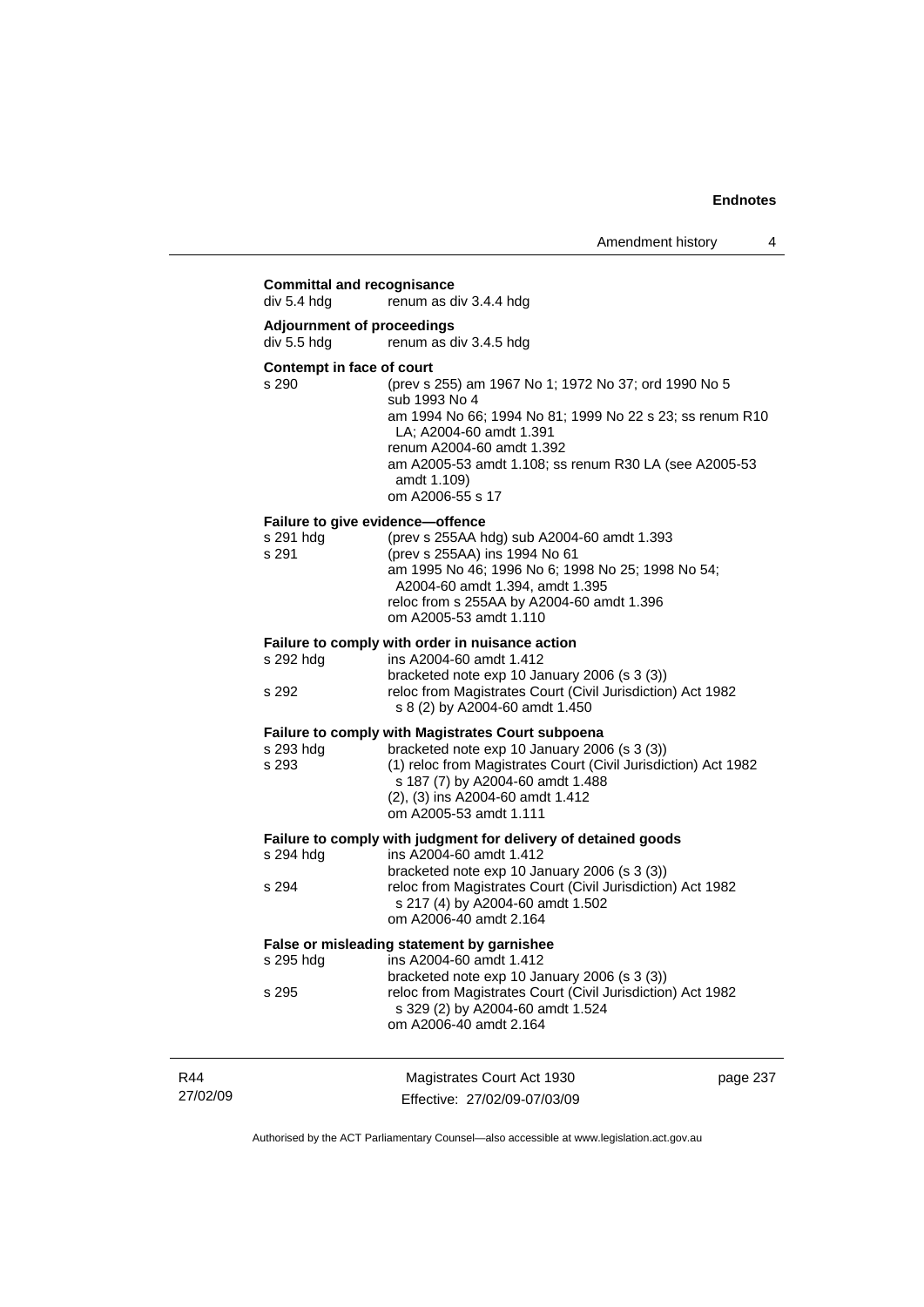| 4        | Amendment history                        |                                                                                                                                                                                                                                                                         |     |
|----------|------------------------------------------|-------------------------------------------------------------------------------------------------------------------------------------------------------------------------------------------------------------------------------------------------------------------------|-----|
|          | s 296 hdg<br>s 296                       | Obligations of judgment creditor if garnishee pays too much<br>ins A2004-60 amdt 1.412<br>bracketed note exp 10 January 2006 (s 3 (3))<br>reloc from Magistrates Court (Civil Jurisdiction) Act 1982<br>s 337 (1) by A2004-60 amdt 1.527<br>om A2006-40 amdt 2.164      |     |
|          | s 297 hdg<br>s 297                       | Notice to be given if judgment debtor ceases employment<br>ins A2004-60 amdt 1.412<br>bracketed note exp 10 January 2006 (s 3 (3))<br>reloc from Magistrates Court (Civil Jurisdiction) Act 1982<br>s 340 (1) by A2004-60 amdt 1.531<br>om A2006-40 amdt 2.164          |     |
|          | Prejudice to employee<br>s 298           | reloc from Magistrates Court (Civil Jurisdiction) Act 1982 s 341<br>by A2004-60 amdt 1.535                                                                                                                                                                              |     |
|          | s 299                                    | Interference with seized property etc<br>reloc from Magistrates Court (Civil Jurisdiction) Act 1982 s 379<br>by A2004-60 amdt 1.537<br>om A2006-40 amdt 2.164                                                                                                           |     |
|          | s 300 hdg<br>s 300                       | Failure to comply with Small Claims Court subpoena<br>bracketed note exp 10 January 2006 (s 3 (3))<br>(1) reloc from Magistrates Court (Civil Jurisdiction) Act 1982<br>s 448 (1) by A2004-60 amdt 1.563<br>(2), (3) ins A2004-60 amdt 1.412<br>om A2005-53 amdt 1.112  |     |
|          | s 301                                    | Witness before Small Claims Court to answer questions<br>reloc from Magistrates Court (Civil Jurisdiction) Act 1982 s 449<br>by A2004-60 amdt 1.568<br>om A2005-53 amdt 1.112                                                                                           |     |
|          | s 302 hdg<br>s 302                       | Contravention of Small Claims Court order in trespass proceeding<br>ins A2004-60 amdt 1.412<br>bracketed note exp 10 January 2006 (s 3 (3))<br>reloc from Magistrates Court (Civil Jurisdiction) Act 1982<br>s 460 (2) by A2004-60 amdt 1.574<br>om A2008-36 amdt 1.486 |     |
|          | Other<br>pt 5.2 hdg                      | ins A2004-60 amdt 1.412                                                                                                                                                                                                                                                 |     |
|          | <b>Contempt of court</b><br>s 307        | ins A2006-55 s 18                                                                                                                                                                                                                                                       |     |
|          | <b>Magistrates Court's seal</b><br>s 308 | ins A2005-60 amdt 1.109                                                                                                                                                                                                                                                 |     |
| page 238 |                                          | Magistrates Court Act 1930                                                                                                                                                                                                                                              | R44 |

Authorised by the ACT Parliamentary Counsel—also accessible at www.legislation.act.gov.au

27/02/09

Effective: 27/02/09-07/03/09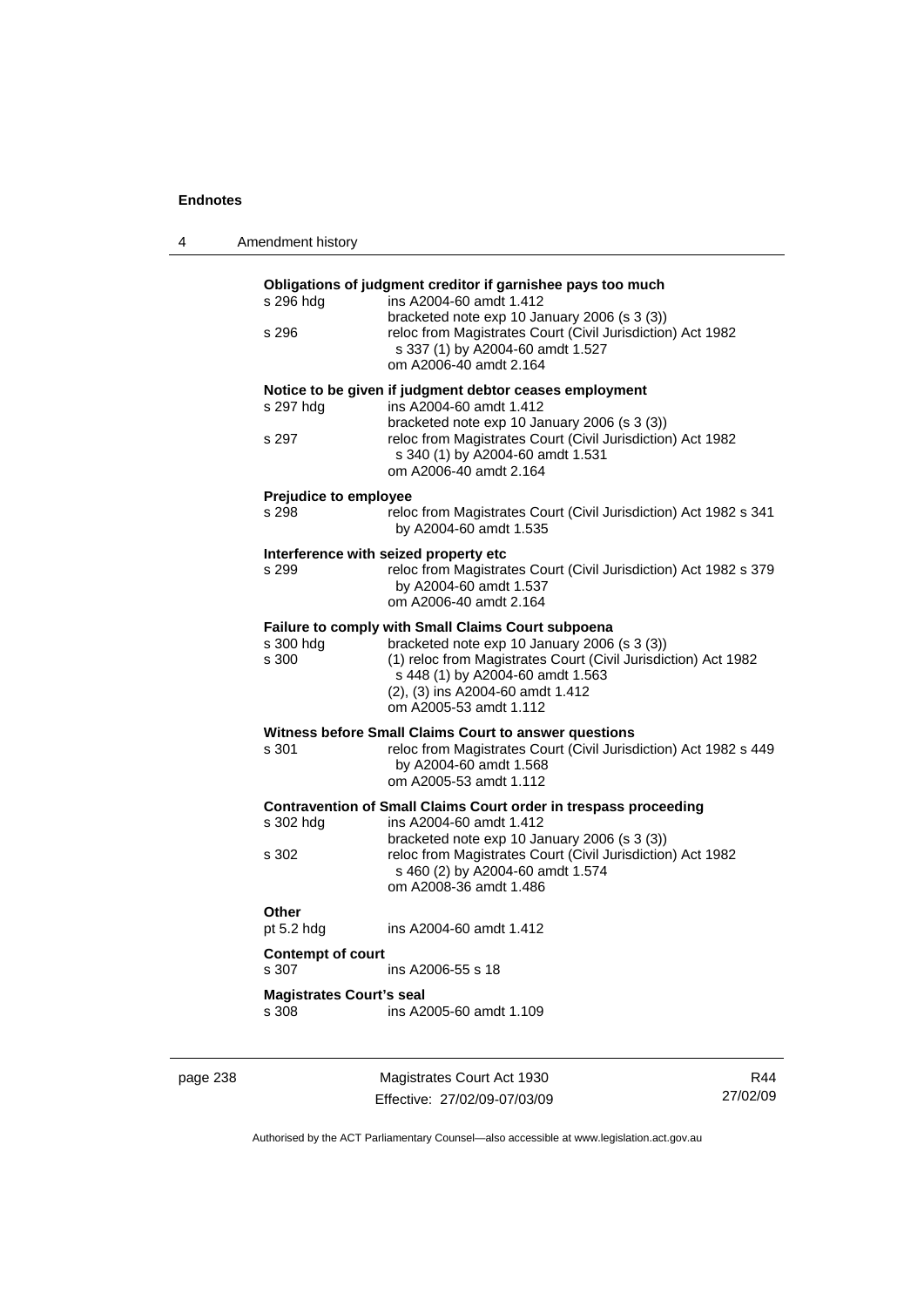#### **Directions about procedure etc**

| s 309 | (prev s 254A) ins 1989 No 59 |
|-------|------------------------------|
|       | reloc by A2004-60 amdt 1.385 |
|       | sub A2006-55 s 19            |

#### **Hearings generally to be in public**

| s 310 hda | (prev s 51 hdg) sub A2004-60 amdt 1.224 |
|-----------|-----------------------------------------|
| s 310     | (prev s 51) am 1986 No 74               |
|           | sub 1996 No 6                           |
|           | am A2004-60 amdts 1.225-1.227           |
|           | reloc by A2004-60 amdt 1.228            |
|           | am A2008-36 amdt 1.487                  |

#### **Appearance by audiovisual or audio links etc**

s 311 (prev s 254B) ins 1999 No 22 s 22 am 2000 No 17 s 3 sch 1; A2003-48 amdt 2.11; A2004-60 amdt 1.388; ss renum R26 LA (see A2004-60 amdt 1.389) reloc by A2004-60 amdt 1.390 am A2005-20 amdt 3.305 sub A2006-55 s 20

#### **Failure to give evidence—committal**

| s 312 hdg | (prev s 255AB hdg) sub A2004-60 amdt 1.397 |
|-----------|--------------------------------------------|
| s 312     | (prev s 255AB) ins 1994 No 61              |
|           | am 1995 No 46; A2004-60 amdts 1.398-1.400  |
|           | reloc by A2004-60 amdt 1.401               |
|           | sub A2005-53 amdt 1.113                    |
|           | am A2006-23 amdts 1.260-1.262              |
|           |                                            |

#### **Commitment to remand centre**

#### s 313 (prev s 255A) ins 1976 No 42 am 1995 No 41; 1996 No 6; 1998 No 25 reloc by A2004-60 amdt 1.402 om A2006-23 amdt 1.263

#### **Registrar to give directions for preparation of transcript**

| s 314 hdg | (prev s 255B hdg) am 1991 No 44                |
|-----------|------------------------------------------------|
| s 314     | (prev s 255B) ins 1980 No 4                    |
|           | am 1986 No 71; 1991 No 44; A2004-60 amdt 1.403 |
|           | reloc by A2004-60 amdt 1.404                   |

#### **Applications for transcripts**

s 315 (prev s 255C) ins 1980 No 4 am 1986 No 71; 1986 No 83; 1988 No 45; 1991 No 38; 1991 No 44; 1993 No 4; 1994 No 4; 1999 No 22 s 24; A2004-60 amdts 1.405-1.409; ss renum R26 LA (see A2004-60 amdt 1.410)

reloc by A2004-60 amdt 1.411

R44 27/02/09

Magistrates Court Act 1930 Effective: 27/02/09-07/03/09 page 239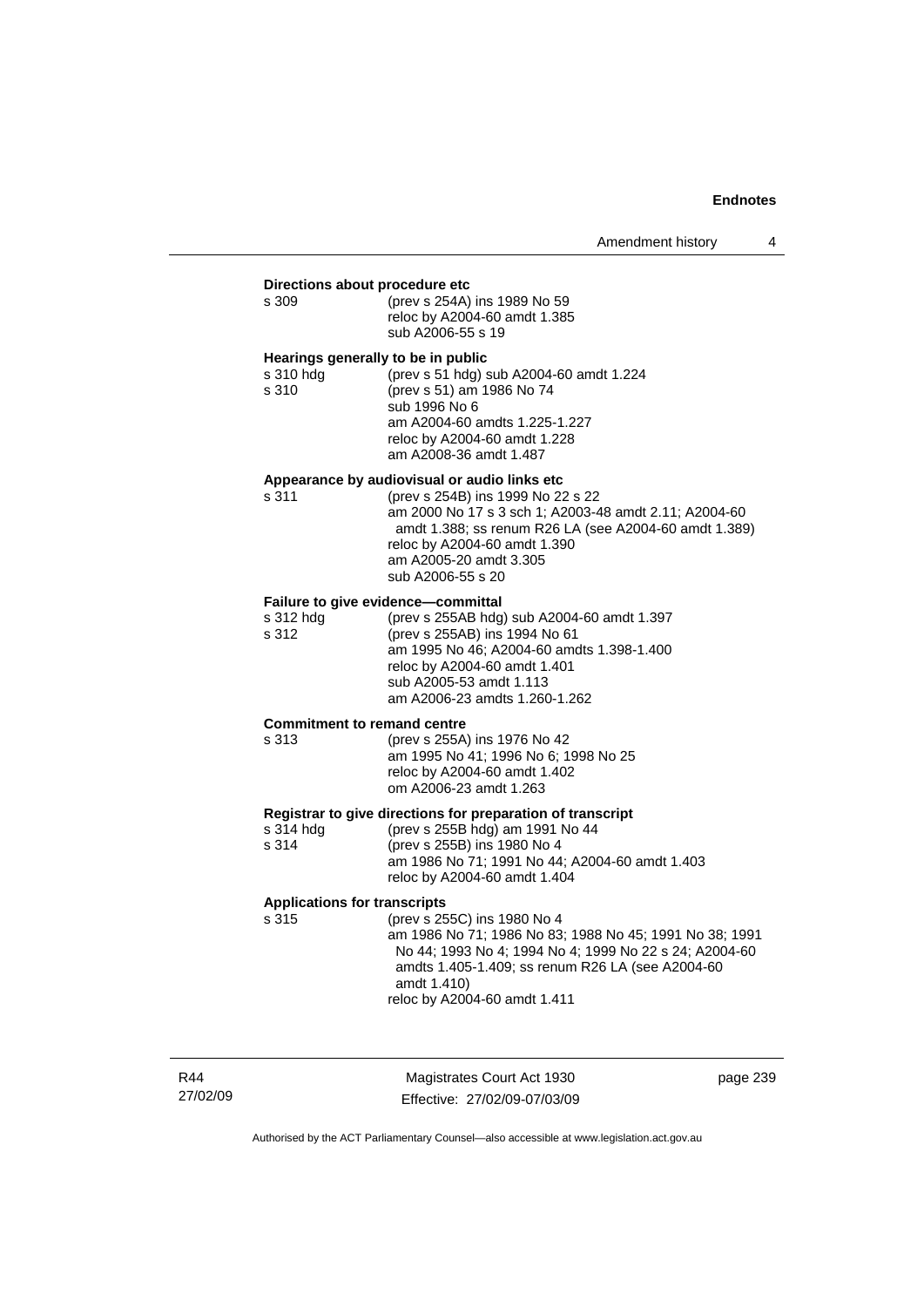4 Amendment history

#### **Record of proceedings**

| s 316 hdg<br>s 316                         | (prev s 54A hdg) sub A2004-60 amdt 1.229<br>(prev s 54A) ins 1980 No 4<br>am 1985 No 41; 1986 No 71; 1986 No; 1986 No 74; 1986<br>No 83; ord 1990 No 5; 1991 Nos 44 and 106; 1999 No 22<br>s 19; 1999 No 66 sch 3; 2000 No 17 s 3 sch 1; ss renum R10<br>LA; A2003-48 amdt 2.9; A2004-60 amdt 1.230<br>reloc by A2004-60 amdt 1.231<br>pars renum R26 LA<br>am A2005-20 amdt 3.306 |
|--------------------------------------------|------------------------------------------------------------------------------------------------------------------------------------------------------------------------------------------------------------------------------------------------------------------------------------------------------------------------------------------------------------------------------------|
|                                            | Record of proceedings and transcript                                                                                                                                                                                                                                                                                                                                               |
| s 317                                      | (prev s 60) sub 1958 No 12; 1967 No 1                                                                                                                                                                                                                                                                                                                                              |
|                                            | am 1972 No 37<br>sub 1974 No 14; 1980 No 4                                                                                                                                                                                                                                                                                                                                         |
|                                            | am 1991 No 44; 1999 No 22 s 20; A2004-60                                                                                                                                                                                                                                                                                                                                           |
|                                            | amdts 1.233-1.237                                                                                                                                                                                                                                                                                                                                                                  |
|                                            | reloc by A2004-60 amdt 1.238                                                                                                                                                                                                                                                                                                                                                       |
|                                            | Person about to leave ACT may be ordered to be examined or produce                                                                                                                                                                                                                                                                                                                 |
| documents<br>s 318 hdg                     | (prev s 67 hdg) am A2004-60 amdt 1.258                                                                                                                                                                                                                                                                                                                                             |
| s 318                                      | (prev s 67) am 1980 No 4; 1986 No 74; 1996 No 6; ss renum                                                                                                                                                                                                                                                                                                                          |
|                                            | R10 LA; A2004-60 amdt 1.259, amdt 1.260                                                                                                                                                                                                                                                                                                                                            |
|                                            | reloc by A2004-60 amdt 1.261                                                                                                                                                                                                                                                                                                                                                       |
| Witnesses' rights and liabilities<br>s 319 | (prev s 68) am 1996 No 6; A2004-60 amdt 1.263, amdt 1.264                                                                                                                                                                                                                                                                                                                          |
|                                            | reloc by A2004-60 amdt 1.265                                                                                                                                                                                                                                                                                                                                                       |
| Depositions to be given to registrar       |                                                                                                                                                                                                                                                                                                                                                                                    |
| s 320 hdg                                  | (prev s 69 hdg) am 1991 No 44                                                                                                                                                                                                                                                                                                                                                      |
| s 320                                      | (prev s 69) am 1958 No 12; 1967 No 1; 1980 No 4; 1991<br>No 44; A2004-60 amdts 1.266-1.268                                                                                                                                                                                                                                                                                         |
|                                            | reloc by A2004-60 amdt 1.269                                                                                                                                                                                                                                                                                                                                                       |
| <b>Regulation-making power</b>             |                                                                                                                                                                                                                                                                                                                                                                                    |
| s 321                                      | ins A2004-60 amdt 1.412                                                                                                                                                                                                                                                                                                                                                            |
|                                            | Proceedings in case of indictable offences                                                                                                                                                                                                                                                                                                                                         |
| pt 6 hdg                                   | renum as pt 3.5 hdg                                                                                                                                                                                                                                                                                                                                                                |
| Preliminary                                |                                                                                                                                                                                                                                                                                                                                                                                    |
| div 6.1A hdg                               | renum as div 3.5.1 hdg                                                                                                                                                                                                                                                                                                                                                             |
| Institution of proceedings                 |                                                                                                                                                                                                                                                                                                                                                                                    |
| div 6.1 hdg                                | renum as div 3.5.2 hdg                                                                                                                                                                                                                                                                                                                                                             |
|                                            | Proceedings subsequent to hearing of evidence                                                                                                                                                                                                                                                                                                                                      |
| div 6.2 hdg                                | renum as div 3.5.3 hdg                                                                                                                                                                                                                                                                                                                                                             |
|                                            |                                                                                                                                                                                                                                                                                                                                                                                    |

page 240 Magistrates Court Act 1930 Effective: 27/02/09-07/03/09

R44 27/02/09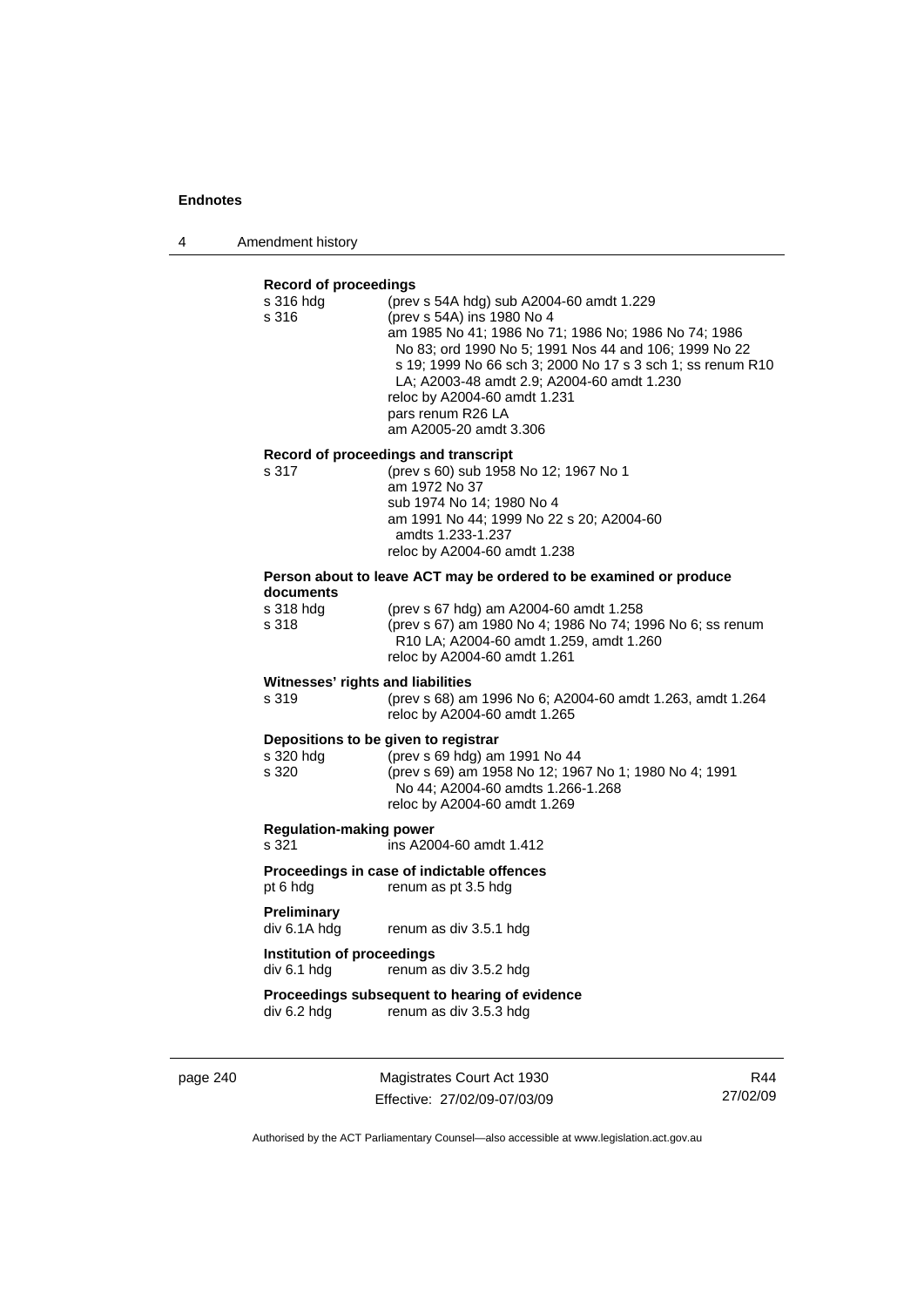Amendment history 4

**Costs**  renum as div 3.5.4 hdg **Recognisances of witnesses**  div 6.3 hdg renum as div 3.5.5 hdg **Miscellaneous**  renum as div 3.5.6 hdg **Proceedings for offences punishable summarily**  pt 7 hdg renum as pt 3.6 hdg **Service and pleading by post for certain offences**  pt 7A hdg renum as pt 3.7 hdg **Infringement notices for certain offences**  pt 8 hdg renum as pt 3.8 hdg **Preliminary**  div 8.1 hdg renum as div 3.8.1 hdg **Infringement and reminder notices**  div 8.2 hdg renum as div 3.8.2 hdg **Additional provisions for vehicle-related offences**  div 8.2A hdg renum as div 3.8.3 hdg **Disputing liability**  div 8.3 hdg renum as div 3.8.4 hdg **Miscellaneous**  div 8.4 hdg renum as div 3.8.5 hdg **Enforcement of decisions**  pt 9 hdg renum as pt 3.9 hdg **General**  div 9.1 hdg renum as div 3.9.1 hdg **Enforcement of fines**  div 9.2 hdg renum as div 3.9.2 hdg **Reciprocal enforcement of fines against bodies corporate div 9.2A hdg renum as div 3.9.3 hdg** renum as div  $3.9.3$  hdg **Adverse claims**  pt 9 div 3 hdg om 1986 No 74 **Attachment of debts**  pt 9 div 4 hdg om 1994 No 61 **Imprisonment of fraudulent debtors**  pt 9 div 5 hdg om 1994 No 61

R44 27/02/09

Magistrates Court Act 1930 Effective: 27/02/09-07/03/09 page 241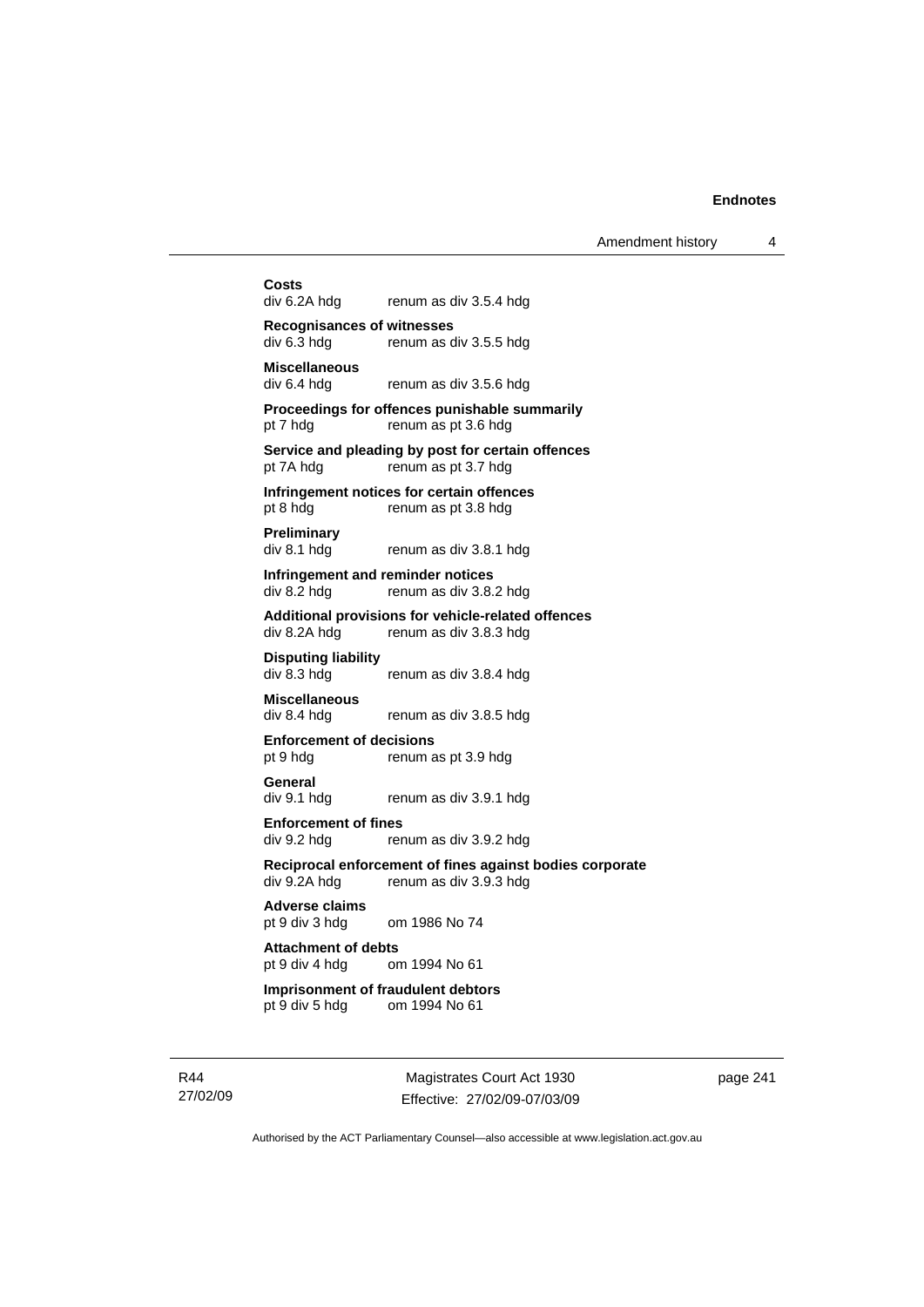4 Amendment history

**Miscellaneous**  renum as div 3.9.4 hdg **Restraining orders**  pt 10 hdg sub 1990 No 65 om 2001 No 90 amdt 1.79 **Appeals to Supreme Court**  pt 11 hdg renum as pt 3.10 hdg **Appellate jurisdiction of Supreme Court**  renum as div 3.10.1 hdg **Appeals**  div 11.2 hdg renum as div 3.10.2 hdg **Orders to review**  div 11.3 hdg renum as div 3.10.3 hdg **Absconding appellants**  pt 11 div 3A hdg ins 1984 No 62 om 1992 No 9 **General provisions**  div 11.4 hdg renum as div 3.10.4 hdg **Protection of magistrates in the execution of their office**  pt 12 hdg om A2004-60 amdt 1.369 **Costs**  renum as pt 3.11 hdg **Court and tribunal fees**  pt 13A hdg orig pt 13A hdg ins 1974 No 14 om 1992 No 9 ins 1994 No 4 sub 2000 No 1 s 3 sch om A2004-60 amdt 1.378 **Securities**  pt 14 hdg renum as pt 3.12 hdg **Miscellaneous**  renum as ch 5 hdg **Transitional**  pt 16 hdg ins 1999 No 34 om 2001 No 90 amdt 1.81 **Transitional—Children and Young People Act 2008**  renum as ch 10 hdg

page 242 Magistrates Court Act 1930 Effective: 27/02/09-07/03/09

R44 27/02/09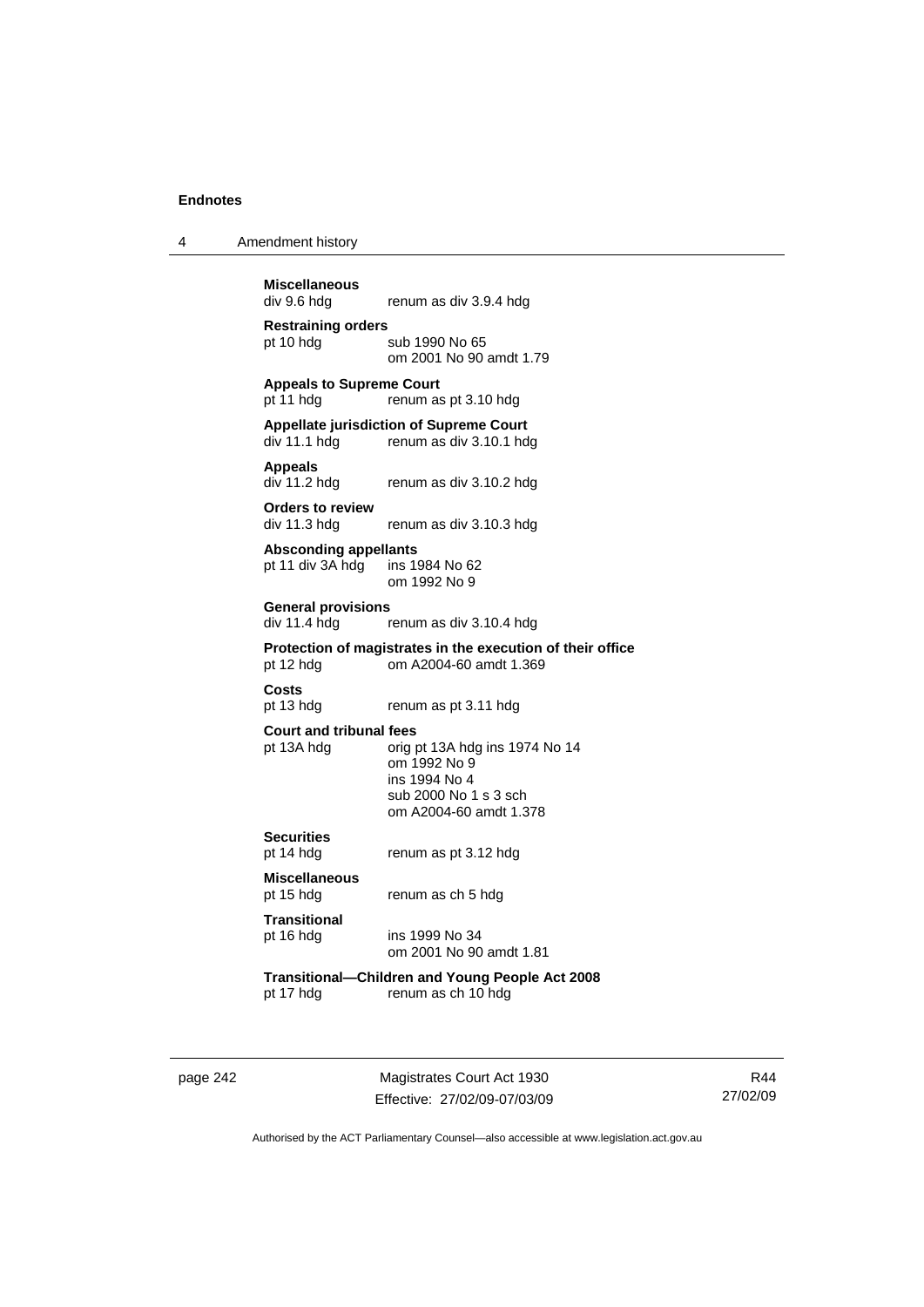|                                            | Amendment history                                                                                                                                                                        | 4 |
|--------------------------------------------|------------------------------------------------------------------------------------------------------------------------------------------------------------------------------------------|---|
| ch 10 hdg                                  | Transitional-Children and Young People Act 2008<br>(prev pt 17 hdg) ins A2008-20 amdt 1.5<br>renum as ch 10 hdg R41 LA<br>exp 27 February 2011 (s 404 (1) (LA s 88 declaration applies)) |   |
| <b>Childrens Court Magistrate</b><br>s 400 | ins A2008-20 amdt 1.5<br>exp 27 February 2011 (s 404 (1) (LA s 88 declaration applies))                                                                                                  |   |
| s 401                                      | <b>Existing proceedings in Childrens Court</b><br>ins A2008-20 amdt 1.5<br>exp 27 February 2011 (s 404 (1) (LA s 88 declaration applies))                                                |   |
|                                            | Completion of part-heard matters if magistrate no longer Childrens Court                                                                                                                 |   |
| magistrate etc<br>s 402                    | ins A2008-20 amdt 1.5<br>exp 27 February 2011 (s 404 (1) (LA s 88 declaration applies))                                                                                                  |   |
| <b>Transitional regulations</b><br>s, 403  | ins A2008-20 amdt 1.5<br>exp 27 February 2011 (s 404 (1))                                                                                                                                |   |
| Expiry-ch 10<br>s 404                      | ins A2008-20 amdt 1.5<br>exp 27 February 2011 (s 404 (1) (LA s 88 declaration applies))                                                                                                  |   |
| ch 11 hdg                                  | Transitional—Crimes Legislation Amendment Act 2008<br>ins A2008-44 amdt 1.91<br>exp 1 year after the day it commences (s 453)                                                            |   |
| s 450                                      | Application of amendments-indictable offences<br>ins A2008-44 amdt 1.91<br>exp 1 year after the day it commences (s 453)                                                                 |   |
| s 451                                      | Application of certain other amendments<br>ins A2008-44 amdt 1.91<br>exp 1 year after the day it commences (s 453)                                                                       |   |
| <b>Transitional regulations</b><br>s 452   | ins A2008-44 amdt 1.91<br>exp 1 year after the day it commences (s 453)                                                                                                                  |   |
| Expiry-ch 11<br>s 453                      | ins A2008-44 amdt 1.91<br>exp 1 year after the day it commences (s 453)                                                                                                                  |   |
| ch 12 hdg                                  | Transitional-Sexual and Violent Offences Legislation Amendment Act 2008<br>ins A2008-41 s 35<br>exp 1 year after it commences (s 461)                                                    |   |

R44 27/02/09

Magistrates Court Act 1930 Effective: 27/02/09-07/03/09 page 243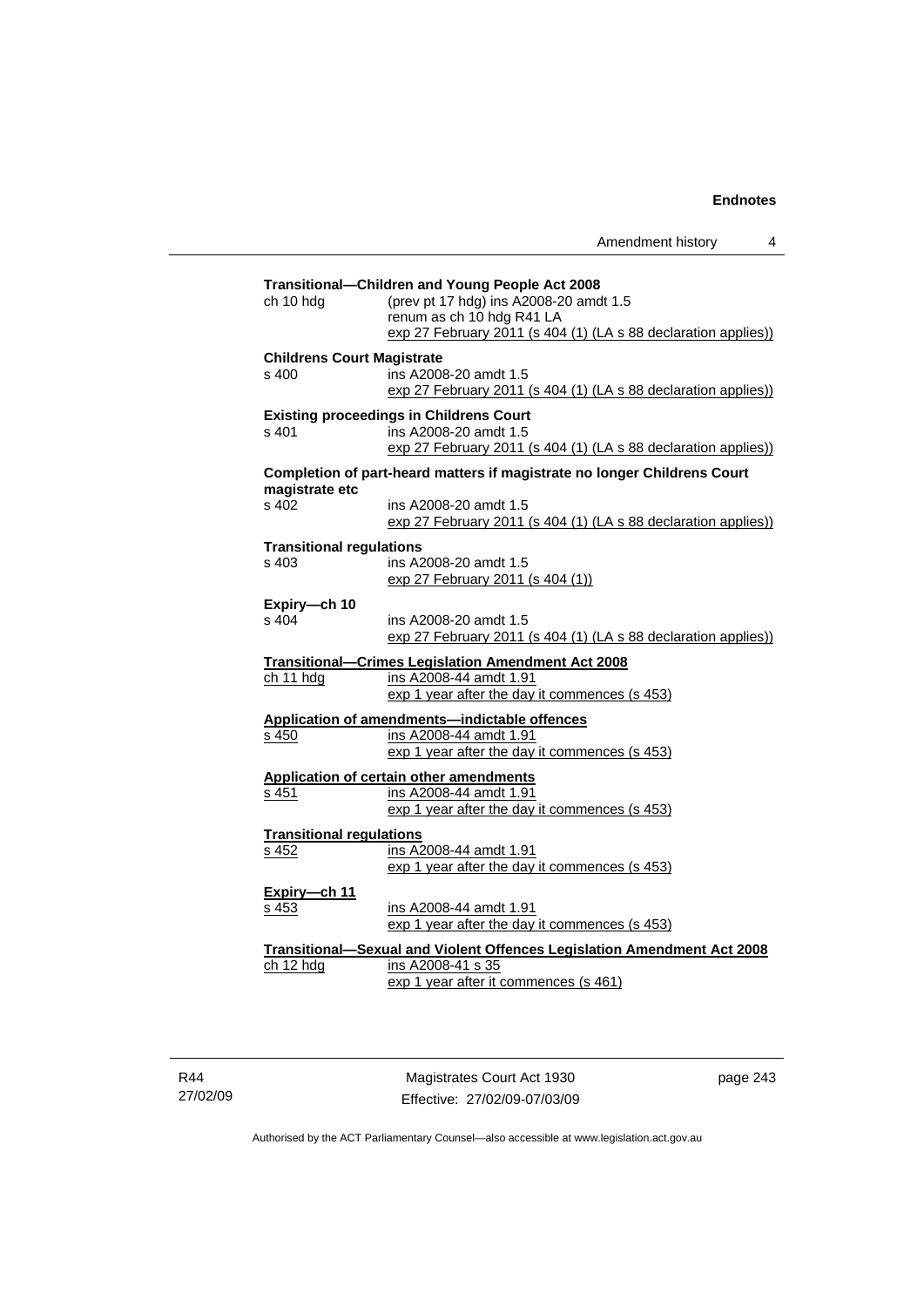4 Amendment history

|          | <b>Application of amendments</b><br>ins A2008-41 s 35<br>s 460<br>exp 1 year after it commences (s 461) |                                                                                                                                                                                                                                                                                                                                                                                                                                                                                                                                                                                        |                 |
|----------|---------------------------------------------------------------------------------------------------------|----------------------------------------------------------------------------------------------------------------------------------------------------------------------------------------------------------------------------------------------------------------------------------------------------------------------------------------------------------------------------------------------------------------------------------------------------------------------------------------------------------------------------------------------------------------------------------------|-----------------|
|          | Expiry-ch 12<br>s 461                                                                                   | ins A2008-41 s 35<br>exp 1 year after it commences (s 461)                                                                                                                                                                                                                                                                                                                                                                                                                                                                                                                             |                 |
|          | Oath and affirmation of office<br>sch 1                                                                 | orig sch 1 am 1937 No 28; 1938 No 25 (as am 1938 No 35);<br>1938 No 35; 1953 No 14; 1958 No 12; 1966 No 2; 1967 No 1;<br>1968 No 25; 1972 No 37; 1974 No 14; 1976 No 42; 1977<br>No 34; 1977 No 61; 1978 No 46; 1979 No 33; 1984 No 62;<br>1985 No 67; 1986 No 74; 1989 No 59; 1990 No 65; 1991<br>No 44; 1992 No 9; 1992 No 37; 1993 No 4; 1994 No 61; 1996<br>No 6; 1996 No 82; 1998 No 67<br>om 2001 No 44 amdt 1.2769<br>(prev sch 2) am 1938 No 25 (as am 1938 No 35)<br>om 1977 No 4<br>ins 1977 No 4<br>am 1997 No 94<br>renum 2001 No 44 amdt 1.2770<br>am A2005-20 amdt 3.307 |                 |
|          | Oath<br>sch 2                                                                                           | renum as sch 1                                                                                                                                                                                                                                                                                                                                                                                                                                                                                                                                                                         |                 |
|          | sch <sub>3</sub>                                                                                        | am 1938 No 25 (as am 1938 No 35); 1976 No 42; 1985 No 67;<br>1991 No 44<br>om 2001 No 44 amdt 1.2771                                                                                                                                                                                                                                                                                                                                                                                                                                                                                   |                 |
|          | <b>Fees</b><br>sch 4                                                                                    | am 1937 No 5; 1937 No 28<br>om 1953 No 14                                                                                                                                                                                                                                                                                                                                                                                                                                                                                                                                              |                 |
|          | sch 5                                                                                                   | om 1953 No 14                                                                                                                                                                                                                                                                                                                                                                                                                                                                                                                                                                          |                 |
|          | Witnesses' expenses                                                                                     |                                                                                                                                                                                                                                                                                                                                                                                                                                                                                                                                                                                        |                 |
|          | sch 6                                                                                                   | om 1953 No 14                                                                                                                                                                                                                                                                                                                                                                                                                                                                                                                                                                          |                 |
|          | <b>Dictionary</b><br>dict                                                                               | ins A2004-60 amdt 1.413<br>am A2006-23 amdt 1.264, amdt 1.265; A2008-42 s 17<br>def administering authority ins A2004-60 amdt 1.413<br>def <i>administrator</i> ins A2004-60 amdt 1.413<br>om A2006-23 amdt 1.266<br>def another jurisdiction ins A2004-60 amdt 1.413<br>def <i>appeal</i> ins A2004-60 amdt 1.413<br>def <i>appearance</i> ins A2004-60 amdt 1.413                                                                                                                                                                                                                    |                 |
| page 244 |                                                                                                         | Magistrates Court Act 1930<br>Effective: 27/02/09-07/03/09                                                                                                                                                                                                                                                                                                                                                                                                                                                                                                                             | R44<br>27/02/09 |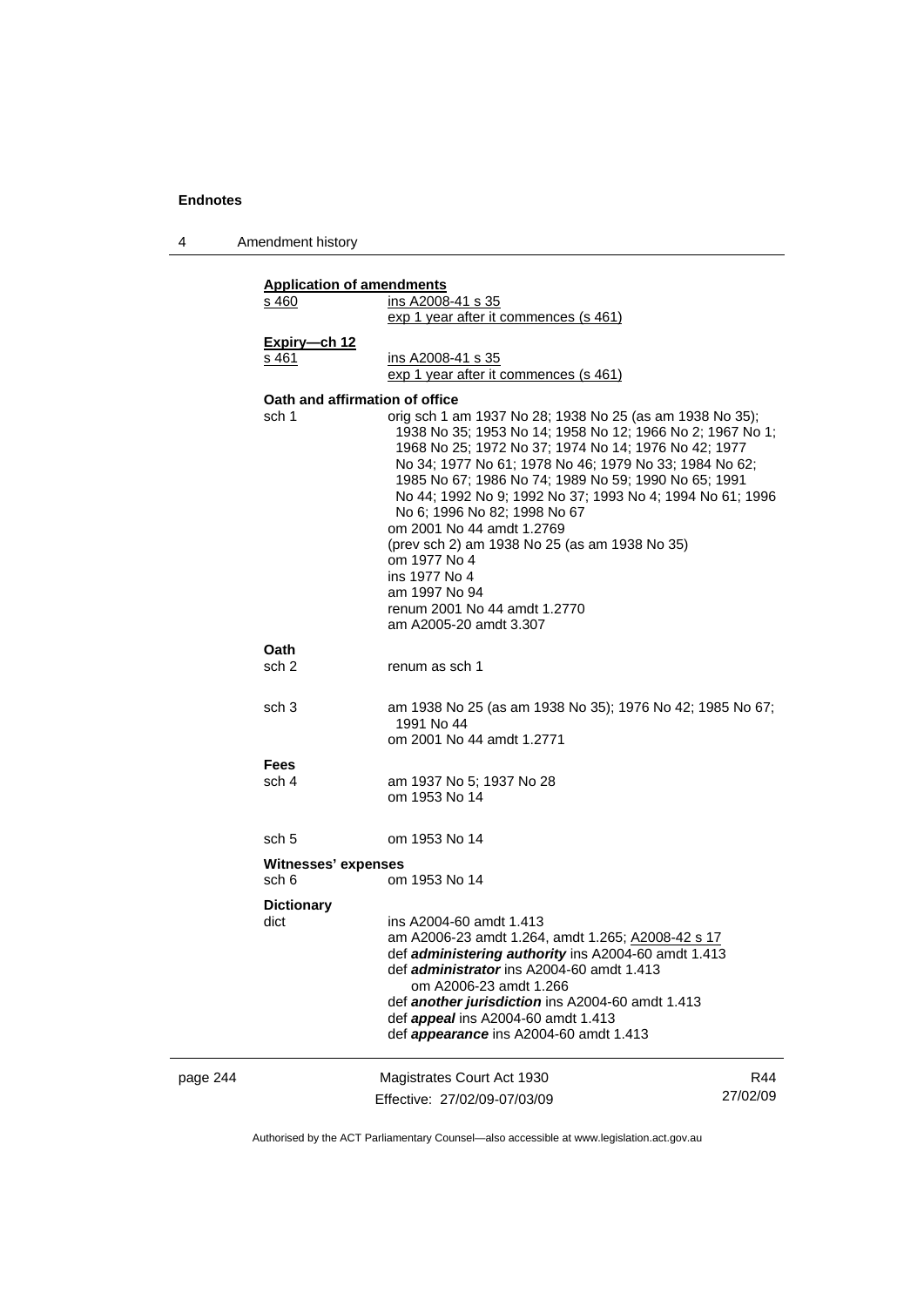def *applicant* ins A2004-60 amdt 1.413 om A2008-36 amdt 1.488 def *application* ins A2004-60 amdt 1.413 om A2008-36 amdt 1.488 def *authorised person* ins A2004-60 amdt 1.413 sub A2008-42 s 18 def *bailiff* ins A2004-60 amdt 1.413 def *certified copies* ins A2004-60 amdt 1.413 def *claim* ins A2004-60 amdt 1.413 def *committal order* ins A2006-23 amdt 1.267 def *common boundaries determination* ins A2004-60 amdt 1.413 om A2008-36 amdt 1.488 def *contract application* ins A2004-60 amdt 1.413 om A2008-36 amdt 1.488 def *conviction* ins A2004-60 amdt 1.413 def *court* ins A2004-60 amdt 1.413 def *court attendance notice* ins A2008-42 s 19 def *Crimes Act* ins A2004-60 amdt 1.413 def *damages application* ins A2004-60 amdt 1.413 om A2008-36 amdt 1.488 def *date of service* ins A2004-60 amdt 1.413 def *debt application* ins A2004-60 amdt 1.413 om A2008-36 amdt 1.488 def *debt declaration* ins A2004-60 amdt 1.413 om A2008-36 amdt 1.488 def *decision* ins A2004-60 amdt 1.413 def *default notice* ins A2004-60 amdt 1.413 def *defendant* ins A2004-60 amdt 1.413 def *driver* ins A2004-60 amdt 1.413 def *escort* ins A2004-60 amdt 1.413 om A2006-23 amdt 1.268 def *fine* ins A2004-60 amdt 1.413 def *fine defaulter* ins A2004-60 amdt 1.413 def *goods application* ins A2004-60 amdt 1.413 om A2008-36 amdt 1.488 def *government agency* ins A2004-60 amdt 1.413 def *hearing* ins A2004-60 amdt 1.413 def *home address* ins A2004-60 amdt 1.413 def *illegal user declaration* ins A2004-60 amdt 1.413 def *indictable offence* ins A2004-60 amdt 1.413 def *indictment* ins A2004-60 amdt 1.413 def *information* ins A2004-60 amdt 1.413 def *infringement notice* ins A2004-60 amdt 1.413 def *infringement notice offence* ins A2004-60 amdt 1.413 def *infringement notice penalty* ins A2004-60 amdt 1.413 def *inquiry* ins A2004-60 amdt 1.413

R44 27/02/09

Magistrates Court Act 1930 Effective: 27/02/09-07/03/09 page 245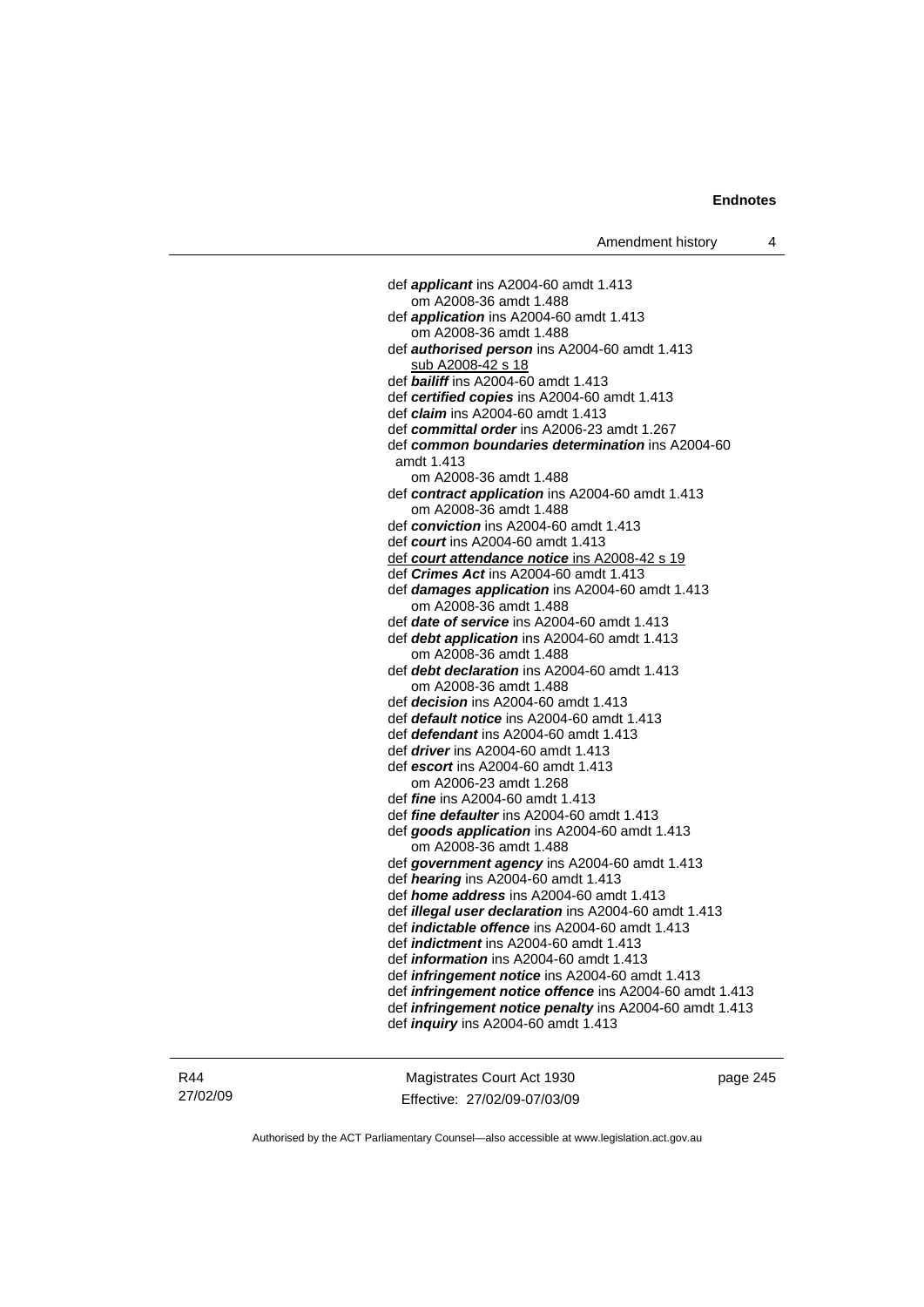4 Amendment history

 om A2008-36 amdt 1.488 def *judgment* ins A2004-60 amdt 1.413 om A2008-36 amdt 1.488 def *jury* ins A2004-60 amdt 1.413 def *known offender declaration* ins A2004-60 amdt 1.413 def *law in force in the ACT* ins A2004-60 amdt 1.413 def *magistrate* ins A2004-60 amdt 1.413 am A2005-20 amdt 3.308 def *notice of intention to defend form* ins A2005-20 amdt 3.309 def *notice to defendant form* ins A2005-20 amdt 3.309 def *nuisance application* ins A2004-60 amdt 1.413 om A2008-36 amdt 1.488 def *outstanding fine* ins A2004-60 amdt 1.413 def *penalty notice* ins A2004-60 amdt 1.413 def *plea of guilty form* ins A2005-20 amdt 3.309 def *prescribed offence* ins A2004-60 amdt 1.413 def *proceeding* ins A2004-60 amdt 1.413 om A2008-36 amdt 1.488 def *reciprocating court* ins A2004-60 amdt 1.413 def *referee* ins A2004-60 amdt 1.413 om A2008-36 amdt 1.488 def *reference appeal* ins A2005-5 s 34 def *registered* ins A2004-60 amdt 1.413 def *registered operator* ins A2004-60 amdt 1.413 om A2005-20 amdt 3.310 def *registrar* ins A2004-60 amdt 1.413 def *relevant officer* ins A2004-60 amdt 1.413 def *reminder notice* ins A2004-60 amdt 1.413 def *respondent* ins A2004-60 amdt 1.413 om A2008-36 amdt 1.488 def *responsible person* ins A2004-60 amdt 1.413 def *review appeal* ins A2008-44 amdt 1.92 def *rules* ins A2004-60 amdt 1.413 sub A2008-36 amdt 1.489 def *Small Claims Court* ins A2004-60 amdt 1.413 om A2008-36 amdt 1.490 def *sold vehicle declaration* ins A2004-60 amdt 1.413 def *State* ins A2004-60 amdt 1.413 def *summary conviction* ins A2004-60 amdt 1.413 def *superintendent* ins A2004-60 amdt 1.413 om A2006-23 amdt 1.268 def *Territory entity* ins A2004-60 amdt 1.413 def *Territory fine* ins A2004-60 amdt 1.413 def *trader's plate* ins A2004-60 amdt 1.413 om A2005-20 amdt 3.310 def *trespass application* ins A2004-60 amdt 1.413

page 246 Magistrates Court Act 1930 Effective: 27/02/09-07/03/09

R44 27/02/09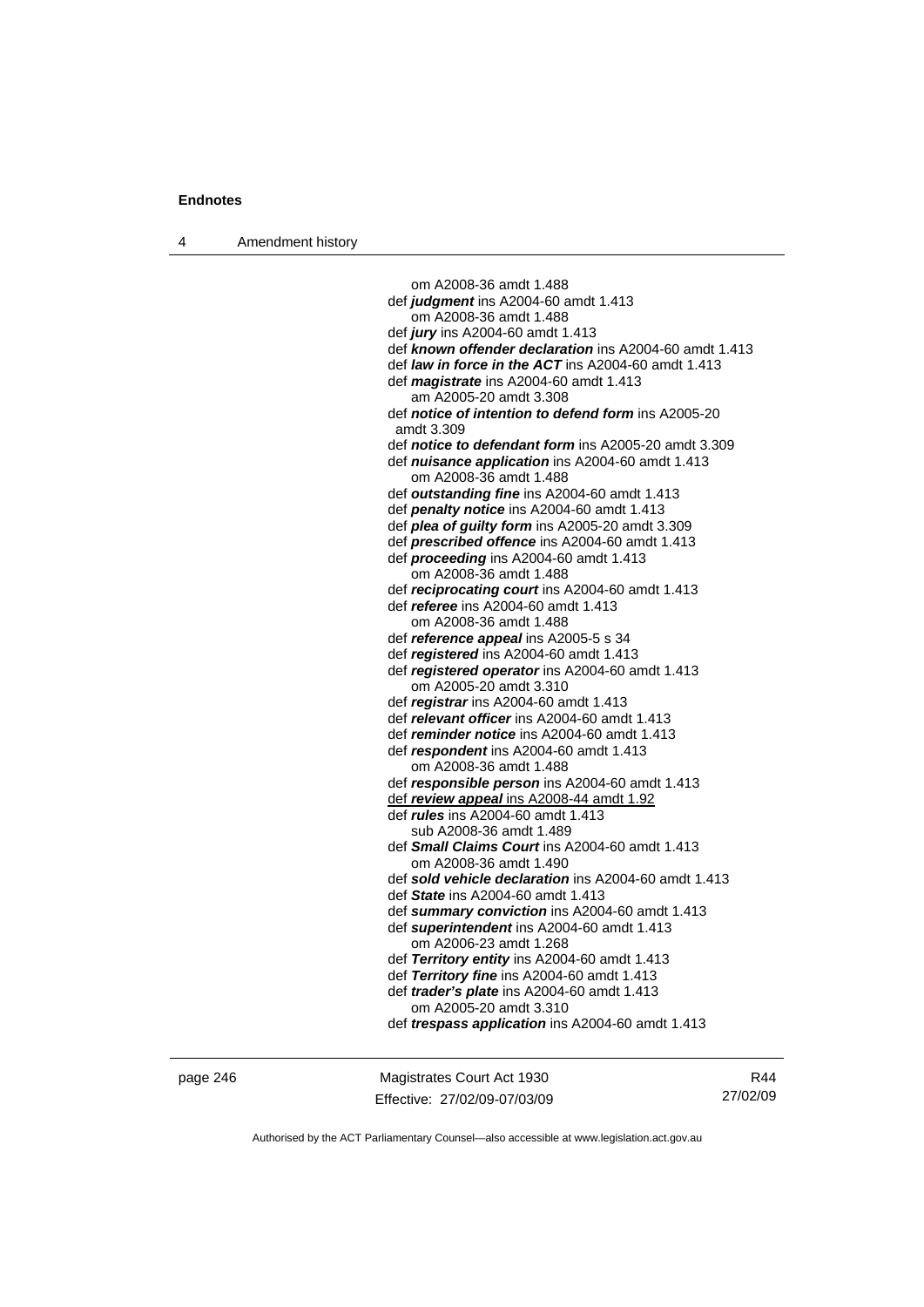```
 om A2008-36 amdt 1.490 
def unknown offender declaration ins A2004-60 amdt 1.413 
def vehicle ins A2004-60 amdt 1.413 
def vehicle-related offence ins A2005-20 amdt 3.311
```
### **5 Earlier republications**

Some earlier republications were not numbered. The number in column 1 refers to the publication order.

Since 12 September 2001 every authorised republication has been published in electronic pdf format on the ACT legislation register. A selection of authorised republications have also been published in printed format. These republications are marked with an asterisk (\*) in column 1. Electronic and printed versions of an authorised republication are identical.

| <b>Republication</b><br>No and date | <b>Effective</b>            | Last<br>amendment<br>made by | <b>Republication</b><br>for                                                                                     |
|-------------------------------------|-----------------------------|------------------------------|-----------------------------------------------------------------------------------------------------------------|
| R <sub>1</sub><br>3 Aug 1992        | 3 Aug 1992-<br>27 Nov 1992  | A1992-37                     | initial republication<br>since self-<br>government and<br>includes<br>retrospective<br>amendments by<br>A1996-6 |
| R <sub>1</sub> (RI)<br>23 Feb 2006  | 3 Aug 1992-<br>27 Nov 1992  | A1992-37                     | reissue of printed<br>version                                                                                   |
| R <sub>1</sub> A<br>23 Feb 2006     | 23 Nov 1992-<br>28 Feb 1993 | A1992-37                     | amendments by<br>A1992-9 and<br>includes<br>retrospective<br>amendments by<br>A1996-6                           |
| R <sub>1</sub> B<br>23 Feb 2006     | 1 Mar 1993-<br>7 Mar 1993   | A1993-2                      | amendments by<br>A1993-2 and<br>includes<br>retrospective<br>amendments by<br>A1996-6                           |
|                                     |                             |                              |                                                                                                                 |

R44 27/02/09

Magistrates Court Act 1930 Effective: 27/02/09-07/03/09 page 247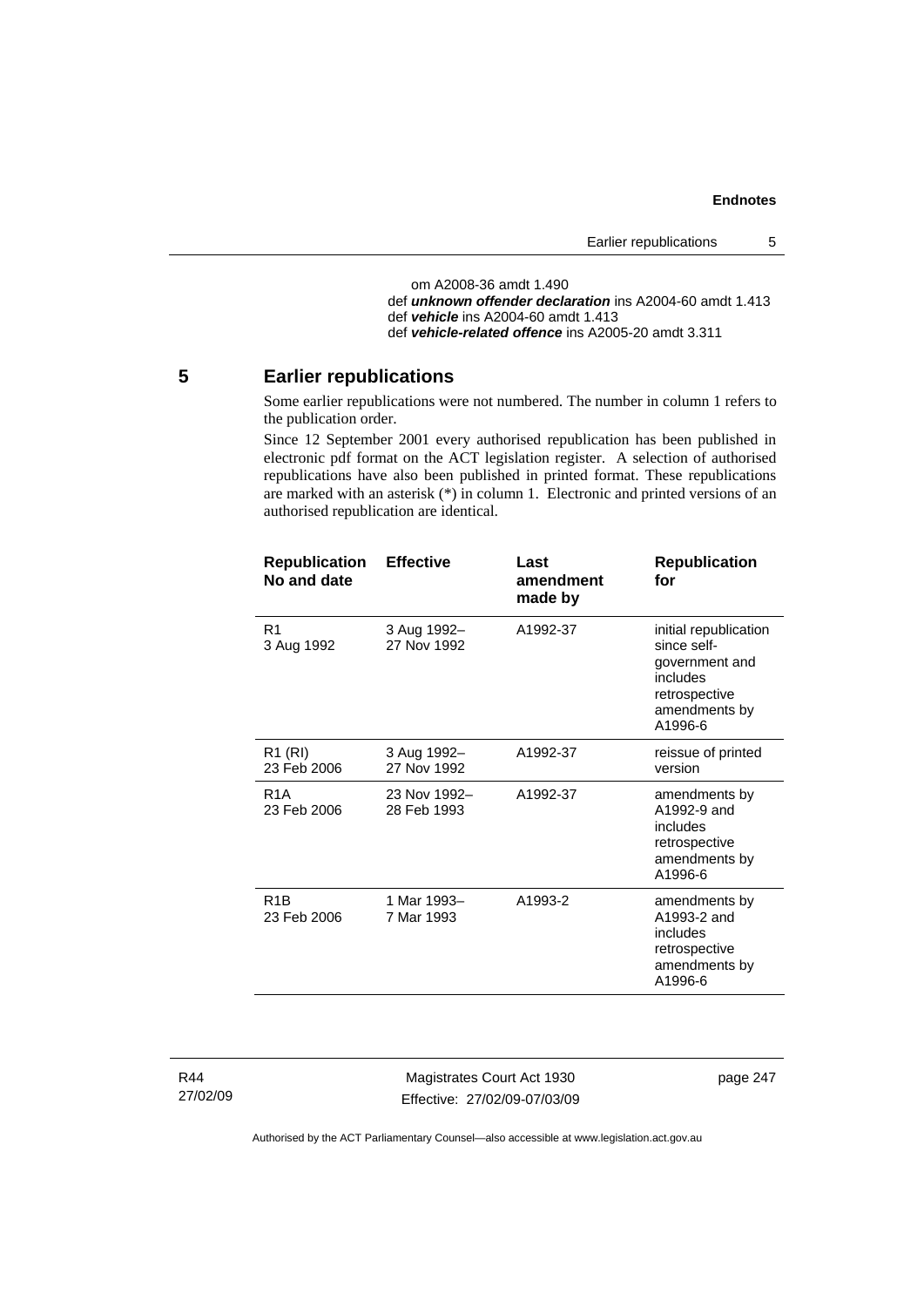#### **Republication No and date Effective Last amendment made by Republication for**  R1C 23 Feb 2006 8 Mar 1993– 31 Aug 1993 A1993-4 amendments by A1993-4 and includes retrospective amendments by A1996-6 R1D 23 Feb 2006 1 Sept 1993– 26 Sept 1993 A1993-4 amendments by A1993-4 and includes retrospective amendments by A1996-6 R1E 23 Feb 2006 27 Sept 1993– 16 Dec 1993 A1993-48 amendments by A1993-48 and includes retrospective amendments by A1996-6 R2 31 Dec 1993 17 Dec 1993– 13 Mar 1994 A1993-91 amendments by A1993-91 and includes retrospective amendments by A1996-6 R2 (RI) 23 Feb 2006 17 Dec 1993– 13 Mar 1994 A1993-91 reissue of printed version R2A 23 Feb 2006 1 July 1994– 10 Oct 1994 A1994-45 amendments by A1994-4, A1994-10 and A1994-38 and includes retrospective amendments by A1996-6

#### 5 Earlier republications

page 248 Magistrates Court Act 1930 Effective: 27/02/09-07/03/09

R44 27/02/09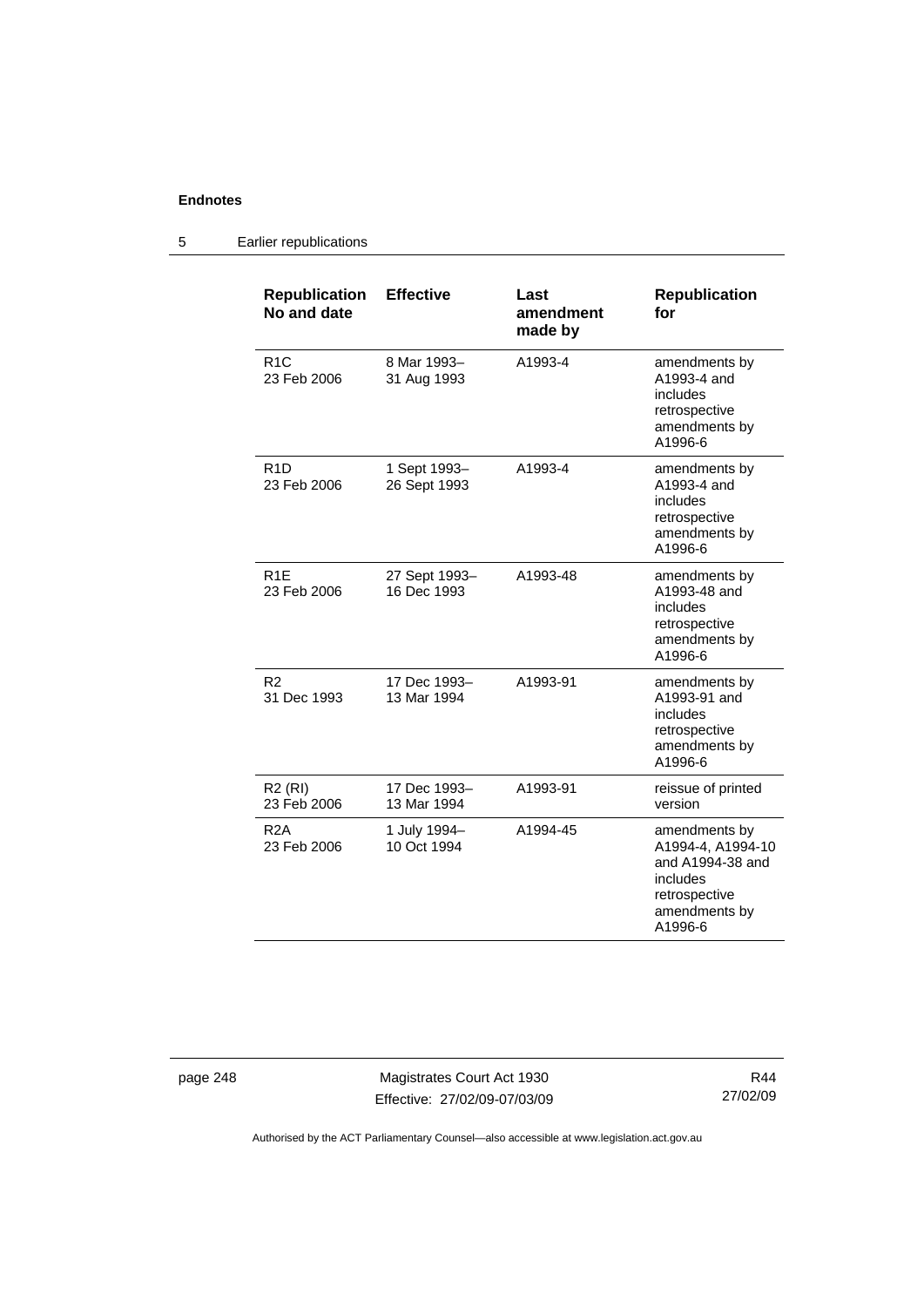Earlier republications 5

| <b>Republication</b><br>No and date | <b>Effective</b>             | Last<br>amendment<br>made by | <b>Republication</b><br>for                                                                                         |
|-------------------------------------|------------------------------|------------------------------|---------------------------------------------------------------------------------------------------------------------|
| R <sub>2</sub> B<br>23 Feb 2006     | 11 Oct 1994–<br>28 Nov 1994  | A1994-66                     | amendments by<br>A1994-66 and<br>includes<br>retrospective<br>amendments by<br>A1996-6                              |
| R <sub>3</sub><br>10 Apr 1995       | 10 Apr 1995-<br>17 Dec 1995  | A1994-81                     | amendments by<br>A1994-45,<br>A1994-61 and<br>A1994-81 and<br>includes<br>retrospective<br>amendments by<br>A1996-6 |
| R3 (RI)<br>23 Feb 2006              | 10 Apr 1995-<br>17 Dec 1995  | A1994-81                     | reissue of printed<br>version                                                                                       |
| R <sub>3</sub> A<br>23 Feb 2006     | 18 Dec 1995-<br>6 May 1996   | A1995-46                     | amendments by<br>A1995-46 and<br>includes<br>retrospective<br>amendments by<br>A1996-6                              |
| R3B<br>23 Feb 2006                  | 12 Sept 1996-<br>31 Dec 1996 | A1996-6                      | amendments by<br>A1995-41 and<br>A1996-6                                                                            |
| R <sub>3</sub> C<br>23 Feb 2006     | 17 May 1997-<br>29 May 1997  | A1996-82                     | amendments by<br>A1996-68,<br>A1996-74 and<br>A1996-82                                                              |
| R4<br>30 May 1997                   | 30 May 1997-<br>22 Sept 1997 | A1997-25                     | amendments by<br>A1997-25                                                                                           |
| R4 (RI)<br>23 Feb 2006              | 30 May 1997-<br>22 Sept 1997 | A1997-25                     | reissue of printed<br>version                                                                                       |
| R4A<br>23 Feb 2006                  | 23 Sept 1997-<br>24 May 1998 | A1997-41                     | amendments by<br>A1997-41                                                                                           |

R44 27/02/09

Magistrates Court Act 1930 Effective: 27/02/09-07/03/09 page 249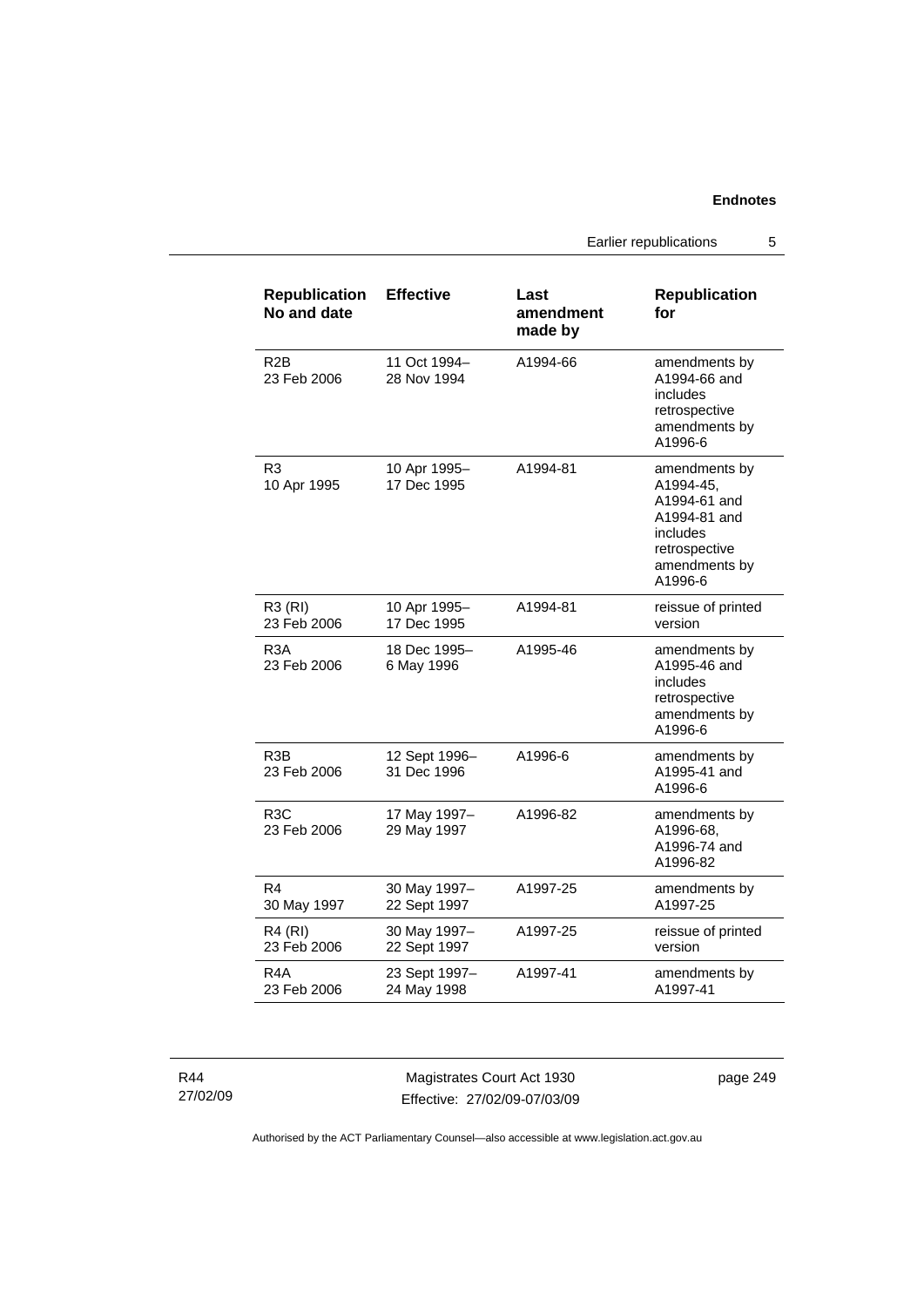# 5 Earlier republications

| <b>Republication</b><br>No and date | <b>Effective</b>            | Last<br>amendment<br>made by | <b>Republication</b><br>for                                         |
|-------------------------------------|-----------------------------|------------------------------|---------------------------------------------------------------------|
| R <sub>5</sub><br>1 June 1998       | 1 June 1998-<br>18 Oct 1998 | A1997-96                     | amendments by<br>A1997-94 and<br>A1997-96                           |
| <b>R5 (RI)</b><br>23 Feb 2006       | 1 June 1998-<br>18 Oct 1998 | A1997-96                     | reissue of printed<br>version                                       |
| R6<br>31 Mar 1999                   | 31 Mar 1999-<br>30 Apr 1999 | A1999-12                     | amendments by<br>A1998-25,<br>A1998-38,<br>A1998-54 and<br>A1998-67 |
| R6 (RI)<br>23 Feb 2006              | 31 Mar 1999-<br>30 Apr 1999 | A1999-12                     | reissue of printed<br>version                                       |
| R <sub>6</sub> A<br>23 Feb 2006     | 1 Sept 1999-<br>9 Nov 1999  | A1999-34                     | amendments by<br>A1999-12,<br>A1999-22 and<br>A1999-34              |
| R6B<br>23 Feb 2006                  | 24 Dec 1999-<br>29 Feb 2000 | A1999-91                     | amendments by<br>A1999-59,<br>A1999-61,<br>A1999-66 and<br>A1999-91 |
| R <sub>6</sub> C<br>23 Feb 2006     | 10 May 2000-<br>31 May 2000 | A2000-1                      | amendments by<br>A1999-64,<br>A1999-79 and<br>A2000-1               |
| R6D<br>23 Feb 2006                  | 1 June 2000-<br>8 Sept 2000 | A2000-17                     | amendments by<br>A2000-17                                           |
| R7<br>20 Nov 2000                   | 5 Oct 2000-<br>4 Sept 2001  | A2000-60                     | amendments by<br>A2000-1 and<br>A2000-60                            |
| <b>R7 (RI)</b><br>23 Feb 2006       | 5 Oct 2000-<br>4 Sept 2001  | A2000-60                     | reissue of printed<br>version                                       |

page 250 Magistrates Court Act 1930 Effective: 27/02/09-07/03/09

R44 27/02/09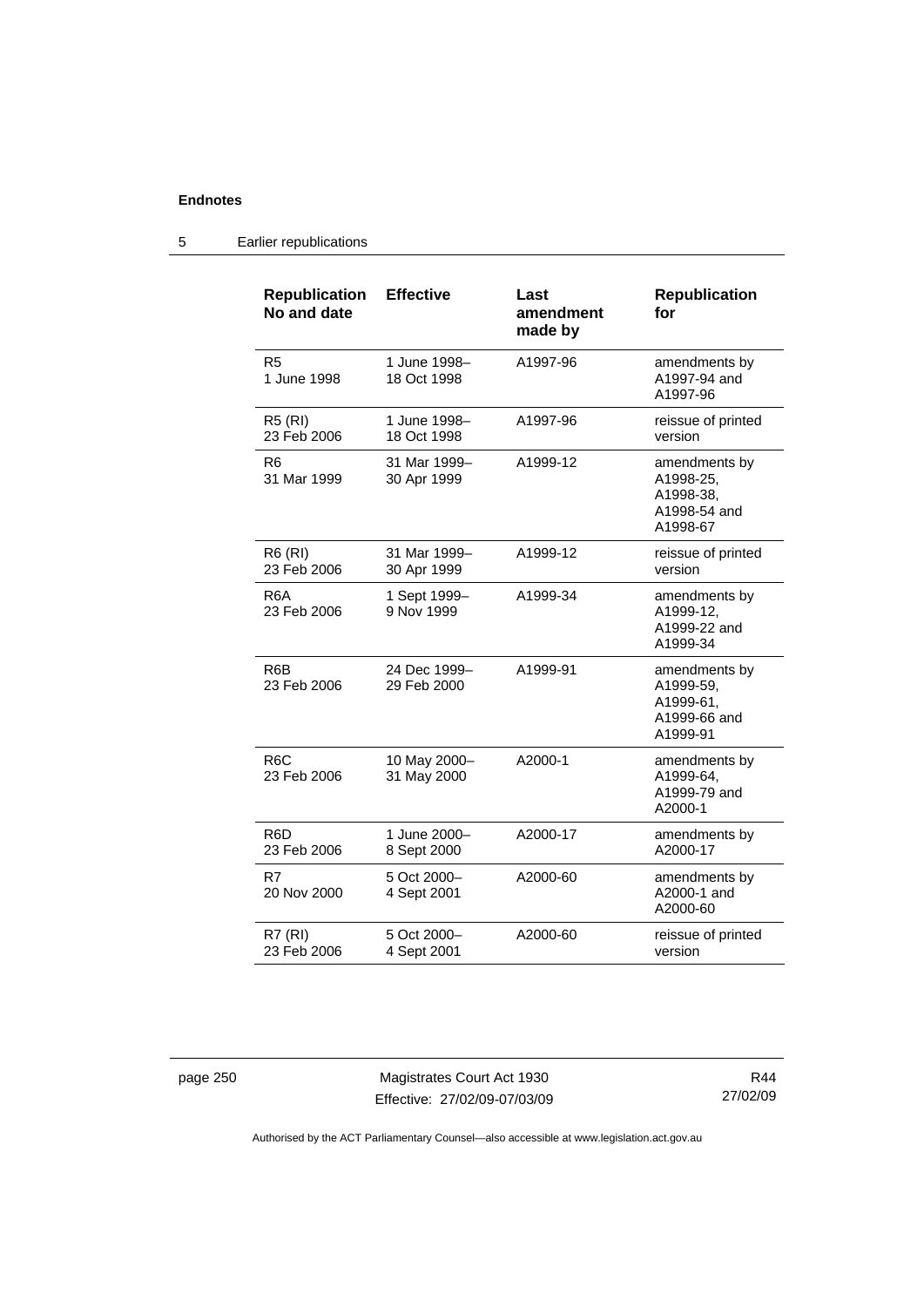Earlier republications 5

| <b>Republication</b><br>No and date | <b>Effective</b>              | Last<br>amendment<br>made by | <b>Republication</b><br>for                                         |
|-------------------------------------|-------------------------------|------------------------------|---------------------------------------------------------------------|
| R8<br>12 Sept 2001                  | 27 Sept 2001-<br>30 Nov 2001  | A2001-90                     | amendments by<br>A2001-44,<br>A2001-56,<br>A2001-63 and<br>A2001-70 |
| R <sub>9</sub>                      | 1 Dec 2001-                   | A2001-90                     | amendments by                                                       |
| 3 Dec 2001                          | 13 Mar 2002                   |                              | A2001-62                                                            |
| R <sub>10</sub><br>14 Mar 2002      | 14 Mar 2002-<br>26 Mar 2002   | A2002-2                      | amendments by<br>A2001-77 and<br>A2002-2                            |
| R <sub>11</sub> *                   | 27 Mar 2002-                  | A2002-2                      | amendments by                                                       |
| 27 Mar 2002                         | 30 June 2002                  |                              | A2001-90                                                            |
| R <sub>12</sub>                     | 1 July 2002-                  | A2002-2                      | amendments by                                                       |
| 1 July 2002                         | 12 Sept 2002                  |                              | A2001-18                                                            |
| R <sub>13</sub><br>13 Sept 2002     | 13 Sept 2002-<br>16 Sept 2002 | A2002-2                      | commenced expiry                                                    |
| R <sub>14</sub>                     | 17 Sept 2002-                 | A2002-30                     | amendments by                                                       |
| 17 Sept 2002                        | 10 Oct 2002                   |                              | A2002-30                                                            |
| R <sub>15</sub>                     | 11 Oct 2002-                  | A2002-36                     | amendments by                                                       |
| 11 Oct 2002                         | 31 Dec 2002                   |                              | A2002-36                                                            |
| R <sub>16</sub><br>1 Jan 2003       | 1 Jan 2003-<br>30 Mar 2003    | A2002-36                     | repealed<br>amendments by<br>A2001-64                               |
| R <sub>16</sub> (RI)<br>12 Feb 2003 | 1 Jan 2003-<br>30 Mar 2003    | A2002-36                     | reissue to include<br>retrospective<br>amendments by<br>A2002-49    |
| R <sub>17</sub> *                   | 31 Mar 2003-                  | A2003-2                      | amendments by                                                       |
| 31 Mar 2003                         | 11 Oct 2003                   |                              | A2003-2                                                             |
| <b>R18</b><br>12 Oct 2003           | 12 Oct 2003-<br>18 Dec 2003   | A2003-2                      | commenced expiry                                                    |
| R <sub>19</sub>                     | 19 Dec 2003-                  | A2003-56                     | amendments by                                                       |
| 19 Dec 2003                         | 21 Mar 2004                   |                              | A2003-56                                                            |

R44 27/02/09

Magistrates Court Act 1930 Effective: 27/02/09-07/03/09 page 251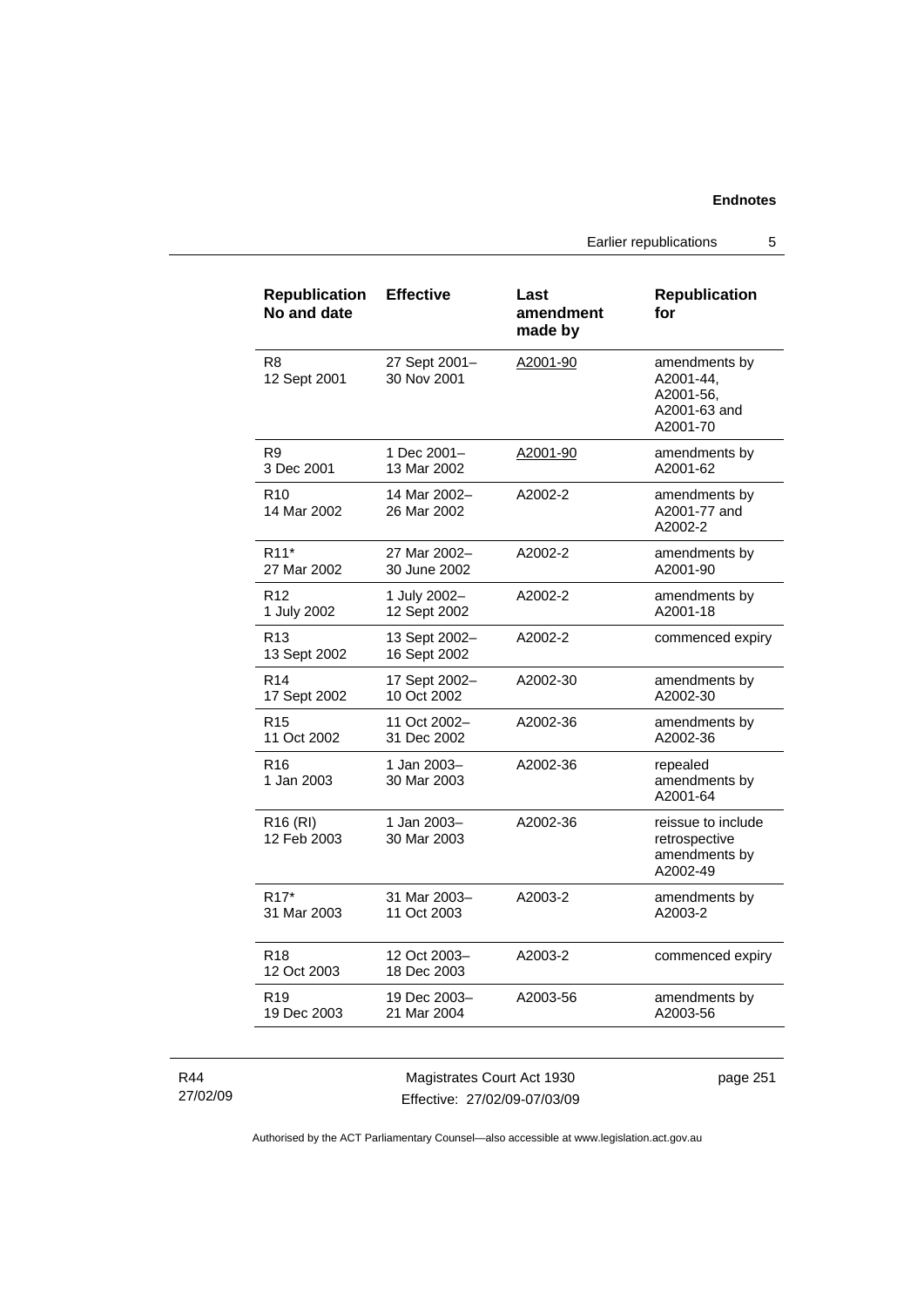| <b>Republication</b><br>No and date | <b>Effective</b>            | Last<br>amendment<br>made by | <b>Republication</b><br>for                                                            |
|-------------------------------------|-----------------------------|------------------------------|----------------------------------------------------------------------------------------|
| R <sub>20</sub>                     | 22 Mar 2004-                | A2004-2                      | amendments by                                                                          |
| 22 Mar 2004                         | 8 Apr 2004                  |                              | A2004-2                                                                                |
| R21                                 | 9 Apr 2004-                 | A2004-15                     | amendments by                                                                          |
| 9 Apr 2004                          | 29 Apr 2004                 |                              | A2004-15                                                                               |
| R22                                 | 30 Apr 2004-                | A2004-15                     | amendments by                                                                          |
| 30 Apr 2004                         | 25 June 2004                |                              | A2003-48                                                                               |
| R23                                 | 26 June 2004-               | A2004-15                     | amendments by                                                                          |
| 26 June 2004                        | 24 Aug 2004                 |                              | A2004-14                                                                               |
| R24                                 | 25 Aug 2004-                | A2004-47                     | amendments by                                                                          |
| 25 Aug 2004                         | 29 Sept 2004                |                              | A2004-42                                                                               |
| R <sub>25</sub><br>30 Sept 2004     | 30 Sept 2004-<br>9 Jan 2005 | A2004-47                     | amendments by<br>A2004-42 and<br>A2004-47                                              |
| R <sub>26</sub> (RI)<br>8 June 2005 | 10 Jan 2005-<br>23 Feb 2005 | A2004-60                     | amendments by<br>A2004-60 and<br>includes textual<br>correction in s 312               |
| R27 (RI)<br>8 June 2005             | 24 Feb 2005–<br>24 Mar 2005 | A2005-7                      | amendments by<br>A2005-5 and<br>A2005-7 and<br>includes textual<br>correction in s 312 |
| R28 (RI)<br>8 June 2005             | 25 Mar 2005-<br>1 June 2005 | A2005-13                     | amendments by<br>A2005-13 and<br>includes textual<br>correction in s 312               |
| R29 (RI)<br>8 June 2005             | 2 June 2005-<br>22 Nov 2005 | A2005-20                     | amendments by<br>A2005-20 and<br>includes textual<br>correction in s 312               |
| R <sub>30</sub>                     | 23 Nov 2005-                | A2005-53                     | amendments by                                                                          |
| 23 Nov 2005                         | 21 Dec 2005                 |                              | A2005-53                                                                               |
| R31                                 | 22 Dec 2005-                | A2005-60                     | amendments by                                                                          |
| 22 Dec 2005                         | 10 Jan 2006                 |                              | A2005-60                                                                               |

### 5 Earlier republications

page 252 Magistrates Court Act 1930 Effective: 27/02/09-07/03/09

R44 27/02/09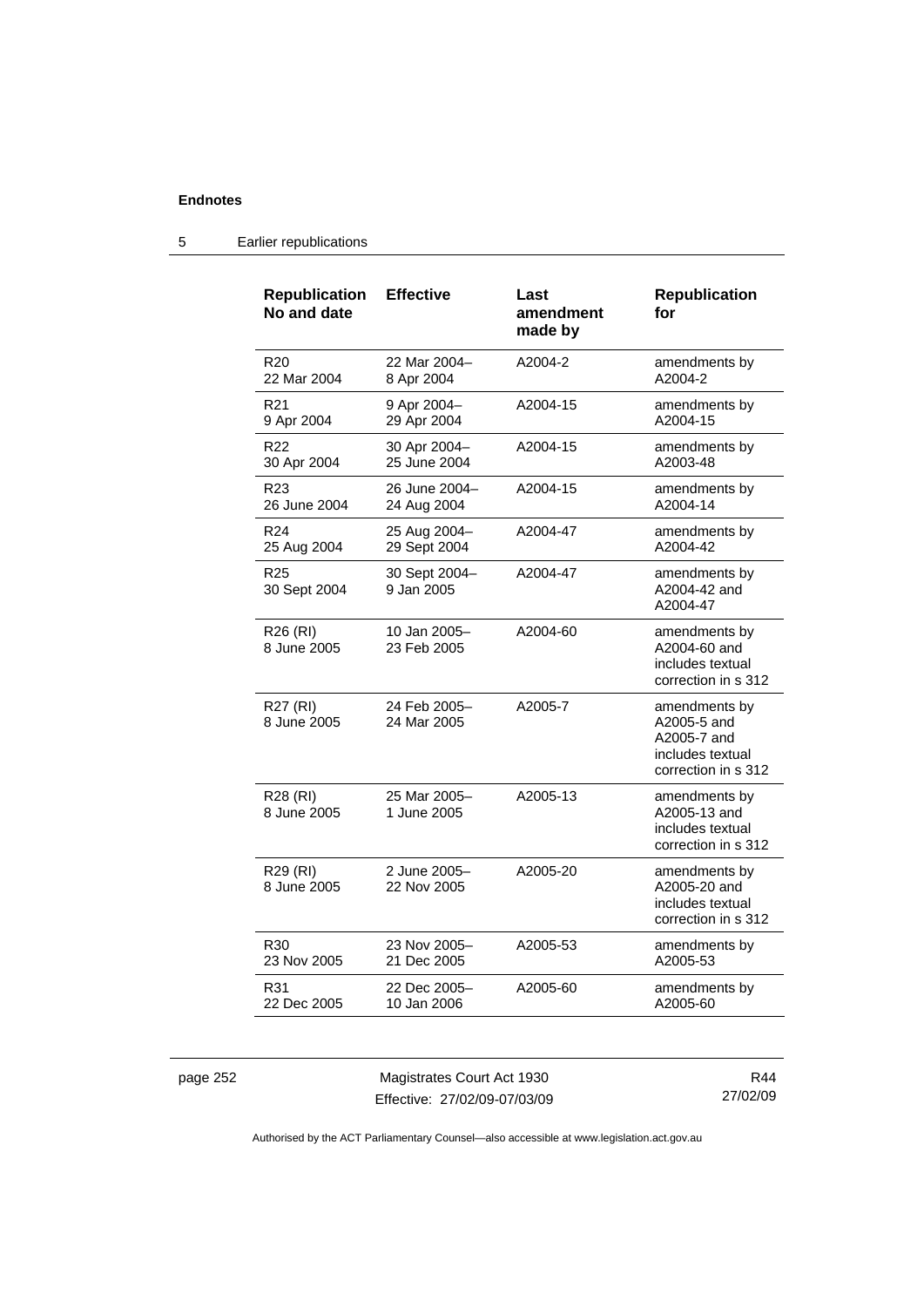Earlier republications 5

| <b>Republication</b><br>No and date | <b>Effective</b>            | Last<br>amendment<br>made by | <b>Republication</b><br>for                            |
|-------------------------------------|-----------------------------|------------------------------|--------------------------------------------------------|
| R32*<br>11 Jan 2006                 | 11 Jan 2006-<br>1 June 2006 | A2005-60                     | commenced expiry                                       |
| R33                                 | 2 June 2006-                | A2006-23                     | amendments by                                          |
| 2 June 2006                         | 1 July 2006                 |                              | A2006-23                                               |
| R34<br>2 July 2006                  | 2 July 2006-<br>18 Dec 2006 | A2006-23                     | commenced expiry                                       |
| R35                                 | 19 Dec 2006-                | A2006-55                     | amendments by                                          |
| 19 Dec 2006                         | 31 Dec 2006                 |                              | A2006-55                                               |
| R36<br>1 Jan 2007                   | 1 Jan 2007-<br>9 Nov 2007   | A2006-55                     | amendments by<br>A2006-40 as<br>amended by<br>A2006-55 |
| R37                                 | 10 Nov 2007-                | A2007-15                     | amendments by                                          |
| 10 Nov 2007                         | 17 Dec 2007                 |                              | A2007-8                                                |
| R38                                 | 18 Dec 2007-                | A2007-44                     | amendments by                                          |
| 18 Dec 2007                         | 19 Dec 2007                 |                              | A2007-15                                               |
| R39                                 | 20 Dec 2007-                | A2007-44                     | amendments by                                          |
| 20 Dec 2007                         | 15 Apr 2008                 |                              | A2007-44                                               |
| R40                                 | 16 Apr 2008-                | A2008-6                      | amendments by                                          |
| 16 Apr 2008                         | 28 July 2008                |                              | A2008-6                                                |
| R41                                 | 29 July 2008-               | A2008-22                     | amendments by                                          |
| 29 July 2008                        | 26 Aug 2008                 |                              | A2008-22                                               |
| R42                                 | 27 Aug 2008-                | A2008-29                     | amendments by                                          |
| 27 Aug 2008                         | 1 Feb 2009                  |                              | A2008-29                                               |
| R43<br>2 Feb 2009                   | 2 Feb 2009-<br>26 Feb 2009  | A2008-46                     | amendments by<br>A2008-36 and<br>A2008-37              |

R44 27/02/09

Magistrates Court Act 1930 Effective: 27/02/09-07/03/09 page 253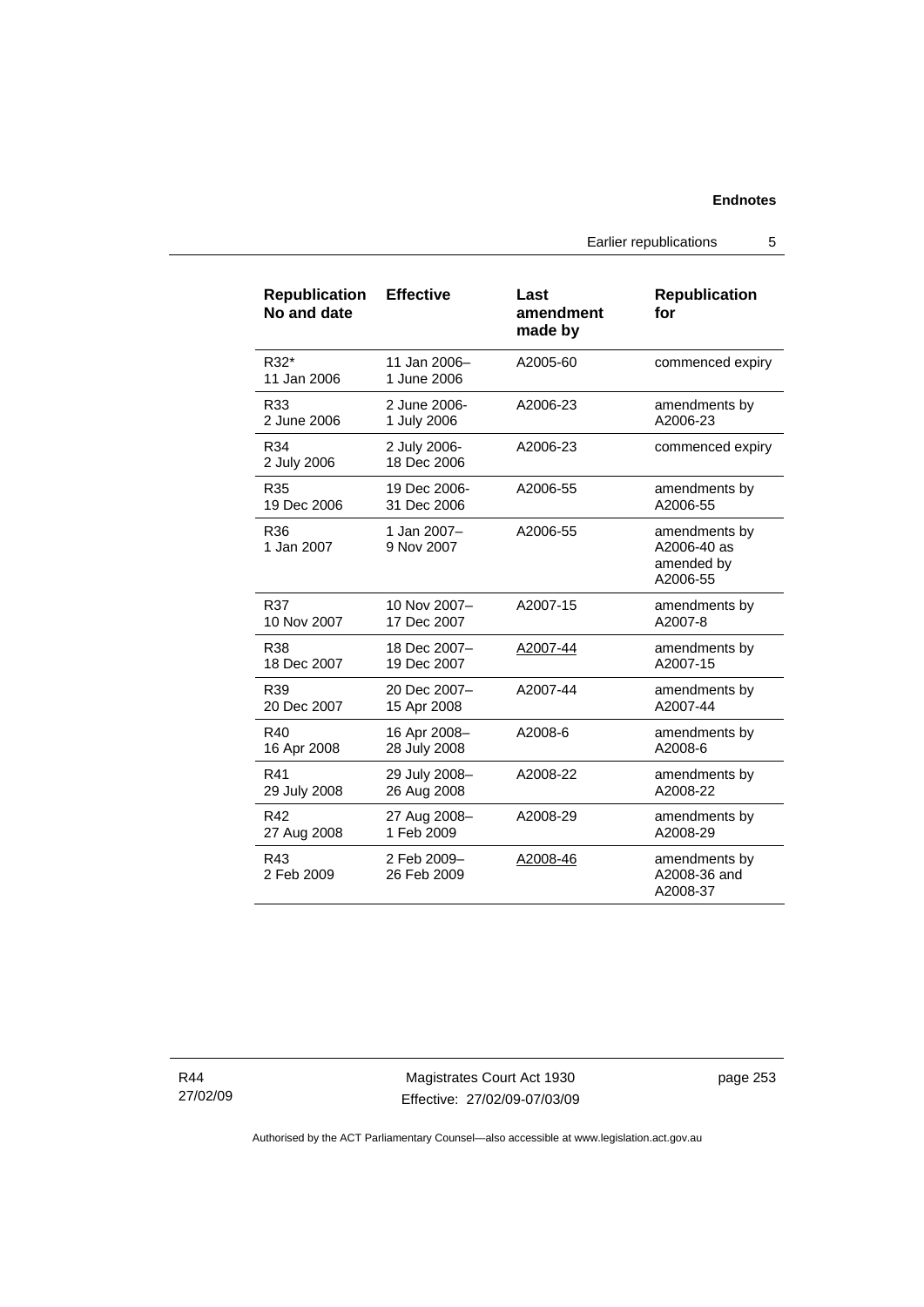6 Uncommenced amendments

### **6 Uncommenced amendments**

The following amendments have not been included in this republication because they were uncommenced at the republication date:

### **Sexual and Violent Offences Legislation Amendment Act 2008 A2008-41 pt 3**

# **Part 3 Magistrates Court Act 1930**

### **30 Legislation amended—pt 3**

This part amends the *Magistrates Court Act 1930*.

### **31 Procedure if informant proposes to tender written statements to court Section 90 (7)**

#### *substitute*

- (7) Before the taking of the preliminary examination, the accused person or the person's lawyer may ask the informant to allow the accused person or lawyer to—
	- (a) inspect the documents and things (if any) mentioned in the list given to the accused person under subsection (2) (d); and
	- (b) if a statement is in the form of a transcript of a recording as mentioned in section 90AA (3A)—listen to or view the recording.
- (8) The informant must comply with a request made under subsection (7).
- (9) However, this section does not entitle the accused person or the person's lawyer to be given or make a copy of the recording.

R44 27/02/09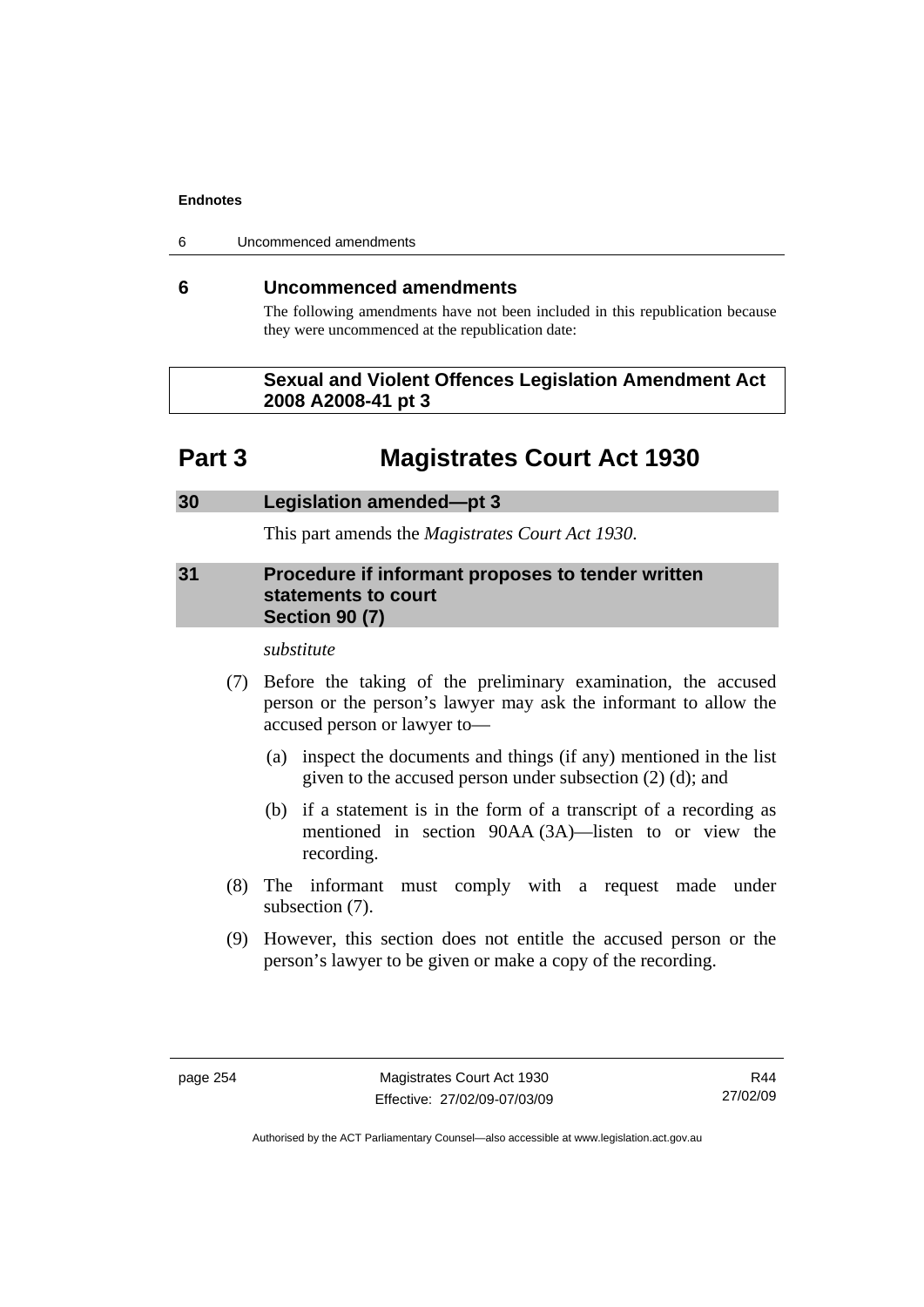Uncommenced amendments 6

### **32 Written statements may be admitted in evidence Section 90AA (3)**

*omit* 

A written statement

*substitute* 

Subject to subsection (3A), a written statement

### **33 New section 90AA (3A)**

### *insert*

- (3A) A written statement that is in the form of a transcript of a recording made by a police officer may be admitted in evidence by the court if—
	- (a) the transcript is of a recording of an interview with a person during which the person was questioned by the police officer in connection with the investigation of an offence the subject of the proceeding; and
	- (b) the person—
		- (i) is a child; or
		- (ii) is intellectually impaired; and
	- (c) a police officer certifies that the statement is an accurate transcript of the recording.

### **34 New section 90AA (11) and (12)**

*insert* 

- (11) However—
	- (a) a person must not be required to attend and give evidence at a preliminary examination in relation to a sexual offence (whether or not the examination relates also to another offence)

page 255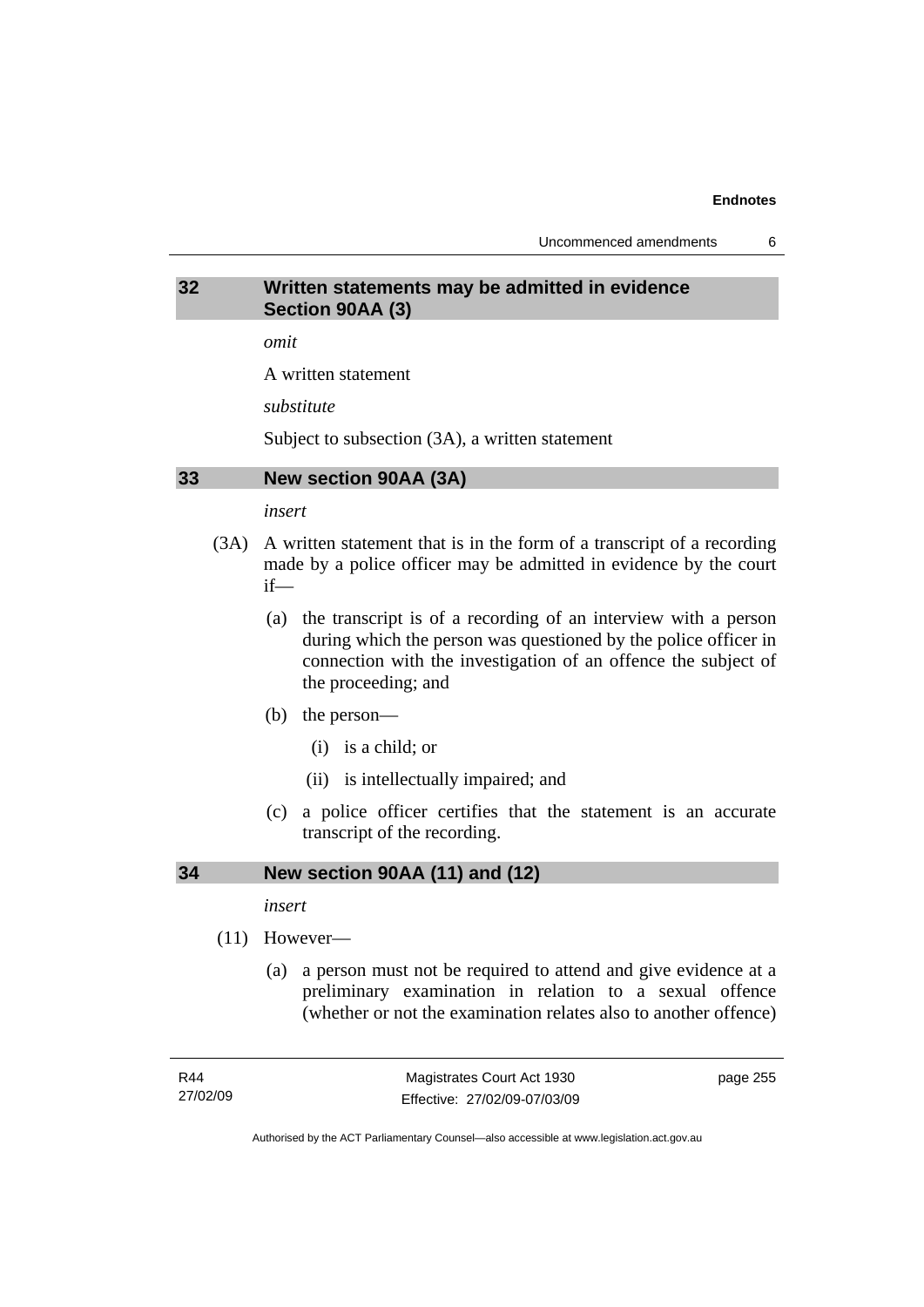6 Uncommenced amendments

if the person is a complainant in relation to the sexual offence; and

- (b) subsections  $(4)$ ,  $(7)$ ,  $(8)$  and  $(10)$  do not apply to a written statement made by the person.
- (12) In this section:

*intellectually impaired*—a person is *intellectually impaired* if the person has—

- (a) an appreciably below average general intellectual function; or
- (b) a cognitive impairment (including dementia or autism) arising from an acquired brain injury, neurological disorder or a developmental disorder; or
- (c) any other intellectual disability.

*proceeding for a sexual offence* includes proceeding for a sexual offence and any other offence.

*sexual offence* means an offence against the *Crimes Act 1900*, part 3 (Sexual offences), part 4 (Female genital mutilation) or part 5 (Sexual servitude).

| 35 | New chapter 12 |
|----|----------------|
|    |                |

*insert* 

# **Chapter 12 Transitional—Sexual and Violent Offences Legislation Amendment Act 2008**

### **460 Application of amendments**

The amendments to this Act made by the *Sexual and Violent Offences Legislation Amendment Act 2008*, part 3 do not apply to a

page 256 Magistrates Court Act 1930 Effective: 27/02/09-07/03/09

R44 27/02/09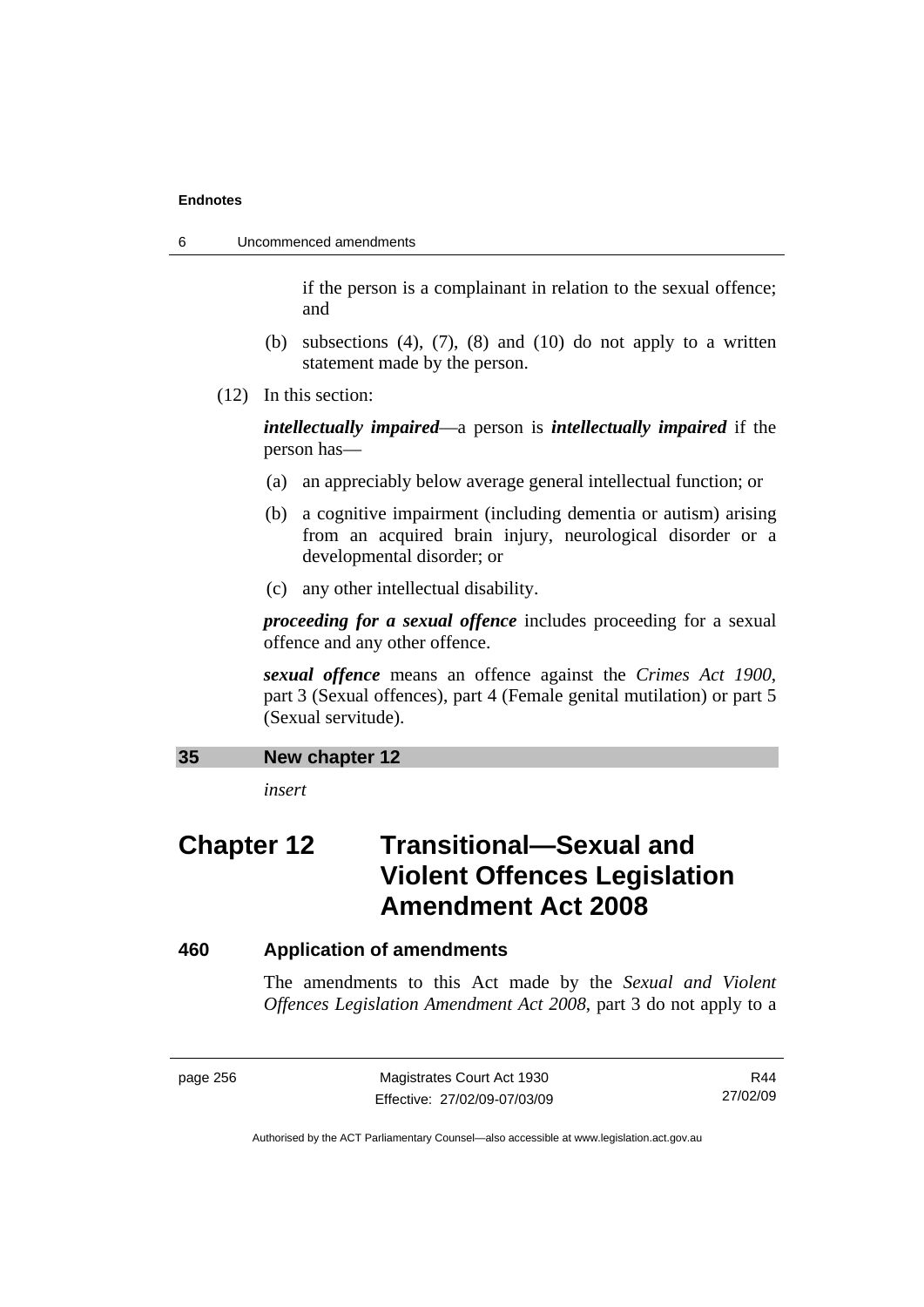Uncommenced amendments 6

proceeding if the hearing of the proceeding has started before the commencement of that part.

### **461 Expiry—ch 12**

This part expires 1 year after the day it commences.

 **Court Legislation Amendment Act 2008 A2008-42 pt 4** 

# **Part 4 Magistrates Court Act 1930**

**9 Legislation amended––pt 4** 

This part amends the *Magistrates Court Act 1930*.

### **10 New division 3.3.3A**

*insert* 

# **Division 3.3.3A Court attendance notices**

### **41A Definitions—div 3.3.3A**

In this division:

### *authorised person* means—

- (a) a police officer; or
- (b) a person prescribed by regulation.

*court attendance notice*—see section 41B.

### **41B Commencing criminal proceeding by court attendance notice**

 (1) A proceeding for an alleged offence may be commenced by serving and filing a notice (a *court attendance notice*) under this division.

page 257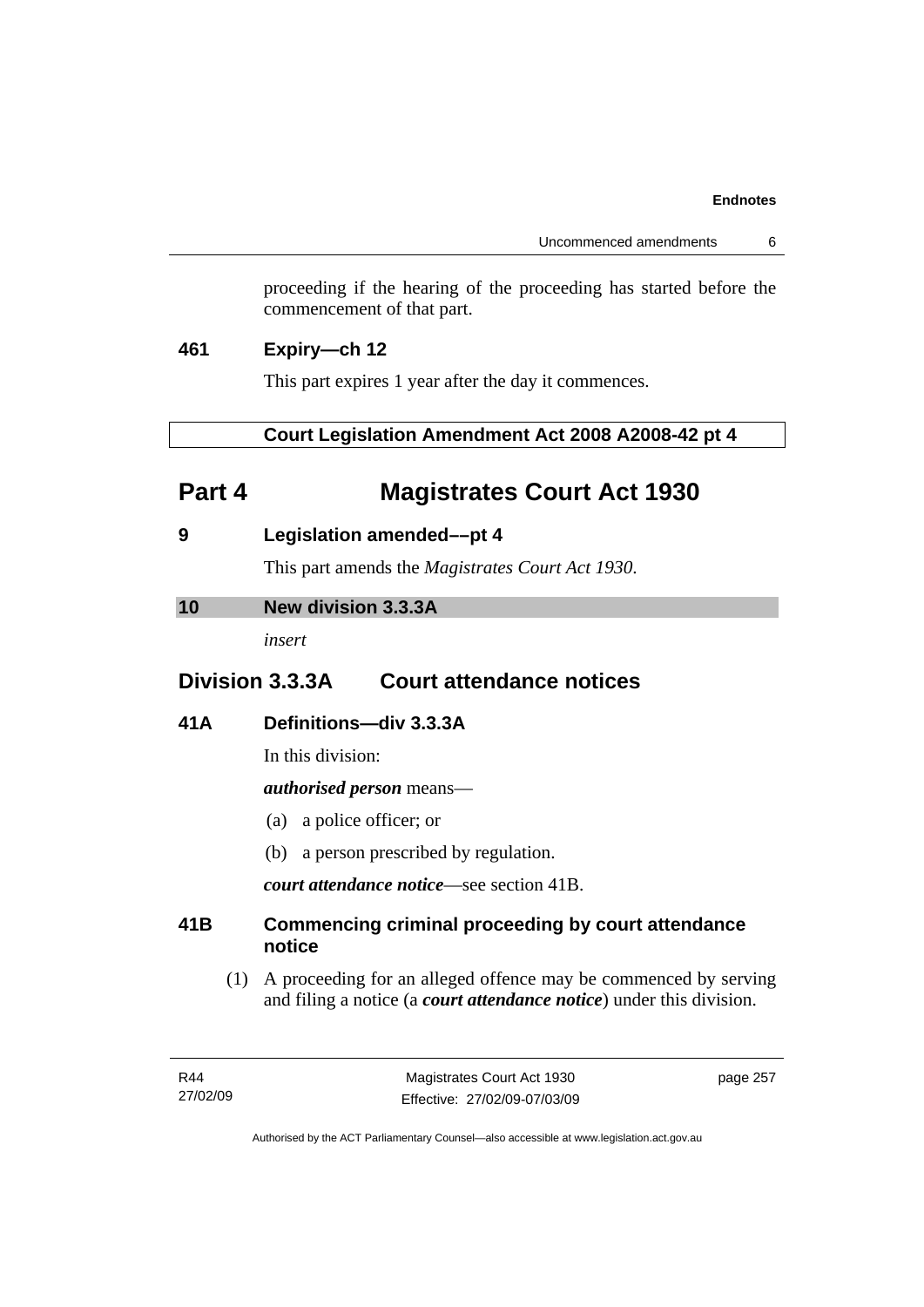| 6 | Uncommenced amendments |
|---|------------------------|
|---|------------------------|

- (2) A court attendance notice served on a person must––
	- (a) state the name of the person; and
	- (b) describe the offence to which it relates; and
	- (c) briefly state the particulars of the offence; and
	- (d) state the name of the authorised person serving the notice; and
	- (e) unless a warrant is issued for the arrest of the person or the person is refused bail—
		- (i) require the person to appear before a magistrate at a stated date, time and place; and
		- (ii) state that failure to appear may result in the person's arrest or in the proceeding being dealt with in the person's absence; and
	- (f) if the person consents to appear before a magistrate at the stated date and time—include a statement, signed by the person, that the person consents to appear at the stated date and time.
	- *Note* If a form is approved under the *Court Procedures Act 2004* for this provision, the form must be used.
- (3) It is sufficient to describe an offence in the notice in the way the offence is described in the law that creates the offence.
- (4) The date stated for the person to appear before a magistrate must be—
	- (a) at least 14 days after the day the notice is served; or
	- (b) if the notice contains a consent signed by the person to appear before a magistrate at an earlier date available to a Magistrate—the date as stated in the notice.
- (5) The rules may prescribe additional matters that must be included in a court attendance notice.

R44 27/02/09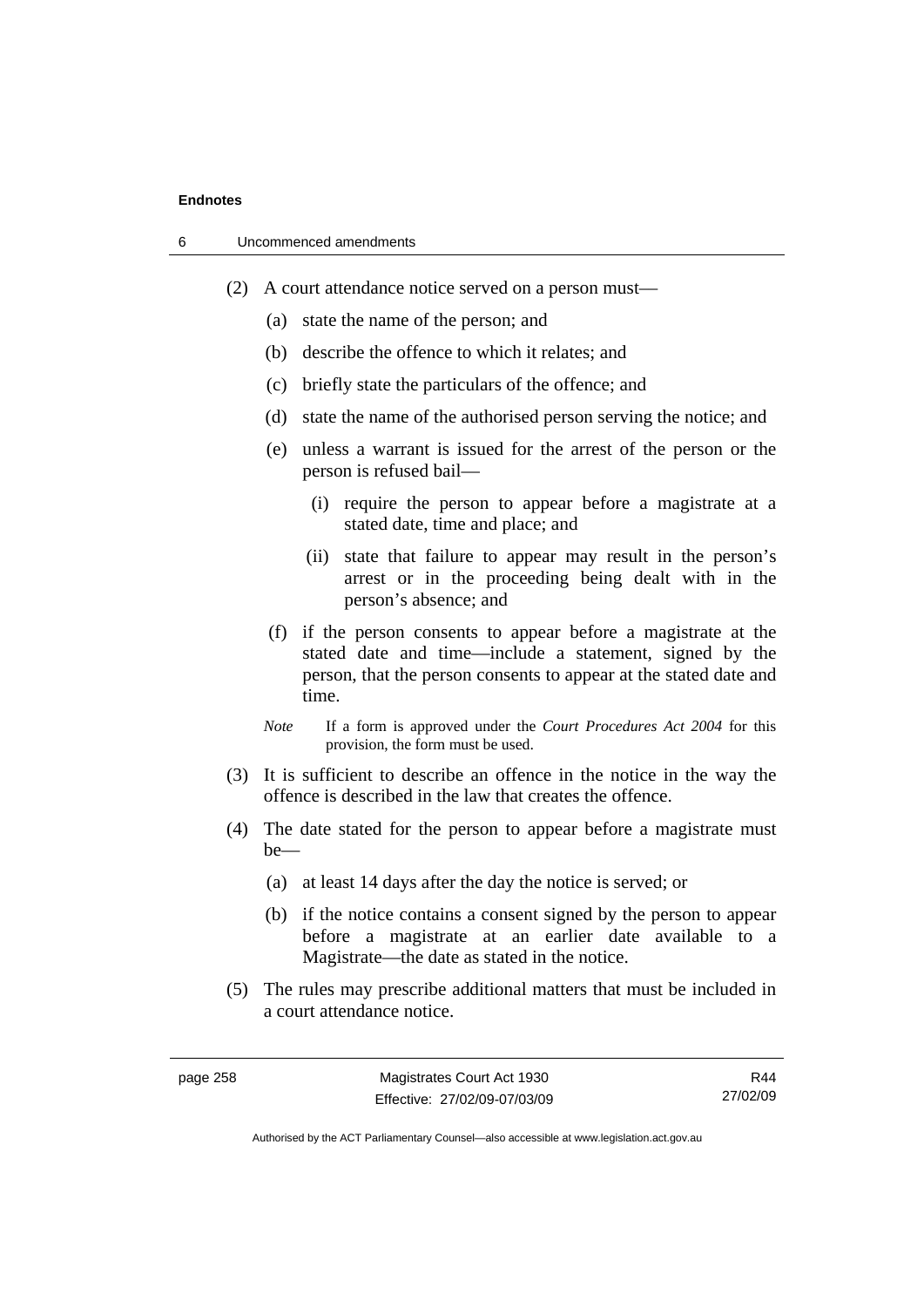### **41C Court attendance notice––service**

- (1) If an authorised person suspects, on reasonable grounds, that a person has committed an offence, the authorised person may serve a court attendance notice on the person.
- (2) The notice must be served personally by the authorised person.
- (3) The *Court Procedures Rules 2006,* part 6.8 (Service) apply to the service of a court attendance notice as if—
	- (a) the notice were a document in the proceeding for the offence to which it relates; and
	- (b) the copy of the notice served were a stamped copy.
- (4) However, the *Court Procedures Rules 2006,* division 6.8.3 (Service—Magistrates Court) does not apply to service of a court attendance notice.

### **41D Court attendance notice—filing**

- (1) A copy of a court attendance notice served on a person must be filed—
	- (a) not less than 14 days before the day stated in the notice for the person to appear before a magistrate; or
	- (b) if the notice contains a consent signed by the person to appear before a magistrate at a date earlier than 14 days after service of the notice—as soon as practicable.
- (2) If a warrant is intended to be issued in the first instance against the person, the notice must be filed with a sworn statement about the particulars of the offence stated in the notice.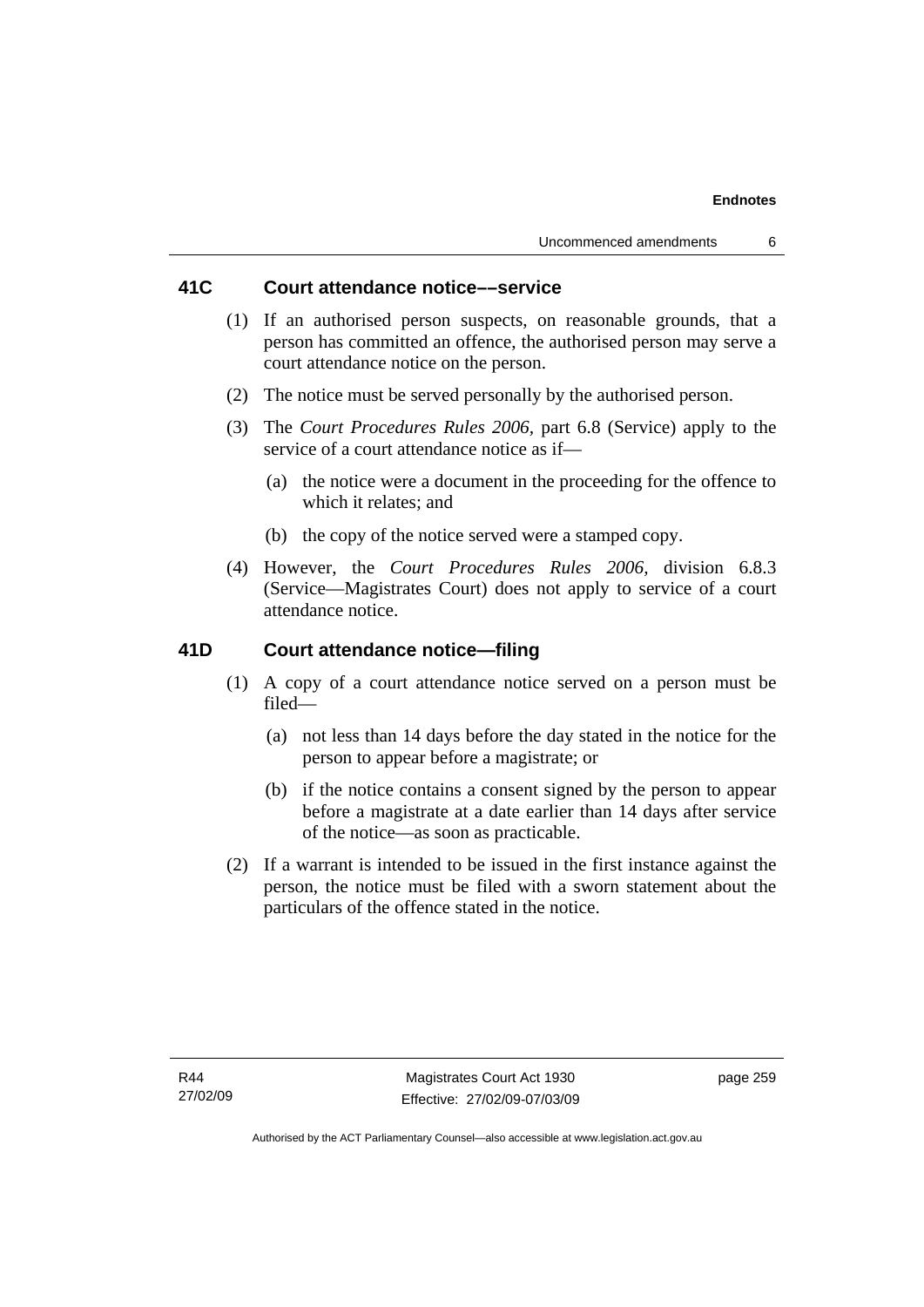### **41E Court attendance notice—relationship to information and summons**

- (1) This division is additional to, and does not limit, any other provision of a Territory law about an information or summons in relation to a criminal proceeding.
- (2) A court attendance notice served under this division is taken, for all purposes, to be a summons served under division 3.3.3.
- (3) A court attendance notice filed under this division is taken, for all purposes, to be an information laid under division 3.3.2.
- (4) For subsections (2) and (3), a provision mentioned in subsection (1) applies, with any necessary changes and any changes prescribed by regulation—
	- (a) in relation to a court attendance notice served under this division—as if it were a summons issued under division 3.3.3; and
	- (b) in relation to a court attendance notice filed under this division—as if it were an information laid under division 3.3.2.

### **11 Written statements may be admitted in evidence Section 90AA (3) (a)**

### *substitute*

 (a) it contains the following endorsement by the person who made it:

'This statement made by me accurately sets out the evidence that I would be prepared, if necessary, to give in court as a witness. The statement is true to the best of my knowledge and belief and I make it knowing that, if it is tendered in evidence, I will be liable to prosecution if I have wilfully stated in it anything that I know to be false or do not believe to be true.'; and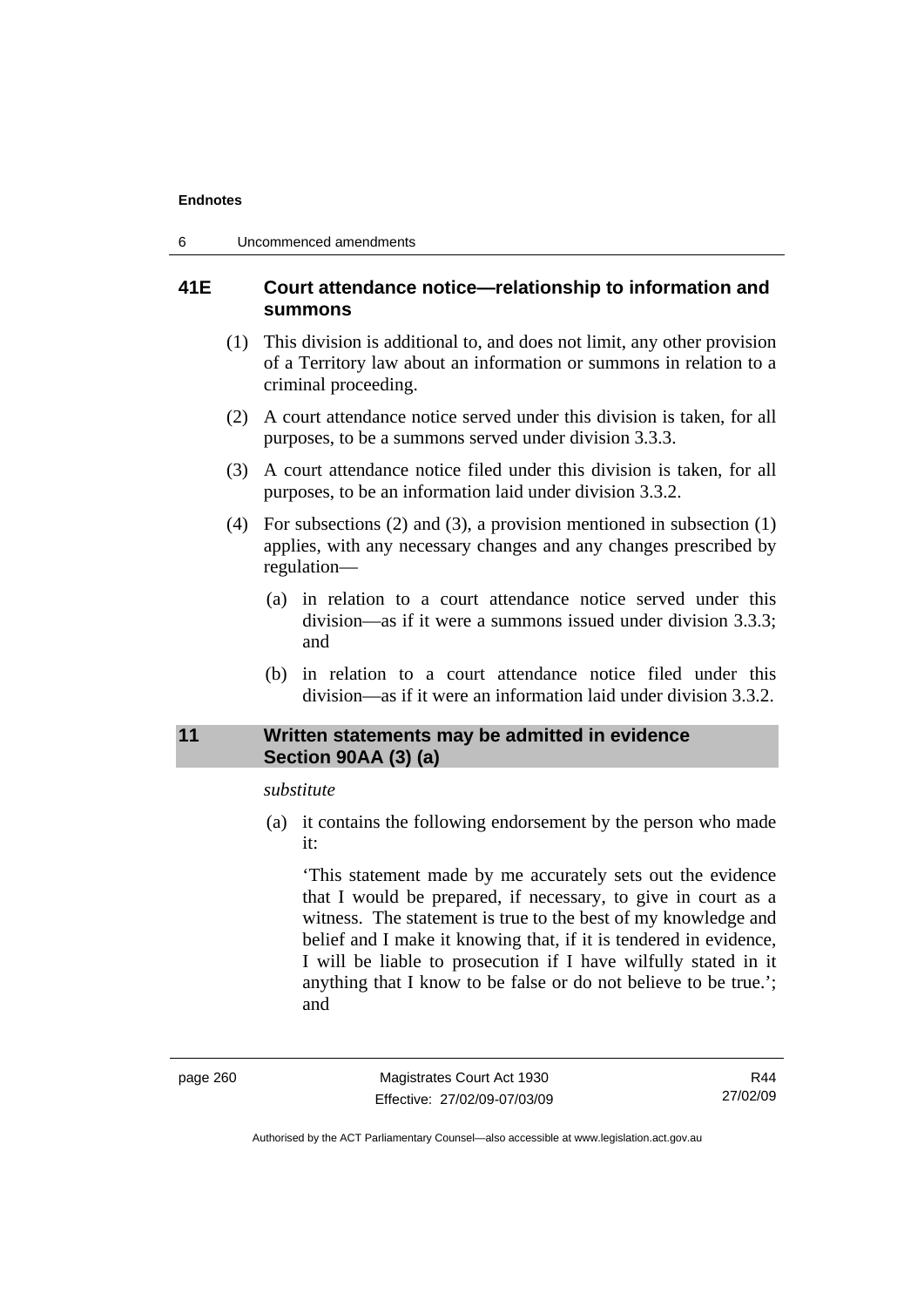| Uncommenced amendments |  |
|------------------------|--|
|------------------------|--|

### **12 Section 219AB heading**

*substitute* 

### **219AB Reference appeal in relation to proceeding**

| 13 | <b>Section 219AB (1)</b> |  |
|----|--------------------------|--|
|    |                          |  |

*substitute* 

 (1) This section applies if a person has been charged on indictment in the Magistrates Court and the proceeding in relation to all or part of the indictment has concluded.

| 14 | Sections 219AB (2)            |
|----|-------------------------------|
|    | omit                          |
|    | trial                         |
|    | substitute                    |
|    | proceeding                    |
| 15 | <b>Sections 219AC (1) (a)</b> |
|    | omit                          |
|    | at the trial                  |
|    | substitute                    |
|    | in the proceeding             |
| 16 | <b>Section 219AD</b>          |
|    | substitute                    |

### **219AD Reference appeal decision does not affect verdict**

The decision on a reference appeal does not invalidate or affect any verdict or decision given in the proceeding.

| R44      | Magistrates Court Act 1930   | page 261 |
|----------|------------------------------|----------|
| 27/02/09 | Effective: 27/02/09-07/03/09 |          |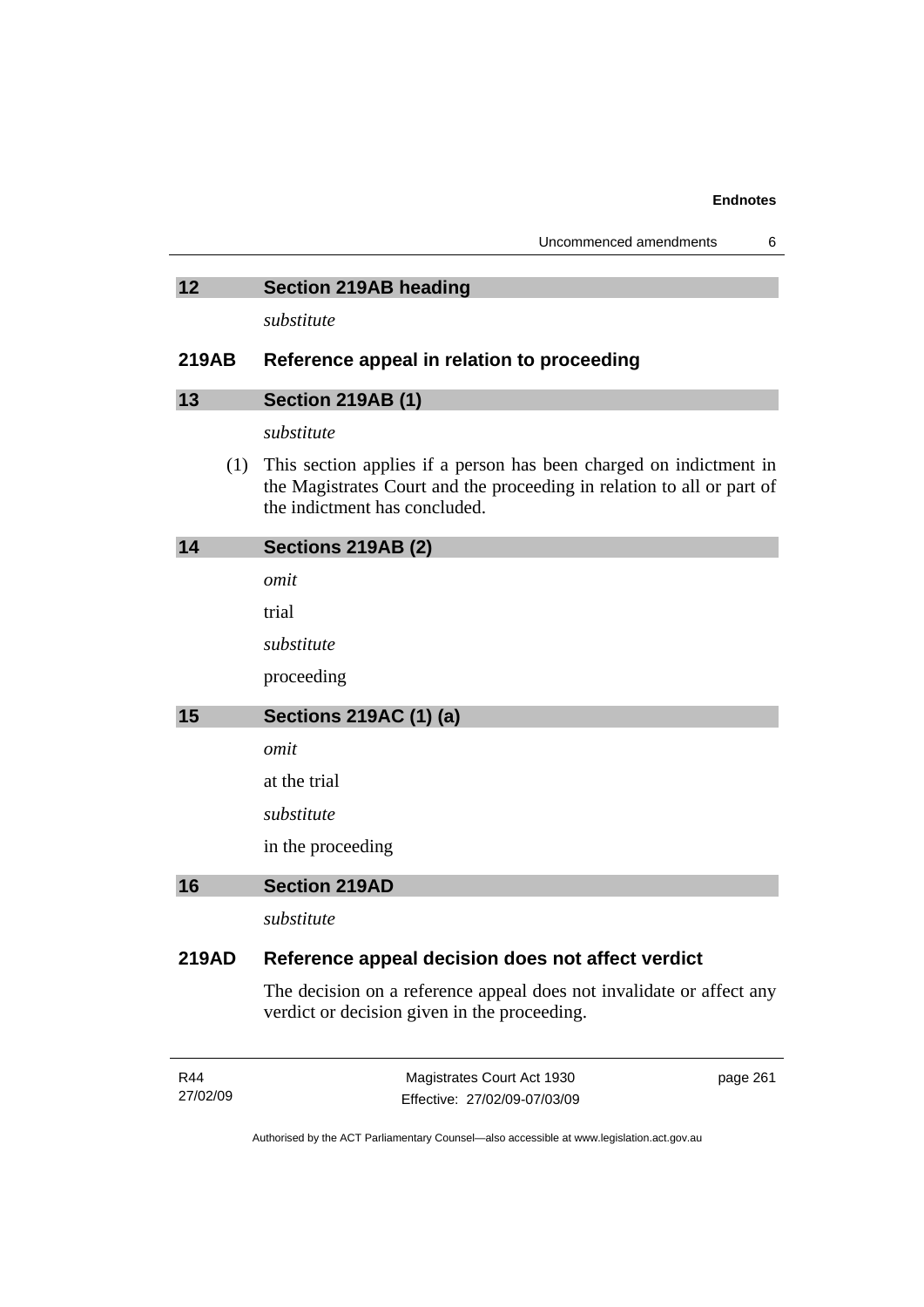| -6 | Uncommenced amendments |
|----|------------------------|
|----|------------------------|

### **17 Dictionary, note 2, new dot point**

*insert* 

proceeding

### **18 Dictionary, definition of authorised person**

*substitute* 

### *authorised person*—

- (a) for division 3.3.3A (Court attendance notices)—see section 41A; and
- (b) for part 3.8 (Infringement notices for certain offences)—see section 134A (3).

### **19 Dictionary, new definition of court attendance notice**

*insert* 

*court attendance notice*, for division 3.3.3A (Court attendance notices)—see section 41B.

### **Crimes Legislation Amendment Act 2008 A2008-44 sch 1 pt 1.11**

# **Part 1.11 Magistrates Court Act 1930**

**[1.63] Section 17B** 

*omit* 

### **[1.64] Section 89A (5) (b)**

*substitute* 

(b) all the evidence for the prosecution has been taken;

page 262 Magistrates Court Act 1930 Effective: 27/02/09-07/03/09

R44 27/02/09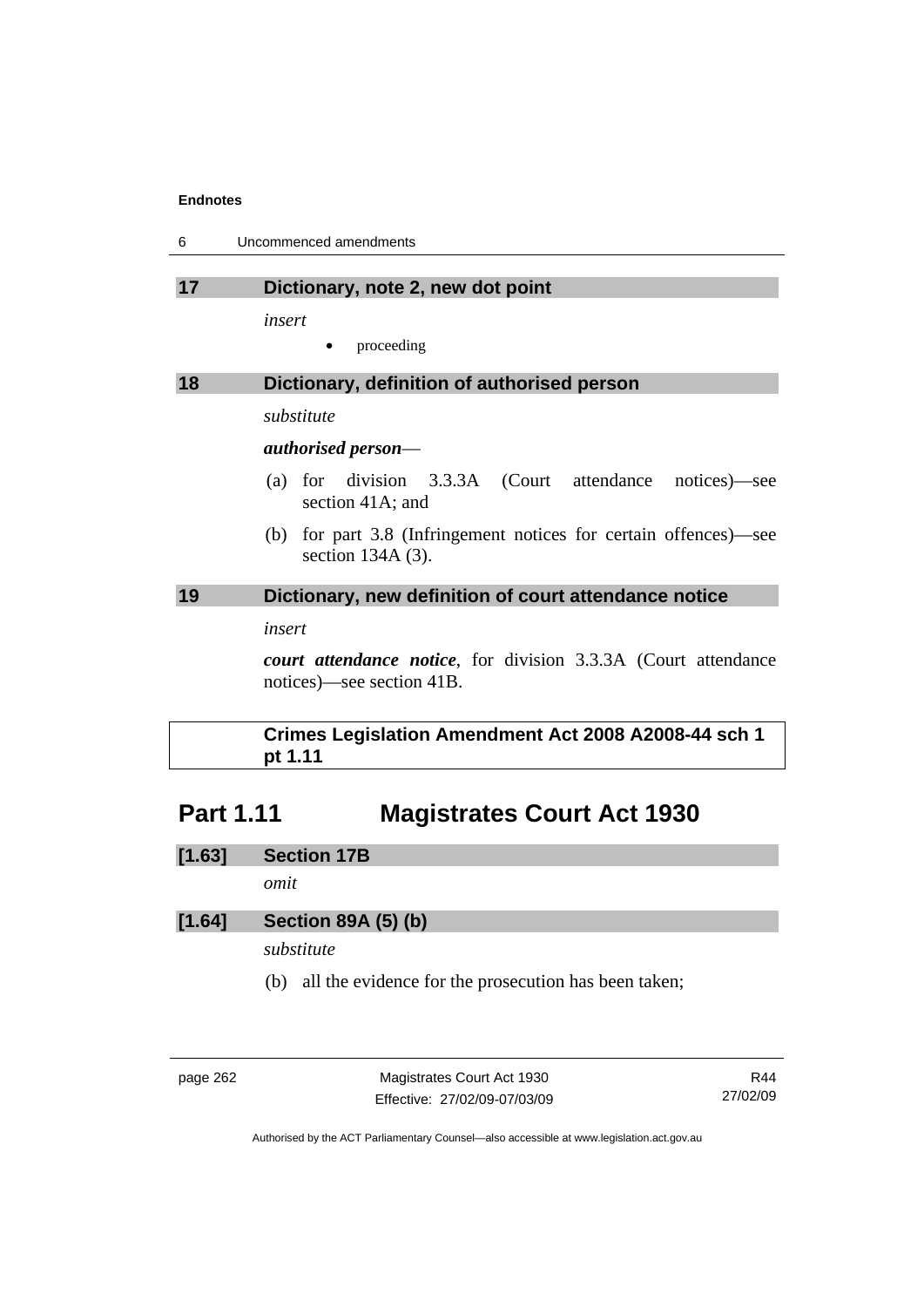### **[1.65] Section 90**

*substitute* 

### **90 Committal proceedings—prosecution evidence to be given to accused person**

- (1) This section applies if a person (the *accused person*) is charged with an indictable offence and a committal hearing is to be held in relation to the charge.
- (2) Within the period, prescribed under the rules, before the date set for the committal hearing, the informant must serve the following documents on the accused person:
	- (a) a copy of the written statements that the informant proposes to tender at the hearing;
	- (b) for each exhibit identified in the statements—a copy of the exhibit or a notice relating to inspection of it.
- (3) A copy of the documents served must be filed in the court within the period prescribed under the rules.
- (4) Before the committal hearing, the accused person or the person's lawyer may ask the informant to allow the accused person or the person's lawyer to—
	- (a) inspect the exhibits mentioned in the notice (if any) served on the accused person under subsection (2) (b); and
	- (b) if a statement is in the form of a transcript of a recording as mentioned in section 90AA (3A)—listen to or view the recording.
- (5) The informant must comply with a request under subsection (4).
- (6) Subsection (4) (b) does not entitle the accused person or the person's lawyer to be given or make a copy of the recording.

page 263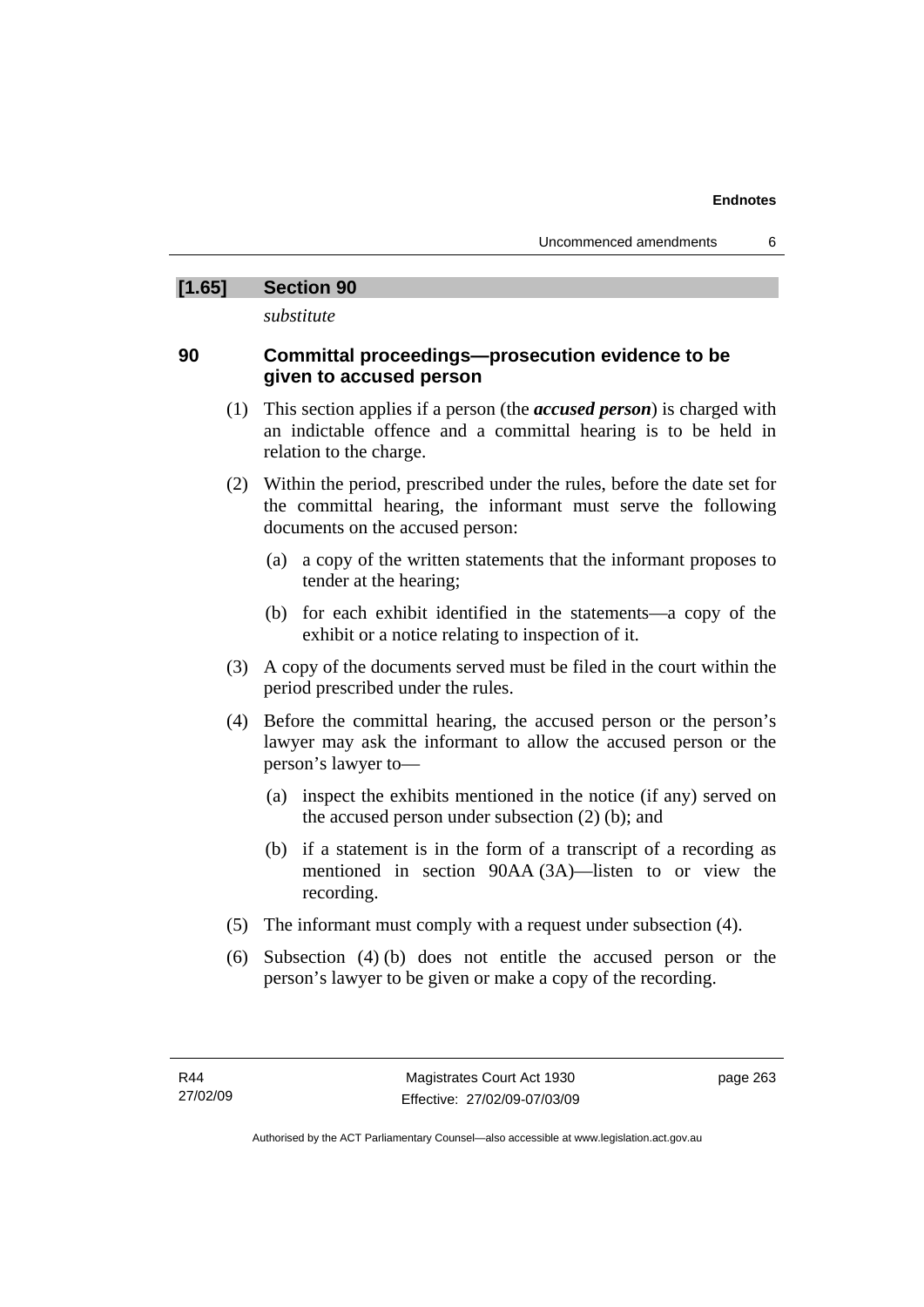6 Uncommenced amendments

### **[1.66] Section 90AA (1)**

*substitute* 

 (1) If the informant has served a copy of a written statement on the accused person in accordance with section 90, the court at the committal hearing must admit the statement (and any exhibit identified in it) as evidence of the matters in it unless the statement (or exhibit) is inadmissible under this section or according to the rules of evidence.

### **[1.67] Section 90AA (4) to (8)**

*omit* 

### **[1.68] Section 90AA (10) and (11)**

*substitute* 

- (10) A prosecution witness may give evidence-in-chief in person at a committal hearing only with the court's leave.
- (11) The court may give leave only—
	- (a) on application by the prosecution; and
	- (b) if it considers that the interests of justice cannot adequately be satisfied if the witness's evidence-in-chief is not given in person at the hearing.

### **[1.69] Section 90AA (12), definitions of** *proceeding for a sexual offence* **and** *sexual offence*

*omit* 

page 264 Magistrates Court Act 1930 Effective: 27/02/09-07/03/09

R44 27/02/09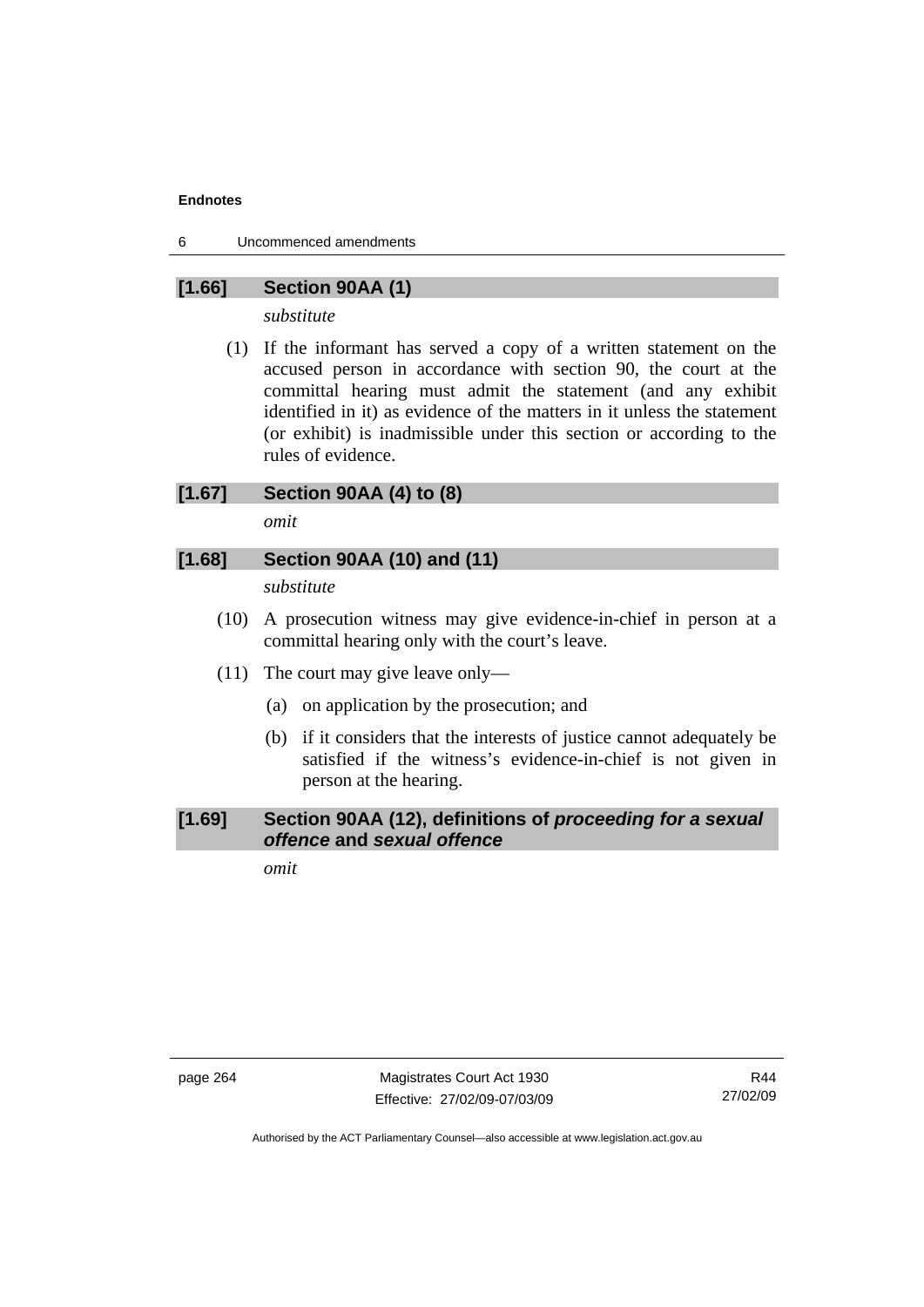### **[1.70] Section 90A heading**

*substitute* 

### **90A Plea of guilty at committal hearing**

### **[1.71] Section 90AB**

*substitute* 

### **90AB Witnesses generally not to be cross-examined at committal hearing**

- (1) A witness must not be cross-examined at a committal hearing if—
	- (a) the hearing relates to a sexual offence (whether or not it relates also to another offence); and
	- (b) the witness is a complainant in relation to the sexual offence.
- (2) A witness (other than a witness mentioned in subsection (1)) must not be cross-examined at a committal hearing unless, on application by the party seeking to cross-examine the witness, the court is satisfied that—
	- (a) the party has—
		- (i) identified an issue to which the proposed questioning relates; and
		- (ii) provided a reason why the evidence of the witness is relevant to the issue; and
		- (iii) explained why the evidence disclosed by the prosecution does not address the issue; and
		- (iv) identified to the court the purpose and general nature of the questions to be put to the witness to address the issue; and

page 265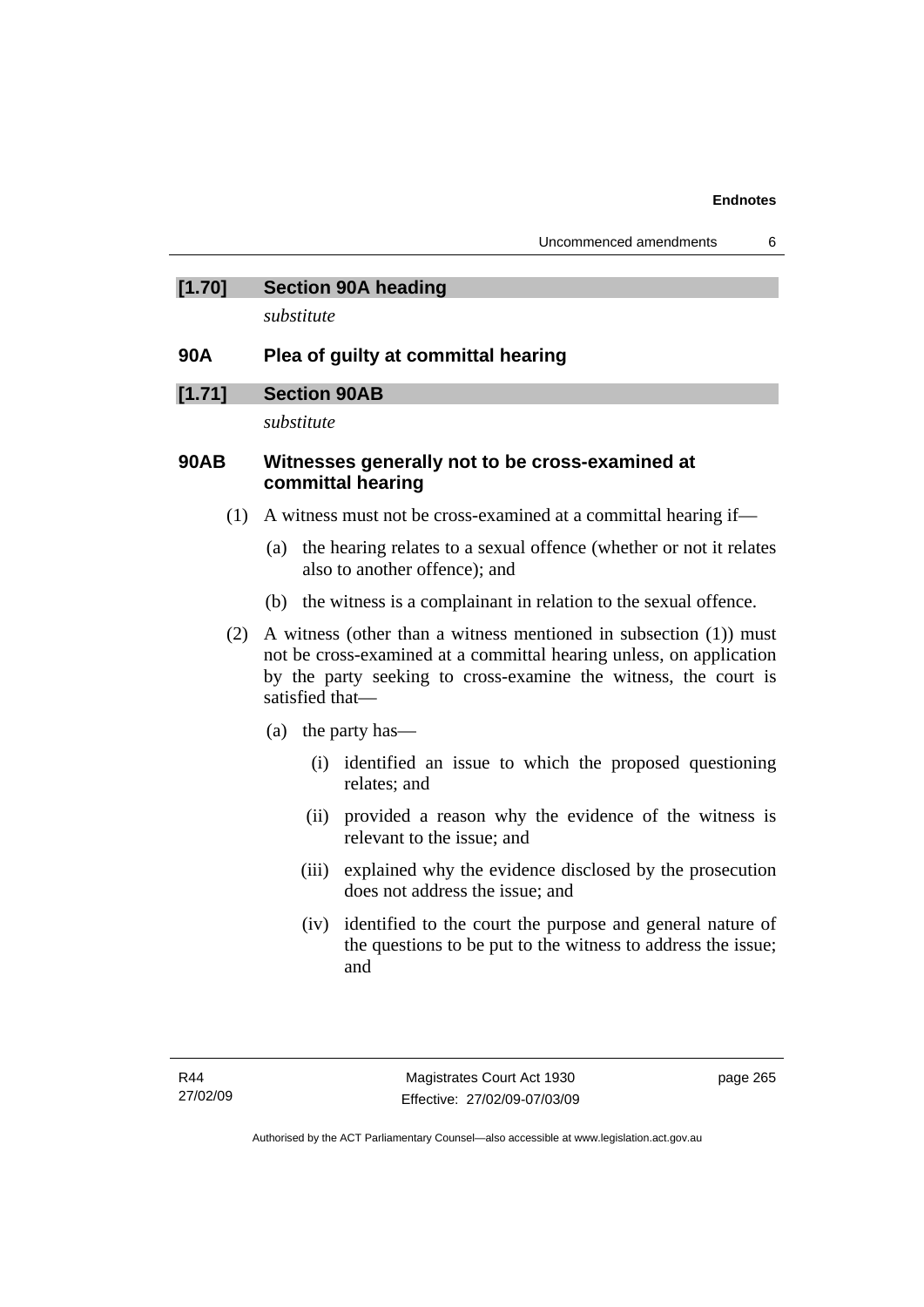- 6 Uncommenced amendments
	- (b) the interests of justice cannot adequately be satisfied by leaving cross-examination of the witness about the issue to the trial.
	- (3) In this section:

*sexual offence* means an offence against the *Crimes Act 1900*, part 3 (Sexual offences), part 4 (Female genital mutilation) or part 5 (Sexual servitude).

| <b>Section 90ABA</b><br>[1.72] |
|--------------------------------|
|--------------------------------|

*substitute* 

### **90ABA Attendance of accused not required if order made under s 89A**

The accused person is not required to be present at the committal hearing if the person is excused from attending the hearing under section 89A.

| [1.73] | Section 91                |  |
|--------|---------------------------|--|
|        | omit                      |  |
| [1.74] | <b>Section 92 heading</b> |  |

*substitute* 

### **91 Proceeding following prosecution evidence**

### **[1.75] Section 92 (1)**

*omit everything before* 

the court must charge

### *substitute*

When all the evidence offered by the prosecution in relation to the indictable offence with which the accused person is charged has been taken,

page 266 Magistrates Court Act 1930 Effective: 27/02/09-07/03/09

R44 27/02/09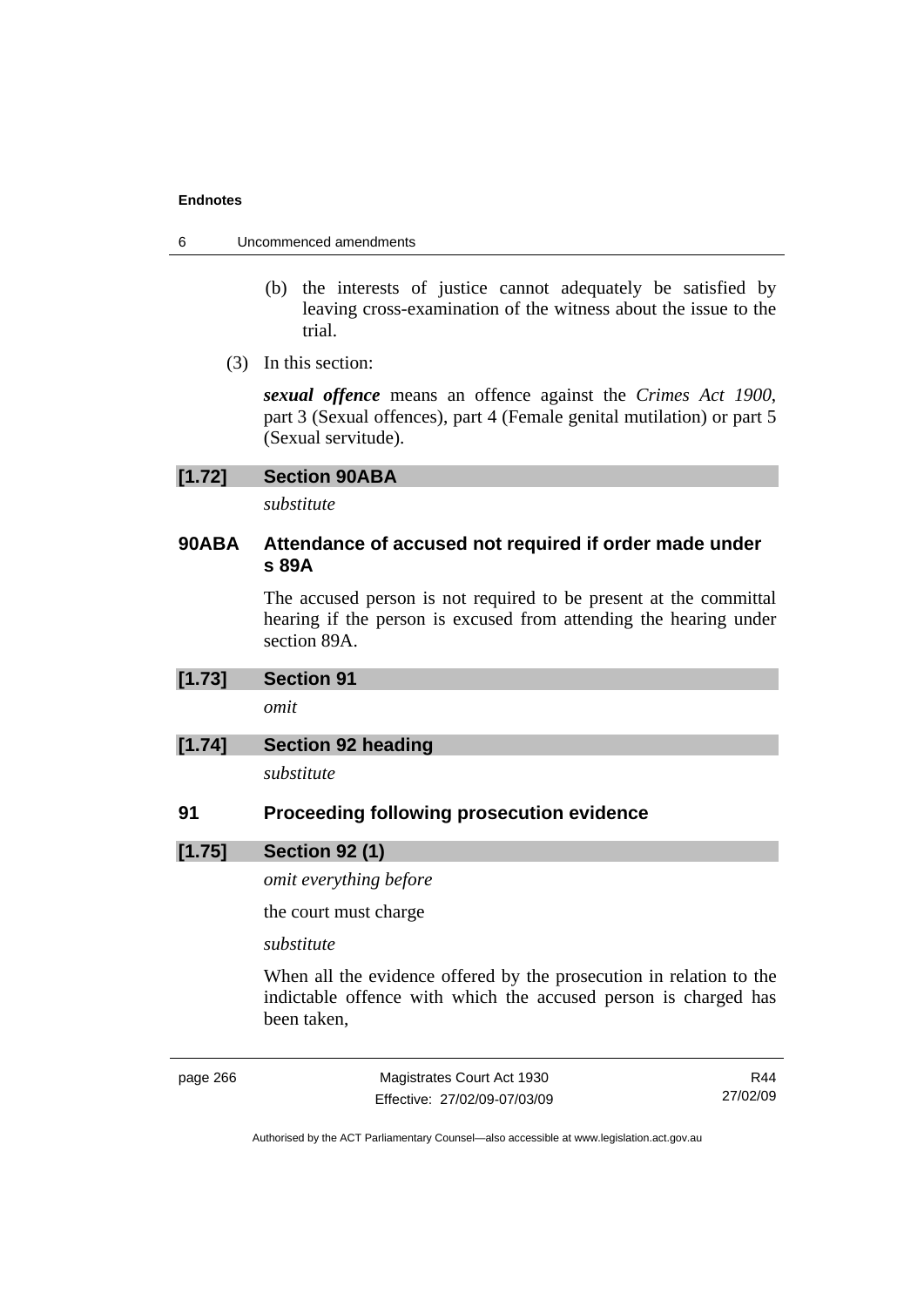### **[1.76] Section 94 (a) and (b)**

*substitute* 

- (a) if the court is of the opinion, having regard to all the evidence before it, that there is a reasonable prospect that the person would be convicted of the offence—commit the person for trial for the offence; or
- (b) otherwise—if the person is in custody in relation to the offence, immediately order that the person be released from custody in relation to the offence.

### **[1.77] Section 97 (a)**

*substitute* 

 (a) in a proceeding under this part, the court is of the opinion, having regard to all the evidence before it, that there is no reasonable prospect that the person would be convicted of the offence; or

### **[1.78] New section 110 (1A)**

#### *insert*

- (1A) However, the court may proceed under subsection (1) (a) only if satisfied on reasonable grounds that the defendant—
	- (a) knows the hearing date; and
	- (b) understands that the court can proceed to hear and decide the case in the defendant's absence if the defendant fails to appear; and
	- (c) has decided not to appear at the hearing.

### **[1.79] Section 207 (1) (c)**

*substitute* 

 (c) review appeals under division 3.10.3 (Review appeals in criminal matters).

| R44      | Magistrates Court Act 1930   | page 267 |
|----------|------------------------------|----------|
| 27/02/09 | Effective: 27/02/09-07/03/09 |          |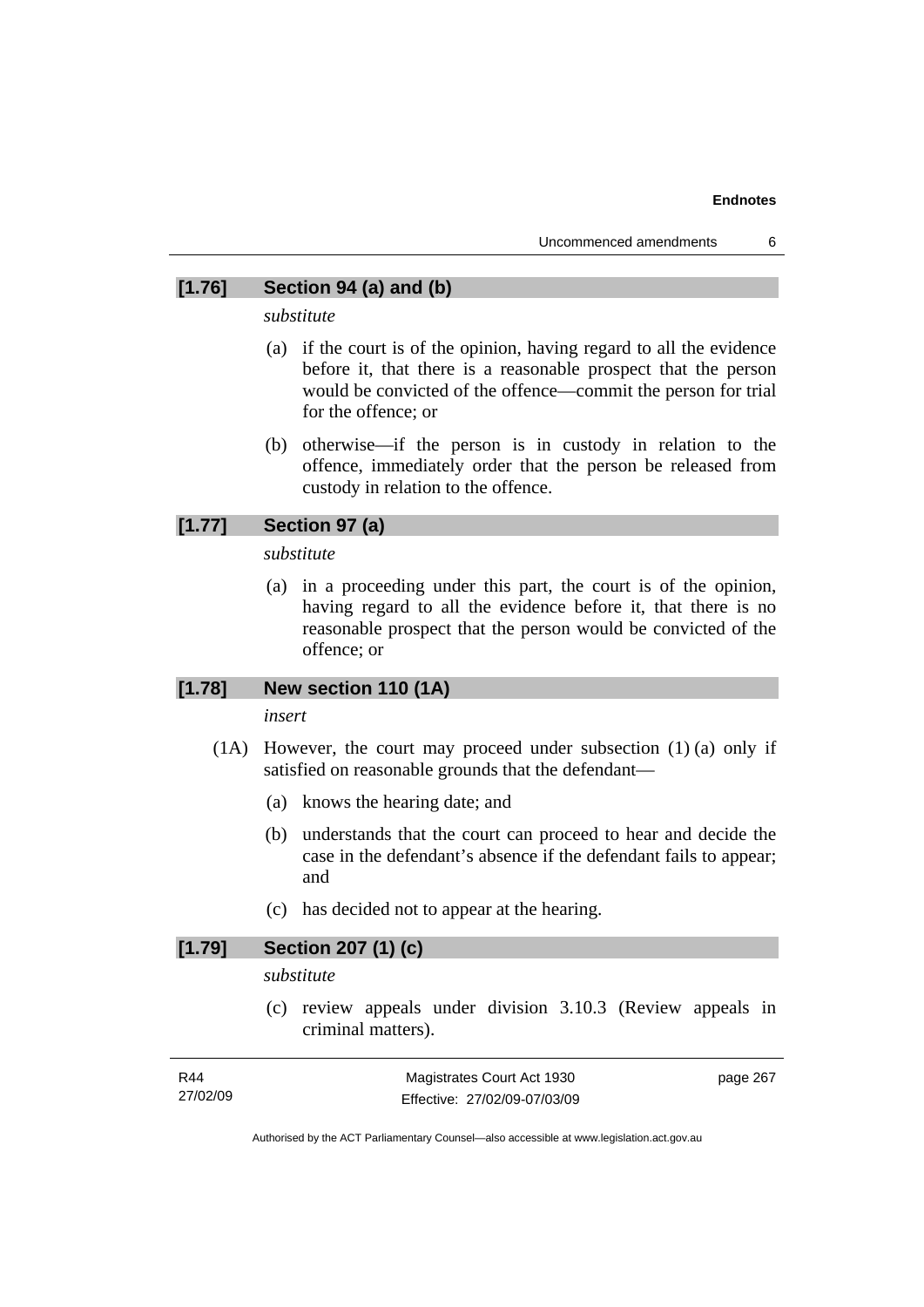6 Uncommenced amendments

### **[1.80] Section 219**

*substitute* 

### **219 No right of appeal under div 3.10.2 if review appeal**

- (1) A person is not entitled to appeal to the Supreme Court under this division against a decision of the Magistrates Court if the person has instituted an appeal against the decision under division 3.10.3 (Review appeals in criminal matters).
- (2) If a person institutes an appeal under division 3.10.3 in relation to a decision of the Magistrates Court, any appeal against the decision that has been instituted under this division is taken to be withdrawn.

### **[1.81] Division 3.10.3 heading**  *substitute*

### **Division 3.10.3 Review appeals in criminal matters**

**[1.82] Section 219B heading** 

*substitute* 

**219B Decisions subject to review appeal** 

### **[1.83] Section 219B (1)**

*omit everything before* 

in accordance with this division

*substitute* 

Each of the following is a decision of the Magistrates Court from which an appeal by way of review (a *review appeal*) may be made

R44 27/02/09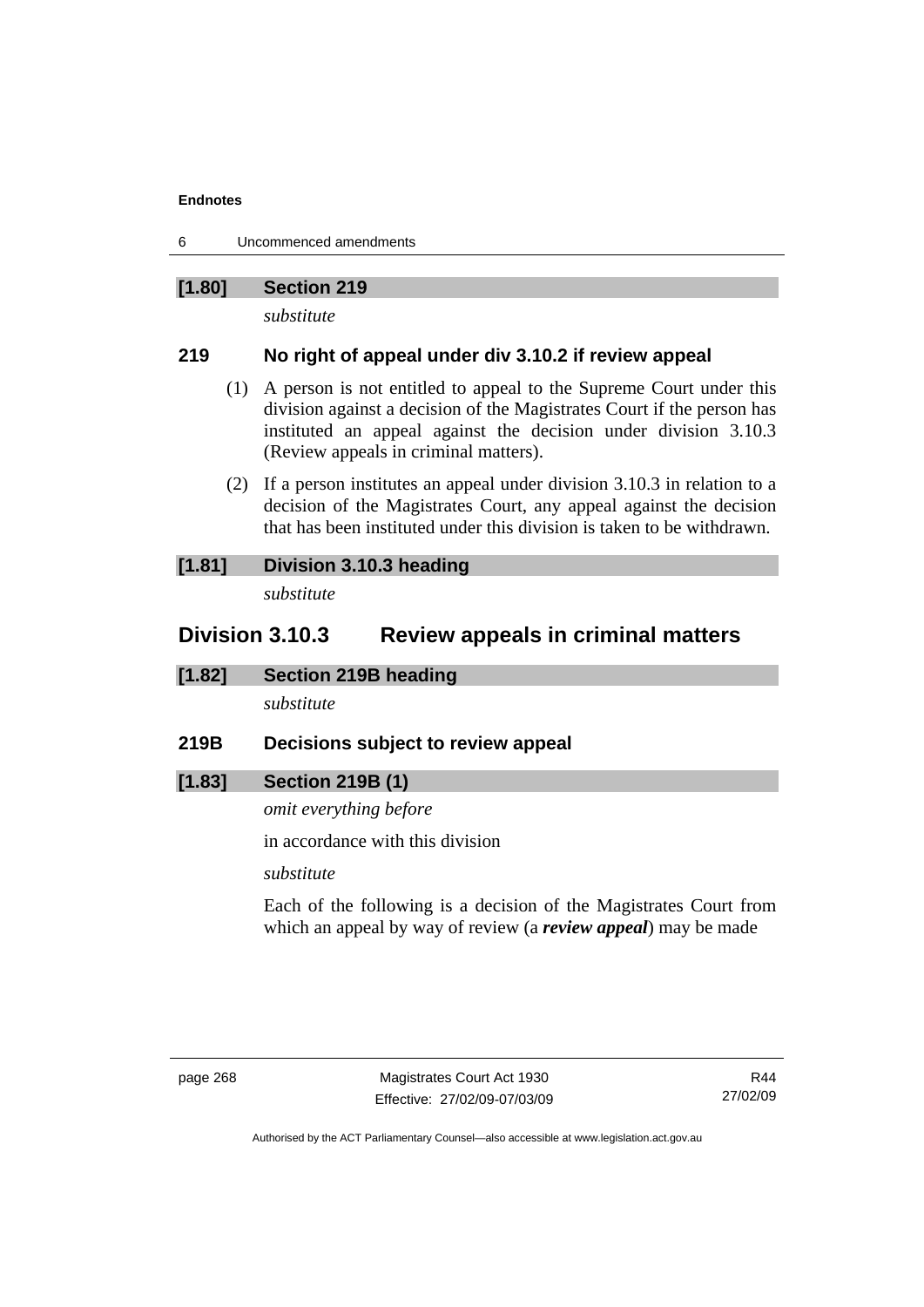### **[1.84] Section 219C**

*substitute* 

### **219C How review appeal is instituted**

- (1) A review appeal must be instituted by the appellant filing a notice of appeal in the Supreme Court within 28 days after the day the conviction was entered, the order or decision was made or the sentence or penalty imposed, or within any further time the Supreme Court allows.
- (2) As soon as practicable after instituting the appeal, the appellant must—
	- (a) file a copy of the notice of appeal in the Magistrates Court; and
	- (b) serve a copy of the notice of appeal on—
		- (i) for an appeal mentioned in section 219B (1) (b) or  $(c)$  the director of public prosecutions; and
		- (ii) for any other appeal—the person who was the defendant in the proceeding in the Magistrates Court.

### **219D Grounds for review**

The Supreme Court may review a decision of the Magistrates Court under this division on any 1 or more of the following grounds:

- (a) that there was a prima facie case of error or mistake on the part of the Magistrates Court;
- (b) that the Magistrates Court did not have jurisdiction or authority to make the decision;
- (c) that the decision of the Magistrates Court should not in law have been made;
- (d) for a decision mentioned in section 219B (1) (d) or (e)—that, in the circumstances of the case, the decision should not have been made;

| R44      | Magistrates Court Act 1930   | page 269 |
|----------|------------------------------|----------|
| 27/02/09 | Effective: 27/02/09-07/03/09 |          |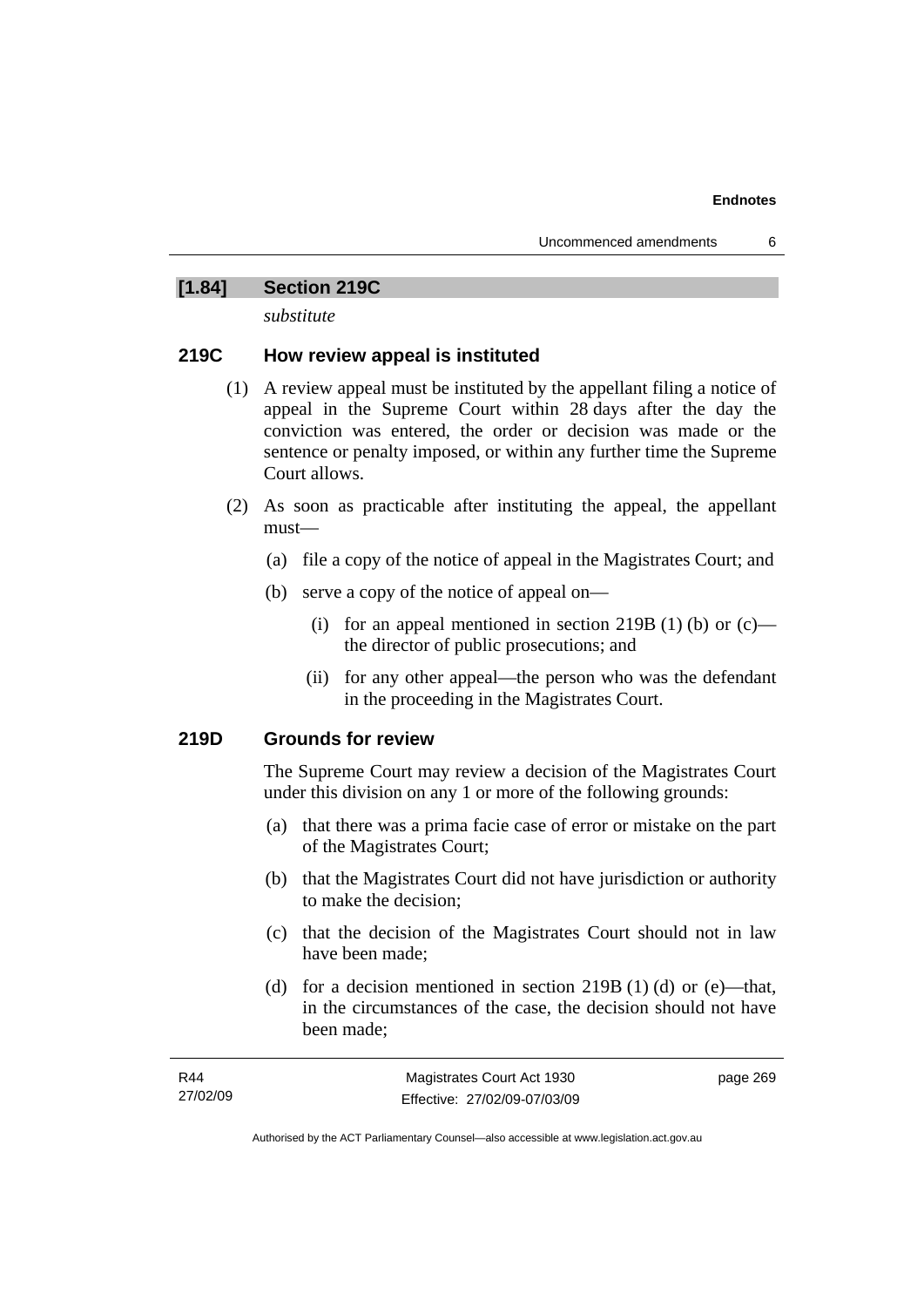- 6 Uncommenced amendments
	- (e) for a decision mentioned in section  $219B(1)$  (f)—that the sentence or penalty was manifestly inadequate or otherwise in error.

### **219E Report by Magistrate**

On a review appeal, the Supreme Court may, if it considers appropriate, make an order requiring the magistrate by whom the Magistrates Court was constituted to give to the Supreme Court a report setting out the reasons for the decision of the Magistrates Court and any facts or matters that in the view of the magistrate were relevant to the decision of the Magistrates Court.

### **[1.85] Section 219F (1)**

*substitute* 

- (1) On a review appeal, the Supreme Court may, after considering the evidence before the Magistrates Court and any further evidence called by leave of the Supreme Court—
	- (a) dismiss the appeal if satisfied that the decision of the Magistrates Court should be confirmed; or
	- (b) set aside or quash, in whole or part, or otherwise vary or amend, the decision of the Magistrates Court.

### **[1.86] Section 219F (2) (b)**

*omit* 

preliminary examination

*substitute* 

committal hearing

page 270 Magistrates Court Act 1930 Effective: 27/02/09-07/03/09

R44 27/02/09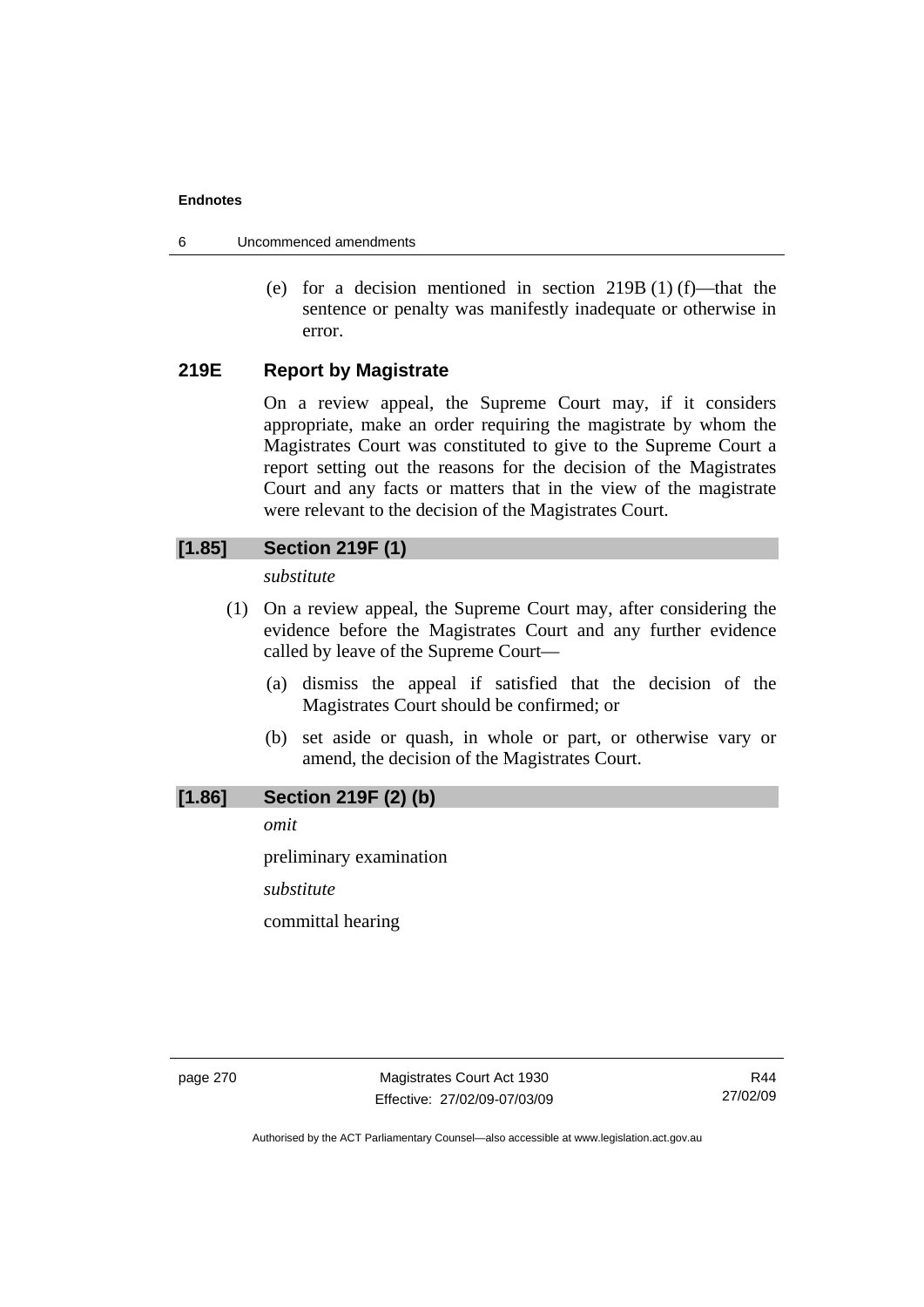### **[1.87] Section 219F (5) and (6)**

*substitute* 

- (5) The Supreme Court may, despite the ground or any of the grounds for review mentioned in section 219D being established, dismiss the appeal if the court considers that no substantial miscarriage of justice has happened.
- (6) On the dismissal of an appeal, the decision of the Magistrates Court appealed from may be enforced, executed or given effect to as if the appeal had not been instituted.

### **[1.88] Section 219F (9)**

*substitute* 

 (9) Subsection (8) applies whether the Supreme Court dismisses the appeal or exercises any of the other powers given to it by this section.

### **[1.89] Section 244**

*substitute* 

### **244 Costs in criminal matters**

- (1) The power of the court to award costs is subject to the following:
	- (a) if the court makes a conviction or order in favour of the informant—it may order that the defendant must pay to the informant the informant's costs;
	- (b) if the court dismisses the information, or makes an order in favour of the defendant—it may order that the informant must pay to the defendant the defendant's costs;
	- (c) if a matter is adjourned—the court may order that the costs of and caused by the adjournment be paid by any party to any other party;
	- (d) costs ordered to be paid—

| R44      | Magistrates Court Act 1930   | page 271 |
|----------|------------------------------|----------|
| 27/02/09 | Effective: 27/02/09-07/03/09 |          |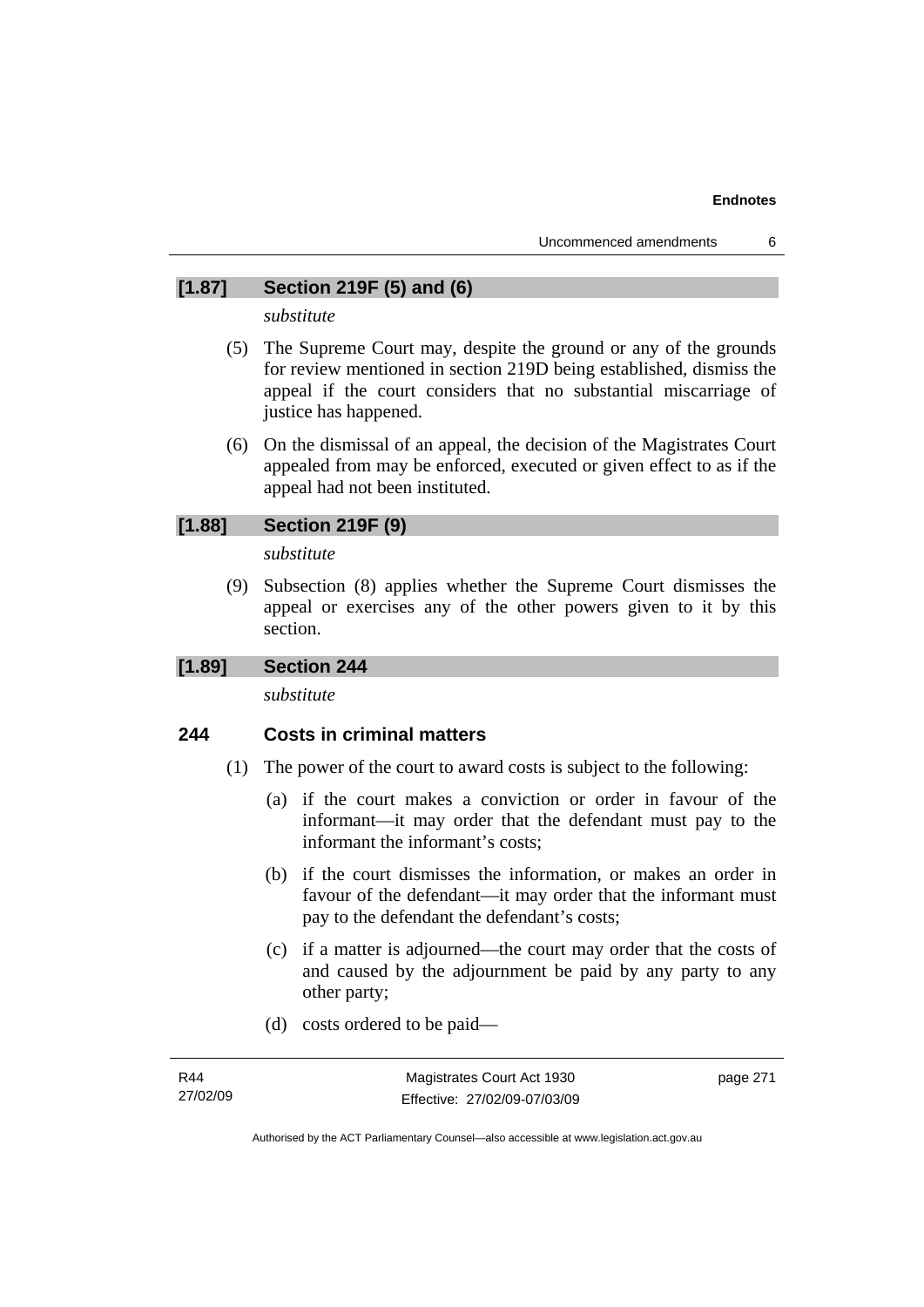- 6 Uncommenced amendments
	- (i) must be awarded in the way prescribed by regulation; and
	- (ii) may be recovered under the rules about the enforcement of judgments of the court in civil proceedings.
	- (2) Subject to any order of the court, the expenses of a person who attends at court to give evidence or to produce documents must be allowed to the person (whether or not they have been examined or produced documents and whether or not they were subpoenaed to attend).

### **[1.90] Section 289 (2)**

*substitute* 

 (2) Section 288 does not apply to the committal hearing for an indictable offence alleged to have been committed jointly by a child and an adult if a magistrate, having regard to the nature of the alleged offence and the time and expense involved in carrying out the committal hearings separately, orders that the section does not apply.

### **[1.91] New chapter 11**

*insert* 

# **Chapter 11 Transitional—Crimes Legislation Amendment Act 2008**

### **450 Application of amendments—indictable offences**

(1) In this section:

*commencement day* means the day the *Crimes Legislation Amendment Act 2008*, part 1.10 (Legislation Act 2001) commences.

page 272 Magistrates Court Act 1930 Effective: 27/02/09-07/03/09

R44 27/02/09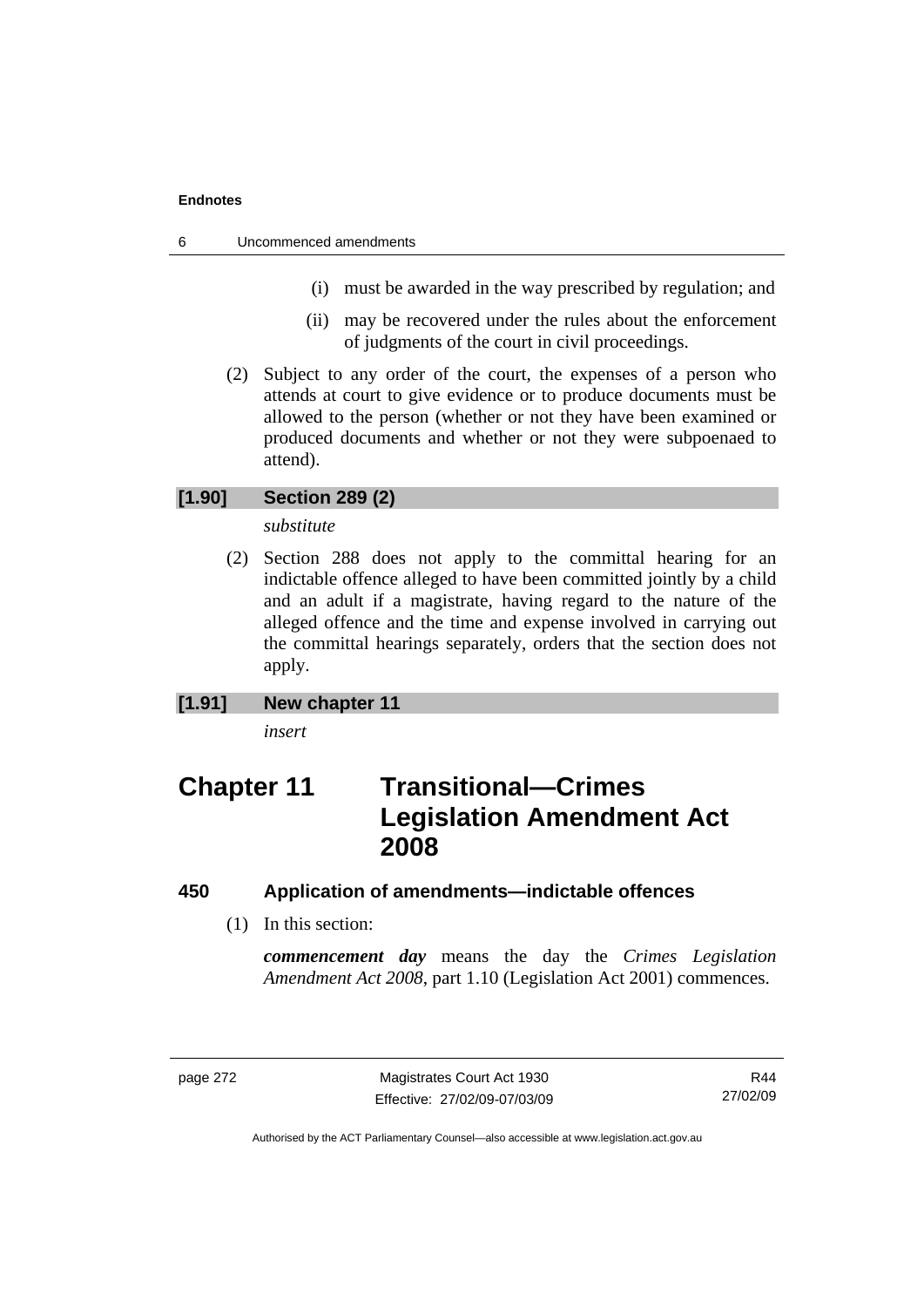#### **Endnotes**

- (2) This section applies if, before the commencement day—
	- (a) a person has been committed to the Supreme Court under this Act in relation to an offence punishable by imprisonment for longer than 1 year but not longer than 2 years; and
	- (b) the matter has not been finally decided.
- (3) The Supreme Court may deal with the matter as if the offence were still an indictable offence.

### **451 Application of certain other amendments**

- (1) The amendments of the following provisions made by the *Crimes Legislation Amendment Act 2008* do not apply to a proceeding for an offence if the hearing in the proceeding has started before the amendments commence:
	- (a) section 90AA;
	- (b) section 90AB;
	- (c) section 90ABA;
	- (d) section 92;
	- (e) section 94;
	- (f) section 97;
	- (g) section 110.
- (2) The amendments of part 3.10 (Criminal appeals) made by the *Crimes Legislation Amendment Act 2008* do not apply to a proceeding on an appeal if the proceeding has started before the amendments commence.

# **452 Transitional regulations**

 (1) A regulation may prescribe transitional matters necessary or convenient to be prescribed because of the enactment of the *Crimes Legislation Amendment Act 2008*.

| R44      | Magistrates Court Act 1930   | page 273 |
|----------|------------------------------|----------|
| 27/02/09 | Effective: 27/02/09-07/03/09 |          |